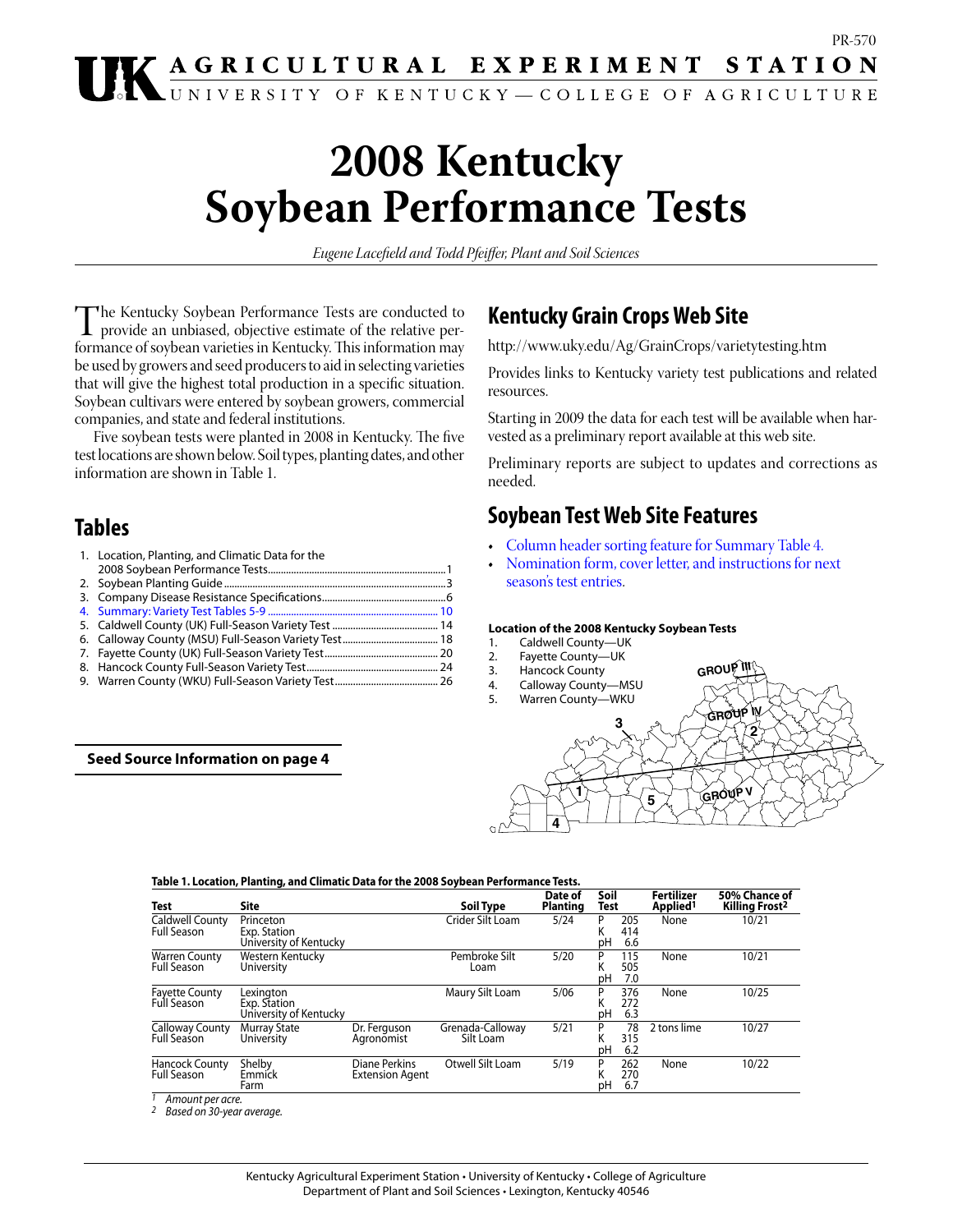# **Methods**

All tests were planted in a randomized complete block design by maturity group. The tests (Tables 5-9) had two replications (plots) of each variety.The individual plotswere 20 feet long and six rows wide with 16 inches between rows (seeding rate: five to six viable seeds per foot of row). All plots were treated with herbicides and maintained as weed-free as possible. All plots were chemically end-trimmed to 16 feet approximately one month after planting. Companies could choose to treat their seed with fungicides, but insecticide treated seed was not accepted.

Harvesting was done with a small plot combine according to maturity; thus, several harvests were made at each location. Sixteen feet of the four center rows were harvested from the plots. No allowances were made for soybeans that may have been lost because of combining or shattering.

**Yield**—Yield is reported in bushels (60 pounds) per acre adjusted to 13% moisture. An electronic moisture monitor located on the combine was used for moisture readings for each plot.

**Lodging**—Lodging is rated on a scale of 1 to 5, where 1 = almost all plants erect; 2 = all plants over slightly or a few down; 3 = all plants over moderately or 25% down; 4 = all plants over considerably or 50% to 80% down; 5 = all plants over badly.

**Maturity date**—A variety is considered mature when 99% of the pods have turned their normal mature color. One to two weeks of good drying weather may be needed beyond the date given before the beans will be ready to combine. Maturity dates were recorded at the Fayette County location.

**Plant height**—Plant height was measured in inches from the soil surface to the tip of the main stem. Plant height was recorded at the Fayette County location.

**Protein, Oil**—Variety protein and oil concentration was determined at the Hancock County location (all test locations for novel special-trait entries  $(NS)$ ) and expressed on the basis of 13% moisture.

# **Summary Table 4 is the recommended table for variety performance.**

# **Interpretation**

An important step in profitable soybean production is selecting good quality seed of the best varieties for your management system. The Kentucky Soybean Performance Tests are conducted to provide information useful in making this selection.

Performance of soybean varieties is affected by many factors, including year, location, soil type, and time of planting. A particular soybean variety is adapted for full-season growth in a band approximately 100 miles wide from north to south (see map, page 1). Thus, the best variety in northern Kentucky may not be the best in southern areas. For this reason, the Kentucky Soybean Performance Tests are conducted at several locations in the major soybean-producing areas of the state. The yields as reported in this publication should be used for relative comparisons; actual yields on a grower's farm may be different.

Performance of soybean varieties will vary from year to year and location to location, depending on adaptability, weather conditions, and management. The data presented in the Table 4 summary have been averaged across years and locations, and it is recommended as the table to use for evaluating variety performance. Performance of a variety across a period of years and at several locations in the state is the best indicator of its production potential. (See Agronomy Notes, Volume 21, No. 3, "Using Performance Test Results in Soybean Variety Selection in Kentucky.")

Small differences in yield are usually of little importance. The yield of two varieties at a single location can differ because of chance factors (difference in soil characteristics, fertility, or availability of moisture), although the inherent yielding ability is the same. To decide if an observed yield difference is real, use the least significant difference (LSD) values cited at the bottom of each maturity group. The significance level used in the tables is 0.10. If the difference in yield between two varieties is greater than the LSD value, you can be reasonably certain that the varieties actually do differ in yielding ability. Shaded yields in the tables represent top yielding varieties that are not significantly different from the top yielding variety (bold data) of the maturity group and year in which the bold data are located.

Yield is only one factor to consider in selecting a variety for your production system. Maturity, lodging resistance, disease resistance, and time and equipment availability are other factors that need to be considered. The economic management and control of weeds are additional factors to consider.

Varieties with oil and protein levels that are eligible for premium prices are available in some markets. Oil and protein levels are influenced by variety and weather, primarily temperature, during seed filling. (See the Corn & Soybean Science Newsletter, Volume 6, Issue 1, "Soybean Oil and Protein.") Our recommendation is that you create a list of varieties that meet your needs for agronomic characteristics: yield, maturity group, SCN resistance, etc. Then, using the protein and oil data from Table 4, remove from consideration those varieties with below average oil percentages. Select from the remaining varieties those that have the highest average protein concentration. This approach should give a variety that has the best chance at producing acceptable yield and meeting the oil and protein standards.

The data provided have been divided into maturity groups. Due to weather patterns at a location, maturity alone can affect yield; this impact will be reflected by large differences in the maturity group averages. Selecting varieties from several maturity groups can reduce the impact of these maturity group fluctuations. (See Agronomy Notes, Volume 25, No. 3, "Growing Soybean Varieties from Multiple Maturity Groups Can Reduce Yearly Yield Volatility.")

The date of a 50% chance of a fall killing frost is important in determining which variety you select to plant. The dates presented in Table 1 are average dates over a long term. Actual dates will vary from year to year. For the date of a one-year-out-of-10 chance of a fall killing frost, subtract 13 to 18 days from the dates in Table 1. For maximum yield, a variety must mature before the first killing frost in the fall. The relative maturity for each variety is found in Table 3.

 If you have soybean cyst nematode (SCN) problems, a resistant variety (indicated by a "\*"prefix) should be used in your production system with a recommended crop rotation program. (See Kentucky Cooperative Extension Service publication PPA-42: SoybeanCyst Nematode, available at both your county Extension office, and on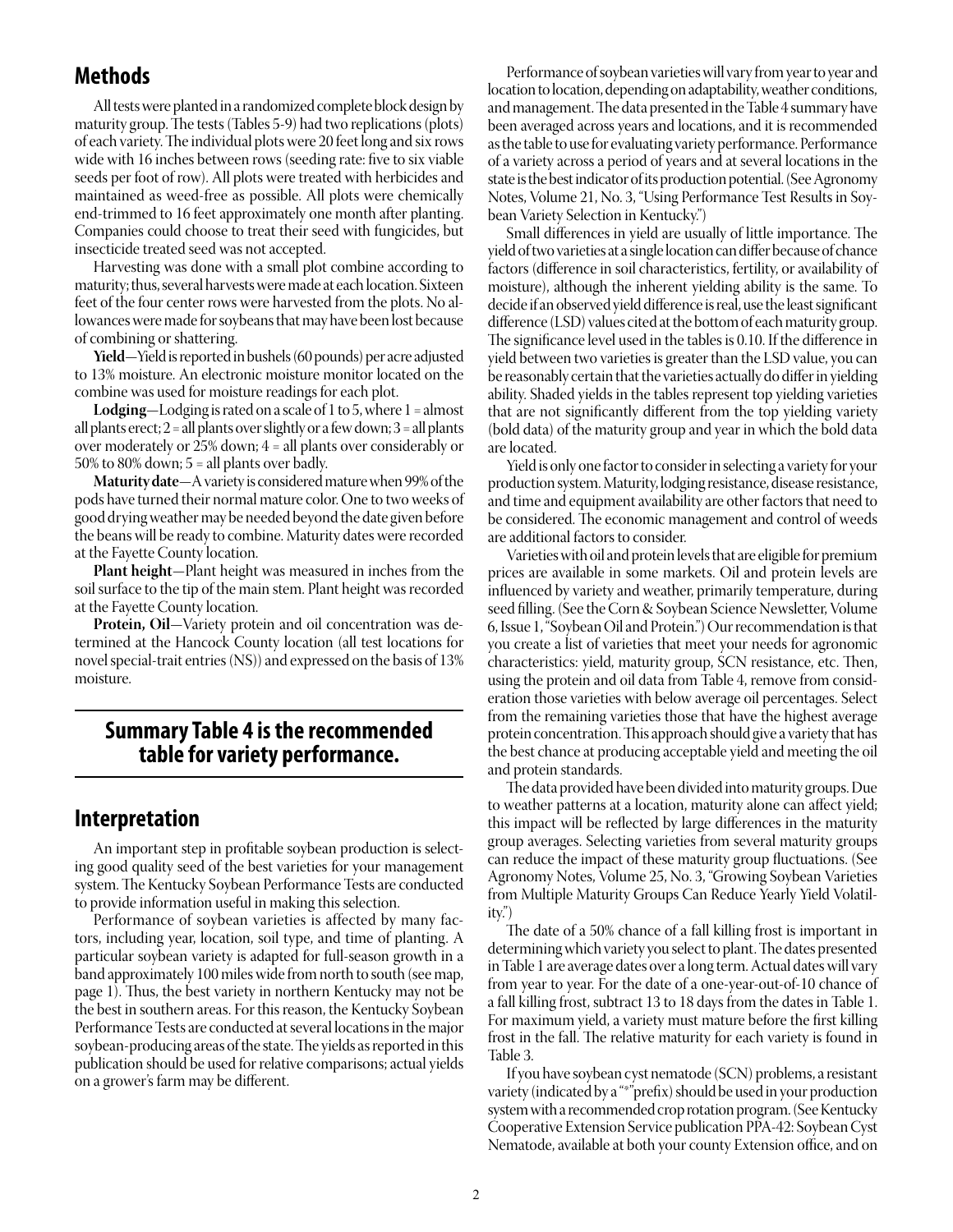the Grain Crops Web site.) The level of SCN infestation as well as the SCN race can be determined through the SCN laboratory at Princeton. Test your fields. Contact your county Extension office for more information on collecting and submitting samples. The importance of resistant varieties has increased as the number of acres affected by SCN has increased. SCN occurs in 32 western Kentucky counties, representing 90% of the state's soybean acreage. Low levels of SCN show few visible symptoms but can cause yield losses of up to 25%.

Soybean mosaic virus (SMV) may cause yield loss if soybean plants are infected prior to flowering. Due to the timing of insect populations that transmit the disease, double-cropped soybeans are more likely to be affected in Kentucky. Planting SMV-resistant varieties will avoid this possible yield loss. However, only a few varieties have been evaluated for SMV resistance. Check Table 3, "Company Disease-Resistance Specifications," for SMV resistance ratings.

 Table 4, consisting of a summary of the five full-season tests, is recommended for selecting varieties for maximum yield in double crop systems and for full-season systems. Better yielding fullseason varieties are also the better-yielding double crop varieties (Todd Pfeiffer 1987. Applied Agricultural Research, Vol. 2, No. 3, pp.141-145). The full-season environment that maximizes gain is a better indicator of performance than late planted soybeans that have reduced yields. The data from five full-season tests, analyzed across years and locations, predict performance of a variety more accurately than a single test, full-season, or double crop.

 Twenty three novel soybean varieties (indicated by a "NS" prefix) are being tested this year. These are just a few of the many that are emerging from both the public and private sectors. Some of these value-added soybean types will supply relatively small market niches; others may be of a much broader market value. Novel soybeans generally yield less, so testing them will enable soybean producers to determine whether premiums for a given trait offset possible yield lag/drag. Examples are triple null soybeans, designed for edible soy products (this variety lacks three enzymes that produce off-flavors); natto soybeans, a small-seeded soybean used for food and export; and tofu, a big-seed/high-protein soybean also used for food and export. Other big-seed/high-protein types are used for animal food and potentially have a large U.S. market. Oil and protein data are provided in Table 4. Low linolenic acid (18:3) varieties which entered commercial production in 2006 are another example of a novel special-trait soybean of current interest. Labeling for trans-fat as required by the Food and Drug Administration of the United States began Jan. 1, 2006. Trans-fats, which are undesirable for human health, result from the hydrogenation of vegetable oils. Low linolenic acid (18:3) varieties do not require this process.

# **Growing Conditions and Special Circumstances**

The 2008 soybean growing season began with all regions of Kentucky considered verymoist. May, June and Julywere near normal for both temperature and precipitation. Kentucky's weather was then dominated by the lack of rainfall during August and September; those two months were the second driest for the last 114 years (http://wwwagwx.ca.uky.edu/annual.shtml). As a result Kentucky soybean yield was estimated at 34 bu/a up 6.5 bu/a from 2007 but below the state average yield of 43.5 bu/a for 2003-2006 (http:// www.nass.usda.gov/Statistics\_by\_State/Kentucky/Publications/ Agri-News/oct227.pdf).

# **Soybean Production Information**

 The Kentucky Cooperative Extension Service has a series of publications, Soybean Production in Kentucky, which contains a more detailed discussion of soybean production practices:

- AGR-128: Status, Uses, and Planning (Part I)
- • AGR-129: Seed Selection, Variety Selection, and Fertilization (Part II)
- AGR-130: Planting Practices and Double Cropping (Part III)
- • AGR-131: Weed, Disease, and Insect Control (Part IV)
- AGR-132: Harvesting, Drying, Storage, and Marketing (Part V)

These publications, including PPA-42, Soybean Cyst Nematode, and theCorn&Soybean ScienceNewsletter are available online at the Grain Crops Web site. (URL on first page.) The planting guide from this series is in Table 2 for your convenience. For additional research on seeding rates, see the Corn & Soybean Science Newsletter, Volume 6, Issue 2, "Soybean Seeding Rates" and Volume 7, Issue 4, "Soybean Seed Rates."

#### **Table 2. Soybean Planting Guide.**

|                    |         |        | <b>Row Spacing (Inches)</b>        |          |           |
|--------------------|---------|--------|------------------------------------|----------|-----------|
|                    | 7       | 15     | 20                                 | 30       | 36        |
|                    |         |        | Seeding Rate (Seeds Per Ft of Row) |          |           |
| Viable             | $2 - 3$ | 5-6    | $6 - 8$                            | $8 - 10$ | $9 - 11$  |
| Seeds<br>Per Pound |         |        | <b>Pounds of Seed per Acre</b>     |          |           |
| 2,000              | 80-110  | 85-105 | 78-104                             | 70-87    | 65-80     |
| 2,200              | 73-100  | 77-95  | 71-95                              | 64-79    | 59-72     |
| 2,400              | 66-93   | 71-88  | 65-87                              | 58-73    | 54-66     |
| 2,600              | 61-86   | 65-81  | 60-80                              | 54-67    | $50 - 61$ |
| 2,800              | 57-80   | 61-75  | 56-75                              | 50-62    | 46-56     |
| 3,000              | 53-75   | 57-70  | 52-70                              | 46-58    | 43-53     |
| 3,200              | 50-70   | 53-66  | 49-65                              | 44-54    | 41-49     |
| 3,400              | 47-66   | 50-62  | 46-61                              | 41-51    | 38-46     |
| 3,600              | 44-62   | 47-58  | 44-58                              | 39-48    | 36-44     |
| 3,800              | 42-59   | 45-55  | 41-55                              | 37-46    | 34-42     |
| 4,000              | 40-56   | 43-53  | 39-52                              | 35-44    | 33-40     |

# **Kentucky State Seed Law**

The Kentucky State Seed Law requires all seed exposed, offered for sale, or sold in Kentucky to be labeled as to kind and variety for each agricultural seed component present in excess of 5% of the whole and the percentage by weight of each component. All soybean seed blends should be labeled as to the percentage of each variety that makes up the mixture. The term "variety unknown" may no longer be used in place of a variety designation for soybeans, as all soybean seed must be labeled by variety name.

# **Acknowledgments**

In addition to the county agents and farm cooperators mentioned in Table 1, technicians Kolter Kalberg (primary variety test tech), Roger Rhodes, Richard Green, and students Phillip Duff and Florian Couchet, have contributed to the production of this publication.Thanks go to Western Kentucky University and Murray State University for supporting the soybean variety test project by providing test sites. The testing of novel soybean varieties is funded by the New Crop Opportunities Center at the University of Kentucky through a USDA Special Grant.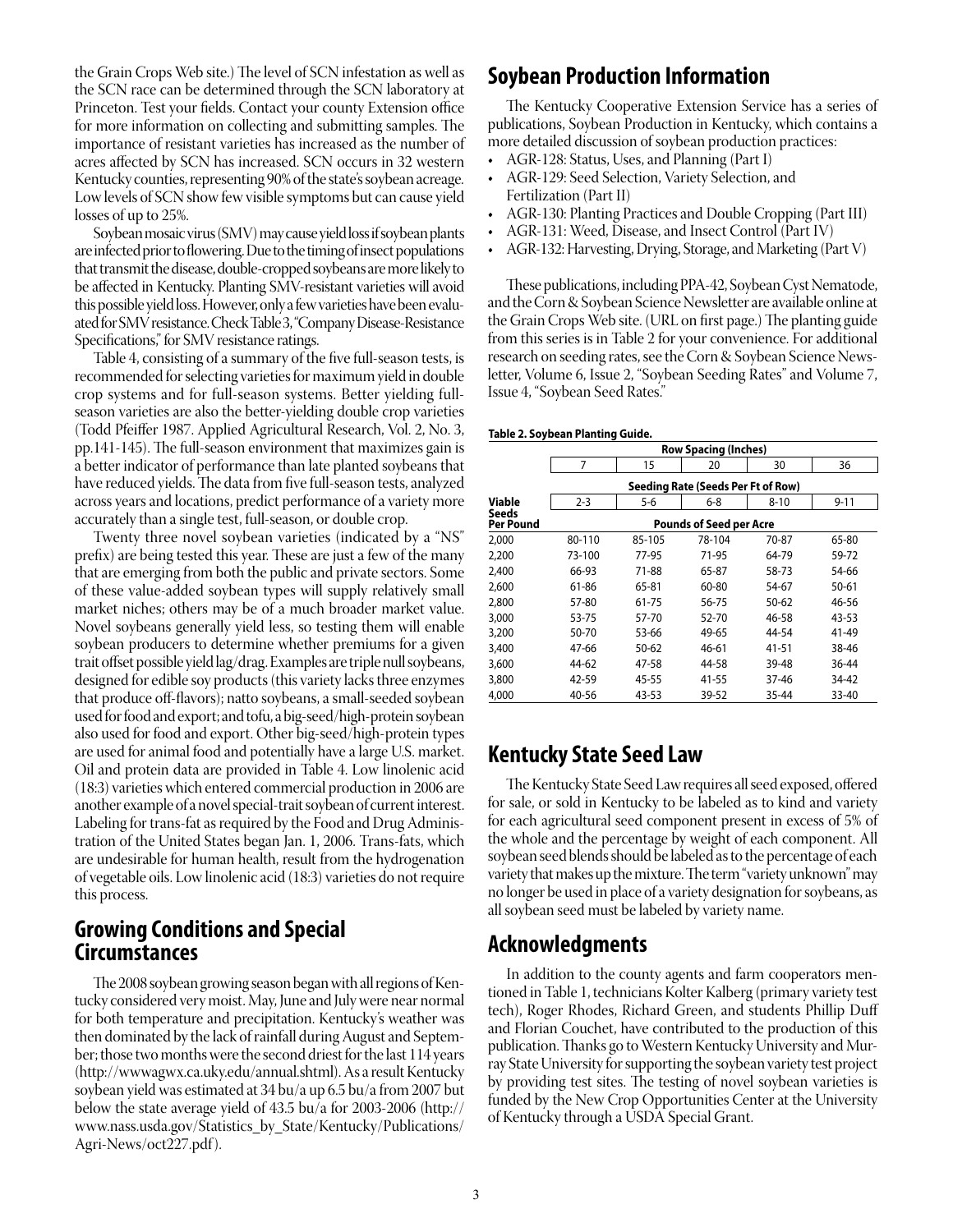# **Sources of Seeds**

The seed planted in the 2008 Soybean Performance Tests was acquired from the following sources:

#### **Beck's Superior Hybrids**

Dr. Kevin Cavanaugh.......................317-984-3508 6767 East 276th Street Atlanta, IN 46031 kevinc@beckshybrids.com BECK 364NRR BECK 399NRR BECK 422NRR BECK 445NRR BECK 474NRR

#### **Caverndale Farms, Inc.**

Barry Welty..........................................859-236-2150 1921 Bluegrass Road Danville, KY 40422 bwelty@kywimax.com CAVERNDALE CF 410 RR/STSn CAVERNDALE CF 422 RR/STSn CAVERNDALE CF 447 RR/STSn CAVERNDALE CF 470 RR/STSn

#### **CPS-Vigoro Seeds**

....................................................309-342-4100 ext.18

P.O. Box 1467 Galesburg, IL 61402 www.vigoroseeds.com VIGORO V37N8RR VIGORO V39N9RR VIGORO V40N8RS VIGORO V42N9RS VIGORO V44N9RS VIGORO V47N8RR VIGORO V47N9RS VIGORO V48N7RS VIGORO V49N6RR

#### **Crow's Hybrid Corn Company**

Wayne Hoener...................................515-597-5903 1551 Highway 210 Huxley, IA 50124 wayne.hoener@channelbio.com CROW'S C3916R CROW'S C4119R CROW'S C4519R CROW'S C4820R

870-579-2286

#### **Cullum Seeds LLC**

PO Box 178 Fisher, AR 72429 scottieblanchard@cullumseeds.com ARMOR 38-G2 ARMOR ARX938 ARMOR 42-M1 ARMOR 44-K6 ARMOR 47-F8 ARMOR ARX4717 ARMOR 53-Z5 ARMOR 48-J3 DELTA KING DK52K6

#### **Dairyland Seed Company, Inc.**

Dr. Ron Secrist....................................800-236-0163 116 East State, PO Box 320 Camp Point, IL 62320 rsecrist@dairylandseed.com DAIRYLAND BRAND 4300/RR DAIRYLAND BRAND 4500/RRSTS DAIRYLAND BRAND 8482/RR DAIRYLAND BRAND 8509/RR DAIRYLAND BRAND 8512/RR DAIRYLAND BRAND DST37-000-UL (low linolenic) DAIRYLAND BRAND DST37-001-UL (low linolenic) DAIRYLAND BRAND DST47-001/RR

**Delta Grow Seed**

Lee Hughes.........................................800-530-7933 220 NW 2nd England, AR 72046 leehughes19@hotmail.com DELTAGROW 4870 RR DELTAGROW 4150 RR DELTAGROW 4460 RR DELTAGROW 4470 RR/STS DELTAGROW 4770 RR DELTAGROW 4780 RR DELTAGROW 4840 RR DELTAGROW 4970 RR DELTAGROW 4975 LARR DELTAGROW 5160 RR/STS DELTAGROW 5170 RR DELTAGROW 5300 RR DELTAGROW 5470 RR DELTAGROW 5450 RR

#### **Ebberts Field Seed, Inc.**

John Suber..........................................937-473-3045 6840 North Street, Route 48 Covington, OH 45318 ebbertsfieldseeds@woh.rr.com EBBERTS 1365RR EBBERTS 1378RR EBBERTS 1386RR EBBERTS 3386

#### **Hornbeck Seed Co., Inc.**

James D. Thomas..............................870-946-2087 PO Box 472, 210 Drier Road DeWitt, AR 72042-0472 jthomas@hbkseed.com HORNBECK HBK R3927 HORNBECK HBK R4527 HORNBECK HBK R4727 HORNBECK HBK R4924 HORNBECK HBK C4926

#### **Kentucky Foundation Seed Project**

Letha J. Drury, Manager.................859-281-1109 3250 Iron Works Pike Lexington, KY 40511 ltomes@uky.edu JAKE TEEJAY KS5004N

# **L&M Glick**

Trevor Glick.........................................812-343-8119 15120 E Baseline Road Columbus, IN 47203 Trevor2glick@yahoo.com L&M GLICK 843RR L&M GLICK 53

#### **Miles Seed**

Scott D Janes, CCA ...........................888-786-4537 P.O. Box 22879 Owensboro, KY 42304 2879 scojan@milesnmore.com SOUTHERN CROSS BENJAMIN 4.3 N SOUTHERN CROSS CALEB 4.4 N, RR, STS SOUTHERN CROSS DAMASCUS 5.0 N, RR, STS SOUTHERN CROSS ELI 4.7 N, RR, STS SOUTHERN CROSS GALILEE 4.7 N, RR SOUTHERN CROSS HIRAM 4.9 N, RR SOUTHERN CROSS JERICHO 4.2 N, RR, STS SOUTHERN CROSS LOT 4.1 N, RR, STS SOUTHERN CROSS LUCAS 3.8 N, RR SOUTHERN CROSS RUFUS 4.7 N, RR, STS

........800-335-2676

#### **Monsanto Company**

800 N. Lindbergh Blvd. St. Louis, MO 63167 www.monsanto.com www.asgrow.com ASGROW AG3603 ASGROW AG3705 ASGROW AG3803 ASGROW AG3906 ASGROW AG4005 ASGROW AG4303 ASGROW AG4404 ASGROW AG4605 ASGROW AG4606 ASGROW AG4703 ASGROW AG4705 ASGROW AG4903 ASGROW AG4907 ASGROW DKB42-51 ASGROW DKB46-51

#### **Pioneer Hi-Bred Int'l., Inc.**

Michael R. Hughes............................800-331-2475 700 Boulevard South Suite 302 Huntsville, AL 35802 michael.hughes@pioneer.com PIONEER VARIETY 93B82 PIONEER VARIETY 93Y20 PIONEER VARIETY 94Y01 PIONEER VARIETY 94Y20 PIONEER VARIETY 94M50 PIONEER VARIETY 94Y60 PIONEER VARIETY 94M80 PIONEER VARIETY 94Y70 PIONEER VARIETY 94Y90 PIONEER VARIETY 95Y20

#### **Porter Hybrids, Inc.**

.................................................................937-382-2324

1683 S. R. 134 North Wilmington, OH 45177 porterhybrids@yahoo.com PORTER HYBRIDS PH 4419N PORTER HYBRIDS PH 4385N PORTER HYBRIDS PH 4360N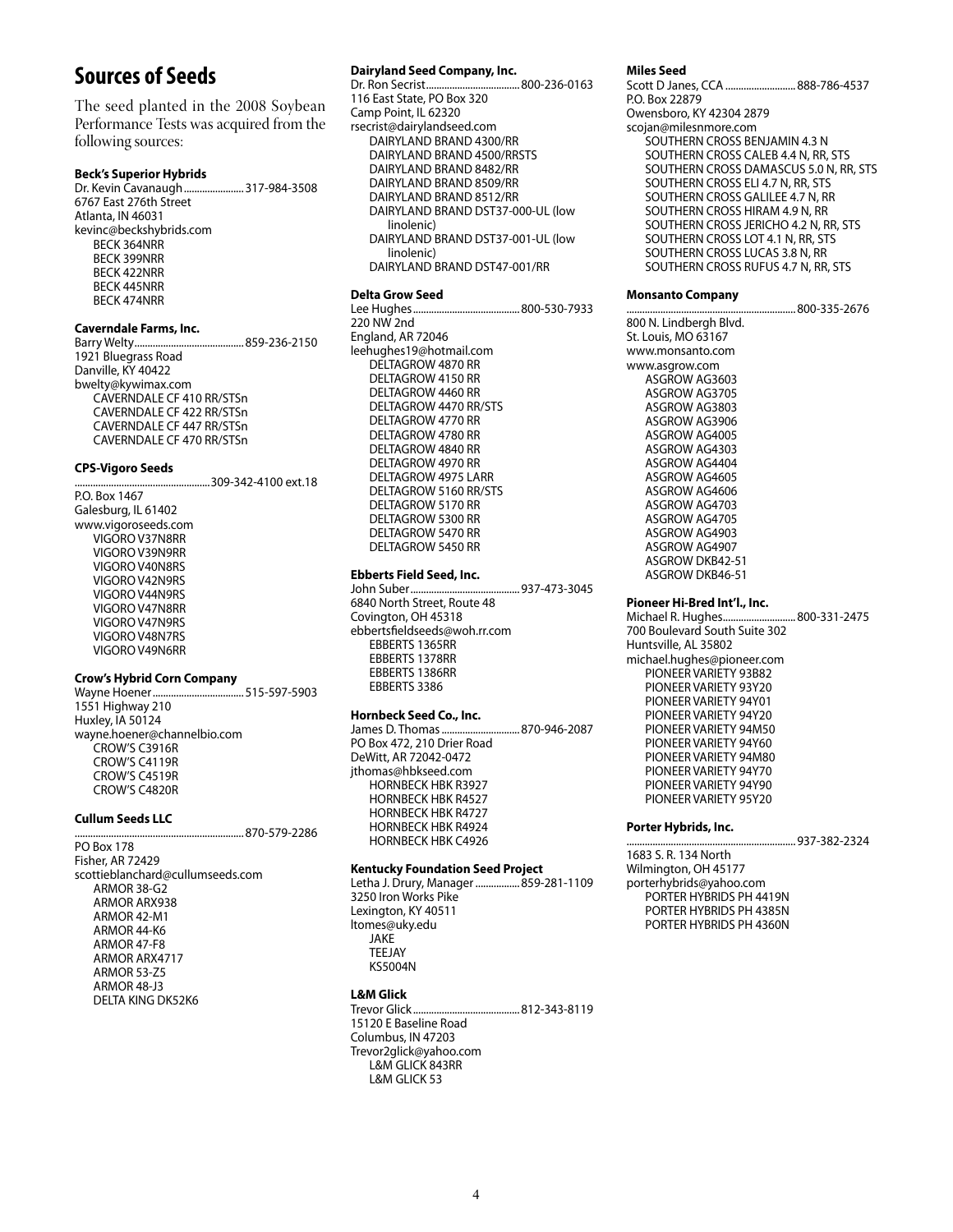# **Progeny Ag Products**

Corey Dildine .....................................870-208-6032 1529 Highway 193 Wynne, AR 72396 corey@progenyag.com PROGENY P3906RR PROGENY P4206 RR PROGENY P4405 RR PROGENY P4408 RR PROGENY P4508 RR PROGENY P4606 RR PROGENY P4706 RR PROGENY P4718 RR PROGENY P4807 RR PROGENY P4906 RR PROGENY P4908 RR PROGENY P4918 RR PROGENY P4949 RR PROGENY P5107 RR PROGENY P5108 RR PROGENY P5115 RR PROGENY P5208 RR PROGENY P5218 RR PROGENY P5308 RR PROGENY P5408 RR PROGENY P5770

#### **Schillinger Seed Inc.**

Corey Nikkel .......................................515-225-1166 4200 Corporate Drive, Suite 106 West Des Moines, IA 50266 SCHILLINGER SEED 435.TCS SCHILLINGER SEED 447.TC SCHILLINGER SEED 457.RCP SCHILLINGER SEED 477.TCS SCHILLINGER SEED 478.RCS SCHILLINGER SEED 495.RC SCHILLINGER SEED 557.RC

#### **Seed Consultants, Inc.**

Bill Mullen............................................800-708-2676 PO Box 370, 648 Miami Trace Road SW Washington Courthouse, OH 43160 bmullen@seedconsultants.com SEED CONSULTANTS 9459RR SEED CONSULTANTS EXP 4242RR SEED CONSULTANTS SC 388 SEED CONSULTANTS SC 9386RR SEED CONSULTANTS SC 9389RR SEED CONSULTANTS SC 9408RR SEED CONSULTANTS SC 9419RR SEED CONSULTANTS SC 9468RR SEED CONSULTANTS SCS 9398RR SEED CONSULTANTS SCS 9409RR SEED CONSULTANTS SCS 9448RR SEED CONSULTANTS SCS 9479RR

#### **Southern States Cooperative**

Howard Tabor ....................................804-281-1203 PO Box 26234 Richmond, VA 23260 howard.tabor@sscoop.com SOUTHERN STATES RT 3860 SOUTHERN STATES RT 3871N SOUTHERN STATES RT 3971N SOUTHERN STATES RT 4370N SOUTHERN STATES RT 4451N SOUTHERN STATES RT 4470N SOUTHERN STATES RT 4551N SOUTHERN STATES RT 4760N SOUTHERN STATES RT 4777N SOUTHERN STATES RT 4808N SOUTHERN STATES RT 4888N SOUTHERN STATES RT 4996N SOUTHERN STATES RT 5160N SOUTHERN STATES RT 5540N

#### **Steyer Seeds**

Joe Steyer............................................800-231-4274 6154 North County Road 33 Tiffin, OH 44883 joesteyer@yahoo.com STEYER 410 STEYER 434 STEYER 4040RR STEYER 4430RR STEYER 4620RR

#### **Stine Seed Company**

Paul D. Eby...........................................800-362-2510 22555 Laredo Trail Adel, IA 50003-4570 pdeby@stineseed.com www.stineseed.com STINE 4782-4 STINE 5482-4

#### **Syngenta Seeds**

Kevin Scholl ..........................................309-6953276 RR2 Box 12 Wyoming, IL 61491 Kevin.scholl@syngenta. NK BRAND S37-P5 NK BRAND S38-D5 NK BRAND S39-A3 NK BRAND S43-N6 NK BRAND S44-D5 NK BRAND S45-E5 NK BRAND S47-D9 NK BRAND S49-Q9 NK BRAND XR4881

#### **Trisler Seeds, Inc.**

Rachel Calvert....................................217-288-9301 3274 East 800 North Road Fairmount, IL 61841 rachel@trisler.com TRISOY 4184RR(CN) TRISOY 4475RR(CN) TRISOY 4586RR(CN) TRISOY 4760RR(CN)

#### **Unisouth Genetics, Inc.**

Stacy Burwick.....................................615-242-3397 2640-C Nolensville Road Nashville, TN 37211 sburwick@usgseed.com UNISOUTH GENETICS USG 5002T UNISOUTH GENETICS USG 5601T UNISOUTH GENETICS USG 7484nRR UNISOUTH GENETICS USG 74A76 UNISOUTH GENETICS USG 74C36 UNISOUTH GENETICS USG 74G78 UNISOUTH GENETICS USG 74T98 UNISOUTH GENETICS USG 75J32 UNISOUTH GENETICS USG 75J47 UNISOUTH GENETICS USG ALLEN

### **UAP Distribution, Inc**

Chris Hummel....................................573-470-1499 Crop Production Services 641 US 41 S Henderson, KY 42420 Attn. Tim Hampton Chris.hummel@UAP.com DYNA-GRO 32X39 DYNA-GRO 33A40 DYNA-GRO 36C44 DYNA-GRO 35D44 DYNA-GRO 38C42

#### **Virginia Tech**

Katy M. Rainey ...................................540-231-6496 Associate Professor 509 Latham Hall 0404 Blackburg, VA 24061 kmrainey@vt.edu V98-2711

# **Novel Soybean Varieties**

### **Iowa State University**

Research Foundation Julie Gustafson..................................515-294-9442 310 Lab of Mechanics Ames, IA 50011-2131 IA3024 (low linolenic) IA3025 (low linolenic) IA3026 (low saturates) IA3027 (large seed, high protein) IA3036 (mid oleic) IA3041 (low linolenic)

#### **Kansas State University**

Bill Schapaugh Agronomy Department 2004 Throckmorton Plant Sciences Center Manhattan, KS 66506-5501 KS4607 (high protein)

....800-335-2676

#### **Monsanto Company**

800 N. Lindbergh Blvd. St. Louis, MO 63167 www.monsanto.com www.asgrow.com ASGROW AG2822V (low linolenic) ASGROW AG2921V (low linolenic) ASGROW AG3121V (low linolenic) ASGROW DKB31-22V (low linolenic) ASGROW AG3521V (low linolenic) ASGROW AG36-22V (low linolenic)

#### **Schillinger Seed Inc.**

Corey Nikkel .......................................515-225-1166 4200 Corporate Drive, Suite 106 West Des Moines, IA 50266 SCHILLINGER SEED 397.TCL (low linolenic acid) SCHILLINGER SEED 428 F.PC (high protein) SCHILLINGER SEED 438.TL (low linolenic acid) SCHILLINGER SEED 446 F.HP (high protein) SCHILLINGER SEED 448 F.HPC (high protein) SCHILLINGER SEED XP44.TL (low linolenic acid)

#### **Virginia Tech**

Katy M. Rainey ...................................540-231-6496 Associate Professor 509 Latham Hall 0404 Blackburg, VA 24061 kmrainey@vt.edu V01-1702 (3.5% linlolenic) V01-1693 (3.5% linlolenic)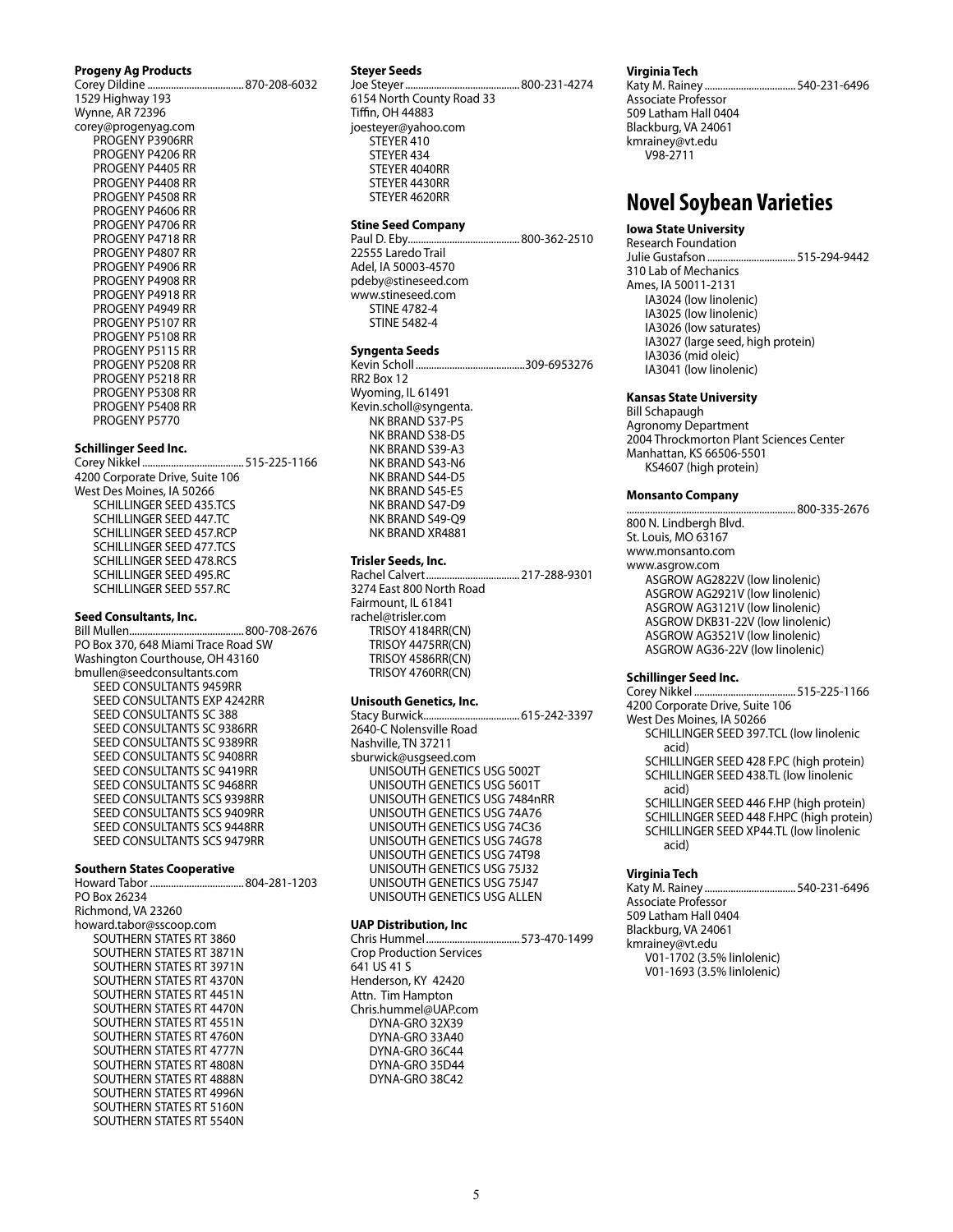| Table 3. Company Disease Resistance Specifications for Entries in the 2008 Kentucky Soybean Performance Tests. <sup>A</sup> |
|-----------------------------------------------------------------------------------------------------------------------------|
|-----------------------------------------------------------------------------------------------------------------------------|

| rable 3. Company Disease Resistance Specifications for Entries in the 2006 Rentucky Soybean Performance Tests." |                          |                                                                      |                        |              |                                                    |                                               |                             |                                               |
|-----------------------------------------------------------------------------------------------------------------|--------------------------|----------------------------------------------------------------------|------------------------|--------------|----------------------------------------------------|-----------------------------------------------|-----------------------------|-----------------------------------------------|
| Type Variety / Brand                                                                                            | <b>Maturity</b><br>Group | Relative Soybean Cyst Phytophthora sojaeBC<br>Nematode<br>Resistance | Resistance<br>Gene Rps | <b>Field</b> | Sudden<br>Death<br>Tolerance Syndrome <sup>C</sup> | Soybean<br>Mosaic<br><b>Virus<sup>C</sup></b> | Stem<br>Canker <sup>C</sup> | <b>Other Reported Resistance</b>              |
| $\sim$ P ANAND                                                                                                  | 5.7                      | 3, 5, 14                                                             |                        |              |                                                    |                                               | <b>MR</b>                   |                                               |
| ARMOR 38-G2                                                                                                     | 3.8                      | 3, 14                                                                | 1 <sub>c</sub>         |              | <b>MR</b>                                          |                                               |                             |                                               |
|                                                                                                                 |                          |                                                                      |                        |              |                                                    |                                               |                             |                                               |
| ARMOR 42-M1                                                                                                     | 4.2                      | 3, 14                                                                |                        | МT           | <b>MR</b>                                          |                                               | R                           |                                               |
| ARMOR 44-K6                                                                                                     | 4.4                      | 3, 14                                                                |                        | MT           | <b>MR</b>                                          |                                               | R                           | STS tolerant                                  |
| ARMOR 47-F8                                                                                                     | 4.7                      | 3, 14                                                                |                        | МT           | ΜR                                                 |                                               | R                           | STS tolerant                                  |
| ARMOR 48-J3                                                                                                     | 4.8                      | 3                                                                    |                        | MT           | <b>MS</b>                                          |                                               | R                           |                                               |
| <b>ARMOR 53-Z5</b>                                                                                              | 5.3                      | 3                                                                    | 3a                     |              | $\mathsf{R}$                                       |                                               | R                           | STS tolerant                                  |
| ARMOR ARX4717                                                                                                   | 4.7                      | $\overline{3}$                                                       |                        | MT           | <b>MR</b>                                          |                                               | R                           |                                               |
| <b>ARMOR ARX938</b>                                                                                             | 3.8                      | 3, 14                                                                | 1 <sub>c</sub>         |              | <b>MS</b>                                          |                                               |                             |                                               |
| NS ASGROW AG2822V (low linolenic)                                                                               | 2.8                      | 3                                                                    |                        | <b>MS</b>    | <b>MR</b>                                          |                                               |                             |                                               |
| NS ASGROW AG2921V (low linolenic)                                                                               | 2.9                      | 3                                                                    | 1c                     | MR           | ΜS                                                 |                                               |                             |                                               |
|                                                                                                                 |                          |                                                                      | 1k                     |              |                                                    |                                               |                             |                                               |
| NS ASGROW AG3121V (low linolenic)                                                                               | 3.1                      | 3                                                                    |                        | <b>MR</b>    | <b>MS</b>                                          |                                               |                             |                                               |
| NS ASGROW AG3521V (low linolenic)                                                                               | 3.5                      | 3                                                                    | 1 <sub>c</sub>         | S            | <b>MS</b>                                          |                                               |                             |                                               |
| ASGROW AG3603                                                                                                   | 3.6                      | $\overline{3}$                                                       | 1 <sub>c</sub>         | MT           | <b>MR</b>                                          |                                               | S                           |                                               |
| NS ASGROW AG36-22V (low linolenic)                                                                              | 3.6                      | 3                                                                    |                        | <b>MS</b>    |                                                    |                                               |                             |                                               |
| ASGROW AG3705                                                                                                   | 3.7                      | 3                                                                    | 1c                     | MT           | <b>MR</b>                                          |                                               | <b>MR</b>                   |                                               |
| ASGROW AG3803                                                                                                   | 3.8                      | 3                                                                    | 1c                     | T            | ΜR                                                 |                                               | R                           |                                               |
| ASGROW AG3906                                                                                                   | 3.9                      | 3                                                                    |                        | MT           | <b>MR</b>                                          |                                               | ${\sf R}$                   |                                               |
| ASGROW AG4005                                                                                                   | 4.0                      | 3                                                                    | 1 <sub>c</sub>         | MT           | <b>MR</b>                                          |                                               | <b>MR</b>                   |                                               |
| ASGROW AG4303                                                                                                   | 4.3                      | $\overline{3}$                                                       | 1 <sub>c</sub>         | MT           | <b>MR</b>                                          |                                               |                             |                                               |
|                                                                                                                 |                          |                                                                      |                        |              |                                                    |                                               |                             |                                               |
| ASGROW AG4404                                                                                                   | 4.4                      | 3                                                                    | 1a                     | МT           | ΜR                                                 |                                               | МR                          | STS tolerant                                  |
| ASGROW AG4605                                                                                                   | 4.6                      | 3                                                                    |                        | MT           | <b>MR</b>                                          |                                               | R                           | STS tolerant                                  |
| ASGROW AG4606                                                                                                   | 4.6                      | 3                                                                    | 1c                     | МT           | ΜR                                                 |                                               |                             | STS tolerant                                  |
| ASGROW AG4703                                                                                                   | 4.7                      | $\mathsf{3}$                                                         |                        | MT           | <b>MR</b>                                          |                                               | <b>MR</b>                   |                                               |
| ASGROW AG4705                                                                                                   | 4.7                      | 3                                                                    | 1a                     | MT           | <b>MR</b>                                          |                                               |                             |                                               |
| ASGROW AG4903                                                                                                   | 4.9                      |                                                                      |                        | MT           | R                                                  |                                               | <b>MR</b>                   | STS tolerant                                  |
| ASGROW AG4907                                                                                                   | 4.9                      | 3                                                                    | 1c                     | МT           |                                                    |                                               |                             |                                               |
| NS ASGROW DKB31-22V (low linolenic)                                                                             | 3.1                      | 3                                                                    |                        | <b>MS</b>    |                                                    |                                               |                             |                                               |
|                                                                                                                 |                          |                                                                      |                        |              |                                                    |                                               |                             |                                               |
| ASGROW DKB42-51                                                                                                 | 4.2                      | 3                                                                    | 1c                     | МT           | <b>MR</b>                                          |                                               | R                           |                                               |
| ASGROW DKB46-51                                                                                                 | 4.6                      | 3, 14                                                                |                        | MT           | <b>MS</b>                                          |                                               | <b>MR</b>                   |                                               |
| <b>BECK 364NRR</b>                                                                                              | 3.6                      | 3, 14                                                                | 1 <sub>c</sub>         | MT           | <b>MR</b>                                          | <b>MR</b>                                     | <b>MR</b>                   |                                               |
| <b>BECK 399NRR</b>                                                                                              | 3.9                      | 3, 14                                                                | 1 <sub>c</sub>         | MT           | <b>MR</b>                                          | <b>MR</b>                                     | <b>MR</b>                   |                                               |
| <b>BECK 422NRR</b>                                                                                              | 4.2                      | 3, 14                                                                |                        | МT           | $\mathsf{R}$                                       | <b>MR</b>                                     | R                           |                                               |
| <b>BECK 445NRR</b>                                                                                              | 4.4                      | 3, 14                                                                |                        | MT           | <b>MR</b>                                          | <b>MR</b>                                     | R                           |                                               |
| <b>BECK 474NRR</b>                                                                                              | 4.7                      | 3, 14                                                                |                        | МT           | ΜR                                                 | <b>MR</b>                                     | <b>MR</b>                   |                                               |
| CAVERNDALE CF 410 RR/STSn                                                                                       | 4.1                      | 3, 4, 14                                                             |                        | T            | <b>MR</b>                                          |                                               | R                           | R-FROGEYE LEAF SPOT                           |
| CAVERNDALE CF 422 RR/STSn                                                                                       | 4.2                      | 3, 14                                                                |                        | MT           | <b>MR</b>                                          |                                               | R                           |                                               |
|                                                                                                                 |                          |                                                                      |                        |              |                                                    |                                               |                             |                                               |
| CAVERNDALE CF 447 RR/STSn                                                                                       | 4.4                      | 3, 14                                                                |                        | MT           | <b>MR</b>                                          |                                               | R                           | <b>R-FROGEYE LEAF SPOT</b>                    |
| CAVERNDALE CF 470 RR/STSn                                                                                       | 4.7                      | 3, 14                                                                |                        | Τ            | ΜR                                                 |                                               | R                           | <b>R-FROGEYE LEAF SPOT</b>                    |
| CROW'S C3916R                                                                                                   | 3.9                      | 3, 14                                                                | 1 <sub>c</sub>         | Τ            | <b>MR</b>                                          | <b>MR</b>                                     | <b>MR</b>                   | R-FROGEYE LEAF SPOT                           |
| CROW'S C4119R                                                                                                   | 4.1                      | 3, 14                                                                |                        | T            | ΜR                                                 | <b>MR</b>                                     | R                           |                                               |
| CROW'S C4519R                                                                                                   | 4.5                      | 3, 14                                                                |                        | Τ            | <b>MR</b>                                          | <b>MR</b>                                     | R                           |                                               |
| CROW'S C4820R                                                                                                   | 4.8                      | 3, 14                                                                | 1c                     | MT           | <b>MR</b>                                          | MR                                            | R                           |                                               |
| DAIRYLAND BRAND 4300/RR                                                                                         | 4.3                      | $\overline{3}$                                                       |                        | МT           |                                                    |                                               |                             |                                               |
| DAIRYLAND BRAND 4500/RRSTS                                                                                      | 4.5                      | 3                                                                    |                        | МT           |                                                    |                                               |                             |                                               |
| DAIRYLAND BRAND 8482/RR                                                                                         | 4.7                      |                                                                      | 1 <sup>k</sup>         | MT           |                                                    |                                               |                             |                                               |
|                                                                                                                 |                          |                                                                      |                        |              |                                                    |                                               |                             |                                               |
| DAIRYLAND BRAND 8509/RR                                                                                         | 5.0                      | 3                                                                    | 1k                     | МT           |                                                    |                                               |                             |                                               |
| DAIRYLAND BRAND 8512/RR                                                                                         | 5.1                      | 3, 14                                                                | 1k                     | MT           |                                                    |                                               |                             |                                               |
| $\sim$ DAIRYLAND BRAND DST37-000-UL (low<br>linolenic)                                                          | 3.7                      |                                                                      |                        |              |                                                    |                                               |                             |                                               |
| $\sim$ DAIRYLAND BRAND DST37-001-UL (low<br>linolenic)                                                          | 3.7                      |                                                                      |                        |              |                                                    |                                               |                             |                                               |
| EXP DAIRYLAND BRAND DST47-001/RR                                                                                | 4.7                      | 3                                                                    |                        | MT           |                                                    |                                               |                             |                                               |
| DELTA KING DK52K6                                                                                               | 5.2                      | 3, 14                                                                |                        | MT           | <b>MR</b>                                          |                                               | <b>MR</b>                   |                                               |
| DELTAGROW 4150 RR                                                                                               | 4.1                      | 3                                                                    | 1a                     | MT           | MR                                                 |                                               | MR                          |                                               |
| DELTAGROW 4460 RR                                                                                               | 4.4                      | 3, 14                                                                |                        | <b>MS</b>    | <b>MR</b>                                          |                                               | <b>MR</b>                   | MR-FROGEYE LEAF SPOT                          |
| DELTAGROW 4470 RR/STS                                                                                           | 4.4                      | 3, 14                                                                |                        | МT           | MR                                                 |                                               | MR                          | R-FROGEYE LEAF SPOT                           |
|                                                                                                                 |                          |                                                                      |                        |              |                                                    |                                               |                             |                                               |
| DELTAGROW 4770 RR                                                                                               | 4.7                      | 3                                                                    |                        | MT           | <b>MR</b>                                          | <b>MR</b>                                     | R                           |                                               |
| DELTAGROW 4780 RR                                                                                               | 4.7                      | 3, 14                                                                | 1c                     | МT           |                                                    |                                               |                             |                                               |
| DELTAGROW 4840 RR                                                                                               | 4.8                      | 2, 3, 5, 14                                                          |                        | MT           | <b>MR</b>                                          |                                               | <b>MR</b>                   | MR-FROGEYE LEAF SPOT, SALT<br><b>INCLUDER</b> |
| DELTAGROW 4870 RR                                                                                               | 4.8                      |                                                                      |                        |              |                                                    |                                               |                             |                                               |
| DELTAGROW 4970 RR                                                                                               | 4.9                      |                                                                      |                        | MT           | <b>MR</b>                                          |                                               | R                           | MR-FROGEYE LEAF SPOT, SALT                    |
|                                                                                                                 |                          |                                                                      |                        |              |                                                    |                                               |                             | <b>INCLUDER</b>                               |
| DELTAGROW 4975 LARR                                                                                             | 4.9                      |                                                                      |                        | T            | <b>MR</b>                                          |                                               | S                           |                                               |
| DELTAGROW 5160 RR/STS                                                                                           | 5.1                      | 3, 14                                                                |                        | MT           | <b>MR</b>                                          |                                               | <b>MR</b>                   | <b>SALT INCLUDER</b>                          |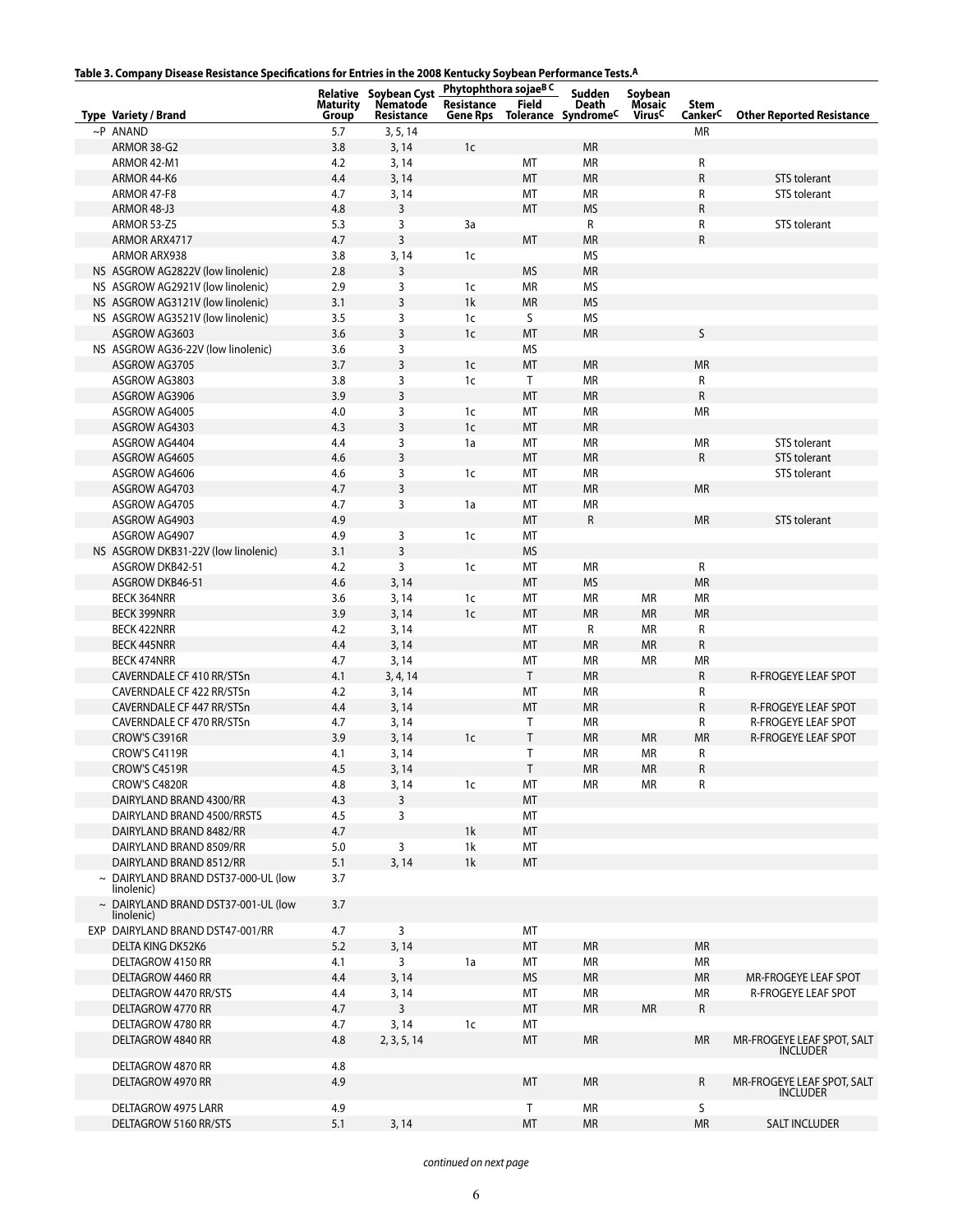|  |  | Table 3. Company Disease Resistance Specifications for Entries in the 2008 Kentucky Soybean Performance Tests.A |
|--|--|-----------------------------------------------------------------------------------------------------------------|
|  |  |                                                                                                                 |

| lable J. Company Disease hesistance Specincations for Entries in the 2000 Remucky Soybean Ferrormance rests. |                 |                                                        |                |              |                                 |                    |                     |                                  |
|--------------------------------------------------------------------------------------------------------------|-----------------|--------------------------------------------------------|----------------|--------------|---------------------------------|--------------------|---------------------|----------------------------------|
|                                                                                                              | <b>Maturity</b> | Relative Soybean Cyst Phytophthora sojaeBC<br>Nematode | Resistance     | <b>Field</b> | Sudden<br>Death                 | Soybean<br>Mosaic  | Stem                |                                  |
| Type Variety / Brand                                                                                         | Group           | Resistance                                             | Gene Rps       |              | Tolerance Syndrome <sup>C</sup> | Virus <sup>C</sup> | Canker <sup>C</sup> | <b>Other Reported Resistance</b> |
| DELTAGROW 5170 RR                                                                                            | 5.1             | 3                                                      |                | МT           | MR                              |                    | MR                  |                                  |
| DELTAGROW 5300 RR                                                                                            | 5.3             | 3, 5, 9, 14                                            | 1 <sub>c</sub> | MT           | <b>MR</b>                       | S                  | <b>MR</b>           | MR-FROGEYE LEAF SPOT             |
| DELTAGROW 5450 RR                                                                                            | 5.4             | 2, 3                                                   |                | MT           | MR                              | <b>MR</b>          | R                   | R-ROOT KNOT NEMATODE (RKI)       |
| <b>DELTAGROW 5470 RR</b>                                                                                     | 5.4             | 3, 14                                                  |                | MT           |                                 | <b>MR</b>          | <b>MR</b>           |                                  |
| DYNA-GRO 32X39                                                                                               | 3.9             | 3, 14                                                  | 1 <sub>c</sub> |              | R                               |                    |                     |                                  |
| DYNA-GRO 33A40                                                                                               | 4.0             | 3, 14                                                  |                | MT           | <b>MS</b>                       |                    |                     |                                  |
|                                                                                                              |                 |                                                        |                | S            | R                               |                    |                     |                                  |
| DYNA-GRO 35D44                                                                                               | 4.4             | 3                                                      |                |              |                                 |                    |                     |                                  |
| DYNA-GRO 38C42                                                                                               | 4.2             | 3, 14                                                  |                | S            | <b>MR</b>                       |                    |                     |                                  |
| EXP DYNA-GRO 36C44                                                                                           | 4.5             | 3                                                      |                | T            | R                               |                    |                     |                                  |
| EBBERTS 1365RR                                                                                               | 3.6             | 3, 14                                                  | 1 <sub>c</sub> | MT           | <b>MR</b>                       |                    |                     |                                  |
| EBBERTS 1378RR                                                                                               | 3.7             | 3, 14                                                  | 1 <sub>c</sub> | MT           | <b>MR</b>                       |                    |                     |                                  |
| EBBERTS 1386RR                                                                                               | 3.8             | 3, 14                                                  | 1 <sub>c</sub> | MT           | <b>MR</b>                       |                    |                     |                                  |
| $~\sim~$ EBBERTS 3386                                                                                        | 3.8             | 3, 14                                                  | 1 <sub>c</sub> | МT           | <b>MR</b>                       |                    |                     |                                  |
| ~P ESSEX (long term check-released 1974)                                                                     | 5.0             |                                                        |                |              |                                 |                    |                     |                                  |
| $~\sim~$ HORNBECK HBK C4926                                                                                  | 5.0             |                                                        |                | МT           | <b>MR</b>                       | R                  | R                   |                                  |
| <b>HORNBECK HBK R3927</b>                                                                                    | 3.7             |                                                        |                | MT           |                                 |                    | $\mathsf R$         |                                  |
| <b>HORNBECK HBK R4527</b>                                                                                    | 4.5             |                                                        | 1c             | T            | <b>MR</b>                       |                    | R                   |                                  |
| <b>HORNBECK HBK R4727</b>                                                                                    | 4.7             | $\overline{3}$                                         | 1 <sub>c</sub> | MT           | <b>MR</b>                       |                    | <b>MR</b>           |                                  |
| <b>HORNBECK HBK R4924</b>                                                                                    | 4.9             | 3, 14                                                  |                | МT           | <b>MR</b>                       | R                  | R                   |                                  |
| ~NS IA3024 (low linolenic)                                                                                   | early 3         |                                                        |                |              |                                 |                    |                     |                                  |
| ~NS IA3025 (low linolenic)                                                                                   | early 3         |                                                        |                |              |                                 |                    |                     |                                  |
| $~\sim$ NS IA3026 (low saturates)                                                                            | early 3         |                                                        |                |              |                                 |                    |                     |                                  |
| ~NS IA3027 (large seed, high protein)                                                                        | early 3         |                                                        |                |              |                                 |                    |                     |                                  |
|                                                                                                              |                 |                                                        |                |              |                                 |                    |                     |                                  |
| $\sim$ NS IA3036 (mid oleic)                                                                                 | early 3         |                                                        |                |              |                                 |                    |                     |                                  |
| ~NS IA3041 (low linolenic)                                                                                   | early 3         |                                                        |                |              |                                 |                    |                     |                                  |
| $\sim$ P JAKE                                                                                                | 5.4             |                                                        |                | MT           | MT                              |                    |                     | <b>SCN SOURCE IS HARTWIG</b>     |
| ~NS KS4607 (high protein)                                                                                    | late 4          |                                                        |                |              |                                 |                    |                     |                                  |
| $~\sim~$ KS5004N                                                                                             | early 5         | $\mathsf{3}$                                           |                |              |                                 |                    |                     |                                  |
| $\sim$ L&M Glick 53                                                                                          | 4.0             | 3, 14                                                  |                | Τ            | <b>MR</b>                       |                    |                     |                                  |
| L&M Glick 843RR                                                                                              | 4.3             | 3                                                      |                | T            | <b>MR</b>                       |                    |                     |                                  |
| NK BRAND S37-P5                                                                                              | 3.7             | 3, 14                                                  |                | МT           | MR                              |                    |                     |                                  |
| NK BRAND S38-D5                                                                                              | 3.8             | 3, 14                                                  | $1c$           | <b>MS</b>    | <b>MS</b>                       |                    |                     |                                  |
| NK BRAND S39-A3                                                                                              | 3.9             | 3, 14                                                  |                | ΜS           | R                               |                    |                     |                                  |
| NK BRAND S43-N6                                                                                              | 4.3             | 3, 14                                                  | 1 <sub>c</sub> | MT           | <b>MR</b>                       |                    | ${\sf R}$           |                                  |
| NK BRAND S44-D5                                                                                              | 4.4             | 3, 14                                                  | 1 <sub>c</sub> | MT           | <b>MR</b>                       |                    | R                   |                                  |
| NK BRAND S45-E5                                                                                              | 4.5             | 3, 14                                                  | 1k             | MT           | MT                              |                    | MT                  |                                  |
| NK BRAND S47-D9                                                                                              | 4.7             | 3, 14                                                  | 1c             | МT           | МR                              |                    |                     |                                  |
| NK BRAND S49-Q9                                                                                              | 4.9             | 1, 3, 14                                               | 1 <sub>c</sub> | MT           | <b>MS</b>                       |                    | ${\sf R}$           |                                  |
|                                                                                                              |                 |                                                        |                |              |                                 |                    |                     |                                  |
| EXP NK BRAND XR4881                                                                                          | 4.8             | 3                                                      | 1a             | МT           | R                               |                    |                     |                                  |
| ~P PENNYRILE (long term check-released<br>1987)                                                              | 4.7             |                                                        |                |              |                                 |                    |                     |                                  |
| $\sim$ PIONEER VARIETY 93B82                                                                                 | 3.8             |                                                        | 1k             | МT           | <b>MS</b>                       |                    |                     | R-BROWN STEM ROT, MR-            |
|                                                                                                              |                 |                                                        |                |              |                                 |                    |                     | <b>FROGETE LEAF SPOT</b>         |
| PIONEER VARIETY 93Y20                                                                                        | 3.2             | $\overline{3}$                                         | 1k             | MT           | <b>MR</b>                       |                    |                     |                                  |
| PIONEER VARIETY 94M50                                                                                        | 4.5             | 3, 14                                                  | 1c             | МT           | <b>MS</b>                       |                    | <b>MR</b>           |                                  |
| PIONEER VARIETY 94M80                                                                                        | 4.8             | 3, 14                                                  |                | MT           | <b>MR</b>                       |                    | <b>MR</b>           |                                  |
| PIONEER VARIETY 94Y01                                                                                        | 4.0             | 3                                                      | 1k             | МT           | <b>MR</b>                       |                    |                     |                                  |
| PIONEER VARIETY 94Y20                                                                                        | 4.2             | 3                                                      | 1k             | <b>MS</b>    | <b>MR</b>                       |                    |                     |                                  |
| PIONEER VARIETY 94Y60                                                                                        |                 |                                                        |                |              |                                 |                    |                     |                                  |
|                                                                                                              | 4.6             | 3                                                      | 1k             | МT           | МR                              |                    | <b>MR</b>           |                                  |
| PIONEER VARIETY 94Y70                                                                                        | 4.7             | $\overline{3}$                                         |                | MT           | <b>MR</b>                       |                    | <b>MR</b>           |                                  |
| PIONEER VARIETY 94Y90                                                                                        | 4.9             | 3                                                      |                | МT           | МR                              |                    | $\mathsf{R}$        |                                  |
| PIONEER VARIETY 95Y20                                                                                        | 5.2             | $\overline{3}$                                         |                | MT           | <b>MR</b>                       |                    | $\mathsf{R}$        |                                  |
| $\sim$ PORTER HYBRIDS PH 4360N                                                                               | 3.6             | 3                                                      | 1 <sub>c</sub> | Τ            | <b>MR</b>                       |                    |                     | MR-FROGEYE LEAF SPOT             |
| $\sim$ PORTER HYBRIDS PH 4385N                                                                               | 3.8             | 3, 14                                                  |                | T            | <b>MR</b>                       |                    |                     |                                  |
| $\sim$ PORTER HYBRIDS PH 4419N                                                                               | 4.1             | 3                                                      | 1c             | Τ            | <b>MR</b>                       |                    |                     | MR-FROGEYE LEAF SPOT             |
| PROGENY P3906RR                                                                                              | 3.9             |                                                        |                |              |                                 |                    | <b>MR</b>           |                                  |
| PROGENY P4206 RR                                                                                             | 4.2             | 3                                                      |                |              |                                 |                    | $\mathsf{R}$        |                                  |
| PROGENY P4405 RR                                                                                             | 4.4             |                                                        | 1a             |              |                                 |                    | $\mathsf{R}$        |                                  |
| PROGENY P4408 RR                                                                                             | 4.4             | 3                                                      |                |              | <b>MR</b>                       |                    | R                   |                                  |
| PROGENY P4508 RR                                                                                             | 4.5             |                                                        |                |              | <b>MR</b>                       |                    |                     |                                  |
| PROGENY P4606 RR                                                                                             | 4.6             | 3                                                      |                |              | <b>MR</b>                       |                    |                     |                                  |
| PROGENY P4706 RR                                                                                             | 4.7             | $\overline{3}$                                         |                |              |                                 |                    |                     |                                  |
| PROGENY P4718 RR                                                                                             | 4.7             | 3                                                      |                |              | <b>MR</b>                       |                    | R                   |                                  |
| PROGENY P4807 RR                                                                                             |                 | 3                                                      |                |              | <b>MR</b>                       |                    | <b>MR</b>           |                                  |
|                                                                                                              | 4.8             |                                                        |                |              |                                 |                    | S.                  |                                  |
| PROGENY P4906 RR                                                                                             | 4.9             |                                                        | 1a             |              | <b>MR</b>                       |                    |                     |                                  |
| PROGENY P4908 RR                                                                                             | 4.9             |                                                        |                |              | <b>MR</b>                       |                    | <b>MR</b>           |                                  |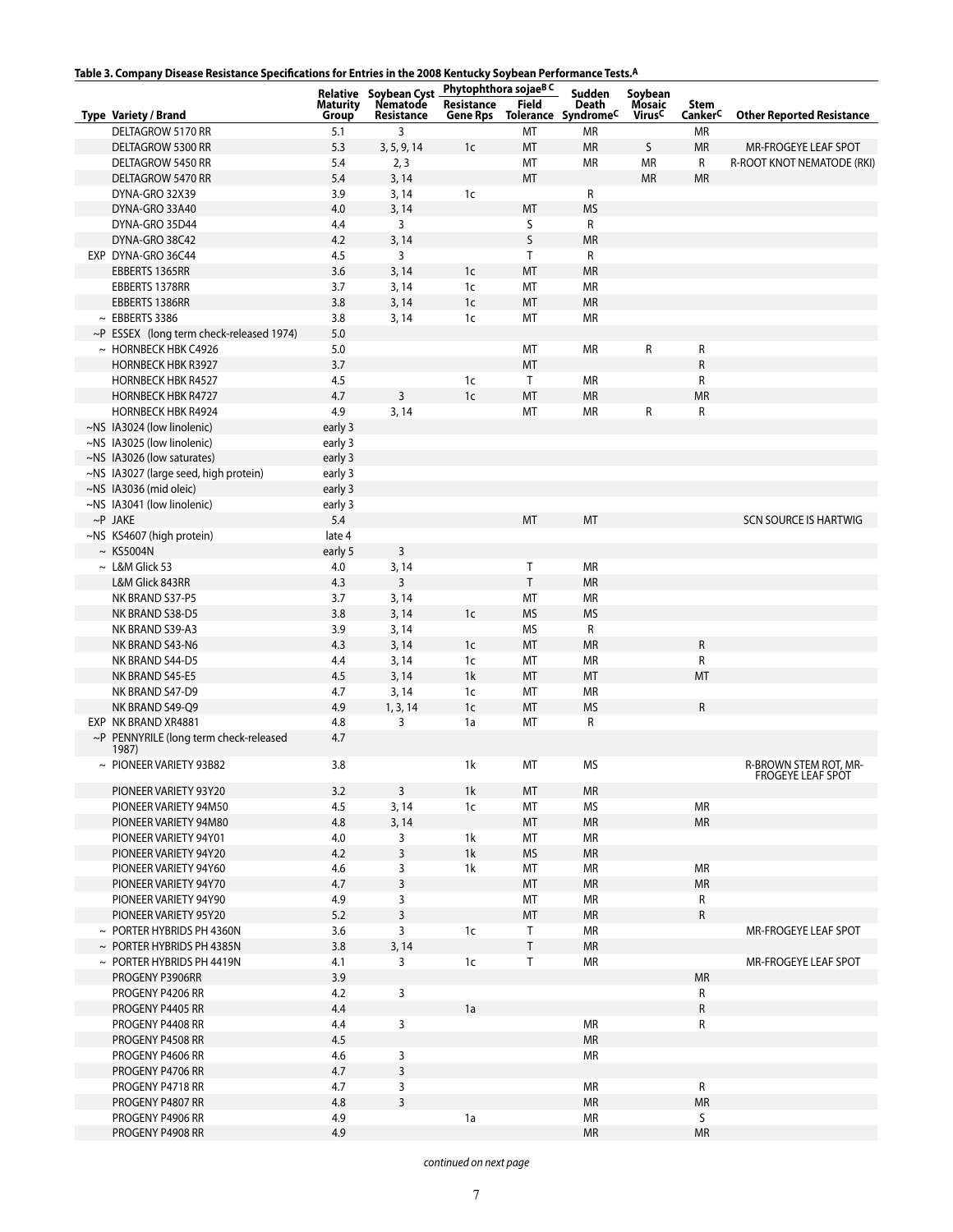# **Table 3. Company Disease Resistance Specifications for Entries in the 2008 Kentucky Soybean Performance Tests.A**

| iable 3. Company Disease Resistance Specifications for Entries in the 2000 Rentucky Soybean Ferformance Tests. |                          |                                                                      |                        |           |                                                           |                                                |                 |                                  |
|----------------------------------------------------------------------------------------------------------------|--------------------------|----------------------------------------------------------------------|------------------------|-----------|-----------------------------------------------------------|------------------------------------------------|-----------------|----------------------------------|
| Type Variety / Brand                                                                                           | <b>Maturity</b><br>Group | Relative Soybean Cyst Phytophthora sojaeBC<br>Nematode<br>Resistance | Resistance<br>Gene Rps | Field     | Sudden<br><b>Death</b><br>Tolerance Syndrome <sup>C</sup> | Soybean<br><b>Mosaic</b><br>Virus <sup>C</sup> | Stem<br>CankerC | <b>Other Reported Resistance</b> |
| PROGENY P4918 RR                                                                                               | 4.9                      | 3                                                                    | 1a                     |           | <b>MR</b>                                                 |                                                | S               |                                  |
| PROGENY P4949 RR                                                                                               | 4.9                      |                                                                      |                        |           |                                                           |                                                | <b>MR</b>       |                                  |
| PROGENY P5107 RR                                                                                               | 5.1                      | 3                                                                    |                        |           |                                                           |                                                |                 |                                  |
| PROGENY P5108 RR                                                                                               | 5.1                      | 3                                                                    |                        |           |                                                           |                                                |                 |                                  |
| PROGENY P5115 RR                                                                                               | 5.1                      | 3                                                                    |                        |           | <b>MR</b>                                                 |                                                | R               |                                  |
| PROGENY P5208 RR                                                                                               | 5.2                      | 3                                                                    | 1a                     |           | <b>MR</b>                                                 |                                                | <b>MR</b>       |                                  |
| PROGENY P5218 RR                                                                                               | 5.2                      | 3                                                                    |                        |           | <b>MR</b>                                                 |                                                | R               |                                  |
|                                                                                                                | 5.3                      | 3                                                                    | 1 <sub>c</sub>         |           | <b>MR</b>                                                 |                                                | <b>MR</b>       |                                  |
| PROGENY P5308 RR                                                                                               |                          |                                                                      |                        |           |                                                           |                                                |                 |                                  |
| PROGENY P5408 RR                                                                                               | 5.4                      | 3                                                                    | 1k                     |           | <b>MR</b>                                                 |                                                | <b>MR</b>       |                                  |
| ~NS SCHILLINGER SEED 397.TCL (low linolenic<br>acid)                                                           | 3.9                      | 3                                                                    |                        | MT        | R                                                         | <b>MR</b>                                      | R               |                                  |
| ~NS SCHILLINGER SEED 428 F.PC (high protein)                                                                   | 4.2                      | 3                                                                    |                        | MT        | <b>MR</b>                                                 | <b>MR</b>                                      | R               |                                  |
| $\sim$ SCHILLINGER SEED 435.TCS                                                                                | 4.3                      | 3                                                                    |                        | MT        | R                                                         | <b>MR</b>                                      | ${\sf R}$       | <b>STS</b>                       |
| $\sim$ SCHILLINGER SEED 438.TL (low linolenic                                                                  | 4.3                      |                                                                      |                        | МT        | <b>MR</b>                                                 | ΜR                                             | R               |                                  |
| acid)                                                                                                          |                          |                                                                      |                        |           |                                                           |                                                |                 |                                  |
| ~NS SCHILLINGER SEED 446 F.HP (high protein)                                                                   | 4.3                      |                                                                      |                        | МT        | <b>MR</b>                                                 | <b>MR</b>                                      | ${\sf R}$       | <b>STS</b>                       |
| $\sim$ SCHILLINGER SEED 447.TC                                                                                 | 4.4                      | 3                                                                    |                        | МT        | <b>MR</b>                                                 | <b>MR</b>                                      | R               |                                  |
| ~NS SCHILLINGER SEED 448 F.HPC (high                                                                           | 4.4                      | 3                                                                    |                        | MT        | <b>MR</b>                                                 | <b>MR</b>                                      | R               |                                  |
| protein)                                                                                                       |                          |                                                                      |                        |           |                                                           |                                                |                 |                                  |
| SCHILLINGER SEED 457.RCP                                                                                       | 4.5                      | 3                                                                    | 1k                     | МT        | <b>MR</b>                                                 | <b>MR</b>                                      | R               |                                  |
| $\sim$ SCHILLINGER SEED 477.TCS                                                                                | 4.7                      | $\overline{3}$                                                       |                        | MT        | R                                                         | <b>MR</b>                                      | $\mathsf R$     | <b>STS</b>                       |
| SCHILLINGER SEED 478.RCS                                                                                       | 4.7                      | 3                                                                    |                        | МT        | <b>MR</b>                                                 | <b>MR</b>                                      | R               | <b>STS</b>                       |
| SCHILLINGER SEED 495.RC                                                                                        | 4.9                      | 3                                                                    |                        | MT        | <b>MS</b>                                                 | <b>MR</b>                                      | ${\sf R}$       |                                  |
| SCHILLINGER SEED 557.RC                                                                                        | 5.5                      | 3                                                                    |                        | MT        | <b>MR</b>                                                 | <b>MR</b>                                      | R               |                                  |
| ~EXP SCHILLINGER SEED XP44.TL (low linolenic                                                                   | 4.3                      |                                                                      |                        | MT        | <b>MR</b>                                                 | <b>MR</b>                                      | ${\sf R}$       |                                  |
| acid)                                                                                                          |                          |                                                                      |                        |           |                                                           |                                                |                 |                                  |
| SEED CONSULTANTS SC 9419RR                                                                                     | 4.1                      | 3, 14                                                                |                        | МT        | MR                                                        |                                                |                 | STS, MR-FROGEYE LEAF SPOT        |
| EXP SEED CONSULTANTS EXP 4242RR                                                                                | 4.2                      | 3                                                                    |                        | MT        | <b>MR</b>                                                 | ${\sf R}$                                      |                 | MR-FROGEYE LEAF SPOT             |
| SEED CONSULTANTS SC 9459RR                                                                                     | 4.5                      | 3                                                                    |                        | MT        | <b>MR</b>                                                 |                                                | R               | <b>STS</b>                       |
| $\sim$ SEED CONSULTANTS SC 388                                                                                 | 3.8                      |                                                                      | 3, 6                   | MT        | <b>MR</b>                                                 |                                                |                 | MR-BROWN STEM ROT                |
| SEED CONSULTANTS SC 9386RR                                                                                     | 3.8                      | 3, 14                                                                | 1c                     | MT        | <b>MR</b>                                                 |                                                |                 | MR-FROGEYE LEAF SPOT             |
| SEED CONSULTANTS SC 9389RR                                                                                     | 3.8                      | 3, 14                                                                | 1 <sub>c</sub>         | MT        | <b>MR</b>                                                 |                                                |                 |                                  |
| SEED CONSULTANTS SC 9408RR                                                                                     | 4.0                      | 3                                                                    | 1c                     | MT        | <b>MR</b>                                                 |                                                |                 | MR-FROGEYE LEAF SPOT             |
| SEED CONSULTANTS SC 9468RR                                                                                     | 4.6                      | 3, 14                                                                |                        | MT        | <b>MR</b>                                                 |                                                | <b>MR</b>       | STS, MR-FROGEYE LEAF SPOT        |
| SEED CONSULTANTS SCS 9398RR                                                                                    | 3.9                      | 3                                                                    | 1k                     | MT        | <b>MR</b>                                                 |                                                |                 | MR-FROGEYE LEAF SPOT             |
| SEED CONSULTANTS SCS 9409RR                                                                                    | 4.1                      | 3                                                                    |                        | MT        | <b>MR</b>                                                 |                                                |                 | MR-FROGEYE LEAF SPOT             |
| SEED CONSULTANTS SCS 9448RR                                                                                    | 4.3                      | 3                                                                    | 1k                     | MT        | <b>MR</b>                                                 |                                                | MR              | MR-FROGEYE LEAF SPOT             |
| SEED CONSULTANTS SCS 9479RR                                                                                    | 4.7                      | $\overline{3}$                                                       |                        | MT        | <b>MR</b>                                                 |                                                | <b>MR</b>       |                                  |
| $\sim$ SOUTHERN CROSS BENJAMIN 4.3 N                                                                           |                          |                                                                      |                        |           |                                                           |                                                |                 | MR-FROGEYE LEAF SPOT             |
|                                                                                                                | 4.3                      | 3, 14                                                                | 1c                     | T.        | R                                                         |                                                |                 |                                  |
| SOUTHERN CROSS CALEB 4.4 N, RR, STS                                                                            | 4.4                      | 3, 14                                                                | NG2.5TOL               | MT        | <b>MR</b>                                                 |                                                |                 |                                  |
| SOUTHERN CROSS DAMASCUS 5.0 N, RR,<br>STS                                                                      | 5.0                      | 3, 14                                                                | NG1.9                  | МT        | <b>MR</b>                                                 |                                                | <b>MR</b>       |                                  |
| SOUTHERN CROSS ELI 4.7 N, RR, STS                                                                              | 4.7                      | 3,14                                                                 |                        | <b>MS</b> | <b>MR</b>                                                 |                                                |                 |                                  |
| SOUTHERN CROSS GALILEE 4.7 N, RR                                                                               | 4.7                      | 3                                                                    | 1c                     | МT        | МR                                                        |                                                | R               |                                  |
| SOUTHERN CROSS HIRAM 4.9 N, RR                                                                                 | 4.9                      | $\overline{3}$                                                       |                        | MT        | <b>MR</b>                                                 |                                                |                 |                                  |
| SOUTHERN CROSS JERICHO 4.2 N, RR, STS                                                                          | 4.2                      | 3, 14                                                                | NG2.2TOL               | МT        | <b>MR</b>                                                 |                                                | R               |                                  |
| SOUTHERN CROSS LOT 4.1 N, RR, STS                                                                              | 4.1                      |                                                                      |                        | MT        | <b>MR</b>                                                 |                                                | <b>MR</b>       |                                  |
| SOUTHERN CROSS LUCAS 3.8 N, RR                                                                                 | 3.8                      |                                                                      |                        | МT        | MR                                                        |                                                |                 |                                  |
|                                                                                                                |                          | 3, 14                                                                | 1 <sub>c</sub>         |           | <b>MR</b>                                                 |                                                | ${\sf R}$       |                                  |
| SOUTHERN CROSS RUFUS 4.7 N, RR, STS                                                                            | 4.7                      | 3, 15                                                                | $1c$                   | MT        |                                                           |                                                |                 |                                  |
| SOUTHERN STATES RT 3860                                                                                        | 3.8                      |                                                                      |                        | МT        | MR                                                        |                                                |                 |                                  |
| SOUTHERN STATES RT 3871N                                                                                       | 3.8                      | 3, 14                                                                | 1 <sub>c</sub>         | MT        | <b>MR</b>                                                 |                                                |                 |                                  |
| SOUTHERN STATES RT 3971N                                                                                       | 3.9                      | 3, 14                                                                | 1c                     | T.        | MR                                                        |                                                |                 |                                  |
| SOUTHERN STATES RT 4370N                                                                                       | 4.3                      | 3, 14                                                                | $1c$                   | MT        | <b>MR</b>                                                 |                                                |                 |                                  |
| SOUTHERN STATES RT 4451N                                                                                       | 4.4                      | 3, 14                                                                | 1a                     | T.        | <b>MR</b>                                                 |                                                |                 |                                  |
| SOUTHERN STATES RT 4470N                                                                                       | 4.4                      | 3, 14                                                                |                        | MT        | ${\sf MR}$                                                |                                                |                 |                                  |
| SOUTHERN STATES RT 4551N                                                                                       | 4.5                      | 3, 14                                                                | 1a                     | МT        | MR                                                        |                                                |                 |                                  |
| SOUTHERN STATES RT 4760N                                                                                       | 4.7                      | 3, 14                                                                |                        | MT        | <b>MR</b>                                                 |                                                |                 |                                  |
| SOUTHERN STATES RT 4777N                                                                                       | 4.7                      | 3, 14                                                                | 1 <sub>c</sub>         | МT        | <b>MR</b>                                                 |                                                |                 |                                  |
| SOUTHERN STATES RT 4808N                                                                                       | 4.8                      | 3, 14                                                                | 1a                     | Τ         | R                                                         |                                                |                 |                                  |
| SOUTHERN STATES RT 4888N                                                                                       | 4.8                      | 3, 14                                                                | 1a                     | T.        | R                                                         |                                                |                 |                                  |
| SOUTHERN STATES RT 4996N                                                                                       | 4.9                      | 3, 14                                                                |                        | MT        | <b>MR</b>                                                 |                                                |                 |                                  |
| SOUTHERN STATES RT 5160N                                                                                       | 5.1                      | 3                                                                    | 1 <sub>c</sub>         | МT        | MR                                                        |                                                | R               |                                  |
| SOUTHERN STATES RT 5540N                                                                                       | 5.5                      | 3, 14                                                                |                        | <b>MS</b> | <b>MR</b>                                                 | ${\sf R}$                                      | <b>MR</b>       |                                  |
| STEYER 4040RR                                                                                                  | 4.0                      | 3, 14                                                                | 1 <sub>c</sub>         | МT        | <b>MR</b>                                                 | <b>MR</b>                                      | ΜR              |                                  |
| $\sim$ STEYER 410                                                                                              | 4.1                      | 3, 14                                                                |                        | МT        | <b>MR</b>                                                 | <b>MR</b>                                      | МR              |                                  |
| $~\sim~$ STEYER 434                                                                                            | 4.3                      | 3, 14                                                                |                        | MT        | <b>MR</b>                                                 | <b>MR</b>                                      | MR              |                                  |
| STEYER 4430RR                                                                                                  | 4.4                      | 3, 14                                                                |                        | MT        | <b>MR</b>                                                 | <b>MR</b>                                      | <b>MR</b>       |                                  |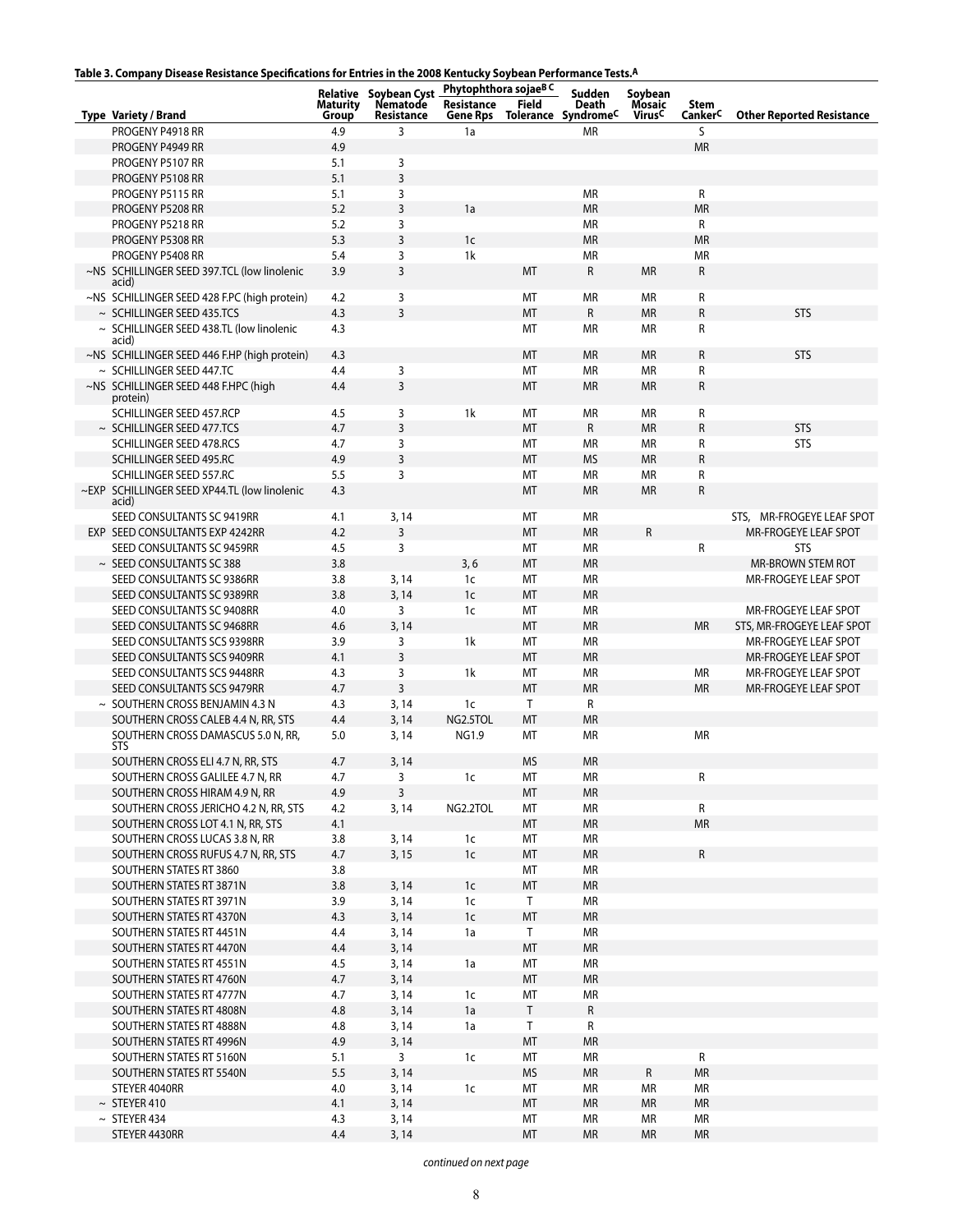#### **Table 3. Company Disease Resistance Specifications for Entries in the 2008 Kentucky Soybean Performance Tests.A**

|                                    |                          | <b>Relative Soybean Cyst</b> | Phytophthora sojae <sup>B C</sup> |              | Sudden                              | Soybean                             |                        |                                                |
|------------------------------------|--------------------------|------------------------------|-----------------------------------|--------------|-------------------------------------|-------------------------------------|------------------------|------------------------------------------------|
| <b>Type Variety / Brand</b>        | <b>Maturity</b><br>Group | Nematode<br>Resistance       | Resistance<br><b>Gene Rps</b>     | <b>Field</b> | <b>Death</b><br>Tolerance SyndromeC | <b>Mosaic</b><br>Virus <sup>C</sup> | <b>Stem</b><br>CankerC | <b>Other Reported Resistance</b>               |
| STEYER 4620RR                      | 4.6                      | 3, 14                        | 1c                                | MT           | <b>MR</b>                           | <b>MR</b>                           | <b>MR</b>              |                                                |
| <b>STINE 4782-4</b>                | 4.7                      | 3, 14                        |                                   | S            |                                     |                                     | $\mathsf{R}$           |                                                |
| <b>STINE 5482-4</b>                | 5.4                      | 3, 14                        |                                   |              |                                     |                                     |                        |                                                |
| $\sim$ P TEEJAY                    | 5.3                      |                              |                                   |              |                                     | $\mathsf{R}$                        | $\mathsf{R}$           |                                                |
| TRISOY 4184RR(CN)                  | 4.1                      | 3, 14                        |                                   | MT           | <b>MR</b>                           |                                     | R                      | RR/STS, R-FROGEYE LEAF SPOT                    |
| TRISOY 4475RR(CN)                  | 4.4                      | 3, 14                        |                                   | MT           | <b>MR</b>                           |                                     | ${\sf R}$              |                                                |
| TRISOY 4586RR(CN)                  | 4.5                      | 3, 14                        |                                   | MT           | <b>MR</b>                           |                                     | R                      | RR/STS, R-FROGEYE LEAF SPOT                    |
| TRISOY 4760RR(CN)                  | 4.7                      | 3, 14                        |                                   | <b>MT</b>    | <b>MR</b>                           |                                     | <b>MR</b>              | RR/STS, R-FROGEYE LEAF SPOT                    |
| ~ UNISOUTH GENETICS USG 5002T      | 5.0                      |                              |                                   |              | <b>MR</b>                           |                                     | R                      | <b>R-FROGEYE LEAF SPOT</b>                     |
| $\sim$ UNISOUTH GENETICS USG 5601T | 5.6                      |                              |                                   |              | <b>MR</b>                           | $\mathsf{R}$                        |                        | MR-FROGEYE LEAF SPOT                           |
| UNISOUTH GENETICS USG 7484nRR      | 4.8                      |                              |                                   | T.           | <b>MR</b>                           |                                     |                        |                                                |
| UNISOUTH GENETICS USG 74A76        | 4.7                      | 3, 14                        |                                   |              |                                     |                                     |                        | MR-FROGEYE LEAF SPOT                           |
| UNISOUTH GENETICS USG 74C36        | 4.3                      | 3, 14                        |                                   |              | <b>MR</b>                           | R                                   | ${\sf R}$              |                                                |
| UNISOUTH GENETICS USG 74G78        | 4.7                      | 3, 14                        |                                   |              |                                     |                                     | $\mathsf{R}$           | MR-FROGEYE LEAF SPOT                           |
| UNISOUTH GENETICS USG 74T98        | 4.9                      | 3, 14                        |                                   |              | R                                   |                                     |                        |                                                |
| UNISOUTH GENETICS USG 75J32        | 5.3                      | 3, 14                        |                                   |              | <b>MR</b>                           |                                     | $\mathsf{R}$           | MR-FROGEYE LEAF SPOT, R-<br>ROOT KNOT NEMATODE |
| UNISOUTH GENETICS USG 75J47        | 5.4                      | 3, 14                        |                                   |              | <b>MR</b>                           |                                     | R                      | <b>R-FROGEYE LEAF SPOT</b>                     |
| UNISOUTH GENETICS USG ALLEN        | 5.6                      |                              |                                   |              | <b>MR</b>                           | $\mathsf{R}$                        |                        | MR-FROGEYE LEAF SPOT                           |
| V01-1693 (3.5% linlolenic)         | 5.0                      |                              |                                   |              |                                     |                                     |                        |                                                |
| V01-1702 (3.5% linlolenic)         | 5.0                      |                              |                                   |              |                                     |                                     |                        |                                                |
| $~\sim~$ V98-2711                  | 5.3                      |                              |                                   | S            | R                                   | S                                   | R                      |                                                |
| VIGORO V37N8RR                     | 3.7                      | 3, 14                        | 1 <sub>c</sub>                    | <b>MT</b>    | <b>MR</b>                           |                                     |                        | MR-FROGEYE LEAF SPOT                           |
| VIGORO V39N9RR                     | 3.9                      | 3                            | 1 <sub>c</sub>                    | MT           | <b>MR</b>                           |                                     | <b>MR</b>              | MR-FROGEYE LEAF SPOT                           |
| VIGORO V40N8RS                     | 4.0                      | 3, 14                        |                                   | <b>MT</b>    | <b>MR</b>                           |                                     | <b>MR</b>              | STS, MS-FROGEYE LEAF SPOT                      |
| VIGORO V42N9RS                     | 4.2                      | 3, 14                        |                                   | MT           | <b>MS</b>                           |                                     | R                      | STS, MR-FROGEYE LEAF SPOT                      |
| VIGORO V44N9RS                     | 4.4                      | 3, 14                        |                                   | MT           | <b>MS</b>                           |                                     | $\mathsf{R}$           | STS, R-FROGEYE LEAF SPOT                       |
| VIGORO V47N8RR                     | 4.7                      | 3                            | 1 <sub>c</sub>                    | MT           | <b>MR</b>                           |                                     | R                      | <b>R-FROGEYE LEAF SPOT</b>                     |
| VIGORO V47N9RS                     | 4.7                      | 3, 14                        | 1 <sub>c</sub>                    | <b>MT</b>    | <b>MR</b>                           |                                     | $\mathsf{R}$           | <b>MS-FROGEYE LEAF SPOT</b>                    |
| VIGORO V48N7RS                     | 4.8                      | 3, 14                        |                                   | MT           | <b>MR</b>                           |                                     | R                      | STS, MR-FROGEYE LEAF SPOT                      |
| VIGORO V49N6RR                     | 4.9                      | 3                            | 1 <sup>k</sup>                    | <b>MT</b>    | <b>MS</b>                           |                                     | $\mathsf{R}$           | <b>MR-FROGEYE LEAF SPOT</b>                    |
|                                    |                          |                              |                                   |              |                                     |                                     |                        |                                                |

 $\sim$  Variety is not Roundup Ready. All varieties without a tilda ( $\sim$ ) prefix are Roundup Ready.

P Entries with a P prefix are public varieties.

NS Entries with a NS prefix are novel soybean varieties that are emerging from both the public and private sectors. Some of these value-added soybean types will supply relatively small mather than in a both the public and

A This information is provided by the companies and has not been checked by the soybean variety test project.

B All races of Phytophthora sojae so far identified in Kentucky can be controlled with varieties with Rps 1c or 1k. Race-specific resistance is highly effective, but a<br>proper match between pathogen race and variety is esse seedling growth stage.

C Blank spaces = no data provided by seed company or data unknown.

S=susceptible, MS=moderately susceptible, MR=moderately resistant, R=resistant, T=tolerant, MT=moderately tolerant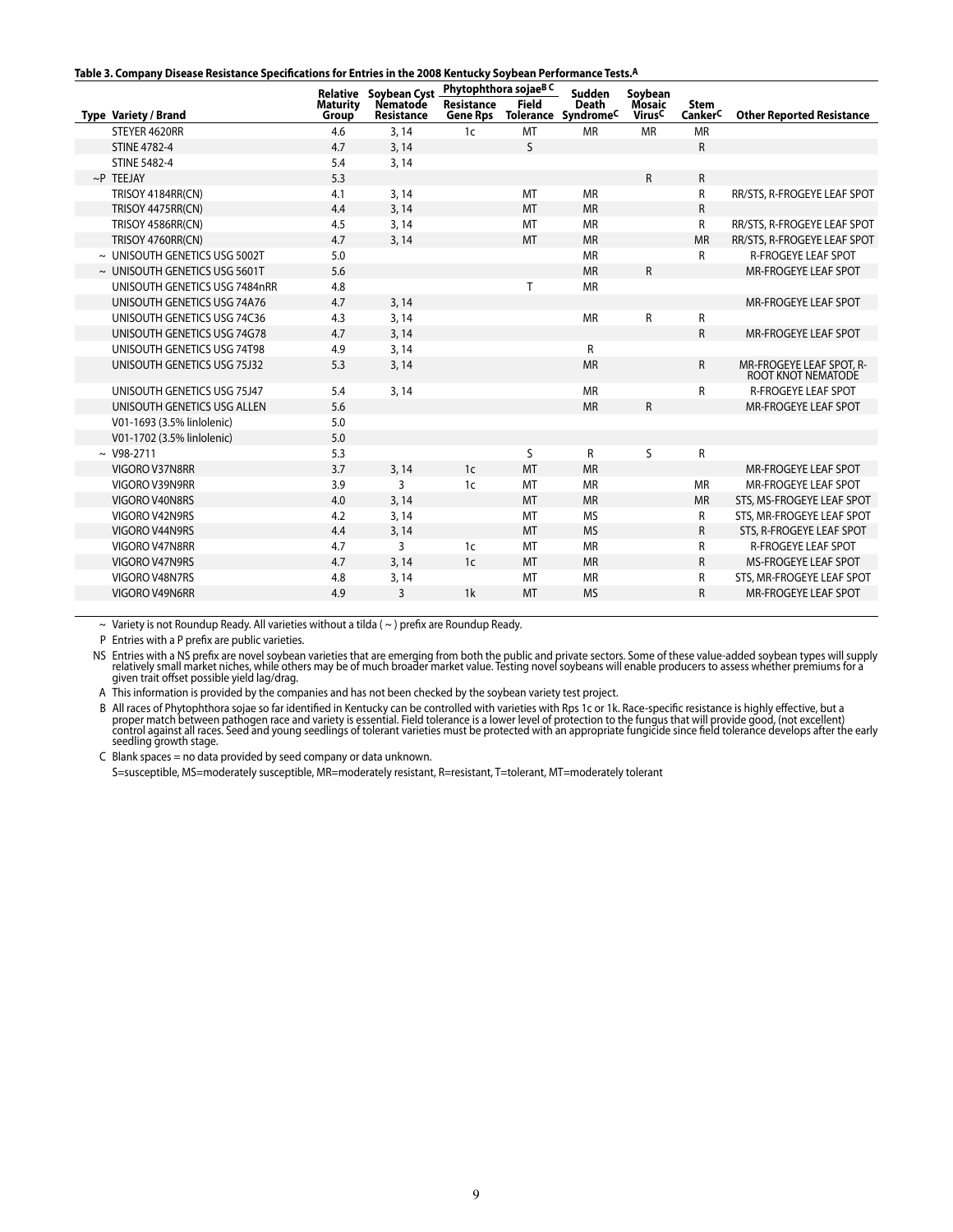|             |                                                    |              | YIELD (BU/AC) <sup>A</sup> |       | <b>LODGING</b> |              | % PROTEIN <sup>B</sup> |      | % OIL <sup>B</sup> |             |      |  |
|-------------|----------------------------------------------------|--------------|----------------------------|-------|----------------|--------------|------------------------|------|--------------------|-------------|------|--|
| <b>TYPE</b> | <b>BRAND - VARIETY</b>                             | 2008         | 07-08                      | 06-08 | 2008           | 2008         | 07-08 06-08            |      | 2008               | 07-08 06-08 |      |  |
|             |                                                    |              |                            |       |                |              |                        |      |                    |             |      |  |
|             | <b>MATURITY GROUP II-III (RELATIVE MG 2.7-3.9)</b> |              |                            |       |                |              |                        |      |                    |             |      |  |
|             |                                                    |              |                            |       |                |              |                        |      |                    |             |      |  |
|             | * SEED CONSULTANTS SCS 9398RR                      | 47.7         |                            |       | 1.6            | 36.8         |                        |      | 18.8               |             |      |  |
|             | * ARMOR ARX938                                     | 47.6         |                            |       | 1.5            | 35.6         |                        |      | 18.0               |             |      |  |
|             | * NK BRAND S39-A3                                  | 47.2         | 44.3                       |       | 1.5            | 34.6         | 35.2                   |      | 18.5               | 18.1        |      |  |
|             | * PIONEER 93Y20                                    | 46.7         |                            |       | 1.9            | 36.6         |                        |      | 19.1               |             |      |  |
|             | * SOUTHERN STATES RT 3871N                         | 46.6         | 42.2                       |       | 1.3            | 35.9         | 36.7                   |      | 19.3               | 18.6        |      |  |
|             | * NK BRAND S37-P5                                  | 46.2         | 42.9                       |       | 1.7            | 35.6         | 35.9                   |      | 18.2               | 18.3        |      |  |
|             | ASGROW AG3803                                      | 46.1         | 43.9                       |       | 1.3            | 36.9         | 36.9                   |      | 18.3               | 18.2        |      |  |
| $\sim$ *    | EBBERTS 3386                                       | 46.0         | 42.1                       |       | 1.7            | 36.7         | 37.3                   |      | 18.5               | 18.0        |      |  |
|             | ¥<br>NK BRAND S38-D5                               | 45.6         | 42.2                       |       | 1.4            | 35.8         | 36.3                   |      | 17.7               | 17.1        |      |  |
|             | * SOUTHERN CROSS LUCAS 3.8 N, RR                   | 45.6         | 42.4                       |       | 1.4            | 36.7         | 37.4                   |      | 17.5               | 17.1        |      |  |
|             | * PROGENY P3906 RR                                 | 45.6         |                            |       | 1.5            | 37.4         |                        |      | 18.4               |             |      |  |
|             | * SOUTHERN STATES RT 3971N                         | 44.9         | 42.7                       |       | 1.2            | 36.4         | 37.1                   |      | 17.5               | 17.3        |      |  |
|             | <b>HORNBECK HBK R3927</b>                          | 44.8         | 41.5                       |       | 2.4            | 38.3         | 39.0                   |      | 19.1               | 18.6        |      |  |
|             | * VIGORO V37N8RR                                   | 44.8         |                            |       | 1.1            | 36.2         |                        |      | 17.9               |             |      |  |
| <b>NS</b>   | ASGROW AG36-22V (low linolenic)                    | 44.5         |                            |       | 1.1            | 35.7         |                        |      | 19.0               |             |      |  |
|             |                                                    |              |                            |       |                |              |                        |      |                    |             |      |  |
|             | * BECK 399NRR                                      | 44.4<br>43.9 | 42.1                       |       | 1.2<br>1.3     | 36.9<br>36.2 | 37.3                   |      | 18.0<br>17.9       | 17.1        |      |  |
|             | * SEED CONSULTANTS SC 9389RR<br>₩                  |              |                            |       |                |              |                        |      |                    |             |      |  |
|             | DYNA-GRO 32X39                                     | 43.6         |                            |       | 1.3            | 36.7         |                        |      | 17.6               |             |      |  |
|             | $\sim$ * PORTER HYBRIDS PH 4385N                   | 43.6         |                            |       | 1.7            | 35.4         |                        |      | 18.0               |             |      |  |
|             | * EBBERTS 1365RR                                   | 43.3         | 43.2                       | 46.8  | 1.7            | 39.2         | 39.6                   | 39.8 | 16.9               | 16.7        | 16.8 |  |
| $\thicksim$ | PIONEER 93B82                                      | 43.1         | 39.8                       |       | 1.8            | 37.6         | 37.6                   |      | 18.5               | 18.5        |      |  |
|             | * EBBERTS 1378RR                                   | 43.1         | 41.9                       |       | 1.4            | 36.7         | 37.8                   |      | 17.7               | 17.2        |      |  |
|             | NS * ASGROW AG3121V (low linolenic)                | 42.8         | 41.3                       |       | 1.7            | 37.0         | 37.0                   |      | 18.5               | 18.2        |      |  |
|             | * ASGROW AG3603                                    | 42.7         | 41.1                       |       | 1.1            | 37.1         | 37.6                   |      | 17.8               | 17.4        |      |  |
|             | * ASGROW AG3705                                    | 42.5         | 41.7                       | 48.2  | 1.1            | 34.9         | 35.4                   | 35.6 | 18.3               | 17.8        | 18.2 |  |
|             | * BECK 364NRR                                      | 42.4         |                            |       | 1.4            | 36.7         |                        |      | 17.6               |             |      |  |
| $-NS$       | IA3026 (low saturates)                             | 42.2         |                            |       | 1.9            | 34.7         |                        |      | 19.3               |             |      |  |
|             | NS * ASGROW AG35-21V (low linolenic)               | 41.9         | 40.2                       |       | 1.2            | 35.9         | 36.0                   |      | 19.1               | 18.7        |      |  |
|             | * ASGROW AG3906                                    | 41.8         | 40.8                       | 47.0  | 1.1            | 36.2         | 36.3                   | 36.5 | 18.8               | 18.6        | 18.9 |  |
|             | * ARMOR 38-G2                                      | 41.7         |                            |       | 1.5            | 37.1         |                        |      | 17.5               |             |      |  |
|             | SOUTHERN STATES RT 3860                            | 41.7         | 40.4                       | 46.4  | 1.1            | 35.0         | 35.8                   | 35.9 | 18.9               | 18.4        | 18.7 |  |
|             | * CROW'S C3916R                                    | 41.7         | 41.6                       |       | 1.2            | 37.3         | 37.8                   |      | 17.8               | 17.5        |      |  |
| $\sim$ *    | PORTER HYBRIDS PH 4360N                            | 41.6         |                            |       | 1.5            | 36.6         |                        |      | 18.0               |             |      |  |
|             | ~NS * SCHILLINGER SEED 397.TCL (low linolenic)     | 41.6         | 39.3                       |       | 1.1            | 37.6         | 37.5                   |      | 19.5               | 19.2        |      |  |
|             | * EBBERTS 1386RR                                   | 41.2         | 38.2                       | 45.3  | 1.6            | 36.2         | 36.6                   | 36.7 | 18.5               | 18.2        | 18.5 |  |
|             | NS * ASGROW AG2921V (low linolenic)                | 41.2         | 38.7                       |       | 1.0            | 35.5         | 36.1                   |      | 19.8               | 19.4        |      |  |
|             | * VIGORO V39N9RR                                   | 41.0         |                            |       | 1.3            | 35.3         |                        |      | 18.9               |             |      |  |
|             | * SEED CONSULTANTS SC 9386RR                       | 39.8         | 38.4                       | 44.8  | 2.1            | 36.4         | 37.0                   | 37.6 | 18.2               | 18.0        | 18.3 |  |
| <b>NS</b>   | ASGROW DKB31-22V (low linolenic)                   | 39.7         |                            |       | 1.1            | 36.5         |                        |      | 18.7               |             |      |  |
| NS          | DAIRYLAND DST37-000-UL (low linolenic)             | 39.7         |                            |       | 1.7            | 36.8         |                        |      | 18.5               |             |      |  |
| $\sim$ NS   | IA3024 (low linolenic)                             | 39.5         | 38.7                       |       | 1.6            | 35.7         | 35.2                   |      | 19.5               | 19.4        |      |  |
| <b>NS</b>   | DAIRYLAND DST37-001-UL (low linolenic)             | 39.0         |                            |       | 1.8            | 37.4         |                        |      | 18.2               |             |      |  |
| $\sim$      | SEED CONSULTANT SC 388                             | 38.5         |                            |       | 1.6            | 38.0         |                        |      | 18.1               |             |      |  |
| $~\sim$ NS  | IA3027 (large seed, high protein)                  | 38.3         | 32.6                       | 33.7  | 1.2            | 39.0         | 39.4                   | 39.3 | 18.3               | 18.4        | 18.6 |  |
| $NS$ *      | ASGROW AG2822V (low linolenic)                     | 37.9         | 38.9                       |       | 1.3            | 36.9         | 37.2                   |      | 19.7               | 19.7        |      |  |
| $~\sim$ NS  | IA3036 (mid oleic)                                 | 36.4         |                            |       | 1.8            | 38.1         |                        |      | 18.2               |             |      |  |
| $~\sim$ NS  | IA3041 (low linolenic)                             | 35.9         |                            |       | 1.5            | 36.5         |                        |      | 18.4               |             |      |  |
| $~\sim$ NS  | IA3025 (low linolenic)                             | 32.8         | 28.7                       |       | 1.5            | 36.7         | 36.9                   |      | 19.2               | 18.9        |      |  |
|             |                                                    |              |                            |       |                |              |                        |      |                    |             |      |  |
|             | <b>GROUP III AVERAGE</b>                           | 42.5         | 40.4                       | 44.6  | 1.4            | 36.6         | 37.0                   | 37.3 | 18.4               | 18.1        | 18.3 |  |
|             |                                                    |              |                            |       |                |              |                        |      |                    |             |      |  |
|             | LSD(0.10)                                          | 2.2          | 3.3                        | 2.8   | 0.2            |              |                        |      |                    |             |      |  |

**B**

**L**

**E**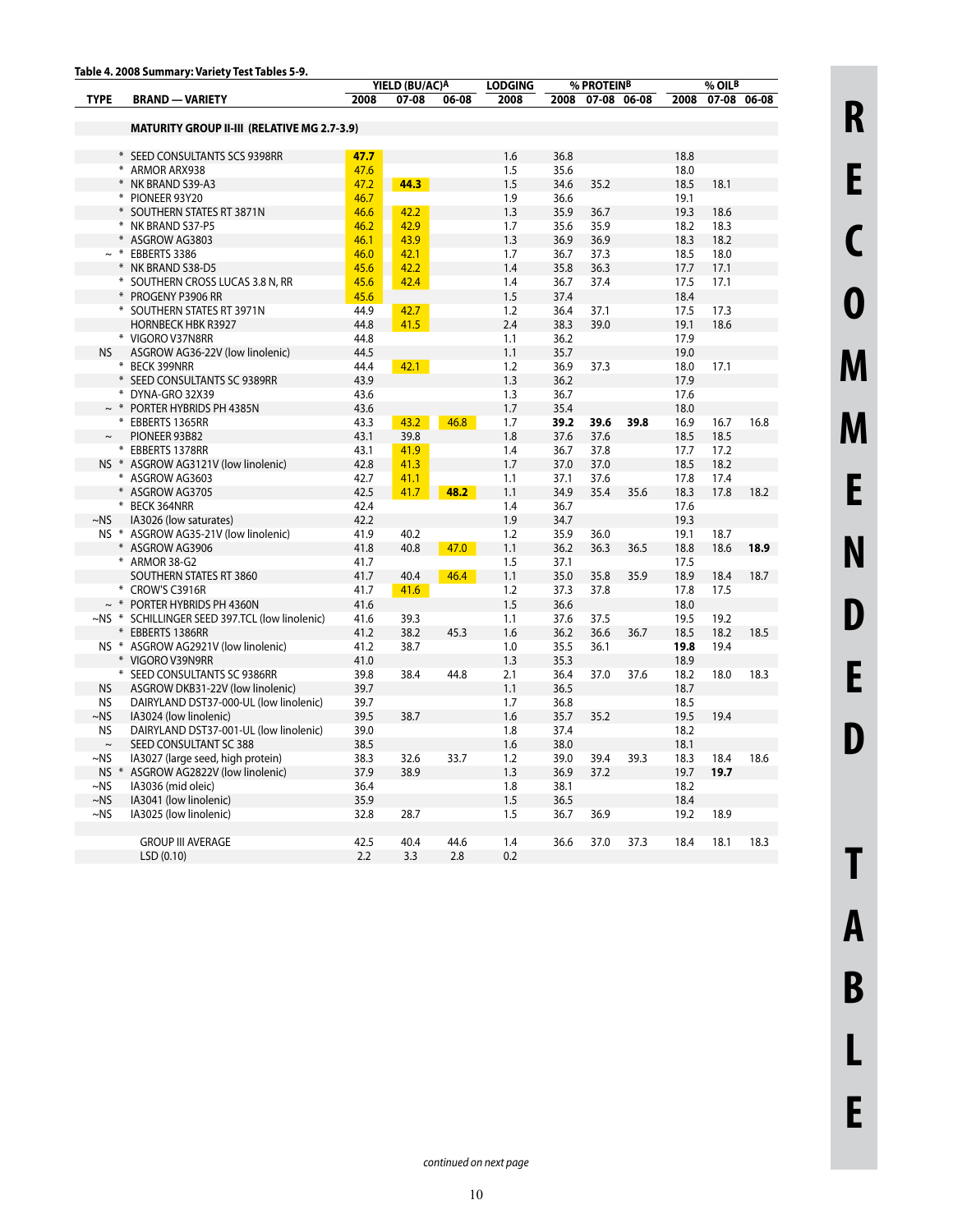|             | rable 4. 2006 Summary. variety Test Tables 5-9.                    |              | YIELD (BU/AC)A |           | <b>LODGING</b> |              | % PROTEINB       |      |              | % OILB       |      |
|-------------|--------------------------------------------------------------------|--------------|----------------|-----------|----------------|--------------|------------------|------|--------------|--------------|------|
| <b>TYPE</b> | <b>BRAND - VARIETY</b>                                             | 2008         | 07-08          | 06-08     | 2008           |              | 2008 07-08 06-08 |      | 2008         | 07-08 06-08  |      |
|             | <b>MATURITY GROUP EARLY IV (RELATIVE MG 4.0-4.5)</b>               |              |                |           |                |              |                  |      |              |              |      |
|             |                                                                    |              |                |           |                |              |                  |      |              |              |      |
| $\sim$ *    | SOUTHERN CROSS BENJAMIN 4.3 N                                      | 48.0         |                |           | 1.2            | 34.6         |                  |      | 19.1         |              |      |
|             | * ASGROW AG4303                                                    | 47.5         |                |           | 1.2            | 35.6         |                  |      | 18.7         |              |      |
|             | * PIONEER 94Y01                                                    | 47.2         |                |           | 1.6            | 34.5         |                  |      | 19.4         |              |      |
|             | * ARMOR 42-M1                                                      | 46.7         |                |           | 1.1            | 37.2         |                  |      | 17.6         |              |      |
|             | * CAVERNDALE CF 422 RR/STSn                                        | 46.6         | 43.7           | 49.4      | 1.1            | 36.8         | 37.4             | 36.9 | 18.9         | 18.4         | 18.7 |
|             | $\sim$ * PORTER HYBRIDS PH 4419N                                   | 46.4         |                |           | 1.3            | 35.5         |                  |      | 17.9         |              |      |
|             | * CAVERNDALE CF 447 RR/STSn                                        | 46.4         | 44.6           |           | 1.1            | 35.6         | 36.2             |      | 18.9         | 18.5         |      |
|             | * CAVERNDALE CF 410 RR/STSn                                        | 46.4         | 43.7           |           | 1.1            | 36.8         | 37.5             |      | 17.8         | 16.9         |      |
|             | * NK BRAND S44-D5<br>* TRISOY 4184RR(CN)                           | 46.3<br>46.3 | 44.2           |           | 1.4<br>1.2     | 35.7<br>35.8 | 36.4             |      | 18.3<br>18.8 | 17.7         |      |
|             | * VIGORO V44N9RS                                                   | 46.2         |                |           | 1.2            | 36.2         |                  |      | 18.4         |              |      |
|             | * PROGENY P4206 RR                                                 | 45.6         | 44.0           |           | 1.3            | 36.3         | 36.5             |      | 18.7         | 18.6         |      |
|             | * CROW'S C4119R                                                    | 45.5         |                |           | 1.2            | 36.9         |                  |      | 18.3         |              |      |
|             | * PIONEER 94Y20                                                    | 45.4         |                |           | 1.5            | 37.3         |                  |      | 18.8         |              |      |
|             | * ARMOR 44-K6                                                      | 45.4         |                |           | 1.1            | 36.5         |                  |      | 18.1         |              |      |
|             | * NK BRAND S43-N6                                                  | 45.4         |                |           | 1.2            | 35.5         |                  |      | 17.3         |              |      |
|             | * DELTA GROW 4460 RR                                               | 45.4         | 41.0           | 46.6      | 1.7            | 35.2         | 36.5             | 36.4 | 18.9         | 17.9         | 18.1 |
|             | * VIGORO V42N9RS                                                   | 45.3         |                |           | 1.2            | 35.3         |                  |      | 18.4         |              |      |
|             | * SOUTHERN STATES RT 4470N                                         | 45.2         | 44.0           |           | 1.1            | 36.2         | 36.3             |      | 18.3         | 18.3         |      |
|             | * SOUTHERN CROSS LOT 4.1 N, RR, STS                                | 45.2         |                |           | 1.2            | 36.7         |                  |      | 18.4         |              |      |
|             | * DYNA-GRO 35D44                                                   | 45.1         | 42.4           |           | 1.3            | 36.5         | 37.5             |      | 19.1         | 18.1         |      |
|             | * DELTA GROW 4150 RR<br>* TRISOY 4586RR(CN)                        | 45.1<br>45.1 | 41.6           | 48.2      | 1.3<br>1.2     | 36.2<br>35.5 | 37.3             | 37.3 | 18.3<br>18.8 | 17.5         | 17.7 |
|             | * DELTA GROW 4470 RR/STS                                           | 45.0         | 42.0           |           | 1.4            | 34.9         | 35.7             |      | 19.2         | 18.7         |      |
|             | * SEED CONSULTANTS SC 9419RR                                       | 44.9         |                |           | 1.1            | 36.0         |                  |      | 18.5         |              |      |
|             | * SEED CONSULTANTS SCS 9448RR                                      | 44.8         |                |           | 1.5            | 35.9         |                  |      | 18.4         |              |      |
|             | EXP * SEED CONSULTANTS EXP 4242RR                                  | 44.6         |                |           | 1.1            | 36.4         |                  |      | 18.3         |              |      |
|             | * TRISOY 4475RR(CN)                                                | 44.4         |                |           | 1.3            | 36.3         |                  |      | 18.2         |              |      |
|             | * BECK 445NRR                                                      | 44.3         |                |           | 1.1            | 35.5         |                  |      | 18.7         |              |      |
|             | * SOUTHERN CROSS CALEB 4.4 N, RR, STS                              | 44.2         | 41.2           |           | 1.1            | 36.2         | 36.1             |      | 18.8         | 18.4         |      |
|             | * STEYER 4430RR                                                    | 44.1         | 42.9           |           | 1.3            | 35.1         | 35.9             |      | 18.9         | 18.7         |      |
| EXP         | PROGENY P4508 RR                                                   | 43.8         |                |           | 1.4            | 34.6         |                  |      | 19.5         |              |      |
|             | * SOUTHERN STATES RT 4551N                                         | 43.6         | 40.0           | 45.8      | 1.6            | 35.2         | 37.1             | 37.6 | 19.3         | 18.2         | 18.2 |
|             | * SOUTHERN CROSS JERICHO 4.2 N, RR                                 | 43.5         |                |           | 1.1            | 35.1         |                  |      | 18.4         |              |      |
|             | * DYNA-GRO 38C42<br>* SOUTHERN STATES RT 4370N                     | 43.4         | 42.5<br>39.0   |           | 1.1            | 36.1<br>35.7 | 36.7<br>36.1     |      | 19.1         | 18.5<br>18.7 |      |
|             | * DYNA-GRO 33A40                                                   | 43.3<br>43.2 |                |           | 1.8<br>1.4     | 35.6         |                  |      | 19.6<br>19.4 |              |      |
|             | * ASGROW AG4005                                                    | 43.2         |                |           | 1.0            | 36.0         |                  |      | 18.0         |              |      |
|             | * DAIRYLAND 4300/RR                                                | 43.0         |                |           | 1.5            | 35.1         |                  |      | 19.4         |              |      |
| EXP         | PROGENY P4408 RR                                                   | 43.0         |                |           | 1.1            | 35.7         |                  |      | 18.5         |              |      |
|             | * SEED CONSULTANTS SC 9408RR                                       | 43.0         |                |           | 1.2            | 36.0         |                  |      | 17.3         |              |      |
|             | * BECK 422NRR                                                      | 42.7         | 41.8           | 48.0      | 1.3            | 35.9         | 36.4             | 36.6 | 19.3         | 18.5         | 18.7 |
|             | DYNA-GRO 36C44                                                     | 42.6         |                |           | 1.1            | 36.1         |                  |      | 18.0         |              |      |
|             | * SOUTHERN STATES RT 4451N                                         | 42.6         | 40.8           | 46.1      | 1.4            | 36.7         | 36.6             | 36.3 | 17.9         | 17.6         | 17.8 |
|             | * PIONEER 94M50                                                    | 42.4         |                | 43.1 48.8 | 1.2            | 36.2         | 35.9             | 36.4 | 19.2         | 18.4         | 18.5 |
|             | * SCHILLINGER SEED 457.RCP                                         | 42.4         | 38.8           |           | 1.9            | 35.3         | 36.3             |      | 18.9         | 18.2         |      |
|             | * DAIRYLAND 4500/RRSTS                                             | 42.4         |                |           | 1.4            | 35.6         |                  |      | 19.3         |              |      |
|             | ~NS * SCHILLINGER SEED 448 F.HPC (high protein)<br>* STEYER 4040RR | 42.3<br>41.9 | 43.0           |           | 1.2<br>1.6     | 41.4<br>37.3 |                  |      | 17.0<br>18.7 |              |      |
|             | * PROGENY P4405 RR                                                 | 41.5         | 38.3           |           | 1.7            | 35.8         | 37.7<br>37.1     |      | 18.1         | 18.1<br>17.2 |      |
|             | * ASGROW DKB42-51                                                  | 41.5         | 40.3           | 47.1      | 1.3            | 33.7         | 34.2             | 34.7 | 19.3         | 18.3         | 18.3 |
|             | * L&M GLICK 843RR                                                  | 41.4         |                |           | 1.6            | 35.5         |                  |      | 19.5         |              |      |
|             | * ASGROW AG4404                                                    | 41.3         | 39.1           | 46.0      | 1.3            | 37.0         | 37.0             | 36.9 | 18.5         | 17.7         | 18.0 |
|             | * SEED CONSULTANTS SC 9459RR                                       | 41.3         |                |           | 1.5            | 35.3         |                  |      | 18.9         |              |      |
|             | <b>HORNBECK HBK R4527</b>                                          | 41.1         | 36.2           |           | 1.8            | 37.2         | 38.6             |      | 18.2         | 17.3         |      |
|             | * SEED CONSULTANTS SCS 9409RR                                      | 41.1         |                |           | 1.2            | 37.1         |                  |      | 17.8         |              |      |
|             | $\sim$ * SCHILLINGER SEED 447.TC                                   | 41.0         |                |           | 1.3            | 37.9         |                  |      | 17.8         |              |      |
|             | * VIGORO V40N8RS                                                   | 40.9         | 40.3           |           | 1.3            | 35.8         | 36.8             |      | 19.5         | 19.0         |      |
|             | ~NS * SCHILLINGER SEED 428 F.HPC (high protein)                    | 40.8         |                |           | 1.4            | 41.8         |                  |      | 17.0         |              |      |
| $\thicksim$ | STEYER 434                                                         | 40.1         |                |           | 1.2            | 36.9         |                  |      | 18.4         |              |      |
|             | $\sim$ * STEYER 410<br>* CROW'S C4519R                             | 39.7<br>39.6 |                |           | 1.6<br>1.3     | 36.2<br>36.6 |                  |      | 18.1<br>18.5 |              |      |
|             | $\sim$ * L&M GLICK 53                                              | 39.0         |                |           | 1.6            | 35.7         |                  |      | 18.7         |              |      |
|             | * UNISOUTH GENETICS USG 74C36                                      | 38.7         |                |           | 1.7            | 37.3         |                  |      | 17.4         |              |      |
|             | ~ * SCHILLINGER SEED 435.TCS                                       | 38.1         |                |           | 1.1            | 37.0         |                  |      | 18.3         |              |      |
| ~NS         | SCHILLINGER SEED 446 F.HP (high protein)                           | 37.7         | 35.4           |           | 1.2            | 39.5         | 40.7             |      | 16.7         | 15.5         |      |
| $\sim$ NS   | SCHILLINGER SEED XP44.TL (low linolenic)                           | 37.3         |                |           | 1.2            | 35.4         |                  |      | 19.5         |              |      |
| $~\sim$ NS  | SCHILLINGER SEED 438.TL (low linolenic)                            | 36.9         |                |           | 1.3            | 35.6         |                  |      | 19.0         |              |      |
|             |                                                                    |              |                |           |                |              |                  |      |              |              |      |
|             | EARLY GROUP IV AVERAGE                                             | 43.3         | 41.3           | 47.3      | 1.3            | 36.2         | 36.8             | 36.6 | 18.5         | 18.0         | 18.2 |
|             | LSD(0.10)                                                          | 2.5          | 3.5            | 2.6       | 0.1            |              |                  |      |              |              |      |

**L**

**E**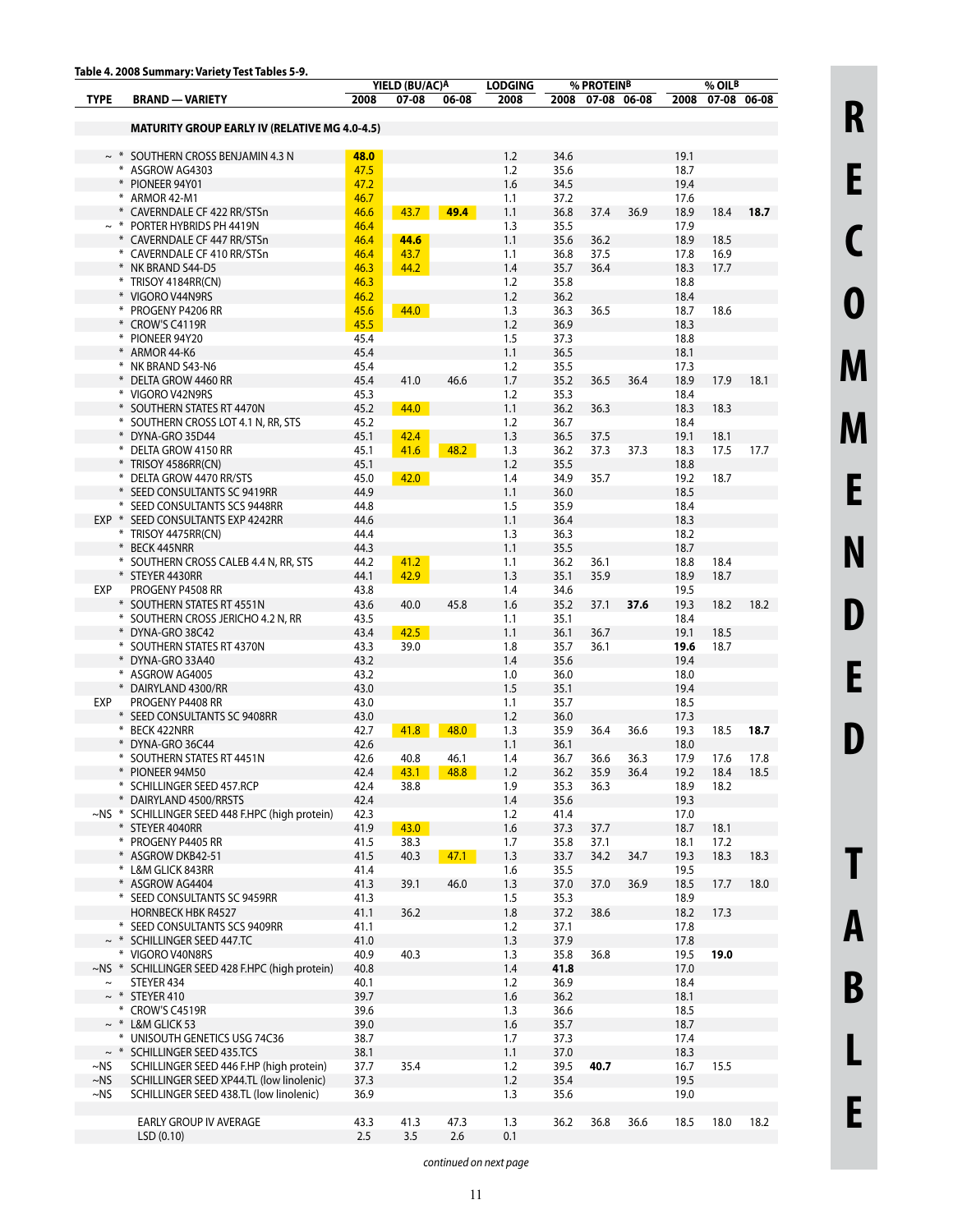|             | rable 4. 2006 Summary. variety Test Tables 5-9.<br>YIELD (BU/AC)A<br><b>LODGING</b> |              | % PROTEINB   |              |            |              | $%$ OIL <sup>B</sup> |              |              |              |              |
|-------------|-------------------------------------------------------------------------------------|--------------|--------------|--------------|------------|--------------|----------------------|--------------|--------------|--------------|--------------|
| <b>TYPE</b> | <b>BRAND - VARIETY</b>                                                              | 2008         | 07-08        | 06-08        | 2008       |              | 2008 07-08 06-08     |              | 2008         | 07-08 06-08  |              |
|             | <b>MATURITY GROUP LATE IV (RELATIVE MG 4.6-4.9)</b>                                 |              |              |              |            |              |                      |              |              |              |              |
|             |                                                                                     |              |              |              |            |              |                      |              |              |              |              |
|             | * PIONEER 94Y70                                                                     | 46.6         |              |              | 1.7        | 34.9         |                      |              | 19.5         |              |              |
|             | * ASGROW DKB46-51                                                                   | 46.5         | 42.2         | 47.3         | 1.4        | 36.4         | 37.9                 | 37.8         | 19.1         | 18.3         | 18.2         |
|             | * ASGROW AG4606                                                                     | 46.5         |              |              | 1.4        | 34.7         |                      |              | 21.0         |              |              |
|             | * PROGENY P4908 RR<br>* ARMOR 48-J3                                                 | 46.3<br>46.1 | 45.1         |              | 1.5<br>1.4 | 35.2<br>37.4 | 38.7                 |              | 18.8<br>18.7 | 18.1         |              |
|             | * DELTA GROW 4970 RR                                                                | 45.9         | 40.6         | 47.2         | 1.9        | 36.3         | 38.1                 | 37.5         | 18.9         | 17.9         | 17.9         |
|             | * BECK 474NRR                                                                       | 45.7         |              |              | 1.3        | 37.0         |                      |              | 17.8         |              |              |
|             | ASGROW AG4903                                                                       | 45.5         | 42.5         | 48.0         | 1.4        | 36.8         | 37.2                 | 36.5         | 19.3         | 18.7         | 18.7         |
|             | * UNISOUTH GENETICS USG 74A76                                                       | 45.4         | 42.7         | 48.0         | 1.6        | 35.1         | 37.2                 | 36.6         | 19.3         | 18.0         | 18.2         |
|             | * VIGORO V47N9RS                                                                    | 45.3         |              |              | 1.3        | 35.7         |                      |              | 19.6         |              |              |
|             | * CROW'S C4820R                                                                     | 45.0         |              |              | 1.3        | 35.9         |                      |              | 19.5         |              |              |
|             | DELTA GROW 4870 RR                                                                  | 45.0         |              |              | 1.5        | 37.2         |                      |              | 17.7         |              |              |
|             | * SEED CONSULTANTS SCS 9479RR                                                       | 45.0         |              |              | 1.4        | 35.1         |                      |              | 19.2         |              |              |
|             | * UNISOUTH GENETICS USG 74G78                                                       | 45.0         |              |              | 1.1        | 33.9         |                      |              | 19.6         |              |              |
|             | EXP * NK BRAND XR4881                                                               | 44.8         |              |              | 1.2        | 34.7         |                      |              | 18.6         |              |              |
|             | * SOUTHERN CROSS RUFUS 4.7 N, RR, STS                                               | 44.6         |              |              | 1.2        | 35.6         |                      |              | 19.7         |              |              |
|             | * PROGENY P4606 RR                                                                  | 44.4         | 43.3         |              | 1.2        | 33.7         | 35.7                 |              | 19.6         | 18.5         |              |
|             | * SOUTHERN STATES RT 4808N                                                          | 44.4         | 43.9         | 49.2         | 1.6        | 35.6         | 37.0                 | 36.0         | 19.0         | 17.6         | 17.8         |
|             | DAIRYLAND 8482/RR                                                                   | 44.4         | 42.0         |              | 1.5        | 35.8         | 37.2                 |              | 18.9         | 18.3         |              |
|             | * SOUTHERN STATES RT 4888N                                                          | 44.2         |              |              | 1.4        | 36.8         |                      |              | 18.1         |              |              |
|             | * PROGENY P4918 RR                                                                  | 44.2         |              |              | 1.6        | 37.4         |                      |              | 17.8         |              |              |
|             | * HORNBECK HBK R4924<br>* NK BRAND S49-O9                                           | 44.1<br>44.0 | 43.6<br>38.9 | 48.3<br>46.0 | 1.6<br>1.8 | 35.9<br>34.8 | 37.2<br>36.9         | 36.4<br>36.6 | 19.1<br>18.9 | 18.0<br>17.1 | 18.2<br>17.3 |
|             | * ASGROW AG4907                                                                     | 43.9         |              |              | 1.6        | 35.3         |                      |              | 18.7         |              |              |
|             | * ASGROW AG4705                                                                     | 43.8         |              |              | 2.0        | 35.7         |                      |              | 20.3         |              |              |
|             | * NK BRAND S47-D9                                                                   | 43.8         | 45.3         |              | 1.1        | 34.1         | 35.8                 |              | 19.6         | 18.7         |              |
|             | * SCHILLINGER SEED 495.RC                                                           | 43.7         | 41.9         | 46.6         | 1.9        | 36.6         | 38.2                 | 37.7         | 18.3         | 17.6         | 17.7         |
|             | * SOUTHERN STATES RT 4760N                                                          | 43.6         | 40.8         | 46.6         | 1.7        | 35.5         | 37.5                 | 37.6         | 19.2         | 18.0         | 18.0         |
|             | * ARMOR 47-F8                                                                       | 43.5         | 42.5         |              | 1.1        | 34.0         | 35.7                 |              | 19.3         | 18.7         |              |
|             | * VIGORO V48N7RS                                                                    | 43.4         | 42.0         |              | 1.1        | 34.0         | 34.8                 |              | 19.5         | 19.0         |              |
|             | * PROGENY P4718 RR                                                                  | 43.4         |              |              | 1.4        | 37.3         |                      |              | 18.0         |              |              |
|             | * HORNBECK HBK R4727                                                                | 43.3         | 40.7         |              | 1.4        | 35.0         | 35.8                 |              | 19.0         | 18.2         |              |
|             | * STINE 4782-4                                                                      | 43.3         | 42.0         | 49.1         | 1.2        | 33.5         | 35.7                 | 35.2         | 19.9         | 19.5         | 19.4         |
|             | * CAVERNDALE CF 470 RR/STSn                                                         | 43.2         | 42.4         |              | 1.1        | 34.5         | 35.5                 |              | 19.7         | 19.1         |              |
|             | DELTA GROW 4975 LARR                                                                | 43.2         | 40.7         |              | 1.4        | 35.8         | 37.2                 |              | 18.8         | 17.7         |              |
|             | * STEYER 4620RR                                                                     | 43.2         |              |              | 1.2        | 35.6         |                      |              | 19.7         |              |              |
|             | PROGENY P4906 RR                                                                    | 43.1         | 39.4         |              | 1.4        | 35.2         | 36.9                 |              | 18.6         | 17.9         |              |
|             | * SEED CONSULTANTS SC 9468RR                                                        | 43.1         | 41.2         |              | 1.2        | 33.1         | 34.5                 |              | 20.1         | 19.5         |              |
|             | * ASGROW AG4703<br>* ASGROW AG4605                                                  | 43.0         | 41.8<br>39.1 | 47.4         | 1.2        | 37.3<br>34.5 | 37.9                 | 37.3         | 17.9<br>19.0 | 17.3         | 17.5         |
|             | * VIGORO V49N6RR                                                                    | 42.7<br>42.7 | 42.1         | 48.2         | 1.3<br>1.7 | 36.5         | 36.1<br>37.8         | 37.4         | 19.0         | 18.6<br>18.0 | 18.0         |
|             | * PIONEER 94Y90                                                                     | 42.5         |              |              | 1.6        | 36.3         |                      |              | 19.4         |              |              |
|             | DELTA GROW 4770 RR                                                                  | 42.2         | 41.5         |              | 1.6        | 35.3         | 37.4                 |              | 19.0         | 18.1         |              |
|             | * PIONEER 94Y60                                                                     | 42.0         |              |              | 1.2        | 38.7         |                      |              | 17.6         |              |              |
|             | * PROGENY P4807 RR                                                                  | 41.9         | 38.7         |              | 1.5        | 34.7         | 35.9                 |              | 19.2         | 18.3         |              |
|             | * SOUTHERN CROSS ELI 4.7 N, RR, STS                                                 | 41.8         | 41.7         | 49.0         | 1.2        | 34.0         | 35.0                 | 34.7         | 19.8         | 19.7         | 19.7         |
|             | * PROGENY P4706 RR                                                                  | 41.7         | 40.5         |              | 1.6        | 35.4         | 36.9                 |              | 19.1         | 18.2         |              |
|             | * VIGORO V47N8RR                                                                    | 41.7         |              |              | 1.3        | 34.8         |                      |              | 19.3         |              |              |
|             | * SOUTHERN STATES RT 4996N                                                          | 41.6         | 40.0         | 46.0         | 1.6        | 36.0         | 37.5                 | 37.1         | 19.7         | 18.4         | 18.6         |
|             | * DELTA GROW 4780 RR                                                                | 41.5         | 38.8         |              | 1.4        | 35.0         | 35.8                 |              | 19.5         | 18.9         |              |
|             | * SOUTHERN STATES RT 4777N                                                          | 41.4         | 42.6         | 47.9         | 1.4        | 35.0         | 36.3                 | 36.5         | 19.1         | 18.4         | 18.5         |
|             | * ARMOR ARX4717                                                                     | 41.2         |              |              | 1.2        | 36.1         |                      |              | 19.0         |              |              |
|             | * TRISOY 4760RR(CN)                                                                 | 41.2         | 39.0         |              | 1.2        | 32.5         | 34.1                 |              | 21.5         | 20.3         |              |
|             | * DELTA GROW 4840 RR                                                                | 41.1         | 39.7         | 44.6         | 1.7        | 35.3         | 36.8                 | 36.7         | 18.1         | 16.8         | 17.4         |
|             | PROGENY P4949 RR                                                                    | 40.7         | 40.4         |              | 1.5        | 35.4         | 37.6                 |              | 19.9         | 18.1         |              |
|             | * UNISOUTH GENETICS USG 74T98                                                       | 40.0         |              |              | 2.2        | 36.2         |                      |              | 18.3         |              |              |
|             | * SOUTHERN CROSS GALILEE 4.7 N, RR<br>* PIONEER 94M80                               | 39.9         | 39.4         | 43.5         | 1.3        | 35.3<br>38.4 | 36.2                 | 38.9         | 19.2         | 18.9         |              |
|             | * SOUTHERN CROSS HIRAM 4.9 N, RR                                                    | 39.6<br>39.2 | 37.0<br>38.6 |              | 1.4<br>1.4 | 35.6         | 39.7<br>36.1         |              | 17.6<br>18.9 | 17.1<br>17.7 | 17.4         |
|             | * UNISOUTH GENETICS USG 7484nRR                                                     | 39.1         |              |              | 1.7        | 35.7         |                      |              | 17.9         |              |              |
|             | $\sim$ * SCHILLINGER SEED 477.TCS                                                   | 38.6         |              |              | 1.3        | 37.9         |                      |              | 18.0         |              |              |
| ~P          | PENNYRILE (long term check-released 1987)                                           | 38.3         | 35.8         |              | 1.5        | 37.0         | 38.0                 |              | 19.1         | 18.6         |              |
| EXP *       | DAIRYLAND 47-001/RR                                                                 | 38.1         | 35.7         |              | 1.5        | 35.4         | 36.1                 |              | 18.7         | 18.4         |              |
|             | * NK BRAND S45-E5                                                                   | 36.9         |              |              | 1.4        | 36.7         |                      |              | 18.7         |              |              |
| $\sim$ NS   | KS4607 (high protein)                                                               | 36.3         | 35.3         |              | 1.3        | 39.4         | 39.4                 |              | 18.4         | 17.6         |              |
|             | * SCHILLINGER SEED 478.RCS                                                          | 36.2         |              |              | 1.5        | 35.1         |                      |              | 18.6         |              |              |
|             |                                                                                     |              |              |              |            |              |                      |              |              |              |              |
|             | LATE GROUP IV AVERAGE                                                               | 42.8         | 40.8         | 47.2         | 1.4        | 35.6         | 36.8                 | 36.9         | 19.0         | 18.3         | 18.1         |
|             | LSD (0.10)                                                                          | 2.2          | 3.8          | 2.5          | 0.1        |              |                      |              |              |              |              |

**L**

**E**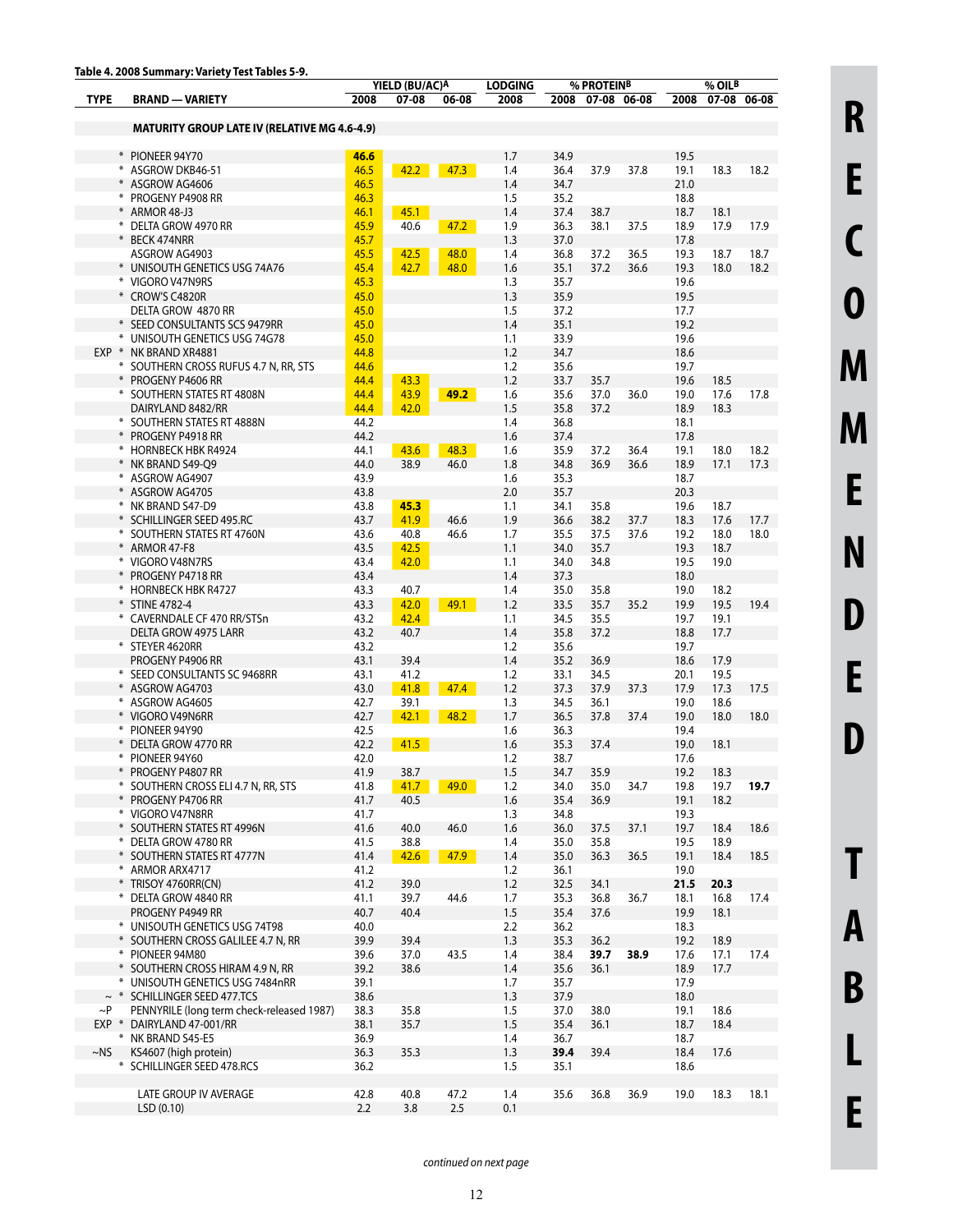|              |                                          | YIELD (BU/AC)A |           | <b>LODGING</b> |      | % PROTEINB |                  |      | % OILB |      |             |
|--------------|------------------------------------------|----------------|-----------|----------------|------|------------|------------------|------|--------|------|-------------|
| <b>TYPE</b>  | <b>BRAND - VARIETY</b>                   | 2008           | $07 - 08$ | 06-08          | 2008 |            | 2008 07-08 06-08 |      | 2008   |      | 07-08 06-08 |
|              |                                          |                |           |                |      |            |                  |      |        |      |             |
|              | <b>MATURITY GROUP V</b>                  |                |           |                |      |            |                  |      |        |      |             |
|              |                                          |                |           |                |      |            |                  |      |        |      |             |
| $\sim$ P $*$ | <b>KS5004N</b>                           | 45.8           |           |                | 2.1  | 35.8       |                  |      | 19.0   |      |             |
| $\sim$       | UNISOUTH GENETICS USG 5002T              | 44.5           | 40.4      | 47.1           | 2.2  | 36.1       | 37.5             | 37.0 | 18.7   | 18.1 | 18.1        |
| $\sim P$     | <b>TEEJAY</b>                            | 43.1           | 40.3      | 46.0           | 1.8  | 35.8       | 37.7             | 37.0 | 18.4   | 17.5 | 17.6        |
| $\sim$       | UNISOUTH GENETICS USG 5601T              | 42.7           | 41.0      | 47.8           | 2.1  | 37.3       | 38.5             | 38.3 | 18.4   | 17.6 | 17.3        |
|              | * DAIRYLAND 8509/RR                      | 42.3           | 38.0      |                | 1.8  | 36.6       | 37.8             |      | 19.3   | 18.2 |             |
|              | * DELTA GROW 5170 RR                     | 41.8           |           |                | 1.1  | 35.1       |                  |      | 19.1   |      |             |
|              | * ARMOR 53-Z5                            | 40.7           |           |                | 1.8  | 37.2       |                  |      | 18.0   |      |             |
|              | * PROGENY P5408 RR                       | 40.6           |           |                | 2.0  | 37.5       |                  |      | 17.8   |      |             |
|              | * STINE 5482-4                           | 40.4           | 37.7      |                | 1.6  | 36.3       | 37.2             |      | 18.5   | 18.1 |             |
| $\sim P$     | V98-2711                                 | 39.8           |           |                | 2.3  | 38.3       |                  |      | 18.0   |      |             |
|              | * SCHILLINGER SEED 557.RC                | 39.8           |           |                | 1.9  | 37.3       |                  |      | 17.7   |      |             |
|              | * DELTA GROW 5160 RR/STS                 | 39.4           | 37.0      | 45.0           | 1.7  | 36.3       | 38.5             | 38.2 | 20.1   | 18.8 | 18.6        |
|              | * PROGENY P5208 RR                       | 38.9           |           |                | 1.5  | 36.7       |                  |      | 18.7   |      |             |
|              | * SOUTHERN CROSS DAMASCUS 5.0 N, RR, STS | 38.8           | 35.2      | 43.0           | 1.7  | 36.3       | 38.4             | 38.0 | 19.7   | 18.7 | 18.6        |
|              | * DELTA GROW 5300 RR                     | 38.8           | 36.1      |                | 2.3  | 37.3       | 38.4             |      | 17.5   | 16.6 |             |
|              | * PROGENY P5115 RR                       | 38.6           | 34.9      |                | 1.6  | 35.2       | 36.0             |      | 19.6   | 18.8 |             |
|              | * UNISOUTH GENETICS USG 75J47            | 38.5           | 37.5      |                | 1.9  | 37.5       | 37.8             |      | 18.0   | 17.7 |             |
|              | * PROGENY P5218 RR                       | 38.4           |           |                | 2.7  | 36.8       |                  |      | 18.4   |      |             |
|              | * PROGENY P5108 RR                       | 38.2           |           |                | 1.5  | 37.8       |                  |      | 18.2   |      |             |
| $\sim P$     | <b>JAKE</b>                              | 37.8           | 36.9      | 43.3           | 1.6  | 38.2       | 38.0             | 37.2 | 17.0   | 17.2 | 17.4        |
| EXP-NS       | V01-1702 (3.5% linolenic)                | 37.8           |           |                | 1.8  | 36.6       |                  |      | 19.4   |      |             |
|              | * PROGENY P5308 RR                       | 37.7           |           |                | 1.7  | 37.1       |                  |      | 18.4   |      |             |
| $\sim P$     | ESSEX (long term check-released 1974)    | 37.5           | 35.2      |                | 2.0  | 38.3       | 39.9             |      | 18.0   | 17.4 |             |
|              | * PROGENY P5107 RR                       | 37.5           | 32.1      |                | 2.1  | 36.5       | 38.5             |      | 18.4   | 17.3 |             |
| EXP-NS       | V01-1693 (3.5% linolenic)                | 37.3           |           |                | 1.9  | 36.7       |                  |      | 18.7   |      |             |
|              | * UNISOUTH GENETICS USG 75J32            | 37.1           | 34.9      | 42.4           | 1.9  | 37.1       | 38.6             | 37.9 | 18.3   | 17.1 | 17.3        |
|              | * PIONEER 95Y20                          | 37.0           |           |                | 1.8  | 36.1       |                  |      | 18.4   |      |             |
|              | * DAIRYLAND 8512/RR                      | 36.9           |           |                | 1.6  | 37.7       |                  |      | 18.5   |      |             |
|              | * SOUTHERN STATES RT 5160N               | 36.9           | 36.3      | 42.7           | 2.0  | 37.4       | 38.0             | 37.1 | 17.4   | 17.2 | 17.5        |
|              | UNISOUTH GENETICS USG ALLEN              | 36.6           | 35.0      | 42.9           | 2.0  | 37.2       | 38.2             | 37.6 | 17.9   | 17.5 | 17.2        |
|              | * SOUTHERN STATES RT 5540N               | 36.6           | 35.2      | 41.6           | 2.4  | 38.8       | 39.4             | 38.5 | 18.1   | 17.5 | 17.7        |
|              | * DELTA GROW 5450 RR                     | 36.1           |           |                | 1.8  | 37.6       |                  |      | 17.4   |      |             |
| $\sim$       | PROGENY P5770                            | 36.0           |           |                | 2.7  | 37.1       |                  |      | 18.6   |      |             |
|              | * DELTA GROW 5470 RR                     | 35.9           | 34.6      |                | 1.6  | 37.6       | 38.6             |      | 17.4   | 17.1 |             |
|              | <b>DELTA KING DK52K6</b>                 | 35.7           | 36.5      | 43.6           | 2.4  | 39.1       | 39.7             | 39.0 | 17.3   | 17.0 | 17.2        |
| $\sim$       | <b>HORNBECK HBK C4926</b>                | 33.8           |           |                | 1.6  | 36.5       |                  |      | 18.7   |      |             |
|              |                                          |                |           |                |      |            |                  |      |        |      |             |
|              | <b>GROUP V AVERAGE</b>                   | 38.8           | 36.6      | 44.1           | 1.9  | 37.0       | 38.2             | 37.8 | 18.4   | 17.6 | 17.7        |
|              | LSD (0.10)                               | 1.8            | 3.5       | 2.7            | 0.2  |            |                  |      |        |      |             |
|              |                                          |                |           |                |      |            |                  |      |        |      |             |
|              | <b>GRAND MEAN</b>                        | 42.2           | 40.1      | 46.1           | 1.5  | 36.3       | 37.1             | 37.1 | 18.6   | 18.1 | 18.1        |
|              |                                          |                |           |                |      |            |                  |      |        |      |             |

 $\sim$  Variety is not Roundup Ready. All varieties without a tilda ( $\sim$ ) prefix are Roundup Ready.<br>
Resistant to sovhean cyst nematode. See Table 3. Company Disease Resistance Specification

\* Resistant to soybean cyst nematode. See Table 3. Company Disease Resistance Specifications for details.

Entries with a P prefix are public varieties.

NS Entries with a NS prefix are novel soybean varieties that are emerging from both the public and private sectors. Some of these value-added<br>Soybean types will supply relatively small market niches, while others may be of

EXP Entries with an EXP prefix are varieties that are still under development or soon to be released.

A Within a maturity group, shaded yields are not significantly different (0.10 level) from the highest yielding cultivar (bold data) of that maturity group and year column.

B Variety protein and oil concentration was determined at the Hancock Co. location (all test locations for NS entries) and expressed on the<br>basis of 13% moisture. The 2008 data were provided by the University of Kentucky u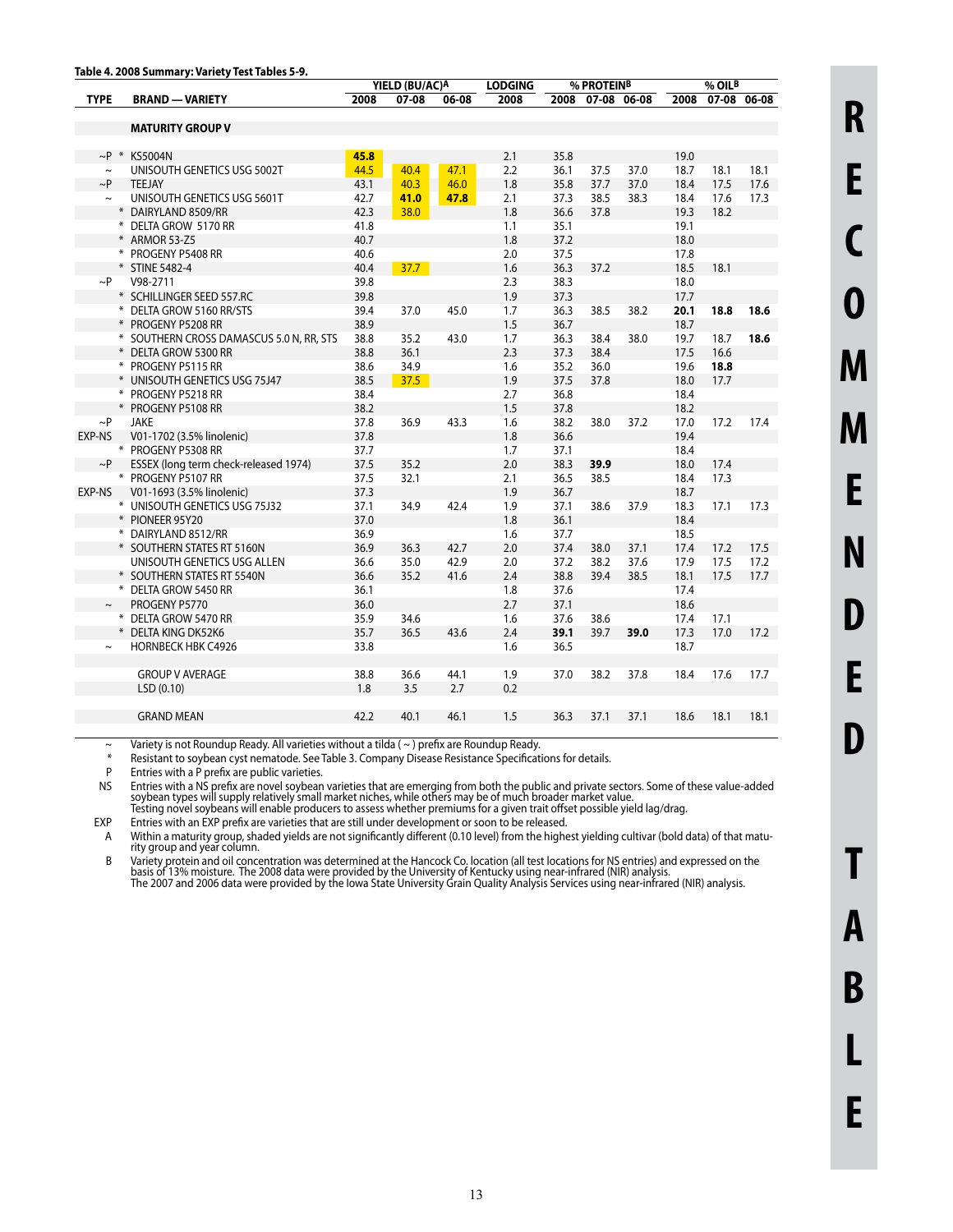**Table 5. 2008 Caldwell County (UK) Full-Season Variety Test.**

|                       |     | Table 5. 2006 Caldwell County (OK) Full-Season Variety Test. | YIELD (BU/AC)A | <b>LODGING</b> |       |      |
|-----------------------|-----|--------------------------------------------------------------|----------------|----------------|-------|------|
| <b>TYPE</b>           |     | <b>BRAND - VARIETY</b>                                       | 2008           | 07-08          | 06-08 | 2008 |
|                       |     | <b>MATURITY GROUP II-III (RELATIVE MG 2.7-3.9)</b>           |                |                |       |      |
|                       |     |                                                              |                |                |       |      |
|                       |     | * ARMOR ARX938                                               | 62.8           |                |       | 2.3  |
|                       |     | * NK BRAND S37-P5                                            | 62.6           | 44.3           |       | 1.5  |
|                       |     | PIONEER 93Y20                                                | 60.3           |                |       | 2.5  |
|                       |     | * NK BRAND S38-D5                                            | 58.7           | 41.9           |       | 2.5  |
|                       |     | * SEED CONSULTANTS SC 9389RR                                 | 58.7           |                |       | 1.8  |
|                       |     | * SOUTHERN STATES RT 3971N                                   | 58.6           | 44.6           |       | 1.8  |
|                       |     | * NK BRAND S39-A3                                            | 58.3           | 41.4           |       | 1.8  |
|                       |     | * EBBERTS 3386                                               | 58.3           | 40.5           |       | 2.3  |
|                       |     | * PROGENY P3906 RR                                           | 57.5           |                |       | 2.0  |
|                       |     | * VIGORO V37N8RR                                             | 57.3           |                |       | 1.3  |
|                       |     | * BECK 399NRR                                                | 56.7           | 43.6           |       | 1.3  |
|                       |     | * EBBERTS 1378RR                                             | 56.7           | 41.1           |       | 2.0  |
|                       |     | * DYNA-GRO 32X39                                             | 56.5           |                |       | 1.3  |
|                       |     | * EBBERTS 1386RR                                             | 56.2           | 37.6           | 41.9  | 1.8  |
| <b>NS</b>             |     | ASGROW AG36-22V (low linolenic)                              | 55.9           |                |       | 1.3  |
|                       |     | * SOUTHERN STATES RT 3871N                                   | 55.8           | 41.1           |       | 1.8  |
|                       |     | NS * ASGROW AG35-21V (low linolenic)                         | 55.6           | 39.8           |       | 1.3  |
|                       |     | * SEED CONSULTANTS SC 9386RR                                 | 55.4           | 37.5           | 42.3  | 2.5  |
|                       |     | * ASGROW AG3803                                              | 55.1           | 42.1           |       | 1.5  |
|                       |     | <b>HORNBECK HBK R3927</b>                                    | 54.9           | 39.5           |       | 2.8  |
|                       |     | * SOUTHERN CROSS LUCAS 3.8 N, RR                             | 54.6           | 39.8           |       | 2.0  |
|                       |     | * ARMOR 38-G2                                                | 54.5           |                |       | 1.5  |
| <b>NS</b>             |     | ASGROW DKB31-22V (low linolenic)                             | 54.2           |                |       | 1.0  |
|                       |     | * VIGORO V39N9RR                                             | 54.2           |                |       | 1.8  |
|                       |     | * ASGROW AG3906                                              | 54.1           | 41.3           | 47.1  | 1.3  |
|                       |     | NS * ASGROW AG3121V (low linolenic)                          | 53.8           | 42.0           |       | 1.3  |
|                       |     | $~\sim~$ * PORTER HYBRIDS PH 4385N                           | 53.6           |                |       | 2.3  |
|                       |     | * ASGROW AG3705                                              | 53.4           | 39.7           | 43.2  | 1.0  |
|                       |     | SOUTHERN STATES RT 3860                                      | 53.2           | 38.6           | 44.5  | 1.0  |
|                       |     | * SEED CONSULTANTS SCS 9398RR                                | 53.2           |                |       | 2.3  |
| $~\sim$ NS            |     | IA3027 (large seed, high protein)                            | 52.4           | 34.6           | 33.0  | 2.0  |
|                       |     | * EBBERTS 1365RR                                             | 52.3           | 37.9           | 41.6  | 2.0  |
|                       |     | $\sim$ * PORTER HYBRIDS PH 4360N                             | 52.2           |                |       | 1.5  |
| $\tilde{\phantom{a}}$ |     | PIONEER 93B82                                                | 52.1           | 38.5           |       | 1.8  |
|                       |     | * ASGROW AG3603                                              | 52.0           | 38.8           |       | 1.0  |
|                       |     | SEED CONSULTANT SC 388                                       | 51.8           |                |       | 2.0  |
| $-NS$                 |     | IA3024 (low linolenic)                                       | 51.7           | 38.8           |       | 2.0  |
|                       |     | * CROW'S C3916R                                              | 51.3           | 39.9           |       | 1.3  |
|                       |     | NS * ASGROW AG2921V (low linolenic)                          | 50.5           | 37.5           |       | 1.0  |
|                       |     | ~NS * SCHILLINGER SEED 397.TCL (low linolenic)               | 50.4           | 36.1           |       | 1.3  |
|                       | $*$ | <b>BECK 364NRR</b>                                           | 49.1           |                |       | 1.8  |
| NS                    |     | DAIRYLAND DST37-001-UL (low linolenic)                       | 48.9           |                |       | 2.0  |
| ~NS                   |     | IA3026 (low saturates)                                       | 48.7           |                |       | 2.5  |
| NS                    |     | DAIRYLAND DST37-000-UL (low linolenic)                       | 47.1           |                |       | 1.5  |
| $NS$ $*$              |     | ASGROW AG2822V (low linolenic)                               | 46.3           | 36.4           |       | 1.0  |
| $~\sim$ NS            |     | IA3036 (mid oleic)                                           | 44.7           |                |       | 2.5  |
| $~\sim$ NS            |     | IA3041 (low linolenic)                                       | 44.3           |                |       | 2.3  |
| $~\sim$ NS            |     | IA3025 (low linolenic)                                       | 40.3           | 25.5           |       | 1.3  |
|                       |     |                                                              |                |                |       |      |
|                       |     | <b>GROUP III AVERAGE</b>                                     | 53.7           | 39.3           | 41.9  | 1.7  |
|                       |     | LSD (0.10)                                                   | 5.1            | 3.1            | 3.1   | 0.3  |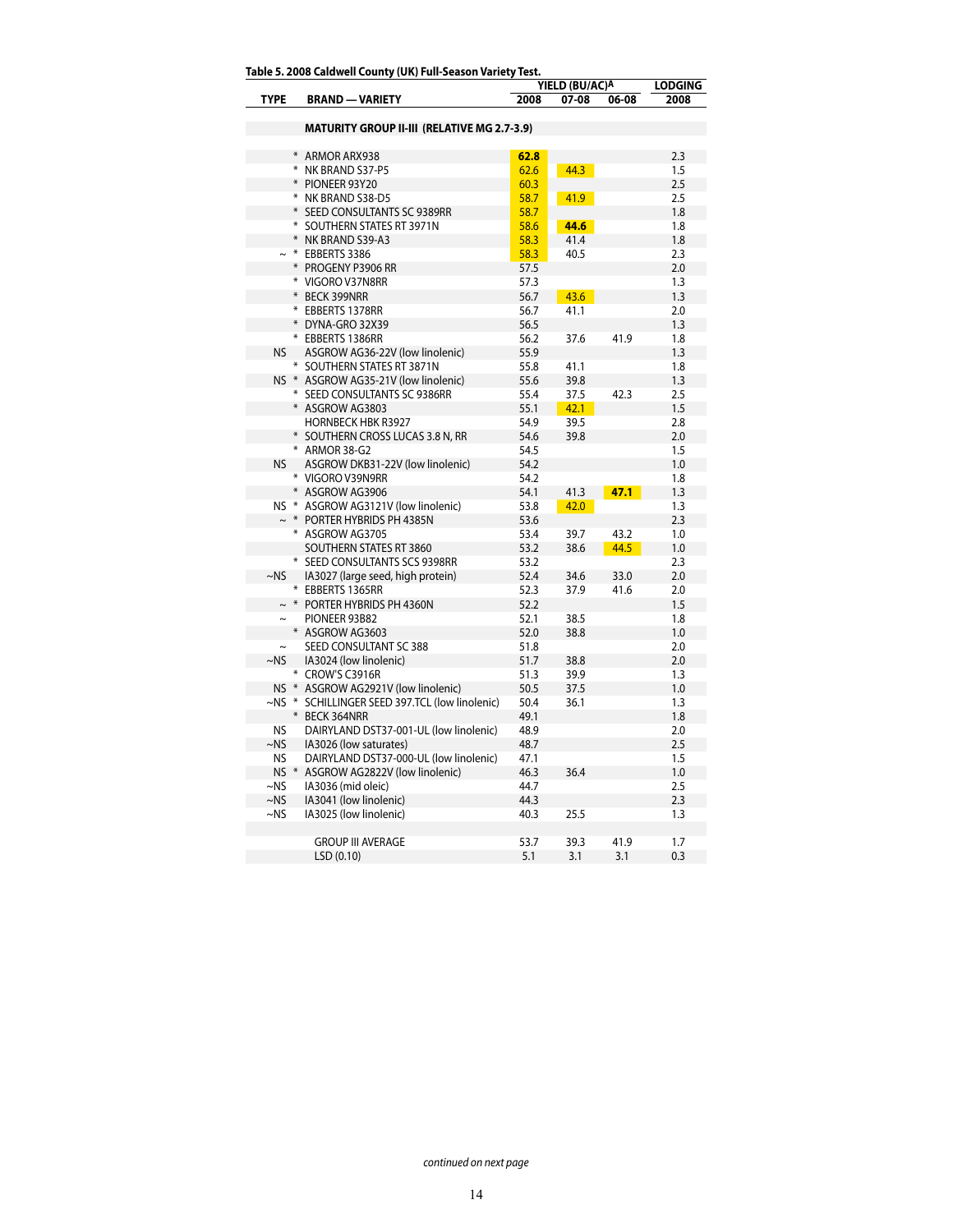**Table 5. 2008 Caldwell County (UK) Full-Season Variety Test.**

|               |   | rapie 5. 2000 Caluwell County (OK) Full-Season vallety Test.           | YIELD (BU/AC)A | <b>LODGING</b> |              |            |
|---------------|---|------------------------------------------------------------------------|----------------|----------------|--------------|------------|
| <b>TYPE</b>   |   | <b>BRAND - VARIETY</b>                                                 | 2008           | 07-08          | 06-08        | 2008       |
|               |   |                                                                        |                |                |              |            |
|               |   | MATURITY GROUP EARLY IV (RELATIVE MG 4.0-4.5)                          |                |                |              |            |
|               |   |                                                                        |                |                |              |            |
|               |   | $\sim$ * PORTER HYBRIDS PH 4419N<br>* CAVERNDALE CF 422 RR/STSn        | 67.4           |                |              | 2.0        |
|               |   |                                                                        | 66.6           | 51.3           | 54.7         | 1.5        |
|               |   | * TRISOY 4586RR(CN)<br>* CAVERNDALE CF 447 RR/STSn                     | 64.1<br>63.7   | 50.3           |              | 1.8<br>1.3 |
|               |   | * ASGROW AG4303                                                        | 63.7           |                |              | 1.8        |
|               |   | * STEYER 4430RR                                                        | 63.3           | 49.7           |              | 1.8        |
|               |   | * NK BRAND S43-N6                                                      | 62.5           |                |              | 2.0        |
|               |   | * ARMOR 44-K6                                                          | 61.9           |                |              | 1.3        |
|               |   | * CAVERNDALE CF 410 RR/STSn                                            | 61.8           | 48.3           |              | 1.5        |
|               |   | * VIGORO V42N9RS                                                       | 61.7           |                |              | 1.8        |
|               |   | * TRISOY 4184RR(CN)                                                    | 61.4           |                |              | 2.0        |
|               |   | $\sim$ * SOUTHERN CROSS BENJAMIN 4.3 N                                 | 61.1           |                |              | 2.0        |
|               |   | * DYNA-GRO 35D44                                                       | 61.1           | 43.2           |              | 1.8        |
|               |   | * VIGORO V44N9RS                                                       | 60.8           |                |              | 1.8        |
|               |   | EXP * SEED CONSULTANTS EXP 4242RR                                      | 60.7           |                |              | 1.5        |
|               |   | * PROGENY P4206 RR                                                     | 60.6           | 46.7           |              | 2.3        |
|               |   | * DYNA-GRO 36C44                                                       | 60.5           |                |              | 1.3        |
|               |   | * SEED CONSULTANTS SC 9419RR                                           | 60.2           |                |              | 1.5        |
|               |   | * SEED CONSULTANTS SC 9408RR                                           | 60.0           |                |              | 1.8        |
|               |   | * BECK 445NRR                                                          | 60.0           |                |              | 1.5        |
| EXP           |   | PROGENY P4408 RR                                                       | 60.0           |                |              | 1.5        |
|               |   | * PIONEER 94Y01<br>* SOUTHERN CROSS LOT 4.1 N, RR, STS                 | 59.9<br>59.3   |                |              | 2.3<br>1.5 |
|               |   | * PIONEER 94Y20                                                        | 59.2           |                |              | 2.3        |
|               |   | * ASGROW AG4005                                                        | 59.2           |                |              | 1.0        |
|               |   | * SEED CONSULTANTS SCS 9448RR                                          | 59.1           |                |              | 2.3        |
| ~NS           |   | SCHILLINGER SEED XP44.TL (low linolenic)                               | 58.8           |                |              | 1.3        |
|               |   | * DELTA GROW 4150 RR                                                   | 58.7           | 41.6           | 48.0         | 1.3        |
|               |   | $\sim$ * L&M GLICK 53                                                  | 58.7           |                |              | 2.3        |
|               |   | * STEYER 4040RR                                                        | 58.3           | 47.9           |              | 2.3        |
|               |   | * DELTA GROW 4470 RR/STS                                               | 58.3           | 40.2           |              | 2.0        |
|               |   | * SOUTHERN STATES RT 4470N                                             | 58.0           | 44.6           |              | 1.5        |
|               |   | $\sim$ * SCHILLINGER SEED 435.TCS                                      | 58.0           |                |              | 1.5        |
|               |   | * SOUTHERN CROSS JERICHO 4.2 N, RR                                     | 57.8           |                |              | 1.3        |
|               |   | * ARMOR 42-M1                                                          | 57.7           |                |              | 1.3        |
|               |   | * DAIRYLAND 4300/RR                                                    | 57.7           |                |              | 2.3        |
|               |   | * SOUTHERN CROSS CALEB 4.4 N, RR, STS                                  | 57.5           | 40.4           |              | 1.5        |
|               |   | * CROW'S C4119R                                                        | 57.5           |                |              | 1.8        |
|               |   | NK BRAND S44-D5                                                        | 57.5           | 46.2           |              | 2.0        |
|               |   | * DELTA GROW 4460 RR                                                   | 57.3           | 41.4           | 47.6         | 2.3        |
|               |   | SEED CONSULTANTS SCS 9409RR                                            | 57.0           |                |              | 1.5        |
|               |   | * DYNA-GRO 33A40                                                       | 56.9           | 47.0           |              | 1.8        |
|               |   | PIONEER 94M50<br>* BECK 422NRR                                         | 56.6<br>56.5   | 47.9           | 51.1<br>52.4 | 2.0<br>1.8 |
|               |   | * DYNA-GRO 38C42                                                       |                | 45.7           |              | 1.0        |
|               |   | * ASGROW DKB42-51                                                      | 56.3<br>56.0   | 44.5           | 50.1         | 1.5        |
|               |   | TRISOY 4475RR(CN)                                                      | 56.0           |                |              | 2.0        |
|               |   | * VIGORO V40N8RS                                                       | 55.9           | 40.3           |              | 1.5        |
|               |   | ASGROW AG4404                                                          | 55.3           | 42.3           | 49.3         | 2.0        |
|               |   | SCHILLINGER SEED 447.TC                                                | 55.2           |                |              | 2.0        |
|               |   | STEYER 410                                                             | 55.0           |                |              | 1.8        |
|               |   | * SOUTHERN STATES RT 4451N                                             | 55.0           | 41.6           | 46.6         | 2.0        |
|               |   | DAIRYLAND 4500/RRSTS                                                   | 54.9           |                |              | 1.8        |
| $\tilde{}$    |   | STEYER 434                                                             | 54.8           |                |              | 1.5        |
| $\sim$ NS $*$ |   | SCHILLINGER SEED 428 F.HPC (high protein)                              | 54.7           |                |              | 1.8        |
|               |   | * L&M GLICK 843RR                                                      | 54.1           |                |              | 2.5        |
|               |   | SOUTHERN STATES RT 4551N                                               | 54.0           | 38.7           | 44.5         | 2.3        |
| EXP           |   | PROGENY P4508 RR                                                       | 53.6           |                |              | 2.3        |
|               | ⋇ | SEED CONSULTANTS SC 9459RR                                             | 53.1           |                |              | 2.0        |
|               |   | * SOUTHERN STATES RT 4370N                                             | 52.9           | 38.8           |              | 2.5        |
|               |   | * CROW'S C4519R                                                        | 52.8           |                |              | 1.8        |
| ~NS           |   | SCHILLINGER SEED 446 F.HP (high protein)                               | 52.5           | 38.5           |              | 1.8        |
|               |   | UNISOUTH GENETICS USG 74C36                                            | 51.6           |                |              | 2.3        |
| ~NS *         |   | <b>HORNBECK HBK R4527</b><br>SCHILLINGER SEED 448 F.HPC (high protein) | 51.4<br>51.4   | 36.5           |              | 2.3<br>1.8 |
|               |   | * PROGENY P4405 RR                                                     | 50.7           | 36.3           |              | 2.5        |
|               |   | SCHILLINGER SEED 457.RCP                                               | 48.5           | 36.5           |              | 2.3        |
| ~NS           |   | SCHILLINGER SEED 438.TL (low linolenic)                                | 47.9           |                |              | 2.0        |
|               |   |                                                                        |                |                |              |            |
|               |   | EARLY GROUP IV AVERAGE                                                 | 57.7           | 43.3           | 49.3         | 1.8        |
|               |   | LSD(0.10)                                                              | 5.8            | 4.6            | 3.7          | 0.4        |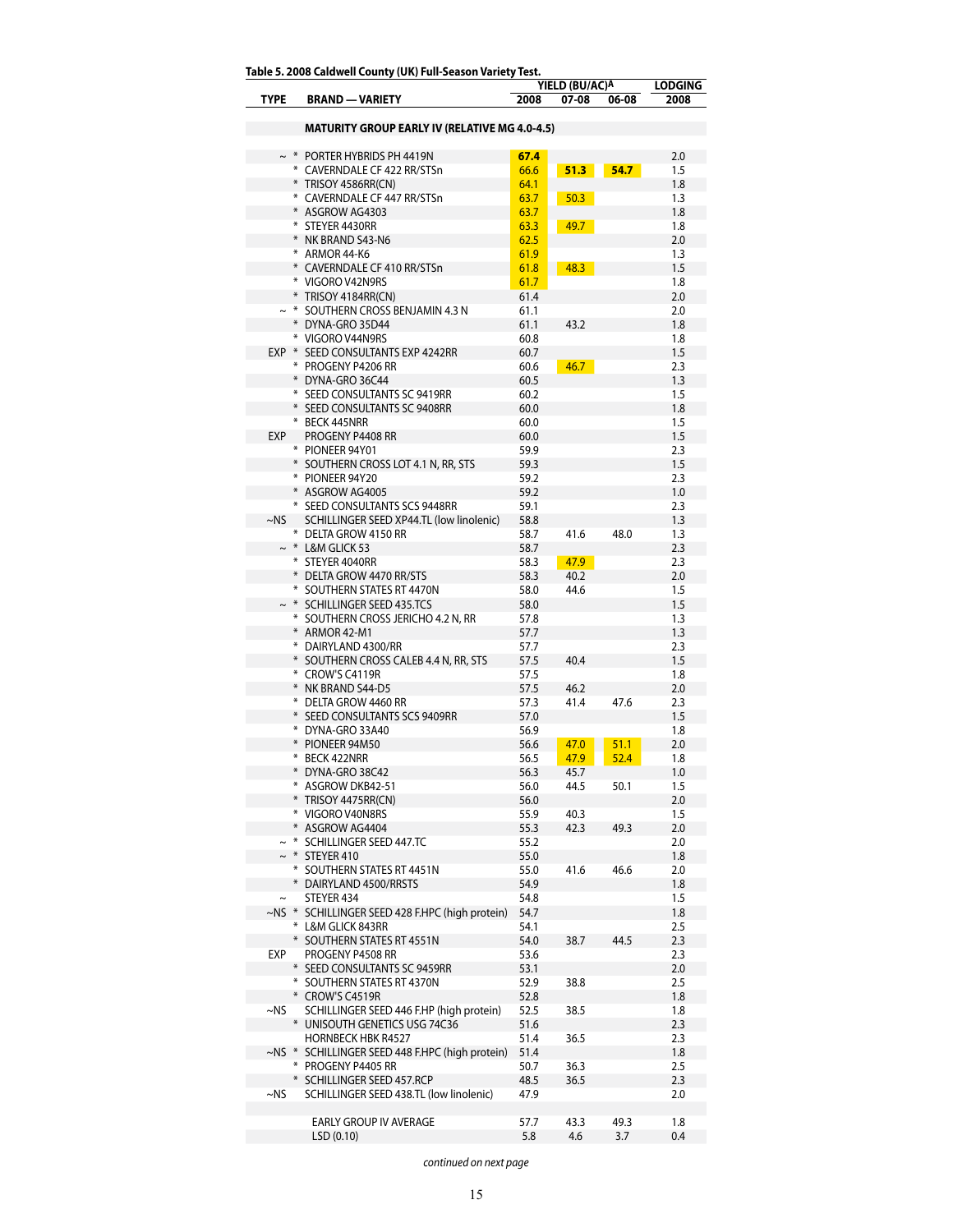|            |     |                                                           |              | YIELD (BU/AC)A |       | <b>LODGING</b> |
|------------|-----|-----------------------------------------------------------|--------------|----------------|-------|----------------|
| TYPE       |     | <b>BRAND - VARIETY</b>                                    | 2008         | 07-08          | 06-08 | 2008           |
|            |     | <b>MATURITY GROUP LATE IV (RELATIVE MG 4.6-4.9)</b>       |              |                |       |                |
|            |     |                                                           |              |                |       |                |
|            |     | * SOUTHERN STATES RT 4760N                                | 63.0         | 47.7           | 49.7  | 2.5            |
|            |     | * BECK 474NRR                                             | 62.1         |                |       | 2.0            |
|            |     | * UNISOUTH GENETICS USG 74A76                             | 59.1         | 43.7           | 45.7  | 2.3            |
|            |     | * SOUTHERN CROSS RUFUS 4.7 N, RR, STS                     | 59.1         |                |       | 2.0            |
|            |     | * CROW'S C4820R<br>* ASGROW DKB46-51                      | 58.9         |                |       | 2.0            |
|            |     | * PROGENY P4718 RR                                        | 58.7<br>58.3 | 43.9           | 47.3  | 2.0<br>2.0     |
|            |     | EXP * NK BRAND XR4881                                     | 58.2         |                |       | 2.0            |
|            |     | * PROGENY P4908 RR                                        | 58.0         |                |       | 2.3            |
|            |     | * UNISOUTH GENETICS USG 74G78                             | 57.9         |                |       | 1.5            |
|            |     | * ASGROW AG4606                                           | 57.9         |                |       | 2.0            |
|            |     | * PIONEER 94Y70                                           | 57.9         |                |       | 2.0            |
|            |     | * PIONEER 94Y90                                           | 57.3         |                |       | 2.3            |
|            |     | * CAVERNDALE CF 470 RR/STSn                               | 56.9         | 44.0           |       | 1.5            |
|            |     | * DELTA GROW 4780 RR                                      | 56.7<br>56.6 | 39.2           | 49.6  | 2.0<br>1.8     |
|            |     | * SOUTHERN CROSS ELI 4.7 N, RR, STS<br>* PROGENY P4918 RR | 56.6         | 44.0           |       | 2.3            |
|            |     | * NK BRAND S47-D9                                         | 56.5         | 46.5           |       | 1.5            |
|            |     | DELTA GROW 4870 RR                                        | 56.1         |                |       | 2.3            |
|            |     | * ASGROW AG4703                                           | 56.0         | 43.8           | 47.5  | 2.0            |
|            |     | * PROGENY P4807 RR                                        | 55.9         | 40.0           |       | 2.0            |
|            |     | * SEED CONSULTANTS SC 9468RR                              | 55.7         | 44.2           |       | 2.0            |
|            |     | * PROGENY P4706 RR                                        | 55.6         | 42.7           |       | 2.5            |
|            |     | * HORNBECK HBK R4727                                      | 55.5         | 41.8           |       | 2.0            |
|            |     | * ARMOR ARX4717                                           | 55.5         |                |       | 1.8            |
|            |     | * ASGROW AG4605<br>* STINE 4782-4                         | 55.4<br>55.2 | 40.1<br>44.2   | 48.1  | 2.0<br>1.8     |
|            |     | * VIGORO V47N9RS                                          | 55.2         |                |       | 2.0            |
|            |     | * SOUTHERN STATES RT 4888N                                | 54.9         |                |       | 2.0            |
|            |     | * VIGORO V47N8RR                                          | 54.9         |                |       | 2.0            |
|            |     | * SOUTHERN STATES RT 4808N                                | 54.8         | 44.2           | 50.9  | 2.0            |
|            |     | * STEYER 4620RR                                           | 54.7         |                |       | 2.0            |
|            |     | * PIONEER 94Y60                                           | 54.6         |                |       | 1.8            |
|            |     | * DELTA GROW 4770 RR                                      | 54.0         | 42.5           |       | 2.3            |
|            |     | * PROGENY P4606 RR                                        | 53.8         | 42.1           |       | 1.8            |
|            |     | PROGENY P4949 RR<br>* DELTA GROW 4840 RR                  | 53.8<br>53.7 | 39.3<br>38.5   | 42.6  | 2.0<br>3.0     |
|            |     | * ARMOR 47-F8                                             | 53.7         | 43.8           |       | 1.5            |
|            |     | * SOUTHERN CROSS GALILEE 4.7 N, RR                        | 53.6         | 39.8           |       | 2.0            |
|            |     | * VIGORO V48N7RS                                          | 53.6         | 41.5           |       | 1.5            |
|            |     | $\sim$ * SCHILLINGER SEED 477.TCS                         | 53.0         |                |       | 2.0            |
|            |     | * SEED CONSULTANTS SCS 9479RR                             | 52.9         |                |       | 2.3            |
|            |     | * SCHILLINGER SEED 495.RC                                 | 52.4         | 40.3           | 41.9  | 2.5            |
|            |     | DAIRYLAND 8482/RR                                         | 52.4         | 43.3           |       | 2.3            |
|            |     | * SOUTHERN STATES RT 4777N                                | 52.3         | 44.1           | 47.4  | 2.0            |
|            |     | * TRISOY 4760RR(CN)<br>* ARMOR 48-J3                      | 51.8<br>51.5 | 41.8<br>44.0   |       | 1.8<br>2.0     |
|            |     | * ASGROW AG4705                                           | 51.1         |                |       | 2.8            |
|            | $*$ | DELTA GROW 4970 RR                                        | 50.8         | 38.0           | 46.2  | 2.5            |
|            |     | * HORNBECK HBK R4924                                      | 50.6         | 43.7           | 49.3  | 2.3            |
|            |     | DELTA GROW 4975 LARR                                      | 50.4         | 41.4           |       | 2.0            |
|            |     | ASGROW AG4903                                             | 50.3         | 43.6           | 48.1  | 2.0            |
|            |     | * NK BRAND S45-E5                                         | 50.0         |                |       | 2.0            |
|            |     | * ASGROW AG4907                                           | 49.8         |                |       | 2.0            |
| $~\sim$ NS |     | * SOUTHERN CROSS HIRAM 4.9 N, RR                          | 48.2         | 39.1           |       | 2.0<br>2.0     |
|            |     | KS4607 (high protein)<br>* VIGORO V49N6RR                 | 48.0<br>46.6 | 38.8<br>42.7   | 48.8  | 2.5            |
|            |     | * SOUTHERN STATES RT 4996N                                | 46.3         | 36.0           | 39.6  | 2.0            |
|            |     | * UNISOUTH GENETICS USG 7484nRR                           | 46.3         |                |       | 3.3            |
|            |     | PROGENY P4906 RR                                          | 45.9         | 36.8           |       | 2.0            |
|            |     | * PIONEER 94M80                                           | 45.1         | 36.4           | 42.7  | 2.0            |
|            |     | * UNISOUTH GENETICS USG 74T98                             | 44.5         |                |       | 3.0            |
| $\sim$ P   |     | PENNYRILE (long term check-released 1987)                 | 44.2         | 36.0           |       | 2.0            |
|            |     | * SCHILLINGER SEED 478.RCS                                | 44.1         |                |       | 2.3            |
| EXP *      |     | DAIRYLAND 47-001/RR                                       | 43.9         | 34.9           |       | 2.3            |
|            |     | * NK BRAND S49-Q9                                         | 41.1         | 33.7           | 41.6  | 2.0            |
|            |     | LATE GROUP IV AVERAGE                                     | 53.3         | 41.3           | 46.3  | 2.1            |
|            |     | LSD(0.10)                                                 | 5.6          | 4.3            | 3.6   | 0.3            |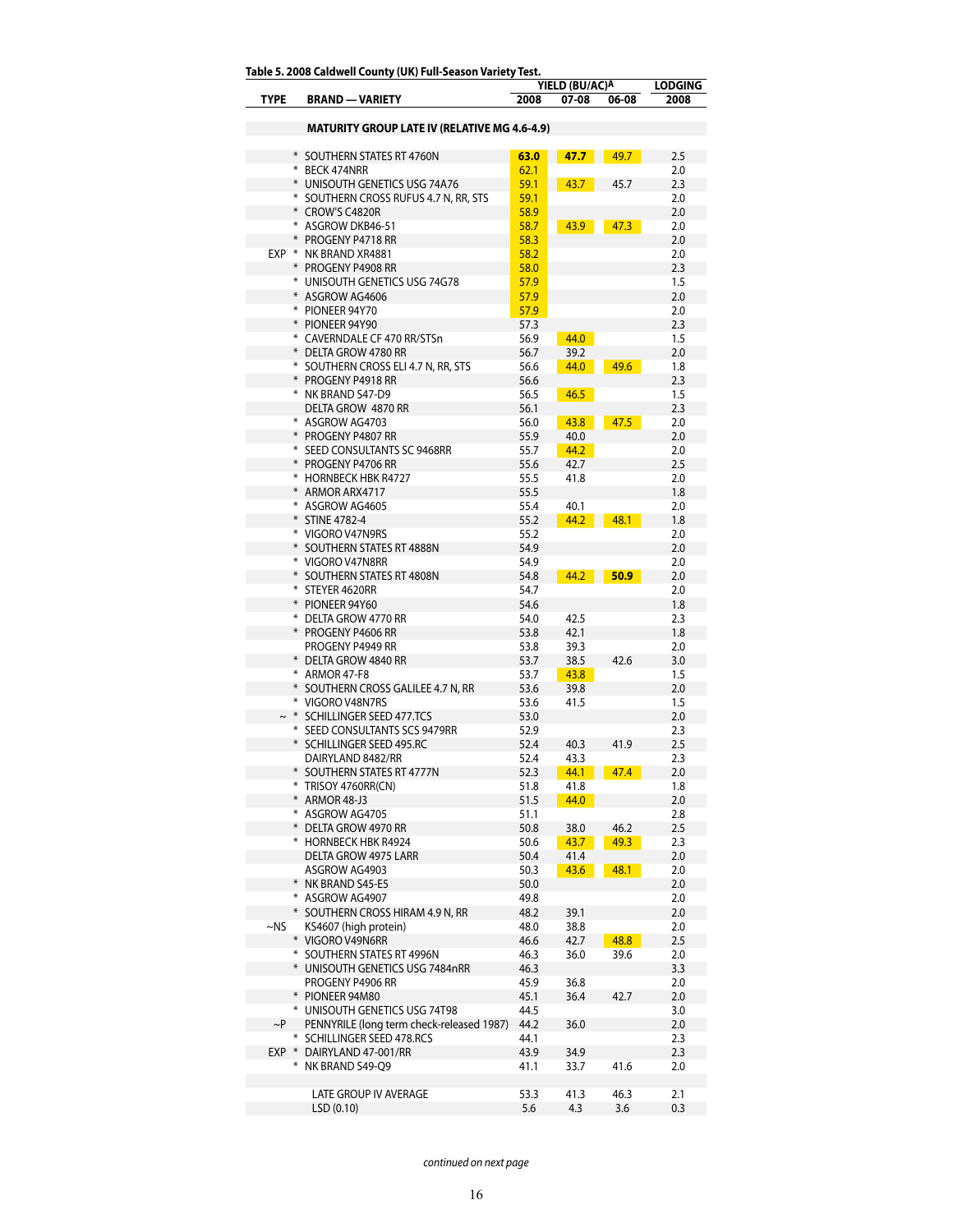| Table 5. 2008 Caldwell County (UK) Full-Season Variety Test. |
|--------------------------------------------------------------|
|--------------------------------------------------------------|

|              |  |                                                    | YIELD (BU/AC)A | <b>LODGING</b> |                   |      |
|--------------|--|----------------------------------------------------|----------------|----------------|-------------------|------|
| <b>TYPE</b>  |  | <b>BRAND - VARIETY</b>                             | 2008           | 07-08          | 06-08             | 2008 |
|              |  |                                                    |                |                |                   |      |
|              |  | <b>MATURITY GROUP V</b>                            |                |                |                   |      |
|              |  |                                                    |                |                |                   |      |
| $\sim$ P $*$ |  | <b>KS5004N</b>                                     | 55.3           |                |                   | 2.5  |
| ~P           |  | TEEJAY                                             | 53.2           | 46.7           | 49.7              | 2.0  |
| $\sim$       |  | UNISOUTH GENETICS USG 5002T                        | 52.3           | 44.3           | 48.7              | 2.8  |
|              |  | * DELTA GROW 5170 RR                               | 50.8           |                |                   | 1.5  |
|              |  | * DELTA GROW 5160 RR/STS                           | 48.4           | 34.7           | 41.6              | 2.5  |
|              |  | UNISOUTH GENETICS USG 5601T                        | 47.7           | 47.2           | 52.7 <sub>2</sub> | 2.0  |
|              |  | * ARMOR 53-Z5                                      | 46.8           |                |                   | 2.0  |
|              |  | * SOUTHERN CROSS DAMASCUS 5.0 N, RR,<br><b>STS</b> | 46.6           | 32.2           | 39.2              | 2.3  |
|              |  | * PROGENY P5408 RR                                 | 46.2           |                |                   | 2.5  |
|              |  | * DELTA GROW 5300 RR                               | 45.8           | 41.6           |                   | 3.0  |
|              |  | * DAIRYLAND 8509/RR                                | 44.4           | 36.6           |                   | 2.3  |
|              |  | * PROGENY P5308 RR                                 | 44.4           |                |                   | 2.3  |
| $\sim P$     |  | V98-2711                                           | 44.2           |                |                   | 4.3  |
|              |  | * PROGENY P5218 RR                                 | 43.6           |                |                   | 4.0  |
| EXP-NS       |  | V01-1702 (3.5% linolenic)                          | 43.0           |                |                   | 2.0  |
|              |  | * SOUTHERN STATES RT 5540N                         | 42.9           | 41.0           | 44.6              | 3.0  |
|              |  | * PROGENY P5115 RR                                 | 42.9           | 32.7           |                   | 2.3  |
|              |  | * UNISOUTH GENETICS USG 75J47                      | 41.9           | 40.9           |                   | 2.0  |
| $\sim P$     |  | ESSEX (long term check-released 1974)              | 41.6           | 36.7           |                   | 3.0  |
| EXP-NS       |  | V01-1693 (3.5% linolenic)                          | 41.6           |                |                   | 2.3  |
|              |  | * PIONEER 95Y20                                    | 40.8           |                |                   | 2.5  |
|              |  | * SCHILLINGER SEED 557.RC                          | 40.7           |                |                   | 2.0  |
|              |  | * STINE 5482-4                                     | 40.4           | 35.6           |                   | 2.0  |
|              |  | UNISOUTH GENETICS USG ALLEN                        | 39.9           | 38.8           | 45.0              | 2.3  |
|              |  | * UNISOUTH GENETICS USG 75J32                      | 39.0           | 37.7           | 41.7              | 2.0  |
|              |  | * SOUTHERN STATES RT 5160N                         | 38.9           | 39.8           | 43.7              | 2.3  |
|              |  | * PROGENY P5208 RR                                 | 38.5           |                |                   | 2.0  |
|              |  | * PROGENY P5108 RR                                 | 37.3           |                |                   | 2.0  |
| $\sim$       |  | PROGENY P5770                                      | 36.7           |                |                   | 4.3  |
| $\sim P$     |  | JAKE                                               | 36.6           | 34.9           | 40.2              | 2.0  |
|              |  | * DELTA GROW 5450 RR                               | 36.6           |                |                   | 2.3  |
|              |  | * DELTA GROW 5470 RR                               | 36.2           | 36.0           |                   | 2.3  |
|              |  | * PROGENY P5107 RR                                 | 35.9           | 30.2           |                   | 3.3  |
|              |  | <b>HORNBECK HBK C4926</b>                          | 35.7           |                |                   | 2.3  |
|              |  | * DELTA KING DK52K6                                | 35.4           | 41.0           | 45.2              | 2.8  |
|              |  | * DAIRYLAND 8512/RR                                | 34.6           |                |                   | 2.0  |
|              |  |                                                    |                |                |                   |      |
|              |  | <b>GROUP V AVERAGE</b>                             | 42.4           | 38.3           | 44.7              | 2.5  |
|              |  | LSD(0.10)                                          | 5.7            | 3.3            | 3.0               | 0.5  |
|              |  |                                                    |                |                |                   |      |
|              |  | <b>GRAND MEAN</b>                                  | 52.9           | 40.8           | 45.8              | 2.0  |
|              |  |                                                    |                |                |                   |      |

~ Variety is not Roundup Ready. All varieties without a tilda ( ~ ) prefix are Roundup Ready.

\* Resistant to soybean cyst nematode. See Table 3. Company Disease Resistance Speci-fications for details.

P Entries with a P prefix are public varieties.

NS Entries with a NS prefix are novel soybean varieties that are emerging from both the<br>public and private sectors. Some of these value-added soybean types will supply<br>relatively small market niches, while others may be of

EXP Entries with an EXP prefix are varieties that are still under development or soon to be released.

A Within a maturity group, shaded yields are not significantly different (0.10 level) from the highest yielding cultivar (bold data) of that maturity group and year column.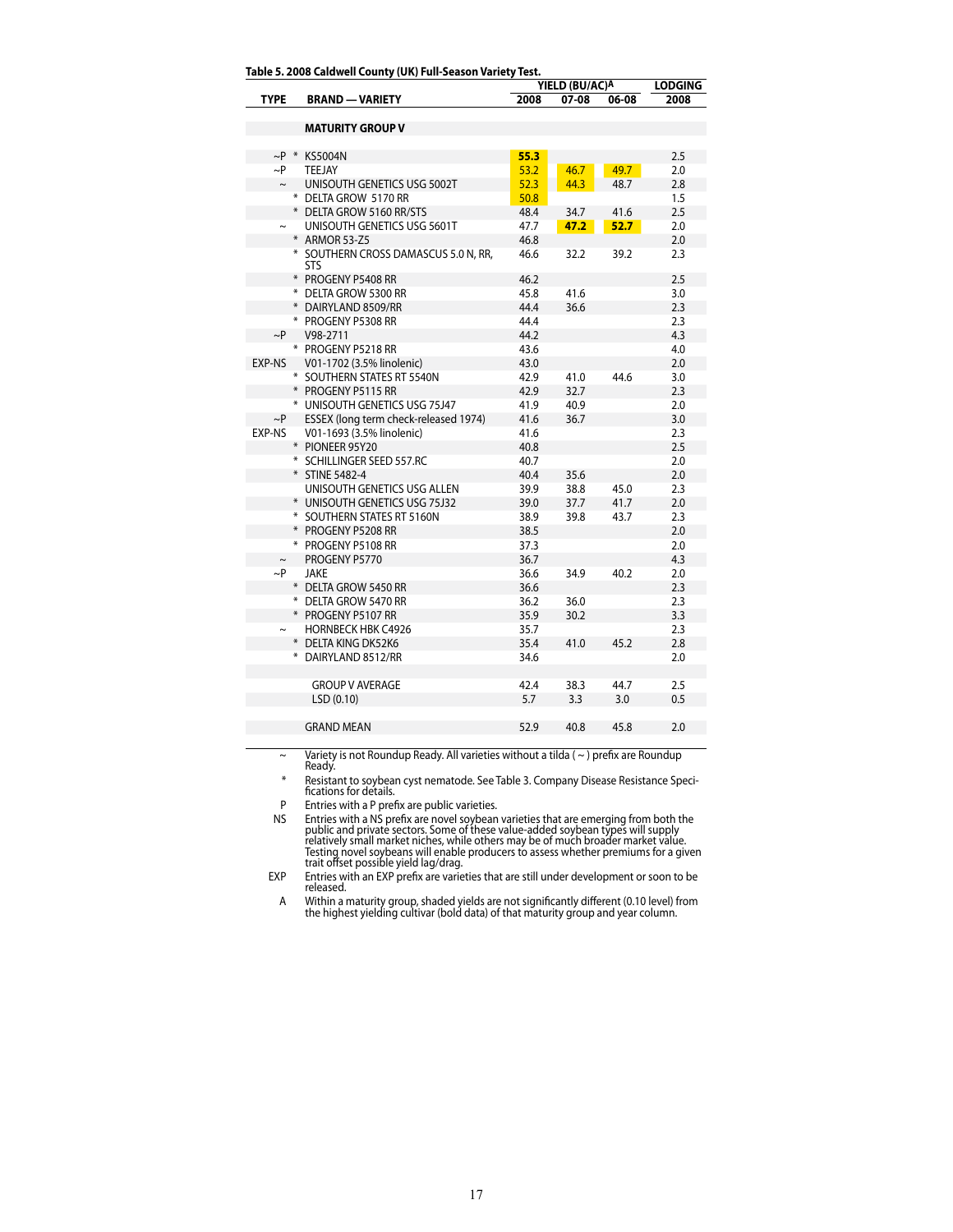#### **Table 6. 2008 Calloway County (MSU) Full-Season Variety Test.**

|             |                                                    | YIELD<br>(BU/AC)A | <b>LODGING</b> |
|-------------|----------------------------------------------------|-------------------|----------------|
| <b>TYPE</b> | <b>BRAND - VARIETY</b>                             | 2008              | 2008           |
|             | <b>MATURITY GROUP II-III (RELATIVE MG 2.7-3.9)</b> |                   |                |
|             |                                                    |                   |                |
|             | * SEED CONSULTANTS SCS 9398RR                      | 49.5              | 1.8            |
|             | PROGENY P3906 RR                                   | 48.8              | 1.0            |
|             | * ARMOR ARX938                                     | 44.5              | 1.5            |
|             | * ASGROW AG3803                                    | 43.0              | 1.0            |
|             | <b>HORNBECK HBK R3927</b>                          | 42.9              | 2.5            |
|             | * NK BRAND S39-A3                                  | 42.7              | 2.0            |
| ~NS         | IA3026 (low saturates)                             | 42.7              | 1.0            |
|             | $\sim$ * PORTER HYBRIDS PH 4385N                   | 42.0              | 1.3            |
|             | * SOUTHERN CROSS LUCAS 3.8 N, RR                   | 41.7              | 1.0            |
|             | * SOUTHERN STATES RT 3871N                         | 41.0              | 1.0            |
|             | * NK BRAND S38-D5                                  | 39.5              | 1.5            |
|             | * PIONEER 93Y20                                    | 39.4              | 2.0            |
| $\thicksim$ | PIONEER 93B82                                      | 39.4              | 2.5            |
|             | * EBBERTS 1365RR                                   | 39.3              | 1.3            |
|             | NS * ASGROW AG2921V (low linolenic)                | 38.9              | 1.0            |
|             | $\sim$ * EBBERTS 3386                              | 38.8              | 1.0            |
|             | * NK BRAND S37-P5                                  | 38.5              | 1.8            |
|             | * BECK 399NRR                                      | 38.4              | 1.0            |
|             | * ARMOR 38-G2                                      | 38.2              | 1.3            |
| NS          | DAIRYLAND DST37-000-UL (low linolenic)             | 38.1              | 1.8            |
|             | * ASGROW AG3906                                    | 38.0              | 1.0            |
|             | * EBBERTS 1378RR                                   | 37.5              | 1.0            |
|             | * VIGORO V37N8RR                                   | 37.2              | 1.0            |
|             | ~NS * SCHILLINGER SEED 397.TCL (low linolenic)     | 37.0              | 1.3            |
|             | * BECK 364NRR                                      | 36.5              | 1.3            |
| $\sim$      | SEED CONSULTANT SC 388                             | 36.5              | 1.3            |
|             | * SOUTHERN STATES RT 3971N                         | 36.3              | 1.0            |
|             | * ASGROW AG3705                                    | 36.3              | 1.3            |
|             | * VIGORO V39N9RR                                   | 36.2              | 1.0            |
|             | * ASGROW AG3603                                    | 36.0              | 1.3            |
|             | * SEED CONSULTANTS SC 9386RR                       | 35.7              | 1.8            |
|             | * CROW'S C3916R                                    | 35.7              | 1.0            |
| NS          | DAIRYLAND DST37-001-UL (low linolenic)             | 35.4              | 2.0            |
|             | NS * ASGROW AG35-21V (low linolenic)               | 35.3              | 1.5            |
| <b>NS</b>   | ASGROW AG36-22V (low linolenic)                    | 35.3              | 1.0            |
|             | * EBBERTS 1386RR                                   | 35.1              | 1.0            |
|             | SOUTHERN STATES RT 3860                            | 34.4              | 1.3            |
|             | * SEED CONSULTANTS SC 9389RR                       | 34.3              | 1.0            |
|             | * PORTER HYBRIDS PH 4360N                          | 33.9              | 1.0            |
| $\sim$ NS   | IA3024 (low linolenic)                             | 33.2              | 1.8            |
|             | * DYNA-GRO 32X39                                   | 33.0              | 1.0            |
| $\sim$ NS   | IA3036 (mid oleic)                                 | 32.6              | 1.3            |
| $NS$ $*$    | ASGROW AG3121V (low linolenic)                     | 32.4              | 2.0            |
| $\sim$ NS   | IA3041 (low linolenic)                             | 32.4              | 1.3            |
| $-NS$       | IA3027 (large seed, high protein)                  | 30.8              | 1.0            |
| NS I        | ASGROW AG2822V (low linolenic)                     | 30.0              | 2.3            |
| NS.         | ASGROW DKB31-22V (low linolenic)                   | 27.8              | 1.0            |
| $~\sim$ NS  | IA3025 (low linolenic)                             | 27.0              | 2.3            |
|             |                                                    |                   |                |
|             | <b>GROUP III AVERAGE</b>                           | 37.3              | 1.4            |
|             | LSD (0.10)                                         | 4.3               | 0.5            |
|             |                                                    |                   |                |

**Table 6. 2008 Calloway County (MSU) Full-Season Variety Test.**

| <b>TYPE</b>           | <b>BRAND - VARIETY</b>                                               | YIELD<br>(BU/AC)A<br>2008 | <b>LODGING</b><br>2008 |
|-----------------------|----------------------------------------------------------------------|---------------------------|------------------------|
|                       | <b>MATURITY GROUP EARLY IV (RELATIVE MG 4.0-4.5)</b>                 |                           |                        |
|                       | $\sim$ * SOUTHERN CROSS BENJAMIN 4.3 N                               | 55.2                      | 1.0                    |
|                       | * TRISOY 4475RR(CN)                                                  | 51.4                      | 1.0                    |
|                       | PROGENY P4508 RR                                                     | 50.0                      | 1.0                    |
|                       | * DELTA GROW 4460 RR                                                 | 49.4                      | 1.0                    |
|                       | * ARMOR 42-M1                                                        | 49.2                      | 1.0                    |
|                       | * SCHILLINGER SEED 457.RCP                                           | 47.5                      | 1.0                    |
|                       | * PIONEER 94Y20                                                      | 46.7                      | 1.0                    |
|                       | * SEED CONSULTANTS SCS 9448RR<br><b>HORNBECK HBK R4527</b>           | 45.7<br>45.3              | 1.0<br>1.0             |
|                       | * DAIRYLAND 4300/RR                                                  | 44.8                      | 1.0                    |
|                       | * TRISOY 4184RR(CN)                                                  | 44.7                      | 1.0                    |
|                       | * DYNA-GRO 35D44                                                     | 44.2                      | 1.0                    |
|                       | * CROW'S C4119R                                                      | 44.0                      | 1.0                    |
|                       | * NK BRAND S44-D5                                                    | 43.6                      | 1.0                    |
|                       | * DELTA GROW 4470 RR/STS                                             | 43.1                      | 1.0                    |
|                       | * SOUTHERN STATES RT 4551N                                           | 43.0                      | 1.0                    |
|                       | * CAVERNDALE CF 410 RR/STSn                                          | 43.0                      | 1.0                    |
|                       | * TRISOY 4586RR(CN)<br>* PROGENY P4405 RR                            | 42.8<br>42.8              | 1.0<br>1.0             |
|                       | * BECK 445NRR                                                        | 42.6                      | 1.0                    |
|                       | * DELTA GROW 4150 RR                                                 | 42.6                      | 1.0                    |
|                       | * ASGROW AG4303                                                      | 42.0                      | 1.0                    |
|                       | * PIONEER 94Y01                                                      | 41.7                      | 1.0                    |
|                       | * NK BRAND S43-N6                                                    | 41.7                      | 1.0                    |
|                       | * VIGORO V42N9RS                                                     | 41.5                      | 1.0                    |
|                       | * DAIRYLAND 4500/RRSTS                                               | 41.4                      | 1.0                    |
|                       | * SOUTHERN STATES RT 4370N                                           | 41.0                      | 1.0                    |
|                       | * CAVERNDALE CF 447 RR/STSn                                          | 40.5                      | 1.0                    |
|                       | ~NS * SCHILLINGER SEED 448 F.HPC (high protein)                      | 40.3                      | 1.0                    |
|                       | * SOUTHERN STATES RT 4470N                                           | 39.9                      | 1.0                    |
|                       | * ARMOR 44-K6<br>* L&M GLICK 843RR                                   | 39.7                      | 1.0                    |
|                       | * SOUTHERN STATES RT 4451N                                           | 39.7<br>39.2              | 1.0<br>1.0             |
|                       | * VIGORO V44N9RS                                                     | 39.2                      | 1.0                    |
|                       | SOUTHERN CROSS LOT 4.1 N, RR, STS                                    | 39.2                      | 1.0                    |
|                       | * CAVERNDALE CF 422 RR/STSn                                          | 39.0                      | 1.0                    |
|                       | * DYNA-GRO 36C44                                                     | 38.8                      | 1.0                    |
|                       | * SEED CONSULTANTS SC 9459RR                                         | 38.6                      | 1.0                    |
|                       | * DYNA-GRO 38C42                                                     | 38.4                      | 1.0                    |
|                       | * SOUTHERN CROSS JERICHO 4.2 N, RR                                   | 38.2                      | 1.0                    |
|                       | SEED CONSULTANTS SC 9419RR                                           | 38.2                      | 1.0                    |
|                       | * STEYER 4430RR<br>* DYNA-GRO 33A40                                  | 37.9<br>37.6              | 1.0<br>1.0             |
|                       | * PROGENY P4206 RR                                                   | 37.5                      | 1.0                    |
|                       | * STEYER 4040RR                                                      | 37.3                      | 1.0                    |
|                       | $\sim$ * PORTER HYBRIDS PH 4419N                                     | 37.3                      | 1.0                    |
|                       | * SEED CONSULTANTS SCS 9409RR                                        | 36.8                      | 1.0                    |
|                       | * VIGORO V40N8RS                                                     | 36.6                      | 1.0                    |
|                       | ~NS * SCHILLINGER SEED 428 F.HPC (high protein)                      | 36.6                      | 1.0                    |
|                       | * BECK 422NRR                                                        | 36.0                      | 1.0                    |
|                       | * UNISOUTH GENETICS USG 74C36                                        | 35.8                      | 1.0                    |
|                       | * SOUTHERN CROSS CALEB 4.4 N, RR, STS                                | 35.8                      | 1.0                    |
|                       | $\sim$ * SCHILLINGER SEED 447.TC                                     | 35.8                      | 1.0                    |
|                       | * ASGROW AG4005<br>* PIONEER 94M50                                   | 35.4                      | 1.0                    |
|                       | EXP * SEED CONSULTANTS EXP 4242RR                                    | 35.2<br>35.2              | 1.0<br>1.0             |
| $\tilde{}$            | STEYER 434                                                           | 34.9                      | 1.0                    |
|                       | PROGENY P4408 RR                                                     | 34.7                      | 1.0                    |
|                       | * SEED CONSULTANTS SC 9408RR                                         | 34.4                      | 1.0                    |
| $\tilde{\phantom{a}}$ | STEYER 410                                                           | 34.1                      | 1.0                    |
|                       | * ASGROW DKB42-51                                                    | 34.0                      | 1.0                    |
|                       | * CROW'S C4519R                                                      | 32.7                      | 1.0                    |
|                       | $\sim$ * L&M GLICK 53                                                | 32.3                      | 1.0                    |
| $\sim$ NS             | SCHILLINGER SEED 438.TL (low linolenic)                              | 31.8                      | 1.0                    |
|                       | * ASGROW AG4404                                                      | 30.4                      | 1.0                    |
| ~NS                   | SCHILLINGER SEED 446 F.HP (high protein)                             | 29.9                      | 1.0                    |
| ~NS<br>$\sim$ *       | SCHILLINGER SEED XP44.TL (low linolenic)<br>SCHILLINGER SEED 435.TCS | 29.3<br>26.5              | 1.0<br>1.0             |
|                       |                                                                      |                           |                        |
|                       | EARLY GROUP IV AVERAGE                                               | 39.6                      | 1.0                    |
|                       | LSD (0.10)                                                           | 5.7                       |                        |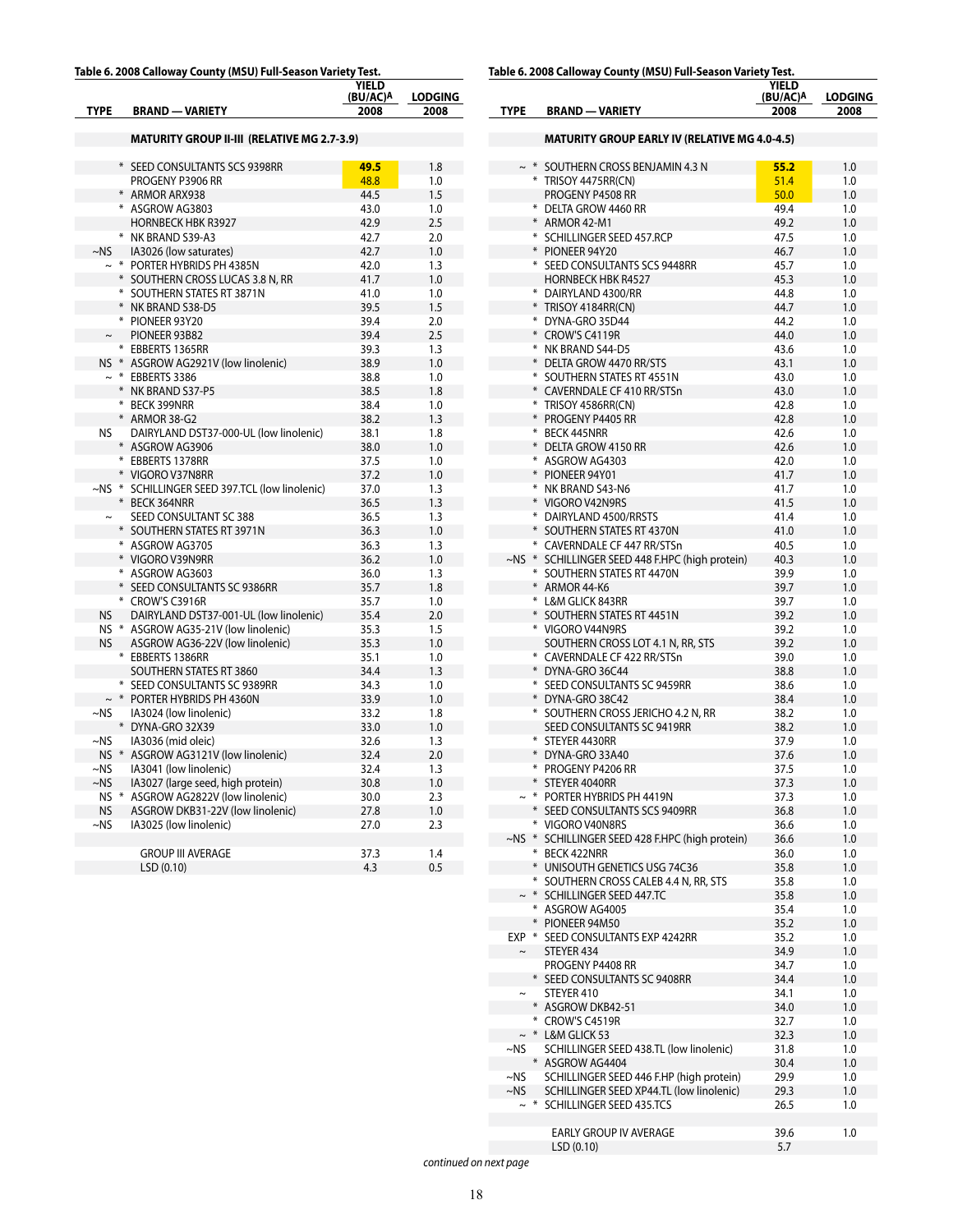#### **Table 6. 2008 Calloway County (MSU) Full-Season Variety Test. YIELD**

| <b>TYPE</b> | <b>BRAND - VARIETY</b>                                | 비디니<br>(BU/AC)A<br>2008 | LODGING<br>2008 |
|-------------|-------------------------------------------------------|-------------------------|-----------------|
|             | MATURITY GROUP LATE IV (RELATIVE MG 4.6-4.9)          |                         |                 |
|             |                                                       |                         |                 |
|             | * NK BRAND S49-O9<br>* HORNBECK HBK R4924             | 51.9<br>50.7            | 1.5<br>1.3      |
|             | * ARMOR 48-J3                                         | 48.5                    | 1.0             |
|             | ASGROW AG4903                                         | 48.2                    | 1.0             |
|             | * DELTA GROW 4970 RR                                  | 48.1                    | 1.3             |
|             | * ASGROW AG4705                                       | 47.9                    | 1.5             |
|             | * UNISOUTH GENETICS USG 74G78                         | 47.8                    | 1.0             |
|             | DELTA GROW 4870 RR                                    | 47.7                    | 1.0             |
|             | * SEED CONSULTANTS SCS 9479RR                         | 47.6                    | 1.0             |
|             | PROGENY P4908 RR                                      | 47.4                    | 1.0             |
|             | * PIONEER 94Y70                                       | 47.0                    | 1.3             |
|             | * UNISOUTH GENETICS USG 74T98<br>* HORNBECK HBK R4727 | 47.0<br>46.9            | 1.5<br>1.0      |
|             | * PROGENY P4606 RR                                    | 46.4                    | 1.0             |
|             | * VIGORO V49N6RR                                      | 46.4                    | 1.0             |
|             | * UNISOUTH GENETICS USG 74A76                         | 46.2                    | 1.3             |
|             | DAIRYLAND 8482/RR                                     | 45.7                    | 1.0             |
|             | * SOUTHERN STATES RT 4808N                            | 45.7                    | 1.3             |
|             | * VIGORO V47N8RR                                      | 45.7                    | 1.0             |
|             | * ARMOR 47-F8                                         | 45.6                    | 1.0             |
|             | PROGENY P4906 RR<br>* CROW'S C4820R                   | 45.5<br>45.3            | 1.0             |
|             | * STINE 4782-4                                        | 45.2                    | 1.0<br>1.0      |
|             | * SOUTHERN CROSS HIRAM 4.9 N, RR                      | 44.8                    | 1.0             |
|             | * SOUTHERN STATES RT 4996N                            | 44.8                    | 1.0             |
|             | * TRISOY 4760RR(CN)                                   | 44.7                    | 1.0             |
|             | * ASGROW AG4606                                       | 44.3                    | 1.3             |
|             | PROGENY P4918 RR                                      | 44.2                    | 1.0             |
|             | * STEYER 4620RR                                       | 44.0                    | 1.0             |
|             | * SOUTHERN STATES RT 4888N                            | 43.9                    | 1.0             |
|             | * VIGORO V48N7RS<br>* PIONEER 94Y90                   | 43.9<br>43.7            | 1.0             |
|             | * ASGROW DKB46-51                                     | 43.6                    | 1.0<br>1.0      |
|             | * DELTA GROW 4770 RR                                  | 43.5                    | 1.0             |
|             | * ASGROW AG4703                                       | 43.1                    | 1.0             |
|             | * BECK 474NRR                                         | 43.1                    | 1.0             |
|             | * PROGENY P4807 RR                                    | 43.1                    | 1.0             |
|             | * SOUTHERN CROSS RUFUS 4.7 N, RR, STS                 | 42.9                    | 1.0             |
|             | * SOUTHERN CROSS ELI 4.7 N, RR, STS                   | 42.8                    | 1.0             |
| $\sim$ NS   | EXP KY04-ns-309                                       | 42.7                    | 1.0             |
|             | EXP * NK BRAND XR4881<br>* ASGROW AG4907              | 42.6<br>42.5            | 1.0<br>1.0      |
|             | * SEED CONSULTANTS SC 9468RR                          | 42.2                    | 1.0             |
|             | * DELTA GROW 4780 RR                                  | 41.8                    | 1.0             |
|             | * DELTA GROW 4840 RR                                  | 41.7                    | 1.0             |
|             | DELTA GROW 4975 LARR                                  | 41.3                    | 1.0             |
|             | * CAVERNDALE CF 470 RR/STSn                           | 41.2                    | 1.0             |
|             | * VIGORO V47N9RS                                      | 41.1                    | 1.0             |
|             | * SCHILLINGER SEED 495.RC                             | 40.8                    | 1.0             |
|             | * PROGENY P4706 RR<br>* NK BRAND S47-D9               | 40.7<br>40.2            | 1.0<br>1.0      |
|             | PROGENY P4949 RR                                      | 39.3                    | 1.0             |
|             | UNISOUTH GENETICS USG 7484nRR                         | 39.3                    | 1.0             |
|             | PROGENY P4718 RR                                      | 38.3                    | 1.0             |
|             | * SOUTHERN STATES RT 4777N                            | 38.2                    | 1.0             |
|             | * PIONEER 94M80                                       | 38.0                    | 1.0             |
|             | * SOUTHERN CROSS GALILEE 4.7 N, RR                    | 38.0                    | 1.0             |
|             | EXP * DAIRYLAND 47-001/RR                             | 37.9                    | 1.0             |
| $-NS$       | EXP KY04-ns-320<br>* PIONEER 94Y60                    | 37.7<br>36.8            | 1.0<br>1.0      |
| $\sim$ P    | PENNYRILE (long term check-released 1987)             | 36.4                    | 1.0             |
|             | * ASGROW AG4605                                       | 36.3                    | 1.0             |
|             | * SOUTHERN STATES RT 4760N                            | 36.2                    | 1.0             |
|             | * ARMOR ARX4717                                       | 36.1                    | 1.0             |
|             | * NK BRAND S45-E5                                     | 34.6                    | 1.0             |
| ~NS         | KS4607 (high protein)                                 | 34.5                    | 1.0             |
|             | * SCHILLINGER SEED 478.RCS                            | 34.1                    | 1.0             |
| $\sim$ *    | SCHILLINGER SEED 477.TCS                              | 31.9                    | 1.0             |
|             | LATE GROUP IV AVERAGE                                 | 42.8                    | 1.0             |
|             | LSD (0.10)                                            | 5.8                     | 0.2             |
|             |                                                       |                         |                 |

**Table 6. 2008 Calloway County (MSU) Full-Season Variety Test.**

|             |                                          | <b>YIELD</b><br>(BU/AC)A | <b>LODGING</b> |
|-------------|------------------------------------------|--------------------------|----------------|
| <b>TYPE</b> | <b>BRAND - VARIETY</b>                   | 2008                     | 2008           |
|             |                                          |                          |                |
|             | <b>MATURITY GROUP V</b>                  |                          |                |
|             |                                          |                          |                |
| $\tilde{}$  | UNISOUTH GENETICS USG 5002T              | 50.0                     | 2.0            |
|             | * SCHILLINGER SEED 557.RC                | 49.0                     | 2.0            |
|             | PROGENY P5408 RR                         | 48.8                     | 1.8            |
|             | * UNISOUTH GENETICS USG 75J32            | 48.7                     | 2.0            |
| $\sim$      | UNISOUTH GENETICS USG 5601T              | 48.7                     | 1.8            |
| $\sim P$    | JAKE                                     | 48.7                     | 1.3            |
|             | * UNISOUTH GENETICS USG 75J47            | 48.0                     | 2.3            |
|             | PROGENY P5308 RR                         | 47.8                     | 1.8            |
|             | $\sim$ P * KS5004N                       | 47.8                     | 2.0            |
|             | PROGENY P5108 RR                         | 47.7                     | 1.3            |
|             | * ARMOR 53-Z5                            | 47.6                     | 1.8            |
|             | UNISOUTH GENETICS USG ALLEN              | 46.4                     | 1.5            |
| $\sim$      | PROGENY P5770                            | 46.1                     | 2.3            |
|             | * STINE 5482-4                           | 45.8                     | 1.0            |
|             | * DELTA GROW 5300 RR                     | 45.8                     | 1.8            |
|             | * PIONEER 95Y20                          | 45.4                     | 2.0            |
|             | PROGENY P5208 RR                         | 45.4                     | 1.0            |
| $\sim P$    | V98-2711                                 | 45.1                     | 1.3            |
| EXP-NS      | V01-1702 (3.5% linolenic)                | 45.0                     | 1.5            |
|             | * DELTA KING DK52K6                      | 44.6                     | 2.3            |
| $\sim$ P    | <b>TEEJAY</b>                            | 44.5                     | 1.0            |
|             | PROGENY P5218 RR                         | 44.4                     | 2.5            |
| $\sim P$    | ESSEX (long term check-released 1974)    | 44.1                     | 1.3            |
|             | * DELTA GROW 5170 RR                     | 43.6                     | 1.0            |
|             | * DAIRYLAND 8512/RR                      | 43.5                     | 1.0            |
|             | * DELTA GROW 5450 RR                     | 43.4                     | 1.5            |
| EXP-NS      | V01-1693 (3.5% linolenic)                | 43.1                     | 1.3            |
|             | * SOUTHERN STATES RT 5160N               | 42.8                     | 1.5            |
|             | * SOUTHERN CROSS DAMASCUS 5.0 N, RR, STS | 42.8                     | 1.0            |
|             | <b>HORNBECK HBK C4926</b>                | 42.6                     | 1.0            |
|             | * PROGENY P5107 RR                       | 42.3                     | 1.0            |
|             | * DELTA GROW 5160 RR/STS                 | 41.7                     | 1.0            |
|             | * DAIRYLAND 8509/RR                      | 41.6                     | 1.3            |
|             | * SOUTHERN STATES RT 5540N               | 40.9                     | 2.0            |
|             | * DELTA GROW 5470 RR                     | 40.5                     | 1.0            |
|             | * PROGENY P5115 RR                       | 39.5                     | 1.0            |
|             |                                          |                          |                |
|             | <b>GROUP V AVERAGE</b>                   | 45.1                     | 1.5            |
|             | LSD (0.10)                               | 3.8                      | 0.4            |
|             |                                          |                          |                |
|             | <b>GRAND MEAN</b>                        | 41.3                     | 1.2            |
|             |                                          |                          |                |

~ Variety is not Roundup Ready. All varieties without a tilda ( ~ ) prefix are Roundup Ready.

\* Resistant to soybean cyst nematode. See Table 3. Company Disease Resistance Specifications for details.

P Entries with a P prefix are public varieties.<br>NS Entries with a NS prefix are novel soybean NS<br>
Fintries with a NS prefix are novel soybean varieties that are emerging<br>
from both the public and private sectors. Some of these value-added<br>
soybean types will supply relatively small market niches, while others<br>
may

EXP Entries with an EXP prefix are varieties that are still under development or soon to be released.

A Within a maturity group, shaded yields are not significantly different (0.10 level) from the highest yielding cultivar (bold data) of that matu-rity group and year column.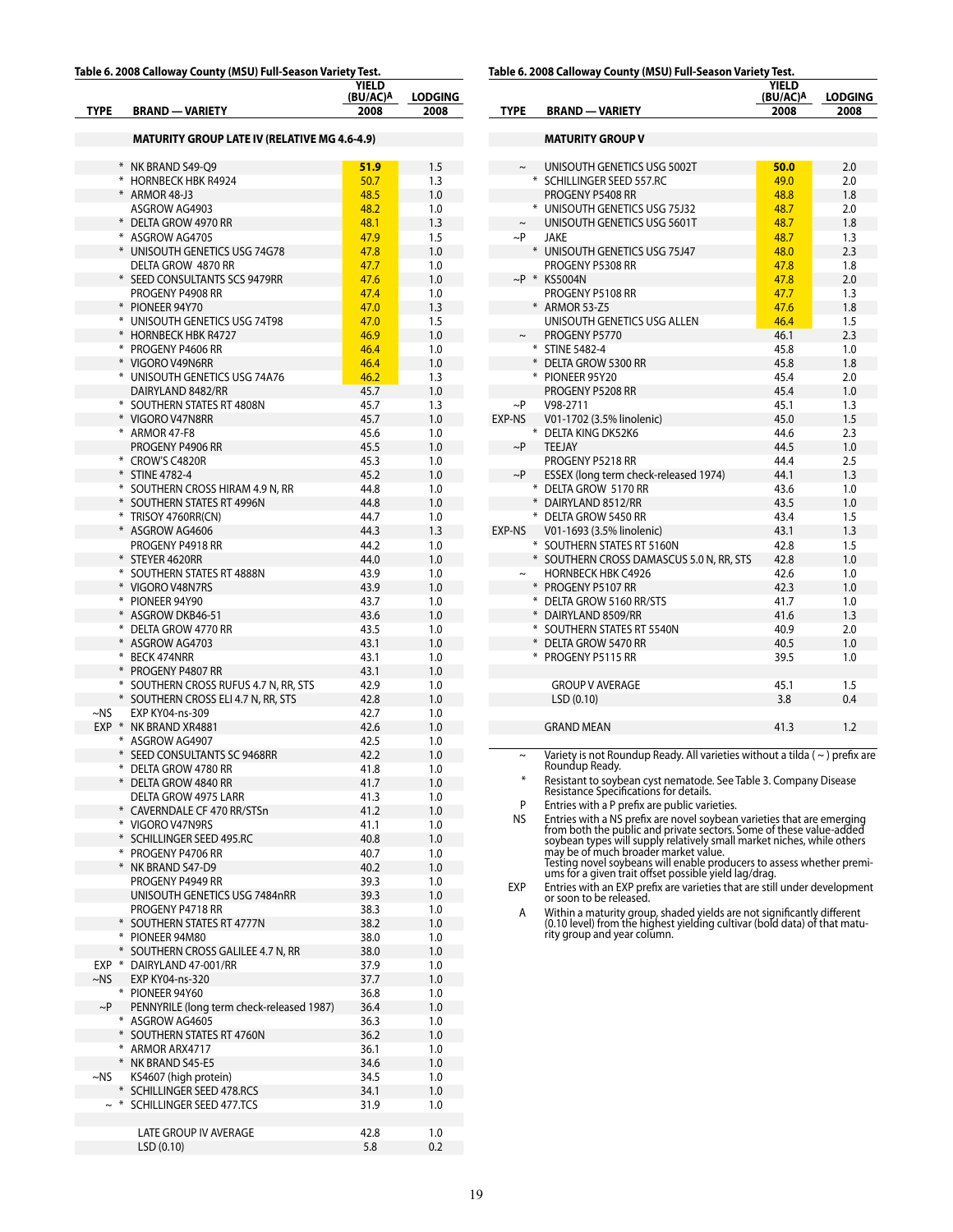|                          |                                                                               |                        |                |      |                | <b>PLANT</b>              |                                 |
|--------------------------|-------------------------------------------------------------------------------|------------------------|----------------|------|----------------|---------------------------|---------------------------------|
|                          |                                                                               |                        | YIELD (BU/AC)A |      | <b>LODGING</b> | <b>HEIGHT</b><br>(INCHES) | <b>MATURITY</b><br><b>DATEB</b> |
| <b>TYPE</b>              | <b>BRAND - VARIETY</b>                                                        | 2008<br>07-08<br>06-08 |                |      | 2008           | 2008                      | 2008                            |
|                          |                                                                               |                        |                |      |                |                           |                                 |
|                          | <b>MATURITY GROUP II-III (RELATIVE MG 2.7-3.9)</b>                            |                        |                |      |                |                           |                                 |
|                          |                                                                               |                        |                |      |                |                           |                                 |
| $\ast$                   | SEED CONSULTANTS SCS 9398RR                                                   | 49.9                   |                |      | 1.3            | 34                        | 9/22                            |
| $\sim$ *                 | EBBERTS 3386                                                                  | 49.7                   | 55.1           |      | 1.3            | 35                        | 9/21                            |
| *                        | PIONEER 93Y20                                                                 | 47.2                   |                |      | 1.0            | 28                        | 9/10                            |
|                          | * SOUTHERN CROSS LUCAS 3.8 N, RR                                              | 46.2                   | 53.1           |      | 1.3            | 32                        | 9/16                            |
|                          | * SOUTHERN STATES RT 3971N                                                    | 46.0                   | 54.1           |      | 1.0            | 31                        | 9/21                            |
| <b>NS</b>                | ASGROW AG36-22V (low linolenic)<br>* ASGROW AG3803                            | 45.1<br>44.7           | 54.3           |      | 1.0<br>1.0     | 28<br>26                  | 9/15<br>9/15                    |
| $\sim$ *                 | PORTER HYBRIDS PH 4385N                                                       | 44.7                   |                |      | 1.3            | 29                        | 9/13                            |
|                          | <b>ARMOR ARX938</b>                                                           | 44.3                   |                |      | 1.0            | 27                        | 9/15                            |
|                          | * SOUTHERN STATES RT 3871N                                                    | 44.3                   | 52.6           |      | 1.0            | 32                        | 9/23                            |
|                          | <b>HORNBECK HBK R3927</b>                                                     | 43.3                   | 53.9           |      | 2.0            | 35                        | 9/29                            |
|                          | * NK BRAND S39-A3                                                             | 42.3                   | 54.5           |      | 1.0            | 29                        | 9/14                            |
| *                        | <b>BECK 364NRR</b>                                                            | 41.6                   |                |      | 1.3            | 31                        | 9/15                            |
|                          | EBBERTS 1365RR                                                                | 41.4                   | 53.4           | 54.8 | 1.3            | 31                        | 9/12                            |
|                          | <b>BECK 399NRR</b>                                                            | 41.4                   | 50.6           |      | 1.0            | 31                        | 9/21                            |
| ₩                        | SEED CONSULTANTS SC 9389RR                                                    | 40.8                   |                |      | 1.0            | 28                        | 9/14                            |
| $\sim$ *                 | PORTER HYBRIDS PH 4360N                                                       | 40.6                   |                |      | 1.3            | 34                        | 9/16                            |
|                          | * ASGROW AG3603                                                               | 40.1                   | 51.1           |      | 1.0            | 29                        | 9/14                            |
|                          | * EBBERTS 1378RR                                                              | 39.9                   | 51.1           |      | 1.0            | 31                        | 9/14                            |
|                          | PIONEER 93B82                                                                 | 39.9                   | 47.9           |      | 1.5            | 29                        | 9/15                            |
|                          | * NK BRAND S37-P5                                                             | 39.8                   | 49.8           |      | 1.0            | 27                        | 9/12                            |
|                          | ~NS * SCHILLINGER SEED 397.TCL (low linolenic)                                | 39.8                   | 49.3           |      | 1.0            | 28                        | 9/16                            |
|                          | *<br>CROW'S C3916R                                                            | 38.8                   | 51.0           |      | 1.0            | 29                        | 9/14                            |
|                          | NS * ASGROW AG3121V (low linolenic)                                           | 38.8                   | 45.5           |      | 1.0            | 29                        | 9/8                             |
|                          | * NK BRAND S38-D5                                                             | 38.6                   | 49.4           |      | 1.0            | 26                        | 9/11                            |
|                          | * VIGORO V37N8RR                                                              | 38.5                   |                |      | 1.0            | 27                        | 9/15                            |
| *                        | ASGROW AG3705                                                                 | 37.8                   | 48.7           | 53.2 | 1.0            | 27                        | 9/17                            |
|                          | * ARMOR 38-G2                                                                 | 37.3                   |                |      | 1.8            | 31                        | 9/19                            |
|                          | DYNA-GRO 32X39                                                                | 37.3                   |                |      | 1.0            | 29                        | 9/19                            |
|                          | NS * ASGROW AG35-21V (low linolenic)                                          | 37.1                   | 47.0           |      | 1.0            | 27                        | 9/13                            |
|                          | * PROGENY P3906 RR                                                            | 37.0                   |                |      | 1.0            | 29                        | 9/21                            |
| $\sim$ NS                | IA3027 (large seed, high protein)                                             | 36.9                   | 40.9           | 44.4 | 1.0            | 24                        | 9/8                             |
|                          | * SEED CONSULTANTS SC 9386RR                                                  | 36.7                   | 48.0           | 51.6 | 1.5            | 33                        | 9/11                            |
|                          | * VIGORO V39N9RR                                                              | 36.1                   |                |      | 1.0            | 28                        | 9/16                            |
| <b>NS</b>                | DAIRYLAND DST37-000-UL (low linolenic)                                        | 35.9                   |                |      | 1.3            | 32                        | 9/13                            |
|                          | SOUTHERN STATES RT 3860                                                       | 35.6                   | 49.8           | 53.8 | 1.0            | 28                        | 9/13                            |
|                          | * ASGROW AG3906                                                               | 35.3                   | 48.2           | 52.4 | 1.0            | 27                        | 9/17                            |
| <b>NS</b>                | ASGROW DKB31-22V (low linolenic)                                              | 35.1                   |                |      | 1.0            | 22                        | 9/5                             |
|                          | NS * ASGROW AG2822V (low linolenic)                                           | 34.8                   | 46.9           |      | 1.0            | 24                        | 9/11                            |
| $\sim$ NS                | IA3041 (low linolenic)                                                        | 33.4                   |                |      | 1.0            | 25                        | 9/7                             |
| $~\sim$ NS<br>$~\sim$ NS | IA3026 (low saturates)                                                        | 33.3<br>33.1           |                |      | 1.0<br>1.0     | 29<br>26                  | 9/8<br>9/6                      |
| $\ast$                   | IA3024 (low linolenic)<br><b>EBBERTS 1386RR</b>                               | 32.9                   | 46.6<br>43.9   | 50.2 | 1.3            | 32                        | 9/8                             |
| <b>NS</b>                |                                                                               | 32.5                   |                |      | 1.0            | 29                        | 9/12                            |
|                          | DAIRYLAND DST37-001-UL (low linolenic)<br>NS * ASGROW AG2921V (low linolenic) | 31.9                   | 41.9           |      | 1.0            | 23                        | 9/4                             |
| $\sim$                   | SEED CONSULTANT SC 388                                                        | 31.6                   |                |      | 1.5            | 30                        | 9/9                             |
| $~\sim$ NS               | IA3025 (low linolenic)                                                        | 30.8                   | 37.7           |      | 1.0            | 27                        | 9/9                             |
| $~\sim$ NS               | IA3036 (mid oleic)                                                            | 28.9                   |                |      | 1.0            | 28                        | 9/8                             |
|                          |                                                                               |                        |                |      |                |                           |                                 |
|                          | <b>GROUP III AVERAGE</b>                                                      | 38.9                   | 49.1           | 51.5 | 1.1            | 29                        | 9/14                            |
|                          | LSD(0.10)                                                                     | 4.9                    | 3.7            | 2.8  | 0.3            | $\overline{2}$            |                                 |
|                          |                                                                               |                        |                |      |                |                           |                                 |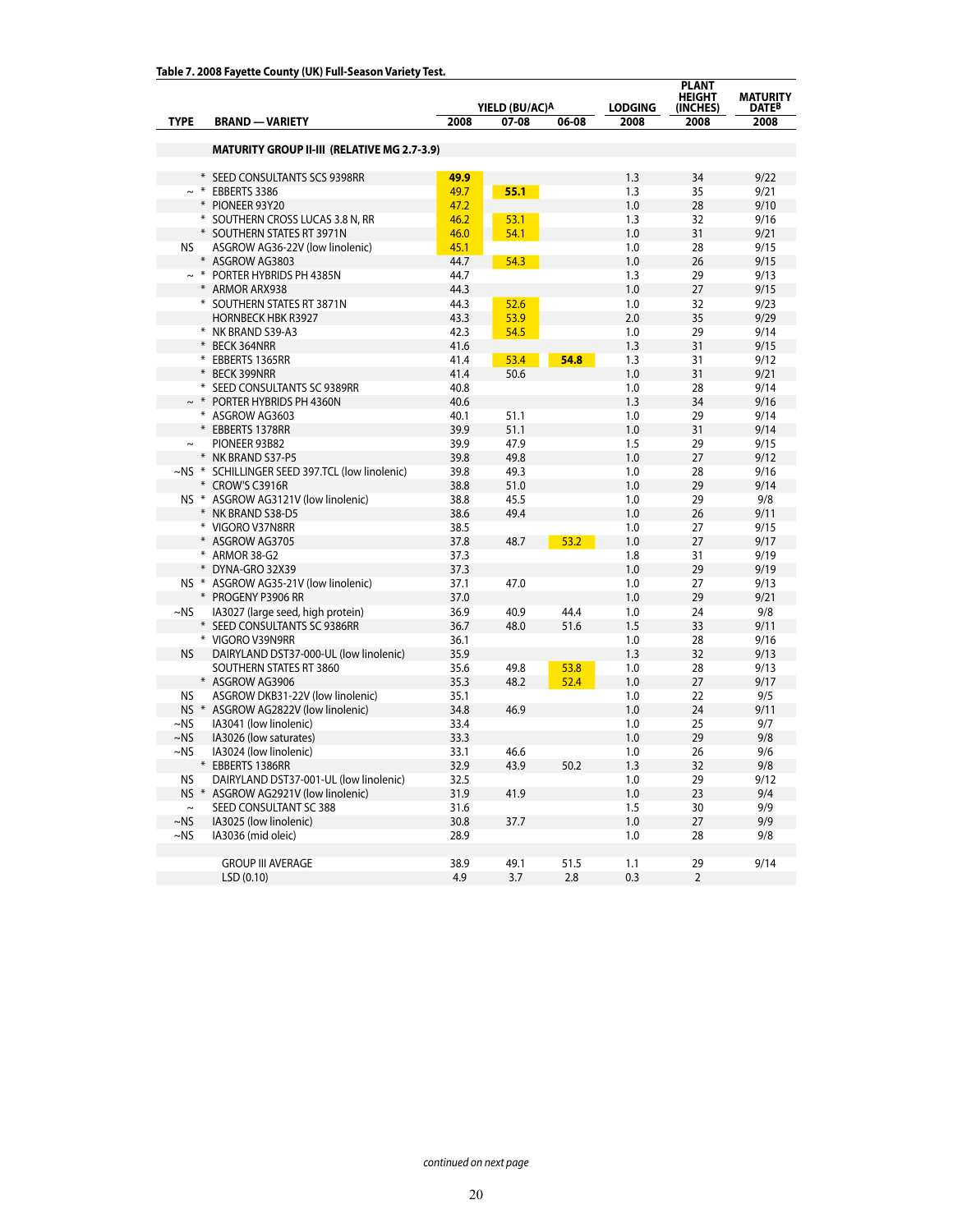|               |                                                            |              |                |             |                | <b>PLANT</b><br><b>HEIGHT</b> | <b>MATURITY</b> |
|---------------|------------------------------------------------------------|--------------|----------------|-------------|----------------|-------------------------------|-----------------|
|               |                                                            |              | YIELD (BU/AC)A |             | <b>LODGING</b> | (INCHES)                      | <b>DATEB</b>    |
| <b>TYPE</b>   | <b>BRAND - VARIETY</b>                                     | 2008         | 07-08          | 06-08       | 2008           | 2008                          | 2008            |
|               | <b>MATURITY GROUP EARLY IV (RELATIVE MG 4.0-4.5)</b>       |              |                |             |                |                               |                 |
|               |                                                            |              |                |             |                |                               |                 |
|               | * ASGROW AG4303                                            | 48.0         |                |             | 1.0            | 25                            | 9/17            |
|               | * PROGENY P4206 RR<br>$\sim$ * PORTER HYBRIDS PH 4419N     | 45.9<br>45.7 | 55.4           |             | 1.0<br>1.0     | 30<br>29                      | 9/20<br>9/12    |
|               | * VIGORO V42N9RS                                           | 44.9         |                |             | 1.0            | 28                            | 9/19            |
|               | * DELTA GROW 4470 RR/STS                                   | 44.0         | 55.9           |             | 1.0            | 27                            | 9/21            |
|               | * VIGORO V44N9RS                                           | 43.9         |                |             | 1.0            | 27                            | 9/17            |
|               | * PIONEER 94M50                                            | 43.5         | 54.0           | 56.5        | 1.0            | 30                            | 9/17            |
|               | * CROW'S C4119R                                            | 43.5         |                |             | 1.0            | 29                            | 9/17            |
|               | * ASGROW AG4005                                            | 43.2         |                |             | 1.0            | 31                            | 9/17            |
|               | * TRISOY 4586RR(CN)                                        | 42.7         |                |             | 1.0            | 28                            | 9/16            |
|               | * SOUTHERN STATES RT 4451N<br>* SEED CONSULTANTS SC 9419RR | 42.5<br>42.2 | 51.7           | 52.7        | 1.0<br>1.0     | 33<br>27                      | 9/24<br>9/16    |
|               | * CAVERNDALE CF 410 RR/STSn                                | 42.2         | 51.4           |             | 1.0            | 29                            | 9/17            |
|               | * SOUTHERN STATES RT 4470N                                 | 42.1         | 56.1           |             | 1.0            | 26                            | 9/18            |
|               | * SOUTHERN CROSS LOT 4.1 N, RR, STS                        | 41.9         |                |             | 1.0            | 28                            | 9/19            |
|               | * SEED CONSULTANTS SC 9408RR                               | 41.8         |                |             | 1.0            | 28                            | 9/16            |
|               | * NK BRAND S44-D5                                          | 41.4         | 53.7           |             | 1.0            | 30                            | 9/16            |
|               | ~NS * SCHILLINGER SEED 428 F.HPC (high protein)            | 41.2         |                |             | 1.0            | 32                            | 9/17            |
|               | $\sim$ * SOUTHERN CROSS BENJAMIN 4.3 N<br>* PIONEER 94Y01  | 41.0         |                |             | 1.0            | 30                            | 9/16            |
|               | * SCHILLINGER SEED 457.RCP                                 | 40.6<br>40.6 | 49.0           |             | 1.3<br>2.0     | 34<br>37                      | 9/20<br>9/24    |
|               | * ARMOR 44-K6                                              | 40.4         |                |             | 1.0            | 25                            | 9/15            |
|               | * DELTA GROW 4150 RR                                       | 40.4         | 51.2           | 54.6        | 1.0            | 30                            | 9/26            |
|               | * CAVERNDALE CF 422 RR/STSn                                | 40.3         | 50.4           | 52.3        | 1.0            | 29                            | 9/16            |
|               | * TRISOY 4184RR(CN)                                        | 40.1         |                |             | 1.0            | 27                            | 9/16            |
|               | * ASGROW AG4404                                            | 39.8         | 49.9           | 51.4        | 1.0            | 32                            | 9/21            |
|               | * SOUTHERN STATES RT 4551N                                 | 39.7         | 48.4           | 49.7        | 1.3            | 35                            | 9/22            |
|               | * SOUTHERN CROSS CALEB 4.4 N, RR, STS                      | 39.7         | 52.1           |             | 1.0            | 27<br>29                      | 9/18            |
|               | * ASGROW DKB42-51<br>* SEED CONSULTANTS SCS 9448RR         | 39.6<br>39.6 | 51.6           | 56.2        | 1.0<br>1.5     | 33                            | 9/14<br>9/16    |
|               | * NK BRAND S43-N6                                          | 39.4         |                |             | 1.0            | 31                            | 9/14            |
|               | * SOUTHERN STATES RT 4370N                                 | 39.4         | 47.9           |             | 1.8            | 35                            | 9/20            |
|               | * PIONEER 94Y20                                            | 39.2         |                |             | 1.3            | 33                            | 9/17            |
| EXP *         | SEED CONSULTANTS EXP 4242RR                                | 39.2         |                |             | 1.0            | 30                            | 9/20            |
| $\sim$ NS $*$ | SCHILLINGER SEED 448 F.HPC (high protein)                  | 39.1         |                |             | 1.0            | 30                            | 9/19            |
|               | * ARMOR 42-M1                                              | 39.1         |                |             | 1.0            | 26                            | 9/23            |
|               | * BECK 422NRR<br>SCHILLINGER SEED 447.TC                   | 39.0<br>38.9 | 48.5           | 51.8        | 1.0<br>1.0     | 30<br>32                      | 9/17<br>9/20    |
|               | * CAVERNDALE CF 447 RR/STSn                                | 38.7         | 51.2           |             | 1.0            | 26                            | 9/16            |
|               | * DYNA-GRO 33A40                                           | 38.6         |                |             | 1.3            | 32                            | 9/17            |
|               | * L&M GLICK 843RR                                          | 38.6         |                |             | 1.0            | 30                            | 9/21            |
|               | * DYNA-GRO 38C42                                           | 38.5         | 50.4           |             | 1.0            | 30                            | 9/20            |
|               | * STEYER 4040RR                                            | 38.5         | 52.8           |             | 1.5            | 31                            | 9/19            |
| ~NS           | SCHILLINGER SEED 446 F.HP (high protein)                   | 38.1         | 43./           |             | 1.0            | 32                            | 9/16            |
|               | * DYNA-GRO 35D44<br>* SOUTHERN CROSS JERICHO 4.2 N, RR     | 38.1<br>38.0 | 51.0           |             | 1.0<br>1.0     | 32<br>28                      | 9/20<br>9/16    |
| $\thicksim$   | STEYER 434                                                 | 37.2         |                |             | 1.0            | 30                            | 9/15            |
| EXP           | PROGENY P4408 RR                                           | 37.1         |                |             | 1.0            | 25                            | 9/16            |
|               | * PROGENY P4405 RR                                         | 37.1         | 47.3           |             | 1.3            | 36                            | 9/23            |
|               | * VIGORO V40N8RS                                           | 37.0         | 48.8           |             | 1.0            | 31                            | 9/17            |
|               | * STEYER 4430RR                                            | 36.7         | 51.0           |             | 1.0            | 26                            | 9/17            |
|               | * BECK 445NRR                                              | 36.6         |                |             | 1.0            | 26                            | 9/22            |
| $*$           | DYNA-GRO 36C44<br>$\sim$ * L&M GLICK 53                    | 36.6<br>36.6 |                |             | 1.0            | 25                            | 9/16            |
| $\sim$ NS     | SCHILLINGER SEED 438.TL (low linolenic)                    | 36.6         |                |             | 1.3<br>1.0     | 31<br>29                      | 9/17<br>9/16    |
|               | <b>HORNBECK HBK R4527</b>                                  | 35.7         | 42.7           |             | 1.8            | 37                            | 9/28            |
| EXP           | PROGENY P4508 RR                                           | 35.6         |                |             | 1.0            | 32                            | 9/17            |
|               | * UNISOUTH GENETICS USG 74C36                              | 35.6         |                |             | 1.3            | 30                            | 9/23            |
|               | * DAIRYLAND 4500/RRSTS                                     | 35.2         |                |             | 1.0            | 30                            | 9/18            |
|               | * DELTA GROW 4460 RR                                       | 35.2         | 46.5           | 49.8        | 1.3            | 35                            | 9/20            |
|               | $\sim$ * STEYER 410                                        | 35.2         |                |             | 1.0            | 29                            | 9/15            |
|               | * CROW'S C4519R<br>* SEED CONSULTANTS SC 9459RR            | 35.0<br>35.0 |                |             | 1.0<br>1.0     | 28<br>29                      | 9/18<br>9/18    |
|               | * SEED CONSULTANTS SCS 9409RR                              | 34.9         |                |             | 1.0            | 29                            | 9/14            |
|               | $\sim$ * SCHILLINGER SEED 435.TCS                          | 34.3         |                |             | 1.0            | 26                            | 9/14            |
|               | * TRISOY 4475RR(CN)                                        | 34.2         |                |             | 1.0            | 32                            | 9/21            |
|               | * DAIRYLAND 4300/RR                                        | 32.4         |                |             | 1.0            | 29                            | 9/17            |
| ~NS           | SCHILLINGER SEED XP44.TL (low linolenic)                   | 32.3         |                |             | 1.0            | 27                            | 9/12            |
|               |                                                            |              |                |             |                |                               |                 |
|               | EARLY GROUP IV AVERAGE<br>LSD(0.10)                        | 39.2<br>4.2  | 50.5<br>4.1    | 52.8<br>3.3 | 1.1<br>0.3     | 30<br>$\overline{2}$          | 9/18            |
|               |                                                            |              |                |             |                |                               |                 |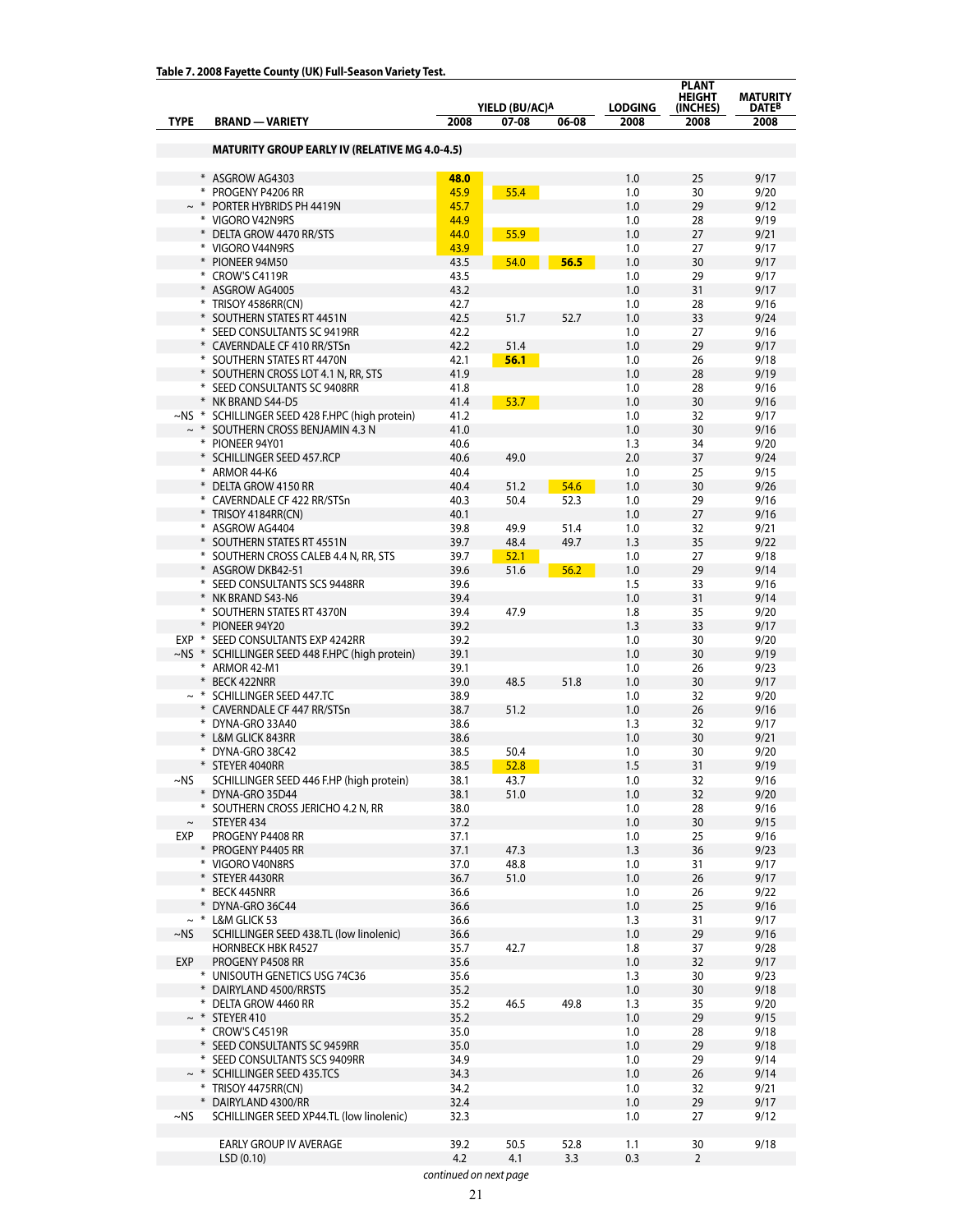|             |                                                       |                |       | <b>PLANT</b><br><b>HEIGHT</b> | <b>MATURITY</b> |          |              |  |
|-------------|-------------------------------------------------------|----------------|-------|-------------------------------|-----------------|----------|--------------|--|
|             |                                                       | YIELD (BU/AC)A |       |                               |                 |          | DATEB        |  |
| <b>TYPE</b> | <b>BRAND - VARIETY</b>                                | 2008           | 07-08 | 06-08                         | 2008            | 2008     | 2008         |  |
|             |                                                       |                |       |                               |                 |          |              |  |
|             | <b>MATURITY GROUP LATE IV (RELATIVE MG 4.6-4.9)</b>   |                |       |                               |                 |          |              |  |
|             | ASGROW AG4903                                         | 43.9           | 50.6  | 54.5                          | 1.0             | 32       | 9/30         |  |
|             | * SOUTHERN STATES RT 4808N                            | 42.6           | 56.5  | 56.9                          | 1.3             | 33       | 9/23         |  |
|             | * ASGROW AG4907                                       | 42.4           |       |                               | 1.5             | 36       | 9/27         |  |
|             | * ARMOR 48-J3                                         | 41.4           | 53.9  |                               | 1.3             | 34       | 9/28         |  |
|             | DAIRYLAND 8482/RR                                     | 41.4           | 52.2  |                               | 1.0             | 32       | 10/1         |  |
|             | * ASGROW AG4705                                       | 41.0           |       |                               | 1.8             | 34       | 9/21         |  |
|             | * ASGROW AG4606                                       | 41.0           |       |                               | 1.0             | 28       | 9/23         |  |
|             | * DELTA GROW 4970 RR                                  | 41.0           | 46.8  | 51.1                          | 1.0             | 36       | 9/28         |  |
|             | * PIONEER 94M80                                       | 40.9           | 48.3  | 50.5                          | 1.5             | 36       | 9/27         |  |
|             | PROGENY P4906 RR                                      | 40.9           | 47.6  |                               | 1.0             | 31       | 9/27         |  |
|             | * PIONEER 94Y70                                       | 40.8           |       |                               | 1.3             | 35       | 9/22         |  |
|             | * VIGORO V47N9RS                                      | 40.6           |       |                               | 1.0             | 30       | 9/23         |  |
|             | * ASGROW DKB46-51                                     | 40.5           | 51.4  | 54.0                          | 1.0             | 32       | 9/28         |  |
|             | DELTA GROW 4870 RR                                    | 40.3           |       |                               | 1.0             | 31       | 9/27         |  |
|             | * STEYER 4620RR                                       | 40.0           |       |                               | 1.0             | 33       | 9/23         |  |
|             | EXP * NK BRAND XR4881                                 | 39.9           |       |                               | 1.0             | 28       | 9/25         |  |
|             | * CROW'S C4820R                                       | 39.8           |       |                               | 1.0             | 29       | 9/23         |  |
|             | * NK BRAND S49-Q9                                     | 39.5           | 45.2  | 48.6                          | 1.3             | 33       | 9/26         |  |
|             | * ASGROW AG4605                                       | 39.3           | 50.5  |                               | 1.0             | 27       | 9/21         |  |
|             | * SEED CONSULTANTS SCS 9479RR                         | 39.0           |       |                               | 1.0             | 31       | 9/22         |  |
|             | * DELTA GROW 4780 RR                                  | 39.0           | 51.0  |                               | 1.0             | 32       | 9/25         |  |
|             | * UNISOUTH GENETICS USG 74A76<br>* BECK 474NRR        | 38.7<br>38.6   | 51.8  | 54.9                          | 1.0<br>1.0      | 32<br>30 | 9/21<br>9/28 |  |
|             | * ASGROW AG4703                                       | 38.5           | 51.0  | 53.1                          | 1.0             | 27       | 9/23         |  |
|             | * NK BRAND S47-D9                                     | 38.1           | 52.9  |                               | 1.0             | 28       | 9/28         |  |
|             | * SOUTHERN STATES RT 4777N                            | 38.1           | 52.7  | 54.0                          | 1.0             | 33       | 9/27         |  |
|             | * PIONEER 94Y60                                       | 38.1           |       |                               | 1.0             | 28       | 9/22         |  |
|             | * PROGENY P4908 RR                                    | 38.1           |       |                               | 1.0             | 30       | 10/2         |  |
|             | * UNISOUTH GENETICS USG 74G78                         | 38.0           |       |                               | 1.0             | 27       | 9/24         |  |
|             | * ARMOR ARX4717                                       | 37.9           |       |                               | 1.0             | 29       | 9/22         |  |
|             | <b>DELTA GROW 4975 LARR</b>                           | 37.8           | 48.7  |                               | 1.0             | 28       | 9/27         |  |
|             | * SEED CONSULTANTS SC 9468RR                          | 37.8           | 51.5  |                               | 1.0             | 28       | 9/22         |  |
|             | * SOUTHERN STATES RT 4760N                            | 37.8           | 46.5  | 50.5                          | 1.0             | 32       | 9/23         |  |
|             | $\sim$ * SCHILLINGER SEED 477.TCS                     | 37.7           |       |                               | 1.3             | 27       | 9/21         |  |
|             | * PROGENY P4606 RR                                    | 37.6           | 53.3  |                               | 1.0             | 26       | 9/22         |  |
|             | * CAVERNDALE CF 470 RR/STSn                           | 37.6           | 52.5  |                               | 1.0             | 27       | 9/26         |  |
|             | * PROGENY P4718 RR                                    | 37.5           |       |                               | 1.5             | 28       | 9/27         |  |
|             | * SCHILLINGER SEED 495.RC                             | 37.5           | 48.8  | 51.9                          | 1.3             | 33       | 10/1         |  |
|             | * VIGORO V49N6RR                                      | 37.2           | 47.0  | 52.4                          | 1.0             | 34       | 9/30         |  |
|             | * HORNBECK HBK R4924                                  | 36.8           | 49.7  | 52.4                          | 1.0             | 33       | 9/30         |  |
|             | * SOUTHERN CROSS RUFUS 4.7 N, RR, STS                 | 36.8           |       |                               | 1.0             | 28       | 9/22         |  |
|             | * PROGENY P4918 RR                                    | 36.8           |       |                               | 1.0             | 32       | 9/25         |  |
|             | * NK BRAND S45-E5                                     | 36.7           |       |                               | 1.0             | 35       | 9/21         |  |
|             | * ARMOR 47-F8                                         | 36.5           | 50.6  |                               | 1.0             | 28       | 9/23         |  |
|             | * UNISOUTH GENETICS USG 7484nRR                       | 36.5           |       |                               | 1.0             | 30       | 9/25         |  |
|             | * VIGORO V48N7RS                                      | 36.5           | 49.4  |                               | 1.0             | 27       | 9/28         |  |
|             | * TRISOY 4760RR(CN)                                   | 36.4           | 48.5  |                               | 1.0             | 28       | 9/22         |  |
|             | * DELTA GROW 4770 RR                                  | 36.3           | 50.7  |                               | 1.0             | 33       | 9/21         |  |
|             | PROGENY P4949 RR                                      | 36.2           | 51.7  |                               | 1.0             | 31       | 9/26         |  |
|             | * SOUTHERN STATES RT 4888N                            | 36.2           |       |                               | 1.0             | 31       | 9/26         |  |
|             | * PIONEER 94Y90<br>* SOUTHERN CROSS GALILEE 4.7 N, RR | 35.6<br>35.5   | 49.8  |                               | 1.0<br>1.0      | 33<br>31 | 9/29<br>9/25 |  |
| $\sim P$    | PENNYRILE (long term check-released 1987)             | 35.2           | 43.5  |                               | 1.0             | 35       | 9/21         |  |
|             | * DELTA GROW 4840 RR                                  | 34.9           | 51.6  | 53.9                          | 1.0             | 30       | 9/25         |  |
|             | * SOUTHERN CROSS ELI 4.7 N, RR, STS                   | 34.8           | 51.3  | 54.8                          | 1.0             | 26       | 9/26         |  |
|             | * STINE 4782-4                                        | 34.8           | 50.2  | 54.5                          | 1.0             | 28       | 9/26         |  |
| $\sim$ NS   | KS4607 (high protein)                                 | 34.7           | 47.0  |                               | 1.0             | 29       | 9/17         |  |
|             | * PROGENY P4807 RR                                    | 34.6           | 47.3  |                               | 1.0             | 31       | 9/20         |  |
|             | * PROGENY P4706 RR                                    | 34.4           | 46.7  |                               | 1.3             | 32       | 9/21         |  |
|             | * VIGORO V47N8RR                                      | 33.8           |       |                               | 1.0             | 31       | 9/20         |  |
|             | * HORNBECK HBK R4727                                  | 33.1           | 49.4  |                               | 1.0             | 30       | 9/24         |  |
|             | * SOUTHERN STATES RT 4996N                            | 33.1           | 46.9  | 52.0                          | 1.0             | 31       | 9/20         |  |
|             | EXP * DAIRYLAND 47-001/RR                             | 32.5           | 42.8  |                               | 1.0             | 28       | 9/26         |  |
|             | * SOUTHERN CROSS HIRAM 4.9 N, RR                      | 31.0           | 45.5  |                               | 1.0             | 27       | 9/26         |  |
|             | * SCHILLINGER SEED 478.RCS                            | 30.6           |       |                               | 1.0             | 29       | 9/27         |  |
|             | * UNISOUTH GENETICS USG 74T98                         | 30.4           |       |                               | 2.0             | 34       | 10/10        |  |
|             |                                                       |                |       |                               |                 |          |              |  |
|             | LATE GROUP IV AVERAGE                                 | 37.5           | 49.6  | 52.9                          | 1.1             | 30       | 9/25         |  |
|             | LSD (0.10)                                            | 4.1            | 4.6   | 3.6                           | 0.3             | 3        |              |  |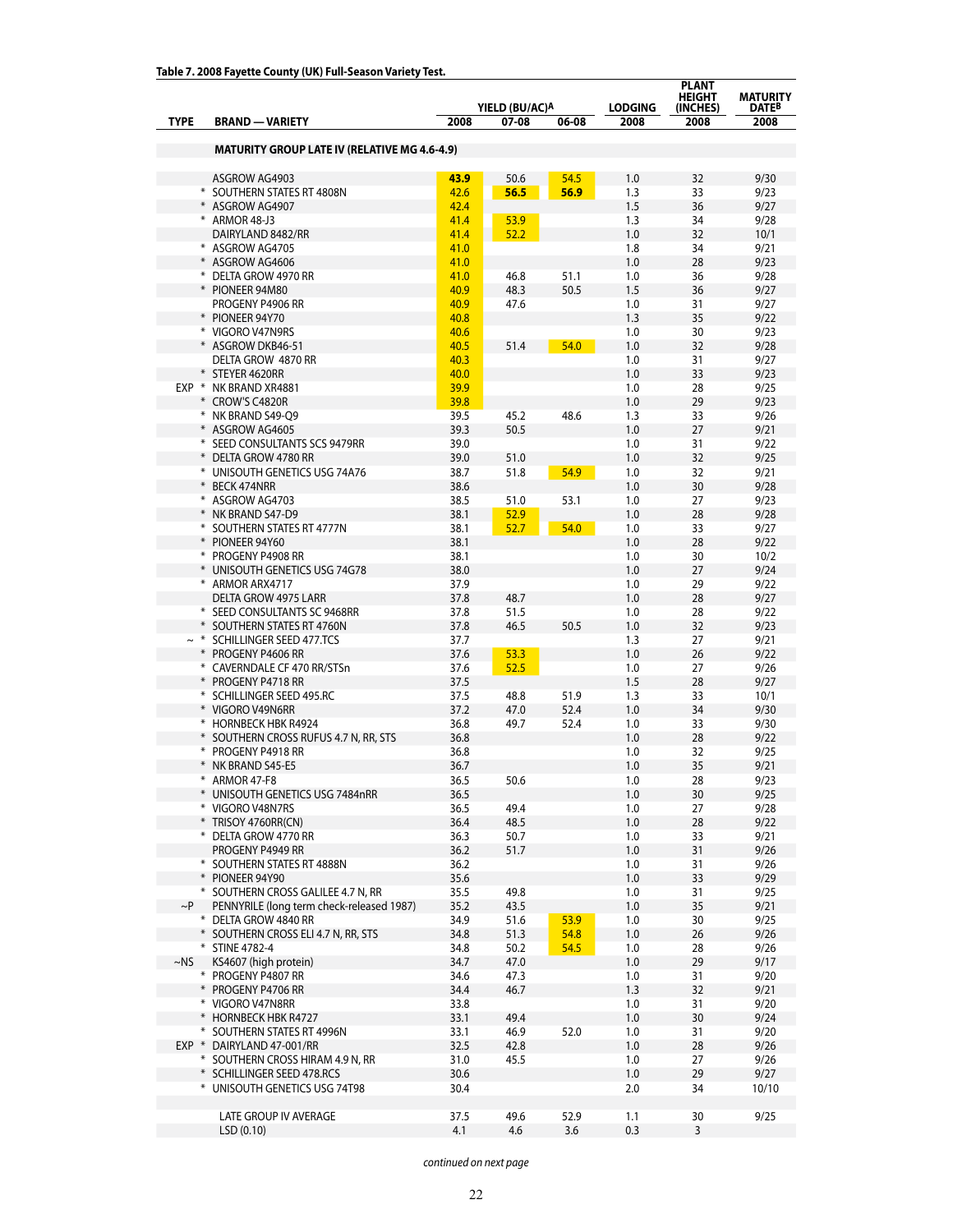|             |                                          | YIELD (BU/AC)A |                |      | <b>LODGING</b> | <b>PLANT</b><br><b>HEIGHT</b><br>(INCHES) | <b>MATURITY</b><br><b>DATEB</b> |
|-------------|------------------------------------------|----------------|----------------|------|----------------|-------------------------------------------|---------------------------------|
| <b>TYPE</b> | <b>BRAND - VARIETY</b>                   | 2008           | 07-08<br>06-08 |      | 2008           | 2008                                      | 2008                            |
|             |                                          |                |                |      |                |                                           |                                 |
|             | <b>MATURITY GROUP V</b>                  |                |                |      |                |                                           |                                 |
|             |                                          |                |                |      |                |                                           |                                 |
| $\thicksim$ | UNISOUTH GENETICS USG 5002T              | 38.1           | 43.6           | 48.8 | 1.8            | 32                                        | 10/14                           |
|             | * DAIRYLAND 8509/RR                      | 37.8           | 41.6           |      | 1.3            | 35                                        | 9/30                            |
|             | * DELTA GROW 5170 RR                     | 36.6<br>35.9   |                |      | 1.0            | 26                                        | 9/29                            |
| $\sim P$    | $\sim$ P * KS5004N<br><b>TEEJAY</b>      | 35.0           |                | 46.2 | 2.0<br>1.3     | 37<br>36                                  | 10/13<br>10/17                  |
| $\sim$      | UNISOUTH GENETICS USG 5601T              | 34.4           | 40.6<br>37.9   | 46.1 | 1.5            | 38                                        | 10/17                           |
|             | * PROGENY P5107 RR                       | 34.3           | 35.3           |      | 1.3            | 32                                        | 10/7                            |
|             | * STINE 5482-4                           | 33.9           | 41.2           |      | 1.0            | 32                                        | 10/20                           |
|             | * DAIRYLAND 8512/RR                      | 33.0           |                |      | 1.3            | 33                                        | 10/12                           |
|             | * PROGENY P5108 RR                       | 32.7           |                |      | 1.0            | 31                                        | 10/7                            |
| $\sim P$    | ESSEX (long term check-released 1974)    | 32.3           | 37.0           |      | 1.8            | 32                                        | 10/11                           |
|             | * DELTA GROW 5470 RR                     | 32.0           | 33.6           |      | 1.0            | 34                                        | 10/12                           |
|             | * ARMOR 53-Z5                            | 30.6           |                |      | 1.3            | 30                                        | 10/15                           |
| $\sim$ P    | <b>JAKE</b>                              | 30.6           | 38.3           | 44.1 | 1.3            | 37                                        | frost killed                    |
|             | * PROGENY P5208 RR                       | 30.6           |                |      | 1.0            | 30                                        | 10/5                            |
| ~P          | V98-2711                                 | 30.3           |                |      | 1.8            | 32                                        | 10/18                           |
|             | * PROGENY P5115 RR                       | 30.0           | 36.2           |      | 1.0            | 32                                        | 10/2                            |
|             | * PROGENY P5218 RR                       | 29.9           |                |      | 2.3            | 37                                        | 10/20                           |
| EXP-NS      | V01-1702 (3.5% linolenic)                | 29.2           |                |      | 1.3            | 35                                        | frost killed                    |
|             | * PROGENY P5408 RR                       | 28.9           |                |      | 1.8            | 36                                        | 10/20                           |
|             | * DELTA GROW 5160 RR/STS                 | 28.6           | 42.3           | 48.3 | 1.0            | 30                                        | 9/27                            |
|             | * DELTA GROW 5300 RR                     | 28.4           | 32.3           |      | 2.0            | 37                                        | 10/20                           |
| $\sim$      | <b>HORNBECK HBK C4926</b>                | 28.4           |                |      | 1.0            | 32                                        | 10/10                           |
|             | UNISOUTH GENETICS USG ALLEN              | 28.2           | 32.4           | 40.5 | 1.8            | 37                                        | frost killed                    |
|             | * DELTA GROW 5450 RR                     | 28.1           |                |      | 1.3            | 34                                        | frost killed                    |
|             | * SOUTHERN CROSS DAMASCUS 5.0 N, RR, STS | 28.0           | 37.2           | 44.6 | 1.3            | 30                                        | 9/25                            |
|             | * SOUTHERN STATES RT 5160N               | 27.8           | 33.3           | 40.4 | 1.8            | 37                                        | 10/20                           |
|             | * UNISOUTH GENETICS USG 75J47            | 27.6           | 36.5           |      | 1.3            | 35                                        | frost killed                    |
|             | * SCHILLINGER SEED 557.RC                | 27.3           |                |      | 1.5            | 36                                        | frost killed                    |
|             | * SOUTHERN STATES RT 5540N               | 26.9           | 33.7           | 40.1 | 2.0            | 42                                        | 10/20                           |
| EXP-NS      | V01-1693 (3.5% linolenic)                | 26.9           |                |      | 1.5            | 34                                        | 10/20                           |
|             | * PIONEER 95Y20                          | 26.4           |                |      | 1.0            | 34                                        | frost killed                    |
|             | * PROGENY P5308 RR                       | 25.3           |                |      | 1.0            | 33                                        | 10/19                           |
|             | * DELTA KING DK52K6                      | 24.6           | 32.2           | 39.3 | 2.0            | 36                                        | frost killed                    |
|             | PROGENY P5770                            | 24.4           |                |      | 2.0            | 38                                        | frost killed                    |
|             | * UNISOUTH GENETICS USG 75J32            | 23.1           | 30.0           | 39.1 | 1.3            | 35                                        | frost killed                    |
|             | <b>GROUP V AVERAGE</b>                   | 30.1           | 36.6           | 43.4 | 1.4            | 34                                        | 10/12                           |
|             | LSD(0.10)                                | 3.8            | 4.2            | 3.2  | 0.3            | $\overline{2}$                            |                                 |
|             |                                          |                |                |      |                |                                           |                                 |
|             | <b>GRAND MEAN</b>                        | 37.1           | 47.5           | 50.3 | 1.1            | 30.3                                      |                                 |
|             |                                          |                |                |      |                |                                           |                                 |

 $\sim$  Variety is not Roundup Ready. All varieties without a tilda ( $\sim$ ) prefix are Roundup Ready.

\* Resistant to soybean cyst nematode. See Table 3. Company Disease Resistance Specifications for details.

P Entries with a P prefix are public varieties.<br>NS Entries with a NS prefix are novel soybean NS Entries with a NS prefix are novel soybean varieties that are emerging from both the public and private sectors. Some of these<br>- value-added soybean types will supply relatively small market niches, while others may be

EXP Entries with an EXP prefix are varieties that are still under development or soon to be released.

A Within a maturity group, shaded yields are not significantly different (0.10 level) from the highest yielding cultivar (bold data) of that maturity group and year column.

B Killing frost 10-20-08.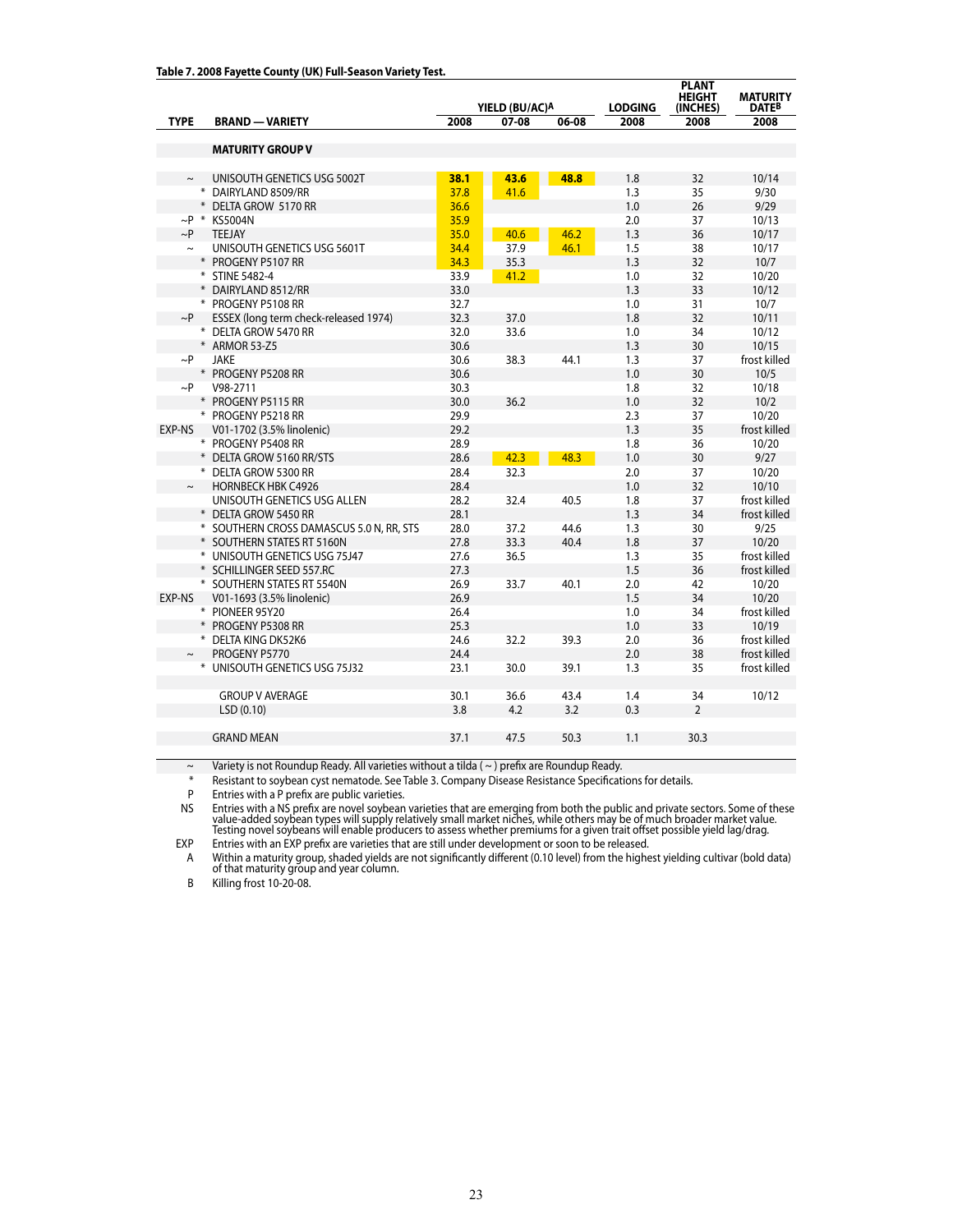# **Table 8. 2008 Hancock County Full-Season Variety Test.**

|             |        |                                                    |      | YIELD (BU/AC) <sup>A</sup> | <b>LODGING</b> |      |
|-------------|--------|----------------------------------------------------|------|----------------------------|----------------|------|
| <b>TYPE</b> |        | <b>BRAND - VARIETY</b>                             | 2008 | 07-08                      | 06-08          | 2008 |
|             |        |                                                    |      |                            |                |      |
|             |        | <b>MATURITY GROUP II-III (RELATIVE MG 2.7-3.9)</b> |      |                            |                |      |
|             | $\ast$ | NK BRAND S37-P5                                    | 42.9 | 38.1                       |                | 2.0  |
|             | ⋇      | EBBERTS 1386RR                                     | 41.5 | 36.6                       | 47.8           | 2.3  |
|             | ⋇      | SEED CONSULTANTS SCS 9398RR                        | 40.5 |                            |                | 1.3  |
|             | ⋇      | PIONEER 93Y20                                      | 40.3 |                            |                | 2.0  |
| $NS$ $*$    |        | ASGROW AG3121V (low linolenic)                     | 39.9 | 38.4                       |                | 2.3  |
|             | *      |                                                    | 39.4 | 38.3                       |                |      |
|             | $\ast$ | ASGROW AG3705                                      |      |                            | 49.0           | 1.3  |
|             | ₩      | EBBERTS 1365RR                                     | 39.2 | 39.7                       | 48.1           | 2.0  |
|             | $\ast$ | VIGORO V37N8RR                                     | 38.9 |                            |                | 1.0  |
|             | $\ast$ | <b>BECK 364NRR</b>                                 | 38.4 |                            |                | 1.0  |
|             | $\ast$ | EBBERTS 3386                                       | 38.2 | 34.7                       |                | 2.0  |
|             | *      | SEED CONSULTANTS SC 9389RR                         | 37.9 |                            |                | 1.0  |
|             | $*$    | NK BRAND S39-A3                                    | 37.8 | 35.4                       |                | 1.0  |
|             |        | ASGROW AG3803                                      | 37.6 | 34.8                       |                | 1.0  |
|             | ₩      | DYNA-GRO 32X39                                     | 37.2 |                            |                | 1.5  |
|             | ⋇      | <b>ARMOR ARX938</b>                                | 36.5 |                            |                | 1.0  |
|             | *      | CROW'S C3916R                                      | 36.2 | 34.4                       |                | 1.0  |
|             | *      | NK BRAND S38-D5                                    | 36.2 | 33.6                       |                | 1.0  |
| NS.         | ∗      | ASGROW AG2822V (low linolenic)                     | 36.2 | 35.3                       |                | 1.3  |
|             | $\ast$ | PORTER HYBRIDS PH 4385N                            | 36.0 |                            |                | 1.8  |
|             |        | SOUTHERN STATES RT 3860                            | 35.7 | 32.6                       | 41.8           | 1.0  |
|             | *      | <b>BECK 399NRR</b>                                 | 35.4 | 32.3                       |                | 1.3  |
|             | ⋇      | EBBERTS 1378RR                                     | 35.4 | 34.9                       |                | 1.5  |
| $NS$ $*$    |        | ASGROW AG2921V (low linolenic)                     | 35.4 | 33.8                       |                | 1.0  |
|             |        | ASGROW AG3603                                      | 35.2 | 33.0                       |                | 1.0  |
| $~\sim$ NS  |        | IA3041 (low linolenic)                             | 35.2 |                            |                | 1.0  |
| <b>NS</b>   |        | DAIRYLAND DST37-001-UL (low<br>linolenic)          | 35.1 |                            |                | 1.8  |
|             | $\ast$ | SOUTHERN CROSS LUCAS 3.8 N, RR                     | 34.9 | 33.7                       |                | 1.0  |
|             |        | * SOUTHERN STATES RT 3871N                         | 34.7 | 30.4                       |                | 1.0  |
| NS          |        | ASGROW DKB31-22V (low linolenic)                   | 34.7 |                            |                | 1.0  |
|             |        | SOUTHERN STATES RT 3971N                           | 34.5 | 31.8                       |                | 1.3  |
| NS          |        | ASGROW AG36-22V (low linolenic)                    | 34.4 |                            |                | 1.0  |
| ~NS         |        | SCHILLINGER SEED 397.TCL (low<br>linolenic)        | 34.1 | 32.2                       |                | 1.0  |
| $NS$ $*$    |        | ASGROW AG35-21V (low linolenic)                    | 34.0 | 34.2                       |                | 1.0  |
|             |        | ASGROW AG3906                                      | 33.8 | 31.7                       | 40.4           | 1.3  |
|             |        | VIGORO V39N9RR                                     | 33.2 |                            |                | 1.5  |
| <b>NS</b>   |        | DAIRYLAND DST37-000-UL (low<br>linolenic)          | 33.1 |                            |                | 1.8  |
|             | ¥      | ARMOR 38-G2                                        | 33.1 |                            |                | 1.3  |
| $\tilde{}$  |        | PIONEER 93B82                                      | 33.0 | 31.0                       |                | 1.0  |
|             |        | <b>HORNBECK HBK R3927</b>                          | 32.6 | 29.3                       |                | 2.0  |
|             | ₩      | PORTER HYBRIDS PH 4360N                            | 32.4 |                            |                | 1.5  |
| $\sim$ NS   |        | IA3024 (low linolenic)                             | 31.8 | 29.7                       |                | 1.3  |
|             |        | SEED CONSULTANTS SC 9386RR                         | 31.4 | 31.7                       | 42.4           | 2.5  |
| $\sim$ NS   |        | IA3026 (low saturates)                             | 31.4 |                            |                | 2.0  |
|             |        | PROGENY P3906 RR                                   | 30.2 |                            |                | 1.3  |
| $\sim$ NS   |        | IA3036 (mid oleic)                                 | 29.8 |                            |                | 1.5  |
|             |        | SEED CONSULTANT SC 388                             | 28.9 |                            |                | 1.3  |
| $\sim$ NS   |        | IA3027 (large seed, high protein)                  | 27.4 | 23.3                       | 26.8           | 1.0  |
| $\sim$ NS   |        | IA3025 (low linolenic)                             | 27.3 | 22.9                       |                | 1.3  |
|             |        |                                                    |      |                            |                |      |
|             |        | GROUP III AVERAGE                                  | 35.2 | 33.1                       | 42.3           | 1.4  |
|             |        | LSD (0.10)                                         | 4.7  | 2.9                        | 3.0            | 0.4  |
|             |        |                                                    |      |                            |                |      |

| Table 8. 2008 Hancock County Full-Season Variety Test. |  |  |
|--------------------------------------------------------|--|--|
|--------------------------------------------------------|--|--|

| -08              | 3U/AC) <sup>A</sup><br>06-08 | <b>LODGING</b><br>2008 | <b>TYPE</b> |               | <b>BRAND - VARIETY</b>                               | 2008         | YIELD (BU/AC)A | 07-08 06-08 | <b>LODGING</b><br>2008 |
|------------------|------------------------------|------------------------|-------------|---------------|------------------------------------------------------|--------------|----------------|-------------|------------------------|
| )                |                              |                        |             |               | <b>MATURITY GROUP EARLY IV (RELATIVE MG 4.0-4.5)</b> |              |                |             |                        |
| 3.1 <sub>1</sub> |                              | 2.0                    |             | ∗             | PIONEER 94Y01                                        | 45.5         |                |             | 2.0                    |
| ì.б              | 47.8                         | 2.3                    |             |               | * SOUTHERN STATES RT 4470N                           | 42.7         | 34.9           |             | 1.0                    |
|                  |                              | 1.3                    |             |               | TRISOY 4184RR(CN)                                    | 42.4         |                |             | 1.0                    |
|                  |                              | 2.0                    |             |               | * CAVERNDALE CF 447 RR/STSn                          | 41.7         | 34.8           |             | 1.0                    |
| .4               |                              | 2.3                    |             | ∗             | NK BRAND S44-D5                                      | 41.1         | 33.2           |             | 1.3                    |
| 3 <sup>2</sup>   | 49.0                         | 1.3                    |             | ∗             | VIGORO V44N9RS                                       | 40.4         |                |             | 1.0                    |
| .7               | 48.1                         | 2.0                    |             | $*$           | CAVERNDALE CF 410 RR/STSn                            | 40.0         | 33.7           |             | 1.0                    |
|                  |                              | 1.0<br>1.0             |             | $*$           | * ASGROW AG4303<br><b>CAVERNDALE CF 422 RR/STSn</b>  | 39.9<br>39.7 | 32.7           | 43.1        | 1.0<br>1.0             |
| ٠.7              |                              | 2.0                    |             |               | $\sim$ * PORTER HYBRIDS PH 4419N                     | 39.6         |                |             | 1.0                    |
|                  |                              | 1.0                    |             |               | * DELTA GROW 4460 RR                                 | 39.5         | 32.9           | 40.8        | 1.8                    |
| i.4              |                              | 1.0                    |             |               | SEED CONSULTANTS SCS 9448RR                          | 39.3         |                |             | 1.5                    |
| ا.8              |                              | 1.0                    | EXP *       |               | SEED CONSULTANTS EXP 4242RR                          | 39.1         |                |             | 1.0                    |
|                  |                              | 1.5                    |             |               | * STEYER 4430RR                                      | 39.1         | 31.5           |             | 1.8                    |
|                  |                              | 1.0                    |             |               | * PIONEER 94Y20                                      | 39.0         |                |             | 1.5                    |
| 4.               |                              | 1.0                    |             |               | SOUTHERN CROSS JERICHO 4.2 N, RR 38.9                |              |                |             | 1.0                    |
| 6.ه<br>i.3       |                              | 1.0<br>1.3             |             | ∗             | * ASGROW AG4005<br>TRISOY 4475RR(CN)                 | 38.8<br>38.7 |                |             | 1.0<br>1.5             |
|                  |                              | 1.8                    |             | $*$           | SOUTHERN STATES RT 4370N                             | 38.6         | 30.9           |             | 2.0                    |
| .6               | 41.8                         | 1.0                    |             |               | * DELTA GROW 4150 RR                                 | 38.2         | 32.9           | 44.3        | 2.0                    |
| .3               |                              | 1.3                    |             | $*$           | DYNA-GRO 35D44                                       | 38.2         | 34.1           |             | 1.5                    |
| و.               |                              | 1.5                    |             |               | * SOUTHERN CROSS CALEB 4.4 N,                        | 38.2         | 32.5           |             | 1.0                    |
| .8               |                              | 1.0                    |             |               | RR, STS                                              |              |                |             |                        |
| 0.،              |                              | 1.0                    |             |               | * TRISOY 4586RR(CN)                                  | 37.8         |                |             | 1.0                    |
|                  |                              | 1.0                    |             |               | * CROW'S C4119R<br>* PROGENY P4206 RR                | 37.8<br>37.6 | 33.6           |             | 1.0<br>1.0             |
|                  |                              | 1.8                    |             |               | $\sim$ * SOUTHERN CROSS BENJAMIN 4.3 N               | 37.5         |                |             | 1.0                    |
| .7               |                              | 1.0                    |             |               | * SOUTHERN CROSS LOT 4.1 N, RR, STS 37.3             |              |                |             | 1.0                    |
| 4.(              |                              | 1.0                    |             |               | * SEED CONSULTANTS SC 9419RR                         | 37.2         |                |             | 1.0                    |
|                  |                              | 1.0                    |             | ∗             | NK BRAND S43-N6                                      | 37.1         |                |             | 1.0                    |
| .8               |                              | 1.3                    |             | $*$           | <b>BECK 445NRR</b>                                   | 36.9         |                |             | 1.0                    |
|                  |                              | 1.0                    |             | ⋇             | DYNA-GRO 38C42                                       | 36.8         | 32.0           |             | 1.3                    |
| 2.2              |                              | 1.0                    |             |               | SEED CONSULTANTS SC 9408RR                           | 36.5         |                |             | 1.0                    |
| .2               |                              |                        |             | ⋇             | VIGORO V42N9RS                                       | 36.4         |                |             | 1.0                    |
| .7               | 40.4                         | 1.0<br>1.3             | ~NS *       |               | SCHILLINGER SEED 448 F.HPC (high<br>protein)         | 36.4         |                |             | 1.3                    |
|                  |                              | 1.5                    |             | ⋇             | DYNA-GRO 33A40                                       | 36.3         |                |             | 1.3                    |
|                  |                              | 1.8                    |             |               | <b>BECK 422NRR</b>                                   | 36.1         | 30.7           | 41.4        | 1.5                    |
|                  |                              |                        |             | ⋇             | SEED CONSULTANTS SC 9459RR                           | 36.1         |                |             | 2.0                    |
|                  |                              | 1.3                    |             |               | * CROW'S C4519R                                      | 36.0         |                |             | 1.5                    |
| .0<br>.3         |                              | 1.0<br>2.0             | <b>EXP</b>  |               | PROGENY P4508 RR                                     | 36.0         |                |             | 1.5                    |
|                  |                              | 1.5                    |             |               | <b>HORNBECK HBK R4527</b>                            | 35.9         | 29.1           |             | 2.0                    |
| 1.7              |                              | 1.3                    | <b>EXP</b>  |               | * ARMOR 44-K6<br>PROGENY P4408 RR                    | 35.9<br>35.5 |                |             | 1.0<br>1.0             |
| .7               | 42.4                         | 2.5                    |             |               | * DELTA GROW 4470 RR/STS                             | 35.4         | 31.3           |             | 1.8                    |
|                  |                              | 2.0                    |             |               | * ASGROW AG4404                                      | 35.2         | 28.4           | 38.9        | 1.3                    |
|                  |                              | 1.3                    |             |               | * SEED CONSULTANTS SCS 9409RR                        | 35.1         |                |             | 1.3                    |
|                  |                              | 1.5                    |             | ₩             | DYNA-GRO 36C44                                       | 34.9         |                |             | 1.0                    |
|                  |                              | 1.3                    |             | ⋇             | PIONEER 94M50                                        | 34.8         | 32.2           | 43.2        | 1.0                    |
| $\mathbf{.3}$    | 26.8                         | 1.0                    |             | ⋇             | STEYER 4040RR                                        | 34.8         | 31.4           |             | 1.8                    |
| و.               |                              | 1.3                    |             |               | DAIRYLAND 4500/RRSTS                                 | 34.8         |                |             | $1.5\,$                |
| $\cdot$ 1        | 42.3                         | 1.4                    |             | ⋇<br>$\sim$ * | ASGROW DKB42-51                                      | 34.6         | 27.8           | 40.1        | 1.5                    |
| 9.               | 3.0                          | 0.4                    |             | $\ast$        | STEYER 410<br>SOUTHERN STATES RT 4551N               | 34.6<br>34.6 | 31.6           | 40.8        | 2.5<br>2.3             |
|                  |                              |                        |             |               | $\sim$ * SCHILLINGER SEED 447.TC                     | 34.2         |                |             | 1.3                    |
|                  |                              |                        |             |               | * PROGENY P4405 RR                                   | 34.0         | 29.8           |             | 2.0                    |
|                  |                              |                        | $\sim$      |               | STEYER 434                                           | 33.6         |                |             | 1.3                    |
|                  |                              |                        |             |               | * ARMOR 42-M1                                        | 33.5         |                |             | 1.0                    |
|                  |                              |                        |             | ₩             | SOUTHERN STATES RT 4451N                             | 33.1         | 30.4           | 39.3        | 1.8                    |
|                  |                              |                        |             |               | * DAIRYLAND 4300/RR                                  | 33.0         |                |             | 2.0                    |
|                  |                              |                        | ~NS         |               | SCHILLINGER SEED 438.TL (low                         | 32.3         |                |             | 1.0                    |
|                  |                              |                        | ~NS         |               | linolenic)<br>SCHILLINGER SEED 446 F.HP (high        | 32.1         | 28.7           |             | 1.3                    |
|                  |                              |                        |             |               | protein)                                             |              |                |             |                        |
|                  |                              |                        |             |               | * VIGORO V40N8RS                                     | 31.3         | 32.5           |             | 1.8                    |
|                  |                              |                        |             |               | * L&M GLICK 843RR                                    | 31.3         |                |             | 2.3                    |
|                  |                              |                        |             |               | SCHILLINGER SEED 457.RCP                             | 30.8         | 27.3           |             | 1.8                    |
|                  |                              |                        |             | $\sim$ $*$    | SCHILLINGER SEED 435.TCS                             | 30.7         |                |             | 1.0                    |
|                  |                              |                        | ~NS         |               | SCHILLINGER SEED XP44.TL (low<br>linolenic)          | 29.7         |                |             | 1.5                    |
|                  |                              |                        |             |               | * UNISOUTH GENETICS USG 74C36                        | 29.2         |                |             | 2.0                    |
|                  |                              |                        |             |               | ~NS * SCHILLINGER SEED 428 F.HPC (high               | 29.2         |                |             | 2.3                    |
|                  |                              |                        |             |               | protein)                                             |              |                |             |                        |
|                  |                              |                        | $\sim$ *    |               | L&M GLICK 53                                         | 28.8         |                |             | 2.3                    |
|                  |                              |                        |             |               |                                                      |              |                |             |                        |
|                  |                              | continued on next page |             |               | EARLY GROUP IV AVERAGE<br>LSD(0.10)                  | 36.3<br>4.6  | 31.6<br>3.0    | 41.3<br>2.9 | 1.4<br>0.4             |
|                  |                              |                        |             |               |                                                      |              |                |             |                        |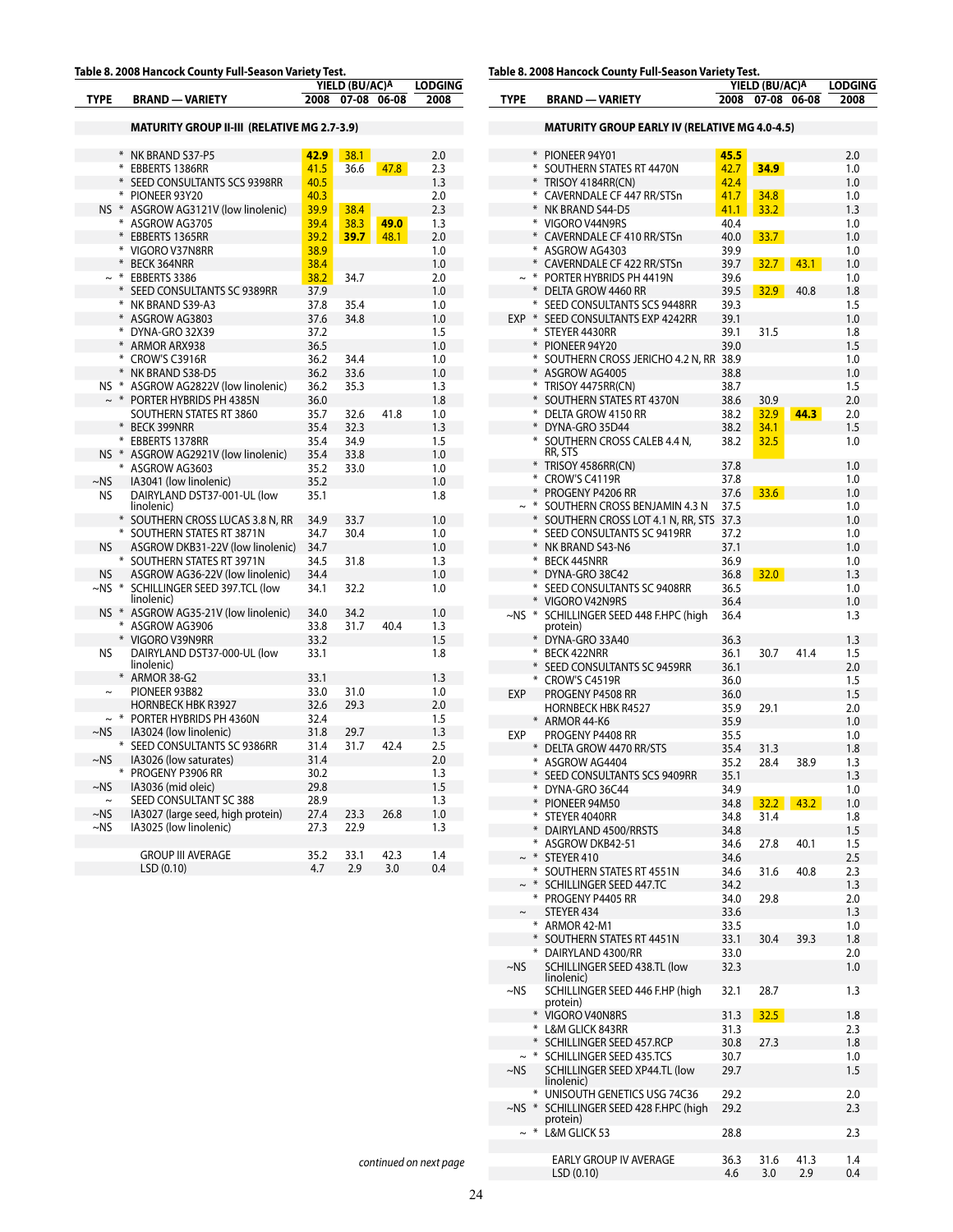#### **Table 8. 2008 Hancock County Full-Season Variety Test.**

|             |     |                                                            |              | YIELD (BU/AC) <sup>A</sup> |             | <b>LODGING</b> |
|-------------|-----|------------------------------------------------------------|--------------|----------------------------|-------------|----------------|
| <b>TYPE</b> |     | <b>BRAND - VARIETY</b>                                     | 2008         | 07-08                      | 06-08       | 2008           |
|             |     |                                                            |              |                            |             |                |
|             |     | <b>MATURITY GROUP LATE IV (RELATIVE MG 4.6-4.9)</b>        |              |                            |             |                |
|             | $*$ | ASGROW AG4606                                              | 45.2         |                            |             | 1.5            |
|             |     | * ASGROW DKB46-51                                          | 44.1         | 33.2                       | 43.7        | 1.3            |
|             |     | * ARMOR 48-J3                                              | 43.3         | 36.4                       |             | 1.3            |
|             |     | * VIGORO V47N9RS                                           | 41.6         |                            |             | 1.0            |
|             |     | * UNISOUTH GENETICS USG 74A76                              | 41.4         | 34.1                       | 44.7        | 1.5            |
|             |     | DELTA GROW 4975 LARR                                       | 41.2         | 31.9                       |             | 1.5            |
|             |     | * NK BRAND S49-Q9                                          | 40.9         | 32.6                       | 41.8        | 2.0            |
|             |     | * SOUTHERN STATES RT 4996N                                 | 40.2         | 34.3                       | 44.2        | 2.0            |
|             |     | * PIONEER 94Y70                                            | 39.3         |                            |             | 2.0            |
|             |     | * ASGROW AG4605                                            | 39.0         | 29.4                       |             | 1.0            |
|             |     | * ASGROW AG4705                                            | 38.8         |                            |             | 2.0            |
|             |     | * CROW'S C4820R                                            | 38.7         |                            |             | 1.3            |
|             |     | * DELTA GROW 4970 RR                                       | 38.4         |                            | $33.3$ 42.5 | 2.5            |
|             |     | * SOUTHERN CROSS RUFUS 4.7 N,<br>RR, STS                   | 38.1         |                            |             | 1.0            |
|             |     | * PROGENY P4706 RR                                         | 38.0         | 33.6                       |             | 1.8            |
|             |     | * SEED CONSULTANTS SCS 9479RR                              | 37.9         |                            |             | 1.3            |
|             |     | * UNISOUTH GENETICS USG 7484nRR                            | 37.7         |                            |             | 1.5            |
|             |     | * HORNBECK HBK R4727                                       | 37.7         | 29.2                       |             | 1.5            |
|             |     | * STEYER 4620RR                                            | 37.4         |                            |             | 1.0            |
|             |     | * PROGENY P4606 RR                                         | 37.1         | 32.1                       |             | 1.0            |
|             |     | * ASGROW AG4907                                            | 37.0         |                            |             | 1.8            |
|             |     | PROGENY P4906 RR                                           | 36.9         | 31.1                       |             | 1.8            |
|             |     | * SOUTHERN STATES RT 4888N                                 | 36.8         |                            |             | 1.3            |
|             |     | * PROGENY P4908 RR                                         | 36.7         |                            |             | 1.8            |
|             |     | * CAVERNDALE CF 470 RR/STSn                                | 36.7         | 31.5                       |             | 1.0            |
|             |     | * NK BRAND S47-D9                                          | 36.6         | 36.4                       |             | 1.0            |
|             |     | ASGROW AG4903                                              | 36.5         | 30.4                       | 40.9        | 1.3            |
|             |     | * SCHILLINGER SEED 495.RC                                  | 36.5         | 34.3                       | 42.7        | 2.5            |
|             |     | * PIONEER 94Y60                                            | 36.4         |                            |             | 1.0            |
|             |     | EXP * NK BRAND XR4881<br>* UNISOUTH GENETICS USG 74G78     | 36.4<br>36.1 |                            |             | 1.0<br>1.0     |
|             |     | * VIGORO V49N6RR                                           | 35.9         | 32.5                       | 42.1        | 2.0            |
|             |     | * PROGENY P4918 RR                                         | 35.8         |                            |             | 2.0            |
|             |     | * STINE 4782-4                                             | 35.8         | 29.5                       | 40.6        | 1.0            |
| $\sim P$    |     | PENNYRILE (long term check-                                | 35.7         | 28.0                       |             | 1.5            |
|             |     | released 1987)                                             |              |                            |             |                |
|             |     | * VIGORO V47N8RR                                           | 34.9         |                            |             | 1.3            |
|             |     | * VIGORO V48N7RS                                           | 34.8         | 32.5                       |             | 1.0            |
|             |     | DELTA GROW 4870 RR                                         | 34.8         |                            |             | 1.8            |
|             |     | * DELTA GROW 4770 RR                                       | 34.7         | 30.5                       |             | 2.0            |
|             |     | * SOUTHERN CROSS GALILEE 4.7 N, RR                         | 34.7         | 30.7                       |             | 1.3            |
|             |     | * ARMOR 47-F8                                              | 34.7         | 30.4                       |             | 1.0            |
|             |     | * BECK 474NRR                                              | 34.6         |                            |             | 1.0            |
|             |     | * SEED CONSULTANTS SC 9468RR<br>* SOUTHERN STATES RT 4808N | 34.5<br>34.3 | 27.2                       | 40.9        | 1.0            |
|             | $*$ | <b>HORNBECK HBK R4924</b>                                  | 34.3         | 30.2<br>32.1               | 40.6        | 1.5<br>2.0     |
|             |     | * ASGROW AG4703                                            | 34.2         | 30.3                       | 43.0        | 1.0            |
|             |     | * SOUTHERN STATES RT 4777N                                 | 34.2         | 31.2                       | 43.9        | 1.5            |
|             |     | DAIRYLAND 8482/RR                                          | 34.1         | 27.8                       |             | 1.8            |
|             |     | * SOUTHERN STATES RT 4760N                                 | 34.0         | 29.9                       | 40.7        | 2.0            |
|             | ⋇   | DELTA GROW 4840 RR                                         | 33.9         | 28.7                       | 37.2        | 1.3            |
|             | $*$ | PROGENY P4807 RR                                           | 33.8         | 28.1                       |             | 1.5            |
|             | ⋇   | ARMOR ARX4717                                              | 33.7         |                            |             | 1.0            |
|             |     | * PROGENY P4718 RR                                         | 33.2         |                            |             | 1.0            |
|             |     | PROGENY P4949 RR                                           | 33.0         | 30.9                       |             | 2.3            |
| EXP *       |     | DAIRYLAND 47-001/RR                                        | 32.9         | 26.8                       |             | 1.8            |
|             | ⋇   | UNISOUTH GENETICS USG 74T98                                | 32.7         |                            |             | 2.8            |
|             |     | * PIONEER 94M80                                            | 32.7         | 26.3                       | 35.8        | 1.3            |
|             | $*$ | SCHILLINGER SEED 477.TCS                                   | 32.7         |                            |             | 1.0            |
|             | $*$ | TRISOY 4760RR(CN)                                          | 32.5         | 25.3                       |             | 1.0            |
|             |     | * DELTA GROW 4780 RR                                       | 32.5         | 28.1                       |             | 1.5            |
|             | $*$ | SOUTHERN CROSS ELI 4.7 N, RR, STS                          | 31.6         | 28.6                       | 42.2        | 1.0            |
|             | ⋇   | * SCHILLINGER SEED 478.RCS                                 | 31.2         |                            |             | 1.3            |
|             | ⋇   | SOUTHERN CROSS HIRAM 4.9 N, RR<br>PIONEER 94Y90            | 30.5         | 27.0                       |             | 1.5            |
|             | $*$ | NK BRAND S45-E5                                            | 30.2<br>29.9 |                            |             | 2.0<br>1.5     |
| $~\sim$ NS  |     | KS4607 (high protein)                                      | 28.3         | 21.1                       |             | 1.0            |
|             |     |                                                            |              |                            |             |                |
|             |     | LATE GROUP IV AVERAGE                                      | 35.9         | 30.4                       | 41.6        | 1.5            |
|             |     | LSD (0.10)                                                 | 4.2          | 3.7                        | 3.2         | 0.4            |
|             |     |                                                            |              |                            |             |                |

| Table 8. 2008 Hancock County Full-Season Variety Test. |
|--------------------------------------------------------|
|--------------------------------------------------------|

|               |        |                                             | YIELD (BU/AC)A | <b>LODGING</b> |       |      |
|---------------|--------|---------------------------------------------|----------------|----------------|-------|------|
| <b>TYPE</b>   |        | <b>BRAND - VARIETY</b>                      | 2008           | 07-08          | 06-08 | 2008 |
|               |        | <b>MATURITY GROUP V</b>                     |                |                |       |      |
|               |        | $\sim$ P * KS5004N                          | 35.8           |                |       | 2.0  |
|               |        | * STINE 5482-4                              | 35.7           | 30.7           |       | 2.0  |
|               |        | * DAIRYLAND 8509/RR                         | 35.5           | 31.2           |       | 2.3  |
|               |        | * PROGENY P5115 RR                          | 34.3           | 31.5           |       | 2.3  |
|               |        | * SCHILLINGER SEED 557.RC                   | 34.3           |                |       | 2.0  |
|               |        | * SOUTHERN CROSS DAMASCUS 5.0<br>N, RR, STS | 34.2           | 32.4           | 43.2  | 2.0  |
|               |        | * DELTA GROW 5160 RR/STS                    | 34.1           | 30.5           | 40.6  | 2.0  |
|               | ⋇      | PROGENY P5208 RR                            | 33.8           |                |       | 2.0  |
|               | $\ast$ | DELTA GROW 5170 RR                          | 33.1           |                |       | 1.0  |
|               |        | * UNISOUTH GENETICS USG 75J47               | 32.2           | 28.1           |       | 2.0  |
| $\sim P$      |        | <b>TEEJAY</b>                               | 32.1           | 29.1           | 36.9  | 2.3  |
|               |        | * PROGENY P5218 RR                          | 31.9           |                |       | 2.3  |
|               |        | * DAIRYLAND 8512/RR                         | 31.3           |                |       | 2.0  |
|               |        | * PIONEER 95Y20                             | 30.9           |                |       | 2.0  |
|               |        | * PROGENY P5108 RR                          | 30.7           |                |       | 1.8  |
|               |        | * PROGENY P5408 RR                          | 30.7           |                |       | 2.0  |
|               | $\ast$ | <b>ARMOR 53-Z5</b>                          | 30.7           |                |       | 2.0  |
|               |        | * PROGENY P5107 RR                          | 30.3           | 24.9           |       | 2.8  |
| $\tilde{}$    |        | UNISOUTH GENETICS USG 5601T                 | 30.2           | 30.0           | 38.1  | 2.0  |
|               |        | * DELTA GROW 5300 RR                        | 30.0           | 28.1           |       | 2.3  |
| $\sim P$      |        | V98-2711                                    | 29.8           |                |       | 2.0  |
|               |        | * UNISOUTH GENETICS USG 75J32               | 29.7           | 27.0           | 38.2  | 2.0  |
| EXP-NS        |        | V01-1702 (3.5% linolenic)                   | 29.4           |                |       | 2.0  |
|               |        | * SOUTHERN STATES RT 5160N                  | 29.0           | 28.4           | 39.8  | 2.0  |
| <b>EXP-NS</b> |        | V01-1693 (3.5% linolenic)                   | 28.7           |                |       | 2.3  |
|               |        | * PROGENY P5308 RR                          | 28.7           |                |       | 2.0  |
|               | $\ast$ | DELTA GROW 5470 RR                          | 28.6           | 28.6           |       | 2.0  |
| $\sim P$      |        | JAKE                                        | 28.4           | 28.6           | 38.6  | 2.0  |
|               |        | * DELTA GROW 5450 RR                        | 28.1           |                |       | 2.0  |
|               |        | UNISOUTH GENETICS USG 5002T                 | 27.7           | 25.6           | 36.4  | 2.0  |
|               |        | * SOUTHERN STATES RT 5540N                  | 26.2           | 24.2           | 34.5  | 2.0  |
| $\sim$        |        | PROGENY P5770                               | 26.0           |                |       | 2.5  |
|               |        | * DELTA KING DK52K6                         | 25.9           | 25.6           | 36.6  | 2.0  |
| ~P            |        | ESSEX (long term check-released<br>1974)    | 25.5           | 25.5           |       | 2.0  |
|               |        | UNISOUTH GENETICS USG ALLEN                 | 24.6           | 25.0           | 36.3  | 2.0  |
| $\sim$        |        | <b>HORNBECK HBK C4926</b>                   | 24.6           |                |       | 2.0  |
|               |        |                                             |                |                |       |      |
|               |        | <b>GROUP V AVERAGE</b>                      | 30.3           | 28.2           | 38.1  | 2.0  |
|               |        | LSD (0.10)                                  | 2.8            | 3.0            | 3.0   | 0.2  |
|               |        |                                             |                |                |       |      |
|               |        | <b>GRAND MEAN</b>                           | 34.9           | 31.0           | 40.8  | 1.5  |
|               |        |                                             |                |                |       |      |

~ Variety is not Roundup Ready. All varieties without a tilda ( ~ ) prefix are Roundup Ready.

\* Resistant to soybean cyst nematode. See Table 3. Company Disease Resistance Specifications for details.

P Entries with a P prefix are public varieties.<br>NS Entries with a NS prefix are novel soybean

NS<br>
Fintries with a NS prefix are novel soybean varieties that are emerging<br>
from both the public and private sectors. Some of these value-added<br>
soybean types will supply relatively small market niches, while others<br>
may

EXP Entries with an EXP prefix are varieties that are still under development or soon to be released.

A Within a maturity group, shaded yields are not significantly different (0.10 level) from the highest yielding cultivar (bold data) of that matu-rity group and year column.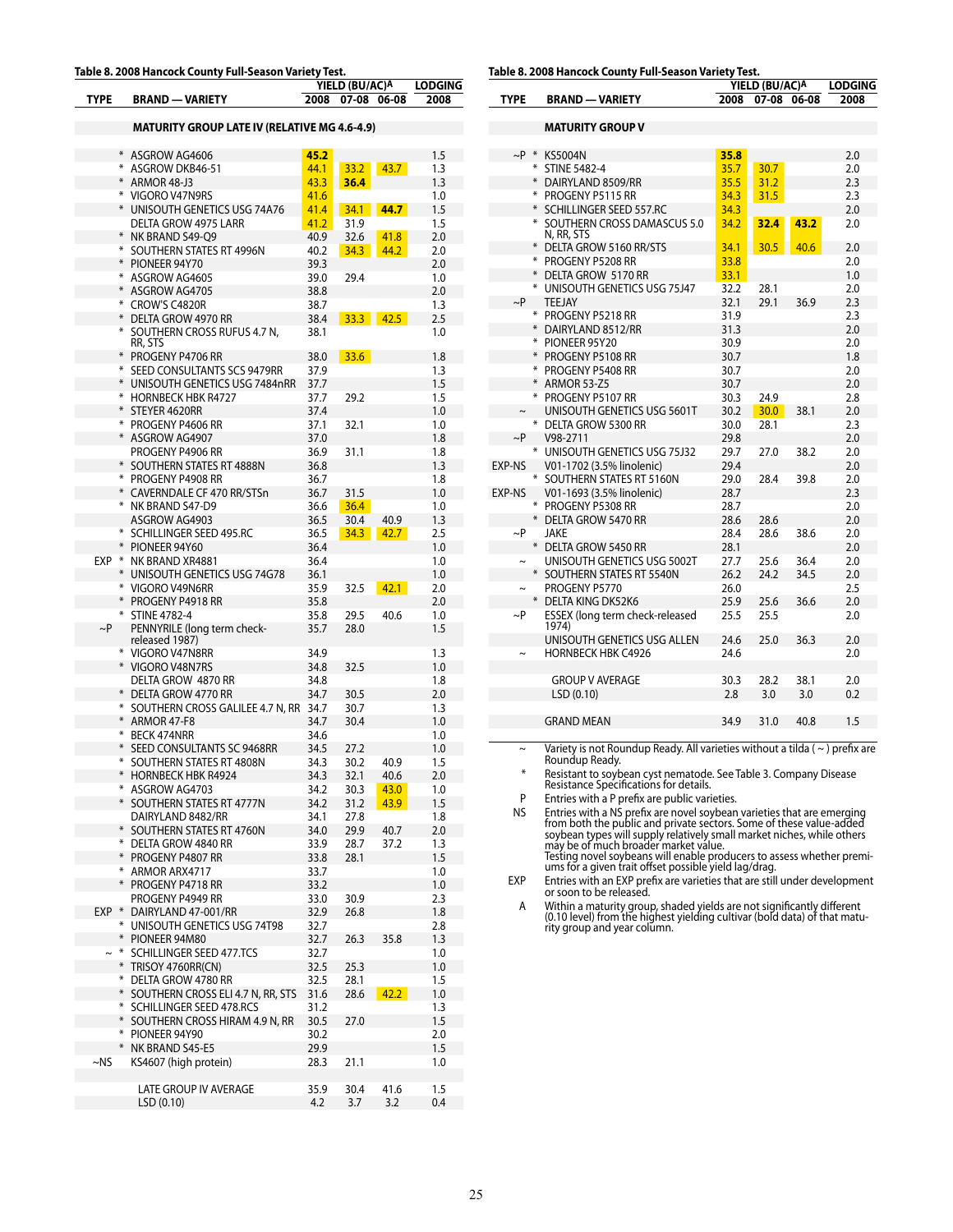#### **Table 9. 2008 Warren County (WKU) Full-Season Variety Test.**

|             |     |                                                           | YIELD            | <b>LODGING</b> |
|-------------|-----|-----------------------------------------------------------|------------------|----------------|
| <b>TYPE</b> |     | <b>BRAND - VARIETY</b>                                    | (BU/AC)A<br>2008 | 2008           |
|             |     |                                                           |                  |                |
|             |     | <b>MATURITY GROUP II-III (RELATIVE MG 2.7-3.9)</b>        |                  |                |
|             |     |                                                           |                  |                |
|             |     | * SOUTHERN STATES RT 3871N                                | 57.5             | 1.5            |
|             |     | * NK BRAND S38-D5                                         | 55.2             | 1.0            |
|             |     | * NK BRAND S39-A3                                         | 54.9             | 1.5            |
| $\sim$ NS   |     | IA3026 (low saturates)                                    | 54.9             | 3.0            |
|             |     | * DYNA-GRO 32X39                                          | 54.3             | 1.8            |
|             |     | PROGENY P3906 RR                                          | 54.3             | 2.0            |
|             |     | * VIGORO V37N8RR                                          | 52.1             | 1.3            |
| NS          |     | ASGROW AG36-22V (low linolenic)                           | 51.7             | 1.0            |
| $\thicksim$ |     | PIONEER 93B82                                             | 51.1             | 2.0            |
|             |     | * SOUTHERN CROSS LUCAS 3.8 N, RR                          | 50.8             | 1.5            |
|             |     | * ASGROW AG3603                                           | 50.6             | 1.0            |
|             |     | <b>HORNBECK HBK R3927</b>                                 | 50.5             | 2.5            |
|             |     | * ASGROW AG3803                                           | 50.3             | 1.8            |
|             |     | * BECK 399NRR                                             | 50.0             | 1.5            |
|             |     | * ARMOR ARX938                                            | 49.9             | 1.5            |
|             |     | SOUTHERN STATES RT 3860                                   | 49.6             | 1.0            |
|             |     | NS * ASGROW AG2921V (low linolenic)                       | 49.4             | 1.0            |
|             |     | NS * ASGROW AG3121V (low linolenic)                       | 49.4             | 2.0            |
|             |     | * SOUTHERN STATES RT 3971N                                | 49.1             | 1.0            |
|             |     | * PORTER HYBRIDS PH 4360N                                 | 48.8             | 2.0            |
|             |     | * SEED CONSULTANTS SC 9389RR                              | 48.1             | 1.5            |
|             |     | * ASGROW AG3906                                           | 47.9             | 1.0            |
| $\sim$ NS   |     | IA3024 (low linolenic)                                    | 47.9             | 1.8            |
|             |     | NS * ASGROW AG35-21V (low linolenic)                      | 47.4             | 1.0            |
|             |     | * NK BRAND S37-P5                                         | 47.2             | 2.0            |
| <b>NS</b>   |     | ASGROW DKB31-22V (low linolenic)                          | 47.0             | 1.3            |
| ~NS *       |     | SCHILLINGER SEED 397.TCL (low linolenic)<br>* BECK 364NRR | 46.7<br>46.4     | 1.0<br>1.5     |
|             |     | * CROW'S C3916R                                           | 46.4             | 1.5            |
|             |     | * PIONEER 93Y20                                           | 46.2             | 2.0            |
| $~\sim$ NS  |     | IA3036 (mid oleic)                                        | 46.0             | 2.5            |
|             |     | * EBBERTS 1378RR                                          | 45.8             | 1.5            |
|             |     | * SEED CONSULTANTS SCS 9398RR                             | 45.7             | 1.5            |
|             |     | * ARMOR 38-G2                                             | 45.7             | 1.8            |
|             |     | * ASGROW AG3705                                           | 45.6             | 1.0            |
|             |     | * VIGORO V39N9RR                                          | 45.4             | 1.0            |
| $\sim$      | $*$ | EBBERTS 3386                                              | 45.3             | 2.0            |
| <b>NS</b>   |     | DAIRYLAND DST37-000-UL (low linolenic)                    | 44.6             | 2.0            |
|             |     | * EBBERTS 1365RR                                          | 44.5             | 1.8            |
| $-NS$       |     | IA3027 (large seed, high protein)                         | 44.0             | 1.0            |
| $\sim$      |     | SEED CONSULTANT SC 388                                    | 43.6             | 2.0            |
| NS          |     | DAIRYLAND DST37-001-UL (low linolenic)                    | 43.3             | 2.0            |
| $NS$ $*$    |     | ASGROW AG2822V (low linolenic)                            | 42.3             | 1.0            |
| $\sim$      |     | * PORTER HYBRIDS PH 4385N                                 | 41.6             | 1.8            |
|             |     | * EBBERTS 1386RR                                          | 40.4             | 1.8            |
|             |     | * SEED CONSULTANTS SC 9386RR                              | 39.9             | 2.0            |
| $-NS$       |     | IA3025 (low linolenic)                                    | 38.8             | 1.5            |
| $\sim$ NS   |     | IA3041 (low linolenic)                                    | 34.2             | 2.0            |
|             |     |                                                           |                  |                |
|             |     | <b>GROUP III AVERAGE</b>                                  | 47.5             | 1.6            |
|             |     | LSD (0.10)                                                | 6.0              | 0.4            |

# **Table 9. 2008 Warren County (WKU) Full-Season Variety Test.**

|             |                                                                                     | YIELD<br>(BU/AC)A | <b>LODGING</b> |
|-------------|-------------------------------------------------------------------------------------|-------------------|----------------|
| <b>TYPE</b> | <b>BRAND - VARIETY</b>                                                              | 2008              | 2008           |
|             |                                                                                     |                   |                |
|             | <b>MATURITY GROUP EARLY IV (RELATIVE MG 4.0-4.5)</b>                                |                   |                |
|             | * ARMOR 42-M1                                                                       | 53.9              | 1.0            |
|             | * SOUTHERN CROSS CALEB 4.4 N, RR, STS<br>* ARMOR 44-K6                              | 50.0              | 1.0            |
|             | EXP * SEED CONSULTANTS EXP 4242RR                                                   | 49.1<br>48.7      | 1.0<br>1.0     |
|             | SOUTHERN CROSS LOT 4.1 N, RR, STS                                                   | 48.4              | 1.5            |
|             | * PIONEER 94Y01                                                                     | 48.3              | 1.3            |
|             | * NK BRAND S44-D5                                                                   | 47.8              | 1.5            |
|             | PROGENY P4408 RR<br>* CAVERNDALE CF 422 RR/STSn                                     | 47.7<br>47.5      | 1.0            |
|             | * CAVERNDALE CF 447 RR/STSn                                                         | 47.5              | 1.0<br>1.0     |
|             | * DAIRYLAND 4300/RR                                                                 | 47.3              | 1.3            |
|             | * DYNA-GRO 38C42                                                                    | 47.2              | 1.0            |
|             | * DYNA-GRO 33A40                                                                    | 46.9              | 1.5            |
|             | * VIGORO V44N9RS                                                                    | 46.7              | 1.0            |
|             | * SOUTHERN STATES RT 4551N<br>SEED CONSULTANTS SC 9419RR                            | 46.5<br>46.5      | 1.0<br>1.0     |
|             | * PROGENY P4206 RR                                                                  | 46.5              | 1.3            |
|             | * NK BRAND S43-N6                                                                   | 46.2              | 1.0            |
|             | * ASGROW AG4404                                                                     | 46.1              | 1.3            |
|             | * BECK 422NRR                                                                       | 46.0              | 1.0            |
|             | * DAIRYLAND 4500/RRSTS<br>* DELTA GROW 4150 RR                                      | 45.7<br>45.5      | 1.5<br>1.0     |
|             | * DELTA GROW 4460 RR                                                                | 45.5              | 2.0            |
|             | * BECK 445NRR                                                                       | 45.3              | 1.0            |
|             | $\sim$ * SOUTHERN CROSS BENJAMIN 4.3 N                                              | 45.3              | 1.0            |
|             | * CAVERNDALE CF 410 RR/STSn                                                         | 45.0              | 1.0            |
|             | * SCHILLINGER SEED 457.RCP                                                          | 44.9              | 2.3            |
|             | * CROW'S C4119R<br>* SOUTHERN STATES RT 4370N                                       | 44.8<br>44.7      | 1.0<br>1.5     |
|             | * DELTA GROW 4470 RR/STS                                                            | 44.6              | 1.0            |
|             | * SOUTHERN CROSS JERICHO 4.2 N, RR                                                  | 44.5              | 1.0            |
|             | ~NS * SCHILLINGER SEED 448 F.HPC (high protein)                                     | 44.3              | 1.0            |
|             | * ASGROW AG4303                                                                     | 44.2              | 1.0            |
|             | * DYNA-GRO 35D44                                                                    | 44.2              | 1.3            |
|             | * VIGORO V40N8RS<br>PROGENY P4508 RR                                                | 43.9<br>43.8      | 1.3<br>1.3     |
|             | * SEED CONSULTANTS SC 9459RR                                                        | 43.7              | 1.3            |
|             | * SOUTHERN STATES RT 4470N                                                          | 43.6              | 1.0            |
|             | * STEYER 4430RR                                                                     | 43.6              | 1.0            |
|             | * SOUTHERN STATES RT 4451N                                                          | 43.5              | 1.0            |
|             | * PROGENY P4405 RR<br>* ASGROW DKB42-51                                             | 43.3<br>43.2      | 1.5<br>1.5     |
|             | * L&M GLICK 843RR                                                                   | 43.1              | 1.3            |
|             | * TRISOY 4184RR(CN)                                                                 | 42.9              | 1.0            |
|             | * PIONEER 94Y20                                                                     | 42.9              | 1.5            |
|             | ~NS * SCHILLINGER SEED 428 F.HPC (high protein)                                     | 42.5              | 1.0            |
|             | * DYNA-GRO 36C44<br>* SEED CONSULTANTS SC 9408RR                                    | 42.4              | 1.0            |
|             | $\sim$ * PORTER HYBRIDS PH 4419N                                                    | 42.3<br>42.3      | 1.0<br>1.3     |
|             | * PIONEER 94M50                                                                     | 42.1              | 1.0            |
| $*$         | TRISOY 4475RR(CN)                                                                   | 42.0              | 1.0            |
|             | * VIGORO V42N9RS                                                                    | 42.0              | 1.0            |
| $*$         | SEED CONSULTANTS SCS 9409RR                                                         | 41.7              | 1.0            |
|             | * CROW'S C4519R<br>* UNISOUTH GENETICS USG 74C36                                    | 41.3<br>41.2      | 1.3<br>1.8     |
|             | * SCHILLINGER SEED 447.TC                                                           | 41.2              | 1.0            |
| $\sim$ $*$  | SCHILLINGER SEED 435.TCS                                                            | 40.8              | 1.0            |
|             | * STEYER 4040RR                                                                     | 40.5              | 1.3            |
|             | * SEED CONSULTANTS SCS 9448RR                                                       | 40.3              | 1.3            |
| $\thicksim$ | STEYER 434<br>STEYER 410                                                            | 40.2<br>39.6      | 1.3<br>1.5     |
|             | * ASGROW AG4005                                                                     | 39.5              | 1.0            |
|             | $\sim$ * L&M GLICK 53                                                               | 38.4              | 1.0            |
|             | * TRISOY 4586RR(CN)                                                                 | 38.0              | 1.0            |
|             | <b>HORNBECK HBK R4527</b>                                                           | 37.4              | 1.8            |
| ~NS         | SCHILLINGER SEED XP44.TL (low linolenic)                                            | 36.4              | 1.0            |
| ~NS<br>~NS  | SCHILLINGER SEED 446 F.HP (high protein)<br>SCHILLINGER SEED 438.TL (low linolenic) | 36.1<br>35.9      | 1.0<br>1.3     |
|             |                                                                                     |                   |                |
|             | <b>EARLY GROUP IV AVERAGE</b>                                                       | 43.9              | 1.2            |
|             | LSD (0.10)                                                                          | 7.0               | 0.4            |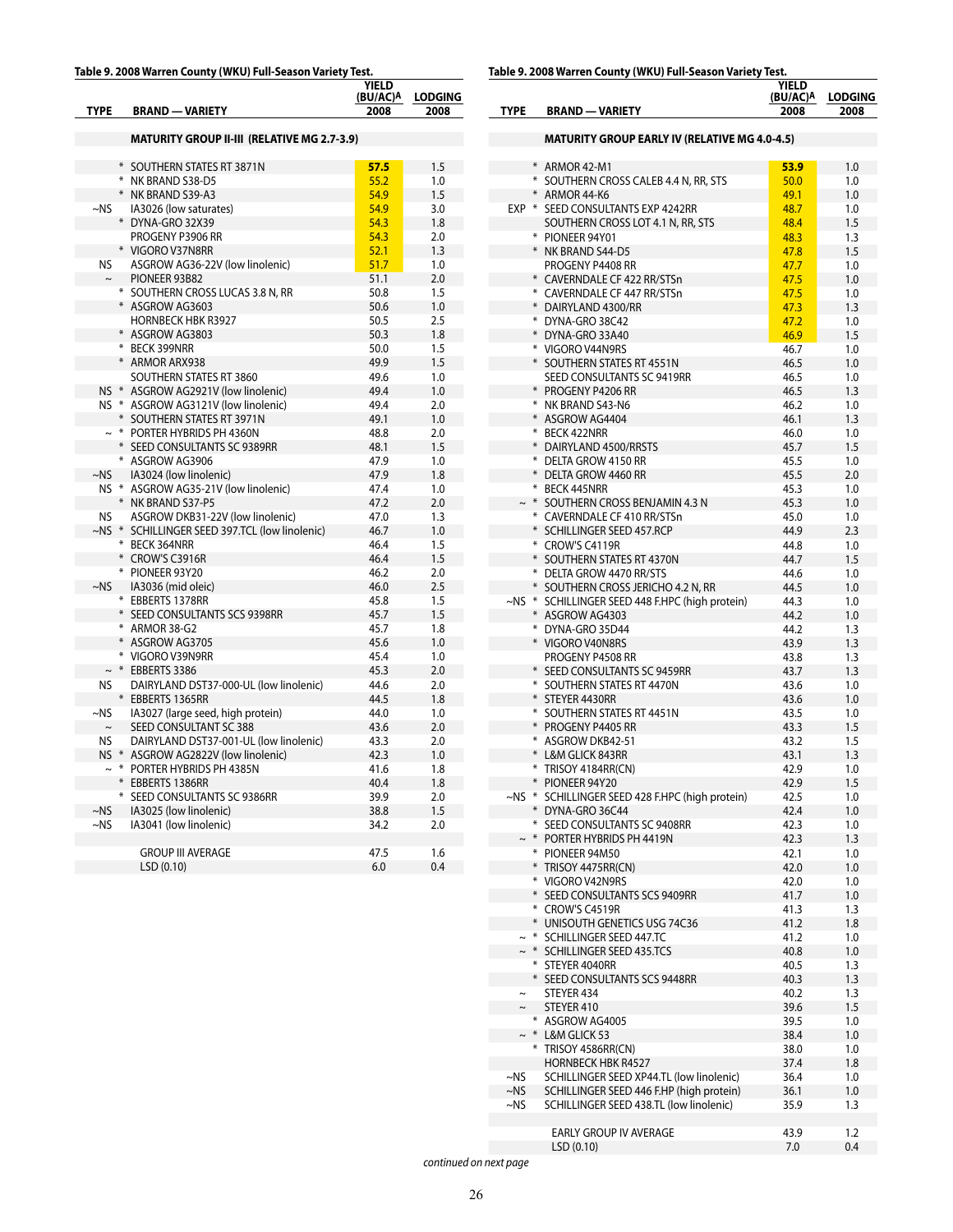#### **Table 9. 2008 Warren County (WKU) Full-Season Variety Test.**

| <b>TYPE</b> | <b>BRAND - VARIETY</b>                                 | YIELD<br>(BU/AC)A<br>2008 | <b>LODGING</b><br>2008 |
|-------------|--------------------------------------------------------|---------------------------|------------------------|
|             | <b>MATURITY GROUP LATE IV (RELATIVE MG 4.6-4.9)</b>    |                           |                        |
|             |                                                        |                           |                        |
|             | * DELTA GROW 4970 RR                                   | 51.4                      | 2.0                    |
|             | * SCHILLINGER SEED 495.RC<br>PROGENY P4908 RR          | 51.4<br>51.1              | 2.0<br>1.3             |
|             | * BECK 474NRR                                          | 50.1                      | 1.3                    |
|             | PROGENY P4718 RR                                       | 49.8                      | 1.3                    |
|             | * SOUTHERN STATES RT 4888N                             | 49.5                      | 1.8                    |
|             | ASGROW AG4903                                          | 48.5                      | 1.8                    |
|             | * VIGORO V48N7RS                                       | 48.4                      | 1.0                    |
|             | DAIRYLAND 8482/RR<br>* PIONEER 94Y70                   | 48.3<br>48.2              | 1.3<br>1.8             |
|             | * HORNBECK HBK R4924                                   | 48.1                      | 1.5                    |
|             | * VIGORO V47N9RS                                       | 48.0                      | 1.3                    |
|             | * ASGROW AG4907                                        | 47.9                      | 1.8                    |
|             | PROGENY P4918 RR                                       | 47.9                      | 1.5                    |
|             | * NK BRAND S47-D9                                      | 47.7                      | 1.0                    |
| ~NS         | EXP KY04-ns-309<br>* SEED CONSULTANTS SCS 9479RR       | 47.5<br>47.5              | 1.5<br>1.3             |
|             | * SOUTHERN STATES RT 4760N                             | 47.2                      | 2.0                    |
|             | * VIGORO V49N6RR                                       | 47.2                      | 2.0                    |
|             | * PROGENY P4606 RR                                     | 47.0                      | 1.0                    |
|             | * ARMOR 47-F8                                          | 46.9                      | 1.0                    |
|             | EXP * NK BRAND XR4881                                  | 46.8                      | 1.0                    |
|             | * NK BRAND S49-Q9<br>PROGENY P4906 RR                  | 46.7                      | 2.0<br>1.3             |
|             | DELTA GROW 4870 RR                                     | 46.4<br>46.3              | 1.3                    |
|             | * SOUTHERN CROSS RUFUS 4.7 N, RR, STS                  | 46.1                      | 1.0                    |
|             | * ARMOR 48-J3                                          | 46.0                      | 1.3                    |
|             | * PIONEER 94Y90                                        | 45.7                      | 1.5                    |
|             | * ASGROW DKB46-51                                      | 45.6                      | 1.5                    |
|             | * STINE 4782-4                                         | 45.6                      | 1.0                    |
|             | DELTA GROW 4975 LARR<br>* SEED CONSULTANTS SC 9468RR   | 45.5<br>45.4              | 1.5<br>1.0             |
|             | * UNISOUTH GENETICS USG 74T98                          | 45.3                      | 1.8                    |
|             | * UNISOUTH GENETICS USG 74G78                          | 45.1                      | 1.0                    |
|             | * SOUTHERN STATES RT 4808N                             | 44.6                      | 2.0                    |
|             | * SOUTHERN STATES RT 4777N                             | 44.1                      | 1.5                    |
|             | * ASGROW AG4606                                        | 44.0                      | 1.0                    |
|             | * PIONEER 94Y60<br>* SOUTHERN STATES RT 4996N          | 44.0<br>44.0              | 1.0<br>2.0             |
|             | * CAVERNDALE CF 470 RR/STSn                            | 43.9                      | 1.0                    |
|             | * ASGROW AG4605                                        | 43.7                      | 1.3                    |
|             | EXP * DAIRYLAND 47-001/RR                              | 43.4                      | 1.3                    |
|             | * HORNBECK HBK R4727                                   | 43.4                      | 1.3                    |
|             | * ASGROW AG4703                                        | 43.3                      | 1.0                    |
|             | * SOUTHERN CROSS ELI 4.7 N, RR, STS<br>* ARMOR ARX4717 | 43.2<br>42.9              | 1.0<br>1.0             |
|             | * CROW'S C4820R                                        | 42.6                      | 1.0                    |
|             | * DELTA GROW 4770 RR                                   | 42.6                      | 1.8                    |
|             | * PROGENY P4807 RR                                     | 42.2                      | 1.8                    |
|             | * SOUTHERN CROSS HIRAM 4.9 N, RR                       | 41.8                      | 1.3                    |
| $~\sim$ NS  | EXP KY04-ns-320<br>* UNISOUTH GENETICS USG 74A76       | 41.6                      | 1.0                    |
|             | * DELTA GROW 4840 RR                                   | 41.5<br>41.4              | 2.0<br>2.0             |
|             | * PIONEER 94M80                                        | 41.4                      | 1.3                    |
|             | * SCHILLINGER SEED 478.RCS                             | 41.3                      | 2.0                    |
|             | PROGENY P4949 RR                                       | 41.2                      | 1.3                    |
|             | * TRISOY 4760RR(CN)                                    | 40.6                      | 1.0                    |
|             | * ASGROW AG4705<br>* PROGENY P4706 RR                  | 40.2                      | 2.0                    |
| $\sim$ P    | PENNYRILE (long term check-released 1987)              | 40.0<br>39.9              | 1.5<br>1.8             |
|             | * STEYER 4620RR                                        | 39.9                      | 1.0                    |
|             | * VIGORO V47N8RR                                       | 39.2                      | 1.0                    |
|             | * SOUTHERN CROSS GALILEE 4.7 N, RR                     | 37.9                      | 1.3                    |
|             | ~ * SCHILLINGER SEED 477.TCS                           | 37.8                      | 1.3                    |
|             | * DELTA GROW 4780 RR                                   | 37.6                      | 1.3                    |
| ~NS         | KS4607 (high protein)<br>UNISOUTH GENETICS USG 7484nRR | 35.9<br>35.7              | 1.3<br>1.5             |
|             | * NK BRAND S45-E5                                      | 33.6                      | 1.3                    |
|             |                                                        |                           |                        |
|             | LATE GROUP IV AVERAGE                                  | 44.4                      | 1.4                    |
|             | LSD(0.10)                                              | 4.9                       | 0.3                    |

**Table 9. 2008 Warren County (WKU) Full-Season Variety Test.**

|             |                                        | <b>YIELD</b><br>(BU/AC)A | <b>LODGING</b> |
|-------------|----------------------------------------|--------------------------|----------------|
| <b>TYPE</b> | <b>BRAND - VARIETY</b>                 | 2008                     | 2008           |
|             |                                        |                          |                |
|             | <b>MATURITY GROUP V</b>                |                          |                |
|             |                                        |                          |                |
| $\sim$      | UNISOUTH GENETICS USG 5002T            | 54.7                     | 2.3            |
| $\sim P$ *  | KS5004N                                | 54.5                     | 2.0            |
| $\thicksim$ | UNISOUTH GENETICS USG 5601T            | 52.7                     | 3.0            |
|             | * DAIRYLAND 8509/RR                    | 52.3                     | 2.0            |
| $\sim P$    | <b>TEEJAY</b>                          | 50.8                     | 2.3            |
| $\sim P$    | V98-2711                               | 49.7                     | 2.0            |
|             | PROGENY P5408 RR                       | 48.3                     | 2.0            |
|             | * DELTA KING DK52K6                    | 48.2                     | 2.8            |
|             | * ARMOR 53-Z5                          | 47.8                     | 1.8            |
|             | * SCHILLINGER SEED 557.RC              | 47.6                     | 2.0            |
| $\tilde{}$  | PROGENY P5770                          | 46.7                     | 2.3            |
| EXP-NS      | V01-1693 (3.5% linolenic)              | 46.4                     | 2.0            |
|             | * PROGENY P5115 RR                     | 46.3                     | 1.5            |
|             | PROGENY P5208 RR                       | 46.3                     | 1.5            |
|             | * SOUTHERN STATES RT 5540N             | 46.0                     | 3.0            |
|             | * STINE 5482-4                         | 46.0                     | 2.0            |
|             | * SOUTHERN STATES RT 5160N             | 45.9                     | 2.5            |
|             | * UNISOUTH GENETICS USG 75J32          | 45.3                     | 2.0            |
| $\sim P$    | <b>JAKE</b>                            | 45.1                     | 1.5            |
|             | * DELTA GROW 5170 RR                   | 45.0                     | 1.0            |
|             | * PROGENY P5107 RR                     | 44.6                     | 2.0            |
|             | * DELTA GROW 5450 RR                   | 44.6                     | 2.0            |
|             | * DELTA GROW 5160 RR/STS               | 44.3                     | 1.8            |
|             | * DELTA GROW 5300 RR                   | 44.2                     | 2.3            |
|             | UNISOUTH GENETICS USG ALLEN            | 44.1                     | 2.3            |
| $\sim P$    | ESSEX (long term check-released 1974)  | 43.8                     | 2.0            |
|             | * UNISOUTH GENETICS USG 75J47          | 43.0                     | 2.0            |
| EXP-NS      | V01-1702 (3.5% linolenic)              | 42.8                     | 2.0            |
|             | SOUTHERN CROSS DAMASCUS 5.0 N, RR, STS | 42.7                     | 1.8            |
|             | PROGENY P5108 RR                       | 42.4                     | 1.5            |
|             | PROGENY P5218 RR                       | 42.4                     | 2.3            |
|             | PROGENY P5308 RR                       | 42.2                     | 1.5            |
|             | * DAIRYLAND 8512/RR                    | 42.2                     | 1.5            |
|             | * DELTA GROW 5470 RR                   | 42.1                     | 1.5            |
|             | * PIONEER 95Y20                        | 41.3                     | 1.3            |
|             | <b>HORNBECK HBK C4926</b>              | 38.1                     | 1.5            |
|             |                                        |                          |                |
|             | <b>GROUP V AVERAGE</b>                 | 45.8                     | 2.0            |
|             | LSD(0.10)                              | 3.9                      | 0.4            |
|             |                                        |                          |                |
|             | <b>GRAND MEAN</b>                      | 45.6                     | 1.5            |

~ Variety is not Roundup Ready. All varieties without a tilda ( ~ ) prefix are Roundup Ready.

\* Resistant to soybean cyst nematode. See Table 3. Company Disease Resistance Specifications for details.

P Entries with a P prefix are public varieties.

NS<br>first mess with a NS prefix are novel soybean varieties that are emerging<br>from both the public and private sectors. Some of these value-added<br>soybean types will supply relatively small market niches, while others<br>may be

EXP Entries with an EXP prefix are varieties that are still under development or soon to be released.

A Within a maturity group, shaded yields are not significantly different (0.10 level) from the highest yielding cultivar (bold data) of that matu-rity group and year column.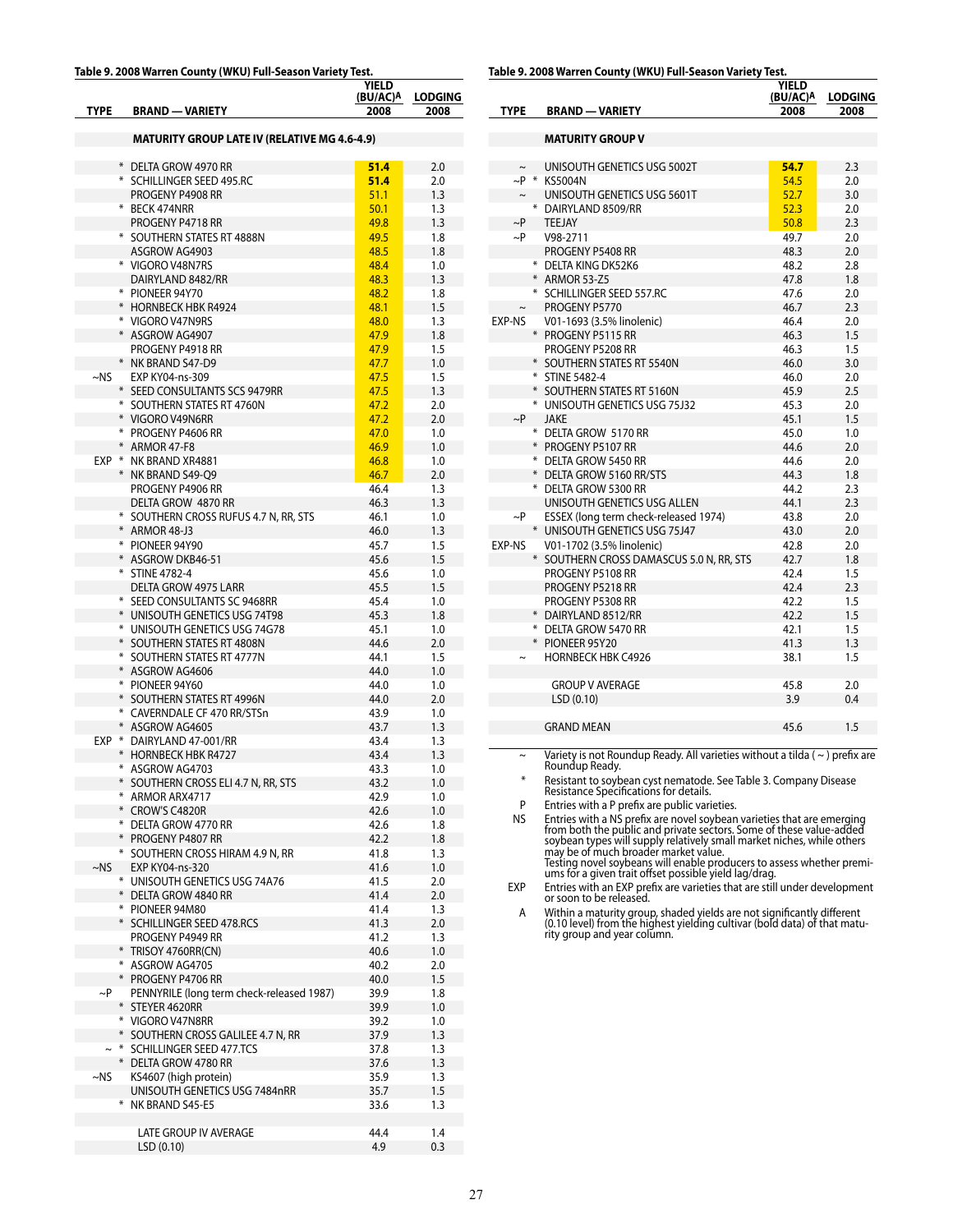*Mention or display of a trademark, proprietary product, or firm in text or figures does not constitute an endorsement and does not imply approval to the exclusion of other suitable products or firms.*



The College of Agriculture is an Equal Opportunity Organization Issued 11-2008, 5,000 copies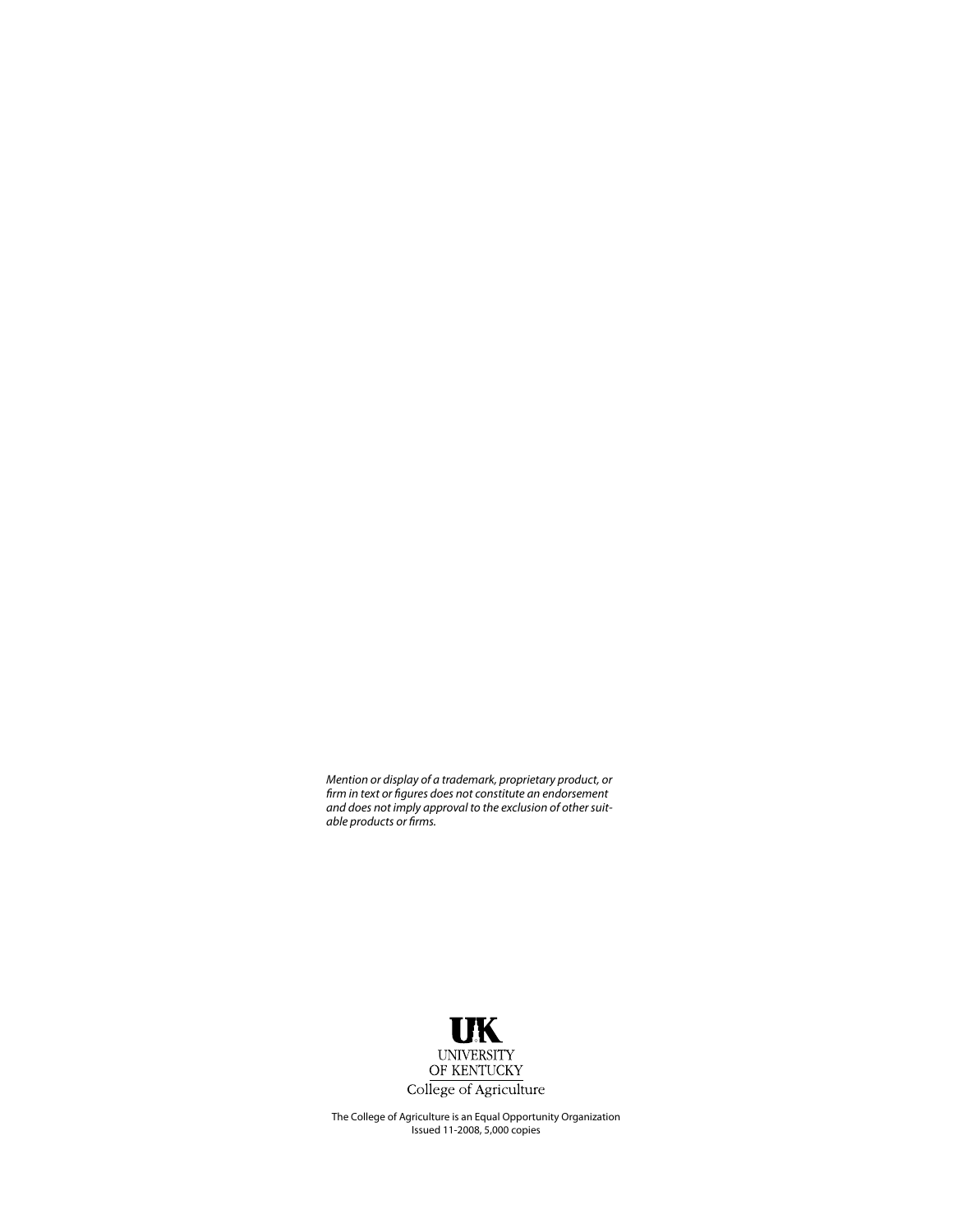<span id="page-28-0"></span>The following pages are not part of the printed publication.

The first few pages are a web site feature for the sorting of Table 4. Summary.

The nomination form, cover letter and instructions are for seed companies and others interested in entering varieties in the KY Soybean Performance Tests.

Questions or comments?

Eugene Lacefield Department of Plant and Soil Sciences University of Kentucky N-122 Agriculture Science Center North Lexington, KY 40546-0091 Tel. & FAX (859) 257-2993 e-mail: elace0@uky.edu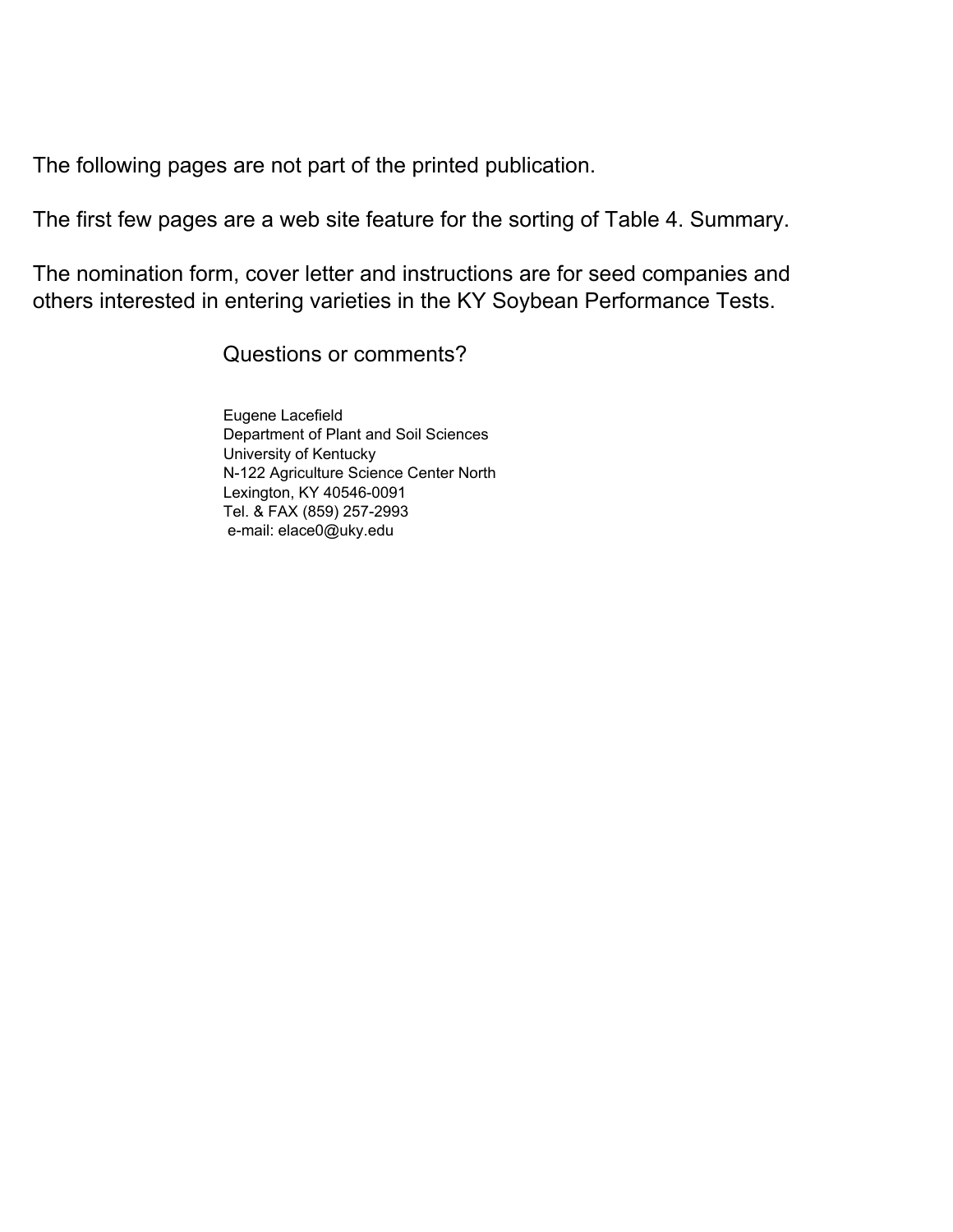<span id="page-29-0"></span>

|                        |         |                                                                  |              | YIELD (BU/AC) <sup>A</sup> |       | <b>LODGING</b> |              | % PROTEIN <sup>B</sup> |       |              | $%$ OIL <sup>B</sup> |       |
|------------------------|---------|------------------------------------------------------------------|--------------|----------------------------|-------|----------------|--------------|------------------------|-------|--------------|----------------------|-------|
| <b>TYPE</b>            |         | <b>BRAND -- VARIETY</b>                                          | 2008         | $07 - 08$                  | 06-08 | 2008           | 2008         | $07 - 08$              | 06-08 | 2008         | 07-08                | 06-08 |
| sort                   | sort    | sort alphabetically                                              | sort         | sort                       | sort  | sort           | sort         | sort                   | sort  | sort         | sort                 | sort  |
|                        |         | MATURITY GROUP II-III (RELATIVE MG 2.7-3.9)                      |              |                            |       |                |              |                        |       |              |                      |       |
|                        | $\star$ | SEED CONSULTANTS SCS 9398RR                                      | 47.7         |                            |       | 1.6            | 36.8         |                        |       | 18.8         |                      |       |
|                        | $\star$ | ARMOR ARX938                                                     | 47.6         |                            |       | 1.5            | 35.6         |                        |       | 18.0         |                      |       |
|                        |         | NK BRAND S39-A3                                                  | 47.2         | 44.3                       |       | 1.5            | 34.6         | 35.2                   |       | 18.5         | 18.1                 |       |
|                        |         | PIONEER 93Y20                                                    | 46.7         |                            |       | 1.9            | 36.6         |                        |       | 19.1         |                      |       |
|                        |         | SOUTHERN STATES RT 3871N                                         | 46.6         | 42.2                       |       | 1.3            | 35.9         | 36.7                   |       | 19.3         | 18.6                 |       |
|                        |         | NK BRAND S37-P5                                                  | 46.2         | 42.9                       |       | 1.7            | 35.6         | 35.9                   |       | 18.2         | 18.3                 |       |
|                        |         | ASGROW AG3803                                                    | 46.1         | 43.9                       |       | 1.3            | 36.9         | 36.9                   |       | 18.3         | 18.2                 |       |
|                        |         | EBBERTS 3386                                                     | 46.0         | 42.1                       |       | 1.7            | 36.7         | 37.3                   |       | 18.5         | 18.0                 |       |
|                        |         | NK BRAND S38-D5                                                  | 45.6         | 42.2                       |       | 1.4            | 35.8         | 36.3                   |       | 17.7         | 17.1                 |       |
|                        |         | SOUTHERN CROSS LUCAS 3.8 N, RR                                   | 45.6         | 42.4                       |       | 1.4            | 36.7         | 37.4                   |       | 17.5         | 17.1                 |       |
|                        |         | PROGENY P3906 RR                                                 | 45.6         |                            |       | 1.5            | 37.4         |                        |       | 18.4         |                      |       |
|                        |         | SOUTHERN STATES RT 3971N                                         | 44.9         | 42.7                       |       | 1.2            | 36.4         | 37.1                   |       | 17.5         | 17.3                 |       |
|                        |         | HORNBECK HBK R3927                                               | 44.8         | 41.5                       |       | 2.4            | 38.3         | 39.0                   |       | 19.1         | 18.6                 |       |
|                        | $\star$ | VIGORO V37N8RR                                                   | 44.8         |                            |       | 1.1            | 36.2         |                        |       | 17.9         |                      |       |
| <b>NS</b>              |         | ASGROW AG36-22V (low linolenic)                                  | 44.5         |                            |       | 1.1            | 35.7         |                        |       | 19.0         |                      |       |
|                        |         | <b>BECK 399NRR</b>                                               | 44.4         | 42.1                       |       | 1.2            | 36.9         | 37.3                   |       | 18.0         | 17.1                 |       |
|                        | $\star$ | SEED CONSULTANTS SC 9389RR                                       | 43.9         |                            |       | 1.3            | 36.2         |                        |       | 17.9         |                      |       |
|                        |         | DYNA-GRO 32X39                                                   | 43.6         |                            |       | 1.3            | 36.7         |                        |       | 17.6         |                      |       |
|                        |         | PORTER HYBRIDS PH 4385N                                          | 43.6         |                            |       | 1.7            | 35.4         |                        |       | 18.0         |                      |       |
|                        | $\star$ | EBBERTS 1365RR                                                   | 43.3         | 43.2                       | 46.8  | 1.7            | 39.2         | 39.6                   | 39.8  | 16.9         | 16.7                 | 16.8  |
|                        |         | PIONEER 93B82                                                    | 43.1         | 39.8                       |       | 1.8            | 37.6         | 37.6                   |       | 18.5         | 18.5                 |       |
|                        |         | EBBERTS 1378RR                                                   | 43.1         | 41.9                       |       | 1.4            | 36.7         | 37.8                   |       | 17.7         | 17.2                 |       |
| NS                     |         | ASGROW AG3121V (low linolenic)                                   | 42.8         | 41.3                       |       | 1.7            | 37.0         | 37.0                   |       | 18.5         | 18.2                 |       |
|                        |         | ASGROW AG3603                                                    | 42.7         | 41.1                       |       | 1.1            | 37.1         | 37.6                   |       | 17.8         | 17.4                 |       |
|                        |         | ASGROW AG3705                                                    | 42.5         | 41.7                       | 48.2  | 1.1            | 34.9         | 35.4                   | 35.6  | 18.3         | 17.8                 | 18.2  |
|                        | $\star$ | BECK 364NRR                                                      | 42.4         |                            |       | 1.4            | 36.7         |                        |       | 17.6         |                      |       |
|                        |         |                                                                  | 42.2         |                            |       | 1.9            |              |                        |       |              |                      |       |
| $\neg$ NS<br><b>NS</b> |         | IA3026 (low saturates)<br>ASGROW AG35-21V (low linolenic)        | 41.9         | 40.2                       |       | 1.2            | 34.7<br>35.9 | 36.0                   |       | 19.3<br>19.1 | 18.7                 |       |
|                        | $\star$ | ASGROW AG3906                                                    |              | 40.8                       | 47.0  | 1.1            | 36.2         | 36.3                   | 36.5  | 18.8         | 18.6                 | 18.9  |
|                        |         |                                                                  | 41.8         |                            |       |                |              |                        |       |              |                      |       |
|                        |         | ARMOR 38-G2<br>SOUTHERN STATES RT 3860                           | 41.7<br>41.7 | 40.4                       | 46.4  | 1.5<br>1.1     | 37.1<br>35.0 | 35.8                   | 35.9  | 17.5<br>18.9 | 18.4                 | 18.7  |
|                        | $\star$ | CROW'S C3916R                                                    | 41.7         |                            |       | 1.2            | 37.3         | 37.8                   |       | 17.8         | 17.5                 |       |
|                        |         | PORTER HYBRIDS PH 4360N                                          | 41.6         | 41.6                       |       | 1.5            | 36.6         |                        |       | 18.0         |                      |       |
| ~NS                    |         | SCHILLINGER SEED 397.TCL (low linolenic)                         | 41.6         | 39.3                       |       | 1.1            | 37.6         | 37.5                   |       | 19.5         | 19.2                 |       |
|                        |         |                                                                  |              | 38.2                       | 45.3  | 1.6            | 36.2         | 36.6                   | 36.7  | 18.5         | 18.2                 | 18.5  |
| NS                     |         | EBBERTS 1386RR<br>ASGROW AG2921V (low linolenic)                 | 41.2<br>41.2 | 38.7                       |       | 1.0            | 35.5         | 36.1                   |       | 19.8         | 19.4                 |       |
|                        |         | VIGORO V39N9RR                                                   | 41.0         |                            |       | 1.3            | 35.3         |                        |       | 18.9         |                      |       |
|                        |         | SEED CONSULTANTS SC 9386RR                                       | 39.8         | 38.4                       | 44.8  | 2.1            | 36.4         | 37.0                   | 37.6  | 18.2         | 18.0                 | 18.3  |
| NS                     |         | ASGROW DKB31-22V (low linolenic)                                 | 39.7         |                            |       | 1.1            | 36.5         |                        |       | 18.7         |                      |       |
| <b>NS</b>              |         | DAIRYLAND DST37-000-UL (low linolenic)                           | 39.7         |                            |       | 1.7            | 36.8         |                        |       | 18.5         |                      |       |
| $-NS$                  |         |                                                                  | 39.5         | 38.7                       |       | 1.6            | 35.7         | 35.2                   |       | 19.5         | 19.4                 |       |
| <b>NS</b>              |         | IA3024 (low linolenic)                                           |              |                            |       | 1.8            | 37.4         |                        |       | 18.2         |                      |       |
|                        |         | DAIRYLAND DST37-001-UL (low linolenic)<br>SEED CONSULTANT SC 388 | 39.0<br>38.5 |                            |       | 1.6            | 38.0         |                        |       | 18.1         |                      |       |
| $\neg$ NS              |         | IA3027 (large seed, high protein)                                | 38.3         | 32.6                       | 33.7  | 1.2            | 39.0         | 39.4                   | 39.3  | 18.3         | 18.4                 | 18.6  |
|                        |         |                                                                  |              |                            |       |                |              |                        |       |              |                      |       |
| <b>NS</b><br>$-NS$     |         | ASGROW AG2822V (low linolenic)<br>IA3036 (mid oleic)             | 37.9<br>36.4 | 38.9                       |       | 1.3<br>1.8     | 36.9<br>38.1 | 37.2                   |       | 19.7<br>18.2 | 19.7                 |       |
| $-NS$                  |         | IA3041 (low linolenic)                                           | 35.9         |                            |       | 1.5            | 36.5         |                        |       | 18.4         |                      |       |
| $-NS$                  |         |                                                                  |              |                            |       |                | 36.7         |                        |       | 19.2         |                      |       |
|                        |         | IA3025 (low linolenic)                                           | 32.8         | 28.7                       |       | 1.5            |              | 36.9                   |       |              | 18.9                 |       |
|                        |         | <b>GROUP III AVERAGE</b>                                         | 42.5         | 40.4                       | 44.6  | 1.4            | 36.6         | 37.0                   | 37.3  | 18.4         | 18.1                 | 18.3  |
|                        |         | LSD (0.10)                                                       | 2.2          | 3.3                        | 2.8   | 0.2            |              |                        |       |              |                      |       |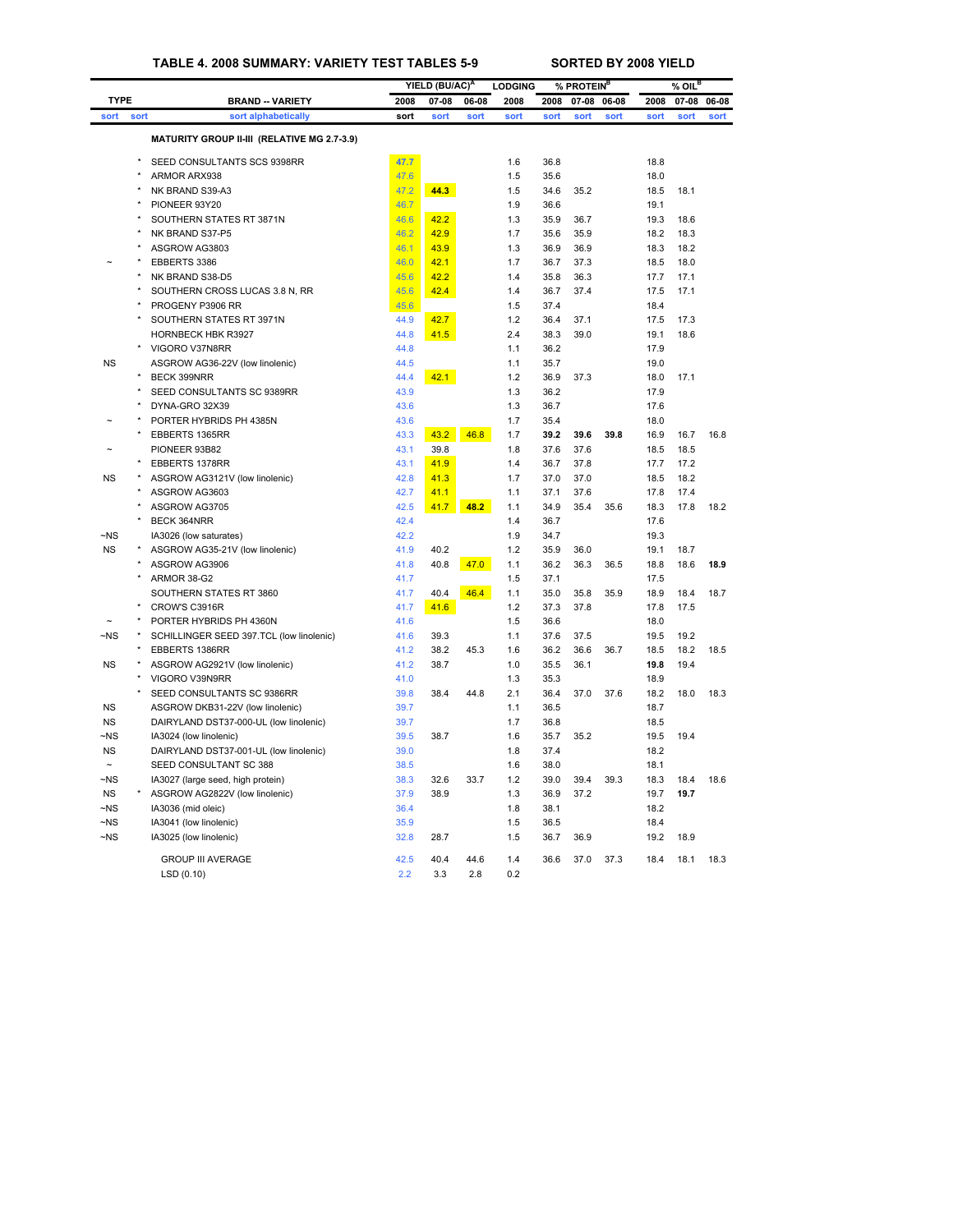|                        |                                                          |              | YIELD (BU/AC) <sup>A</sup> |              | <b>LODGING</b> |              | % PROTEIN <sup>B</sup> |              |              | $%$ OIL $^{\mathsf{B}}$ |              |
|------------------------|----------------------------------------------------------|--------------|----------------------------|--------------|----------------|--------------|------------------------|--------------|--------------|-------------------------|--------------|
| <b>TYPE</b>            | <b>BRAND -- VARIETY</b>                                  | 2008         | $07 - 08$                  | 06-08        | 2008           | 2008         | $07 - 08$              | 06-08        | 2008         |                         | 07-08 06-08  |
|                        |                                                          |              |                            |              |                |              |                        |              |              |                         |              |
|                        | <b>MATURITY GROUP EARLY IV (RELATIVE MG 4.0-4.5)</b>     |              |                            |              |                |              |                        |              |              |                         |              |
|                        | SOUTHERN CROSS BENJAMIN 4.3 N                            | 48.0         |                            |              | 1.2            | 34.6         |                        |              | 19.1         |                         |              |
|                        | ASGROW AG4303                                            | 47.5         |                            |              | 1.2            | 35.6         |                        |              | 18.7         |                         |              |
|                        | PIONEER 94Y01                                            | 47.2         |                            |              | 1.6            | 34.5         |                        |              | 19.4         |                         |              |
|                        | ARMOR 42-M1<br>CAVERNDALE CF 422 RR/STSn                 | 46.7<br>46.6 | 43.7                       | 49.4         | 1.1<br>1.1     | 37.2<br>36.8 | 37.4                   | 36.9         | 17.6<br>18.9 | 18.4                    | 18.7         |
|                        | PORTER HYBRIDS PH 4419N                                  | 46.4         |                            |              | 1.3            | 35.5         |                        |              | 17.9         |                         |              |
|                        | CAVERNDALE CF 447 RR/STSn                                | 46.4         | 44.6                       |              | 1.1            | 35.6         | 36.2                   |              | 18.9         | 18.5                    |              |
|                        | CAVERNDALE CF 410 RR/STSn                                | 46.4         | 43.7                       |              | 1.1            | 36.8         | 37.5                   |              | 17.8         | 16.9                    |              |
|                        | NK BRAND S44-D5                                          | 46.3         | 44.2                       |              | 1.4            | 35.7         | 36.4                   |              | 18.3         | 17.7                    |              |
|                        | TRISOY 4184RR(CN)                                        | 46.3         |                            |              | 1.2            | 35.8         |                        |              | 18.8         |                         |              |
| ۸                      | VIGORO V44N9RS                                           | 46.2         |                            |              | 1.2            | 36.2         |                        |              | 18.4         |                         |              |
|                        | PROGENY P4206 RR                                         | 45.6         | 44.0                       |              | 1.3            | 36.3         | 36.5                   |              | 18.7         | 18.6                    |              |
|                        | CROW'S C4119R<br>PIONEER 94Y20                           | 45.5<br>45.4 |                            |              | 1.2<br>1.5     | 36.9<br>37.3 |                        |              | 18.3<br>18.8 |                         |              |
|                        | ARMOR 44-K6                                              | 45.4         |                            |              | 1.1            | 36.5         |                        |              | 18.1         |                         |              |
|                        | NK BRAND S43-N6                                          | 45.4         |                            |              | 1.2            | 35.5         |                        |              | 17.3         |                         |              |
|                        | DELTA GROW 4460 RR                                       | 45.4         | 41.0                       | 46.6         | 1.7            | 35.2         | 36.5                   | 36.4         | 18.9         | 17.9                    | 18.1         |
|                        | VIGORO V42N9RS                                           | 45.3         |                            |              | 1.2            | 35.3         |                        |              | 18.4         |                         |              |
|                        | SOUTHERN STATES RT 4470N                                 | 45.2         | 44.0                       |              | 1.1            | 36.2         | 36.3                   |              | 18.3         | 18.3                    |              |
|                        | SOUTHERN CROSS LOT 4.1 N, RR, STS                        | 45.2         |                            |              | 1.2            | 36.7         |                        |              | 18.4         |                         |              |
|                        | DYNA-GRO 35D44                                           | 45.1         | 42.4                       |              | 1.3            | 36.5         | 37.5                   |              | 19.1         | 18.1                    |              |
|                        | DELTA GROW 4150 RR                                       | 45.1         | 41.6                       | 48.2         | 1.3            | 36.2         | 37.3                   | 37.3         | 18.3         | 17.5                    | 17.7         |
|                        | TRISOY 4586RR(CN)<br>DELTA GROW 4470 RR/STS              | 45.1<br>45.0 | 42.0                       |              | 1.2<br>1.4     | 35.5<br>34.9 | 35.7                   |              | 18.8<br>19.2 | 18.7                    |              |
|                        | SEED CONSULTANTS SC 9419RR                               | 44.9         |                            |              | 1.1            | 36.0         |                        |              | 18.5         |                         |              |
|                        | SEED CONSULTANTS SCS 9448RR                              | 44.8         |                            |              | 1.5            | 35.9         |                        |              | 18.4         |                         |              |
| <b>EXP</b>             | SEED CONSULTANTS EXP 4242RR                              | 44.6         |                            |              | 1.1            | 36.4         |                        |              | 18.3         |                         |              |
|                        | TRISOY 4475RR(CN)                                        | 44.4         |                            |              | 1.3            | 36.3         |                        |              | 18.2         |                         |              |
|                        | <b>BECK 445NRR</b>                                       | 44.3         |                            |              | 1.1            | 35.5         |                        |              | 18.7         |                         |              |
|                        | SOUTHERN CROSS CALEB 4.4 N, RR, STS                      | 44.2         | 41.2                       |              | 1.1            | 36.2         | 36.1                   |              | 18.8         | 18.4                    |              |
|                        | STEYER 4430RR                                            | 44.1         | 42.9                       |              | 1.3            | 35.1         | 35.9                   |              | 18.9         | 18.7                    |              |
| EXP                    | PROGENY P4508 RR                                         | 43.8         |                            |              | 1.4            | 34.6         |                        |              | 19.5         |                         |              |
| $\star$                | SOUTHERN STATES RT 4551N                                 | 43.6         | 40.0                       | 45.8         | 1.6            | 35.2         | 37.1                   | 37.6         | 19.3         | 18.2                    | 18.2         |
|                        | SOUTHERN CROSS JERICHO 4.2 N, RR                         | 43.5         |                            |              | 1.1            | 35.1<br>36.1 | 36.7                   |              | 18.4<br>19.1 |                         |              |
|                        | DYNA-GRO 38C42<br>SOUTHERN STATES RT 4370N               | 43.4<br>43.3 | 42.5<br>39.0               |              | 1.1<br>1.8     | 35.7         | 36.1                   |              | 19.6         | 18.5<br>18.7            |              |
|                        | DYNA-GRO 33A40                                           | 43.2         |                            |              | 1.4            | 35.6         |                        |              | 19.4         |                         |              |
|                        | ASGROW AG4005                                            | 43.2         |                            |              | 1.0            | 36.0         |                        |              | 18.0         |                         |              |
|                        | DAIRYLAND 4300/RR                                        | 43.0         |                            |              | 1.5            | 35.1         |                        |              | 19.4         |                         |              |
| <b>EXP</b>             | PROGENY P4408 RR                                         | 43.0         |                            |              | 1.1            | 35.7         |                        |              | 18.5         |                         |              |
|                        | SEED CONSULTANTS SC 9408RR                               | 43.0         |                            |              | 1.2            | 36.0         |                        |              | 17.3         |                         |              |
|                        | <b>BECK 422NRR</b>                                       | 42.7         | 41.8                       | 48.0         | 1.3            | 35.9         | 36.4                   | 36.6         | 19.3         | 18.5                    | 18.7         |
|                        | DYNA-GRO 36C44                                           | 42.6         |                            |              | 1.1            | 36.1         |                        |              | 18.0         |                         |              |
|                        | SOUTHERN STATES RT 4451N                                 | 42.6<br>42.4 | 40.8<br>43.1               | 46.1<br>48.8 | 1.4<br>1.2     | 36.7<br>36.2 | 36.6<br>35.9           | 36.3<br>36.4 | 17.9<br>19.2 | 17.6<br>18.4            | 17.8<br>18.5 |
|                        | PIONEER 94M50<br>SCHILLINGER SEED 457.RCP                | 42.4         | 38.8                       |              | 1.9            | 35.3         | 36.3                   |              | 18.9         | 18.2                    |              |
|                        | DAIRYLAND 4500/RRSTS                                     | 42.4         |                            |              | 1.4            | 35.6         |                        |              | 19.3         |                         |              |
| $\neg$ NS              | SCHILLINGER SEED 448 F.HPC (high protein)                | 42.3         |                            |              | 1.2            | 41.4         |                        |              | 17.0         |                         |              |
|                        | STEYER 4040RR                                            | 41.9         | 43.0                       |              | 1.6            | 37.3         | 37.7                   |              | 18.7         | 18.1                    |              |
|                        | PROGENY P4405 RR                                         | 41.5         | 38.3                       |              | 1.7            | 35.8         | 37.1                   |              | 18.1         | 17.2                    |              |
|                        | ASGROW DKB42-51                                          | 41.5         | 40.3                       | 47.1         | 1.3            | 33.7         | 34.2                   | 34.7         | 19.3         | 18.3                    | 18.3         |
|                        | <b>L&amp;M GLICK 843RR</b>                               | 41.4         |                            |              | 1.6            | 35.5         |                        |              | 19.5         |                         |              |
|                        | ASGROW AG4404                                            | 41.3         | 39.1                       | 46.0         | 1.3            | 37.0         | 37.0                   | 36.9         | 18.5         | 17.7                    | 18.0         |
|                        | SEED CONSULTANTS SC 9459RR                               | 41.3         |                            |              | 1.5            | 35.3         |                        |              | 18.9         |                         |              |
|                        | <b>HORNBECK HBK R4527</b><br>SEED CONSULTANTS SCS 9409RR | 41.1<br>41.1 | 36.2                       |              | 1.8<br>1.2     | 37.2<br>37.1 | 38.6                   |              | 18.2<br>17.8 | 17.3                    |              |
|                        | SCHILLINGER SEED 447.TC                                  | 41.0         |                            |              | 1.3            | 37.9         |                        |              | 17.8         |                         |              |
|                        | VIGORO V40N8RS                                           | 40.9         | 40.3                       |              | 1.3            | 35.8         | 36.8                   |              | 19.5         | 19.0                    |              |
| $\neg$ NS              | SCHILLINGER SEED 428 F.HPC (high protein)                | 40.8         |                            |              | 1.4            | 41.8         |                        |              | 17.0         |                         |              |
| $\tilde{}$             | STEYER 434                                               | 40.1         |                            |              | 1.2            | 36.9         |                        |              | 18.4         |                         |              |
| $\star$                | STEYER 410                                               | 39.7         |                            |              | 1.6            | 36.2         |                        |              | 18.1         |                         |              |
|                        | CROW'S C4519R                                            | 39.6         |                            |              | 1.3            | 36.6         |                        |              | 18.5         |                         |              |
|                        | L&M GLICK 53                                             | 39.0         |                            |              | 1.6            | 35.7         |                        |              | 18.7         |                         |              |
|                        | UNISOUTH GENETICS USG 74C36                              | 38.7         |                            |              | 1.7            | 37.3         |                        |              | 17.4         |                         |              |
|                        | SCHILLINGER SEED 435.TCS                                 | 38.1         |                            |              | 1.1            | 37.0         |                        |              | 18.3         |                         |              |
| $\neg$ NS              | SCHILLINGER SEED 446 F.HP (high protein)                 | 37.7         | 35.4                       |              | 1.2            | 39.5         | 40.7                   |              | 16.7         | 15.5                    |              |
| $\neg$ NS<br>$\neg$ NS | SCHILLINGER SEED XP44.TL (low linolenic)                 | 37.3<br>36.9 |                            |              | 1.2<br>1.3     | 35.4<br>35.6 |                        |              | 19.5<br>19.0 |                         |              |
|                        | SCHILLINGER SEED 438.TL (low linolenic)                  |              |                            |              |                |              |                        |              |              |                         |              |
|                        | EARLY GROUP IV AVERAGE                                   | 43.3         | 41.3                       | 47.3         | 1.3            | 36.2         | 36.8                   | 36.6         | 18.5         | 18.0                    | 18.2         |
|                        | LSD (0.10)                                               | 2.5          | 3.5                        | 2.6          | 0.1            |              |                        |              |              |                         |              |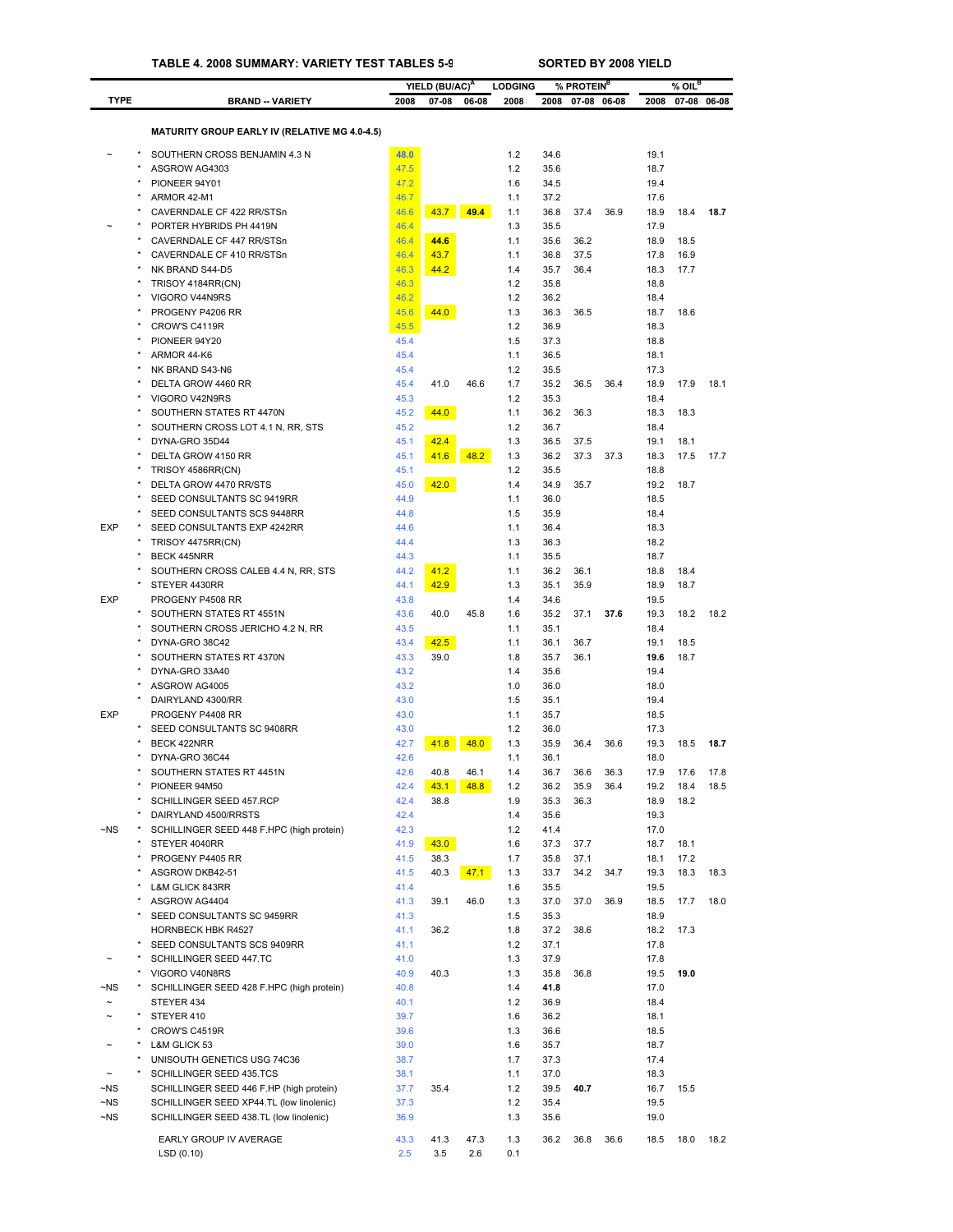|             |                                                     |              |                                         |       |                        |              |                                     |       |              | $%$ OIL <sup>B</sup> |       |
|-------------|-----------------------------------------------------|--------------|-----------------------------------------|-------|------------------------|--------------|-------------------------------------|-------|--------------|----------------------|-------|
| <b>TYPE</b> | <b>BRAND -- VARIETY</b>                             | 2008         | YIELD (BU/AC) <sup>A</sup><br>$07 - 08$ | 06-08 | <b>LODGING</b><br>2008 | 2008         | % PROTEIN <sup>B</sup><br>$07 - 08$ | 06-08 | 2008         | $07 - 08$            | 06-08 |
|             |                                                     |              |                                         |       |                        |              |                                     |       |              |                      |       |
|             | <b>MATURITY GROUP LATE IV (RELATIVE MG 4.6-4.9)</b> |              |                                         |       |                        |              |                                     |       |              |                      |       |
|             | $\star$<br>PIONEER 94Y70                            | 46.6         |                                         |       | 1.7                    | 34.9         |                                     |       | 19.5         |                      |       |
|             | ASGROW DKB46-51                                     | 46.5         | 42.2                                    | 47.3  | 1.4                    | 36.4         | 37.9                                | 37.8  | 19.1         | 18.3                 | 18.2  |
|             | ASGROW AG4606                                       | 46.5         |                                         |       | 1.4                    | 34.7         |                                     |       | 21.0         |                      |       |
|             | PROGENY P4908 RR                                    | 46.3         |                                         |       | 1.5                    | 35.2         |                                     |       | 18.8         |                      |       |
|             | ARMOR 48-J3                                         | 46.1         | 45.1                                    |       | 1.4                    | 37.4         | 38.7                                |       | 18.7         | 18.1                 |       |
|             | DELTA GROW 4970 RR                                  | 45.9         | 40.6                                    | 47.2  | 1.9                    | 36.3         | 38.1                                | 37.5  | 18.9         | 17.9                 | 17.9  |
|             | <b>BECK 474NRR</b>                                  | 45.7         |                                         |       | 1.3                    | 37.0         |                                     |       | 17.8         |                      |       |
|             | ASGROW AG4903                                       | 45.5<br>45.4 | 42.5                                    | 48.0  | 1.4                    | 36.8         | 37.2<br>37.2                        | 36.5  | 19.3         | 18.7<br>18.0         | 18.7  |
|             | UNISOUTH GENETICS USG 74A76<br>VIGORO V47N9RS       | 45.3         | 42.7                                    | 48.0  | 1.6<br>1.3             | 35.1<br>35.7 |                                     | 36.6  | 19.3<br>19.6 |                      | 18.2  |
|             | CROW'S C4820R                                       | 45.0         |                                         |       | 1.3                    | 35.9         |                                     |       | 19.5         |                      |       |
|             | DELTA GROW 4870 RR                                  | 45.0         |                                         |       | 1.5                    | 37.2         |                                     |       | 17.7         |                      |       |
|             | SEED CONSULTANTS SCS 9479RR                         | 45.0         |                                         |       | 1.4                    | 35.1         |                                     |       | 19.2         |                      |       |
|             | UNISOUTH GENETICS USG 74G78                         | 45.0         |                                         |       | 1.1                    | 33.9         |                                     |       | 19.6         |                      |       |
| <b>EXP</b>  | NK BRAND XR4881                                     | 44.8         |                                         |       | 1.2                    | 34.7         |                                     |       | 18.6         |                      |       |
|             | SOUTHERN CROSS RUFUS 4.7 N, RR, STS                 | 44.6         |                                         |       | 1.2                    | 35.6         |                                     |       | 19.7         |                      |       |
|             | PROGENY P4606 RR                                    | 44.4         | 43.3                                    |       | 1.2                    | 33.7         | 35.7                                |       | 19.6         | 18.5                 |       |
|             | SOUTHERN STATES RT 4808N                            | 44.4         | 43.9                                    | 49.2  | 1.6                    | 35.6         | 37.0                                | 36.0  | 19.0         | 17.6                 | 17.8  |
|             | DAIRYLAND 8482/RR                                   | 44.4         | 42.0                                    |       | 1.5                    | 35.8         | 37.2                                |       | 18.9         | 18.3                 |       |
|             | $\star$<br>SOUTHERN STATES RT 4888N                 | 44.2         |                                         |       | 1.4                    | 36.8         |                                     |       | 18.1         |                      |       |
|             | PROGENY P4918 RR                                    | 44.2         |                                         |       | 1.6                    | 37.4         |                                     |       | 17.8         |                      |       |
|             | <b>HORNBECK HBK R4924</b>                           | 44.1         | 43.6                                    | 48.3  | 1.6                    | 35.9         | 37.2                                | 36.4  | 19.1         | 18.0                 | 18.2  |
|             | NK BRAND S49-Q9                                     | 44.0         | 38.9                                    | 46.0  | 1.8                    | 34.8         | 36.9                                | 36.6  | 18.9         | 17.1                 | 17.3  |
|             | ASGROW AG4907                                       | 43.9         |                                         |       | 1.6                    | 35.3         |                                     |       | 18.7         |                      |       |
|             | ASGROW AG4705                                       | 43.8         |                                         |       | 2.0                    | 35.7         |                                     |       | 20.3         |                      |       |
|             | NK BRAND S47-D9                                     | 43.8         | 45.3                                    |       | 1.1                    | 34.1         | 35.8                                |       | 19.6         | 18.7                 |       |
|             | SCHILLINGER SEED 495.RC                             | 43.7         | 41.9                                    | 46.6  | 1.9                    | 36.6         | 38.2                                | 37.7  | 18.3         | 17.6                 | 17.7  |
|             | SOUTHERN STATES RT 4760N                            | 43.6         | 40.8                                    | 46.6  | 1.7                    | 35.5         | 37.5                                | 37.6  | 19.2         | 18.0                 | 18.0  |
|             | ARMOR 47-F8                                         | 43.5         | 42.5                                    |       | 1.1                    | 34.0         | 35.7                                |       | 19.3         | 18.7                 |       |
|             | VIGORO V48N7RS                                      | 43.4         | 42.0                                    |       | 1.1<br>1.4             | 34.0<br>37.3 | 34.8                                |       | 19.5         | 19.0                 |       |
|             | PROGENY P4718 RR<br><b>HORNBECK HBK R4727</b>       | 43.4<br>43.3 | 40.7                                    |       | 1.4                    | 35.0         | 35.8                                |       | 18.0<br>19.0 | 18.2                 |       |
|             | <b>STINE 4782-4</b>                                 | 43.3         | 42.0                                    | 49.1  | 1.2                    | 33.5         | 35.7                                | 35.2  | 19.9         | 19.5                 | 19.4  |
|             | CAVERNDALE CF 470 RR/STSn                           | 43.2         | 42.4                                    |       | 1.1                    | 34.5         | 35.5                                |       | 19.7         | 19.1                 |       |
|             | DELTA GROW 4975 LARR                                | 43.2         | 40.7                                    |       | 1.4                    | 35.8         | 37.2                                |       | 18.8         | 17.7                 |       |
|             | STEYER 4620RR                                       | 43.2         |                                         |       | 1.2                    | 35.6         |                                     |       | 19.7         |                      |       |
|             | PROGENY P4906 RR                                    | 43.1         | 39.4                                    |       | 1.4                    | 35.2         | 36.9                                |       | 18.6         | 17.9                 |       |
|             | $\star$<br>SEED CONSULTANTS SC 9468RR               | 43.1         | 41.2                                    |       | 1.2                    | 33.1         | 34.5                                |       | 20.1         | 19.5                 |       |
|             | ASGROW AG4703                                       | 43.0         | 41.8                                    | 47.4  | 1.2                    | 37.3         | 37.9                                | 37.3  | 17.9         | 17.3                 | 17.5  |
|             | ASGROW AG4605                                       | 42.7         | 39.1                                    |       | 1.3                    | 34.5         | 36.1                                |       | 19.0         | 18.6                 |       |
|             | VIGORO V49N6RR                                      | 42.7         | 42.1                                    | 48.2  | 1.7                    | 36.5         | 37.8                                | 37.4  | 19.0         | 18.0                 | 18.0  |
|             | PIONEER 94Y90                                       | 42.5         |                                         |       | 1.6                    | 36.3         |                                     |       | 19.4         |                      |       |
|             | DELTA GROW 4770 RR                                  | 42.2         | 41.5                                    |       | 1.6                    | 35.3         | 37.4                                |       | 19.0         | 18.1                 |       |
|             | PIONEER 94Y60                                       | 42.0         |                                         |       | 1.2                    | 38.7         |                                     |       | 17.6         |                      |       |
|             | PROGENY P4807 RR                                    | 41.9         | 38.7                                    |       | 1.5                    | 34.7         | 35.9                                |       | 19.2         | 18.3                 |       |
|             | SOUTHERN CROSS ELI 4.7 N, RR, STS                   | 41.8         | 41.7                                    | 49.0  | 1.2                    | 34.0         | 35.0                                | 34.7  | 19.8         | 19.7                 | 19.7  |
|             | PROGENY P4706 RR                                    | 41.7         | 40.5                                    |       | 1.6                    | 35.4         | 36.9                                |       | 19.1         | 18.2                 |       |
|             | $\star$<br>VIGORO V47N8RR                           | 41.7         |                                         |       | 1.3                    | 34.8         |                                     |       | 19.3         |                      |       |
|             | SOUTHERN STATES RT 4996N                            | 41.6         | 40.0                                    | 46.0  | 1.6                    | 36.0         | 37.5                                | 37.1  | 19.7         | 18.4                 | 18.6  |
|             | DELTA GROW 4780 RR<br>$\star$                       | 41.5         | 38.8                                    |       | 1.4                    | 35.0         | 35.8                                |       | 19.5         | 18.9                 |       |
|             | SOUTHERN STATES RT 4777N                            | 41.4         | 42.6                                    | 47.9  | 1.4                    | 35.0         | 36.3                                | 36.5  | 19.1         | 18.4                 | 18.5  |
|             | ARMOR ARX4717<br>×                                  | 41.2         |                                         |       | 1.2                    | 36.1         |                                     |       | 19.0         |                      |       |
|             | TRISOY 4760RR(CN)<br>DELTA GROW 4840 RR             | 41.2<br>41.1 | 39.0<br>39.7                            |       | 1.2                    | 32.5<br>35.3 | 34.1                                |       | 21.5         | 20.3                 |       |
|             | PROGENY P4949 RR                                    | 40.7         | 40.4                                    | 44.6  | 1.7<br>1.5             | 35.4         | 36.8<br>37.6                        | 36.7  | 18.1<br>19.9 | 16.8<br>18.1         | 17.4  |
|             | ×<br>UNISOUTH GENETICS USG 74T98                    | 40.0         |                                         |       | 2.2                    | 36.2         |                                     |       | 18.3         |                      |       |
|             | $\star$<br>SOUTHERN CROSS GALILEE 4.7 N, RR         | 39.9         | 39.4                                    |       | 1.3                    | 35.3         | 36.2                                |       | 19.2         | 18.9                 |       |
|             | PIONEER 94M80                                       | 39.6         | 37.0                                    | 43.5  | 1.4                    | 38.4         | 39.7                                | 38.9  | 17.6         | 17.1                 | 17.4  |
|             | ×<br>SOUTHERN CROSS HIRAM 4.9 N, RR                 | 39.2         | 38.6                                    |       | 1.4                    | 35.6         | 36.1                                |       | 18.9         | 17.7                 |       |
|             | ×<br>UNISOUTH GENETICS USG 7484nRR                  | 39.1         |                                         |       | 1.7                    | 35.7         |                                     |       | 17.9         |                      |       |
|             | ×<br>SCHILLINGER SEED 477.TCS                       | 38.6         |                                         |       | 1.3                    | 37.9         |                                     |       | 18.0         |                      |       |
| $\sim P$    | PENNYRILE (long term check-released 1987)           | 38.3         | 35.8                                    |       | 1.5                    | 37.0         | 38.0                                |       | 19.1         | 18.6                 |       |
| <b>EXP</b>  | DAIRYLAND 47-001/RR                                 | 38.1         | 35.7                                    |       | 1.5                    | 35.4         | 36.1                                |       | 18.7         | 18.4                 |       |
|             | NK BRAND S45-E5                                     | 36.9         |                                         |       | 1.4                    | 36.7         |                                     |       | 18.7         |                      |       |
| $\neg$ NS   | KS4607 (high protein)                               | 36.3         | 35.3                                    |       | 1.3                    | 39.4         | 39.4                                |       | 18.4         | 17.6                 |       |
|             | * SCHILLINGER SEED 478.RCS                          | 36.2         |                                         |       | 1.5                    | 35.1         |                                     |       | 18.6         |                      |       |
|             | LATE GROUP IV AVERAGE                               | 42.8         | 40.8                                    | 47.2  | 1.4                    | 35.6         | 36.8                                | 36.9  | 19.0         | 18.3                 | 18.1  |
|             |                                                     |              |                                         |       |                        |              |                                     |       |              |                      |       |

LSD (0.10) 2.2 3.8 2.5 0.1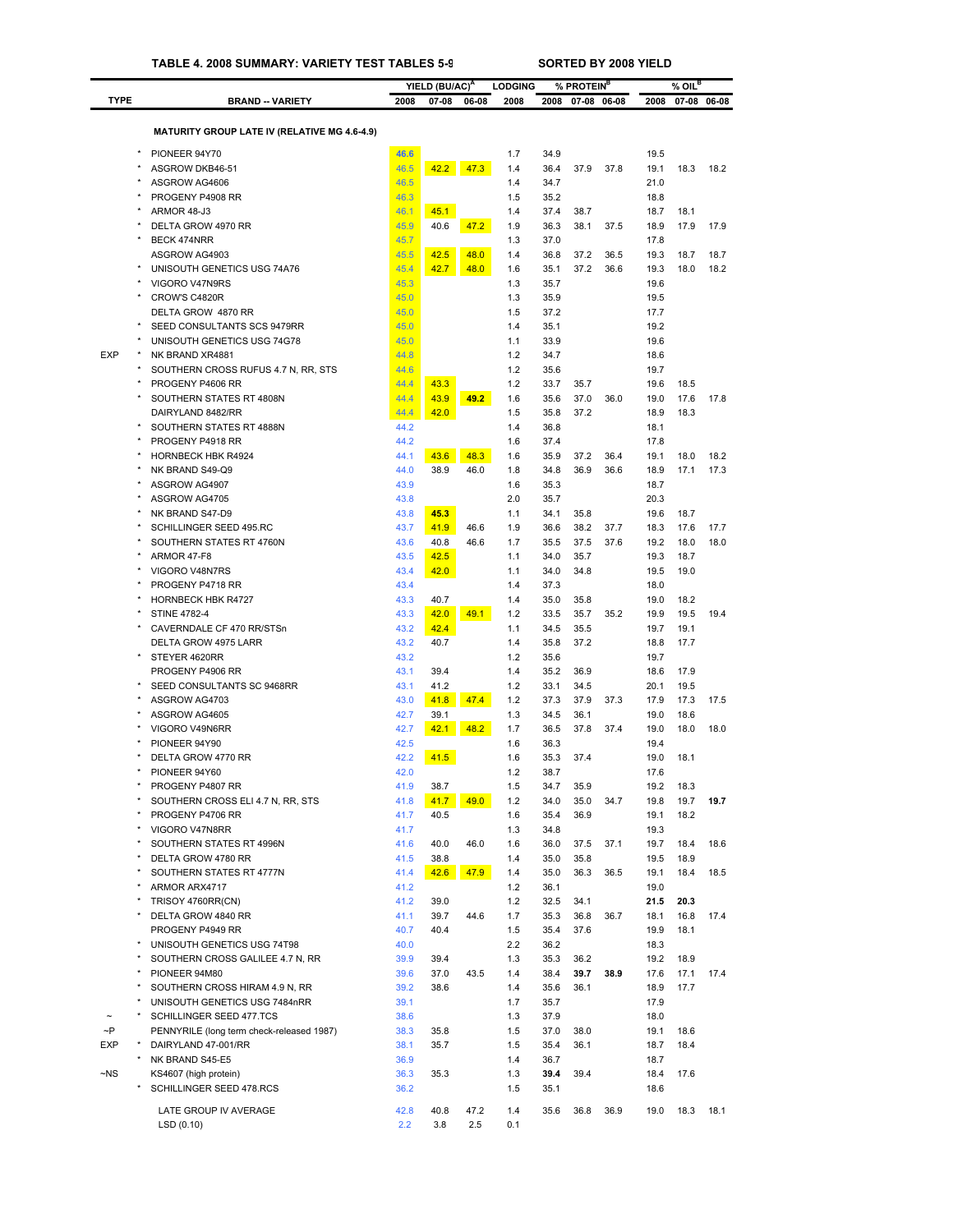### **TABLE 4. 2008 SUMMARY: VARIETY TEST TABLES 5-9 SORTED BY 2008 YIELD**

|                       |                                        |      | YIELD (BU/AC) <sup>A</sup> |       | <b>LODGING</b> | % PROTEIN <sup>B</sup> |      |             | $%$ OIL <sup>B</sup> |      |             |
|-----------------------|----------------------------------------|------|----------------------------|-------|----------------|------------------------|------|-------------|----------------------|------|-------------|
| <b>TYPE</b>           | <b>BRAND - VARIETY</b>                 | 2008 | 07-08                      | 06-08 | 2008           | 2008                   |      | 07-08 06-08 | 2008                 |      | 07-08 06-08 |
|                       |                                        |      |                            |       |                |                        |      |             |                      |      |             |
|                       | <b>MATURITY GROUP V</b>                |      |                            |       |                |                        |      |             |                      |      |             |
| $\neg P$              | <b>KS5004N</b>                         | 45.8 |                            |       | 2.1            | 35.8                   |      |             | 19.0                 |      |             |
| $\tilde{\phantom{a}}$ | UNISOUTH GENETICS USG 5002T            | 44.5 | 40.4                       | 47.1  | 2.2            | 36.1                   | 37.5 | 37.0        | 18.7                 | 18.1 | 18.1        |
| ~P                    | TEEJAY                                 | 43.1 | 40.3                       | 46.0  | 1.8            | 35.8                   | 37.7 | 37.0        | 18.4                 | 17.5 | 17.6        |
| $\sim$                | UNISOUTH GENETICS USG 5601T            | 42.7 | 41.0                       | 47.8  | 2.1            | 37.3                   | 38.5 | 38.3        | 18.4                 | 17.6 | 17.3        |
|                       | DAIRYLAND 8509/RR                      | 42.3 | 38.0                       |       | 1.8            | 36.6                   | 37.8 |             | 19.3                 | 18.2 |             |
|                       | DELTA GROW 5170 RR                     | 41.8 |                            |       | 1.1            | 35.1                   |      |             | 19.1                 |      |             |
|                       | ARMOR 53-Z5                            | 40.7 |                            |       | 1.8            | 37.2                   |      |             | 18.0                 |      |             |
|                       | PROGENY P5408 RR                       | 40.6 |                            |       | 2.0            | 37.5                   |      |             | 17.8                 |      |             |
|                       | <b>STINE 5482-4</b>                    | 40.4 | 37.7                       |       | 1.6            | 36.3                   | 37.2 |             | 18.5                 | 18.1 |             |
| $\neg P$              | V98-2711                               | 39.8 |                            |       | 2.3            | 38.3                   |      |             | 18.0                 |      |             |
|                       | SCHILLINGER SEED 557.RC                | 39.8 |                            |       | 1.9            | 37.3                   |      |             | 17.7                 |      |             |
|                       | DELTA GROW 5160 RR/STS                 | 39.4 | 37.0                       | 45.0  | 1.7            | 36.3                   | 38.5 | 38.2        | 20.1                 | 18.8 | 18.6        |
|                       | PROGENY P5208 RR                       | 38.9 |                            |       | 1.5            | 36.7                   |      |             | 18.7                 |      |             |
|                       | SOUTHERN CROSS DAMASCUS 5.0 N, RR, STS | 38.8 | 35.2                       | 43.0  | 1.7            | 36.3                   | 38.4 | 38.0        | 19.7                 | 18.7 | 18.6        |
|                       | DELTA GROW 5300 RR                     | 38.8 | 36.1                       |       | 2.3            | 37.3                   | 38.4 |             | 17.5                 | 16.6 |             |
|                       | PROGENY P5115 RR                       | 38.6 | 34.9                       |       | 1.6            | 35.2                   | 36.0 |             | 19.6                 | 18.8 |             |
|                       | UNISOUTH GENETICS USG 75J47            | 38.5 | 37.5                       |       | 1.9            | 37.5                   | 37.8 |             | 18.0                 | 17.7 |             |
|                       | PROGENY P5218 RR                       | 38.4 |                            |       | 2.7            | 36.8                   |      |             | 18.4                 |      |             |
|                       | PROGENY P5108 RR                       | 38.2 |                            |       | 1.5            | 37.8                   |      |             | 18.2                 |      |             |
| $\sim P$              | <b>JAKE</b>                            | 37.8 | 36.9                       | 43.3  | 1.6            | 38.2                   | 38.0 | 37.2        | 17.0                 | 17.2 | 17.4        |
| <b>EXP-NS</b>         | V01-1702 (3.5% linolenic)              | 37.8 |                            |       | 1.8            | 36.6                   |      |             | 19.4                 |      |             |
|                       | PROGENY P5308 RR                       | 37.7 |                            |       | 1.7            | 37.1                   |      |             | 18.4                 |      |             |
| $\sim P$              | ESSEX (long term check-released 1974)  | 37.5 | 35.2                       |       | 2.0            | 38.3                   | 39.9 |             | 18.0                 | 17.4 |             |
|                       | PROGENY P5107 RR                       | 37.5 | 32.1                       |       | 2.1            | 36.5                   | 38.5 |             | 18.4                 | 17.3 |             |
| EXP-NS                | V01-1693 (3.5% linolenic)              | 37.3 |                            |       | 1.9            | 36.7                   |      |             | 18.7                 |      |             |
|                       | UNISOUTH GENETICS USG 75J32            | 37.1 | 34.9                       | 42.4  | 1.9            | 37.1                   | 38.6 | 37.9        | 18.3                 | 17.1 | 17.3        |
|                       | PIONEER 95Y20                          | 37.0 |                            |       | 1.8            | 36.1                   |      |             | 18.4                 |      |             |
|                       | DAIRYLAND 8512/RR                      | 36.9 |                            |       | 1.6            | 37.7                   |      |             | 18.5                 |      |             |
|                       | SOUTHERN STATES RT 5160N               | 36.9 | 36.3                       | 42.7  | 2.0            | 37.4                   | 38.0 | 37.1        | 17.4                 | 17.2 | 17.5        |
|                       | UNISOUTH GENETICS USG ALLEN            | 36.6 | 35.0                       | 42.9  | 2.0            | 37.2                   | 38.2 | 37.6        | 17.9                 | 17.5 | 17.2        |
|                       | SOUTHERN STATES RT 5540N               | 36.6 | 35.2                       | 41.6  | 2.4            | 38.8                   | 39.4 | 38.5        | 18.1                 | 17.5 | 17.7        |
|                       | DELTA GROW 5450 RR                     | 36.1 |                            |       | 1.8            | 37.6                   |      |             | 17.4                 |      |             |
|                       | PROGENY P5770                          | 36.0 |                            |       | 2.7            | 37.1                   |      |             | 18.6                 |      |             |
|                       | DELTA GROW 5470 RR                     | 35.9 | 34.6                       |       | 1.6            | 37.6                   | 38.6 |             | 17.4                 | 17.1 |             |
|                       | DELTA KING DK52K6                      | 35.7 | 36.5                       | 43.6  | 2.4            | 39.1                   | 39.7 | 39.0        | 17.3                 | 17.0 | 17.2        |
|                       | <b>HORNBECK HBK C4926</b>              | 33.8 |                            |       | 1.6            | 36.5                   |      |             | 18.7                 |      |             |
|                       | <b>GROUP V AVERAGE</b>                 | 38.8 | 36.6                       | 44.1  | 1.9            | 37.0                   | 38.2 | 37.8        | 18.4                 | 17.6 | 17.7        |
|                       | LSD(0.10)                              | 1.8  | 3.5                        | 2.7   | 0.2            |                        |      |             |                      |      |             |
|                       | <b>GRAND MEAN</b>                      | 42.2 | 40.1                       | 46.1  | 1.5            | 36.3                   | 37.1 | 37.1        | 18.6                 | 18.1 | 18.1        |
|                       |                                        |      |                            |       |                |                        |      |             |                      |      |             |

~ Variety is not Roundup Ready. All varieties without a tilda ( [~ \) prefi](#page-29-0)x are Roundup Ready.

\* Resistant to soybean cyst nematode. See Table 3. Company Disease Resistance Specifications for details.

P Entries with a P prefix are public varieties.

NS Entries with a NS prefix are novel soybean varieties that are emerging from both the public and private sectors. Some of these value-added soybean types will supply relatively small market niches, while others may be of much broader market value. Testing novel soybeans will enable producers to assess whether premiums for a given trait offset possible yield lag/drag.

EXP Entries with an EXP prefix are varieties that are still under development or soon to be released.

<sup>A</sup> Within a maturity group, shaded yields are not significantly different (0.10 level) from the highest yielding cultivar (bold data) of that maturity group and year column.

<sup>B</sup> Variety protein and oil concentration was determined at the Hancock Co. location (all test locations for NS entries) and expressed on the basis of 13% moisture. The 2008 data were provided by the University of Kentucky using near-infrared (NIR) analysis. The 2007 and 2006 data were provided by the Iowa State University Grain Quality Analysis Services using near-infrared (NIR) analysis.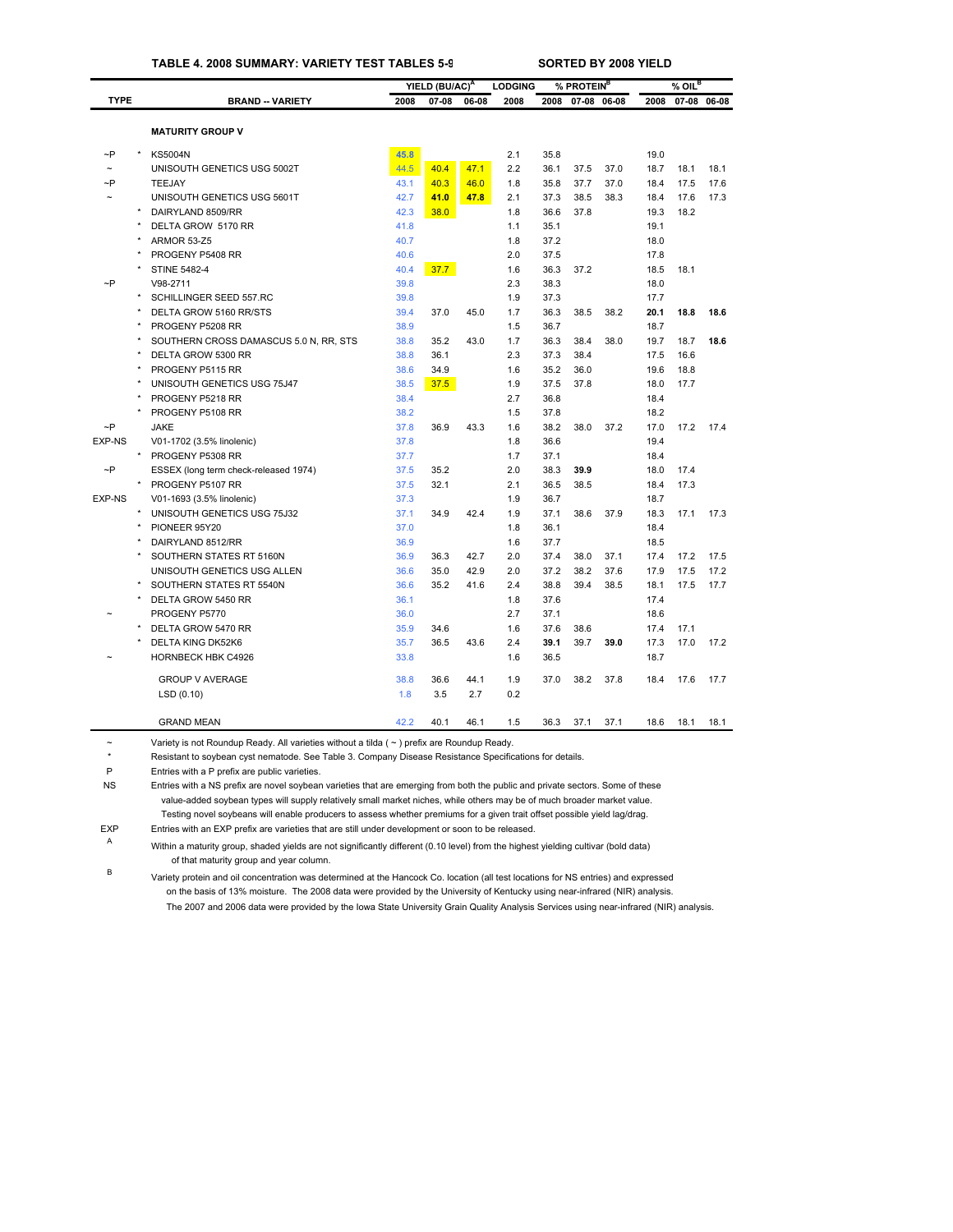<span id="page-33-0"></span>

|             |         |                                                            | YIELD (BU/AC) <sup>A</sup> |              | <b>LODGING</b><br>% PROTEIN <sup>B</sup> |            |              |              | % OIL <sup>B</sup> |              |              |             |  |
|-------------|---------|------------------------------------------------------------|----------------------------|--------------|------------------------------------------|------------|--------------|--------------|--------------------|--------------|--------------|-------------|--|
| <b>TYPE</b> |         | <b>BRAND -- VARIETY</b>                                    | 2008                       | 07-08        | 06-08                                    | 2008       | 2008         | 07-08        | 06-08              | 2008         |              | 07-08 06-08 |  |
| sort        |         |                                                            |                            |              |                                          |            |              |              |                    |              |              |             |  |
|             |         | MATURITY GROUP II-III (RELATIVE MG 2.7-3.9)                |                            |              |                                          |            |              |              |                    |              |              |             |  |
|             |         |                                                            |                            |              |                                          |            |              |              |                    |              |              |             |  |
| <b>NS</b>   |         | ASGROW AG36-22V (low linolenic)                            | 44.5                       |              |                                          | 1.1        | 35.7         |              |                    | 19.0         |              |             |  |
| <b>NS</b>   |         | ASGROW AG3121V (low linolenic)                             | 42.8                       | 41.3         |                                          | 1.7        | 37.0         | 37.0         |                    | 18.5         | 18.2         |             |  |
| <b>NS</b>   | $\star$ | ASGROW AG35-21V (low linolenic)                            | 41.9                       | 40.2         |                                          | 1.2        | 35.9         | 36.0         |                    | 19.1         | 18.7         |             |  |
| <b>NS</b>   |         | ASGROW AG2921V (low linolenic)                             | 41.2                       | 38.7         |                                          | 1.0        | 35.5         | 36.1         |                    | 19.8         | 19.4         |             |  |
| <b>NS</b>   |         | ASGROW DKB31-22V (low linolenic)                           | 39.7                       |              |                                          | 1.1        | 36.5         |              |                    | 18.7         |              |             |  |
| <b>NS</b>   |         | DAIRYLAND DST37-000-UL (low linolenic)                     | 39.7                       |              |                                          | 1.7        | 36.8         |              |                    | 18.5         |              |             |  |
| <b>NS</b>   |         | DAIRYLAND DST37-001-UL (low linolenic)                     | 39.0                       |              |                                          | 1.8        | 37.4         |              |                    | 18.2         |              |             |  |
| <b>NS</b>   |         | ASGROW AG2822V (low linolenic)                             | 37.9                       | 38.9         |                                          | 1.3        | 36.9         | 37.2         |                    | 19.7         | 19.7         |             |  |
| $-NS$       |         | IA3026 (low saturates)                                     | 42.2                       |              |                                          | 1.9        | 34.7         |              |                    | 19.3         |              |             |  |
| $-NS$       |         | SCHILLINGER SEED 397.TCL (low linolenic)                   | 41.6                       | 39.3         |                                          | 1.1        | 37.6         | 37.5         |                    | 19.5         | 19.2         |             |  |
| $-NS$       |         | IA3024 (low linolenic)                                     | 39.5                       | 38.7         |                                          | 1.6        | 35.7         | 35.2         |                    | 19.5         | 19.4         |             |  |
| $-NS$       |         | IA3027 (large seed, high protein)                          | 38.3                       | 32.6         | 33.7                                     | 1.2        | 39.0         | 39.4         | 39.3               | 18.3         | 18.4         | 18.6        |  |
| $-NS$       |         | IA3036 (mid oleic)                                         | 36.4                       |              |                                          | 1.8        | 38.1         |              |                    | 18.2         |              |             |  |
| $-NS$       |         | IA3041 (low linolenic)                                     | 35.9                       |              |                                          | 1.5        | 36.5         |              |                    | 18.4         |              |             |  |
| $-NS$       |         | IA3025 (low linolenic)                                     | 32.8                       | 28.7         |                                          | 1.5        | 36.7         | 36.9         |                    | 19.2         | 18.9         |             |  |
|             |         | EBBERTS 3386                                               | 46.0                       | 42.1         |                                          | 1.7        | 36.7         | 37.3         |                    | 18.5         | 18.0         |             |  |
|             |         | PORTER HYBRIDS PH 4385N                                    | 43.6                       |              |                                          | 1.7        | 35.4         |              |                    | 18.0         |              |             |  |
|             |         | PIONEER 93B82                                              | 43.1                       | 39.8         |                                          | 1.8        | 37.6         | 37.6         |                    | 18.5         | 18.5         |             |  |
|             |         | PORTER HYBRIDS PH 4360N                                    | 41.6                       |              |                                          | 1.5        | 36.6         |              |                    | 18.0         |              |             |  |
|             |         | SEED CONSULTANT SC 388                                     | 38.5                       |              |                                          | 1.6        | 38.0         |              |                    | 18.1         |              |             |  |
|             |         | SOUTHERN STATES RT 3871N                                   | 46.6                       | 42.2         |                                          | 1.3        | 35.9         | 36.7         |                    | 19.3         | 18.6         |             |  |
|             |         | NK BRAND S37-P5                                            | 46.2                       | 42.9         |                                          | 1.7        | 35.6         | 35.9         |                    | 18.2         | 18.3         |             |  |
|             |         | ASGROW AG3803                                              | 46.1                       | 43.9         |                                          | 1.3        | 36.9         | 36.9         |                    | 18.3         | 18.2         |             |  |
|             |         | NK BRAND S38-D5                                            | 45.6                       | 42.2         |                                          | 1.4        | 35.8<br>36.7 | 36.3<br>37.4 |                    | 17.7<br>17.5 | 17.1<br>17.1 |             |  |
|             |         | SOUTHERN CROSS LUCAS 3.8 N, RR<br>SOUTHERN STATES RT 3971N | 45.6<br>44.9               | 42.4<br>42.7 |                                          | 1.4<br>1.2 | 36.4         | 37.1         |                    | 17.5         | 17.3         |             |  |
|             |         | <b>HORNBECK HBK R3927</b>                                  | 44.8                       |              |                                          | 2.4        | 38.3         | 39.0         |                    | 19.1         | 18.6         |             |  |
|             |         | <b>BECK 399NRR</b>                                         | 44.4                       | 41.5<br>42.1 |                                          | 1.2        | 36.9         | 37.3         |                    | 18.0         | 17.1         |             |  |
|             |         | EBBERTS 1365RR                                             | 43.3                       | 43.2         | 46.8                                     | 1.7        | 39.2         | 39.6         | 39.8               | 16.9         | 16.7         | 16.8        |  |
|             |         | EBBERTS 1378RR                                             | 43.1                       | 41.9         |                                          | 1.4        | 36.7         | 37.8         |                    | 17.7         | 17.2         |             |  |
|             |         | ASGROW AG3603                                              | 42.7                       | 41.1         |                                          | 1.1        | 37.1         | 37.6         |                    | 17.8         | 17.4         |             |  |
|             |         | ASGROW AG3705                                              | 42.5                       | 41.7         | 48.2                                     | 1.1        | 34.9         | 35.4         | 35.6               | 18.3         | 17.8         | 18.2        |  |
|             |         | BECK 364NRR                                                | 42.4                       |              |                                          | 1.4        | 36.7         |              |                    | 17.6         |              |             |  |
|             |         | ASGROW AG3906                                              | 41.8                       | 40.8         | 47.0                                     | 1.1        | 36.2         | 36.3         | 36.5               | 18.8         | 18.6         | 18.9        |  |
|             |         | SOUTHERN STATES RT 3860                                    | 41.7                       | 40.4         | 46.4                                     | 1.1        | 35.0         | 35.8         | 35.9               | 18.9         | 18.4         | 18.7        |  |
|             |         | CROW'S C3916R                                              | 41.7                       | 41.6         |                                          | 1.2        | 37.3         | 37.8         |                    | 17.8         | 17.5         |             |  |
|             |         | EBBERTS 1386RR                                             | 41.2                       | 38.2         | 45.3                                     | 1.6        | 36.2         | 36.6         | 36.7               | 18.5         | 18.2         | 18.5        |  |
|             |         | SEED CONSULTANTS SC 9386RR                                 | 39.8                       | 38.4         | 44.8                                     | 2.1        | 36.4         | 37.0         | 37.6               | 18.2         | 18.0         | 18.3        |  |
|             |         | SEED CONSULTANTS SCS 9398RR                                | 47.7                       |              |                                          | 1.6        | 36.8         |              |                    | 18.8         |              |             |  |
|             |         | ARMOR ARX938                                               | 47.6                       |              |                                          | 1.5        | 35.6         |              |                    | 18.0         |              |             |  |
|             |         | NK BRAND S39-A3                                            | 47.2                       | 44.3         |                                          | 1.5        | 34.6         | 35.2         |                    | 18.5         | 18.1         |             |  |
|             | $\star$ | PIONEER 93Y20                                              | 46.7                       |              |                                          | 1.9        | 36.6         |              |                    | 19.1         |              |             |  |
|             |         | PROGENY P3906 RR                                           | 45.6                       |              |                                          | 1.5        | 37.4         |              |                    | 18.4         |              |             |  |
|             |         | VIGORO V37N8RR                                             | 44.8                       |              |                                          | 1.1        | 36.2         |              |                    | 17.9         |              |             |  |
|             |         | SEED CONSULTANTS SC 9389RR                                 | 43.9                       |              |                                          | 1.3        | 36.2         |              |                    | 17.9         |              |             |  |
|             |         | DYNA-GRO 32X39                                             | 43.6                       |              |                                          | 1.3        | 36.7         |              |                    | 17.6         |              |             |  |
|             |         | ARMOR 38-G2                                                | 41.7                       |              |                                          | 1.5        | 37.1         |              |                    | 17.5         |              |             |  |
|             |         | VIGORO V39N9RR                                             | 41.0                       |              |                                          | 1.3        | 35.3         |              |                    | 18.9         |              |             |  |
|             |         |                                                            |                            |              |                                          |            |              |              |                    |              |              |             |  |
|             |         | <b>GROUP III AVERAGE</b>                                   | 42.5                       | 40.4         | 44.6                                     | 1.4        | 36.6         | 37.0         | 37.3               | 18.4         | 18.1         | 18.3        |  |
|             |         | LSD(0.10)                                                  | 2.2                        | 3.3          | 2.8                                      | 0.2        |              |              |                    |              |              |             |  |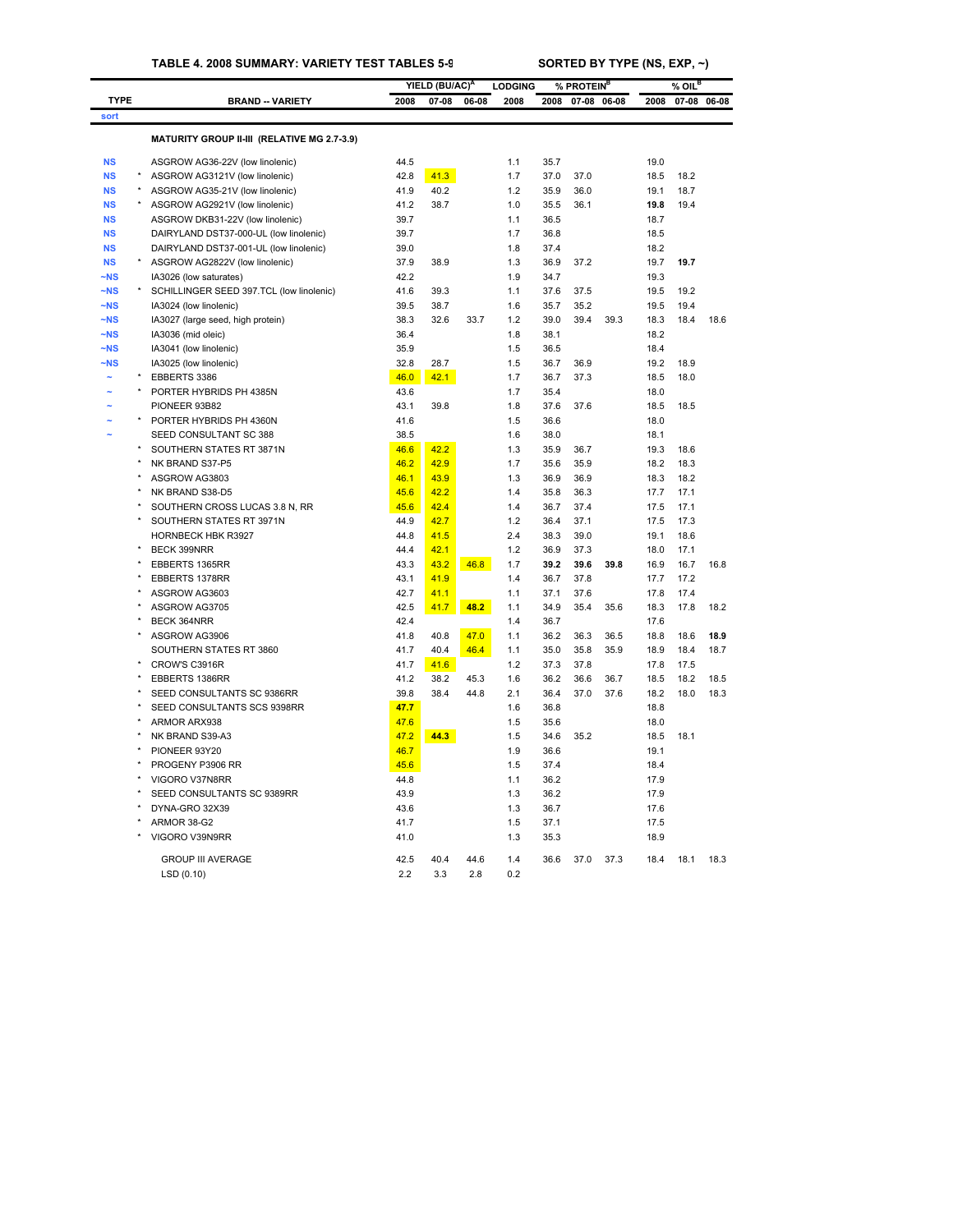# **TABLE 4. 2008 SUMMARY: VARIETY TEST TABLES 5-9 SORTED BY TYPE (NS, EXP, ~)**

|                    |                                                                                        |              | YIELD (BU/AC) <sup>A</sup> |       | <b>LODGING</b> | % PROTEIN <sup>B</sup> |              | $%$ OIL $^B$ |              |              |             |
|--------------------|----------------------------------------------------------------------------------------|--------------|----------------------------|-------|----------------|------------------------|--------------|--------------|--------------|--------------|-------------|
| <b>TYPE</b>        | <b>BRAND -- VARIETY</b>                                                                | 2008         | $07 - 08$                  | 06-08 | 2008           | 2008                   |              | 07-08 06-08  | 2008         |              | 07-08 06-08 |
|                    |                                                                                        |              |                            |       |                |                        |              |              |              |              |             |
|                    | <b>MATURITY GROUP EARLY IV (RELATIVE MG 4.0-4.5)</b>                                   |              |                            |       |                |                        |              |              |              |              |             |
| <b>EXP</b>         | SEED CONSULTANTS EXP 4242RR                                                            | 44.6         |                            |       | 1.1            | 36.4                   |              |              | 18.3         |              |             |
| <b>EXP</b>         | PROGENY P4508 RR                                                                       | 43.8         |                            |       | 1.4            | 34.6                   |              |              | 19.5         |              |             |
| <b>EXP</b>         | PROGENY P4408 RR                                                                       | 43.0         |                            |       | 1.1            | 35.7                   |              |              | 18.5         |              |             |
| $-NS$<br>$\neg$ NS | SCHILLINGER SEED 448 F.HPC (high protein)<br>SCHILLINGER SEED 428 F.HPC (high protein) | 42.3<br>40.8 |                            |       | 1.2<br>1.4     | 41.4<br>41.8           |              |              | 17.0<br>17.0 |              |             |
| $\neg$ NS          | SCHILLINGER SEED 446 F.HP (high protein)                                               | 37.7         | 35.4                       |       | 1.2            | 39.5                   | 40.7         |              | 16.7         | 15.5         |             |
| $\neg$ NS          | SCHILLINGER SEED XP44.TL (low linolenic)                                               | 37.3         |                            |       | 1.2            | 35.4                   |              |              | 19.5         |              |             |
| $\neg$ NS          | SCHILLINGER SEED 438.TL (low linolenic)                                                | 36.9         |                            |       | 1.3            | 35.6                   |              |              | 19.0         |              |             |
|                    | SOUTHERN CROSS BENJAMIN 4.3 N                                                          | 48.0         |                            |       | 1.2            | 34.6                   |              |              | 19.1         |              |             |
|                    | PORTER HYBRIDS PH 4419N                                                                | 46.4         |                            |       | 1.3            | 35.5                   |              |              | 17.9         |              |             |
|                    | SCHILLINGER SEED 447.TC                                                                | 41.0         |                            |       | 1.3            | 37.9                   |              |              | 17.8         |              |             |
|                    | STEYER 434                                                                             | 40.1         |                            |       | 1.2            | 36.9                   |              |              | 18.4         |              |             |
|                    | STEYER 410                                                                             | 39.7         |                            |       | 1.6            | 36.2                   |              |              | 18.1         |              |             |
|                    | L&M GLICK 53                                                                           | 39.0         |                            |       | 1.6            | 35.7                   |              |              | 18.7         |              |             |
|                    | SCHILLINGER SEED 435.TCS                                                               | 38.1<br>46.6 | 43.7                       | 49.4  | 1.1<br>1.1     | 37.0<br>36.8           | 37.4         |              | 18.3         | 18.4         | 18.7        |
|                    | CAVERNDALE CF 422 RR/STSn<br>CAVERNDALE CF 447 RR/STSn                                 | 46.4         | 44.6                       |       | 1.1            | 35.6                   | 36.2         | 36.9         | 18.9<br>18.9 | 18.5         |             |
|                    | CAVERNDALE CF 410 RR/STSn                                                              | 46.4         | 43.7                       |       | 1.1            | 36.8                   | 37.5         |              | 17.8         | 16.9         |             |
|                    | NK BRAND S44-D5                                                                        | 46.3         | 44.2                       |       | 1.4            | 35.7                   | 36.4         |              | 18.3         | 17.7         |             |
|                    | DELTA GROW 4470 RR/STS                                                                 | 45.0         | 42.0                       |       | 1.4            | 34.9                   | 35.7         |              | 19.2         | 18.7         |             |
|                    | BECK 445NRR                                                                            | 44.3         |                            |       | 1.1            | 35.5                   |              |              | 18.7         |              |             |
|                    | SOUTHERN CROSS CALEB 4.4 N, RR, STS                                                    | 44.2         | 41.2                       |       | 1.1            | 36.2                   | 36.1         |              | 18.8         | 18.4         |             |
|                    | STEYER 4430RR                                                                          | 44.1         | 42.9                       |       | 1.3            | 35.1                   | 35.9         |              | 18.9         | 18.7         |             |
|                    | SOUTHERN STATES RT 4551N                                                               | 43.6         | 40.0                       | 45.8  | 1.6            | 35.2                   | 37.1         | 37.6         | 19.3         | 18.2         | 18.2        |
|                    | BECK 422NRR                                                                            | 42.7         | 41.8                       | 48.0  | 1.3            | 35.9                   | 36.4         | 36.6         | 19.3         | 18.5         | 18.7        |
|                    | SOUTHERN STATES RT 4451N                                                               | 42.6         | 40.8                       | 46.1  | 1.4            | 36.7                   | 36.6         | 36.3         | 17.9         | 17.6         | 17.8        |
|                    | PIONEER 94M50                                                                          | 42.4         | 43.1                       | 48.8  | 1.2            | 36.2                   | 35.9         | 36.4         | 19.2         | 18.4         | 18.5        |
|                    | SCHILLINGER SEED 457.RCP                                                               | 42.4         | 38.8                       |       | 1.9            | 35.3                   | 36.3         |              | 18.9         | 18.2         |             |
|                    | STEYER 4040RR                                                                          | 41.9         | 43.0                       |       | 1.6<br>1.7     | 37.3                   | 37.7<br>37.1 |              | 18.7         | 18.1         |             |
|                    | PROGENY P4405 RR<br>ASGROW DKB42-51                                                    | 41.5<br>41.5 | 38.3<br>40.3               | 47.1  | 1.3            | 35.8<br>33.7           | 34.2         | 34.7         | 18.1<br>19.3 | 17.2<br>18.3 | 18.3        |
|                    | ASGROW AG4404                                                                          | 41.3         | 39.1                       | 46.0  | 1.3            | 37.0                   | 37.0         | 36.9         | 18.5         | 17.7         | 18.0        |
|                    | <b>HORNBECK HBK R4527</b>                                                              | 41.1         | 36.2                       |       | 1.8            | 37.2                   | 38.6         |              | 18.2         | 17.3         |             |
|                    | VIGORO V40N8RS                                                                         | 40.9         | 40.3                       |       | 1.3            | 35.8                   | 36.8         |              | 19.5         | 19.0         |             |
|                    | ASGROW AG4303                                                                          | 47.5         |                            |       | 1.2            | 35.6                   |              |              | 18.7         |              |             |
|                    | PIONEER 94Y01                                                                          | 47.2         |                            |       | 1.6            | 34.5                   |              |              | 19.4         |              |             |
|                    | ARMOR 42-M1                                                                            | 46.7         |                            |       | 1.1            | 37.2                   |              |              | 17.6         |              |             |
|                    | TRISOY 4184RR(CN)                                                                      | 46.3         |                            |       | 1.2            | 35.8                   |              |              | 18.8         |              |             |
|                    | VIGORO V44N9RS                                                                         | 46.2         |                            |       | 1.2            | 36.2                   |              |              | 18.4         |              |             |
|                    | PROGENY P4206 RR                                                                       | 45.6         | 44.0                       |       | 1.3            | 36.3                   | 36.5         |              | 18.7         | 18.6         |             |
|                    | CROW'S C4119R                                                                          | 45.5         |                            |       | 1.2            | 36.9                   |              |              | 18.3         |              |             |
|                    | PIONEER 94Y20<br>ARMOR 44-K6                                                           | 45.4<br>45.4 |                            |       | 1.5<br>1.1     | 37.3<br>36.5           |              |              | 18.8<br>18.1 |              |             |
|                    | NK BRAND S43-N6                                                                        |              |                            |       |                |                        |              |              | 17.3         |              |             |
|                    | DELTA GROW 4460 RR                                                                     | 45.4<br>45.4 | 41.0                       | 46.6  | 1.2<br>1.7     | 35.5<br>35.2           | 36.5         | 36.4         | 18.9         | 17.9         | 18.1        |
|                    | VIGORO V42N9RS                                                                         | 45.3         |                            |       | 1.2            | 35.3                   |              |              | 18.4         |              |             |
|                    | SOUTHERN STATES RT 4470N                                                               | 45.2         | 44.0                       |       | 1.1            | 36.2                   | 36.3         |              | 18.3         | 18.3         |             |
|                    | SOUTHERN CROSS LOT 4.1 N, RR, STS                                                      | 45.2         |                            |       | 1.2            | 36.7                   |              |              | 18.4         |              |             |
|                    | DYNA-GRO 35D44                                                                         | 45.1         | 42.4                       |       | 1.3            | 36.5                   | 37.5         |              | 19.1         | 18.1         |             |
|                    | DELTA GROW 4150 RR                                                                     | 45.1         | 41.6                       | 48.2  | 1.3            | 36.2                   | 37.3         | 37.3         | 18.3         | 17.5         | 17.7        |
|                    | TRISOY 4586RR(CN)                                                                      | 45.1         |                            |       | 1.2            | 35.5                   |              |              | 18.8         |              |             |
|                    | SEED CONSULTANTS SC 9419RR                                                             | 44.9         |                            |       | 1.1            | 36.0                   |              |              | 18.5         |              |             |
|                    | SEED CONSULTANTS SCS 9448RR                                                            | 44.8         |                            |       | 1.5            | 35.9                   |              |              | 18.4         |              |             |
|                    | TRISOY 4475RR(CN)                                                                      | 44.4         |                            |       | 1.3            | 36.3                   |              |              | 18.2         |              |             |
|                    | SOUTHERN CROSS JERICHO 4.2 N, RR<br>DYNA-GRO 38C42                                     | 43.5<br>43.4 | 42.5                       |       | 1.1<br>1.1     | 35.1<br>36.1           | 36.7         |              | 18.4<br>19.1 | 18.5         |             |
|                    | SOUTHERN STATES RT 4370N                                                               | 43.3         | 39.0                       |       | 1.8            | 35.7                   | 36.1         |              | 19.6         | 18.7         |             |
|                    | DYNA-GRO 33A40                                                                         | 43.2         |                            |       | 1.4            | 35.6                   |              |              | 19.4         |              |             |
|                    | ASGROW AG4005                                                                          | 43.2         |                            |       | 1.0            | 36.0                   |              |              | 18.0         |              |             |
|                    | DAIRYLAND 4300/RR                                                                      | 43.0         |                            |       | 1.5            | 35.1                   |              |              | 19.4         |              |             |
|                    | SEED CONSULTANTS SC 9408RR                                                             | 43.0         |                            |       | $1.2$          | 36.0                   |              |              | 17.3         |              |             |
|                    | DYNA-GRO 36C44                                                                         | 42.6         |                            |       | 1.1            | 36.1                   |              |              | 18.0         |              |             |
|                    | DAIRYLAND 4500/RRSTS                                                                   | 42.4         |                            |       | 1.4            | 35.6                   |              |              | 19.3         |              |             |
|                    | L&M GLICK 843RR                                                                        | 41.4         |                            |       | 1.6            | 35.5                   |              |              | 19.5         |              |             |
|                    | SEED CONSULTANTS SC 9459RR                                                             | 41.3         |                            |       | 1.5            | 35.3                   |              |              | 18.9         |              |             |
|                    | SEED CONSULTANTS SCS 9409RR                                                            | 41.1         |                            |       | 1.2            | 37.1                   |              |              | 17.8         |              |             |
|                    | CROW'S C4519R                                                                          | 39.6         |                            |       | 1.3            | 36.6                   |              |              | 18.5         |              |             |
|                    | UNISOUTH GENETICS USG 74C36                                                            | 38.7         |                            |       | 1.7            | 37.3                   |              |              | 17.4         |              |             |
|                    | EARLY GROUP IV AVERAGE                                                                 | 43.3         | 41.3                       | 47.3  | 1.3            | 36.2                   | 36.8         | 36.6         | 18.5         | 18.0         | 18.2        |
|                    | LSD (0.10)                                                                             | 2.5          | 3.5                        | 2.6   | 0.1            |                        |              |              |              |              |             |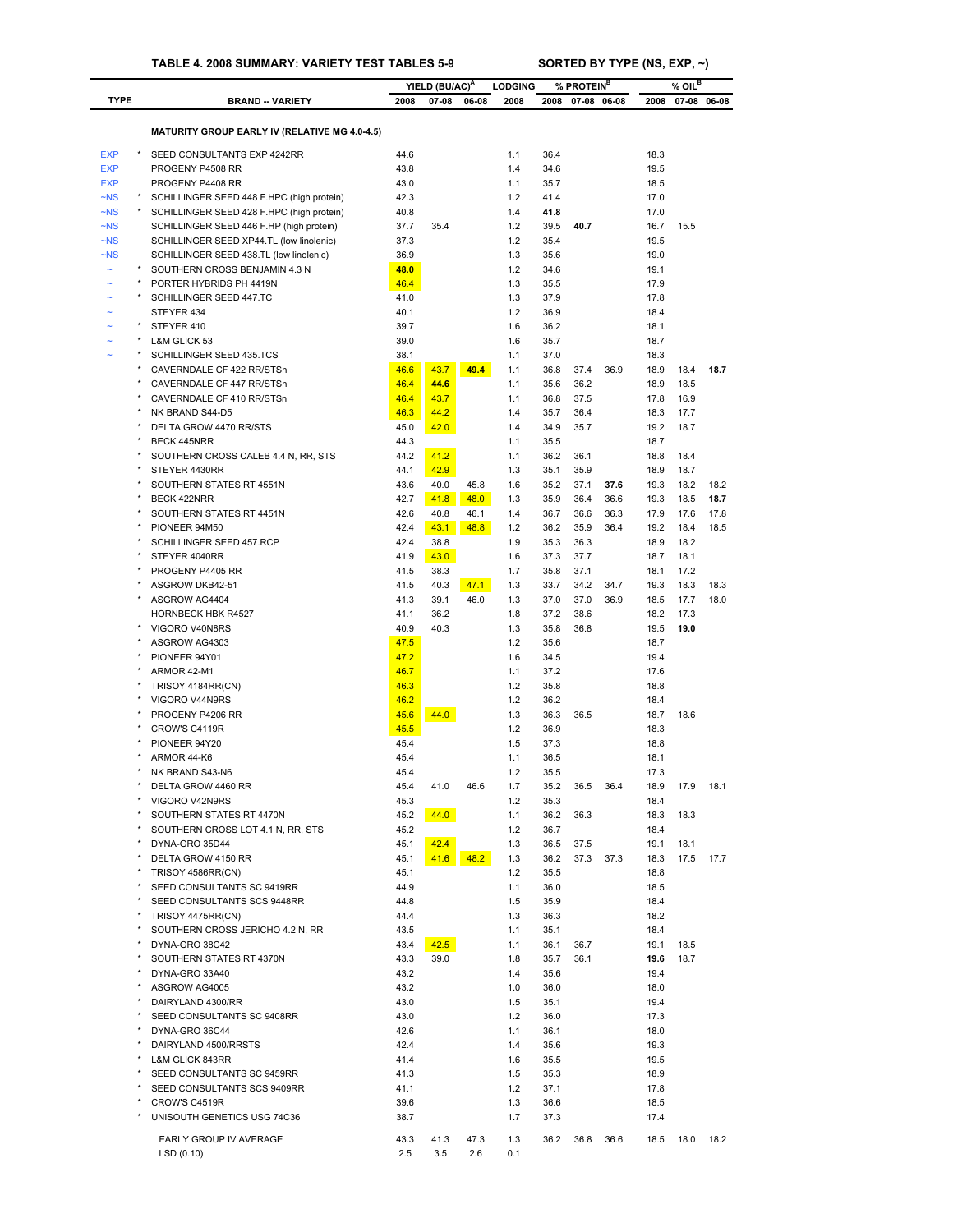|              |                                                                 | YIELD (BU/AC) <sup>A</sup> |              |       |                        |              | % PROTEIN <sup>B</sup> |       |              | $%$ OIL <sup>B</sup> |             |  |
|--------------|-----------------------------------------------------------------|----------------------------|--------------|-------|------------------------|--------------|------------------------|-------|--------------|----------------------|-------------|--|
| <b>TYPE</b>  | <b>BRAND -- VARIETY</b>                                         | 2008                       | 07-08        | 06-08 | <b>LODGING</b><br>2008 | 2008         | $07 - 08$              | 06-08 | 2008         |                      | 07-08 06-08 |  |
|              |                                                                 |                            |              |       |                        |              |                        |       |              |                      |             |  |
|              | <b>MATURITY GROUP LATE IV (RELATIVE MG 4.6-4.9)</b>             |                            |              |       |                        |              |                        |       |              |                      |             |  |
| <b>EXP</b>   | NK BRAND XR4881                                                 | 44.8                       |              |       | 1.2                    | 34.7         |                        |       | 18.6         |                      |             |  |
| <b>EXP</b>   | DAIRYLAND 47-001/RR                                             | 38.1                       | 35.7         |       | 1.5                    | 35.4         | 36.1                   |       | 18.7         | 18.4                 |             |  |
| $\neg P$     | PENNYRILE (long term check-released 1987)                       | 38.3                       | 35.8         |       | 1.5                    | 37.0         | 38.0                   |       | 19.1         | 18.6                 |             |  |
| $-NS$        | KS4607 (high protein)                                           | 36.3                       | 35.3         |       | 1.3                    | 39.4         | 39.4                   |       | 18.4         | 17.6                 |             |  |
|              | SCHILLINGER SEED 477.TCS                                        | 38.6                       |              |       | 1.3                    | 37.9         |                        |       | 18.0         |                      |             |  |
|              | SOUTHERN STATES RT 4996N<br>DELTA GROW 4780 RR                  | 41.6                       | 40.0         | 46.0  | 1.6                    | 36.0         | 37.5                   | 37.1  | 19.7         | 18.4                 | 18.6        |  |
|              | SOUTHERN STATES RT 4777N                                        | 41.5<br>41.4               | 38.8<br>42.6 | 47.9  | 1.4<br>1.4             | 35.0<br>35.0 | 35.8<br>36.3           | 36.5  | 19.5<br>19.1 | 18.9<br>18.4         | 18.5        |  |
|              | NK BRAND S45-E5                                                 | 36.9                       |              |       | 1.4                    | 36.7         |                        |       | 18.7         |                      |             |  |
|              | PIONEER 94Y70                                                   | 46.6                       |              |       | 1.7                    | 34.9         |                        |       | 19.5         |                      |             |  |
|              | ASGROW DKB46-51                                                 | 46.5                       | 42.2         | 47.3  | 1.4                    | 36.4         | 37.9                   | 37.8  | 19.1         | 18.3                 | 18.2        |  |
|              | ASGROW AG4606                                                   | 46.5                       |              |       | 1.4                    | 34.7         |                        |       | 21.0         |                      |             |  |
|              | PROGENY P4908 RR                                                | 46.3                       |              |       | 1.5                    | 35.2         |                        |       | 18.8         |                      |             |  |
|              | ARMOR 48-J3                                                     | 46.1                       | 45.1         |       | 1.4                    | 37.4         | 38.7                   |       | 18.7         | 18.1                 |             |  |
|              | DELTA GROW 4970 RR                                              | 45.9                       | 40.6         | 47.2  | 1.9                    | 36.3         | 38.1                   | 37.5  | 18.9         | 17.9                 | 17.9        |  |
|              | <b>BECK 474NRR</b>                                              | 45.7                       |              |       | 1.3                    | 37.0         |                        |       | 17.8         |                      |             |  |
|              | ASGROW AG4903                                                   | 45.5                       | 42.5         | 48.0  | 1.4                    | 36.8         | 37.2                   | 36.5  | 19.3         | 18.7                 | 18.7        |  |
|              | UNISOUTH GENETICS USG 74A76                                     | 45.4                       | 42.7         | 48.0  | 1.6                    | 35.1         | 37.2                   | 36.6  | 19.3         | 18.0                 | 18.2        |  |
| $\star$      | VIGORO V47N9RS                                                  | 45.3                       |              |       | 1.3                    | 35.7         |                        |       | 19.6         |                      |             |  |
|              | CROW'S C4820R                                                   | 45.0                       |              |       | 1.3                    | 35.9         |                        |       | 19.5         |                      |             |  |
|              | DELTA GROW 4870 RR<br>SEED CONSULTANTS SCS 9479RR               | 45.0<br>45.0               |              |       | 1.5<br>1.4             | 37.2<br>35.1 |                        |       | 17.7<br>19.2 |                      |             |  |
|              | UNISOUTH GENETICS USG 74G78                                     | 45.0                       |              |       | 1.1                    | 33.9         |                        |       | 19.6         |                      |             |  |
|              | SOUTHERN CROSS RUFUS 4.7 N. RR. STS                             | 44.6                       |              |       | 1.2                    | 35.6         |                        |       | 19.7         |                      |             |  |
|              | PROGENY P4606 RR                                                | 44.4                       | 43.3         |       | 1.2                    | 33.7         | 35.7                   |       | 19.6         | 18.5                 |             |  |
|              | SOUTHERN STATES RT 4808N                                        | 44.4                       | 43.9         | 49.2  | 1.6                    | 35.6         | 37.0                   | 36.0  | 19.0         | 17.6                 | 17.8        |  |
|              | DAIRYLAND 8482/RR                                               | 44.4                       | 42.0         |       | 1.5                    | 35.8         | 37.2                   |       | 18.9         | 18.3                 |             |  |
|              | SOUTHERN STATES RT 4888N                                        | 44.2                       |              |       | 1.4                    | 36.8         |                        |       | 18.1         |                      |             |  |
|              | PROGENY P4918 RR                                                | 44.2                       |              |       | 1.6                    | 37.4         |                        |       | 17.8         |                      |             |  |
|              | <b>HORNBECK HBK R4924</b>                                       | 44.1                       | 43.6         | 48.3  | 1.6                    | 35.9         | 37.2                   | 36.4  | 19.1         | 18.0                 | 18.2        |  |
|              | NK BRAND S49-Q9                                                 | 44.0                       | 38.9         | 46.0  | 1.8                    | 34.8         | 36.9                   | 36.6  | 18.9         | 17.1                 | 17.3        |  |
|              | ASGROW AG4907                                                   | 43.9                       |              |       | 1.6                    | 35.3         |                        |       | 18.7         |                      |             |  |
|              | ASGROW AG4705                                                   | 43.8                       |              |       | 2.0                    | 35.7         |                        |       | 20.3         |                      |             |  |
|              | NK BRAND S47-D9                                                 | 43.8                       | 45.3         |       | 1.1                    | 34.1         | 35.8                   |       | 19.6         | 18.7                 |             |  |
|              | SCHILLINGER SEED 495.RC                                         | 43.7                       | 41.9         | 46.6  | 1.9                    | 36.6         | 38.2                   | 37.7  | 18.3         | 17.6                 | 17.7        |  |
|              | SOUTHERN STATES RT 4760N                                        | 43.6                       | 40.8         | 46.6  | 1.7                    | 35.5         | 37.5                   | 37.6  | 19.2         | 18.0                 | 18.0        |  |
|              | ARMOR 47-F8                                                     | 43.5                       | 42.5         |       | 1.1                    | 34.0         | 35.7                   |       | 19.3         | 18.7                 |             |  |
|              | VIGORO V48N7RS                                                  | 43.4                       | 42.0         |       | 1.1                    | 34.0         | 34.8                   |       | 19.5         | 19.0                 |             |  |
|              | PROGENY P4718 RR                                                | 43.4                       |              |       | 1.4                    | 37.3         |                        |       | 18.0         |                      |             |  |
|              | <b>HORNBECK HBK R4727</b>                                       | 43.3                       | 40.7         |       | 1.4                    | 35.0         | 35.8                   |       | 19.0         | 18.2                 |             |  |
|              | <b>STINE 4782-4</b><br>CAVERNDALE CF 470 RR/STSn                | 43.3<br>43.2               | 42.0         | 49.1  | 1.2<br>1.1             | 33.5<br>34.5 | 35.7<br>35.5           | 35.2  | 19.9<br>19.7 | 19.5<br>19.1         | 19.4        |  |
|              | DELTA GROW 4975 LARR                                            | 43.2                       | 42.4<br>40.7 |       | 1.4                    | 35.8         | 37.2                   |       | 18.8         | 17.7                 |             |  |
|              | STEYER 4620RR                                                   | 43.2                       |              |       | 1.2                    | 35.6         |                        |       | 19.7         |                      |             |  |
|              | PROGENY P4906 RR                                                | 43.1                       | 39.4         |       | 1.4                    | 35.2         | 36.9                   |       | 18.6         | 17.9                 |             |  |
| $\star$      | SEED CONSULTANTS SC 9468RR                                      | 43.1                       | 41.2         |       | 1.2                    | 33.1         | 34.5                   |       | 20.1         | 19.5                 |             |  |
|              | ASGROW AG4703                                                   | 43.0                       | 41.8         | 47.4  | 1.2                    | 37.3         | 37.9                   | 37.3  | 17.9         | 17.3                 | 17.5        |  |
| $\star$      | ASGROW AG4605                                                   | 42.7                       | 39.1         |       | 1.3                    | 34.5         | 36.1                   |       | 19.0         | 18.6                 |             |  |
|              | VIGORO V49N6RR                                                  | 42.7                       | 42.1         | 48.2  | 1.7                    | 36.5         | 37.8                   | 37.4  | 19.0         | 18.0                 | 18.0        |  |
|              | PIONEER 94Y90                                                   | 42.5                       |              |       | 1.6                    | 36.3         |                        |       | 19.4         |                      |             |  |
|              | DELTA GROW 4770 RR                                              | 42.2                       | 41.5         |       | 1.6                    | 35.3         | 37.4                   |       | 19.0         | 18.1                 |             |  |
|              | PIONEER 94Y60                                                   | 42.0                       |              |       | 1.2                    | 38.7         |                        |       | 17.6         |                      |             |  |
|              | PROGENY P4807 RR                                                | 41.9                       | 38.7         |       | 1.5                    | 34.7         | 35.9                   |       | 19.2         | 18.3                 |             |  |
|              | SOUTHERN CROSS ELI 4.7 N, RR, STS                               | 41.8                       | 41.7         | 49.0  | 1.2                    | 34.0         | 35.0                   | 34.7  | 19.8         | 19.7                 | 19.7        |  |
| $\pmb{\ast}$ | PROGENY P4706 RR                                                | 41.7                       | 40.5         |       | 1.6                    | 35.4         | 36.9                   |       | 19.1         | 18.2                 |             |  |
|              | VIGORO V47N8RR                                                  | 41.7                       |              |       | 1.3                    | 34.8         |                        |       | 19.3         |                      |             |  |
| $\star$      | ARMOR ARX4717                                                   | 41.2                       |              |       | 1.2                    | 36.1         |                        |       | 19.0         |                      |             |  |
|              | TRISOY 4760RR(CN)                                               | 41.2                       | 39.0         |       | 1.2                    | 32.5         | 34.1                   |       | 21.5         | 20.3                 |             |  |
| $\pmb{\ast}$ | DELTA GROW 4840 RR                                              | 41.1                       | 39.7         | 44.6  | 1.7                    | 35.3         | 36.8                   | 36.7  | 18.1         | 16.8                 | 17.4        |  |
|              | PROGENY P4949 RR                                                | 40.7                       | 40.4         |       | 1.5                    | 35.4         | 37.6                   |       | 19.9         | 18.1                 |             |  |
| $\pmb{\ast}$ | UNISOUTH GENETICS USG 74T98                                     | 40.0                       |              |       | 2.2                    | 36.2         |                        |       | 18.3         |                      |             |  |
|              | SOUTHERN CROSS GALILEE 4.7 N, RR                                | 39.9                       | 39.4         |       | 1.3                    | 35.3         | 36.2                   |       | 19.2         | 18.9                 |             |  |
|              | PIONEER 94M80                                                   | 39.6<br>39.2               | 37.0<br>38.6 | 43.5  | 1.4<br>1.4             | 38.4<br>35.6 | 39.7<br>36.1           | 38.9  | 17.6<br>18.9 | 17.1<br>17.7         | 17.4        |  |
|              | SOUTHERN CROSS HIRAM 4.9 N, RR<br>UNISOUTH GENETICS USG 7484nRR | 39.1                       |              |       | 1.7                    | 35.7         |                        |       | 17.9         |                      |             |  |
|              | SCHILLINGER SEED 478.RCS                                        | 36.2                       |              |       | 1.5                    | 35.1         |                        |       | 18.6         |                      |             |  |
|              |                                                                 |                            |              |       |                        |              |                        |       |              |                      |             |  |
|              | LATE GROUP IV AVERAGE                                           | 42.8                       | 40.8         | 47.2  | 1.4                    | 35.6         | 36.8                   | 36.9  | 19.0         | 18.3                 | 18.1        |  |
|              | LSD(0.10)                                                       | 2.2                        | 3.8          | 2.5   | 0.1                    |              |                        |       |              |                      |             |  |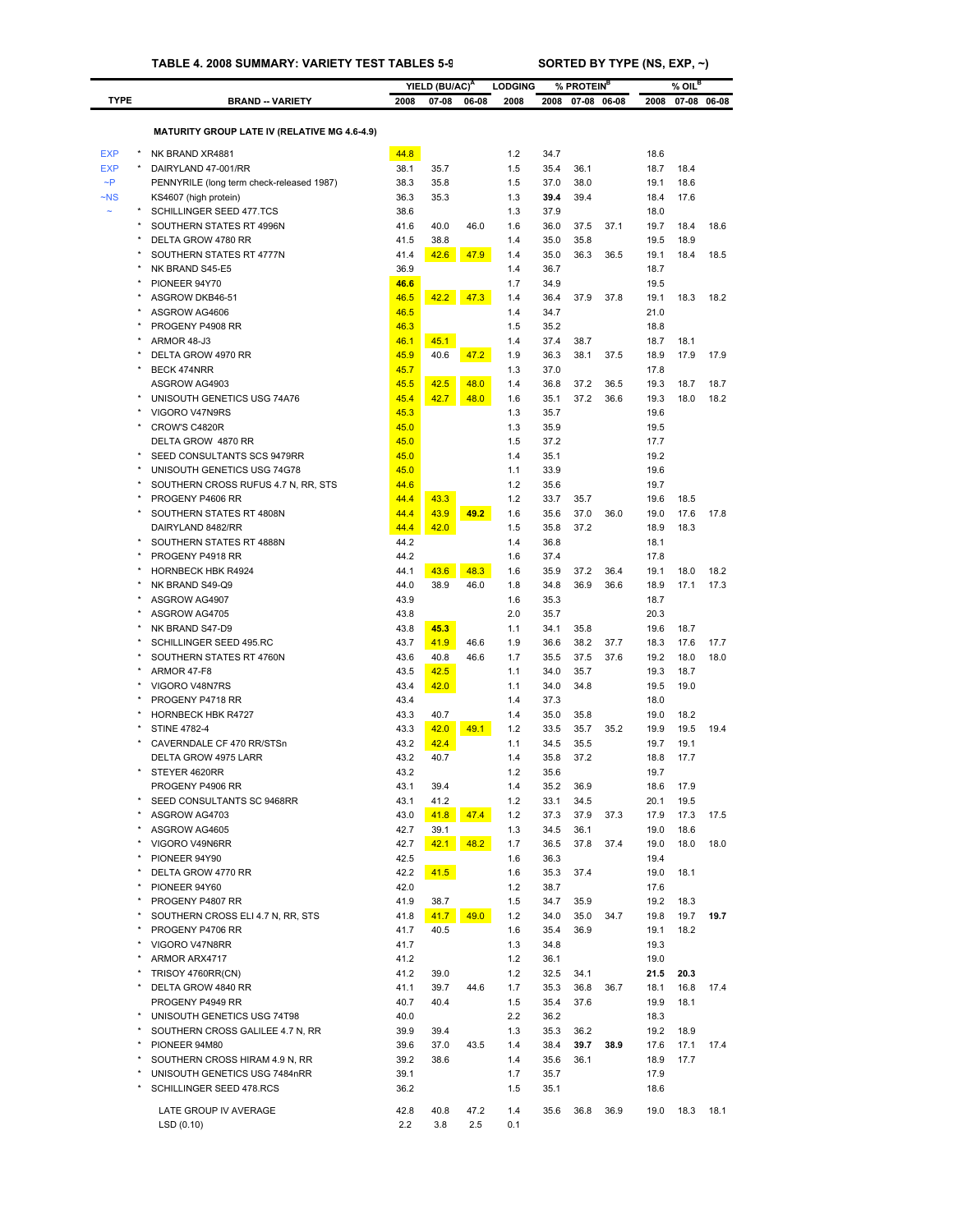### **TABLE 4. 2008 SUMMARY: VARIETY TEST TABLES 5-9 SORTED BY TYPE (NS, EXP, ~)**

| <b>TYPE</b><br><b>EXP-NS</b><br><b>EXP-NS</b> | <b>BRAND -- VARIETY</b><br><b>MATURITY GROUP V</b><br>V01-1702 (3.5% linolenic) | 2008 | $07 - 08$ | 06-08 | 2008 | 2008 | % PROTEIN <sup>B</sup><br>07-08 06-08 |      | 2008 | $%$ OIL <sup>B</sup><br>07-08 06-08 |      |
|-----------------------------------------------|---------------------------------------------------------------------------------|------|-----------|-------|------|------|---------------------------------------|------|------|-------------------------------------|------|
|                                               |                                                                                 |      |           |       |      |      |                                       |      |      |                                     |      |
|                                               |                                                                                 |      |           |       |      |      |                                       |      |      |                                     |      |
|                                               |                                                                                 |      |           |       |      |      |                                       |      |      |                                     |      |
|                                               |                                                                                 | 37.8 |           |       | 1.8  | 36.6 |                                       |      | 19.4 |                                     |      |
|                                               | V01-1693 (3.5% linolenic)                                                       | 37.3 |           |       | 1.9  | 36.7 |                                       |      | 18.7 |                                     |      |
| $\sim P$                                      | <b>KS5004N</b>                                                                  | 45.8 |           |       | 2.1  | 35.8 |                                       |      | 19.0 |                                     |      |
| $\sim P$                                      | TEEJAY                                                                          | 43.1 | 40.3      | 46.0  | 1.8  | 35.8 | 37.7                                  | 37.0 | 18.4 | 17.5                                | 17.6 |
| $\neg P$                                      | V98-2711                                                                        | 39.8 |           |       | 2.3  | 38.3 |                                       |      | 18.0 |                                     |      |
| $\sim P$                                      | <b>JAKE</b>                                                                     | 37.8 | 36.9      | 43.3  | 1.6  | 38.2 | 38.0                                  | 37.2 | 17.0 | 17.2                                | 17.4 |
| $\neg P$                                      | ESSEX (long term check-released 1974)                                           | 37.5 | 35.2      |       | 2.0  | 38.3 | 39.9                                  |      | 18.0 | 17.4                                |      |
|                                               | UNISOUTH GENETICS USG 5002T                                                     | 44.5 | 40.4      | 47.1  | 2.2  | 36.1 | 37.5                                  | 37.0 | 18.7 | 18.1                                | 18.1 |
|                                               | UNISOUTH GENETICS USG 5601T                                                     | 42.7 | 41.0      | 47.8  | 2.1  | 37.3 | 38.5                                  | 38.3 | 18.4 | 17.6                                | 17.3 |
|                                               | PROGENY P5770                                                                   | 36.0 |           |       | 2.7  | 37.1 |                                       |      | 18.6 |                                     |      |
|                                               | <b>HORNBECK HBK C4926</b>                                                       | 33.8 |           |       | 1.6  | 36.5 |                                       |      | 18.7 |                                     |      |
|                                               | DAIRYLAND 8509/RR                                                               | 42.3 | 38.0      |       | 1.8  | 36.6 | 37.8                                  |      | 19.3 | 18.2                                |      |
|                                               | <b>STINE 5482-4</b>                                                             | 40.4 | 37.7      |       | 1.6  | 36.3 | 37.2                                  |      | 18.5 | 18.1                                |      |
|                                               | SOUTHERN CROSS DAMASCUS 5.0 N, RR, STS                                          | 38.8 | 35.2      | 43.0  | 1.7  | 36.3 | 38.4                                  | 38.0 | 19.7 | 18.7                                | 18.6 |
|                                               | DELTA GROW 5300 RR                                                              | 38.8 | 36.1      |       | 2.3  | 37.3 | 38.4                                  |      | 17.5 | 16.6                                |      |
|                                               | PROGENY P5115 RR                                                                | 38.6 | 34.9      |       | 1.6  | 35.2 | 36.0                                  |      | 19.6 | 18.8                                |      |
|                                               | UNISOUTH GENETICS USG 75J47                                                     | 38.5 | 37.5      |       | 1.9  | 37.5 | 37.8                                  |      | 18.0 | 17.7                                |      |
| $\star$                                       | PROGENY P5107 RR                                                                | 37.5 | 32.1      |       | 2.1  | 36.5 | 38.5                                  |      | 18.4 | 17.3                                |      |
|                                               | UNISOUTH GENETICS USG 75J32                                                     | 37.1 | 34.9      | 42.4  | 1.9  | 37.1 | 38.6                                  | 37.9 | 18.3 | 17.1                                | 17.3 |
|                                               | DELTA GROW 5470 RR                                                              | 35.9 | 34.6      |       | 1.6  | 37.6 | 38.6                                  |      | 17.4 | 17.1                                |      |
|                                               | <b>DELTA KING DK52K6</b>                                                        | 35.7 | 36.5      | 43.6  | 2.4  | 39.1 | 39.7                                  | 39.0 | 17.3 | 17.0                                | 17.2 |
|                                               | DELTA GROW 5170 RR                                                              | 41.8 |           |       | 1.1  | 35.1 |                                       |      | 19.1 |                                     |      |
|                                               | ARMOR 53-Z5                                                                     | 40.7 |           |       | 1.8  | 37.2 |                                       |      | 18.0 |                                     |      |
|                                               | PROGENY P5408 RR                                                                | 40.6 |           |       | 2.0  | 37.5 |                                       |      | 17.8 |                                     |      |
|                                               | SCHILLINGER SEED 557.RC                                                         | 39.8 |           |       | 1.9  | 37.3 |                                       |      | 17.7 |                                     |      |
|                                               | DELTA GROW 5160 RR/STS                                                          | 39.4 | 37.0      | 45.0  | 1.7  | 36.3 | 38.5                                  | 38.2 | 20.1 | 18.8                                | 18.6 |
|                                               | PROGENY P5208 RR                                                                | 38.9 |           |       | 1.5  | 36.7 |                                       |      | 18.7 |                                     |      |
|                                               | PROGENY P5218 RR                                                                | 38.4 |           |       | 2.7  | 36.8 |                                       |      | 18.4 |                                     |      |
|                                               | PROGENY P5108 RR                                                                | 38.2 |           |       | 1.5  | 37.8 |                                       |      | 18.2 |                                     |      |
|                                               | PROGENY P5308 RR                                                                | 37.7 |           |       | 1.7  | 37.1 |                                       |      | 18.4 |                                     |      |
|                                               | PIONEER 95Y20                                                                   | 37.0 |           |       | 1.8  | 36.1 |                                       |      | 18.4 |                                     |      |
|                                               | DAIRYLAND 8512/RR                                                               | 36.9 |           |       | 1.6  | 37.7 |                                       |      | 18.5 |                                     |      |
|                                               | SOUTHERN STATES RT 5160N                                                        | 36.9 | 36.3      | 42.7  | 2.0  | 37.4 | 38.0                                  | 37.1 | 17.4 | 17.2                                | 17.5 |
|                                               | UNISOUTH GENETICS USG ALLEN                                                     | 36.6 | 35.0      | 42.9  | 2.0  | 37.2 | 38.2                                  | 37.6 | 17.9 | 17.5                                | 17.2 |
|                                               | SOUTHERN STATES RT 5540N                                                        | 36.6 | 35.2      | 41.6  | 2.4  | 38.8 | 39.4                                  | 38.5 | 18.1 | 17.5                                | 17.7 |
|                                               | DELTA GROW 5450 RR                                                              | 36.1 |           |       | 1.8  | 37.6 |                                       |      | 17.4 |                                     |      |
|                                               | <b>GROUP V AVERAGE</b>                                                          | 38.8 | 36.6      | 44.1  | 1.9  | 37.0 | 38.2                                  | 37.8 | 18.4 | 17.6                                | 17.7 |
|                                               | LSD(0.10)                                                                       | 1.8  | 3.5       | 2.7   | 0.2  |      |                                       |      |      |                                     |      |
|                                               | <b>GRAND MEAN</b>                                                               | 42.2 | 40.1      | 46.1  | 1.5  | 36.3 | 37.1                                  | 37.1 | 18.6 | 18.1                                | 18.1 |

~ Variety is not Roundup Ready. All varieties without a tilda ( ~ ) prefix are Roundup Ready.

\* Resistant to soybean cyst nematode. See Table 3. Company Disease Resistance Specifications for details.

P Entries with a P prefix are public varieties.

NS Entries with a NS prefix are novel soybean varieties that are emerging from both the public and private sectors. Some of these value-added soybean types will supply relatively small market niches, while others may be of much broader market value. Testing novel soybeans will enable producers to assess whether premiums for a given trait offset possible yield lag/drag.

EXP Entries with an EXP prefix are varieties that are still under development or soon to be released.

<sup>A</sup> Within a maturity group, shaded yields are not significantly different (0.10 level) from the highest yielding cultivar (bold data) of that maturity group and year column.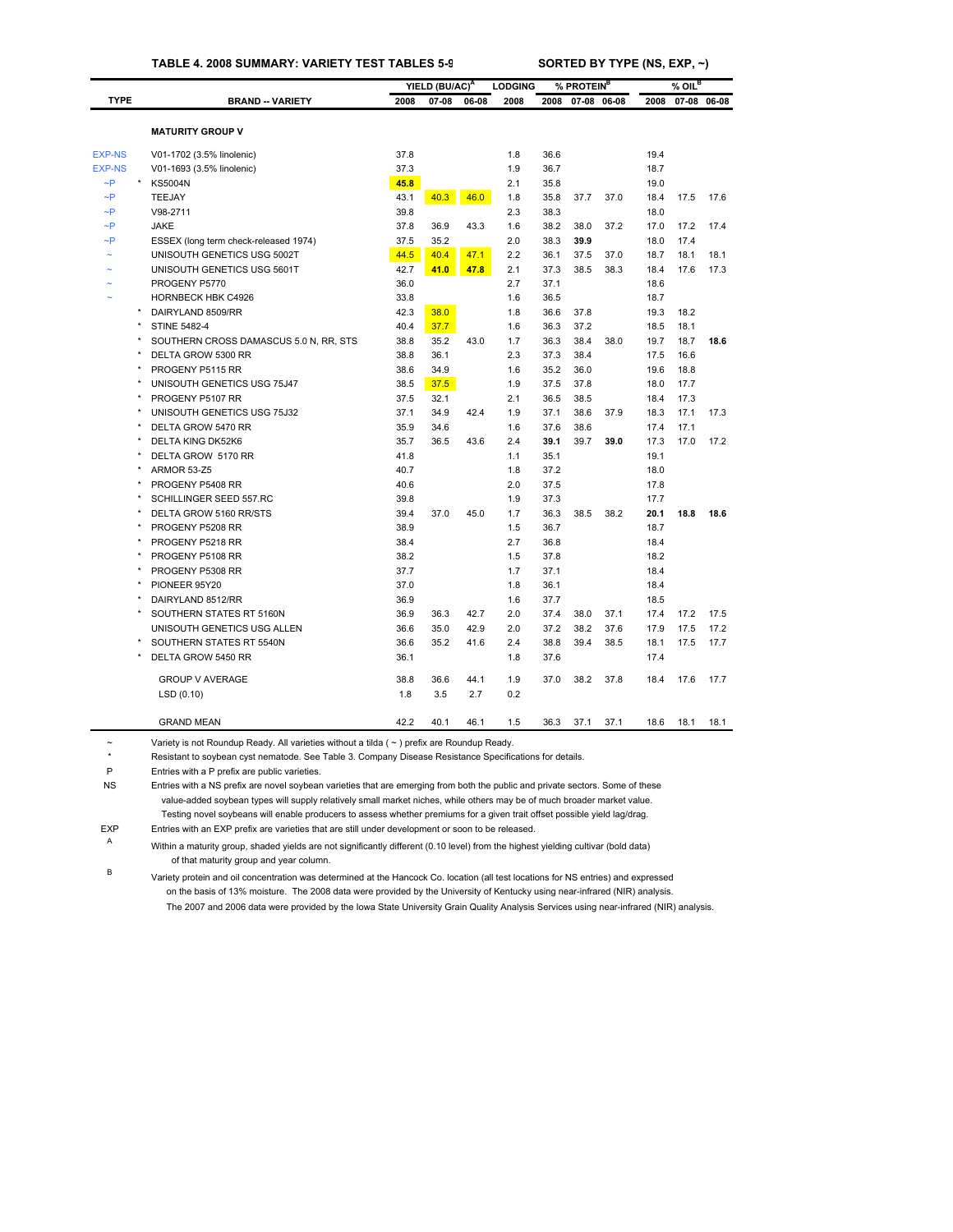| <b>TYPE</b><br><b>BRAND -- VARIETY</b><br>2008<br>$07 - 08$<br>06-08<br>2008<br>2008<br>$07 - 08$<br>06-08<br>2008<br>07-08 06-08<br>sort<br>MATURITY GROUP II-III (RELATIVE MG 2.7-3.9)<br>47.7<br>1.6<br>SEED CONSULTANTS SCS 9398RR<br>36.8<br>18.8<br>ARMOR ARX938<br>47.6<br>1.5<br>35.6<br>18.0<br>47.2<br>NK BRAND S39-A3<br>44.3<br>1.5<br>34.6<br>35.2<br>18.5<br>18.1<br>46.7<br>1.9<br>19.1<br>PIONEER 93Y20<br>36.6<br>SOUTHERN STATES RT 3871N<br>46.6<br>42.2<br>1.3<br>35.9<br>36.7<br>19.3<br>18.6<br>NK BRAND S37-P5<br>46.2<br>42.9<br>1.7<br>35.6<br>35.9<br>18.2<br>18.3<br>46.1<br>43.9<br>1.3<br>18.2<br>ASGROW AG3803<br>36.9<br>36.9<br>18.3<br>EBBERTS 3386<br>46.0<br>42.1<br>1.7<br>36.7<br>37.3<br>18.5<br>18.0<br>NK BRAND S38-D5<br>45.6<br>42.2<br>1.4<br>35.8<br>36.3<br>17.7<br>17.1<br>45.6<br>1.4<br>37.4<br>17.5<br>17.1<br>SOUTHERN CROSS LUCAS 3.8 N, RR<br>42.4<br>36.7<br>PROGENY P3906 RR<br>45.6<br>1.5<br>37.4<br>18.4<br>SOUTHERN STATES RT 3971N<br>44.9<br>42.7<br>1.2<br>36.4<br>37.1<br>17.5<br>17.3<br>44.8<br>1.1<br>36.2<br>17.9<br>VIGORO V37N8RR<br>42.1<br>1.2<br><b>BECK 399NRR</b><br>44.4<br>36.9<br>37.3<br>18.0<br>17.1<br>SEED CONSULTANTS SC 9389RR<br>43.9<br>1.3<br>36.2<br>17.9<br>43.6<br>1.3<br>17.6<br>DYNA-GRO 32X39<br>36.7<br>PORTER HYBRIDS PH 4385N<br>43.6<br>1.7<br>35.4<br>18.0<br>EBBERTS 1365RR<br>43.3<br>43.2<br>46.8<br>1.7<br>39.2<br>39.6<br>39.8<br>16.9<br>16.7<br>16.8<br>43.1<br>41.9<br>1.4<br>36.7<br>37.8<br>17.7<br>17.2<br>EBBERTS 1378RR<br><b>NS</b><br>41.3<br>1.7<br>18.2<br>ASGROW AG3121V (low linolenic)<br>42.8<br>37.0<br>37.0<br>18.5<br>ASGROW AG3603<br>42.7<br>41.1<br>1.1<br>37.1<br>37.6<br>17.8<br>17.4<br>ASGROW AG3705<br>42.5<br>41.7<br>48.2<br>1.1<br>34.9<br>35.4<br>35.6<br>18.3<br>17.8<br>18.2<br>42.4<br>1.4<br>BECK 364NRR<br>36.7<br>17.6<br><b>NS</b><br>ASGROW AG35-21V (low linolenic)<br>41.9<br>40.2<br>1.2<br>35.9<br>36.0<br>19.1<br>18.7<br>ASGROW AG3906<br>41.8<br>40.8<br>47.0<br>1.1<br>36.2<br>36.3<br>36.5<br>18.8<br>18.6<br>18.9<br>41.7<br>1.5<br>ARMOR 38-G2<br>37.1<br>17.5<br>CROW'S C3916R<br>1.2<br>41.7<br>41.6<br>37.3<br>37.8<br>17.8<br>17.5<br>PORTER HYBRIDS PH 4360N<br>41.6<br>1.5<br>36.6<br>18.0<br>$-NS$<br>SCHILLINGER SEED 397.TCL (low linolenic)<br>1.1<br>41.6<br>39.3<br>37.6<br>37.5<br>19.5<br>19.2<br>36.6<br>18.2<br>EBBERTS 1386RR<br>41.2<br>38.2<br>45.3<br>1.6<br>36.2<br>36.7<br>18.5<br>18.5<br><b>NS</b><br>ASGROW AG2921V (low linolenic)<br>41.2<br>38.7<br>1.0<br>35.5<br>36.1<br>19.8<br>19.4<br>VIGORO V39N9RR<br>41.0<br>1.3<br>35.3<br>18.9<br>SEED CONSULTANTS SC 9386RR<br>39.8<br>38.4<br>44.8<br>2.1<br>36.4<br>37.0<br>37.6<br>18.2<br>18.0<br>18.3<br><b>NS</b><br>ASGROW AG2822V (low linolenic)<br>37.9<br>38.9<br>1.3<br>36.9<br>37.2<br>19.7<br>19.7<br>HORNBECK HBK R3927<br>41.5<br>2.4<br>39.0<br>18.6<br>44.8<br>38.3<br>19.1<br>PIONEER 93B82<br>43.1<br>39.8<br>1.8<br>37.6<br>37.6<br>18.5<br>18.5<br>SOUTHERN STATES RT 3860<br>41.7<br>40.4<br>46.4<br>1.1<br>35.0<br>35.8<br>35.9<br>18.9<br>18.4<br>18.7<br><b>NS</b><br>ASGROW DKB31-22V (low linolenic)<br>1.1<br>39.7<br>36.5<br>18.7<br>$\neg$ NS<br>IA3024 (low linolenic)<br>39.5<br>38.7<br>1.6<br>35.7<br>35.2<br>19.5<br>19.4<br>$\neg$ NS<br>38.3<br>32.6<br>33.7<br>1.2<br>39.0<br>39.4<br>39.3<br>18.3<br>18.4<br>18.6<br>IA3027 (large seed, high protein)<br>$\neg$ NS<br>32.8<br>28.7<br>1.5<br>36.9<br>19.2<br>18.9<br>IA3025 (low linolenic)<br>36.7<br><b>NS</b><br>ASGROW AG36-22V (low linolenic)<br>44.5<br>1.1<br>35.7<br>19.0<br>$-NS$<br>IA3026 (low saturates)<br>42.2<br>1.9<br>34.7<br>19.3<br><b>NS</b><br>DAIRYLAND DST37-000-UL (low linolenic)<br>39.7<br>1.7<br>36.8<br>18.5<br><b>NS</b><br>DAIRYLAND DST37-001-UL (low linolenic)<br>39.0<br>1.8<br>37.4<br>18.2<br>SEED CONSULTANT SC 388<br>38.5<br>1.6<br>38.0<br>18.1<br>$\sim$<br>$\neg$ NS<br>36.4<br>1.8<br>18.2<br>IA3036 (mid oleic)<br>38.1<br>$\neg$ NS<br>IA3041 (low linolenic)<br>35.9<br>1.5<br>36.5<br>18.4<br><b>GROUP III AVERAGE</b><br>42.5<br>37.0<br>37.3<br>40.4<br>44.6<br>1.4<br>36.6<br>18.4<br>18.1<br>18.3 |  |            |     | YIELD (BU/AC) <sup>A</sup> |     | <b>LODGING</b> | % PROTEIN <sup>B</sup> |  | % OIL <sup>B</sup> |  |
|-------------------------------------------------------------------------------------------------------------------------------------------------------------------------------------------------------------------------------------------------------------------------------------------------------------------------------------------------------------------------------------------------------------------------------------------------------------------------------------------------------------------------------------------------------------------------------------------------------------------------------------------------------------------------------------------------------------------------------------------------------------------------------------------------------------------------------------------------------------------------------------------------------------------------------------------------------------------------------------------------------------------------------------------------------------------------------------------------------------------------------------------------------------------------------------------------------------------------------------------------------------------------------------------------------------------------------------------------------------------------------------------------------------------------------------------------------------------------------------------------------------------------------------------------------------------------------------------------------------------------------------------------------------------------------------------------------------------------------------------------------------------------------------------------------------------------------------------------------------------------------------------------------------------------------------------------------------------------------------------------------------------------------------------------------------------------------------------------------------------------------------------------------------------------------------------------------------------------------------------------------------------------------------------------------------------------------------------------------------------------------------------------------------------------------------------------------------------------------------------------------------------------------------------------------------------------------------------------------------------------------------------------------------------------------------------------------------------------------------------------------------------------------------------------------------------------------------------------------------------------------------------------------------------------------------------------------------------------------------------------------------------------------------------------------------------------------------------------------------------------------------------------------------------------------------------------------------------------------------------------------------------------------------------------------------------------------------------------------------------------------------------------------------------------------------------------------------------------------------------------------------------------------------------------------------------------------------------------------------------------------------------------------------------------------------------------------------------------------------------------------------------------------------------------------------------------------------------------------------------------------------------------------------------------------------------------------------------------------------------------------------------------------------------------------------------------------------------------------------------------------------------------------------------------------|--|------------|-----|----------------------------|-----|----------------|------------------------|--|--------------------|--|
|                                                                                                                                                                                                                                                                                                                                                                                                                                                                                                                                                                                                                                                                                                                                                                                                                                                                                                                                                                                                                                                                                                                                                                                                                                                                                                                                                                                                                                                                                                                                                                                                                                                                                                                                                                                                                                                                                                                                                                                                                                                                                                                                                                                                                                                                                                                                                                                                                                                                                                                                                                                                                                                                                                                                                                                                                                                                                                                                                                                                                                                                                                                                                                                                                                                                                                                                                                                                                                                                                                                                                                                                                                                                                                                                                                                                                                                                                                                                                                                                                                                                                                                                                                               |  |            |     |                            |     |                |                        |  |                    |  |
|                                                                                                                                                                                                                                                                                                                                                                                                                                                                                                                                                                                                                                                                                                                                                                                                                                                                                                                                                                                                                                                                                                                                                                                                                                                                                                                                                                                                                                                                                                                                                                                                                                                                                                                                                                                                                                                                                                                                                                                                                                                                                                                                                                                                                                                                                                                                                                                                                                                                                                                                                                                                                                                                                                                                                                                                                                                                                                                                                                                                                                                                                                                                                                                                                                                                                                                                                                                                                                                                                                                                                                                                                                                                                                                                                                                                                                                                                                                                                                                                                                                                                                                                                                               |  |            |     |                            |     |                |                        |  |                    |  |
|                                                                                                                                                                                                                                                                                                                                                                                                                                                                                                                                                                                                                                                                                                                                                                                                                                                                                                                                                                                                                                                                                                                                                                                                                                                                                                                                                                                                                                                                                                                                                                                                                                                                                                                                                                                                                                                                                                                                                                                                                                                                                                                                                                                                                                                                                                                                                                                                                                                                                                                                                                                                                                                                                                                                                                                                                                                                                                                                                                                                                                                                                                                                                                                                                                                                                                                                                                                                                                                                                                                                                                                                                                                                                                                                                                                                                                                                                                                                                                                                                                                                                                                                                                               |  |            |     |                            |     |                |                        |  |                    |  |
|                                                                                                                                                                                                                                                                                                                                                                                                                                                                                                                                                                                                                                                                                                                                                                                                                                                                                                                                                                                                                                                                                                                                                                                                                                                                                                                                                                                                                                                                                                                                                                                                                                                                                                                                                                                                                                                                                                                                                                                                                                                                                                                                                                                                                                                                                                                                                                                                                                                                                                                                                                                                                                                                                                                                                                                                                                                                                                                                                                                                                                                                                                                                                                                                                                                                                                                                                                                                                                                                                                                                                                                                                                                                                                                                                                                                                                                                                                                                                                                                                                                                                                                                                                               |  |            |     |                            |     |                |                        |  |                    |  |
|                                                                                                                                                                                                                                                                                                                                                                                                                                                                                                                                                                                                                                                                                                                                                                                                                                                                                                                                                                                                                                                                                                                                                                                                                                                                                                                                                                                                                                                                                                                                                                                                                                                                                                                                                                                                                                                                                                                                                                                                                                                                                                                                                                                                                                                                                                                                                                                                                                                                                                                                                                                                                                                                                                                                                                                                                                                                                                                                                                                                                                                                                                                                                                                                                                                                                                                                                                                                                                                                                                                                                                                                                                                                                                                                                                                                                                                                                                                                                                                                                                                                                                                                                                               |  |            |     |                            |     |                |                        |  |                    |  |
|                                                                                                                                                                                                                                                                                                                                                                                                                                                                                                                                                                                                                                                                                                                                                                                                                                                                                                                                                                                                                                                                                                                                                                                                                                                                                                                                                                                                                                                                                                                                                                                                                                                                                                                                                                                                                                                                                                                                                                                                                                                                                                                                                                                                                                                                                                                                                                                                                                                                                                                                                                                                                                                                                                                                                                                                                                                                                                                                                                                                                                                                                                                                                                                                                                                                                                                                                                                                                                                                                                                                                                                                                                                                                                                                                                                                                                                                                                                                                                                                                                                                                                                                                                               |  |            |     |                            |     |                |                        |  |                    |  |
|                                                                                                                                                                                                                                                                                                                                                                                                                                                                                                                                                                                                                                                                                                                                                                                                                                                                                                                                                                                                                                                                                                                                                                                                                                                                                                                                                                                                                                                                                                                                                                                                                                                                                                                                                                                                                                                                                                                                                                                                                                                                                                                                                                                                                                                                                                                                                                                                                                                                                                                                                                                                                                                                                                                                                                                                                                                                                                                                                                                                                                                                                                                                                                                                                                                                                                                                                                                                                                                                                                                                                                                                                                                                                                                                                                                                                                                                                                                                                                                                                                                                                                                                                                               |  |            |     |                            |     |                |                        |  |                    |  |
|                                                                                                                                                                                                                                                                                                                                                                                                                                                                                                                                                                                                                                                                                                                                                                                                                                                                                                                                                                                                                                                                                                                                                                                                                                                                                                                                                                                                                                                                                                                                                                                                                                                                                                                                                                                                                                                                                                                                                                                                                                                                                                                                                                                                                                                                                                                                                                                                                                                                                                                                                                                                                                                                                                                                                                                                                                                                                                                                                                                                                                                                                                                                                                                                                                                                                                                                                                                                                                                                                                                                                                                                                                                                                                                                                                                                                                                                                                                                                                                                                                                                                                                                                                               |  |            |     |                            |     |                |                        |  |                    |  |
|                                                                                                                                                                                                                                                                                                                                                                                                                                                                                                                                                                                                                                                                                                                                                                                                                                                                                                                                                                                                                                                                                                                                                                                                                                                                                                                                                                                                                                                                                                                                                                                                                                                                                                                                                                                                                                                                                                                                                                                                                                                                                                                                                                                                                                                                                                                                                                                                                                                                                                                                                                                                                                                                                                                                                                                                                                                                                                                                                                                                                                                                                                                                                                                                                                                                                                                                                                                                                                                                                                                                                                                                                                                                                                                                                                                                                                                                                                                                                                                                                                                                                                                                                                               |  |            |     |                            |     |                |                        |  |                    |  |
|                                                                                                                                                                                                                                                                                                                                                                                                                                                                                                                                                                                                                                                                                                                                                                                                                                                                                                                                                                                                                                                                                                                                                                                                                                                                                                                                                                                                                                                                                                                                                                                                                                                                                                                                                                                                                                                                                                                                                                                                                                                                                                                                                                                                                                                                                                                                                                                                                                                                                                                                                                                                                                                                                                                                                                                                                                                                                                                                                                                                                                                                                                                                                                                                                                                                                                                                                                                                                                                                                                                                                                                                                                                                                                                                                                                                                                                                                                                                                                                                                                                                                                                                                                               |  |            |     |                            |     |                |                        |  |                    |  |
|                                                                                                                                                                                                                                                                                                                                                                                                                                                                                                                                                                                                                                                                                                                                                                                                                                                                                                                                                                                                                                                                                                                                                                                                                                                                                                                                                                                                                                                                                                                                                                                                                                                                                                                                                                                                                                                                                                                                                                                                                                                                                                                                                                                                                                                                                                                                                                                                                                                                                                                                                                                                                                                                                                                                                                                                                                                                                                                                                                                                                                                                                                                                                                                                                                                                                                                                                                                                                                                                                                                                                                                                                                                                                                                                                                                                                                                                                                                                                                                                                                                                                                                                                                               |  |            |     |                            |     |                |                        |  |                    |  |
|                                                                                                                                                                                                                                                                                                                                                                                                                                                                                                                                                                                                                                                                                                                                                                                                                                                                                                                                                                                                                                                                                                                                                                                                                                                                                                                                                                                                                                                                                                                                                                                                                                                                                                                                                                                                                                                                                                                                                                                                                                                                                                                                                                                                                                                                                                                                                                                                                                                                                                                                                                                                                                                                                                                                                                                                                                                                                                                                                                                                                                                                                                                                                                                                                                                                                                                                                                                                                                                                                                                                                                                                                                                                                                                                                                                                                                                                                                                                                                                                                                                                                                                                                                               |  |            |     |                            |     |                |                        |  |                    |  |
|                                                                                                                                                                                                                                                                                                                                                                                                                                                                                                                                                                                                                                                                                                                                                                                                                                                                                                                                                                                                                                                                                                                                                                                                                                                                                                                                                                                                                                                                                                                                                                                                                                                                                                                                                                                                                                                                                                                                                                                                                                                                                                                                                                                                                                                                                                                                                                                                                                                                                                                                                                                                                                                                                                                                                                                                                                                                                                                                                                                                                                                                                                                                                                                                                                                                                                                                                                                                                                                                                                                                                                                                                                                                                                                                                                                                                                                                                                                                                                                                                                                                                                                                                                               |  |            |     |                            |     |                |                        |  |                    |  |
|                                                                                                                                                                                                                                                                                                                                                                                                                                                                                                                                                                                                                                                                                                                                                                                                                                                                                                                                                                                                                                                                                                                                                                                                                                                                                                                                                                                                                                                                                                                                                                                                                                                                                                                                                                                                                                                                                                                                                                                                                                                                                                                                                                                                                                                                                                                                                                                                                                                                                                                                                                                                                                                                                                                                                                                                                                                                                                                                                                                                                                                                                                                                                                                                                                                                                                                                                                                                                                                                                                                                                                                                                                                                                                                                                                                                                                                                                                                                                                                                                                                                                                                                                                               |  |            |     |                            |     |                |                        |  |                    |  |
|                                                                                                                                                                                                                                                                                                                                                                                                                                                                                                                                                                                                                                                                                                                                                                                                                                                                                                                                                                                                                                                                                                                                                                                                                                                                                                                                                                                                                                                                                                                                                                                                                                                                                                                                                                                                                                                                                                                                                                                                                                                                                                                                                                                                                                                                                                                                                                                                                                                                                                                                                                                                                                                                                                                                                                                                                                                                                                                                                                                                                                                                                                                                                                                                                                                                                                                                                                                                                                                                                                                                                                                                                                                                                                                                                                                                                                                                                                                                                                                                                                                                                                                                                                               |  |            |     |                            |     |                |                        |  |                    |  |
|                                                                                                                                                                                                                                                                                                                                                                                                                                                                                                                                                                                                                                                                                                                                                                                                                                                                                                                                                                                                                                                                                                                                                                                                                                                                                                                                                                                                                                                                                                                                                                                                                                                                                                                                                                                                                                                                                                                                                                                                                                                                                                                                                                                                                                                                                                                                                                                                                                                                                                                                                                                                                                                                                                                                                                                                                                                                                                                                                                                                                                                                                                                                                                                                                                                                                                                                                                                                                                                                                                                                                                                                                                                                                                                                                                                                                                                                                                                                                                                                                                                                                                                                                                               |  |            |     |                            |     |                |                        |  |                    |  |
|                                                                                                                                                                                                                                                                                                                                                                                                                                                                                                                                                                                                                                                                                                                                                                                                                                                                                                                                                                                                                                                                                                                                                                                                                                                                                                                                                                                                                                                                                                                                                                                                                                                                                                                                                                                                                                                                                                                                                                                                                                                                                                                                                                                                                                                                                                                                                                                                                                                                                                                                                                                                                                                                                                                                                                                                                                                                                                                                                                                                                                                                                                                                                                                                                                                                                                                                                                                                                                                                                                                                                                                                                                                                                                                                                                                                                                                                                                                                                                                                                                                                                                                                                                               |  |            |     |                            |     |                |                        |  |                    |  |
|                                                                                                                                                                                                                                                                                                                                                                                                                                                                                                                                                                                                                                                                                                                                                                                                                                                                                                                                                                                                                                                                                                                                                                                                                                                                                                                                                                                                                                                                                                                                                                                                                                                                                                                                                                                                                                                                                                                                                                                                                                                                                                                                                                                                                                                                                                                                                                                                                                                                                                                                                                                                                                                                                                                                                                                                                                                                                                                                                                                                                                                                                                                                                                                                                                                                                                                                                                                                                                                                                                                                                                                                                                                                                                                                                                                                                                                                                                                                                                                                                                                                                                                                                                               |  |            |     |                            |     |                |                        |  |                    |  |
|                                                                                                                                                                                                                                                                                                                                                                                                                                                                                                                                                                                                                                                                                                                                                                                                                                                                                                                                                                                                                                                                                                                                                                                                                                                                                                                                                                                                                                                                                                                                                                                                                                                                                                                                                                                                                                                                                                                                                                                                                                                                                                                                                                                                                                                                                                                                                                                                                                                                                                                                                                                                                                                                                                                                                                                                                                                                                                                                                                                                                                                                                                                                                                                                                                                                                                                                                                                                                                                                                                                                                                                                                                                                                                                                                                                                                                                                                                                                                                                                                                                                                                                                                                               |  |            |     |                            |     |                |                        |  |                    |  |
|                                                                                                                                                                                                                                                                                                                                                                                                                                                                                                                                                                                                                                                                                                                                                                                                                                                                                                                                                                                                                                                                                                                                                                                                                                                                                                                                                                                                                                                                                                                                                                                                                                                                                                                                                                                                                                                                                                                                                                                                                                                                                                                                                                                                                                                                                                                                                                                                                                                                                                                                                                                                                                                                                                                                                                                                                                                                                                                                                                                                                                                                                                                                                                                                                                                                                                                                                                                                                                                                                                                                                                                                                                                                                                                                                                                                                                                                                                                                                                                                                                                                                                                                                                               |  |            |     |                            |     |                |                        |  |                    |  |
|                                                                                                                                                                                                                                                                                                                                                                                                                                                                                                                                                                                                                                                                                                                                                                                                                                                                                                                                                                                                                                                                                                                                                                                                                                                                                                                                                                                                                                                                                                                                                                                                                                                                                                                                                                                                                                                                                                                                                                                                                                                                                                                                                                                                                                                                                                                                                                                                                                                                                                                                                                                                                                                                                                                                                                                                                                                                                                                                                                                                                                                                                                                                                                                                                                                                                                                                                                                                                                                                                                                                                                                                                                                                                                                                                                                                                                                                                                                                                                                                                                                                                                                                                                               |  |            |     |                            |     |                |                        |  |                    |  |
|                                                                                                                                                                                                                                                                                                                                                                                                                                                                                                                                                                                                                                                                                                                                                                                                                                                                                                                                                                                                                                                                                                                                                                                                                                                                                                                                                                                                                                                                                                                                                                                                                                                                                                                                                                                                                                                                                                                                                                                                                                                                                                                                                                                                                                                                                                                                                                                                                                                                                                                                                                                                                                                                                                                                                                                                                                                                                                                                                                                                                                                                                                                                                                                                                                                                                                                                                                                                                                                                                                                                                                                                                                                                                                                                                                                                                                                                                                                                                                                                                                                                                                                                                                               |  |            |     |                            |     |                |                        |  |                    |  |
|                                                                                                                                                                                                                                                                                                                                                                                                                                                                                                                                                                                                                                                                                                                                                                                                                                                                                                                                                                                                                                                                                                                                                                                                                                                                                                                                                                                                                                                                                                                                                                                                                                                                                                                                                                                                                                                                                                                                                                                                                                                                                                                                                                                                                                                                                                                                                                                                                                                                                                                                                                                                                                                                                                                                                                                                                                                                                                                                                                                                                                                                                                                                                                                                                                                                                                                                                                                                                                                                                                                                                                                                                                                                                                                                                                                                                                                                                                                                                                                                                                                                                                                                                                               |  |            |     |                            |     |                |                        |  |                    |  |
|                                                                                                                                                                                                                                                                                                                                                                                                                                                                                                                                                                                                                                                                                                                                                                                                                                                                                                                                                                                                                                                                                                                                                                                                                                                                                                                                                                                                                                                                                                                                                                                                                                                                                                                                                                                                                                                                                                                                                                                                                                                                                                                                                                                                                                                                                                                                                                                                                                                                                                                                                                                                                                                                                                                                                                                                                                                                                                                                                                                                                                                                                                                                                                                                                                                                                                                                                                                                                                                                                                                                                                                                                                                                                                                                                                                                                                                                                                                                                                                                                                                                                                                                                                               |  |            |     |                            |     |                |                        |  |                    |  |
|                                                                                                                                                                                                                                                                                                                                                                                                                                                                                                                                                                                                                                                                                                                                                                                                                                                                                                                                                                                                                                                                                                                                                                                                                                                                                                                                                                                                                                                                                                                                                                                                                                                                                                                                                                                                                                                                                                                                                                                                                                                                                                                                                                                                                                                                                                                                                                                                                                                                                                                                                                                                                                                                                                                                                                                                                                                                                                                                                                                                                                                                                                                                                                                                                                                                                                                                                                                                                                                                                                                                                                                                                                                                                                                                                                                                                                                                                                                                                                                                                                                                                                                                                                               |  |            |     |                            |     |                |                        |  |                    |  |
|                                                                                                                                                                                                                                                                                                                                                                                                                                                                                                                                                                                                                                                                                                                                                                                                                                                                                                                                                                                                                                                                                                                                                                                                                                                                                                                                                                                                                                                                                                                                                                                                                                                                                                                                                                                                                                                                                                                                                                                                                                                                                                                                                                                                                                                                                                                                                                                                                                                                                                                                                                                                                                                                                                                                                                                                                                                                                                                                                                                                                                                                                                                                                                                                                                                                                                                                                                                                                                                                                                                                                                                                                                                                                                                                                                                                                                                                                                                                                                                                                                                                                                                                                                               |  |            |     |                            |     |                |                        |  |                    |  |
|                                                                                                                                                                                                                                                                                                                                                                                                                                                                                                                                                                                                                                                                                                                                                                                                                                                                                                                                                                                                                                                                                                                                                                                                                                                                                                                                                                                                                                                                                                                                                                                                                                                                                                                                                                                                                                                                                                                                                                                                                                                                                                                                                                                                                                                                                                                                                                                                                                                                                                                                                                                                                                                                                                                                                                                                                                                                                                                                                                                                                                                                                                                                                                                                                                                                                                                                                                                                                                                                                                                                                                                                                                                                                                                                                                                                                                                                                                                                                                                                                                                                                                                                                                               |  |            |     |                            |     |                |                        |  |                    |  |
|                                                                                                                                                                                                                                                                                                                                                                                                                                                                                                                                                                                                                                                                                                                                                                                                                                                                                                                                                                                                                                                                                                                                                                                                                                                                                                                                                                                                                                                                                                                                                                                                                                                                                                                                                                                                                                                                                                                                                                                                                                                                                                                                                                                                                                                                                                                                                                                                                                                                                                                                                                                                                                                                                                                                                                                                                                                                                                                                                                                                                                                                                                                                                                                                                                                                                                                                                                                                                                                                                                                                                                                                                                                                                                                                                                                                                                                                                                                                                                                                                                                                                                                                                                               |  |            |     |                            |     |                |                        |  |                    |  |
|                                                                                                                                                                                                                                                                                                                                                                                                                                                                                                                                                                                                                                                                                                                                                                                                                                                                                                                                                                                                                                                                                                                                                                                                                                                                                                                                                                                                                                                                                                                                                                                                                                                                                                                                                                                                                                                                                                                                                                                                                                                                                                                                                                                                                                                                                                                                                                                                                                                                                                                                                                                                                                                                                                                                                                                                                                                                                                                                                                                                                                                                                                                                                                                                                                                                                                                                                                                                                                                                                                                                                                                                                                                                                                                                                                                                                                                                                                                                                                                                                                                                                                                                                                               |  |            |     |                            |     |                |                        |  |                    |  |
|                                                                                                                                                                                                                                                                                                                                                                                                                                                                                                                                                                                                                                                                                                                                                                                                                                                                                                                                                                                                                                                                                                                                                                                                                                                                                                                                                                                                                                                                                                                                                                                                                                                                                                                                                                                                                                                                                                                                                                                                                                                                                                                                                                                                                                                                                                                                                                                                                                                                                                                                                                                                                                                                                                                                                                                                                                                                                                                                                                                                                                                                                                                                                                                                                                                                                                                                                                                                                                                                                                                                                                                                                                                                                                                                                                                                                                                                                                                                                                                                                                                                                                                                                                               |  |            |     |                            |     |                |                        |  |                    |  |
|                                                                                                                                                                                                                                                                                                                                                                                                                                                                                                                                                                                                                                                                                                                                                                                                                                                                                                                                                                                                                                                                                                                                                                                                                                                                                                                                                                                                                                                                                                                                                                                                                                                                                                                                                                                                                                                                                                                                                                                                                                                                                                                                                                                                                                                                                                                                                                                                                                                                                                                                                                                                                                                                                                                                                                                                                                                                                                                                                                                                                                                                                                                                                                                                                                                                                                                                                                                                                                                                                                                                                                                                                                                                                                                                                                                                                                                                                                                                                                                                                                                                                                                                                                               |  |            |     |                            |     |                |                        |  |                    |  |
|                                                                                                                                                                                                                                                                                                                                                                                                                                                                                                                                                                                                                                                                                                                                                                                                                                                                                                                                                                                                                                                                                                                                                                                                                                                                                                                                                                                                                                                                                                                                                                                                                                                                                                                                                                                                                                                                                                                                                                                                                                                                                                                                                                                                                                                                                                                                                                                                                                                                                                                                                                                                                                                                                                                                                                                                                                                                                                                                                                                                                                                                                                                                                                                                                                                                                                                                                                                                                                                                                                                                                                                                                                                                                                                                                                                                                                                                                                                                                                                                                                                                                                                                                                               |  |            |     |                            |     |                |                        |  |                    |  |
|                                                                                                                                                                                                                                                                                                                                                                                                                                                                                                                                                                                                                                                                                                                                                                                                                                                                                                                                                                                                                                                                                                                                                                                                                                                                                                                                                                                                                                                                                                                                                                                                                                                                                                                                                                                                                                                                                                                                                                                                                                                                                                                                                                                                                                                                                                                                                                                                                                                                                                                                                                                                                                                                                                                                                                                                                                                                                                                                                                                                                                                                                                                                                                                                                                                                                                                                                                                                                                                                                                                                                                                                                                                                                                                                                                                                                                                                                                                                                                                                                                                                                                                                                                               |  |            |     |                            |     |                |                        |  |                    |  |
|                                                                                                                                                                                                                                                                                                                                                                                                                                                                                                                                                                                                                                                                                                                                                                                                                                                                                                                                                                                                                                                                                                                                                                                                                                                                                                                                                                                                                                                                                                                                                                                                                                                                                                                                                                                                                                                                                                                                                                                                                                                                                                                                                                                                                                                                                                                                                                                                                                                                                                                                                                                                                                                                                                                                                                                                                                                                                                                                                                                                                                                                                                                                                                                                                                                                                                                                                                                                                                                                                                                                                                                                                                                                                                                                                                                                                                                                                                                                                                                                                                                                                                                                                                               |  |            |     |                            |     |                |                        |  |                    |  |
|                                                                                                                                                                                                                                                                                                                                                                                                                                                                                                                                                                                                                                                                                                                                                                                                                                                                                                                                                                                                                                                                                                                                                                                                                                                                                                                                                                                                                                                                                                                                                                                                                                                                                                                                                                                                                                                                                                                                                                                                                                                                                                                                                                                                                                                                                                                                                                                                                                                                                                                                                                                                                                                                                                                                                                                                                                                                                                                                                                                                                                                                                                                                                                                                                                                                                                                                                                                                                                                                                                                                                                                                                                                                                                                                                                                                                                                                                                                                                                                                                                                                                                                                                                               |  |            |     |                            |     |                |                        |  |                    |  |
|                                                                                                                                                                                                                                                                                                                                                                                                                                                                                                                                                                                                                                                                                                                                                                                                                                                                                                                                                                                                                                                                                                                                                                                                                                                                                                                                                                                                                                                                                                                                                                                                                                                                                                                                                                                                                                                                                                                                                                                                                                                                                                                                                                                                                                                                                                                                                                                                                                                                                                                                                                                                                                                                                                                                                                                                                                                                                                                                                                                                                                                                                                                                                                                                                                                                                                                                                                                                                                                                                                                                                                                                                                                                                                                                                                                                                                                                                                                                                                                                                                                                                                                                                                               |  |            |     |                            |     |                |                        |  |                    |  |
|                                                                                                                                                                                                                                                                                                                                                                                                                                                                                                                                                                                                                                                                                                                                                                                                                                                                                                                                                                                                                                                                                                                                                                                                                                                                                                                                                                                                                                                                                                                                                                                                                                                                                                                                                                                                                                                                                                                                                                                                                                                                                                                                                                                                                                                                                                                                                                                                                                                                                                                                                                                                                                                                                                                                                                                                                                                                                                                                                                                                                                                                                                                                                                                                                                                                                                                                                                                                                                                                                                                                                                                                                                                                                                                                                                                                                                                                                                                                                                                                                                                                                                                                                                               |  |            |     |                            |     |                |                        |  |                    |  |
|                                                                                                                                                                                                                                                                                                                                                                                                                                                                                                                                                                                                                                                                                                                                                                                                                                                                                                                                                                                                                                                                                                                                                                                                                                                                                                                                                                                                                                                                                                                                                                                                                                                                                                                                                                                                                                                                                                                                                                                                                                                                                                                                                                                                                                                                                                                                                                                                                                                                                                                                                                                                                                                                                                                                                                                                                                                                                                                                                                                                                                                                                                                                                                                                                                                                                                                                                                                                                                                                                                                                                                                                                                                                                                                                                                                                                                                                                                                                                                                                                                                                                                                                                                               |  |            |     |                            |     |                |                        |  |                    |  |
|                                                                                                                                                                                                                                                                                                                                                                                                                                                                                                                                                                                                                                                                                                                                                                                                                                                                                                                                                                                                                                                                                                                                                                                                                                                                                                                                                                                                                                                                                                                                                                                                                                                                                                                                                                                                                                                                                                                                                                                                                                                                                                                                                                                                                                                                                                                                                                                                                                                                                                                                                                                                                                                                                                                                                                                                                                                                                                                                                                                                                                                                                                                                                                                                                                                                                                                                                                                                                                                                                                                                                                                                                                                                                                                                                                                                                                                                                                                                                                                                                                                                                                                                                                               |  |            |     |                            |     |                |                        |  |                    |  |
|                                                                                                                                                                                                                                                                                                                                                                                                                                                                                                                                                                                                                                                                                                                                                                                                                                                                                                                                                                                                                                                                                                                                                                                                                                                                                                                                                                                                                                                                                                                                                                                                                                                                                                                                                                                                                                                                                                                                                                                                                                                                                                                                                                                                                                                                                                                                                                                                                                                                                                                                                                                                                                                                                                                                                                                                                                                                                                                                                                                                                                                                                                                                                                                                                                                                                                                                                                                                                                                                                                                                                                                                                                                                                                                                                                                                                                                                                                                                                                                                                                                                                                                                                                               |  |            |     |                            |     |                |                        |  |                    |  |
|                                                                                                                                                                                                                                                                                                                                                                                                                                                                                                                                                                                                                                                                                                                                                                                                                                                                                                                                                                                                                                                                                                                                                                                                                                                                                                                                                                                                                                                                                                                                                                                                                                                                                                                                                                                                                                                                                                                                                                                                                                                                                                                                                                                                                                                                                                                                                                                                                                                                                                                                                                                                                                                                                                                                                                                                                                                                                                                                                                                                                                                                                                                                                                                                                                                                                                                                                                                                                                                                                                                                                                                                                                                                                                                                                                                                                                                                                                                                                                                                                                                                                                                                                                               |  |            |     |                            |     |                |                        |  |                    |  |
|                                                                                                                                                                                                                                                                                                                                                                                                                                                                                                                                                                                                                                                                                                                                                                                                                                                                                                                                                                                                                                                                                                                                                                                                                                                                                                                                                                                                                                                                                                                                                                                                                                                                                                                                                                                                                                                                                                                                                                                                                                                                                                                                                                                                                                                                                                                                                                                                                                                                                                                                                                                                                                                                                                                                                                                                                                                                                                                                                                                                                                                                                                                                                                                                                                                                                                                                                                                                                                                                                                                                                                                                                                                                                                                                                                                                                                                                                                                                                                                                                                                                                                                                                                               |  |            |     |                            |     |                |                        |  |                    |  |
|                                                                                                                                                                                                                                                                                                                                                                                                                                                                                                                                                                                                                                                                                                                                                                                                                                                                                                                                                                                                                                                                                                                                                                                                                                                                                                                                                                                                                                                                                                                                                                                                                                                                                                                                                                                                                                                                                                                                                                                                                                                                                                                                                                                                                                                                                                                                                                                                                                                                                                                                                                                                                                                                                                                                                                                                                                                                                                                                                                                                                                                                                                                                                                                                                                                                                                                                                                                                                                                                                                                                                                                                                                                                                                                                                                                                                                                                                                                                                                                                                                                                                                                                                                               |  |            |     |                            |     |                |                        |  |                    |  |
|                                                                                                                                                                                                                                                                                                                                                                                                                                                                                                                                                                                                                                                                                                                                                                                                                                                                                                                                                                                                                                                                                                                                                                                                                                                                                                                                                                                                                                                                                                                                                                                                                                                                                                                                                                                                                                                                                                                                                                                                                                                                                                                                                                                                                                                                                                                                                                                                                                                                                                                                                                                                                                                                                                                                                                                                                                                                                                                                                                                                                                                                                                                                                                                                                                                                                                                                                                                                                                                                                                                                                                                                                                                                                                                                                                                                                                                                                                                                                                                                                                                                                                                                                                               |  |            |     |                            |     |                |                        |  |                    |  |
|                                                                                                                                                                                                                                                                                                                                                                                                                                                                                                                                                                                                                                                                                                                                                                                                                                                                                                                                                                                                                                                                                                                                                                                                                                                                                                                                                                                                                                                                                                                                                                                                                                                                                                                                                                                                                                                                                                                                                                                                                                                                                                                                                                                                                                                                                                                                                                                                                                                                                                                                                                                                                                                                                                                                                                                                                                                                                                                                                                                                                                                                                                                                                                                                                                                                                                                                                                                                                                                                                                                                                                                                                                                                                                                                                                                                                                                                                                                                                                                                                                                                                                                                                                               |  |            |     |                            |     |                |                        |  |                    |  |
|                                                                                                                                                                                                                                                                                                                                                                                                                                                                                                                                                                                                                                                                                                                                                                                                                                                                                                                                                                                                                                                                                                                                                                                                                                                                                                                                                                                                                                                                                                                                                                                                                                                                                                                                                                                                                                                                                                                                                                                                                                                                                                                                                                                                                                                                                                                                                                                                                                                                                                                                                                                                                                                                                                                                                                                                                                                                                                                                                                                                                                                                                                                                                                                                                                                                                                                                                                                                                                                                                                                                                                                                                                                                                                                                                                                                                                                                                                                                                                                                                                                                                                                                                                               |  |            |     |                            |     |                |                        |  |                    |  |
|                                                                                                                                                                                                                                                                                                                                                                                                                                                                                                                                                                                                                                                                                                                                                                                                                                                                                                                                                                                                                                                                                                                                                                                                                                                                                                                                                                                                                                                                                                                                                                                                                                                                                                                                                                                                                                                                                                                                                                                                                                                                                                                                                                                                                                                                                                                                                                                                                                                                                                                                                                                                                                                                                                                                                                                                                                                                                                                                                                                                                                                                                                                                                                                                                                                                                                                                                                                                                                                                                                                                                                                                                                                                                                                                                                                                                                                                                                                                                                                                                                                                                                                                                                               |  |            |     |                            |     |                |                        |  |                    |  |
|                                                                                                                                                                                                                                                                                                                                                                                                                                                                                                                                                                                                                                                                                                                                                                                                                                                                                                                                                                                                                                                                                                                                                                                                                                                                                                                                                                                                                                                                                                                                                                                                                                                                                                                                                                                                                                                                                                                                                                                                                                                                                                                                                                                                                                                                                                                                                                                                                                                                                                                                                                                                                                                                                                                                                                                                                                                                                                                                                                                                                                                                                                                                                                                                                                                                                                                                                                                                                                                                                                                                                                                                                                                                                                                                                                                                                                                                                                                                                                                                                                                                                                                                                                               |  |            |     |                            |     |                |                        |  |                    |  |
|                                                                                                                                                                                                                                                                                                                                                                                                                                                                                                                                                                                                                                                                                                                                                                                                                                                                                                                                                                                                                                                                                                                                                                                                                                                                                                                                                                                                                                                                                                                                                                                                                                                                                                                                                                                                                                                                                                                                                                                                                                                                                                                                                                                                                                                                                                                                                                                                                                                                                                                                                                                                                                                                                                                                                                                                                                                                                                                                                                                                                                                                                                                                                                                                                                                                                                                                                                                                                                                                                                                                                                                                                                                                                                                                                                                                                                                                                                                                                                                                                                                                                                                                                                               |  |            |     |                            |     |                |                        |  |                    |  |
|                                                                                                                                                                                                                                                                                                                                                                                                                                                                                                                                                                                                                                                                                                                                                                                                                                                                                                                                                                                                                                                                                                                                                                                                                                                                                                                                                                                                                                                                                                                                                                                                                                                                                                                                                                                                                                                                                                                                                                                                                                                                                                                                                                                                                                                                                                                                                                                                                                                                                                                                                                                                                                                                                                                                                                                                                                                                                                                                                                                                                                                                                                                                                                                                                                                                                                                                                                                                                                                                                                                                                                                                                                                                                                                                                                                                                                                                                                                                                                                                                                                                                                                                                                               |  |            |     |                            |     |                |                        |  |                    |  |
|                                                                                                                                                                                                                                                                                                                                                                                                                                                                                                                                                                                                                                                                                                                                                                                                                                                                                                                                                                                                                                                                                                                                                                                                                                                                                                                                                                                                                                                                                                                                                                                                                                                                                                                                                                                                                                                                                                                                                                                                                                                                                                                                                                                                                                                                                                                                                                                                                                                                                                                                                                                                                                                                                                                                                                                                                                                                                                                                                                                                                                                                                                                                                                                                                                                                                                                                                                                                                                                                                                                                                                                                                                                                                                                                                                                                                                                                                                                                                                                                                                                                                                                                                                               |  |            |     |                            |     |                |                        |  |                    |  |
|                                                                                                                                                                                                                                                                                                                                                                                                                                                                                                                                                                                                                                                                                                                                                                                                                                                                                                                                                                                                                                                                                                                                                                                                                                                                                                                                                                                                                                                                                                                                                                                                                                                                                                                                                                                                                                                                                                                                                                                                                                                                                                                                                                                                                                                                                                                                                                                                                                                                                                                                                                                                                                                                                                                                                                                                                                                                                                                                                                                                                                                                                                                                                                                                                                                                                                                                                                                                                                                                                                                                                                                                                                                                                                                                                                                                                                                                                                                                                                                                                                                                                                                                                                               |  |            |     |                            |     |                |                        |  |                    |  |
|                                                                                                                                                                                                                                                                                                                                                                                                                                                                                                                                                                                                                                                                                                                                                                                                                                                                                                                                                                                                                                                                                                                                                                                                                                                                                                                                                                                                                                                                                                                                                                                                                                                                                                                                                                                                                                                                                                                                                                                                                                                                                                                                                                                                                                                                                                                                                                                                                                                                                                                                                                                                                                                                                                                                                                                                                                                                                                                                                                                                                                                                                                                                                                                                                                                                                                                                                                                                                                                                                                                                                                                                                                                                                                                                                                                                                                                                                                                                                                                                                                                                                                                                                                               |  | LSD (0.10) | 2.2 | 3.3                        | 2.8 | 0.2            |                        |  |                    |  |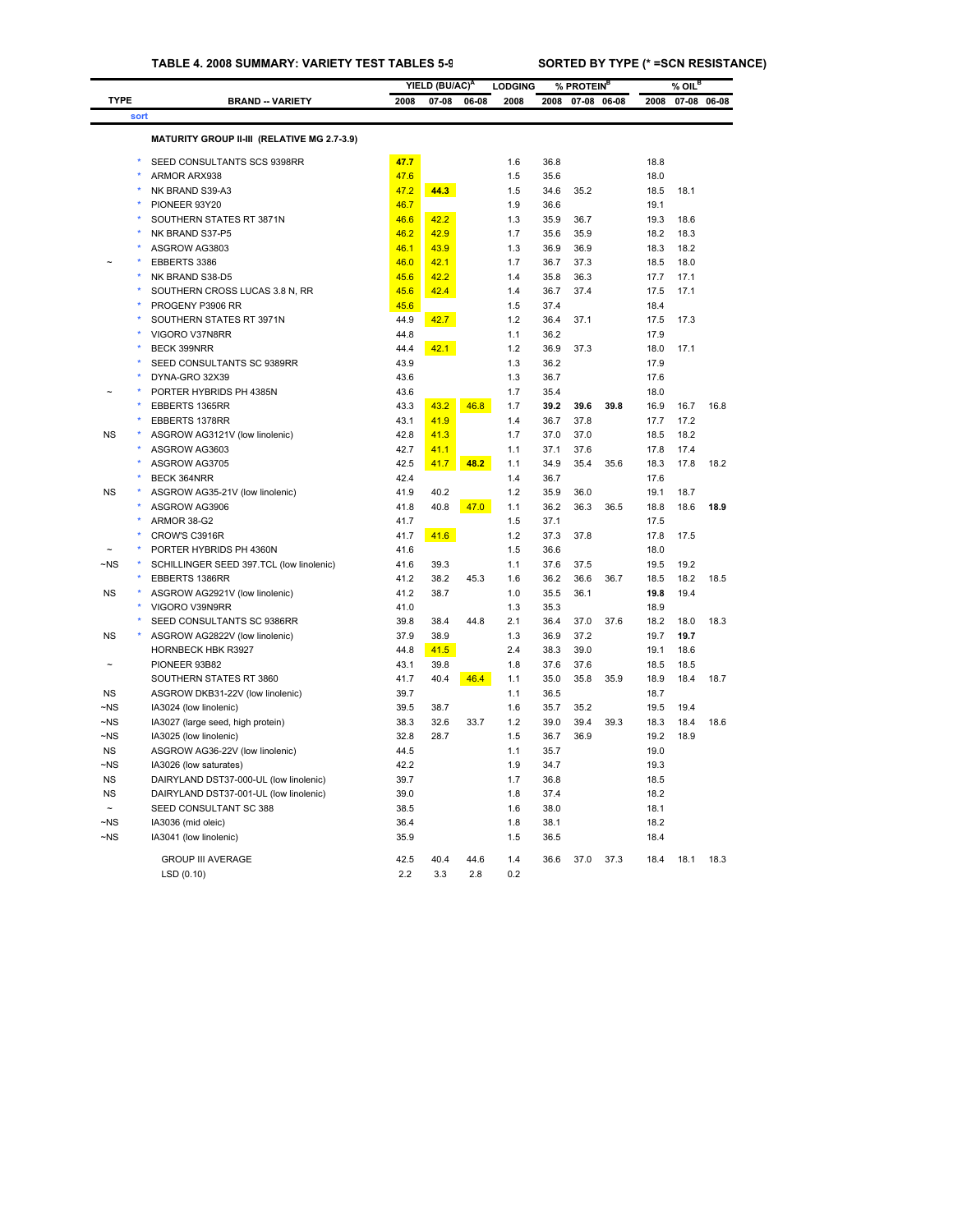|                       |                                                                |              | YIELD (BU/AC) <sup>A</sup> |       | <b>LODGING</b> |              | % PROTEIN <sup>B</sup> |           |              | $%$ OIL <sup>B</sup> |           |
|-----------------------|----------------------------------------------------------------|--------------|----------------------------|-------|----------------|--------------|------------------------|-----------|--------------|----------------------|-----------|
| <b>TYPE</b>           | <b>BRAND -- VARIETY</b>                                        | 2008         | $07 - 08$                  | 06-08 | 2008           | 2008         | 07-08 06-08            |           | 2008         | 07-08 06-08          |           |
|                       |                                                                |              |                            |       |                |              |                        |           |              |                      |           |
|                       | <b>MATURITY GROUP EARLY IV (RELATIVE MG 4.0-4.5)</b>           |              |                            |       |                |              |                        |           |              |                      |           |
|                       | SOUTHERN CROSS BENJAMIN 4.3 N                                  | 48.0         |                            |       | 1.2            | 34.6         |                        |           | 19.1         |                      |           |
|                       | ASGROW AG4303                                                  | 47.5         |                            |       | 1.2            | 35.6         |                        |           | 18.7         |                      |           |
|                       | PIONEER 94Y01<br>ARMOR 42-M1                                   | 47.2<br>46.7 |                            |       | 1.6<br>1.1     | 34.5<br>37.2 |                        |           | 19.4<br>17.6 |                      |           |
|                       | CAVERNDALE CF 422 RR/STSn                                      | 46.6         | 43.7                       | 49.4  | 1.1            | 36.8         | 37.4                   | 36.9      | 18.9         | 18.4                 | 18.7      |
|                       | PORTER HYBRIDS PH 4419N                                        | 46.4         |                            |       | 1.3            | 35.5         |                        |           | 17.9         |                      |           |
|                       | CAVERNDALE CF 447 RR/STSn                                      | 46.4         | 44.6                       |       | 1.1            | 35.6         | 36.2                   |           | 18.9         | 18.5                 |           |
|                       | CAVERNDALE CF 410 RR/STSn                                      | 46.4         | 43.7                       |       | 1.1            | 36.8         | 37.5                   |           | 17.8         | 16.9                 |           |
|                       | NK BRAND S44-D5                                                | 46.3         | 44.2                       |       | 1.4            | 35.7         | 36.4                   |           | 18.3         | 17.7                 |           |
|                       | TRISOY 4184RR(CN)                                              | 46.3         |                            |       | 1.2            | 35.8         |                        |           | 18.8         |                      |           |
|                       | VIGORO V44N9RS                                                 | 46.2         |                            |       | 1.2            | 36.2         |                        |           | 18.4         |                      |           |
|                       | PROGENY P4206 RR                                               | 45.6         | 44.0                       |       | 1.3            | 36.3         | 36.5                   |           | 18.7         | 18.6                 |           |
|                       | CROW'S C4119R                                                  | 45.5         |                            |       | 1.2            | 36.9         |                        |           | 18.3         |                      |           |
|                       | PIONEER 94Y20                                                  | 45.4         |                            |       | 1.5            | 37.3         |                        |           | 18.8         |                      |           |
|                       | ARMOR 44-K6<br>NK BRAND S43-N6                                 | 45.4         |                            |       | 1.1<br>1.2     | 36.5<br>35.5 |                        |           | 18.1<br>17.3 |                      |           |
|                       | DELTA GROW 4460 RR                                             | 45.4<br>45.4 | 41.0                       | 46.6  | 1.7            | 35.2         | 36.5                   | 36.4      | 18.9         | 17.9                 | 18.1      |
|                       | VIGORO V42N9RS                                                 | 45.3         |                            |       | 1.2            | 35.3         |                        |           | 18.4         |                      |           |
| ٠                     | SOUTHERN STATES RT 4470N                                       | 45.2         | 44.0                       |       | 1.1            | 36.2         | 36.3                   |           | 18.3         | 18.3                 |           |
|                       | SOUTHERN CROSS LOT 4.1 N, RR, STS                              | 45.2         |                            |       | 1.2            | 36.7         |                        |           | 18.4         |                      |           |
|                       | DYNA-GRO 35D44                                                 | 45.1         | 42.4                       |       | 1.3            | 36.5         | 37.5                   |           | 19.1         | 18.1                 |           |
|                       | DELTA GROW 4150 RR                                             | 45.1         | 41.6                       | 48.2  | 1.3            | 36.2         | 37.3                   | 37.3      | 18.3         | 17.5                 | 17.7      |
|                       | TRISOY 4586RR(CN)                                              | 45.1         |                            |       | 1.2            | 35.5         |                        |           | 18.8         |                      |           |
|                       | DELTA GROW 4470 RR/STS                                         | 45.0         | 42.0                       |       | 1.4            | 34.9         | 35.7                   |           | 19.2         | 18.7                 |           |
|                       | SEED CONSULTANTS SC 9419RR                                     | 44.9         |                            |       | 1.1            | 36.0         |                        |           | 18.5         |                      |           |
|                       | SEED CONSULTANTS SCS 9448RR                                    | 44.8         |                            |       | 1.5            | 35.9         |                        |           | 18.4         |                      |           |
| <b>EXP</b>            | SEED CONSULTANTS EXP 4242RR                                    | 44.6         |                            |       | 1.1            | 36.4         |                        |           | 18.3         |                      |           |
|                       | TRISOY 4475RR(CN)                                              | 44.4         |                            |       | 1.3            | 36.3         |                        |           | 18.2         |                      |           |
|                       | <b>BECK 445NRR</b>                                             | 44.3         |                            |       | 1.1            | 35.5         |                        |           | 18.7         |                      |           |
|                       | SOUTHERN CROSS CALEB 4.4 N, RR, STS                            | 44.2         | 41.2                       |       | 1.1            | 36.2         | 36.1                   |           | 18.8         | 18.4                 |           |
| ٠                     | STEYER 4430RR                                                  | 44.1         | 42.9                       |       | 1.3<br>1.6     | 35.1         | 35.9                   |           | 18.9         | 18.7                 |           |
|                       | SOUTHERN STATES RT 4551N<br>SOUTHERN CROSS JERICHO 4.2 N, RR   | 43.6<br>43.5 | 40.0                       | 45.8  | 1.1            | 35.2<br>35.1 | 37.1                   | 37.6      | 19.3<br>18.4 | 18.2                 | 18.2      |
|                       | DYNA-GRO 38C42                                                 | 43.4         | 42.5                       |       | 1.1            | 36.1         | 36.7                   |           | 19.1         | 18.5                 |           |
|                       | SOUTHERN STATES RT 4370N                                       | 43.3         | 39.0                       |       | 1.8            | 35.7         | 36.1                   |           | 19.6         | 18.7                 |           |
|                       | DYNA-GRO 33A40                                                 | 43.2         |                            |       | 1.4            | 35.6         |                        |           | 19.4         |                      |           |
|                       | ASGROW AG4005                                                  | 43.2         |                            |       | 1.0            | 36.0         |                        |           | 18.0         |                      |           |
|                       | DAIRYLAND 4300/RR                                              | 43.0         |                            |       | 1.5            | 35.1         |                        |           | 19.4         |                      |           |
|                       | SEED CONSULTANTS SC 9408RR                                     | 43.0         |                            |       | 1.2            | 36.0         |                        |           | 17.3         |                      |           |
|                       | <b>BECK 422NRR</b>                                             | 42.7         | 41.8                       | 48.0  | 1.3            | 35.9         | 36.4                   | 36.6      | 19.3         | 18.5                 | 18.7      |
|                       | DYNA-GRO 36C44                                                 | 42.6         |                            |       | 1.1            | 36.1         |                        |           | 18.0         |                      |           |
|                       | SOUTHERN STATES RT 4451N                                       | 42.6         | 40.8                       | 46.1  | 1.4            | 36.7         | 36.6                   | 36.3      | 17.9         | 17.6                 | 17.8      |
|                       | PIONEER 94M50                                                  | 42.4         | 43.1                       | 48.8  | 1.2            | 36.2         | 35.9                   | 36.4      | 19.2         | 18.4                 | 18.5      |
| ۰                     | SCHILLINGER SEED 457.RCP                                       | 42.4         | 38.8                       |       | 1.9            | 35.3         | 36.3                   |           | 18.9         | 18.2                 |           |
|                       | DAIRYLAND 4500/RRSTS                                           | 42.4<br>42.3 |                            |       | 1.4            | 35.6         |                        |           | 19.3         |                      |           |
| $\neg$ NS             | SCHILLINGER SEED 448 F.HPC (high protein)<br>STEYER 4040RR     | 41.9         | 43.0                       |       | 1.2<br>1.6     | 41.4<br>37.3 | 37.7                   |           | 17.0<br>18.7 | 18.1                 |           |
|                       | PROGENY P4405 RR                                               | 41.5         | 38.3                       |       | 1.7            | 35.8         | 37.1                   |           | 18.1         | 17.2                 |           |
|                       | ASGROW DKB42-51                                                | 41.5         | 40.3                       | 47.1  | 1.3            | 33.7         | 34.2                   | 34.7      | 19.3         | 18.3                 | 18.3      |
|                       | L&M GLICK 843RR                                                | 41.4         |                            |       | 1.6            | 35.5         |                        |           | 19.5         |                      |           |
|                       | ASGROW AG4404                                                  | 41.3         | 39.1                       | 46.0  | 1.3            | 37.0         | 37.0                   | 36.9      | 18.5         | 17.7                 | 18.0      |
|                       | SEED CONSULTANTS SC 9459RR                                     | 41.3         |                            |       | 1.5            | 35.3         |                        |           | 18.9         |                      |           |
|                       | SEED CONSULTANTS SCS 9409RR                                    | 41.1         |                            |       | 1.2            | 37.1         |                        |           | 17.8         |                      |           |
|                       | SCHILLINGER SEED 447.TC                                        | 41.0         |                            |       | 1.3            | 37.9         |                        |           | 17.8         |                      |           |
|                       | VIGORO V40N8RS                                                 | 40.9         | 40.3                       |       | 1.3            | 35.8         | 36.8                   |           | 19.5         | 19.0                 |           |
| ~NS                   | SCHILLINGER SEED 428 F.HPC (high protein)                      | 40.8         |                            |       | 1.4            | 41.8         |                        |           | 17.0         |                      |           |
| $\sim$                | STEYER 410                                                     | 39.7         |                            |       | 1.6            | 36.2         |                        |           | 18.1         |                      |           |
| ٠                     | CROW'S C4519R                                                  | 39.6         |                            |       | 1.3            | 36.6         |                        |           | 18.5         |                      |           |
|                       | L&M GLICK 53                                                   | 39.0         |                            |       | 1.6            | 35.7         |                        |           | 18.7         |                      |           |
|                       | UNISOUTH GENETICS USG 74C36                                    | 38.7         |                            |       | 1.7            | 37.3         |                        |           | 17.4         |                      |           |
|                       | SCHILLINGER SEED 435.TCS                                       | 38.1         |                            |       | 1.1            | 37.0         |                        |           | 18.3         |                      |           |
| $\neg$ NS             | HORNBECK HBK R4527<br>SCHILLINGER SEED 446 F.HP (high protein) | 41.1<br>37.7 | 36.2<br>35.4               |       | 1.8<br>1.2     | 37.2<br>39.5 | 38.6<br>40.7           |           | 18.2<br>16.7 | 17.3<br>15.5         |           |
| $\neg$ NS             | SCHILLINGER SEED 438.TL (low linolenic)                        | 36.9         |                            |       | 1.3            | 35.6         |                        |           | 19.0         |                      |           |
| EXP                   | PROGENY P4508 RR                                               | 43.8         |                            |       | 1.4            | 34.6         |                        |           | 19.5         |                      |           |
| EXP                   | PROGENY P4408 RR                                               | 43.0         |                            |       | 1.1            | 35.7         |                        |           | 18.5         |                      |           |
| $\tilde{\phantom{a}}$ | STEYER 434                                                     | 40.1         |                            |       | $1.2$          | 36.9         |                        |           | 18.4         |                      |           |
| $\neg$ NS             | SCHILLINGER SEED XP44.TL (low linolenic)                       | 37.3         |                            |       | 1.2            | 35.4         |                        |           | 19.5         |                      |           |
|                       | EARLY GROUP IV AVERAGE                                         | 43.3         | 41.3                       | 47.3  | 1.3            | 36.2         |                        | 36.8 36.6 | 18.5         |                      | 18.0 18.2 |

LSD (0.10) 2.5 3.5 2.6 0.1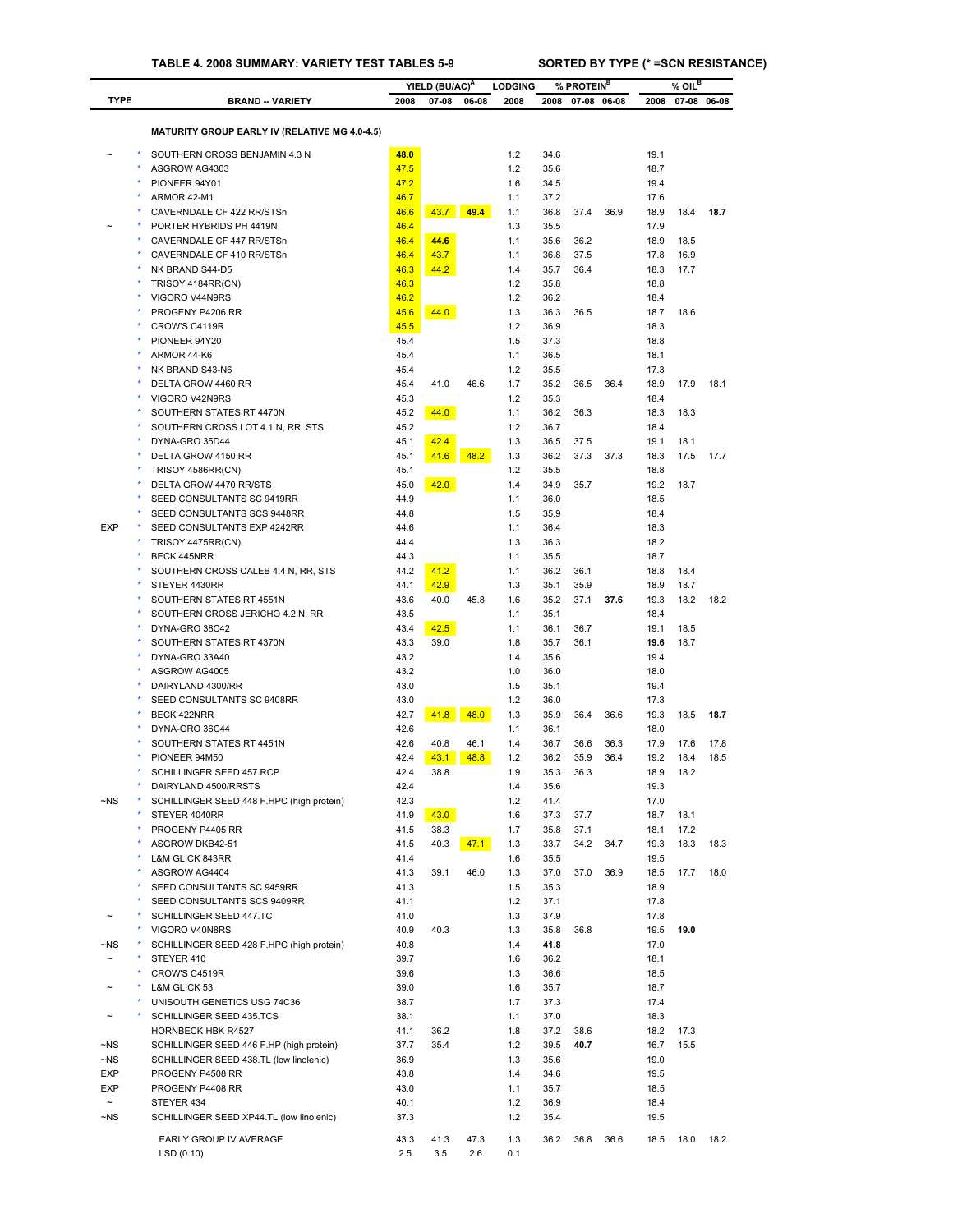|             |                                                                 |              | YIELD (BU/AC) <sup>A</sup> |       | <b>LODGING</b> |              | % PROTEIN <sup>B</sup> |       |              | $%$ OIL $^B$ |             |
|-------------|-----------------------------------------------------------------|--------------|----------------------------|-------|----------------|--------------|------------------------|-------|--------------|--------------|-------------|
| <b>TYPE</b> | <b>BRAND - VARIETY</b>                                          | 2008         | 07-08                      | 06-08 | 2008           | 2008         | 07-08                  | 06-08 | 2008         |              | 07-08 06-08 |
|             |                                                                 |              |                            |       |                |              |                        |       |              |              |             |
|             | <b>MATURITY GROUP LATE IV (RELATIVE MG 4.6-4.9)</b>             |              |                            |       |                |              |                        |       |              |              |             |
|             | PIONEER 94Y70                                                   | 46.6         |                            |       | 1.7            | 34.9         |                        |       | 19.5         |              |             |
|             | ASGROW DKB46-51                                                 | 46.5         | 42.2                       | 47.3  | 1.4            | 36.4         | 37.9                   | 37.8  | 19.1         | 18.3         | 18.2        |
|             | ASGROW AG4606                                                   | 46.5         |                            |       | 1.4            | 34.7         |                        |       | 21.0         |              |             |
|             | PROGENY P4908 RR                                                | 46.3         |                            |       | 1.5            | 35.2         |                        |       | 18.8         |              |             |
|             | ARMOR 48-J3                                                     | 46.1         | 45.1                       |       | 1.4            | 37.4         | 38.7                   |       | 18.7         | 18.1         |             |
|             | DELTA GROW 4970 RR<br><b>BECK 474NRR</b>                        | 45.9<br>45.7 | 40.6                       | 47.2  | 1.9<br>1.3     | 36.3<br>37.0 | 38.1                   | 37.5  | 18.9<br>17.8 | 17.9         | 17.9        |
|             | UNISOUTH GENETICS USG 74A76                                     | 45.4         | 42.7                       | 48.0  | 1.6            | 35.1         | 37.2                   | 36.6  | 19.3         | 18.0         | 18.2        |
|             | VIGORO V47N9RS                                                  | 45.3         |                            |       | 1.3            | 35.7         |                        |       | 19.6         |              |             |
|             | CROW'S C4820R                                                   | 45.0         |                            |       | 1.3            | 35.9         |                        |       | 19.5         |              |             |
|             | SEED CONSULTANTS SCS 9479RR                                     | 45.0         |                            |       | 1.4            | 35.1         |                        |       | 19.2         |              |             |
|             | UNISOUTH GENETICS USG 74G78                                     | 45.0         |                            |       | 1.1            | 33.9         |                        |       | 19.6         |              |             |
| <b>EXP</b>  | NK BRAND XR4881                                                 | 44.8         |                            |       | 1.2            | 34.7         |                        |       | 18.6         |              |             |
|             | SOUTHERN CROSS RUFUS 4.7 N, RR, STS                             | 44.6         |                            |       | 1.2            | 35.6         |                        |       | 19.7         |              |             |
|             | PROGENY P4606 RR                                                | 44.4         | 43.3                       |       | 1.2            | 33.7         | 35.7                   |       | 19.6         | 18.5         |             |
|             | SOUTHERN STATES RT 4808N                                        | 44.4         | 43.9                       | 49.2  | 1.6            | 35.6         | 37.0                   | 36.0  | 19.0         | 17.6         | 17.8        |
|             | SOUTHERN STATES RT 4888N                                        | 44.2         |                            |       | 1.4            | 36.8         |                        |       | 18.1         |              |             |
|             | PROGENY P4918 RR<br>HORNBECK HBK R4924                          | 44.2<br>44.1 | 43.6                       | 48.3  | 1.6<br>1.6     | 37.4<br>35.9 | 37.2                   | 36.4  | 17.8<br>19.1 | 18.0         | 18.2        |
|             | NK BRAND S49-Q9                                                 | 44.0         | 38.9                       | 46.0  | 1.8            | 34.8         | 36.9                   | 36.6  | 18.9         | 17.1         | 17.3        |
|             | ASGROW AG4907                                                   | 43.9         |                            |       | 1.6            | 35.3         |                        |       | 18.7         |              |             |
|             | ASGROW AG4705                                                   | 43.8         |                            |       | 2.0            | 35.7         |                        |       | 20.3         |              |             |
|             | NK BRAND S47-D9                                                 | 43.8         | 45.3                       |       | 1.1            | 34.1         | 35.8                   |       | 19.6         | 18.7         |             |
|             | SCHILLINGER SEED 495.RC                                         | 43.7         | 41.9                       | 46.6  | 1.9            | 36.6         | 38.2                   | 37.7  | 18.3         | 17.6         | 17.7        |
|             | SOUTHERN STATES RT 4760N                                        | 43.6         | 40.8                       | 46.6  | 1.7            | 35.5         | 37.5                   | 37.6  | 19.2         | 18.0         | 18.0        |
|             | ARMOR 47-F8                                                     | 43.5         | 42.5                       |       | 1.1            | 34.0         | 35.7                   |       | 19.3         | 18.7         |             |
|             | VIGORO V48N7RS                                                  | 43.4         | 42.0                       |       | 1.1            | 34.0         | 34.8                   |       | 19.5         | 19.0         |             |
|             | PROGENY P4718 RR                                                | 43.4         |                            |       | 1.4            | 37.3         |                        |       | 18.0         |              |             |
|             | <b>HORNBECK HBK R4727</b>                                       | 43.3         | 40.7                       |       | 1.4            | 35.0         | 35.8                   |       | 19.0         | 18.2         |             |
|             | <b>STINE 4782-4</b>                                             | 43.3         | 42.0                       | 49.1  | 1.2<br>1.1     | 33.5         | 35.7                   | 35.2  | 19.9<br>19.7 | 19.5<br>19.1 | 19.4        |
|             | CAVERNDALE CF 470 RR/STSn<br>STEYER 4620RR                      | 43.2<br>43.2 | 42.4                       |       | 1.2            | 34.5<br>35.6 | 35.5                   |       | 19.7         |              |             |
|             | SEED CONSULTANTS SC 9468RR                                      | 43.1         | 41.2                       |       | 1.2            | 33.1         | 34.5                   |       | 20.1         | 19.5         |             |
|             | ASGROW AG4703                                                   | 43.0         | 41.8                       | 47.4  | 1.2            | 37.3         | 37.9                   | 37.3  | 17.9         | 17.3         | 17.5        |
|             | ASGROW AG4605                                                   | 42.7         | 39.1                       |       | 1.3            | 34.5         | 36.1                   |       | 19.0         | 18.6         |             |
|             | VIGORO V49N6RR                                                  | 42.7         | 42.1                       | 48.2  | 1.7            | 36.5         | 37.8                   | 37.4  | 19.0         | 18.0         | 18.0        |
|             | PIONEER 94Y90                                                   | 42.5         |                            |       | 1.6            | 36.3         |                        |       | 19.4         |              |             |
|             | DELTA GROW 4770 RR                                              | 42.2         | 41.5                       |       | 1.6            | 35.3         | 37.4                   |       | 19.0         | 18.1         |             |
|             | PIONEER 94Y60                                                   | 42.0         |                            |       | 1.2            | 38.7         |                        |       | 17.6         |              |             |
|             | PROGENY P4807 RR                                                | 41.9         | 38.7                       |       | 1.5            | 34.7         | 35.9                   |       | 19.2         | 18.3         |             |
|             | SOUTHERN CROSS ELI 4.7 N, RR, STS<br>PROGENY P4706 RR           | 41.8<br>41.7 | 41.7<br>40.5               | 49.0  | 1.2<br>1.6     | 34.0<br>35.4 | 35.0<br>36.9           | 34.7  | 19.8<br>19.1 | 19.7<br>18.2 | 19.7        |
|             | VIGORO V47N8RR                                                  | 41.7         |                            |       | 1.3            | 34.8         |                        |       | 19.3         |              |             |
|             | SOUTHERN STATES RT 4996N                                        | 41.6         | 40.0                       | 46.0  | 1.6            | 36.0         | 37.5                   | 37.1  | 19.7         | 18.4         | 18.6        |
|             | DELTA GROW 4780 RR                                              | 41.5         | 38.8                       |       | 1.4            | 35.0         | 35.8                   |       | 19.5         | 18.9         |             |
|             | SOUTHERN STATES RT 4777N                                        | 41.4         | 42.6                       | 47.9  | 1.4            | 35.0         | 36.3                   | 36.5  | 19.1         | 18.4         | 18.5        |
|             | ARMOR ARX4717                                                   | 41.2         |                            |       | 1.2            | 36.1         |                        |       | 19.0         |              |             |
|             | TRISOY 4760RR(CN)                                               | 41.2         | 39.0                       |       | 1.2            | 32.5         | 34.1                   |       | 21.5         | 20.3         |             |
|             | DELTA GROW 4840 RR                                              | 41.1         | 39.7                       | 44.6  | 1.7            | 35.3         | 36.8                   | 36.7  | 18.1         | 16.8         | 17.4        |
|             | UNISOUTH GENETICS USG 74T98                                     | 40.0         |                            |       | 2.2            | 36.2         |                        |       | 18.3         |              |             |
|             | SOUTHERN CROSS GALILEE 4.7 N, RR                                | 39.9         | 39.4                       |       | 1.3            | 35.3         | 36.2                   |       | 19.2         | 18.9         |             |
|             | PIONEER 94M80                                                   | 39.6         | 37.0                       | 43.5  | 1.4            | 38.4         | 39.7                   | 38.9  | 17.6         | 17.1         | 17.4        |
|             | SOUTHERN CROSS HIRAM 4.9 N, RR<br>UNISOUTH GENETICS USG 7484nRR | 39.2<br>39.1 | 38.6                       |       | 1.4<br>1.7     | 35.6<br>35.7 | 36.1                   |       | 18.9<br>17.9 | 17.7         |             |
|             | SCHILLINGER SEED 477.TCS                                        | 38.6         |                            |       | 1.3            | 37.9         |                        |       | 18.0         |              |             |
| <b>EXP</b>  | DAIRYLAND 47-001/RR                                             | 38.1         | 35.7                       |       | 1.5            | 35.4         | 36.1                   |       | 18.7         | 18.4         |             |
|             | ٠<br>NK BRAND S45-E5                                            | 36.9         |                            |       | 1.4            | 36.7         |                        |       | 18.7         |              |             |
|             | SCHILLINGER SEED 478.RCS                                        | 36.2         |                            |       | 1.5            | 35.1         |                        |       | 18.6         |              |             |
|             | ASGROW AG4903                                                   | 45.5         | 42.5                       | 48.0  | 1.4            | 36.8         | 37.2                   | 36.5  | 19.3         | 18.7         | 18.7        |
|             | DAIRYLAND 8482/RR                                               | 44.4         | 42.0                       |       | 1.5            | 35.8         | 37.2                   |       | 18.9         | 18.3         |             |
|             | DELTA GROW 4975 LARR                                            | 43.2         | 40.7                       |       | 1.4            | 35.8         | 37.2                   |       | 18.8         | 17.7         |             |
|             | PROGENY P4906 RR                                                | 43.1         | 39.4                       |       | 1.4            | 35.2         | 36.9                   |       | 18.6         | 17.9         |             |
|             | PROGENY P4949 RR                                                | 40.7         | 40.4                       |       | 1.5            | 35.4         | 37.6                   |       | 19.9         | 18.1         |             |
| $\neg P$    | PENNYRILE (long term check-released 1987)                       | 38.3         | 35.8                       |       | 1.5            | 37.0         | 38.0                   |       | 19.1         | 18.6         |             |
| ~NS         | KS4607 (high protein)                                           | 36.3         | 35.3                       |       | 1.3            | 39.4         | 39.4                   |       | 18.4         | 17.6         |             |
|             | DELTA GROW 4870 RR                                              | 45.0         |                            |       | 1.5            | 37.2         |                        |       | 17.7         |              |             |

LATE GROUP IV AVERAGE 42.8 40.8 47.2 1.4 35.6 36.8 36.9 19.0 18.3 18.1 LSD (0.10) 2.2 3.8 2.5 0.1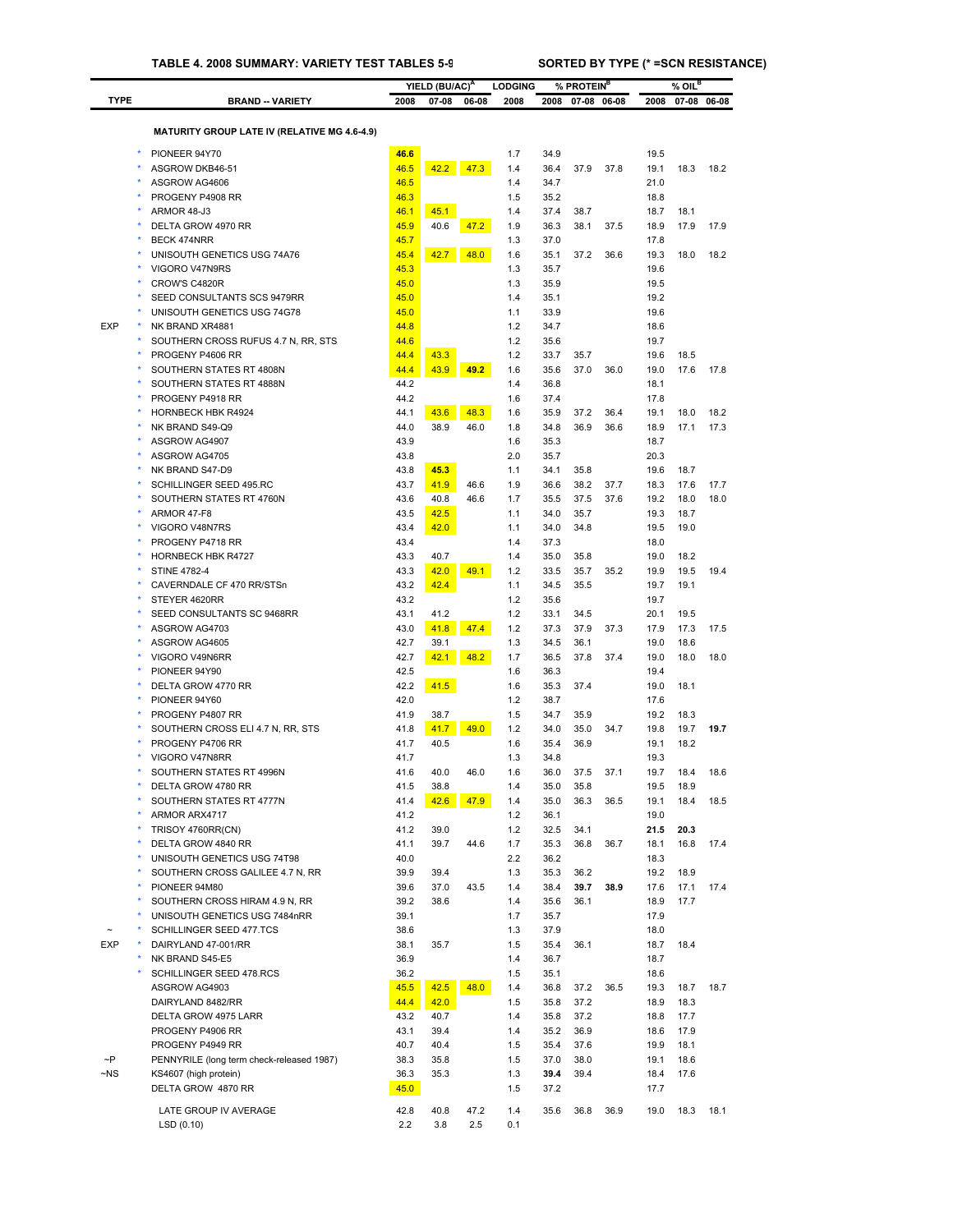|                       |                                        |      | YIELD (BU/AC) <sup>A</sup> |       | <b>LODGING</b> |      | % PROTEIN <sup>B</sup> |             |      | $%$ OIL <sup>B</sup> |             |
|-----------------------|----------------------------------------|------|----------------------------|-------|----------------|------|------------------------|-------------|------|----------------------|-------------|
| <b>TYPE</b>           | <b>BRAND -- VARIETY</b>                | 2008 | $07 - 08$                  | 06-08 | 2008           | 2008 |                        | 07-08 06-08 | 2008 |                      | 07-08 06-08 |
|                       |                                        |      |                            |       |                |      |                        |             |      |                      |             |
|                       | <b>MATURITY GROUP V</b>                |      |                            |       |                |      |                        |             |      |                      |             |
| $\sim P$              | <b>KS5004N</b>                         | 45.8 |                            |       | 2.1            | 35.8 |                        |             | 19.0 |                      |             |
|                       | DAIRYLAND 8509/RR                      | 42.3 | 38.0                       |       | 1.8            | 36.6 | 37.8                   |             | 19.3 | 18.2                 |             |
|                       | DELTA GROW 5170 RR                     | 41.8 |                            |       | 1.1            | 35.1 |                        |             | 19.1 |                      |             |
|                       | <b>ARMOR 53-Z5</b>                     | 40.7 |                            |       | 1.8            | 37.2 |                        |             | 18.0 |                      |             |
|                       | PROGENY P5408 RR                       | 40.6 |                            |       | 2.0            | 37.5 |                        |             | 17.8 |                      |             |
|                       | <b>STINE 5482-4</b>                    | 40.4 | 37.7                       |       | 1.6            | 36.3 | 37.2                   |             | 18.5 | 18.1                 |             |
|                       | SCHILLINGER SEED 557.RC                | 39.8 |                            |       | 1.9            | 37.3 |                        |             | 17.7 |                      |             |
|                       | DELTA GROW 5160 RR/STS                 | 39.4 | 37.0                       | 45.0  | 1.7            | 36.3 | 38.5                   | 38.2        | 20.1 | 18.8                 | 18.6        |
|                       | PROGENY P5208 RR                       | 38.9 |                            |       | 1.5            | 36.7 |                        |             | 18.7 |                      |             |
|                       | SOUTHERN CROSS DAMASCUS 5.0 N, RR, STS | 38.8 | 35.2                       | 43.0  | 1.7            | 36.3 | 38.4                   | 38.0        | 19.7 | 18.7                 | 18.6        |
|                       | DELTA GROW 5300 RR                     | 38.8 | 36.1                       |       | 2.3            | 37.3 | 38.4                   |             | 17.5 | 16.6                 |             |
|                       | PROGENY P5115 RR                       | 38.6 | 34.9                       |       | 1.6            | 35.2 | 36.0                   |             | 19.6 | 18.8                 |             |
|                       | UNISOUTH GENETICS USG 75J47            | 38.5 | 37.5                       |       | 1.9            | 37.5 | 37.8                   |             | 18.0 | 17.7                 |             |
|                       | PROGENY P5218 RR                       | 38.4 |                            |       | 2.7            | 36.8 |                        |             | 18.4 |                      |             |
|                       | PROGENY P5108 RR                       | 38.2 |                            |       | 1.5            | 37.8 |                        |             | 18.2 |                      |             |
|                       | PROGENY P5308 RR                       | 37.7 |                            |       | 1.7            | 37.1 |                        |             | 18.4 |                      |             |
|                       | PROGENY P5107 RR                       | 37.5 | 32.1                       |       | 2.1            | 36.5 | 38.5                   |             | 18.4 | 17.3                 |             |
|                       | UNISOUTH GENETICS USG 75J32            | 37.1 | 34.9                       | 42.4  | 1.9            | 37.1 | 38.6                   | 37.9        | 18.3 | 17.1                 | 17.3        |
|                       | PIONEER 95Y20                          | 37.0 |                            |       | 1.8            | 36.1 |                        |             | 18.4 |                      |             |
|                       | DAIRYLAND 8512/RR                      | 36.9 |                            |       | 1.6            | 37.7 |                        |             | 18.5 |                      |             |
|                       | SOUTHERN STATES RT 5160N               | 36.9 | 36.3                       | 42.7  | 2.0            | 37.4 | 38.0                   | 37.1        | 17.4 | 17.2                 | 17.5        |
|                       | SOUTHERN STATES RT 5540N               | 36.6 | 35.2                       | 41.6  | 2.4            | 38.8 | 39.4                   | 38.5        | 18.1 | 17.5                 | 17.7        |
|                       | DELTA GROW 5450 RR                     | 36.1 |                            |       | 1.8            | 37.6 |                        |             | 17.4 |                      |             |
|                       | DELTA GROW 5470 RR                     | 35.9 | 34.6                       |       | 1.6            | 37.6 | 38.6                   |             | 17.4 | 17.1                 |             |
|                       | <b>DELTA KING DK52K6</b>               | 35.7 | 36.5                       | 43.6  | 2.4            | 39.1 | 39.7                   | 39.0        | 17.3 | 17.0                 | 17.2        |
|                       | UNISOUTH GENETICS USG 5002T            | 44.5 | 40.4                       | 47.1  | 2.2            | 36.1 | 37.5                   | 37.0        | 18.7 | 18.1                 | 18.1        |
| $\sim P$              | <b>TEEJAY</b>                          | 43.1 | 40.3                       | 46.0  | 1.8            | 35.8 | 37.7                   | 37.0        | 18.4 | 17.5                 | 17.6        |
| $\tilde{\phantom{a}}$ | UNISOUTH GENETICS USG 5601T            | 42.7 | 41.0                       | 47.8  | 2.1            | 37.3 | 38.5                   | 38.3        | 18.4 | 17.6                 | 17.3        |
| $\sim P$              | V98-2711                               | 39.8 |                            |       | 2.3            | 38.3 |                        |             | 18.0 |                      |             |
| $\neg P$              | <b>JAKE</b>                            | 37.8 | 36.9                       | 43.3  | 1.6            | 38.2 | 38.0                   | 37.2        | 17.0 | 17.2                 | 17.4        |
| <b>EXP-NS</b>         | V01-1702 (3.5% linolenic)              | 37.8 |                            |       | 1.8            | 36.6 |                        |             | 19.4 |                      |             |
| $\sim P$              | ESSEX (long term check-released 1974)  | 37.5 | 35.2                       |       | 2.0            | 38.3 | 39.9                   |             | 18.0 | 17.4                 |             |
| <b>EXP-NS</b>         | V01-1693 (3.5% linolenic)              | 37.3 |                            |       | 1.9            | 36.7 |                        |             | 18.7 |                      |             |
|                       | UNISOUTH GENETICS USG ALLEN            | 36.6 | 35.0                       | 42.9  | 2.0            | 37.2 | 38.2                   | 37.6        | 17.9 | 17.5                 | 17.2        |
|                       | PROGENY P5770                          | 36.0 |                            |       | 2.7            | 37.1 |                        |             | 18.6 |                      |             |
|                       | <b>HORNBECK HBK C4926</b>              | 33.8 |                            |       | 1.6            | 36.5 |                        |             | 18.7 |                      |             |
|                       | <b>GROUP V AVERAGE</b>                 | 38.8 | 36.6                       | 44.1  | 1.9            | 37.0 | 38.2                   | 37.8        | 18.4 | 17.6                 | 17.7        |
|                       | LSD(0.10)                              | 1.8  | 3.5                        | 2.7   | 0.2            |      |                        |             |      |                      |             |
|                       |                                        |      |                            |       |                |      |                        |             |      |                      |             |
|                       | <b>GRAND MEAN</b>                      | 42.2 | 40.1                       | 46.1  | 1.5            | 36.3 | 37.1                   | 37.1        | 18.6 | 18.1                 | 18.1        |

~ Variety is not Roundup Ready. All varieties without a tilda ( ~ ) prefix are Roundup Ready.

\* Resistant to soybean cyst nematode. See Table 3. Company Disease Resistance Specifications for details.

P Entries with a P prefix are public varieties.

NS Entries with a NS prefix are novel soybean varieties that are emerging from both the public and private sectors. Some of these value-added soybean types will supply relatively small market niches, while others may be of much broader market value. Testing novel soybeans will enable producers to assess whether premiums for a given trait offset possible yield lag/drag.

EXP Entries with an EXP prefix are varieties that are still under development or soon to be released.

<sup>A</sup> Within a maturity group, shaded yields are not significantly different (0.10 level) from the highest yielding cultivar (bold data) of that maturity group and year column.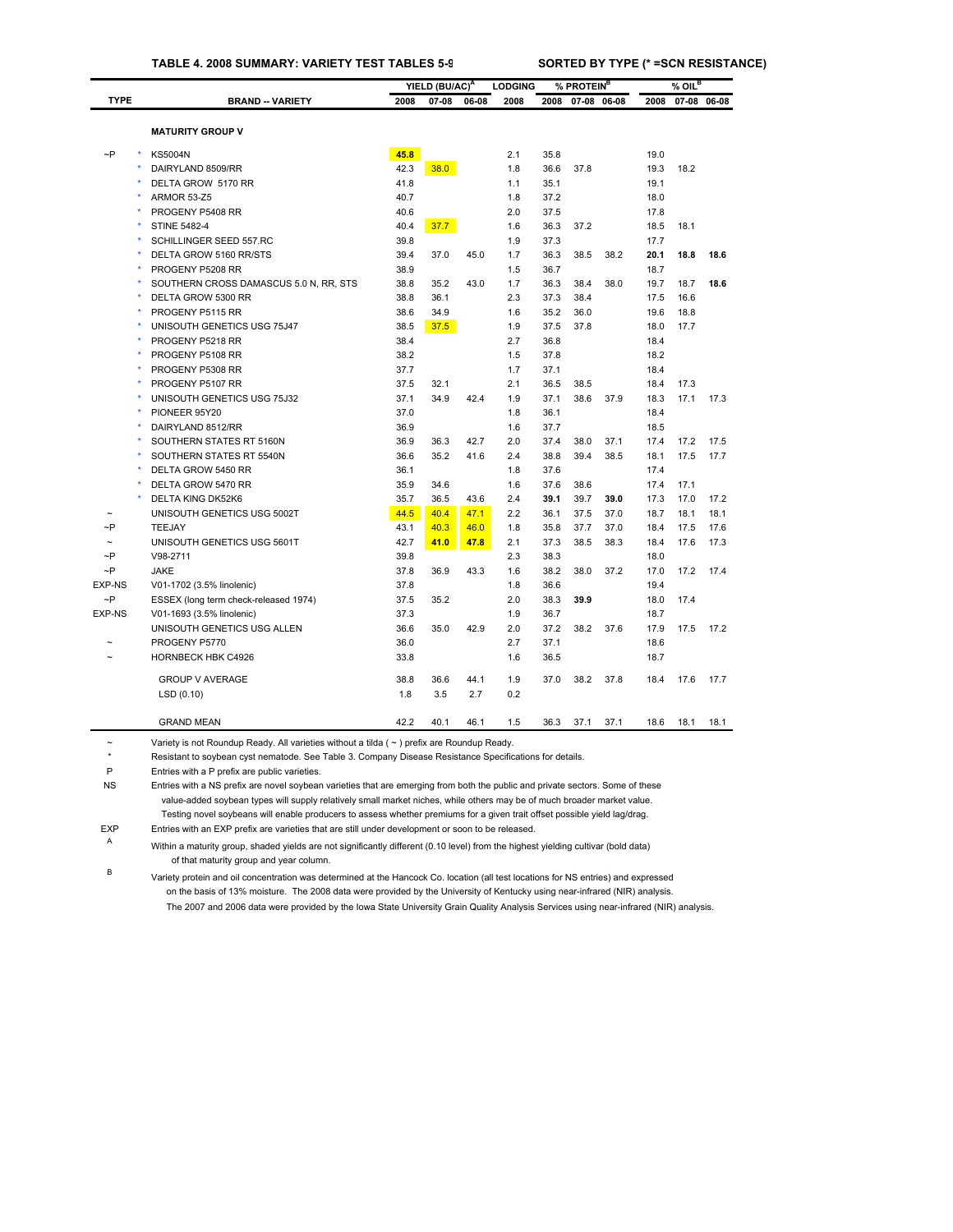|                      |                                                  |              | YIELD (BU/AC) <sup>A</sup> |       | <b>LODGING</b> |              | % PROTEIN <sup>B</sup> |       |              | $%$ OIL <sup>B</sup> |      |
|----------------------|--------------------------------------------------|--------------|----------------------------|-------|----------------|--------------|------------------------|-------|--------------|----------------------|------|
| <b>TYPE</b>          | <b>BRAND -- VARIETY</b>                          | 2008         | $07 - 08$                  | 06-08 | 2008           | 2008         | $07 - 08$              | 06-08 | 2008         | 07-08 06-08          |      |
|                      | sort alphabetically                              |              |                            |       |                |              |                        |       |              |                      |      |
|                      | MATURITY GROUP II-III (RELATIVE MG 2.7-3.9)      |              |                            |       |                |              |                        |       |              |                      |      |
|                      | ARMOR 38-G2                                      | 41.7         |                            |       | 1.5            | 37.1         |                        |       | 17.5         |                      |      |
|                      | $\star$<br><b>ARMOR ARX938</b>                   | 47.6         |                            |       | 1.5            | 35.6         |                        |       | 18.0         |                      |      |
| <b>NS</b>            | ASGROW AG2822V (low linolenic)                   | 37.9         | 38.9                       |       | 1.3            | 36.9         | 37.2                   |       | 19.7         | 19.7                 |      |
| <b>NS</b>            | ASGROW AG2921V (low linolenic)                   | 41.2         | 38.7                       |       | 1.0            | 35.5         | 36.1                   |       | 19.8         | 19.4                 |      |
| <b>NS</b>            | ASGROW AG3121V (low linolenic)                   | 42.8         | 41.3                       |       | 1.7            | 37.0         | 37.0                   |       | 18.5         | 18.2                 |      |
| <b>NS</b>            | ASGROW AG35-21V (low linolenic)                  | 41.9         | 40.2                       |       | 1.2            | 35.9         | 36.0                   |       | 19.1         | 18.7                 |      |
|                      | ASGROW AG3603                                    | 42.7         | 41.1                       |       | 1.1            | 37.1         | 37.6                   |       | 17.8         | 17.4                 |      |
| <b>NS</b>            | ASGROW AG36-22V (low linolenic)                  | 44.5         |                            |       | 1.1            | 35.7         |                        |       | 19.0         |                      |      |
|                      | $\star$<br><b>ASGROW AG3705</b>                  | 42.5         | 41.7                       | 48.2  | 1.1            | 34.9         | 35.4                   | 35.6  | 18.3         | 17.8                 | 18.2 |
|                      | ASGROW AG3803                                    | 46.1         | 43.9                       |       | 1.3            | 36.9         | 36.9                   |       | 18.3         | 18.2                 |      |
|                      | $\star$<br>ASGROW AG3906                         | 41.8         | 40.8                       | 47.0  | 1.1            | 36.2         | 36.3                   | 36.5  | 18.8         | 18.6                 | 18.9 |
| <b>NS</b>            | ASGROW DKB31-22V (low linolenic)                 | 39.7         |                            |       | 1.1            | 36.5         |                        |       | 18.7         |                      |      |
|                      | <b>BECK 364NRR</b>                               | 42.4         |                            |       | 1.4            | 36.7         |                        |       | 17.6         |                      |      |
|                      | <b>BECK 399NRR</b>                               | 44.4         | 42.1                       |       | 1.2            | 36.9         | 37.3                   |       | 18.0         | 17.1                 |      |
|                      | <b>CROW'S C3916R</b>                             | 41.7         | 41.6                       |       | 1.2            | 37.3         | 37.8                   |       | 17.8         | 17.5                 |      |
| <b>NS</b>            | DAIRYLAND DST37-000-UL (low linolenic)           | 39.7         |                            |       | 1.7            | 36.8         |                        |       | 18.5         |                      |      |
| <b>NS</b>            | DAIRYLAND DST37-001-UL (low linolenic)           | 39.0         |                            |       | 1.8            | 37.4         |                        |       | 18.2         |                      |      |
|                      | DYNA-GRO 32X39                                   | 43.6         |                            |       | 1.3            | 36.7         |                        |       | 17.6         |                      |      |
|                      | <b>EBBERTS 1365RR</b>                            | 43.3         | 43.2                       | 46.8  | 1.7            | 39.2         | 39.6                   | 39.8  | 16.9         | 16.7                 | 16.8 |
|                      | <b>EBBERTS 1378RR</b>                            | 43.1         | 41.9                       |       | 1.4            | 36.7         | 37.8                   |       | 17.7         | 17.2                 |      |
|                      | <b>EBBERTS 1386RR</b>                            | 41.2         | 38.2                       | 45.3  | 1.6            | 36.2         | 36.6                   | 36.7  | 18.5         | 18.2                 | 18.5 |
|                      | <b>EBBERTS 3386</b><br><b>HORNBECK HBK R3927</b> | 46.0<br>44.8 | 42.1<br>41.5               |       | 1.7<br>2.4     | 36.7<br>38.3 | 37.3<br>39.0           |       | 18.5<br>19.1 | 18.0<br>18.6         |      |
| $-NS$                | IA3024 (low linolenic)                           | 39.5         | 38.7                       |       | 1.6            | 35.7         | 35.2                   |       | 19.5         | 19.4                 |      |
| $-NS$                | IA3025 (low linolenic)                           | 32.8         | 28.7                       |       | 1.5            | 36.7         | 36.9                   |       | 19.2         | 18.9                 |      |
| $\neg$ NS            | IA3026 (low saturates)                           | 42.2         |                            |       | 1.9            | 34.7         |                        |       | 19.3         |                      |      |
| $\neg$ NS            | IA3027 (large seed, high protein)                | 38.3         | 32.6                       | 33.7  | 1.2            | 39.0         | 39.4                   | 39.3  | 18.3         | 18.4                 | 18.6 |
| $-NS$                | IA3036 (mid oleic)                               | 36.4         |                            |       | 1.8            | 38.1         |                        |       | 18.2         |                      |      |
| $\neg$ <sub>NS</sub> | IA3041 (low linolenic)                           | 35.9         |                            |       | 1.5            | 36.5         |                        |       | 18.4         |                      |      |
|                      | NK BRAND S37-P5                                  | 46.2         | 42.9                       |       | 1.7            | 35.6         | 35.9                   |       | 18.2         | 18.3                 |      |
|                      | NK BRAND S38-D5                                  | 45.6         | 42.2                       |       | 1.4            | 35.8         | 36.3                   |       | 17.7         | 17.1                 |      |
|                      | <b>NK BRAND S39-A3</b>                           | 47.2         | 44.3                       |       | 1.5            | 34.6         | 35.2                   |       | 18.5         | 18.1                 |      |
|                      | PIONEER 93B82                                    | 43.1         | 39.8                       |       | 1.8            | 37.6         | 37.6                   |       | 18.5         | 18.5                 |      |
|                      | PIONEER 93Y20                                    | 46.7         |                            |       | 1.9            | 36.6         |                        |       | 19.1         |                      |      |
|                      | PORTER HYBRIDS PH 4360N                          | 41.6         |                            |       | 1.5            | 36.6         |                        |       | 18.0         |                      |      |
|                      | PORTER HYBRIDS PH 4385N                          | 43.6         |                            |       | 1.7            | 35.4         |                        |       | 18.0         |                      |      |
|                      | PROGENY P3906 RR                                 | 45.6         |                            |       | 1.5            | 37.4         |                        |       | 18.4         |                      |      |
| $-NS$                | SCHILLINGER SEED 397.TCL (low linolenic)         | 41.6         | 39.3                       |       | 1.1            | 37.6         | 37.5                   |       | 19.5         | 19.2                 |      |
|                      | <b>SEED CONSULTANT SC 388</b>                    | 38.5         |                            |       | 1.6            | 38.0         |                        |       | 18.1         |                      |      |
|                      | SEED CONSULTANTS SC 9386RR                       | 39.8         | 38.4                       | 44.8  | 2.1            | 36.4         | 37.0                   | 37.6  | 18.2         | 18.0                 | 18.3 |
|                      | <b>SEED CONSULTANTS SC 9389RR</b>                | 43.9         |                            |       | 1.3            | 36.2         |                        |       | 17.9         |                      |      |
|                      | <b>SEED CONSULTANTS SCS 9398RR</b>               | 47.7         |                            |       | 1.6            | 36.8         |                        |       | 18.8         |                      |      |
|                      | SOUTHERN CROSS LUCAS 3.8 N, RR                   | 45.6         | 42.4                       |       | 1.4            | 36.7         | 37.4                   |       | 17.5         | 17.1                 |      |
|                      | <b>SOUTHERN STATES RT 3860</b>                   | 41.7         | 40.4                       | 46.4  | 1.1            | 35.0         | 35.8                   | 35.9  | 18.9         | 18.4                 | 18.7 |
|                      | SOUTHERN STATES RT 3871N                         | 46.6         | 42.2                       |       | 1.3            | 35.9         | 36.7                   |       | 19.3         | 18.6                 |      |
|                      | SOUTHERN STATES RT 3971N                         | 44.9         | 42.7                       |       | 1.2            | 36.4         | 37.1                   |       | 17.5         | 17.3                 |      |
|                      | <b>VIGORO V37N8RR</b><br><b>VIGORO V39N9RR</b>   | 44.8<br>41.0 |                            |       | 1.1<br>1.3     | 36.2<br>35.3 |                        |       | 17.9<br>18.9 |                      |      |
|                      |                                                  |              |                            |       |                |              |                        |       |              |                      |      |
|                      | <b>GROUP III AVERAGE</b>                         | 42.5         | 40.4                       | 44.6  | 1.4            | 36.6         | 37.0                   | 37.3  | 18.4         | 18.1                 | 18.3 |
|                      | LSD(0.10)                                        | 2.2          | 3.3                        | 2.8   | 0.2            |              |                        |       |              |                      |      |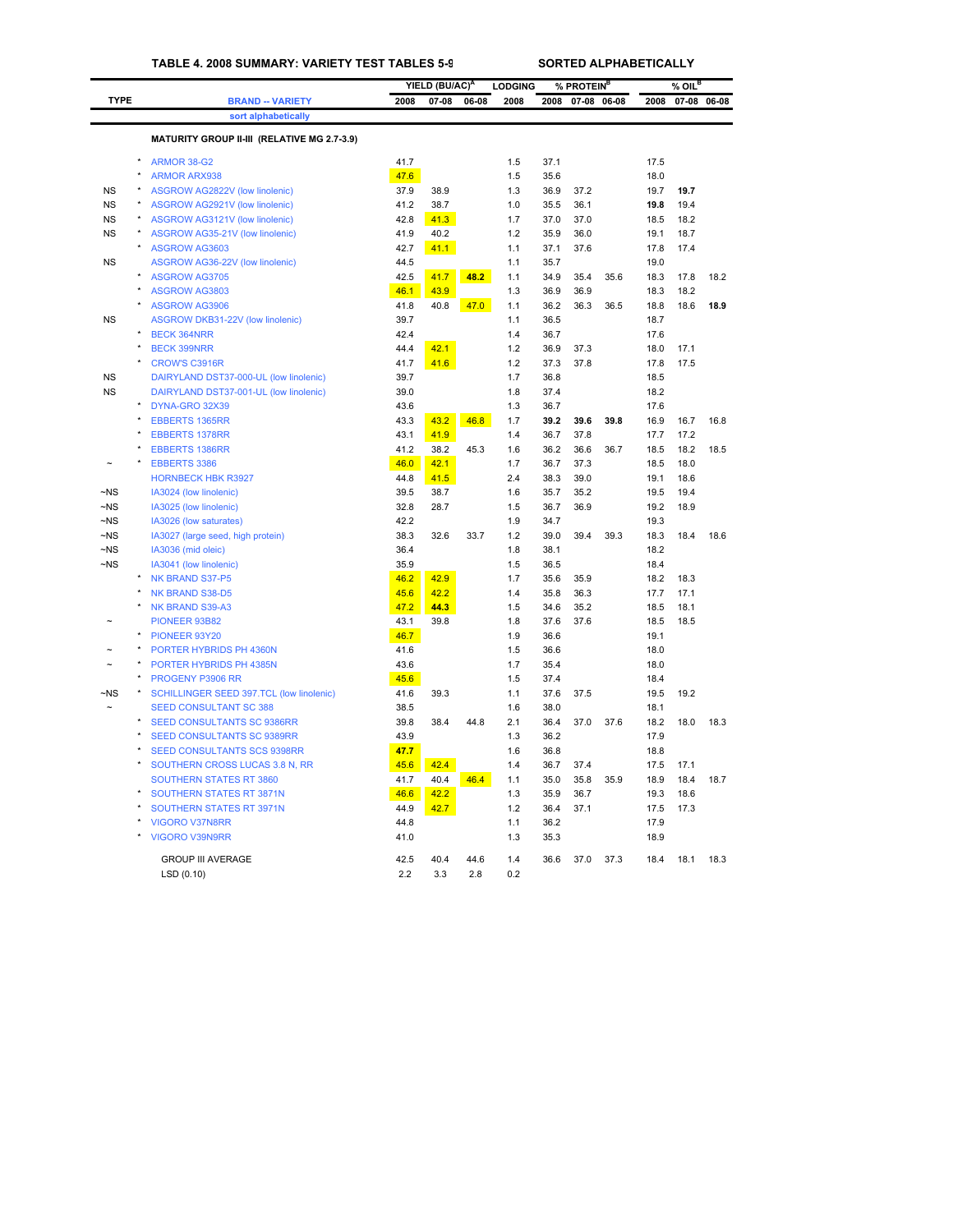|                       |                                                           |              | YIELD (BU/AC) <sup>A</sup> |       | <b>LODGING</b> |              | % PROTEIN <sup>B</sup> |       |              | $%$ OIL $^B$ |             |
|-----------------------|-----------------------------------------------------------|--------------|----------------------------|-------|----------------|--------------|------------------------|-------|--------------|--------------|-------------|
| <b>TYPE</b>           | <b>BRAND -- VARIETY</b>                                   | 2008         | 07-08                      | 06-08 | 2008           | 2008         | $07 - 08$              | 06-08 | 2008         |              | 07-08 06-08 |
|                       |                                                           |              |                            |       |                |              |                        |       |              |              |             |
|                       | <b>MATURITY GROUP EARLY IV (RELATIVE MG 4.0-4.5)</b>      |              |                            |       |                |              |                        |       |              |              |             |
|                       | ARMOR 42-M1                                               | 46.7         |                            |       | 1.1            | 37.2         |                        |       | 17.6         |              |             |
|                       | ARMOR 44-K6                                               | 45.4         |                            |       | 1.1            | 36.5         |                        |       | 18.1         |              |             |
|                       | <b>ASGROW AG4005</b>                                      | 43.2         |                            |       | 1.0            | 36.0         |                        |       | 18.0         |              |             |
|                       | <b>ASGROW AG4303</b>                                      | 47.5         |                            |       | 1.2            | 35.6         |                        |       | 18.7         |              |             |
| $\star$               | <b>ASGROW AG4404</b>                                      | 41.3         | 39.1                       | 46.0  | 1.3            | 37.0         | 37.0                   | 36.9  | 18.5         | 17.7         | 18.0        |
|                       | <b>ASGROW DKB42-51</b>                                    | 41.5         | 40.3                       | 47.1  | 1.3            | 33.7         | 34.2                   | 34.7  | 19.3         | 18.3         | 18.3        |
|                       | <b>BECK 422NRR</b>                                        | 42.7         | 41.8                       | 48.0  | 1.3            | 35.9         | 36.4                   | 36.6  | 19.3         | 18.5         | 18.7        |
| $\star$               | <b>BECK 445NRR</b><br><b>CAVERNDALE CF 410 RR/STSn</b>    | 44.3<br>46.4 | 43.7                       |       | 1.1<br>1.1     | 35.5<br>36.8 | 37.5                   |       | 18.7<br>17.8 | 16.9         |             |
|                       | <b>CAVERNDALE CF 422 RR/STSn</b>                          | 46.6         | 43.7                       | 49.4  | 1.1            | 36.8         | 37.4                   | 36.9  | 18.9         | 18.4         | 18.7        |
| $\star$               | <b>CAVERNDALE CF 447 RR/STSn</b>                          | 46.4         | 44.6                       |       | 1.1            | 35.6         | 36.2                   |       | 18.9         | 18.5         |             |
|                       | <b>CROW'S C4119R</b>                                      | 45.5         |                            |       | 1.2            | 36.9         |                        |       | 18.3         |              |             |
|                       | <b>CROW'S C4519R</b>                                      | 39.6         |                            |       | 1.3            | 36.6         |                        |       | 18.5         |              |             |
|                       | DAIRYLAND 4300/RR                                         | 43.0         |                            |       | 1.5            | 35.1         |                        |       | 19.4         |              |             |
|                       | DAIRYLAND 4500/RRSTS                                      | 42.4         |                            |       | 1.4            | 35.6         |                        |       | 19.3         |              |             |
|                       | <b>DELTA GROW 4150 RR</b>                                 | 45.1         | 41.6                       | 48.2  | 1.3            | 36.2         | 37.3                   | 37.3  | 18.3         | 17.5         | 17.7        |
| $\star$               | <b>DELTA GROW 4460 RR</b>                                 | 45.4         | 41.0                       | 46.6  | 1.7            | 35.2         | 36.5                   | 36.4  | 18.9         | 17.9         | 18.1        |
|                       | <b>DELTA GROW 4470 RR/STS</b>                             | 45.0<br>43.2 | 42.0                       |       | 1.4            | 34.9         | 35.7                   |       | 19.2<br>19.4 | 18.7         |             |
|                       | DYNA-GRO 33A40<br>DYNA-GRO 35D44                          | 45.1         | 42.4                       |       | 1.4<br>1.3     | 35.6<br>36.5 | 37.5                   |       | 19.1         | 18.1         |             |
|                       | DYNA-GRO 36C44                                            | 42.6         |                            |       | 1.1            | 36.1         |                        |       | 18.0         |              |             |
| $\pmb{\ast}$          | DYNA-GRO 38C42                                            | 43.4         | 42.5                       |       | 1.1            | 36.1         | 36.7                   |       | 19.1         | 18.5         |             |
|                       | <b>HORNBECK HBK R4527</b>                                 | 41.1         | 36.2                       |       | 1.8            | 37.2         | 38.6                   |       | 18.2         | 17.3         |             |
| $\pmb{\ast}$          | <b>L&amp;M GLICK 53</b>                                   | 39.0         |                            |       | 1.6            | 35.7         |                        |       | 18.7         |              |             |
|                       | <b>L&amp;M GLICK 843RR</b>                                | 41.4         |                            |       | 1.6            | 35.5         |                        |       | 19.5         |              |             |
|                       | <b>NK BRAND S43-N6</b>                                    | 45.4         |                            |       | 1.2            | 35.5         |                        |       | 17.3         |              |             |
|                       | NK BRAND S44-D5                                           | 46.3         | 44.2                       |       | 1.4            | 35.7         | 36.4                   |       | 18.3         | 17.7         |             |
|                       | PIONEER 94M50                                             | 42.4         | 43.1                       | 48.8  | 1.2            | 36.2         | 35.9                   | 36.4  | 19.2         | 18.4         | 18.5        |
|                       | PIONEER 94Y01                                             | 47.2         |                            |       | 1.6            | 34.5         |                        |       | 19.4         |              |             |
|                       | PIONEER 94Y20                                             | 45.4         |                            |       | 1.5            | 37.3         |                        |       | 18.8         |              |             |
|                       | PORTER HYBRIDS PH 4419N<br>PROGENY P4206 RR               | 46.4<br>45.6 | 44.0                       |       | 1.3<br>1.3     | 35.5<br>36.3 | 36.5                   |       | 17.9<br>18.7 | 18.6         |             |
|                       | PROGENY P4405 RR                                          | 41.5         | 38.3                       |       | 1.7            | 35.8         | 37.1                   |       | 18.1         | 17.2         |             |
| <b>EXP</b>            | PROGENY P4408 RR                                          | 43.0         |                            |       | 1.1            | 35.7         |                        |       | 18.5         |              |             |
| <b>EXP</b>            | PROGENY P4508 RR                                          | 43.8         |                            |       | 1.4            | 34.6         |                        |       | 19.5         |              |             |
| $-NS$                 | SCHILLINGER SEED 428 F.HPC (high protein)                 | 40.8         |                            |       | 1.4            | 41.8         |                        |       | 17.0         |              |             |
| $\tilde{}$            | <b>SCHILLINGER SEED 435.TCS</b>                           | 38.1         |                            |       | 1.1            | 37.0         |                        |       | 18.3         |              |             |
| $\neg$ NS             | SCHILLINGER SEED 438.TL (low linolenic)                   | 36.9         |                            |       | 1.3            | 35.6         |                        |       | 19.0         |              |             |
| $\neg$ NS             | SCHILLINGER SEED 446 F.HP (high protein)                  | 37.7         | 35.4                       |       | 1.2            | 39.5         | 40.7                   |       | 16.7         | 15.5         |             |
| $\tilde{\phantom{a}}$ | <b>SCHILLINGER SEED 447.TC</b>                            | 41.0         |                            |       | 1.3            | 37.9         |                        |       | 17.8         |              |             |
| $\neg$ NS             | SCHILLINGER SEED 448 F.HPC (high protein)                 | 42.3         |                            |       | 1.2            | 41.4         |                        |       | 17.0         |              |             |
|                       | <b>SCHILLINGER SEED 457.RCP</b>                           | 42.4         | 38.8                       |       | 1.9            | 35.3         | 36.3                   |       | 18.9         | 18.2         |             |
| $-NS$                 | SCHILLINGER SEED XP44.TL (low linolenic)                  | 37.3         |                            |       | 1.2            | 35.4         |                        |       | 19.5         |              |             |
| <b>EXP</b>            | SEED CONSULTANTS EXP 4242RR<br>SEED CONSULTANTS SC 9408RR | 44.6<br>43.0 |                            |       | 1.1<br>1.2     | 36.4<br>36.0 |                        |       | 18.3<br>17.3 |              |             |
| $\star$               | SEED CONSULTANTS SC 9419RR                                | 44.9         |                            |       | 1.1            | 36.0         |                        |       | 18.5         |              |             |
|                       | <b>SEED CONSULTANTS SC 9459RR</b>                         | 41.3         |                            |       | 1.5            | 35.3         |                        |       | 18.9         |              |             |
| $\star$               | <b>SEED CONSULTANTS SCS 9409RR</b>                        | 41.1         |                            |       | 1.2            | 37.1         |                        |       | 17.8         |              |             |
|                       | <b>SEED CONSULTANTS SCS 9448RR</b>                        | 44.8         |                            |       | 1.5            | 35.9         |                        |       | 18.4         |              |             |
|                       | SOUTHERN CROSS BENJAMIN 4.3 N                             | 48.0         |                            |       | 1.2            | 34.6         |                        |       | 19.1         |              |             |
|                       | SOUTHERN CROSS CALEB 4.4 N, RR, STS                       | 44.2         | 41.2                       |       | 1.1            | 36.2         | 36.1                   |       | 18.8         | 18.4         |             |
|                       | SOUTHERN CROSS JERICHO 4.2 N, RR                          | 43.5         |                            |       | 1.1            | 35.1         |                        |       | 18.4         |              |             |
|                       | SOUTHERN CROSS LOT 4.1 N, RR, STS                         | 45.2         |                            |       | 1.2            | 36.7         |                        |       | 18.4         |              |             |
|                       | <b>SOUTHERN STATES RT 4370N</b>                           | 43.3         | 39.0                       |       | 1.8            | 35.7         | 36.1                   |       | 19.6         | 18.7         |             |
|                       | SOUTHERN STATES RT 4451N                                  | 42.6         | 40.8                       | 46.1  | 1.4            | 36.7         | 36.6                   | 36.3  | 17.9         | 17.6         | 17.8        |
|                       | SOUTHERN STATES RT 4470N<br>SOUTHERN STATES RT 4551N      | 45.2<br>43.6 | 44.0<br>40.0               | 45.8  | 1.1<br>1.6     | 36.2<br>35.2 | 36.3<br>37.1           | 37.6  | 18.3<br>19.3 | 18.3<br>18.2 | 18.2        |
|                       | STEYER 4040RR                                             | 41.9         | 43.0                       |       | 1.6            | 37.3         | 37.7                   |       | 18.7         | 18.1         |             |
|                       | STEYER 410                                                | 39.7         |                            |       | 1.6            | 36.2         |                        |       | 18.1         |              |             |
|                       | STEYER 434                                                | 40.1         |                            |       | 1.2            | 36.9         |                        |       | 18.4         |              |             |
| $\pmb{\ast}$          | STEYER 4430RR                                             | 44.1         | 42.9                       |       | 1.3            | 35.1         | 35.9                   |       | 18.9         | 18.7         |             |
|                       | TRISOY 4184RR(CN)                                         | 46.3         |                            |       | 1.2            | 35.8         |                        |       | 18.8         |              |             |
|                       | TRISOY 4475RR(CN)                                         | 44.4         |                            |       | 1.3            | 36.3         |                        |       | 18.2         |              |             |
|                       | TRISOY 4586RR(CN)                                         | 45.1         |                            |       | 1.2            | 35.5         |                        |       | 18.8         |              |             |
|                       | <b>UNISOUTH GENETICS USG 74C36</b>                        | 38.7         |                            |       | 1.7            | 37.3         |                        |       | 17.4         |              |             |
|                       | VIGORO V40N8RS                                            | 40.9         | 40.3                       |       | 1.3            | 35.8         | 36.8                   |       | 19.5         | 19.0         |             |
|                       | VIGORO V42N9RS                                            | 45.3         |                            |       | 1.2            | 35.3         |                        |       | 18.4         |              |             |
|                       | <b>VIGORO V44N9RS</b>                                     | 46.2         |                            |       | 1.2            | 36.2         |                        |       | 18.4         |              |             |
|                       | EARLY GROUP IV AVERAGE                                    | 43.3         | 41.3                       | 47.3  | 1.3            | 36.2         | 36.8                   | 36.6  | 18.5         | 18.0         | 18.2        |
|                       | LSD (0.10)                                                | 2.5          | 3.5                        | 2.6   | 0.1            |              |                        |       |              |              |             |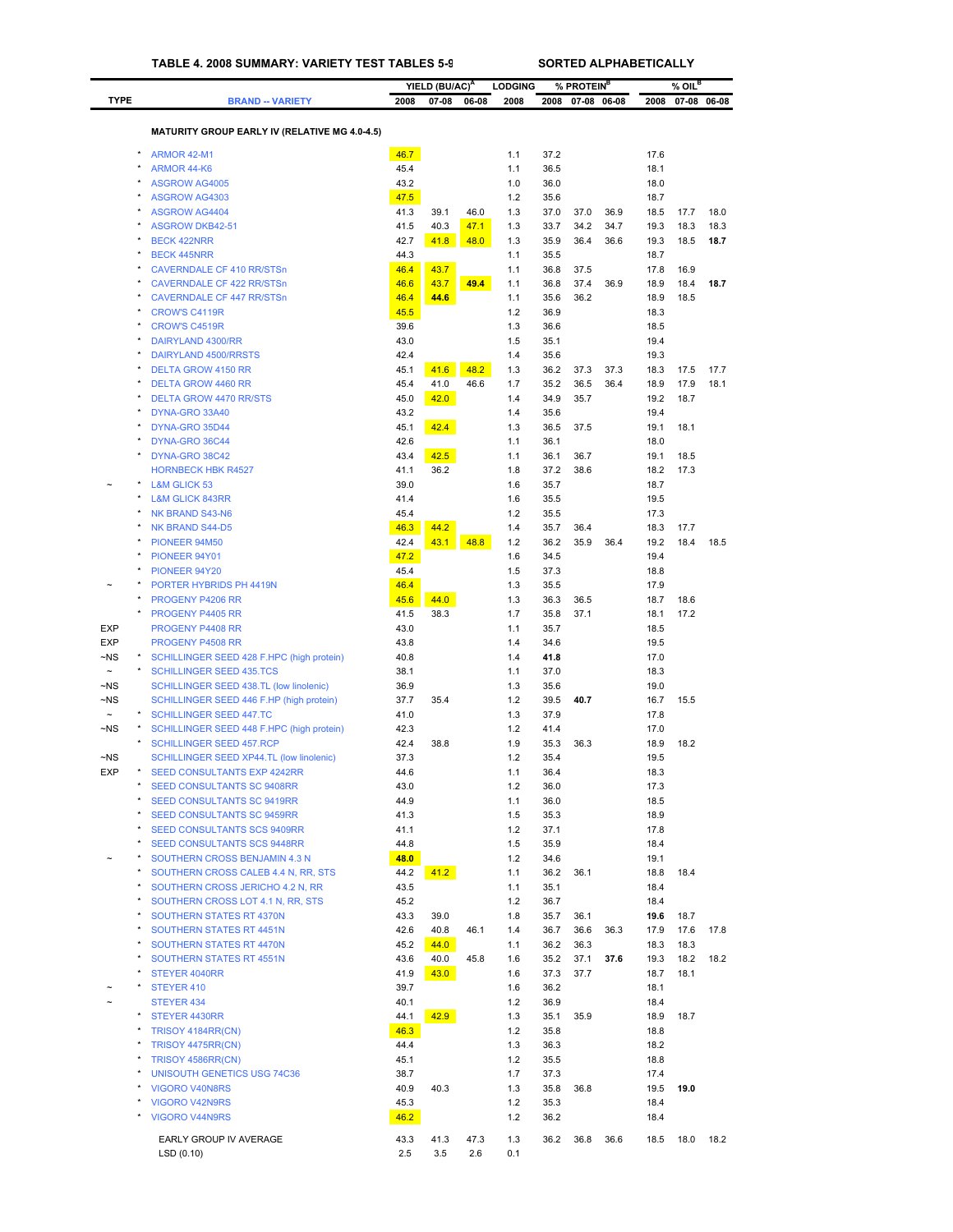|             |         |                                                                     |              | YIELD (BU/AC) <sup>A</sup> |       | <b>LODGING</b> |              | % PROTEIN <sup>B</sup> |       |              | % OIL <sup>B</sup> |             |
|-------------|---------|---------------------------------------------------------------------|--------------|----------------------------|-------|----------------|--------------|------------------------|-------|--------------|--------------------|-------------|
| <b>TYPE</b> |         | <b>BRAND -- VARIETY</b>                                             | 2008         | 07-08                      | 06-08 | 2008           | 2008         | $07 - 08$              | 06-08 | 2008         |                    | 07-08 06-08 |
|             |         |                                                                     |              |                            |       |                |              |                        |       |              |                    |             |
|             |         | <b>MATURITY GROUP LATE IV (RELATIVE MG 4.6-4.9)</b>                 |              |                            |       |                |              |                        |       |              |                    |             |
|             |         | ARMOR 47-F8                                                         | 43.5         | 42.5                       |       | 1.1            | 34.0         | 35.7                   |       | 19.3         | 18.7               |             |
|             |         | ARMOR 48-J3                                                         | 46.1         | 45.1                       |       | 1.4            | 37.4         | 38.7                   |       | 18.7         | 18.1               |             |
|             |         | <b>ARMOR ARX4717</b>                                                | 41.2         |                            |       | 1.2            | 36.1         |                        |       | 19.0         |                    |             |
|             |         | <b>ASGROW AG4605</b>                                                | 42.7         | 39.1                       |       | 1.3            | 34.5         | 36.1                   |       | 19.0         | 18.6               |             |
|             |         | ASGROW AG4606                                                       | 46.5         |                            |       | 1.4            | 34.7         |                        |       | 21.0         |                    |             |
|             |         | <b>ASGROW AG4703</b><br><b>ASGROW AG4705</b>                        | 43.0<br>43.8 | 41.8                       | 47.4  | 1.2<br>2.0     | 37.3<br>35.7 | 37.9                   | 37.3  | 17.9<br>20.3 | 17.3               | 17.5        |
|             |         | ASGROW AG4903                                                       | 45.5         | 42.5                       | 48.0  | 1.4            | 36.8         | 37.2                   | 36.5  | 19.3         | 18.7               | 18.7        |
|             |         | <b>ASGROW AG4907</b>                                                | 43.9         |                            |       | 1.6            | 35.3         |                        |       | 18.7         |                    |             |
|             |         | <b>ASGROW DKB46-51</b>                                              | 46.5         | 42.2                       | 47.3  | 1.4            | 36.4         | 37.9                   | 37.8  | 19.1         | 18.3               | 18.2        |
|             |         | <b>BECK 474NRR</b>                                                  | 45.7         |                            |       | 1.3            | 37.0         |                        |       | 17.8         |                    |             |
|             |         | <b>CAVERNDALE CF 470 RR/STSn</b>                                    | 43.2         | 42.4                       |       | 1.1            | 34.5         | 35.5                   |       | 19.7         | 19.1               |             |
|             |         | <b>CROW'S C4820R</b>                                                | 45.0         |                            |       | 1.3            | 35.9         |                        |       | 19.5         |                    |             |
| <b>EXP</b>  |         | DAIRYLAND 47-001/RR                                                 | 38.1         | 35.7                       |       | 1.5            | 35.4         | 36.1                   |       | 18.7         | 18.4               |             |
|             |         | DAIRYLAND 8482/RR                                                   | 44.4         | 42.0                       |       | 1.5            | 35.8         | 37.2                   |       | 18.9         | 18.3               |             |
|             |         | <b>DELTA GROW 4870 RR</b>                                           | 45.0         |                            |       | 1.5            | 37.2         |                        |       | 17.7         |                    |             |
|             |         | <b>DELTA GROW 4770 RR</b>                                           | 42.2         | 41.5                       |       | 1.6            | 35.3         | 37.4                   |       | 19.0         | 18.1               |             |
|             |         | <b>DELTA GROW 4780 RR</b>                                           | 41.5         | 38.8                       |       | 1.4            | 35.0         | 35.8                   |       | 19.5         | 18.9               |             |
|             |         | <b>DELTA GROW 4840 RR</b>                                           | 41.1         | 39.7                       | 44.6  | 1.7            | 35.3         | 36.8                   | 36.7  | 18.1         | 16.8               | 17.4        |
|             |         | <b>DELTA GROW 4970 RR</b>                                           | 45.9         | 40.6                       | 47.2  | 1.9            | 36.3         | 38.1                   | 37.5  | 18.9         | 17.9               | 17.9        |
|             |         | <b>DELTA GROW 4975 LARR</b>                                         | 43.2         | 40.7                       |       | 1.4<br>1.4     | 35.8         | 37.2<br>35.8           |       | 18.8         | 17.7<br>18.2       |             |
|             |         | <b>HORNBECK HBK R4727</b><br><b>HORNBECK HBK R4924</b>              | 43.3<br>44.1 | 40.7<br>43.6               | 48.3  | 1.6            | 35.0<br>35.9 | 37.2                   | 36.4  | 19.0<br>19.1 | 18.0               | 18.2        |
| $-NS$       |         | KS4607 (high protein)                                               | 36.3         | 35.3                       |       | 1.3            | 39.4         | 39.4                   |       | 18.4         | 17.6               |             |
|             |         | NK BRAND S45-E5                                                     | 36.9         |                            |       | 1.4            | 36.7         |                        |       | 18.7         |                    |             |
|             |         | <b>NK BRAND S47-D9</b>                                              | 43.8         | 45.3                       |       | 1.1            | 34.1         | 35.8                   |       | 19.6         | 18.7               |             |
|             |         | NK BRAND S49-Q9                                                     | 44.0         | 38.9                       | 46.0  | 1.8            | 34.8         | 36.9                   | 36.6  | 18.9         | 17.1               | 17.3        |
| <b>EXP</b>  |         | NK BRAND XR4881                                                     | 44.8         |                            |       | 1.2            | 34.7         |                        |       | 18.6         |                    |             |
| $\sim P$    |         | PENNYRILE (long term check-released 1987)                           | 38.3         | 35.8                       |       | 1.5            | 37.0         | 38.0                   |       | 19.1         | 18.6               |             |
|             |         | PIONEER 94M80                                                       | 39.6         | 37.0                       | 43.5  | 1.4            | 38.4         | 39.7                   | 38.9  | 17.6         | 17.1               | 17.4        |
|             |         | PIONEER 94Y60                                                       | 42.0         |                            |       | 1.2            | 38.7         |                        |       | 17.6         |                    |             |
|             |         | PIONEER 94Y70                                                       | 46.6         |                            |       | 1.7            | 34.9         |                        |       | 19.5         |                    |             |
|             |         | PIONEER 94Y90                                                       | 42.5         |                            |       | 1.6            | 36.3         |                        |       | 19.4         |                    |             |
|             |         | PROGENY P4606 RR                                                    | 44.4         | 43.3                       |       | 1.2            | 33.7         | 35.7                   |       | 19.6         | 18.5               |             |
|             |         | <b>PROGENY P4706 RR</b>                                             | 41.7         | 40.5                       |       | 1.6            | 35.4         | 36.9                   |       | 19.1         | 18.2               |             |
|             |         | PROGENY P4718 RR                                                    | 43.4         |                            |       | 1.4            | 37.3         |                        |       | 18.0         |                    |             |
|             |         | PROGENY P4807 RR                                                    | 41.9         | 38.7                       |       | 1.5            | 34.7         | 35.9                   |       | 19.2         | 18.3               |             |
|             |         | <b>PROGENY P4906 RR</b>                                             | 43.1         | 39.4                       |       | 1.4            | 35.2         | 36.9                   |       | 18.6         | 17.9               |             |
|             |         | PROGENY P4908 RR                                                    | 46.3         |                            |       | 1.5            | 35.2         |                        |       | 18.8         |                    |             |
|             |         | PROGENY P4918 RR                                                    | 44.2         |                            |       | 1.6            | 37.4         |                        |       | 17.8         |                    |             |
|             |         | <b>PROGENY P4949 RR</b>                                             | 40.7         | 40.4                       |       | 1.5            | 35.4         | 37.6                   |       | 19.9         | 18.1               |             |
|             | ×       | <b>SCHILLINGER SEED 477.TCS</b>                                     | 38.6<br>36.2 |                            |       | 1.3            | 37.9         |                        |       | 18.0         |                    |             |
|             |         | <b>SCHILLINGER SEED 478.RCS</b>                                     | 43.7         |                            | 46.6  | 1.5<br>1.9     | 35.1         |                        |       | 18.6         |                    | 17.7        |
|             |         | <b>SCHILLINGER SEED 495.RC</b><br><b>SEED CONSULTANTS SC 9468RR</b> | 43.1         | 41.9<br>41.2               |       | 1.2            | 36.6<br>33.1 | 38.2<br>34.5           | 37.7  | 18.3<br>20.1 | 17.6<br>19.5       |             |
|             |         | <b>SEED CONSULTANTS SCS 9479RR</b>                                  | 45.0         |                            |       | 1.4            | 35.1         |                        |       | 19.2         |                    |             |
|             |         | SOUTHERN CROSS ELI 4.7 N, RR, STS                                   | 41.8         | 41.7                       | 49.0  | 1.2            | 34.0         | 35.0                   | 34.7  | 19.8         | 19.7               | 19.7        |
|             | ×       | SOUTHERN CROSS GALILEE 4.7 N, RR                                    | 39.9         | 39.4                       |       | 1.3            | 35.3         | 36.2                   |       | 19.2         | 18.9               |             |
|             |         | SOUTHERN CROSS HIRAM 4.9 N, RR                                      | 39.2         | 38.6                       |       | 1.4            | 35.6         | 36.1                   |       | 18.9         | 17.7               |             |
|             | ×       | SOUTHERN CROSS RUFUS 4.7 N, RR, STS                                 | 44.6         |                            |       | 1.2            | 35.6         |                        |       | 19.7         |                    |             |
|             |         | <b>SOUTHERN STATES RT 4760N</b>                                     | 43.6         | 40.8                       | 46.6  | 1.7            | 35.5         | 37.5                   | 37.6  | 19.2         | 18.0               | 18.0        |
|             | $\star$ | SOUTHERN STATES RT 4777N                                            | 41.4         | 42.6                       | 47.9  | 1.4            | 35.0         | 36.3                   | 36.5  | 19.1         | 18.4               | 18.5        |
|             |         | SOUTHERN STATES RT 4808N                                            | 44.4         | 43.9                       | 49.2  | 1.6            | 35.6         | 37.0                   | 36.0  | 19.0         | 17.6               | 17.8        |
|             |         | SOUTHERN STATES RT 4888N                                            | 44.2         |                            |       | 1.4            | 36.8         |                        |       | 18.1         |                    |             |
|             |         | <b>SOUTHERN STATES RT 4996N</b>                                     | 41.6         | 40.0                       | 46.0  | 1.6            | 36.0         | 37.5                   | 37.1  | 19.7         | 18.4               | 18.6        |
|             |         | STEYER 4620RR                                                       | 43.2         |                            |       | 1.2            | 35.6         |                        |       | 19.7         |                    |             |
|             | ×       | <b>STINE 4782-4</b>                                                 | 43.3         | 42.0                       | 49.1  | 1.2            | 33.5         | 35.7                   | 35.2  | 19.9         | 19.5               | 19.4        |
|             |         | TRISOY 4760RR(CN)                                                   | 41.2         | 39.0                       |       | 1.2            | 32.5         | 34.1                   |       | 21.5         | 20.3               |             |
|             | $\star$ | <b>UNISOUTH GENETICS USG 7484nRR</b>                                | 39.1         |                            |       | 1.7            | 35.7         |                        |       | 17.9         |                    |             |
|             |         | <b>UNISOUTH GENETICS USG 74A76</b>                                  | 45.4         | 42.7                       | 48.0  | 1.6            | 35.1         | 37.2                   | 36.6  | 19.3         | 18.0               | 18.2        |
|             | ×       | <b>UNISOUTH GENETICS USG 74G78</b>                                  | 45.0         |                            |       | 1.1            | 33.9         |                        |       | 19.6         |                    |             |
|             |         | <b>UNISOUTH GENETICS USG 74T98</b>                                  | 40.0         |                            |       | 2.2            | 36.2         |                        |       | 18.3         |                    |             |
|             | ×       | <b>VIGORO V47N8RR</b>                                               | 41.7         |                            |       | 1.3            | 34.8         |                        |       | 19.3         |                    |             |
|             |         | <b>VIGORO V47N9RS</b>                                               | 45.3         |                            |       | 1.3            | 35.7         |                        |       | 19.6         |                    |             |
|             |         | <b>VIGORO V48N7RS</b>                                               | 43.4         | 42.0                       |       | 1.1            | 34.0         | 34.8                   |       | 19.5         | 19.0               |             |
|             |         | VIGORO V49N6RR                                                      | 42.7         | 42.1                       | 48.2  | 1.7            | 36.5         | 37.8                   | 37.4  | 19.0         | 18.0               | 18.0        |
|             |         | LATE GROUP IV AVERAGE                                               | 42.8         | 40.8                       | 47.2  | 1.4            | 35.6         | 36.8                   | 36.9  | 19.0         | 18.3               | 18.1        |
|             |         | LSD(0.10)                                                           | 2.2          | 3.8                        | 2.5   | 0.1            |              |                        |       |              |                    |             |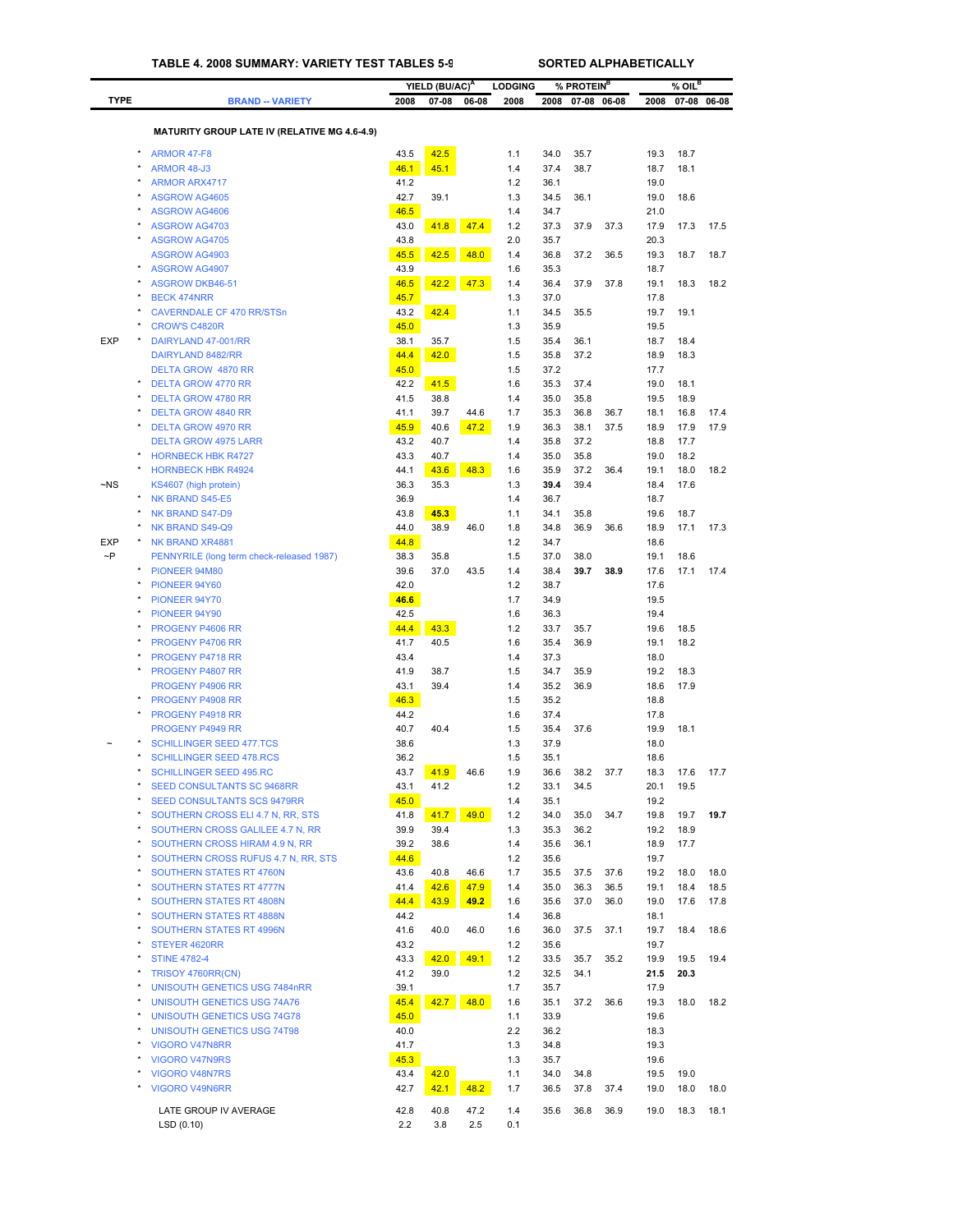## **TABLE 4. 2008 SUMMARY: VARIETY TEST TABLES 5-9 SORTED ALPHABETICALLY**

| <b>TYPE</b><br><b>BRAND -- VARIETY</b><br>2008<br>07-08<br>06-08<br>2008<br>2008<br>07-08 06-08<br>2008<br>07-08 06-08<br><b>MATURITY GROUP V</b><br>40.7<br>37.2<br><b>ARMOR 53-Z5</b><br>1.8<br>18.0<br>DAIRYLAND 8509/RR<br>42.3<br>38.0<br>1.8<br>36.6<br>37.8<br>19.3<br>18.2<br>DAIRYLAND 8512/RR<br>36.9<br>1.6<br>37.7<br>18.5<br><b>DELTA GROW 5170 RR</b><br>41.8<br>1.1<br>35.1<br>19.1<br>1.7<br>18.8<br><b>DELTA GROW 5160 RR/STS</b><br>39.4<br>37.0<br>45.0<br>36.3<br>38.5<br>38.2<br>20.1<br>17.5<br><b>DELTA GROW 5300 RR</b><br>38.8<br>36.1<br>2.3<br>37.3<br>38.4<br>16.6<br>1.8<br>37.6<br>17.4<br><b>DELTA GROW 5450 RR</b><br>36.1<br>35.9<br>1.6<br>37.6<br>38.6<br>17.1<br><b>DELTA GROW 5470 RR</b><br>34.6<br>17.4<br>35.7<br>2.4<br>39.7<br>17.0<br><b>DELTA KING DK52K6</b><br>36.5<br>43.6<br>39.1<br>39.0<br>17.3<br>$\sim P$<br>37.5<br>35.2<br>2.0<br>38.3<br>39.9<br>18.0<br>17.4<br>ESSEX (long term check-released 1974)<br><b>HORNBECK HBK C4926</b><br>33.8<br>1.6<br>36.5<br>18.7<br>$\sim P$<br><b>JAKE</b><br>37.8<br>36.9<br>43.3<br>1.6<br>38.2<br>38.0<br>37.2<br>17.0<br>17.2<br>$\neg P$<br>45.8<br>2.1<br><b>KS5004N</b><br>35.8<br>19.0<br>1.8<br>PIONEER 95Y20<br>37.0<br>36.1<br>18.4<br>32.1<br>2.1<br>38.5<br>17.3<br><b>PROGENY P5107 RR</b><br>37.5<br>36.5<br>18.4<br>38.2<br>1.5<br>37.8<br>18.2<br>PROGENY P5108 RR<br>PROGENY P5115 RR<br>38.6<br>34.9<br>1.6<br>35.2<br>36.0<br>19.6<br>18.8<br><b>PROGENY P5208 RR</b><br>38.9<br>1.5<br>36.7<br>18.7<br>PROGENY P5218 RR<br>38.4<br>2.7<br>36.8<br>18.4<br>PROGENY P5308 RR<br>37.7<br>1.7<br>37.1<br>18.4<br>2.0<br>37.5<br><b>PROGENY P5408 RR</b><br>40.6<br>17.8<br>PROGENY P5770<br>36.0<br>2.7<br>37.1<br>18.6<br>$\star$<br>1.9<br>37.3<br>17.7<br><b>SCHILLINGER SEED 557.RC</b><br>39.8<br>38.8<br>43.0<br>1.7<br>36.3<br>38.4<br>38.0<br>19.7<br>18.7<br>SOUTHERN CROSS DAMASCUS 5.0 N, RR, STS<br>35.2<br><b>SOUTHERN STATES RT 5160N</b><br>36.9<br>36.3<br>42.7<br>2.0<br>37.4<br>38.0<br>37.1<br>17.4<br>17.2<br><b>SOUTHERN STATES RT 5540N</b><br>36.6<br>35.2<br>41.6<br>2.4<br>38.8<br>39.4<br>38.5<br>18.1<br>17.5<br>37.7<br><b>STINE 5482-4</b><br>40.4<br>1.6<br>36.3<br>37.2<br>18.5<br>18.1<br>$\sim P$<br><b>TEEJAY</b><br>43.1<br>40.3<br>46.0<br>1.8<br>35.8<br>37.7<br>37.0<br>18.4<br>17.5<br>44.5<br>40.4<br>47.1<br>2.2<br>36.1<br>37.5<br>37.0<br>18.1<br><b>UNISOUTH GENETICS USG 5002T</b><br>18.7<br>2.1<br>38.5<br><b>UNISOUTH GENETICS USG 5601T</b><br>42.7<br>41.0<br>47.8<br>37.3<br>38.3<br>18.4<br>17.6<br>42.4<br>1.9<br>37.1<br>38.6<br>37.9<br>17.1<br><b>UNISOUTH GENETICS USG 75J32</b><br>37.1<br>34.9<br>18.3<br><b>UNISOUTH GENETICS USG 75J47</b><br>38.5<br>37.5<br>1.9<br>37.5<br>37.8<br>18.0<br>17.7<br>UNISOUTH GENETICS USG ALLEN<br>36.6<br>35.0<br>42.9<br>2.0<br>37.2<br>38.2<br>37.6<br>17.9<br>17.5<br>EXP-NS<br>37.3<br>1.9<br>36.7<br>18.7<br>V01-1693 (3.5% linolenic)<br><b>EXP-NS</b><br>V01-1702 (3.5% linolenic)<br>37.8<br>1.8<br>36.6<br>19.4<br>$\sim P$<br>39.8<br>2.3<br>V98-2711<br>38.3<br>18.0<br><b>GROUP V AVERAGE</b><br>38.8<br>36.6<br>44.1<br>1.9<br>37.0<br>38.2<br>37.8<br>17.6<br>18.4<br>2.7<br>0.2<br>LSD(0.10)<br>1.8<br>3.5 |  | YIELD (BU/AC) <sup>A</sup> | <b>LODGING</b> | % PROTEIN <sup>B</sup> |  | $%$ OIL <sup>B</sup> |      |
|-------------------------------------------------------------------------------------------------------------------------------------------------------------------------------------------------------------------------------------------------------------------------------------------------------------------------------------------------------------------------------------------------------------------------------------------------------------------------------------------------------------------------------------------------------------------------------------------------------------------------------------------------------------------------------------------------------------------------------------------------------------------------------------------------------------------------------------------------------------------------------------------------------------------------------------------------------------------------------------------------------------------------------------------------------------------------------------------------------------------------------------------------------------------------------------------------------------------------------------------------------------------------------------------------------------------------------------------------------------------------------------------------------------------------------------------------------------------------------------------------------------------------------------------------------------------------------------------------------------------------------------------------------------------------------------------------------------------------------------------------------------------------------------------------------------------------------------------------------------------------------------------------------------------------------------------------------------------------------------------------------------------------------------------------------------------------------------------------------------------------------------------------------------------------------------------------------------------------------------------------------------------------------------------------------------------------------------------------------------------------------------------------------------------------------------------------------------------------------------------------------------------------------------------------------------------------------------------------------------------------------------------------------------------------------------------------------------------------------------------------------------------------------------------------------------------------------------------------------------------------------------------------------------------------------------------------------------------------------------------------------------------------------------------------------------------------------------------------------------------------------------------------------------------------------------------------------------------------------------|--|----------------------------|----------------|------------------------|--|----------------------|------|
|                                                                                                                                                                                                                                                                                                                                                                                                                                                                                                                                                                                                                                                                                                                                                                                                                                                                                                                                                                                                                                                                                                                                                                                                                                                                                                                                                                                                                                                                                                                                                                                                                                                                                                                                                                                                                                                                                                                                                                                                                                                                                                                                                                                                                                                                                                                                                                                                                                                                                                                                                                                                                                                                                                                                                                                                                                                                                                                                                                                                                                                                                                                                                                                                                                     |  |                            |                |                        |  |                      |      |
|                                                                                                                                                                                                                                                                                                                                                                                                                                                                                                                                                                                                                                                                                                                                                                                                                                                                                                                                                                                                                                                                                                                                                                                                                                                                                                                                                                                                                                                                                                                                                                                                                                                                                                                                                                                                                                                                                                                                                                                                                                                                                                                                                                                                                                                                                                                                                                                                                                                                                                                                                                                                                                                                                                                                                                                                                                                                                                                                                                                                                                                                                                                                                                                                                                     |  |                            |                |                        |  |                      |      |
|                                                                                                                                                                                                                                                                                                                                                                                                                                                                                                                                                                                                                                                                                                                                                                                                                                                                                                                                                                                                                                                                                                                                                                                                                                                                                                                                                                                                                                                                                                                                                                                                                                                                                                                                                                                                                                                                                                                                                                                                                                                                                                                                                                                                                                                                                                                                                                                                                                                                                                                                                                                                                                                                                                                                                                                                                                                                                                                                                                                                                                                                                                                                                                                                                                     |  |                            |                |                        |  |                      |      |
|                                                                                                                                                                                                                                                                                                                                                                                                                                                                                                                                                                                                                                                                                                                                                                                                                                                                                                                                                                                                                                                                                                                                                                                                                                                                                                                                                                                                                                                                                                                                                                                                                                                                                                                                                                                                                                                                                                                                                                                                                                                                                                                                                                                                                                                                                                                                                                                                                                                                                                                                                                                                                                                                                                                                                                                                                                                                                                                                                                                                                                                                                                                                                                                                                                     |  |                            |                |                        |  |                      |      |
|                                                                                                                                                                                                                                                                                                                                                                                                                                                                                                                                                                                                                                                                                                                                                                                                                                                                                                                                                                                                                                                                                                                                                                                                                                                                                                                                                                                                                                                                                                                                                                                                                                                                                                                                                                                                                                                                                                                                                                                                                                                                                                                                                                                                                                                                                                                                                                                                                                                                                                                                                                                                                                                                                                                                                                                                                                                                                                                                                                                                                                                                                                                                                                                                                                     |  |                            |                |                        |  |                      |      |
|                                                                                                                                                                                                                                                                                                                                                                                                                                                                                                                                                                                                                                                                                                                                                                                                                                                                                                                                                                                                                                                                                                                                                                                                                                                                                                                                                                                                                                                                                                                                                                                                                                                                                                                                                                                                                                                                                                                                                                                                                                                                                                                                                                                                                                                                                                                                                                                                                                                                                                                                                                                                                                                                                                                                                                                                                                                                                                                                                                                                                                                                                                                                                                                                                                     |  |                            |                |                        |  |                      |      |
|                                                                                                                                                                                                                                                                                                                                                                                                                                                                                                                                                                                                                                                                                                                                                                                                                                                                                                                                                                                                                                                                                                                                                                                                                                                                                                                                                                                                                                                                                                                                                                                                                                                                                                                                                                                                                                                                                                                                                                                                                                                                                                                                                                                                                                                                                                                                                                                                                                                                                                                                                                                                                                                                                                                                                                                                                                                                                                                                                                                                                                                                                                                                                                                                                                     |  |                            |                |                        |  |                      |      |
|                                                                                                                                                                                                                                                                                                                                                                                                                                                                                                                                                                                                                                                                                                                                                                                                                                                                                                                                                                                                                                                                                                                                                                                                                                                                                                                                                                                                                                                                                                                                                                                                                                                                                                                                                                                                                                                                                                                                                                                                                                                                                                                                                                                                                                                                                                                                                                                                                                                                                                                                                                                                                                                                                                                                                                                                                                                                                                                                                                                                                                                                                                                                                                                                                                     |  |                            |                |                        |  |                      | 18.6 |
|                                                                                                                                                                                                                                                                                                                                                                                                                                                                                                                                                                                                                                                                                                                                                                                                                                                                                                                                                                                                                                                                                                                                                                                                                                                                                                                                                                                                                                                                                                                                                                                                                                                                                                                                                                                                                                                                                                                                                                                                                                                                                                                                                                                                                                                                                                                                                                                                                                                                                                                                                                                                                                                                                                                                                                                                                                                                                                                                                                                                                                                                                                                                                                                                                                     |  |                            |                |                        |  |                      |      |
|                                                                                                                                                                                                                                                                                                                                                                                                                                                                                                                                                                                                                                                                                                                                                                                                                                                                                                                                                                                                                                                                                                                                                                                                                                                                                                                                                                                                                                                                                                                                                                                                                                                                                                                                                                                                                                                                                                                                                                                                                                                                                                                                                                                                                                                                                                                                                                                                                                                                                                                                                                                                                                                                                                                                                                                                                                                                                                                                                                                                                                                                                                                                                                                                                                     |  |                            |                |                        |  |                      |      |
|                                                                                                                                                                                                                                                                                                                                                                                                                                                                                                                                                                                                                                                                                                                                                                                                                                                                                                                                                                                                                                                                                                                                                                                                                                                                                                                                                                                                                                                                                                                                                                                                                                                                                                                                                                                                                                                                                                                                                                                                                                                                                                                                                                                                                                                                                                                                                                                                                                                                                                                                                                                                                                                                                                                                                                                                                                                                                                                                                                                                                                                                                                                                                                                                                                     |  |                            |                |                        |  |                      |      |
|                                                                                                                                                                                                                                                                                                                                                                                                                                                                                                                                                                                                                                                                                                                                                                                                                                                                                                                                                                                                                                                                                                                                                                                                                                                                                                                                                                                                                                                                                                                                                                                                                                                                                                                                                                                                                                                                                                                                                                                                                                                                                                                                                                                                                                                                                                                                                                                                                                                                                                                                                                                                                                                                                                                                                                                                                                                                                                                                                                                                                                                                                                                                                                                                                                     |  |                            |                |                        |  |                      | 17.2 |
|                                                                                                                                                                                                                                                                                                                                                                                                                                                                                                                                                                                                                                                                                                                                                                                                                                                                                                                                                                                                                                                                                                                                                                                                                                                                                                                                                                                                                                                                                                                                                                                                                                                                                                                                                                                                                                                                                                                                                                                                                                                                                                                                                                                                                                                                                                                                                                                                                                                                                                                                                                                                                                                                                                                                                                                                                                                                                                                                                                                                                                                                                                                                                                                                                                     |  |                            |                |                        |  |                      |      |
|                                                                                                                                                                                                                                                                                                                                                                                                                                                                                                                                                                                                                                                                                                                                                                                                                                                                                                                                                                                                                                                                                                                                                                                                                                                                                                                                                                                                                                                                                                                                                                                                                                                                                                                                                                                                                                                                                                                                                                                                                                                                                                                                                                                                                                                                                                                                                                                                                                                                                                                                                                                                                                                                                                                                                                                                                                                                                                                                                                                                                                                                                                                                                                                                                                     |  |                            |                |                        |  |                      |      |
|                                                                                                                                                                                                                                                                                                                                                                                                                                                                                                                                                                                                                                                                                                                                                                                                                                                                                                                                                                                                                                                                                                                                                                                                                                                                                                                                                                                                                                                                                                                                                                                                                                                                                                                                                                                                                                                                                                                                                                                                                                                                                                                                                                                                                                                                                                                                                                                                                                                                                                                                                                                                                                                                                                                                                                                                                                                                                                                                                                                                                                                                                                                                                                                                                                     |  |                            |                |                        |  |                      | 17.4 |
|                                                                                                                                                                                                                                                                                                                                                                                                                                                                                                                                                                                                                                                                                                                                                                                                                                                                                                                                                                                                                                                                                                                                                                                                                                                                                                                                                                                                                                                                                                                                                                                                                                                                                                                                                                                                                                                                                                                                                                                                                                                                                                                                                                                                                                                                                                                                                                                                                                                                                                                                                                                                                                                                                                                                                                                                                                                                                                                                                                                                                                                                                                                                                                                                                                     |  |                            |                |                        |  |                      |      |
|                                                                                                                                                                                                                                                                                                                                                                                                                                                                                                                                                                                                                                                                                                                                                                                                                                                                                                                                                                                                                                                                                                                                                                                                                                                                                                                                                                                                                                                                                                                                                                                                                                                                                                                                                                                                                                                                                                                                                                                                                                                                                                                                                                                                                                                                                                                                                                                                                                                                                                                                                                                                                                                                                                                                                                                                                                                                                                                                                                                                                                                                                                                                                                                                                                     |  |                            |                |                        |  |                      |      |
|                                                                                                                                                                                                                                                                                                                                                                                                                                                                                                                                                                                                                                                                                                                                                                                                                                                                                                                                                                                                                                                                                                                                                                                                                                                                                                                                                                                                                                                                                                                                                                                                                                                                                                                                                                                                                                                                                                                                                                                                                                                                                                                                                                                                                                                                                                                                                                                                                                                                                                                                                                                                                                                                                                                                                                                                                                                                                                                                                                                                                                                                                                                                                                                                                                     |  |                            |                |                        |  |                      |      |
|                                                                                                                                                                                                                                                                                                                                                                                                                                                                                                                                                                                                                                                                                                                                                                                                                                                                                                                                                                                                                                                                                                                                                                                                                                                                                                                                                                                                                                                                                                                                                                                                                                                                                                                                                                                                                                                                                                                                                                                                                                                                                                                                                                                                                                                                                                                                                                                                                                                                                                                                                                                                                                                                                                                                                                                                                                                                                                                                                                                                                                                                                                                                                                                                                                     |  |                            |                |                        |  |                      |      |
|                                                                                                                                                                                                                                                                                                                                                                                                                                                                                                                                                                                                                                                                                                                                                                                                                                                                                                                                                                                                                                                                                                                                                                                                                                                                                                                                                                                                                                                                                                                                                                                                                                                                                                                                                                                                                                                                                                                                                                                                                                                                                                                                                                                                                                                                                                                                                                                                                                                                                                                                                                                                                                                                                                                                                                                                                                                                                                                                                                                                                                                                                                                                                                                                                                     |  |                            |                |                        |  |                      |      |
|                                                                                                                                                                                                                                                                                                                                                                                                                                                                                                                                                                                                                                                                                                                                                                                                                                                                                                                                                                                                                                                                                                                                                                                                                                                                                                                                                                                                                                                                                                                                                                                                                                                                                                                                                                                                                                                                                                                                                                                                                                                                                                                                                                                                                                                                                                                                                                                                                                                                                                                                                                                                                                                                                                                                                                                                                                                                                                                                                                                                                                                                                                                                                                                                                                     |  |                            |                |                        |  |                      |      |
|                                                                                                                                                                                                                                                                                                                                                                                                                                                                                                                                                                                                                                                                                                                                                                                                                                                                                                                                                                                                                                                                                                                                                                                                                                                                                                                                                                                                                                                                                                                                                                                                                                                                                                                                                                                                                                                                                                                                                                                                                                                                                                                                                                                                                                                                                                                                                                                                                                                                                                                                                                                                                                                                                                                                                                                                                                                                                                                                                                                                                                                                                                                                                                                                                                     |  |                            |                |                        |  |                      |      |
|                                                                                                                                                                                                                                                                                                                                                                                                                                                                                                                                                                                                                                                                                                                                                                                                                                                                                                                                                                                                                                                                                                                                                                                                                                                                                                                                                                                                                                                                                                                                                                                                                                                                                                                                                                                                                                                                                                                                                                                                                                                                                                                                                                                                                                                                                                                                                                                                                                                                                                                                                                                                                                                                                                                                                                                                                                                                                                                                                                                                                                                                                                                                                                                                                                     |  |                            |                |                        |  |                      |      |
|                                                                                                                                                                                                                                                                                                                                                                                                                                                                                                                                                                                                                                                                                                                                                                                                                                                                                                                                                                                                                                                                                                                                                                                                                                                                                                                                                                                                                                                                                                                                                                                                                                                                                                                                                                                                                                                                                                                                                                                                                                                                                                                                                                                                                                                                                                                                                                                                                                                                                                                                                                                                                                                                                                                                                                                                                                                                                                                                                                                                                                                                                                                                                                                                                                     |  |                            |                |                        |  |                      |      |
|                                                                                                                                                                                                                                                                                                                                                                                                                                                                                                                                                                                                                                                                                                                                                                                                                                                                                                                                                                                                                                                                                                                                                                                                                                                                                                                                                                                                                                                                                                                                                                                                                                                                                                                                                                                                                                                                                                                                                                                                                                                                                                                                                                                                                                                                                                                                                                                                                                                                                                                                                                                                                                                                                                                                                                                                                                                                                                                                                                                                                                                                                                                                                                                                                                     |  |                            |                |                        |  |                      |      |
|                                                                                                                                                                                                                                                                                                                                                                                                                                                                                                                                                                                                                                                                                                                                                                                                                                                                                                                                                                                                                                                                                                                                                                                                                                                                                                                                                                                                                                                                                                                                                                                                                                                                                                                                                                                                                                                                                                                                                                                                                                                                                                                                                                                                                                                                                                                                                                                                                                                                                                                                                                                                                                                                                                                                                                                                                                                                                                                                                                                                                                                                                                                                                                                                                                     |  |                            |                |                        |  |                      |      |
|                                                                                                                                                                                                                                                                                                                                                                                                                                                                                                                                                                                                                                                                                                                                                                                                                                                                                                                                                                                                                                                                                                                                                                                                                                                                                                                                                                                                                                                                                                                                                                                                                                                                                                                                                                                                                                                                                                                                                                                                                                                                                                                                                                                                                                                                                                                                                                                                                                                                                                                                                                                                                                                                                                                                                                                                                                                                                                                                                                                                                                                                                                                                                                                                                                     |  |                            |                |                        |  |                      | 18.6 |
|                                                                                                                                                                                                                                                                                                                                                                                                                                                                                                                                                                                                                                                                                                                                                                                                                                                                                                                                                                                                                                                                                                                                                                                                                                                                                                                                                                                                                                                                                                                                                                                                                                                                                                                                                                                                                                                                                                                                                                                                                                                                                                                                                                                                                                                                                                                                                                                                                                                                                                                                                                                                                                                                                                                                                                                                                                                                                                                                                                                                                                                                                                                                                                                                                                     |  |                            |                |                        |  |                      | 17.5 |
|                                                                                                                                                                                                                                                                                                                                                                                                                                                                                                                                                                                                                                                                                                                                                                                                                                                                                                                                                                                                                                                                                                                                                                                                                                                                                                                                                                                                                                                                                                                                                                                                                                                                                                                                                                                                                                                                                                                                                                                                                                                                                                                                                                                                                                                                                                                                                                                                                                                                                                                                                                                                                                                                                                                                                                                                                                                                                                                                                                                                                                                                                                                                                                                                                                     |  |                            |                |                        |  |                      | 17.7 |
|                                                                                                                                                                                                                                                                                                                                                                                                                                                                                                                                                                                                                                                                                                                                                                                                                                                                                                                                                                                                                                                                                                                                                                                                                                                                                                                                                                                                                                                                                                                                                                                                                                                                                                                                                                                                                                                                                                                                                                                                                                                                                                                                                                                                                                                                                                                                                                                                                                                                                                                                                                                                                                                                                                                                                                                                                                                                                                                                                                                                                                                                                                                                                                                                                                     |  |                            |                |                        |  |                      |      |
|                                                                                                                                                                                                                                                                                                                                                                                                                                                                                                                                                                                                                                                                                                                                                                                                                                                                                                                                                                                                                                                                                                                                                                                                                                                                                                                                                                                                                                                                                                                                                                                                                                                                                                                                                                                                                                                                                                                                                                                                                                                                                                                                                                                                                                                                                                                                                                                                                                                                                                                                                                                                                                                                                                                                                                                                                                                                                                                                                                                                                                                                                                                                                                                                                                     |  |                            |                |                        |  |                      | 17.6 |
|                                                                                                                                                                                                                                                                                                                                                                                                                                                                                                                                                                                                                                                                                                                                                                                                                                                                                                                                                                                                                                                                                                                                                                                                                                                                                                                                                                                                                                                                                                                                                                                                                                                                                                                                                                                                                                                                                                                                                                                                                                                                                                                                                                                                                                                                                                                                                                                                                                                                                                                                                                                                                                                                                                                                                                                                                                                                                                                                                                                                                                                                                                                                                                                                                                     |  |                            |                |                        |  |                      | 18.1 |
|                                                                                                                                                                                                                                                                                                                                                                                                                                                                                                                                                                                                                                                                                                                                                                                                                                                                                                                                                                                                                                                                                                                                                                                                                                                                                                                                                                                                                                                                                                                                                                                                                                                                                                                                                                                                                                                                                                                                                                                                                                                                                                                                                                                                                                                                                                                                                                                                                                                                                                                                                                                                                                                                                                                                                                                                                                                                                                                                                                                                                                                                                                                                                                                                                                     |  |                            |                |                        |  |                      | 17.3 |
|                                                                                                                                                                                                                                                                                                                                                                                                                                                                                                                                                                                                                                                                                                                                                                                                                                                                                                                                                                                                                                                                                                                                                                                                                                                                                                                                                                                                                                                                                                                                                                                                                                                                                                                                                                                                                                                                                                                                                                                                                                                                                                                                                                                                                                                                                                                                                                                                                                                                                                                                                                                                                                                                                                                                                                                                                                                                                                                                                                                                                                                                                                                                                                                                                                     |  |                            |                |                        |  |                      | 17.3 |
|                                                                                                                                                                                                                                                                                                                                                                                                                                                                                                                                                                                                                                                                                                                                                                                                                                                                                                                                                                                                                                                                                                                                                                                                                                                                                                                                                                                                                                                                                                                                                                                                                                                                                                                                                                                                                                                                                                                                                                                                                                                                                                                                                                                                                                                                                                                                                                                                                                                                                                                                                                                                                                                                                                                                                                                                                                                                                                                                                                                                                                                                                                                                                                                                                                     |  |                            |                |                        |  |                      |      |
|                                                                                                                                                                                                                                                                                                                                                                                                                                                                                                                                                                                                                                                                                                                                                                                                                                                                                                                                                                                                                                                                                                                                                                                                                                                                                                                                                                                                                                                                                                                                                                                                                                                                                                                                                                                                                                                                                                                                                                                                                                                                                                                                                                                                                                                                                                                                                                                                                                                                                                                                                                                                                                                                                                                                                                                                                                                                                                                                                                                                                                                                                                                                                                                                                                     |  |                            |                |                        |  |                      | 17.2 |
|                                                                                                                                                                                                                                                                                                                                                                                                                                                                                                                                                                                                                                                                                                                                                                                                                                                                                                                                                                                                                                                                                                                                                                                                                                                                                                                                                                                                                                                                                                                                                                                                                                                                                                                                                                                                                                                                                                                                                                                                                                                                                                                                                                                                                                                                                                                                                                                                                                                                                                                                                                                                                                                                                                                                                                                                                                                                                                                                                                                                                                                                                                                                                                                                                                     |  |                            |                |                        |  |                      |      |
|                                                                                                                                                                                                                                                                                                                                                                                                                                                                                                                                                                                                                                                                                                                                                                                                                                                                                                                                                                                                                                                                                                                                                                                                                                                                                                                                                                                                                                                                                                                                                                                                                                                                                                                                                                                                                                                                                                                                                                                                                                                                                                                                                                                                                                                                                                                                                                                                                                                                                                                                                                                                                                                                                                                                                                                                                                                                                                                                                                                                                                                                                                                                                                                                                                     |  |                            |                |                        |  |                      |      |
|                                                                                                                                                                                                                                                                                                                                                                                                                                                                                                                                                                                                                                                                                                                                                                                                                                                                                                                                                                                                                                                                                                                                                                                                                                                                                                                                                                                                                                                                                                                                                                                                                                                                                                                                                                                                                                                                                                                                                                                                                                                                                                                                                                                                                                                                                                                                                                                                                                                                                                                                                                                                                                                                                                                                                                                                                                                                                                                                                                                                                                                                                                                                                                                                                                     |  |                            |                |                        |  |                      |      |
|                                                                                                                                                                                                                                                                                                                                                                                                                                                                                                                                                                                                                                                                                                                                                                                                                                                                                                                                                                                                                                                                                                                                                                                                                                                                                                                                                                                                                                                                                                                                                                                                                                                                                                                                                                                                                                                                                                                                                                                                                                                                                                                                                                                                                                                                                                                                                                                                                                                                                                                                                                                                                                                                                                                                                                                                                                                                                                                                                                                                                                                                                                                                                                                                                                     |  |                            |                |                        |  |                      | 17.7 |
|                                                                                                                                                                                                                                                                                                                                                                                                                                                                                                                                                                                                                                                                                                                                                                                                                                                                                                                                                                                                                                                                                                                                                                                                                                                                                                                                                                                                                                                                                                                                                                                                                                                                                                                                                                                                                                                                                                                                                                                                                                                                                                                                                                                                                                                                                                                                                                                                                                                                                                                                                                                                                                                                                                                                                                                                                                                                                                                                                                                                                                                                                                                                                                                                                                     |  |                            |                |                        |  |                      |      |
|                                                                                                                                                                                                                                                                                                                                                                                                                                                                                                                                                                                                                                                                                                                                                                                                                                                                                                                                                                                                                                                                                                                                                                                                                                                                                                                                                                                                                                                                                                                                                                                                                                                                                                                                                                                                                                                                                                                                                                                                                                                                                                                                                                                                                                                                                                                                                                                                                                                                                                                                                                                                                                                                                                                                                                                                                                                                                                                                                                                                                                                                                                                                                                                                                                     |  |                            |                |                        |  |                      |      |
| 42.2<br><b>GRAND MEAN</b><br>40.1<br>46.1<br>1.5<br>36.3<br>37.1<br>37.1<br>18.6<br>18.1                                                                                                                                                                                                                                                                                                                                                                                                                                                                                                                                                                                                                                                                                                                                                                                                                                                                                                                                                                                                                                                                                                                                                                                                                                                                                                                                                                                                                                                                                                                                                                                                                                                                                                                                                                                                                                                                                                                                                                                                                                                                                                                                                                                                                                                                                                                                                                                                                                                                                                                                                                                                                                                                                                                                                                                                                                                                                                                                                                                                                                                                                                                                            |  |                            |                |                        |  |                      | 18.1 |

~ [Variety is not Roundup Ready. All variet](#page-29-0)ies without a tilda ( ~ ) prefix are Roundup Ready.

\* Resistant to soybean cyst nematode. See Table 3. Company Disease Resistance Specifications for details.

P Entries with a P prefix are public varieties.

NS Entries with a NS prefix are novel soybean varieties that are emerging from both the public and private sectors. Some of these value-added soybean types will supply relatively small market niches, while others may be of much broader market value. Testing novel soybeans will enable producers to assess whether premiums for a given trait offset possible yield lag/drag.

EXP Entries with an EXP prefix are varieties that are still under development or soon to be released.

<sup>A</sup> Within a maturity group, shaded yields are not significantly different (0.10 level) from the highest yielding cultivar (bold data) of that maturity group and year column.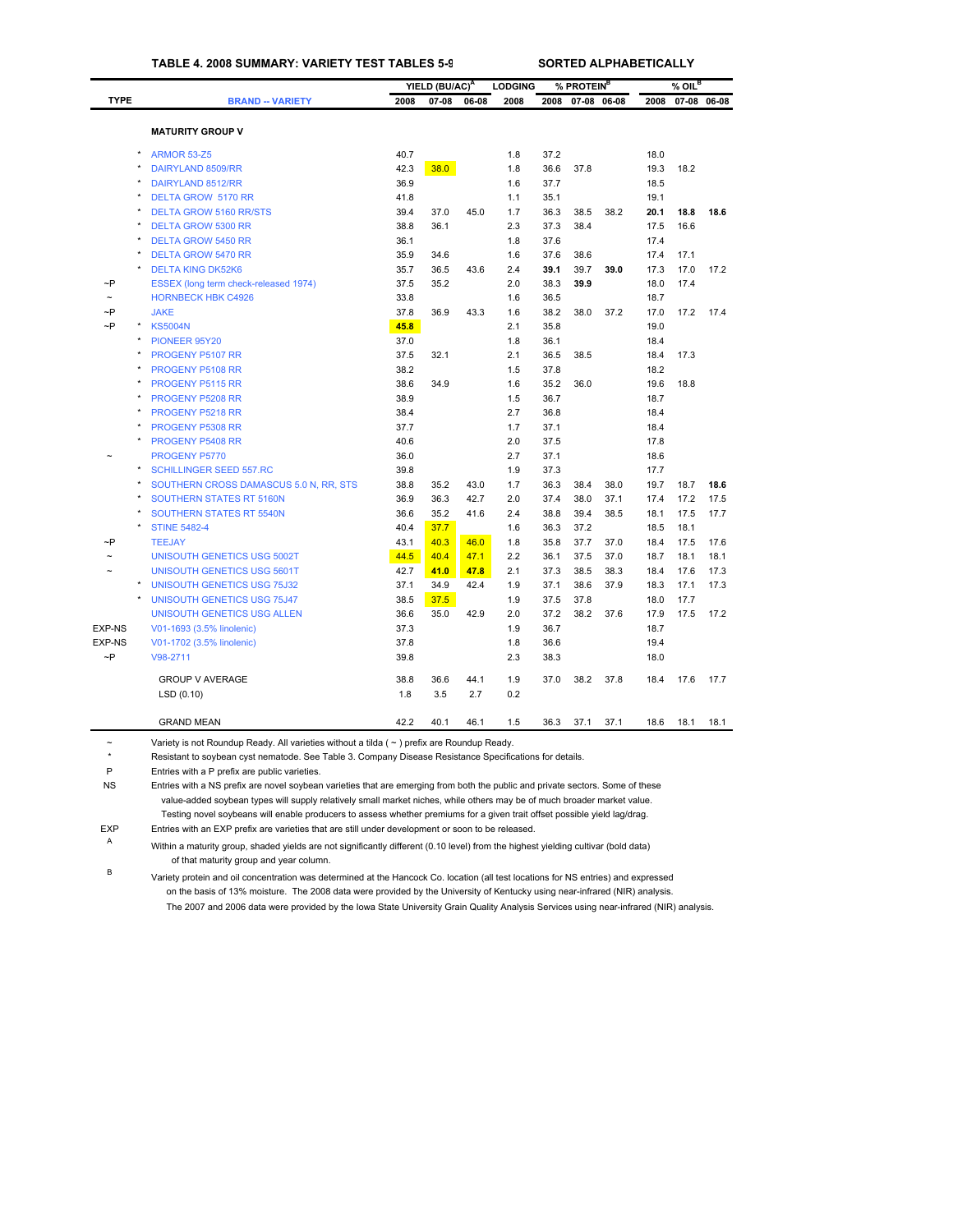|             |                                             |      | YIELD (BU/AC) <sup>A</sup> |       | <b>LODGING</b> |      | % PROTEIN <sup>B</sup> |       |      | % OIL <sup>B</sup> |       |
|-------------|---------------------------------------------|------|----------------------------|-------|----------------|------|------------------------|-------|------|--------------------|-------|
| <b>TYPE</b> | <b>BRAND -- VARIETY</b>                     | 2008 | 07-08                      | 06-08 | 2008           | 2008 | $07 - 08$              | 06-08 | 2008 | $07 - 08$          | 06-08 |
|             |                                             |      | sort                       |       |                |      |                        |       |      |                    |       |
|             | MATURITY GROUP II-III (RELATIVE MG 2.7-3.9) |      |                            |       |                |      |                        |       |      |                    |       |
|             |                                             |      |                            |       |                |      |                        |       |      |                    |       |
|             | NK BRAND S39-A3                             | 47.2 | 44.3                       |       | 1.5            | 34.6 | 35.2                   |       | 18.5 | 18.1               |       |
|             | ASGROW AG3803                               | 46.1 | 43.9                       |       | 1.3            | 36.9 | 36.9                   |       | 18.3 | 18.2               |       |
|             | EBBERTS 1365RR                              | 43.3 | 43.2                       | 46.8  | 1.7            | 39.2 | 39.6                   | 39.8  | 16.9 | 16.7               | 16.8  |
|             | NK BRAND S37-P5                             | 46.2 | 42.9                       |       | 1.7            | 35.6 | 35.9                   |       | 18.2 | 18.3               |       |
|             | SOUTHERN STATES RT 3971N                    | 44.9 | 42.7                       |       | 1.2            | 36.4 | 37.1                   |       | 17.5 | 17.3               |       |
|             | SOUTHERN CROSS LUCAS 3.8 N, RR              | 45.6 | 42.4                       |       | 1.4            | 36.7 | 37.4                   |       | 17.5 | 17.1               |       |
|             | SOUTHERN STATES RT 3871N                    | 46.6 | 42.2                       |       | 1.3            | 35.9 | 36.7                   |       | 19.3 | 18.6               |       |
|             | NK BRAND S38-D5                             | 45.6 | 42.2                       |       | 1.4            | 35.8 | 36.3                   |       | 17.7 | 17.1               |       |
|             | <b>BECK 399NRR</b>                          | 44.4 | 42.1                       |       | 1.2            | 36.9 | 37.3                   |       | 18.0 | 17.1               |       |
|             | EBBERTS 3386                                | 46.0 | 42.1                       |       | 1.7            | 36.7 | 37.3                   |       | 18.5 | 18.0               |       |
|             | EBBERTS 1378RR                              | 43.1 | 41.9                       |       | 1.4            | 36.7 | 37.8                   |       | 17.7 | 17.2               |       |
|             | ASGROW AG3705                               | 42.5 | 41.7                       | 48.2  | 1.1            | 34.9 | 35.4                   | 35.6  | 18.3 | 17.8               | 18.2  |
|             | CROW'S C3916R                               | 41.7 | 41.6                       |       | 1.2            | 37.3 | 37.8                   |       | 17.8 | 17.5               |       |
|             | HORNBECK HBK R3927                          | 44.8 | 41.5                       |       | 2.4            | 38.3 | 39.0                   |       | 19.1 | 18.6               |       |
| <b>NS</b>   | ASGROW AG3121V (low linolenic)              | 42.8 | 41.3                       |       | 1.7            | 37.0 | 37.0                   |       | 18.5 | 18.2               |       |
|             | ASGROW AG3603                               | 42.7 | 41.1                       |       | 1.1            | 37.1 | 37.6                   |       | 17.8 | 17.4               |       |
|             | ASGROW AG3906                               | 41.8 | 40.8                       | 47.0  | 1.1            | 36.2 | 36.3                   | 36.5  | 18.8 | 18.6               | 18.9  |
|             | SOUTHERN STATES RT 3860                     | 41.7 | 40.4                       | 46.4  | 1.1            | 35.0 | 35.8                   | 35.9  | 18.9 | 18.4               | 18.7  |
| <b>NS</b>   | ASGROW AG35-21V (low linolenic)             | 41.9 | 40.2                       |       | 1.2            | 35.9 | 36.0                   |       | 19.1 | 18.7               |       |
| $\tilde{}$  | PIONEER 93B82                               | 43.1 | 39.8                       |       | 1.8            | 37.6 | 37.6                   |       | 18.5 | 18.5               |       |
| $\neg$ NS   | SCHILLINGER SEED 397.TCL (low linolenic)    | 41.6 | 39.3                       |       | 1.1            | 37.6 | 37.5                   |       | 19.5 | 19.2               |       |
| <b>NS</b>   | ASGROW AG2822V (low linolenic)              | 37.9 | 38.9                       |       | 1.3            | 36.9 | 37.2                   |       | 19.7 | 19.7               |       |
| <b>NS</b>   | ASGROW AG2921V (low linolenic)              | 41.2 | 38.7                       |       | 1.0            | 35.5 | 36.1                   |       | 19.8 | 19.4               |       |
| $\neg$ NS   | IA3024 (low linolenic)                      | 39.5 | 38.7                       |       | 1.6            | 35.7 | 35.2                   |       | 19.5 | 19.4               |       |
|             | SEED CONSULTANTS SC 9386RR                  | 39.8 | 38.4                       | 44.8  | 2.1            | 36.4 | 37.0                   | 37.6  | 18.2 | 18.0               | 18.3  |
|             | EBBERTS 1386RR                              | 41.2 | 38.2                       | 45.3  | 1.6            | 36.2 | 36.6                   | 36.7  | 18.5 | 18.2               | 18.5  |
| $\neg$ NS   | IA3027 (large seed, high protein)           | 38.3 | 32.6                       | 33.7  | 1.2            | 39.0 | 39.4                   | 39.3  | 18.3 | 18.4               | 18.6  |
| $\neg$ NS   | IA3025 (low linolenic)                      | 32.8 | 28.7                       |       | 1.5            | 36.7 | 36.9                   |       | 19.2 | 18.9               |       |
|             | SEED CONSULTANTS SCS 9398RR                 | 47.7 |                            |       | 1.6            | 36.8 |                        |       | 18.8 |                    |       |
|             | ARMOR ARX938                                | 47.6 |                            |       | 1.5            | 35.6 |                        |       | 18.0 |                    |       |
|             | PIONEER 93Y20                               | 46.7 |                            |       | 1.9            | 36.6 |                        |       | 19.1 |                    |       |
|             | PROGENY P3906 RR                            | 45.6 |                            |       | 1.5            | 37.4 |                        |       | 18.4 |                    |       |
|             | VIGORO V37N8RR                              | 44.8 |                            |       | 1.1            | 36.2 |                        |       | 17.9 |                    |       |
| <b>NS</b>   | ASGROW AG36-22V (low linolenic)             | 44.5 |                            |       | 1.1            | 35.7 |                        |       | 19.0 |                    |       |
|             | SEED CONSULTANTS SC 9389RR                  | 43.9 |                            |       | 1.3            | 36.2 |                        |       | 17.9 |                    |       |
|             | DYNA-GRO 32X39                              | 43.6 |                            |       | 1.3            | 36.7 |                        |       | 17.6 |                    |       |
|             | PORTER HYBRIDS PH 4385N                     | 43.6 |                            |       | 1.7            | 35.4 |                        |       | 18.0 |                    |       |
|             | BECK 364NRR                                 | 42.4 |                            |       | 1.4            | 36.7 |                        |       | 17.6 |                    |       |
| $\neg$ NS   | IA3026 (low saturates)                      | 42.2 |                            |       | 1.9            | 34.7 |                        |       | 19.3 |                    |       |
|             | ARMOR 38-G2                                 | 41.7 |                            |       | 1.5            | 37.1 |                        |       | 17.5 |                    |       |
|             | PORTER HYBRIDS PH 4360N                     | 41.6 |                            |       | 1.5            | 36.6 |                        |       | 18.0 |                    |       |
|             | VIGORO V39N9RR                              | 41.0 |                            |       | 1.3            | 35.3 |                        |       | 18.9 |                    |       |
| <b>NS</b>   | ASGROW DKB31-22V (low linolenic)            | 39.7 |                            |       | 1.1            | 36.5 |                        |       | 18.7 |                    |       |
| <b>NS</b>   | DAIRYLAND DST37-000-UL (low linolenic)      | 39.7 |                            |       | 1.7            | 36.8 |                        |       | 18.5 |                    |       |
| <b>NS</b>   | DAIRYLAND DST37-001-UL (low linolenic)      | 39.0 |                            |       | 1.8            | 37.4 |                        |       | 18.2 |                    |       |
|             | SEED CONSULTANT SC 388                      | 38.5 |                            |       | 1.6            | 38.0 |                        |       | 18.1 |                    |       |
| $-NS$       | IA3036 (mid oleic)                          | 36.4 |                            |       | 1.8            | 38.1 |                        |       | 18.2 |                    |       |
| $-NS$       | IA3041 (low linolenic)                      | 35.9 |                            |       | 1.5            | 36.5 |                        |       | 18.4 |                    |       |
|             | <b>GROUP III AVERAGE</b>                    | 42.5 | 40.4                       | 44.6  | 1.4            | 36.6 | 37.0                   | 37.3  | 18.4 | 18.1               | 18.3  |
|             | LSD(0.10)                                   | 2.2  | 3.3                        | 2.8   | 0.2            |      |                        |       |      |                    |       |
|             |                                             |      |                            |       |                |      |                        |       |      |                    |       |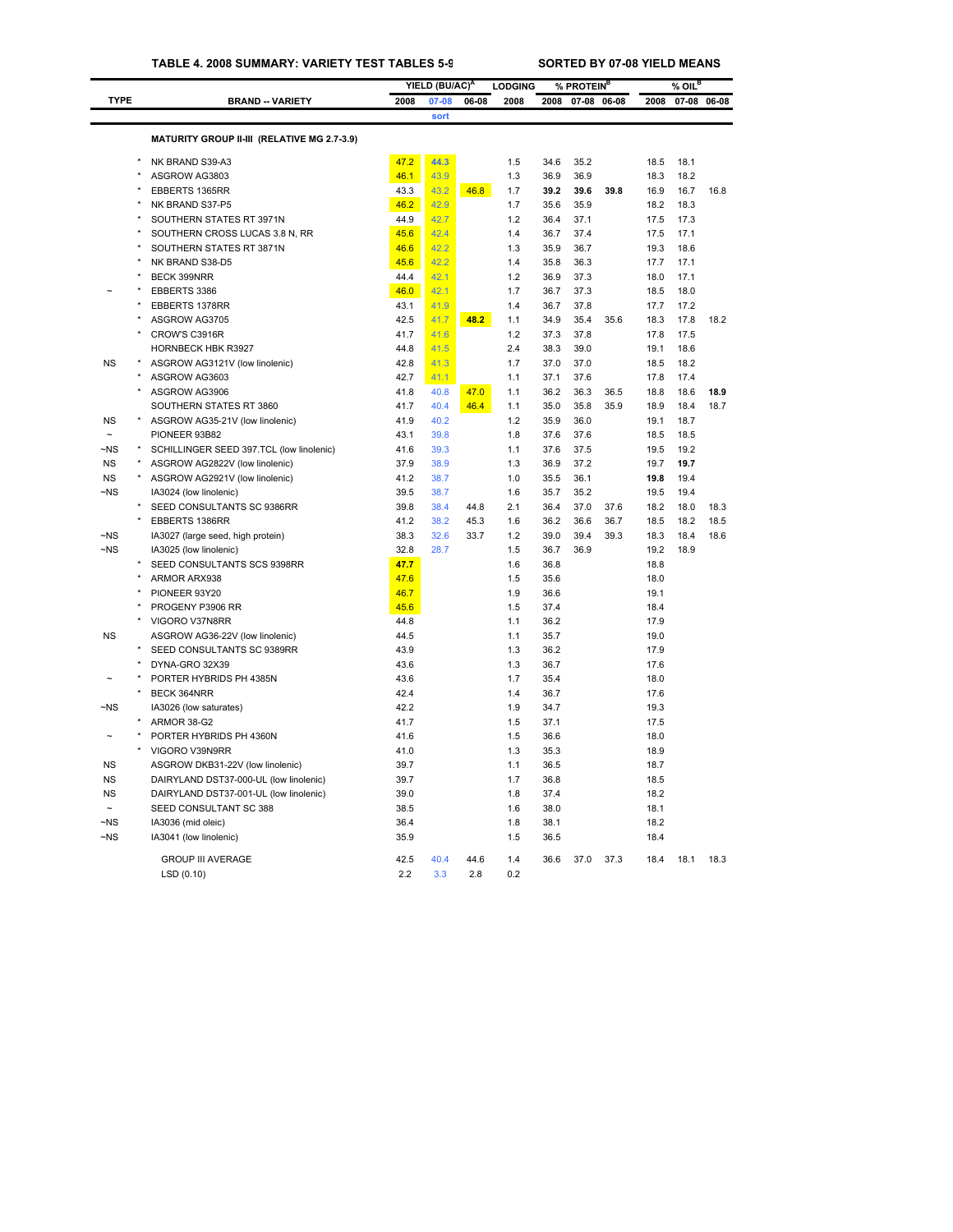|                       |                                                      |      | YIELD (BU/AC) <sup>A</sup> |       | <b>LODGING</b> |      | % PROTEIN <sup>B</sup> |             |      | $%$ OIL <sup>B</sup> |             |
|-----------------------|------------------------------------------------------|------|----------------------------|-------|----------------|------|------------------------|-------------|------|----------------------|-------------|
| <b>TYPE</b>           | <b>BRAND - VARIETY</b>                               | 2008 | 07-08                      | 06-08 | 2008           | 2008 |                        | 07-08 06-08 | 2008 |                      | 07-08 06-08 |
|                       |                                                      |      |                            |       |                |      |                        |             |      |                      |             |
|                       | <b>MATURITY GROUP EARLY IV (RELATIVE MG 4.0-4.5)</b> |      |                            |       |                |      |                        |             |      |                      |             |
|                       | CAVERNDALE CF 447 RR/STSn                            | 46.4 | 44.6                       |       | 1.1            | 35.6 | 36.2                   |             | 18.9 | 18.5                 |             |
|                       | NK BRAND S44-D5                                      | 46.3 | 44.2                       |       | 1.4            | 35.7 | 36.4                   |             | 18.3 | 17.7                 |             |
|                       | SOUTHERN STATES RT 4470N                             | 45.2 | 44.0                       |       | 1.1            | 36.2 | 36.3                   |             | 18.3 | 18.3                 |             |
|                       | PROGENY P4206 RR                                     | 45.6 | 44.0                       |       | 1.3            | 36.3 | 36.5                   |             | 18.7 | 18.6                 |             |
|                       | CAVERNDALE CF 422 RR/STSn                            | 46.6 | 43.7                       | 49.4  | 1.1            | 36.8 | 37.4                   | 36.9        | 18.9 | 18.4                 | 18.7        |
|                       | CAVERNDALE CF 410 RR/STSn                            | 46.4 | 43.7                       |       | 1.1            | 36.8 | 37.5                   |             | 17.8 | 16.9                 |             |
|                       | PIONEER 94M50                                        | 42.4 | 43.1                       | 48.8  | 1.2            | 36.2 | 35.9                   | 36.4        | 19.2 | 18.4                 | 18.5        |
|                       | STEYER 4040RR                                        | 41.9 | 43.0                       |       | 1.6            | 37.3 | 37.7                   |             | 18.7 | 18.1                 |             |
|                       | STEYER 4430RR                                        | 44.1 | 42.9                       |       | 1.3            | 35.1 | 35.9                   |             | 18.9 | 18.7                 |             |
|                       | DYNA-GRO 38C42                                       | 43.4 | 42.5                       |       | 1.1            | 36.1 | 36.7                   |             | 19.1 | 18.5                 |             |
|                       | DYNA-GRO 35D44                                       | 45.1 | 42.4                       |       | 1.3            | 36.5 | 37.5                   |             | 19.1 | 18.1                 |             |
|                       | DELTA GROW 4470 RR/STS                               | 45.0 | 42.0                       |       | 1.4            | 34.9 | 35.7                   |             | 19.2 | 18.7                 |             |
|                       | BECK 422NRR                                          | 42.7 | 41.8                       | 48.0  | 1.3            | 35.9 | 36.4                   | 36.6        | 19.3 | 18.5                 | 18.7        |
|                       | DELTA GROW 4150 RR                                   | 45.1 | 41.6                       | 48.2  | 1.3            | 36.2 | 37.3                   | 37.3        | 18.3 | 17.5                 | 17.7        |
|                       | SOUTHERN CROSS CALEB 4.4 N, RR, STS                  | 44.2 | 41.2                       |       | 1.1            | 36.2 | 36.1                   |             | 18.8 | 18.4                 |             |
|                       | DELTA GROW 4460 RR                                   | 45.4 | 41.0                       | 46.6  | 1.7            | 35.2 | 36.5                   | 36.4        | 18.9 | 17.9                 | 18.1        |
|                       | SOUTHERN STATES RT 4451N                             | 42.6 | 40.8                       | 46.1  | 1.4            | 36.7 | 36.6                   | 36.3        | 17.9 | 17.6                 | 17.8        |
|                       | ASGROW DKB42-51                                      | 41.5 | 40.3                       | 47.1  | 1.3            | 33.7 | 34.2                   | 34.7        | 19.3 | 18.3                 | 18.3        |
|                       | VIGORO V40N8RS                                       | 40.9 | 40.3                       |       | 1.3            | 35.8 | 36.8                   |             | 19.5 | 19.0                 |             |
|                       | SOUTHERN STATES RT 4551N                             | 43.6 | 40.0                       | 45.8  | 1.6            | 35.2 | 37.1                   | 37.6        | 19.3 | 18.2                 | 18.2        |
|                       | ASGROW AG4404                                        | 41.3 | 39.1                       | 46.0  | 1.3            | 37.0 | 37.0                   | 36.9        | 18.5 | 17.7                 | 18.0        |
|                       | SOUTHERN STATES RT 4370N                             | 43.3 | 39.0                       |       | 1.8            | 35.7 | 36.1                   |             | 19.6 | 18.7                 |             |
|                       | SCHILLINGER SEED 457.RCP                             | 42.4 | 38.8                       |       | 1.9            | 35.3 | 36.3                   |             | 18.9 | 18.2                 |             |
|                       | PROGENY P4405 RR                                     | 41.5 | 38.3                       |       | 1.7            | 35.8 | 37.1                   |             | 18.1 | 17.2                 |             |
|                       | <b>HORNBECK HBK R4527</b>                            | 41.1 | 36.2                       |       | 1.8            | 37.2 | 38.6                   |             | 18.2 | 17.3                 |             |
| ~NS                   | SCHILLINGER SEED 446 F.HP (high protein)             | 37.7 | 35.4                       |       | 1.2            | 39.5 | 40.7                   |             | 16.7 | 15.5                 |             |
| $\tilde{\phantom{a}}$ | SOUTHERN CROSS BENJAMIN 4.3 N                        | 48.0 |                            |       | 1.2            | 34.6 |                        |             | 19.1 |                      |             |
|                       | ASGROW AG4303                                        | 47.5 |                            |       | 1.2            | 35.6 |                        |             | 18.7 |                      |             |
|                       | PIONEER 94Y01                                        | 47.2 |                            |       | 1.6            | 34.5 |                        |             | 19.4 |                      |             |
|                       | ARMOR 42-M1                                          | 46.7 |                            |       | 1.1            | 37.2 |                        |             | 17.6 |                      |             |
|                       | PORTER HYBRIDS PH 4419N                              | 46.4 |                            |       | 1.3            | 35.5 |                        |             | 17.9 |                      |             |
|                       | TRISOY 4184RR(CN)                                    | 46.3 |                            |       | 1.2            | 35.8 |                        |             | 18.8 |                      |             |
|                       | VIGORO V44N9RS                                       | 46.2 |                            |       | 1.2            | 36.2 |                        |             | 18.4 |                      |             |
|                       | CROW'S C4119R                                        | 45.5 |                            |       | 1.2            | 36.9 |                        |             | 18.3 |                      |             |
|                       | PIONEER 94Y20                                        | 45.4 |                            |       | 1.5            | 37.3 |                        |             | 18.8 |                      |             |
|                       | ARMOR 44-K6                                          | 45.4 |                            |       | 1.1            | 36.5 |                        |             | 18.1 |                      |             |
|                       | NK BRAND S43-N6                                      | 45.4 |                            |       | 1.2            | 35.5 |                        |             | 17.3 |                      |             |
|                       | VIGORO V42N9RS                                       | 45.3 |                            |       | 1.2            | 35.3 |                        |             | 18.4 |                      |             |
|                       | SOUTHERN CROSS LOT 4.1 N, RR, STS                    | 45.2 |                            |       | 1.2            | 36.7 |                        |             | 18.4 |                      |             |
|                       | TRISOY 4586RR(CN)                                    | 45.1 |                            |       | 1.2            | 35.5 |                        |             | 18.8 |                      |             |
|                       | SEED CONSULTANTS SC 9419RR                           | 44.9 |                            |       | 1.1            | 36.0 |                        |             | 18.5 |                      |             |
|                       | SEED CONSULTANTS SCS 9448RR                          | 44.8 |                            |       | 1.5            | 35.9 |                        |             | 18.4 |                      |             |
| <b>EXP</b>            | SEED CONSULTANTS EXP 4242RR                          | 44.6 |                            |       | 1.1            | 36.4 |                        |             | 18.3 |                      |             |
|                       | TRISOY 4475RR(CN)                                    | 44.4 |                            |       | 1.3            | 36.3 |                        |             | 18.2 |                      |             |
|                       | BECK 445NRR                                          | 44.3 |                            |       | 1.1            | 35.5 |                        |             | 18.7 |                      |             |
| EXP                   | PROGENY P4508 RR                                     | 43.8 |                            |       | 1.4            | 34.6 |                        |             | 19.5 |                      |             |
|                       | SOUTHERN CROSS JERICHO 4.2 N, RR                     | 43.5 |                            |       | 1.1            | 35.1 |                        |             | 18.4 |                      |             |
|                       | DYNA-GRO 33A40                                       | 43.2 |                            |       | 1.4            | 35.6 |                        |             | 19.4 |                      |             |
|                       | ASGROW AG4005                                        | 43.2 |                            |       | 1.0            | 36.0 |                        |             | 18.0 |                      |             |
|                       | DAIRYLAND 4300/RR                                    | 43.0 |                            |       | 1.5            | 35.1 |                        |             | 19.4 |                      |             |
| EXP                   | PROGENY P4408 RR                                     | 43.0 |                            |       | 1.1            | 35.7 |                        |             | 18.5 |                      |             |
|                       | SEED CONSULTANTS SC 9408RR                           | 43.0 |                            |       | 1.2            | 36.0 |                        |             | 17.3 |                      |             |
|                       | DYNA-GRO 36C44                                       | 42.6 |                            |       | 1.1            | 36.1 |                        |             | 18.0 |                      |             |
|                       | DAIRYLAND 4500/RRSTS                                 | 42.4 |                            |       | 1.4            | 35.6 |                        |             | 19.3 |                      |             |
| ~NS                   | SCHILLINGER SEED 448 F.HPC (high protein)            | 42.3 |                            |       | 1.2            | 41.4 |                        |             | 17.0 |                      |             |
|                       | L&M GLICK 843RR                                      | 41.4 |                            |       | 1.6            | 35.5 |                        |             | 19.5 |                      |             |
|                       | SEED CONSULTANTS SC 9459RR                           | 41.3 |                            |       | 1.5            | 35.3 |                        |             | 18.9 |                      |             |
|                       | SEED CONSULTANTS SCS 9409RR                          | 41.1 |                            |       | 1.2            | 37.1 |                        |             | 17.8 |                      |             |
|                       | SCHILLINGER SEED 447.TC                              | 41.0 |                            |       | 1.3            | 37.9 |                        |             | 17.8 |                      |             |
| ~NS                   | SCHILLINGER SEED 428 F.HPC (high protein)            | 40.8 |                            |       | 1.4            | 41.8 |                        |             | 17.0 |                      |             |
| $\tilde{}$            | STEYER 434                                           | 40.1 |                            |       | 1.2            | 36.9 |                        |             | 18.4 |                      |             |
|                       | STEYER 410                                           | 39.7 |                            |       | 1.6            | 36.2 |                        |             | 18.1 |                      |             |
|                       | CROW'S C4519R                                        | 39.6 |                            |       | 1.3            | 36.6 |                        |             | 18.5 |                      |             |
|                       | L&M GLICK 53                                         | 39.0 |                            |       | 1.6            | 35.7 |                        |             | 18.7 |                      |             |
|                       | UNISOUTH GENETICS USG 74C36                          | 38.7 |                            |       | 1.7            | 37.3 |                        |             | 17.4 |                      |             |
|                       | SCHILLINGER SEED 435.TCS                             | 38.1 |                            |       | 1.1            | 37.0 |                        |             | 18.3 |                      |             |
| ~NS                   | SCHILLINGER SEED XP44.TL (low linolenic)             | 37.3 |                            |       | $1.2$          | 35.4 |                        |             | 19.5 |                      |             |
| ~NS                   | SCHILLINGER SEED 438.TL (low linolenic)              | 36.9 |                            |       | 1.3            | 35.6 |                        |             | 19.0 |                      |             |
|                       | EARLY GROUP IV AVERAGE                               | 43.3 | 41.3                       | 47.3  | 1.3            | 36.2 | 36.8                   | 36.6        | 18.5 | 18.0                 | 18.2        |
|                       | LSD(0.10)                                            | 2.5  | 3.5                        | 2.6   | 0.1            |      |                        |             |      |                      |             |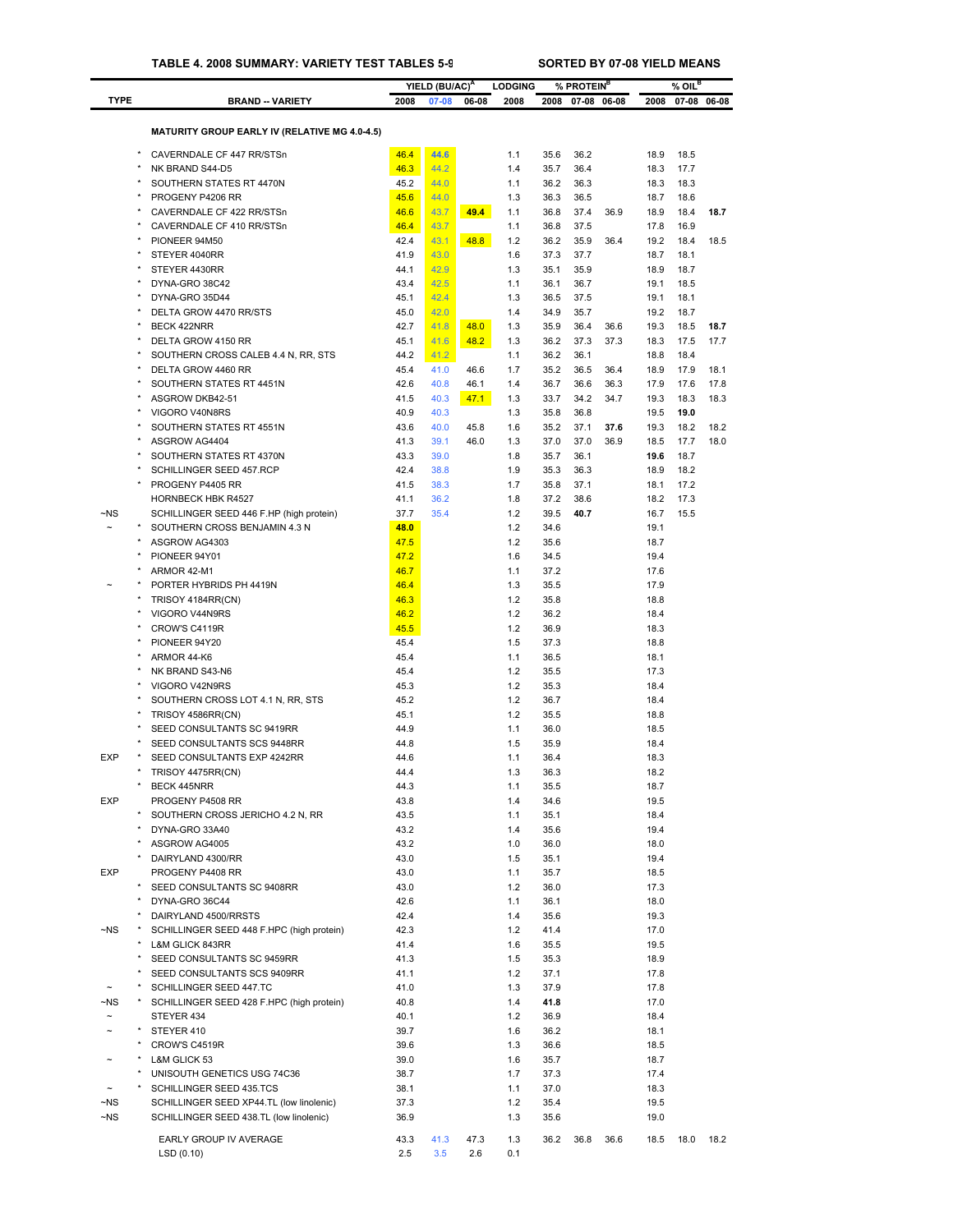|             |                                                       |              | YIELD (BU/AC) <sup>A</sup> |       | <b>LODGING</b> |              | % PROTEIN <sup>B</sup> |             |              | $%$ OIL <sup>B</sup> |             |
|-------------|-------------------------------------------------------|--------------|----------------------------|-------|----------------|--------------|------------------------|-------------|--------------|----------------------|-------------|
| <b>TYPE</b> | <b>BRAND -- VARIETY</b>                               | 2008         | 07-08                      | 06-08 | 2008           | 2008         |                        | 07-08 06-08 | 2008         |                      | 07-08 06-08 |
|             |                                                       |              |                            |       |                |              |                        |             |              |                      |             |
|             | <b>MATURITY GROUP LATE IV (RELATIVE MG 4.6-4.9)</b>   |              |                            |       |                |              |                        |             |              |                      |             |
|             | NK BRAND S47-D9                                       | 43.8         | 45.3                       |       | 1.1            | 34.1         | 35.8                   |             | 19.6         | 18.7                 |             |
|             | $\star$<br>ARMOR 48-J3                                | 46.1         | 45.1                       |       | 1.4            | 37.4         | 38.7                   |             | 18.7         | 18.1                 |             |
|             | SOUTHERN STATES RT 4808N                              | 44.4         | 43.9                       | 49.2  | 1.6            | 35.6         | 37.0                   | 36.0        | 19.0         | 17.6                 | 17.8        |
|             | $\star$<br><b>HORNBECK HBK R4924</b>                  | 44.1         | 43.6                       | 48.3  | 1.6            | 35.9         | 37.2                   | 36.4        | 19.1         | 18.0                 | 18.2        |
|             | PROGENY P4606 RR                                      | 44.4         | 43.3                       |       | 1.2            | 33.7         | 35.7                   |             | 19.6         | 18.5                 |             |
|             | UNISOUTH GENETICS USG 74A76                           | 45.4         | 42.7                       | 48.0  | 1.6            | 35.1         | 37.2                   | 36.6        | 19.3         | 18.0                 | 18.2        |
|             | SOUTHERN STATES RT 4777N                              | 41.4         | 42.6                       | 47.9  | 1.4            | 35.0         | 36.3                   | 36.5        | 19.1         | 18.4                 | 18.5        |
|             | ARMOR 47-F8<br>ASGROW AG4903                          | 43.5<br>45.5 | 42.5<br>42.5               |       | 1.1<br>1.4     | 34.0<br>36.8 | 35.7<br>37.2           | 36.5        | 19.3<br>19.3 | 18.7<br>18.7         | 18.7        |
|             | CAVERNDALE CF 470 RR/STSn                             | 43.2         | 42.4                       | 48.0  | 1.1            | 34.5         | 35.5                   |             | 19.7         | 19.1                 |             |
|             | ASGROW DKB46-51                                       | 46.5         | 42.2                       | 47.3  | 1.4            | 36.4         | 37.9                   | 37.8        | 19.1         | 18.3                 | 18.2        |
|             | VIGORO V49N6RR                                        | 42.7         | 42.1                       | 48.2  | 1.7            | 36.5         | 37.8                   | 37.4        | 19.0         | 18.0                 | 18.0        |
|             | $\star$<br>VIGORO V48N7RS                             | 43.4         | 42.0                       |       | 1.1            | 34.0         | 34.8                   |             | 19.5         | 19.0                 |             |
|             | <b>STINE 4782-4</b>                                   | 43.3         | 42.0                       | 49.1  | 1.2            | 33.5         | 35.7                   | 35.2        | 19.9         | 19.5                 | 19.4        |
|             | DAIRYLAND 8482/RR                                     | 44.4         | 42.0                       |       | 1.5            | 35.8         | 37.2                   |             | 18.9         | 18.3                 |             |
|             | SCHILLINGER SEED 495.RC                               | 43.7         | 41.9                       | 46.6  | 1.9            | 36.6         | 38.2                   | 37.7        | 18.3         | 17.6                 | 17.7        |
|             | ASGROW AG4703                                         | 43.0         | 41.8                       | 47.4  | 1.2            | 37.3         | 37.9                   | 37.3        | 17.9         | 17.3                 | 17.5        |
|             | SOUTHERN CROSS ELI 4.7 N, RR, STS                     | 41.8         | 41.7                       | 49.0  | 1.2            | 34.0         | 35.0                   | 34.7        | 19.8         | 19.7                 | 19.7        |
|             | DELTA GROW 4770 RR                                    | 42.2         | 41.5                       |       | 1.6            | 35.3         | 37.4                   |             | 19.0         | 18.1                 |             |
|             | SEED CONSULTANTS SC 9468RR                            | 43.1         | 41.2                       |       | 1.2            | 33.1         | 34.5                   |             | 20.1         | 19.5                 |             |
|             | SOUTHERN STATES RT 4760N<br><b>HORNBECK HBK R4727</b> | 43.6<br>43.3 | 40.8<br>40.7               | 46.6  | 1.7<br>1.4     | 35.5<br>35.0 | 37.5<br>35.8           | 37.6        | 19.2<br>19.0 | 18.0<br>18.2         | 18.0        |
|             | DELTA GROW 4975 LARR                                  | 43.2         | 40.7                       |       | 1.4            | 35.8         | 37.2                   |             | 18.8         | 17.7                 |             |
|             | DELTA GROW 4970 RR                                    | 45.9         | 40.6                       | 47.2  | 1.9            | 36.3         | 38.1                   | 37.5        | 18.9         | 17.9                 | 17.9        |
|             | PROGENY P4706 RR                                      | 41.7         | 40.5                       |       | 1.6            | 35.4         | 36.9                   |             | 19.1         | 18.2                 |             |
|             | PROGENY P4949 RR                                      | 40.7         | 40.4                       |       | 1.5            | 35.4         | 37.6                   |             | 19.9         | 18.1                 |             |
|             | $\star$<br>SOUTHERN STATES RT 4996N                   | 41.6         | 40.0                       | 46.0  | 1.6            | 36.0         | 37.5                   | 37.1        | 19.7         | 18.4                 | 18.6        |
|             | $\star$<br>DELTA GROW 4840 RR                         | 41.1         | 39.7                       | 44.6  | 1.7            | 35.3         | 36.8                   | 36.7        | 18.1         | 16.8                 | 17.4        |
|             | PROGENY P4906 RR                                      | 43.1         | 39.4                       |       | 1.4            | 35.2         | 36.9                   |             | 18.6         | 17.9                 |             |
|             | SOUTHERN CROSS GALILEE 4.7 N, RR                      | 39.9         | 39.4                       |       | 1.3            | 35.3         | 36.2                   |             | 19.2         | 18.9                 |             |
|             | ASGROW AG4605                                         | 42.7         | 39.1                       |       | 1.3            | 34.5         | 36.1                   |             | 19.0         | 18.6                 |             |
|             | TRISOY 4760RR(CN)                                     | 41.2         | 39.0                       |       | 1.2            | 32.5         | 34.1                   |             | 21.5         | 20.3                 |             |
|             | NK BRAND S49-Q9<br>DELTA GROW 4780 RR                 | 44.0<br>41.5 | 38.9<br>38.8               | 46.0  | 1.8<br>1.4     | 34.8<br>35.0 | 36.9<br>35.8           | 36.6        | 18.9<br>19.5 | 17.1<br>18.9         | 17.3        |
|             | $\star$<br>PROGENY P4807 RR                           | 41.9         | 38.7                       |       | 1.5            | 34.7         | 35.9                   |             | 19.2         | 18.3                 |             |
|             | SOUTHERN CROSS HIRAM 4.9 N, RR                        | 39.2         | 38.6                       |       | 1.4            | 35.6         | 36.1                   |             | 18.9         | 17.7                 |             |
|             | PIONEER 94M80                                         | 39.6         | 37.0                       | 43.5  | 1.4            | 38.4         | 39.7                   | 38.9        | 17.6         | 17.1                 | 17.4        |
| $\sim P$    | PENNYRILE (long term check-released 1987)             | 38.3         | 35.8                       |       | 1.5            | 37.0         | 38.0                   |             | 19.1         | 18.6                 |             |
| <b>EXP</b>  | DAIRYLAND 47-001/RR                                   | 38.1         | 35.7                       |       | 1.5            | 35.4         | 36.1                   |             | 18.7         | 18.4                 |             |
| $\neg$ NS   | KS4607 (high protein)                                 | 36.3         | 35.3                       |       | 1.3            | 39.4         | 39.4                   |             | 18.4         | 17.6                 |             |
|             | PIONEER 94Y70                                         | 46.6         |                            |       | 1.7            | 34.9         |                        |             | 19.5         |                      |             |
|             | ASGROW AG4606                                         | 46.5         |                            |       | 1.4            | 34.7         |                        |             | 21.0         |                      |             |
|             | PROGENY P4908 RR                                      | 46.3         |                            |       | 1.5            | 35.2         |                        |             | 18.8         |                      |             |
|             | BECK 474NRR                                           | 45.7         |                            |       | 1.3            | 37.0         |                        |             | 17.8         |                      |             |
|             | VIGORO V47N9RS                                        | 45.3         |                            |       | 1.3            | 35.7         |                        |             | 19.6         |                      |             |
|             | CROW'S C4820R<br>DELTA GROW 4870 RR                   | 45.0<br>45.0 |                            |       | 1.3<br>1.5     | 35.9<br>37.2 |                        |             | 19.5<br>17.7 |                      |             |
|             | SEED CONSULTANTS SCS 9479RR                           | 45.0         |                            |       | 1.4            | 35.1         |                        |             | 19.2         |                      |             |
|             | UNISOUTH GENETICS USG 74G78                           | 45.0         |                            |       | 1.1            | 33.9         |                        |             | 19.6         |                      |             |
| <b>EXP</b>  | NK BRAND XR4881                                       | 44.8         |                            |       | 1.2            | 34.7         |                        |             | 18.6         |                      |             |
|             | SOUTHERN CROSS RUFUS 4.7 N, RR, STS                   | 44.6         |                            |       | 1.2            | 35.6         |                        |             | 19.7         |                      |             |
|             | $\star$<br>SOUTHERN STATES RT 4888N                   | 44.2         |                            |       | 1.4            | 36.8         |                        |             | 18.1         |                      |             |
|             | PROGENY P4918 RR                                      | 44.2         |                            |       | 1.6            | 37.4         |                        |             | 17.8         |                      |             |
|             | ASGROW AG4907                                         | 43.9         |                            |       | 1.6            | 35.3         |                        |             | 18.7         |                      |             |
|             | ASGROW AG4705                                         | 43.8         |                            |       | 2.0            | 35.7         |                        |             | 20.3         |                      |             |
|             | PROGENY P4718 RR                                      | 43.4         |                            |       | 1.4            | 37.3         |                        |             | 18.0         |                      |             |
|             | STEYER 4620RR                                         | 43.2         |                            |       | 1.2            | 35.6         |                        |             | 19.7         |                      |             |
|             | PIONEER 94Y90                                         | 42.5         |                            |       | 1.6            | 36.3         |                        |             | 19.4         |                      |             |
|             | PIONEER 94Y60<br>VIGORO V47N8RR                       | 42.0<br>41.7 |                            |       | 1.2<br>1.3     | 38.7<br>34.8 |                        |             | 17.6<br>19.3 |                      |             |
|             | ARMOR ARX4717                                         | 41.2         |                            |       | 1.2            | 36.1         |                        |             | 19.0         |                      |             |
|             | UNISOUTH GENETICS USG 74T98                           | 40.0         |                            |       | 2.2            | 36.2         |                        |             | 18.3         |                      |             |
|             | UNISOUTH GENETICS USG 7484nRR                         | 39.1         |                            |       | 1.7            | 35.7         |                        |             | 17.9         |                      |             |
|             | SCHILLINGER SEED 477.TCS                              | 38.6         |                            |       | 1.3            | 37.9         |                        |             | 18.0         |                      |             |
|             | $\ast$<br>NK BRAND S45-E5                             | 36.9         |                            |       | 1.4            | 36.7         |                        |             | 18.7         |                      |             |
|             | SCHILLINGER SEED 478.RCS                              | 36.2         |                            |       | 1.5            | 35.1         |                        |             | 18.6         |                      |             |
|             | LATE GROUP IV AVERAGE                                 | 42.8         | 40.8                       | 47.2  | 1.4            | 35.6         | 36.8                   | 36.9        | 19.0         | 18.3                 | 18.1        |
|             | LSD (0.10)                                            | 2.2          | 3.8                        | 2.5   | 0.1            |              |                        |             |              |                      |             |
|             |                                                       |              |                            |       |                |              |                        |             |              |                      |             |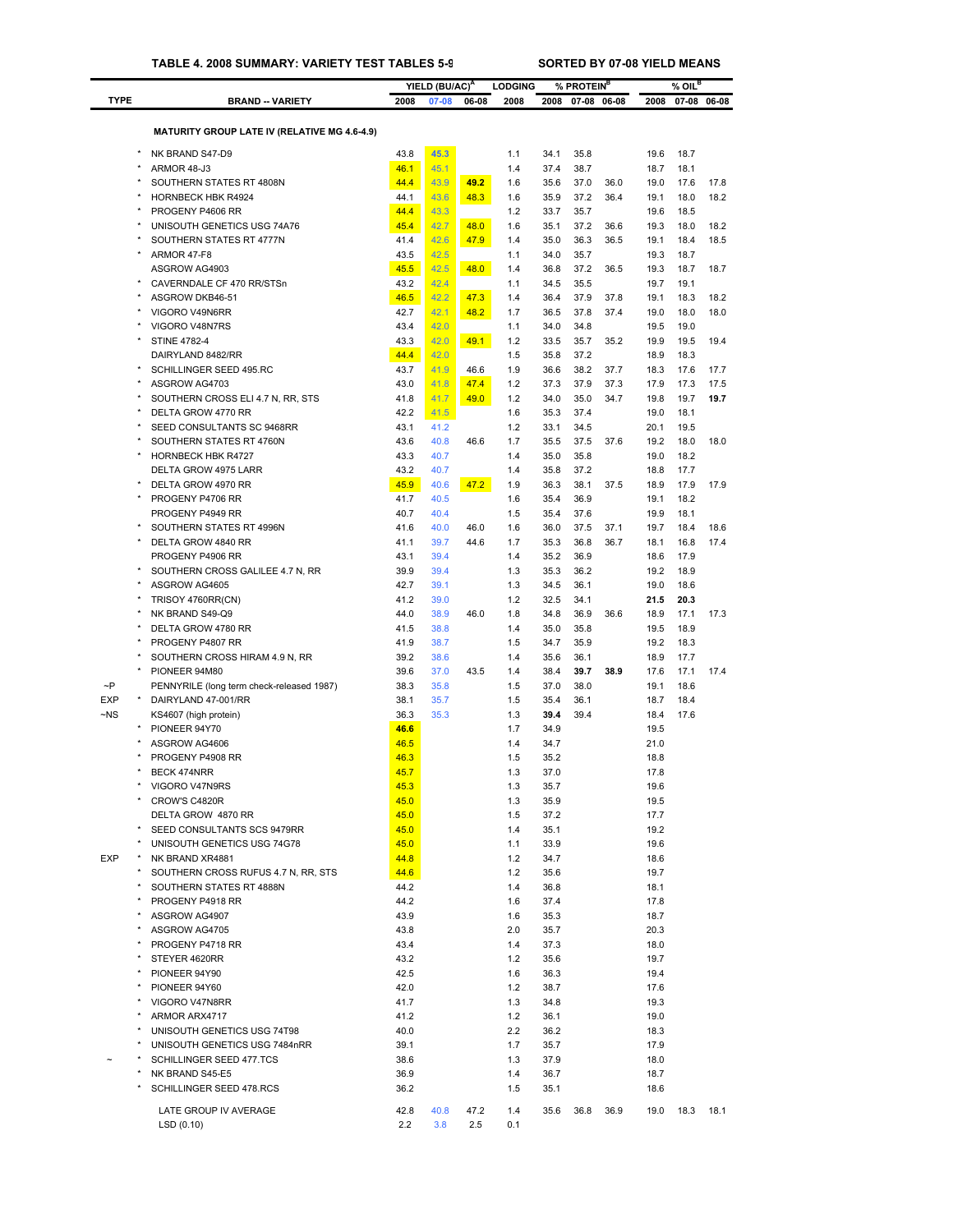### **TABLE 4. 2008 SUMMARY: VARIETY TEST TABLES 5-9 SORTED BY 07-08 YIELD MEANS**

|             |         |                                        |      | YIELD (BU/AC) <sup>A</sup> |       | <b>LODGING</b> |      | % PROTEIN <sup>B</sup> |      |      | $%$ OIL <sup>B</sup> |      |
|-------------|---------|----------------------------------------|------|----------------------------|-------|----------------|------|------------------------|------|------|----------------------|------|
| <b>TYPE</b> |         | <b>BRAND - VARIETY</b>                 | 2008 | 07-08                      | 06-08 | 2008           | 2008 | 07-08 06-08            |      | 2008 | 07-08 06-08          |      |
|             |         |                                        |      |                            |       |                |      |                        |      |      |                      |      |
|             |         | <b>MATURITY GROUP V</b>                |      |                            |       |                |      |                        |      |      |                      |      |
|             |         | UNISOUTH GENETICS USG 5601T            | 42.7 | 41.0                       | 47.8  | 2.1            | 37.3 | 38.5                   | 38.3 | 18.4 | 17.6                 | 17.3 |
| $\tilde{ }$ |         | UNISOUTH GENETICS USG 5002T            | 44.5 | 40.4                       | 47.1  | 2.2            | 36.1 | 37.5                   | 37.0 | 18.7 | 18.1                 | 18.1 |
| $\sim P$    |         | <b>TEEJAY</b>                          | 43.1 | 40.3                       | 46.0  | 1.8            | 35.8 | 37.7                   | 37.0 | 18.4 | 17.5                 | 17.6 |
|             |         | DAIRYLAND 8509/RR                      | 42.3 | 38.0                       |       | 1.8            | 36.6 | 37.8                   |      | 19.3 | 18.2                 |      |
|             |         | <b>STINE 5482-4</b>                    | 40.4 | 37.7                       |       | 1.6            | 36.3 | 37.2                   |      | 18.5 | 18.1                 |      |
|             |         | UNISOUTH GENETICS USG 75J47            | 38.5 | 37.5                       |       | 1.9            | 37.5 | 37.8                   |      | 18.0 | 17.7                 |      |
|             |         | DELTA GROW 5160 RR/STS                 | 39.4 | 37.0                       | 45.0  | 1.7            | 36.3 | 38.5                   | 38.2 | 20.1 | 18.8                 | 18.6 |
| $\neg P$    |         | <b>JAKE</b>                            | 37.8 | 36.9                       | 43.3  | 1.6            | 38.2 | 38.0                   | 37.2 | 17.0 | 17.2                 | 17.4 |
|             |         | DELTA KING DK52K6                      | 35.7 | 36.5                       | 43.6  | 2.4            | 39.1 | 39.7                   | 39.0 | 17.3 | 17.0                 | 17.2 |
|             |         | SOUTHERN STATES RT 5160N               | 36.9 | 36.3                       | 42.7  | 2.0            | 37.4 | 38.0                   | 37.1 | 17.4 | 17.2                 | 17.5 |
|             |         | DELTA GROW 5300 RR                     | 38.8 | 36.1                       |       | 2.3            | 37.3 | 38.4                   |      | 17.5 | 16.6                 |      |
|             |         | SOUTHERN STATES RT 5540N               | 36.6 | 35.2                       | 41.6  | 2.4            | 38.8 | 39.4                   | 38.5 | 18.1 | 17.5                 | 17.7 |
|             |         | SOUTHERN CROSS DAMASCUS 5.0 N, RR, STS | 38.8 | 35.2                       | 43.0  | 1.7            | 36.3 | 38.4                   | 38.0 | 19.7 | 18.7                 | 18.6 |
| $\neg P$    |         | ESSEX (long term check-released 1974)  | 37.5 | 35.2                       |       | 2.0            | 38.3 | 39.9                   |      | 18.0 | 17.4                 |      |
|             |         | UNISOUTH GENETICS USG ALLEN            | 36.6 | 35.0                       | 42.9  | 2.0            | 37.2 | 38.2                   | 37.6 | 17.9 | 17.5                 | 17.2 |
|             |         | PROGENY P5115 RR                       | 38.6 | 34.9                       |       | 1.6            | 35.2 | 36.0                   |      | 19.6 | 18.8                 |      |
|             |         | UNISOUTH GENETICS USG 75J32            | 37.1 | 34.9                       | 42.4  | 1.9            | 37.1 | 38.6                   | 37.9 | 18.3 | 17.1                 | 17.3 |
|             |         | DELTA GROW 5470 RR                     | 35.9 | 34.6                       |       | 1.6            | 37.6 | 38.6                   |      | 17.4 | 17.1                 |      |
|             |         | PROGENY P5107 RR                       | 37.5 | 32.1                       |       | 2.1            | 36.5 | 38.5                   |      | 18.4 | 17.3                 |      |
| ~P          |         | <b>KS5004N</b>                         | 45.8 |                            |       | 2.1            | 35.8 |                        |      | 19.0 |                      |      |
|             |         | DELTA GROW 5170 RR                     | 41.8 |                            |       | 1.1            | 35.1 |                        |      | 19.1 |                      |      |
|             |         | ARMOR 53-Z5                            | 40.7 |                            |       | 1.8            | 37.2 |                        |      | 18.0 |                      |      |
|             |         | PROGENY P5408 RR                       | 40.6 |                            |       | 2.0            | 37.5 |                        |      | 17.8 |                      |      |
| ~P          |         | V98-2711                               | 39.8 |                            |       | 2.3            | 38.3 |                        |      | 18.0 |                      |      |
|             |         | SCHILLINGER SEED 557.RC                | 39.8 |                            |       | 1.9            | 37.3 |                        |      | 17.7 |                      |      |
|             |         | PROGENY P5208 RR                       | 38.9 |                            |       | 1.5            | 36.7 |                        |      | 18.7 |                      |      |
|             |         | PROGENY P5218 RR                       | 38.4 |                            |       | 2.7            | 36.8 |                        |      | 18.4 |                      |      |
|             |         | PROGENY P5108 RR                       | 38.2 |                            |       | 1.5            | 37.8 |                        |      | 18.2 |                      |      |
| EXP-NS      |         | V01-1702 (3.5% linolenic)              | 37.8 |                            |       | 1.8            | 36.6 |                        |      | 19.4 |                      |      |
|             | $\star$ | PROGENY P5308 RR                       | 37.7 |                            |       | 1.7            | 37.1 |                        |      | 18.4 |                      |      |
| EXP-NS      |         | V01-1693 (3.5% linolenic)              | 37.3 |                            |       | 1.9            | 36.7 |                        |      | 18.7 |                      |      |
|             |         | PIONEER 95Y20                          | 37.0 |                            |       | 1.8            | 36.1 |                        |      | 18.4 |                      |      |
|             |         | DAIRYLAND 8512/RR                      | 36.9 |                            |       | 1.6            | 37.7 |                        |      | 18.5 |                      |      |
|             |         | DELTA GROW 5450 RR                     | 36.1 |                            |       | 1.8            | 37.6 |                        |      | 17.4 |                      |      |
|             |         | PROGENY P5770                          | 36.0 |                            |       | 2.7            | 37.1 |                        |      | 18.6 |                      |      |
|             |         | <b>HORNBECK HBK C4926</b>              | 33.8 |                            |       | 1.6            | 36.5 |                        |      | 18.7 |                      |      |
|             |         | <b>GROUP V AVERAGE</b>                 | 38.8 | 36.6                       | 44.1  | 1.9            | 37.0 | 38.2                   | 37.8 | 18.4 | 17.6                 | 17.7 |
|             |         | LSD (0.10)                             | 1.8  | 3.5                        | 2.7   | 0.2            |      |                        |      |      |                      |      |
|             |         |                                        |      |                            |       |                |      |                        |      |      |                      |      |
|             |         | <b>GRAND MEAN</b>                      | 42.2 | 40.1                       | 46.1  | 1.5            | 36.3 | 37.1                   | 37.1 | 18.6 | 18.1                 | 18.1 |

~ Variety is not Roundup Ready. All varieties without a tilda ( ~ ) prefix are Roundup Ready.

\* Resistant to soybean cyst nematode. See Table 3. Company Disease Resistance Specifications for details.

P Entries with a P prefix are public varieties.

NS Entries with a NS prefix are novel soybean varieties that are emerging from both the public and private sectors. Some of these value-added soybean types will supply relatively small market niches, while others may be of much broader market value. Testing novel soybeans will enable producers to assess whether premiums for a given trait offset possible yield lag/drag.

EXP Entries with an EXP prefix are varieties that are still under development or soon to be released.

<sup>A</sup> Within a maturity group, shaded yields are not significantly different (0.10 level) from the highest yielding cultivar (bold data) of that maturity group and year column.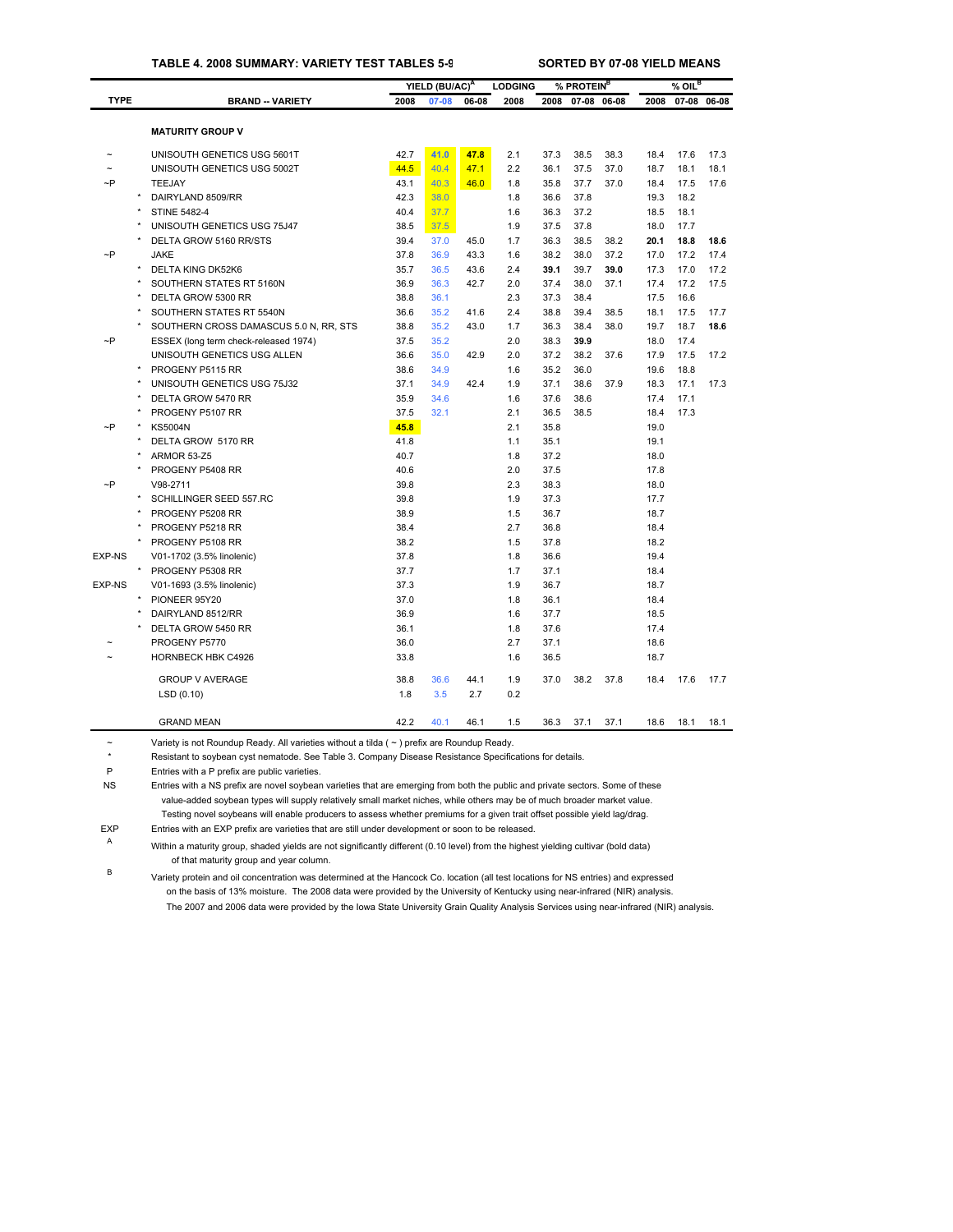## **TABLE 4. 2008 SUMMARY: VARIETY TEST TABLES 5-9 SORTED BY 06-08 YIELD MEANS**

|                      |                                              |              | YIELD (BU/AC) <sup>A</sup> |       | <b>LODGING</b> |              | % PROTEIN <sup>B</sup> |             |              | $%$ OIL <sup>B</sup> |             |
|----------------------|----------------------------------------------|--------------|----------------------------|-------|----------------|--------------|------------------------|-------------|--------------|----------------------|-------------|
| <b>TYPE</b>          | <b>BRAND -- VARIETY</b>                      | 2008         | $07 - 08$                  | 06-08 | 2008           | 2008         |                        | 07-08 06-08 | 2008         |                      | 07-08 06-08 |
|                      |                                              |              |                            | sort  |                |              |                        |             |              |                      |             |
|                      |                                              |              |                            |       |                |              |                        |             |              |                      |             |
|                      | MATURITY GROUP II-III (RELATIVE MG 2.7-3.9)  |              |                            |       |                |              |                        |             |              |                      |             |
|                      | ASGROW AG3705                                | 42.5         | 41.7                       | 48.2  | 1.1            | 34.9         | 35.4                   | 35.6        | 18.3         | 17.8                 | 18.2        |
|                      | ASGROW AG3906                                | 41.8         | 40.8                       | 47.0  | 1.1            | 36.2         | 36.3                   | 36.5        | 18.8         | 18.6                 | 18.9        |
|                      | EBBERTS 1365RR                               | 43.3         | 43.2                       | 46.8  | 1.7            | 39.2         | 39.6                   | 39.8        | 16.9         | 16.7                 | 16.8        |
|                      | SOUTHERN STATES RT 3860                      | 41.7         | 40.4                       | 46.4  | 1.1            | 35.0         | 35.8                   | 35.9        | 18.9         | 18.4                 | 18.7        |
|                      | EBBERTS 1386RR                               | 41.2         | 38.2                       | 45.3  | 1.6            | 36.2         | 36.6                   | 36.7        | 18.5         | 18.2                 | 18.5        |
|                      | SEED CONSULTANTS SC 9386RR                   | 39.8         | 38.4                       | 44.8  | 2.1            | 36.4         | 37.0                   | 37.6        | 18.2         | 18.0                 | 18.3        |
| $-NS$                | IA3027 (large seed, high protein)            | 38.3         | 32.6                       | 33.7  | 1.2            | 39.0         | 39.4                   | 39.3        | 18.3         | 18.4                 | 18.6        |
|                      | SEED CONSULTANTS SCS 9398RR                  | 47.7         |                            |       | 1.6            | 36.8         |                        |             | 18.8         |                      |             |
| $\star$              | ARMOR ARX938                                 | 47.6         |                            |       | 1.5            | 35.6         |                        |             | 18.0         |                      |             |
|                      | NK BRAND S39-A3                              | 47.2         | 44.3                       |       | 1.5            | 34.6         | 35.2                   |             | 18.5         | 18.1                 |             |
|                      | PIONEER 93Y20                                | 46.7         |                            |       | 1.9            | 36.6         |                        |             | 19.1         |                      |             |
|                      | SOUTHERN STATES RT 3871N                     | 46.6         | 42.2                       |       | 1.3            | 35.9         | 36.7                   |             | 19.3         | 18.6                 |             |
|                      | NK BRAND S37-P5                              | 46.2         | 42.9                       |       | 1.7            | 35.6         | 35.9                   |             | 18.2         | 18.3                 |             |
|                      | ASGROW AG3803                                | 46.1         | 43.9                       |       | 1.3            | 36.9         | 36.9                   |             | 18.3         | 18.2                 |             |
|                      | EBBERTS 3386                                 | 46.0         | 42.1                       |       | 1.7            | 36.7         | 37.3                   |             | 18.5         | 18.0                 |             |
|                      | NK BRAND S38-D5                              | 45.6         | 42.2                       |       | 1.4            | 35.8         | 36.3                   |             | 17.7         | 17.1                 |             |
|                      | SOUTHERN CROSS LUCAS 3.8 N, RR               | 45.6         | 42.4                       |       | 1.4            | 36.7         | 37.4                   |             | 17.5         | 17.1                 |             |
|                      | PROGENY P3906 RR                             | 45.6         |                            |       | 1.5            | 37.4         |                        |             | 18.4         |                      |             |
|                      | SOUTHERN STATES RT 3971N                     | 44.9         | 42.7                       |       | 1.2            | 36.4         | 37.1                   |             | 17.5         | 17.3                 |             |
|                      | HORNBECK HBK R3927                           | 44.8         | 41.5                       |       | 2.4            | 38.3         | 39.0                   |             | 19.1         | 18.6                 |             |
|                      | VIGORO V37N8RR                               | 44.8         |                            |       | 1.1            | 36.2         |                        |             | 17.9         |                      |             |
| <b>NS</b>            | ASGROW AG36-22V (low linolenic)              | 44.5         |                            |       | 1.1            | 35.7         |                        |             | 19.0         |                      |             |
|                      | <b>BECK 399NRR</b>                           | 44.4         | 42.1                       |       | 1.2            | 36.9         | 37.3                   |             | 18.0         | 17.1                 |             |
|                      | SEED CONSULTANTS SC 9389RR<br>DYNA-GRO 32X39 | 43.9         |                            |       | 1.3<br>1.3     | 36.2<br>36.7 |                        |             | 17.9<br>17.6 |                      |             |
|                      | PORTER HYBRIDS PH 4385N                      | 43.6<br>43.6 |                            |       | 1.7            | 35.4         |                        |             | 18.0         |                      |             |
|                      | PIONEER 93B82                                | 43.1         | 39.8                       |       | 1.8            | 37.6         | 37.6                   |             |              | 18.5                 |             |
|                      | EBBERTS 1378RR                               | 43.1         | 41.9                       |       | 1.4            | 36.7         | 37.8                   |             | 18.5<br>17.7 | 17.2                 |             |
| <b>NS</b>            | ASGROW AG3121V (low linolenic)               | 42.8         | 41.3                       |       | 1.7            | 37.0         | 37.0                   |             | 18.5         | 18.2                 |             |
|                      | ASGROW AG3603                                | 42.7         | 41.1                       |       | 1.1            | 37.1         | 37.6                   |             | 17.8         | 17.4                 |             |
|                      | BECK 364NRR                                  | 42.4         |                            |       | 1.4            | 36.7         |                        |             | 17.6         |                      |             |
| $\neg$ NS            | IA3026 (low saturates)                       | 42.2         |                            |       | 1.9            | 34.7         |                        |             | 19.3         |                      |             |
| <b>NS</b>            | ASGROW AG35-21V (low linolenic)              | 41.9         | 40.2                       |       | 1.2            | 35.9         | 36.0                   |             | 19.1         | 18.7                 |             |
|                      | ARMOR 38-G2                                  | 41.7         |                            |       | 1.5            | 37.1         |                        |             | 17.5         |                      |             |
|                      | CROW'S C3916R                                | 41.7         | 41.6                       |       | 1.2            | 37.3         | 37.8                   |             | 17.8         | 17.5                 |             |
|                      | PORTER HYBRIDS PH 4360N                      | 41.6         |                            |       | 1.5            | 36.6         |                        |             | 18.0         |                      |             |
| ~NS                  | SCHILLINGER SEED 397.TCL (low linolenic)     | 41.6         | 39.3                       |       | 1.1            | 37.6         | 37.5                   |             | 19.5         | 19.2                 |             |
| <b>NS</b>            | ASGROW AG2921V (low linolenic)               | 41.2         | 38.7                       |       | 1.0            | 35.5         | 36.1                   |             | 19.8         | 19.4                 |             |
|                      | VIGORO V39N9RR                               | 41.0         |                            |       | 1.3            | 35.3         |                        |             | 18.9         |                      |             |
| <b>NS</b>            | ASGROW DKB31-22V (low linolenic)             | 39.7         |                            |       | 1.1            | 36.5         |                        |             | 18.7         |                      |             |
| <b>NS</b>            | DAIRYLAND DST37-000-UL (low linolenic)       | 39.7         |                            |       | 1.7            | 36.8         |                        |             | 18.5         |                      |             |
| ~NS                  | IA3024 (low linolenic)                       | 39.5         | 38.7                       |       | 1.6            | 35.7         | 35.2                   |             | 19.5         | 19.4                 |             |
| <b>NS</b>            | DAIRYLAND DST37-001-UL (low linolenic)       | 39.0         |                            |       | 1.8            | 37.4         |                        |             | 18.2         |                      |             |
| $\tilde{}$           | SEED CONSULTANT SC 388                       | 38.5         |                            |       | 1.6            | 38.0         |                        |             | 18.1         |                      |             |
| <b>NS</b>            | ASGROW AG2822V (low linolenic)               | 37.9         | 38.9                       |       | 1.3            | 36.9         | 37.2                   |             | 19.7         | 19.7                 |             |
| $\neg$ NS            | IA3036 (mid oleic)                           | 36.4         |                            |       | 1.8            | 38.1         |                        |             | 18.2         |                      |             |
| $\neg$ <sub>NS</sub> | IA3041 (low linolenic)                       | 35.9         |                            |       | 1.5            | 36.5         |                        |             | 18.4         |                      |             |
| ~NS                  | IA3025 (low linolenic)                       | 32.8         | 28.7                       |       | 1.5            | 36.7         | 36.9                   |             | 19.2         | 18.9                 |             |
|                      | <b>GROUP III AVERAGE</b>                     | 42.5         | 40.4                       | 44.6  | 1.4            | 36.6         | 37.0                   | 37.3        | 18.4         | 18.1                 | 18.3        |
|                      | LSD(0.10)                                    | 2.2          | 3.3                        | 2.8   | 0.2            |              |                        |             |              |                      |             |
|                      |                                              |              |                            |       |                |              |                        |             |              |                      |             |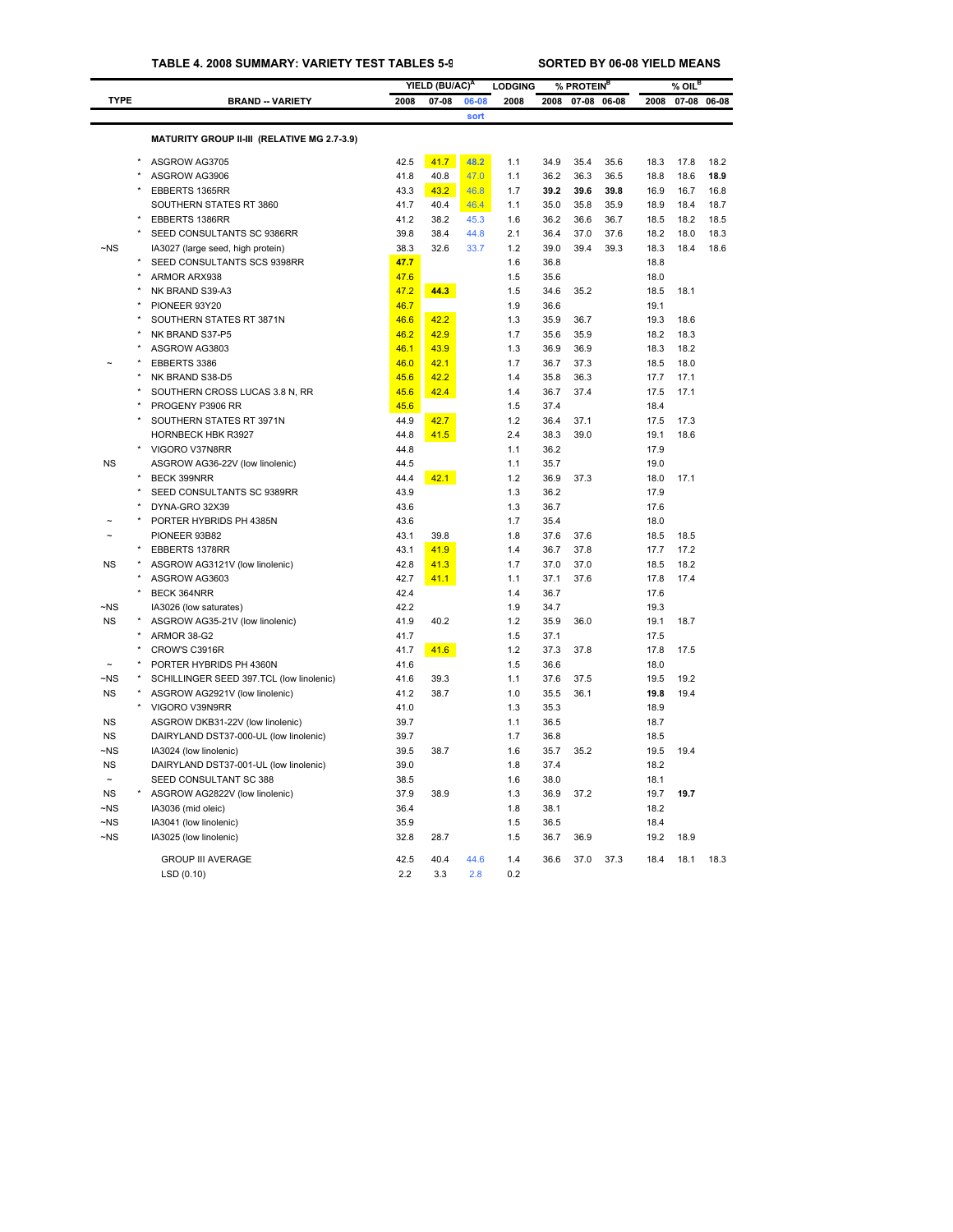|             |                                                      |              | YIELD (BU/AC) <sup>A</sup> |       | <b>LODGING</b> |              | % PROTEIN <sup>B</sup> |             |              | $%$ OIL $^{\mathtt{B}}$ |             |
|-------------|------------------------------------------------------|--------------|----------------------------|-------|----------------|--------------|------------------------|-------------|--------------|-------------------------|-------------|
| <b>TYPE</b> | <b>BRAND -- VARIETY</b>                              | 2008         | $07 - 08$                  | 06-08 | 2008           | 2008         |                        | 07-08 06-08 | 2008         |                         | 07-08 06-08 |
|             |                                                      |              |                            |       |                |              |                        |             |              |                         |             |
|             | <b>MATURITY GROUP EARLY IV (RELATIVE MG 4.0-4.5)</b> |              |                            |       |                |              |                        |             |              |                         |             |
|             | CAVERNDALE CF 422 RR/STSn                            | 46.6         | 43.7                       | 49.4  | 1.1            | 36.8         | 37.4                   | 36.9        | 18.9         | 18.4                    | 18.7        |
|             | PIONEER 94M50                                        | 42.4         | 43.1                       | 48.8  | 1.2            | 36.2         | 35.9                   | 36.4        | 19.2         | 18.4                    | 18.5        |
|             | DELTA GROW 4150 RR                                   | 45.1         | 41.6                       | 48.2  | 1.3            | 36.2         | 37.3                   | 37.3        | 18.3         | 17.5                    | 17.7        |
|             | BECK 422NRR                                          | 42.7         | 41.8                       | 48.0  | 1.3            | 35.9         | 36.4                   | 36.6        | 19.3         | 18.5                    | 18.7        |
|             | ASGROW DKB42-51                                      | 41.5         | 40.3                       | 47.1  | 1.3            | 33.7         | 34.2                   | 34.7        | 19.3         | 18.3                    | 18.3        |
|             | DELTA GROW 4460 RR                                   | 45.4         | 41.0                       | 46.6  | 1.7            | 35.2         | 36.5                   | 36.4        | 18.9         | 17.9                    | 18.1        |
|             | SOUTHERN STATES RT 4451N                             | 42.6         | 40.8                       | 46.1  | 1.4            | 36.7         | 36.6                   | 36.3        | 17.9         | 17.6                    | 17.8        |
|             | ASGROW AG4404                                        | 41.3         | 39.1                       | 46.0  | 1.3            | 37.0         | 37.0                   | 36.9        | 18.5         | 17.7                    | 18.0        |
|             | SOUTHERN STATES RT 4551N                             | 43.6         | 40.0                       | 45.8  | 1.6            | 35.2         | 37.1                   | 37.6        | 19.3         | 18.2                    | 18.2        |
|             | SOUTHERN CROSS BENJAMIN 4.3 N                        | 48.0         |                            |       | 1.2            | 34.6         |                        |             | 19.1         |                         |             |
|             | ASGROW AG4303                                        | 47.5         |                            |       | 1.2            | 35.6         |                        |             | 18.7         |                         |             |
|             | PIONEER 94Y01                                        | 47.2         |                            |       | 1.6            | 34.5         |                        |             | 19.4         |                         |             |
|             | ARMOR 42-M1                                          | 46.7         |                            |       | 1.1            | 37.2         |                        |             | 17.6         |                         |             |
|             | PORTER HYBRIDS PH 4419N                              | 46.4         |                            |       | 1.3            | 35.5         |                        |             | 17.9         |                         |             |
|             | CAVERNDALE CF 447 RR/STSn                            | 46.4         | 44.6                       |       | 1.1            | 35.6         | 36.2                   |             | 18.9         | 18.5                    |             |
|             | CAVERNDALE CF 410 RR/STSn                            | 46.4         | 43.7                       |       | 1.1            | 36.8         | 37.5                   |             | 17.8         | 16.9                    |             |
|             | NK BRAND S44-D5                                      | 46.3         | 44.2                       |       | 1.4            | 35.7         | 36.4                   |             | 18.3         | 17.7                    |             |
|             | TRISOY 4184RR(CN)                                    | 46.3         |                            |       | 1.2            | 35.8         |                        |             | 18.8         |                         |             |
|             | VIGORO V44N9RS                                       | 46.2         |                            |       | 1.2            | 36.2         |                        |             | 18.4         |                         |             |
|             | PROGENY P4206 RR                                     | 45.6         | 44.0                       |       | 1.3            | 36.3         | 36.5                   |             | 18.7         | 18.6                    |             |
|             | CROW'S C4119R                                        | 45.5         |                            |       | 1.2            | 36.9         |                        |             | 18.3         |                         |             |
|             | PIONEER 94Y20                                        | 45.4         |                            |       | 1.5            | 37.3         |                        |             | 18.8         |                         |             |
|             | ARMOR 44-K6                                          | 45.4         |                            |       | 1.1            | 36.5         |                        |             | 18.1         |                         |             |
|             | NK BRAND S43-N6                                      | 45.4         |                            |       | 1.2            | 35.5         |                        |             | 17.3         |                         |             |
|             | VIGORO V42N9RS                                       | 45.3         |                            |       | 1.2            | 35.3         |                        |             | 18.4         |                         |             |
|             | SOUTHERN STATES RT 4470N                             | 45.2         | 44.0                       |       | 1.1            | 36.2         | 36.3                   |             | 18.3         | 18.3                    |             |
|             | SOUTHERN CROSS LOT 4.1 N, RR, STS                    | 45.2         |                            |       | 1.2            | 36.7         |                        |             | 18.4         |                         |             |
|             | DYNA-GRO 35D44                                       | 45.1         | 42.4                       |       | 1.3            | 36.5         | 37.5                   |             | 19.1         | 18.1                    |             |
|             | TRISOY 4586RR(CN)                                    | 45.1         |                            |       | 1.2            | 35.5         |                        |             | 18.8         |                         |             |
|             | DELTA GROW 4470 RR/STS                               | 45.0         | 42.0                       |       | 1.4            | 34.9         | 35.7                   |             | 19.2         | 18.7                    |             |
|             | SEED CONSULTANTS SC 9419RR                           | 44.9<br>44.8 |                            |       | 1.1<br>1.5     | 36.0         |                        |             | 18.5         |                         |             |
| <b>EXP</b>  | SEED CONSULTANTS SCS 9448RR                          |              |                            |       |                | 35.9         |                        |             | 18.4         |                         |             |
|             | SEED CONSULTANTS EXP 4242RR<br>TRISOY 4475RR(CN)     | 44.6<br>44.4 |                            |       | 1.1<br>1.3     | 36.4<br>36.3 |                        |             | 18.3<br>18.2 |                         |             |
|             | BECK 445NRR                                          | 44.3         |                            |       | 1.1            | 35.5         |                        |             | 18.7         |                         |             |
|             | SOUTHERN CROSS CALEB 4.4 N, RR, STS                  | 44.2         | 41.2                       |       | 1.1            | 36.2         | 36.1                   |             | 18.8         | 18.4                    |             |
|             | STEYER 4430RR                                        | 44.1         | 42.9                       |       | 1.3            | 35.1         | 35.9                   |             | 18.9         | 18.7                    |             |
| <b>EXP</b>  | PROGENY P4508 RR                                     | 43.8         |                            |       | 1.4            | 34.6         |                        |             | 19.5         |                         |             |
|             | SOUTHERN CROSS JERICHO 4.2 N, RR                     | 43.5         |                            |       | 1.1            | 35.1         |                        |             | 18.4         |                         |             |
|             | DYNA-GRO 38C42                                       | 43.4         | 42.5                       |       | 1.1            | 36.1         | 36.7                   |             | 19.1         | 18.5                    |             |
|             | SOUTHERN STATES RT 4370N                             | 43.3         | 39.0                       |       | 1.8            | 35.7         | 36.1                   |             | 19.6         | 18.7                    |             |
|             | DYNA-GRO 33A40                                       | 43.2         |                            |       | 1.4            | 35.6         |                        |             | 19.4         |                         |             |
|             | ASGROW AG4005                                        | 43.2         |                            |       | 1.0            | 36.0         |                        |             | 18.0         |                         |             |
|             | DAIRYLAND 4300/RR                                    | 43.0         |                            |       | 1.5            | 35.1         |                        |             | 19.4         |                         |             |
| <b>EXP</b>  | PROGENY P4408 RR                                     | 43.0         |                            |       | 1.1            | 35.7         |                        |             | 18.5         |                         |             |
|             | SEED CONSULTANTS SC 9408RR                           | 43.0         |                            |       | 1.2            | 36.0         |                        |             | 17.3         |                         |             |
|             | DYNA-GRO 36C44                                       | 42.6         |                            |       | 1.1            | 36.1         |                        |             | 18.0         |                         |             |
|             | SCHILLINGER SEED 457.RCP                             | 42.4         | 38.8                       |       | 1.9            | 35.3         | 36.3                   |             | 18.9         | 18.2                    |             |
|             | DAIRYLAND 4500/RRSTS                                 | 42.4         |                            |       | 1.4            | 35.6         |                        |             | 19.3         |                         |             |
| $\neg$ NS   | SCHILLINGER SEED 448 F.HPC (high protein)            | 42.3         |                            |       | 1.2            | 41.4         |                        |             | 17.0         |                         |             |
|             | STEYER 4040RR                                        | 41.9         | 43.0                       |       | 1.6            | 37.3         | 37.7                   |             | 18.7         | 18.1                    |             |
|             | PROGENY P4405 RR                                     | 41.5         | 38.3                       |       | 1.7            | 35.8         | 37.1                   |             | 18.1         | 17.2                    |             |
|             | L&M GLICK 843RR                                      | 41.4         |                            |       | 1.6            | 35.5         |                        |             | 19.5         |                         |             |
|             | SEED CONSULTANTS SC 9459RR                           | 41.3         |                            |       | 1.5            | 35.3         |                        |             | 18.9         |                         |             |
|             | <b>HORNBECK HBK R4527</b>                            | 41.1         | 36.2                       |       | 1.8            | 37.2         | 38.6                   |             | 18.2         | 17.3                    |             |
|             | SEED CONSULTANTS SCS 9409RR                          | 41.1         |                            |       | 1.2            | 37.1         |                        |             | 17.8         |                         |             |
|             | SCHILLINGER SEED 447.TC                              | 41.0         |                            |       | 1.3            | 37.9         |                        |             | 17.8         |                         |             |
|             | VIGORO V40N8RS                                       | 40.9         | 40.3                       |       | 1.3            | 35.8         | 36.8                   |             | 19.5         | 19.0                    |             |
| ~NS         | SCHILLINGER SEED 428 F.HPC (high protein)            | 40.8         |                            |       | 1.4            | 41.8         |                        |             | 17.0         |                         |             |
| $\sim$      | STEYER 434                                           | 40.1         |                            |       | 1.2            | 36.9         |                        |             | 18.4         |                         |             |
|             | STEYER 410                                           | 39.7         |                            |       | 1.6            | 36.2         |                        |             | 18.1         |                         |             |
|             | CROW'S C4519R                                        | 39.6         |                            |       | 1.3            | 36.6         |                        |             | 18.5         |                         |             |
|             | L&M GLICK 53                                         | 39.0         |                            |       | 1.6            | 35.7         |                        |             | 18.7         |                         |             |
|             | UNISOUTH GENETICS USG 74C36                          | 38.7         |                            |       | 1.7            | 37.3         |                        |             | 17.4         |                         |             |
|             | SCHILLINGER SEED 435.TCS                             | 38.1         |                            |       | 1.1            | 37.0         |                        |             | 18.3         |                         |             |
| $\neg$ NS   | SCHILLINGER SEED 446 F.HP (high protein)             | 37.7         | 35.4                       |       | 1.2            | 39.5         | 40.7                   |             | 16.7         | 15.5                    |             |
| ~NS         | SCHILLINGER SEED XP44.TL (low linolenic)             | 37.3         |                            |       | 1.2            | 35.4         |                        |             | 19.5         |                         |             |
| $\neg$ NS   | SCHILLINGER SEED 438.TL (low linolenic)              | 36.9         |                            |       | 1.3            | 35.6         |                        |             | 19.0         |                         |             |
|             |                                                      |              |                            |       |                |              |                        |             |              |                         |             |
|             | EARLY GROUP IV AVERAGE                               | 43.3         | 41.3                       | 47.3  | 1.3            | 36.2         | 36.8                   | 36.6        | 18.5         | 18.0                    | 18.2        |
|             | LSD (0.10)                                           | 2.5          | 3.5                        | 2.6   | 0.1            |              |                        |             |              |                         |             |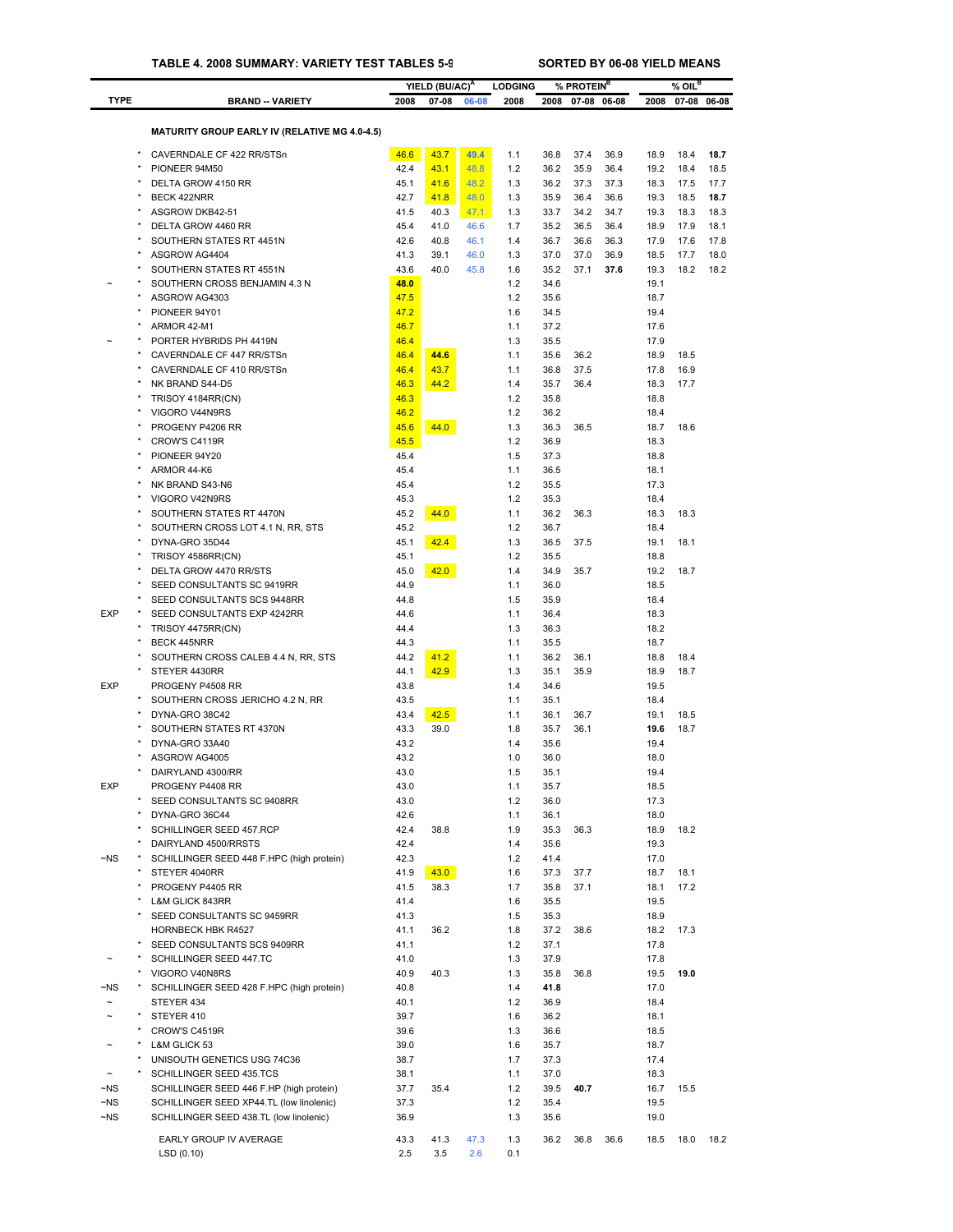|             |                                                           |              | YIELD (BU/AC) <sup>A</sup> |       | <b>LODGING</b> |              | % PROTEIN <sup>B</sup> |      |              | $%$ OIL $^B$ |      |
|-------------|-----------------------------------------------------------|--------------|----------------------------|-------|----------------|--------------|------------------------|------|--------------|--------------|------|
| <b>TYPE</b> | <b>BRAND -- VARIETY</b>                                   | 2008         | $07 - 08$                  | 06-08 | 2008           | 2008         | 07-08 06-08            |      | 2008         | 07-08 06-08  |      |
|             |                                                           |              |                            |       |                |              |                        |      |              |              |      |
|             | <b>MATURITY GROUP LATE IV (RELATIVE MG 4.6-4.9)</b>       |              |                            |       |                |              |                        |      |              |              |      |
| $\star$     | SOUTHERN STATES RT 4808N                                  | 44.4         | 43.9                       | 49.2  | 1.6            | 35.6         | 37.0                   | 36.0 | 19.0         | 17.6         | 17.8 |
|             | <b>STINE 4782-4</b>                                       | 43.3         | 42.0                       | 49.1  | 1.2            | 33.5         | 35.7                   | 35.2 | 19.9         | 19.5         | 19.4 |
|             | SOUTHERN CROSS ELI 4.7 N, RR, STS                         | 41.8         | 41.7                       | 49.0  | 1.2            | 34.0         | 35.0                   | 34.7 | 19.8         | 19.7         | 19.7 |
|             | <b>HORNBECK HBK R4924</b>                                 | 44.1         | 43.6                       | 48.3  | 1.6            | 35.9         | 37.2                   | 36.4 | 19.1         | 18.0         | 18.2 |
|             | VIGORO V49N6RR                                            | 42.7         | 42.1                       | 48.2  | 1.7            | 36.5         | 37.8                   | 37.4 | 19.0         | 18.0         | 18.0 |
|             | ASGROW AG4903                                             | 45.5         | 42.5                       | 48.0  | 1.4            | 36.8         | 37.2                   | 36.5 | 19.3         | 18.7         | 18.7 |
|             | UNISOUTH GENETICS USG 74A76                               | 45.4         | 42.7                       | 48.0  | 1.6            | 35.1         | 37.2                   | 36.6 | 19.3         | 18.0         | 18.2 |
|             | SOUTHERN STATES RT 4777N                                  | 41.4         | 42.6                       | 47.9  | 1.4            | 35.0         | 36.3                   | 36.5 | 19.1         | 18.4         | 18.5 |
|             | ASGROW AG4703                                             | 43.0         | 41.8                       | 47.4  | 1.2            | 37.3         | 37.9                   | 37.3 | 17.9         | 17.3         | 17.5 |
|             | ASGROW DKB46-51                                           | 46.5         | 42.2                       | 47.3  | 1.4            | 36.4         | 37.9                   | 37.8 | 19.1         | 18.3         | 18.2 |
|             | DELTA GROW 4970 RR                                        | 45.9         | 40.6                       | 47.2  | 1.9            | 36.3         | 38.1                   | 37.5 | 18.9         | 17.9         | 17.9 |
| ×           | SOUTHERN STATES RT 4760N                                  | 43.6         | 40.8                       | 46.6  | 1.7            | 35.5         | 37.5                   | 37.6 | 19.2         | 18.0         | 18.0 |
|             | SCHILLINGER SEED 495.RC                                   | 43.7         | 41.9                       | 46.6  | 1.9            | 36.6         | 38.2                   | 37.7 | 18.3         | 17.6         | 17.7 |
| $\star$     | NK BRAND S49-Q9                                           | 44.0         | 38.9                       | 46.0  | 1.8            | 34.8         | 36.9                   | 36.6 | 18.9         | 17.1         | 17.3 |
|             | SOUTHERN STATES RT 4996N                                  | 41.6         | 40.0                       | 46.0  | 1.6            | 36.0         | 37.5                   | 37.1 | 19.7         | 18.4         | 18.6 |
|             | DELTA GROW 4840 RR                                        | 41.1         | 39.7                       | 44.6  | 1.7            | 35.3         | 36.8                   | 36.7 | 18.1         | 16.8         | 17.4 |
|             | PIONEER 94M80                                             | 39.6         | 37.0                       | 43.5  | 1.4            | 38.4         | 39.7                   | 38.9 | 17.6         | 17.1         | 17.4 |
|             | PIONEER 94Y70<br>ASGROW AG4606                            | 46.6<br>46.5 |                            |       | 1.7<br>1.4     | 34.9<br>34.7 |                        |      | 19.5<br>21.0 |              |      |
|             | PROGENY P4908 RR                                          | 46.3         |                            |       | 1.5            | 35.2         |                        |      | 18.8         |              |      |
|             | ARMOR 48-J3                                               | 46.1         | 45.1                       |       | 1.4            | 37.4         | 38.7                   |      | 18.7         | 18.1         |      |
|             | <b>BECK 474NRR</b>                                        | 45.7         |                            |       | 1.3            | 37.0         |                        |      | 17.8         |              |      |
|             | VIGORO V47N9RS                                            | 45.3         |                            |       | 1.3            | 35.7         |                        |      | 19.6         |              |      |
|             | CROW'S C4820R                                             | 45.0         |                            |       | 1.3            | 35.9         |                        |      | 19.5         |              |      |
|             | DELTA GROW 4870 RR                                        | 45.0         |                            |       | 1.5            | 37.2         |                        |      | 17.7         |              |      |
| $\star$     | SEED CONSULTANTS SCS 9479RR                               | 45.0         |                            |       | 1.4            | 35.1         |                        |      | 19.2         |              |      |
|             | UNISOUTH GENETICS USG 74G78                               | 45.0         |                            |       | 1.1            | 33.9         |                        |      | 19.6         |              |      |
| <b>EXP</b>  | NK BRAND XR4881                                           | 44.8         |                            |       | 1.2            | 34.7         |                        |      | 18.6         |              |      |
|             | SOUTHERN CROSS RUFUS 4.7 N, RR, STS                       | 44.6         |                            |       | 1.2            | 35.6         |                        |      | 19.7         |              |      |
|             | PROGENY P4606 RR                                          | 44.4         | 43.3                       |       | 1.2            | 33.7         | 35.7                   |      | 19.6         | 18.5         |      |
|             | DAIRYLAND 8482/RR                                         | 44.4         | 42.0                       |       | 1.5            | 35.8         | 37.2                   |      | 18.9         | 18.3         |      |
|             | SOUTHERN STATES RT 4888N                                  | 44.2         |                            |       | 1.4            | 36.8         |                        |      | 18.1         |              |      |
|             | PROGENY P4918 RR                                          | 44.2         |                            |       | 1.6            | 37.4         |                        |      | 17.8         |              |      |
|             | ASGROW AG4907                                             | 43.9         |                            |       | 1.6            | 35.3         |                        |      | 18.7         |              |      |
|             | ASGROW AG4705                                             | 43.8         |                            |       | 2.0            | 35.7         |                        |      | 20.3         |              |      |
|             | NK BRAND S47-D9                                           | 43.8         | 45.3                       |       | 1.1            | 34.1         | 35.8                   |      | 19.6         | 18.7         |      |
|             | ARMOR 47-F8                                               | 43.5         | 42.5                       |       | 1.1            | 34.0         | 35.7                   |      | 19.3         | 18.7         |      |
| $\star$     | VIGORO V48N7RS                                            | 43.4         | 42.0                       |       | 1.1            | 34.0         | 34.8                   |      | 19.5         | 19.0         |      |
|             | PROGENY P4718 RR<br><b>HORNBECK HBK R4727</b>             | 43.4         |                            |       | 1.4            | 37.3         |                        |      | 18.0         |              |      |
|             | CAVERNDALE CF 470 RR/STSn                                 | 43.3<br>43.2 | 40.7<br>42.4               |       | 1.4<br>1.1     | 35.0<br>34.5 | 35.8<br>35.5           |      | 19.0<br>19.7 | 18.2<br>19.1 |      |
|             | DELTA GROW 4975 LARR                                      | 43.2         | 40.7                       |       | 1.4            | 35.8         | 37.2                   |      | 18.8         | 17.7         |      |
|             | STEYER 4620RR                                             | 43.2         |                            |       | 1.2            | 35.6         |                        |      | 19.7         |              |      |
|             | PROGENY P4906 RR                                          | 43.1         | 39.4                       |       | 1.4            | 35.2         | 36.9                   |      | 18.6         | 17.9         |      |
|             | SEED CONSULTANTS SC 9468RR                                | 43.1         | 41.2                       |       | $1.2$          | 33.1         | 34.5                   |      | 20.1         | 19.5         |      |
|             | ASGROW AG4605                                             | 42.7         | 39.1                       |       | 1.3            | 34.5         | 36.1                   |      | 19.0         | 18.6         |      |
|             | PIONEER 94Y90                                             | 42.5         |                            |       | 1.6            | 36.3         |                        |      | 19.4         |              |      |
|             | DELTA GROW 4770 RR                                        | 42.2         | 41.5                       |       | 1.6            | 35.3         | 37.4                   |      | 19.0         | 18.1         |      |
|             | PIONEER 94Y60                                             | 42.0         |                            |       | $1.2$          | 38.7         |                        |      | 17.6         |              |      |
|             | PROGENY P4807 RR                                          | 41.9         | 38.7                       |       | 1.5            | 34.7         | 35.9                   |      | 19.2         | 18.3         |      |
| $\star$     | PROGENY P4706 RR                                          | 41.7         | 40.5                       |       | 1.6            | 35.4         | 36.9                   |      | 19.1         | 18.2         |      |
|             | VIGORO V47N8RR                                            | 41.7         |                            |       | 1.3            | 34.8         |                        |      | 19.3         |              |      |
|             | DELTA GROW 4780 RR                                        | 41.5         | 38.8                       |       | 1.4            | 35.0         | 35.8                   |      | 19.5         | 18.9         |      |
|             | ARMOR ARX4717                                             | 41.2         |                            |       | 1.2            | 36.1         |                        |      | 19.0         |              |      |
|             | TRISOY 4760RR(CN)                                         | 41.2         | 39.0                       |       | 1.2            | 32.5         | 34.1                   |      | 21.5         | 20.3         |      |
|             | PROGENY P4949 RR                                          | 40.7         | 40.4                       |       | 1.5            | 35.4         | 37.6                   |      | 19.9         | 18.1         |      |
|             | UNISOUTH GENETICS USG 74T98                               | 40.0         |                            |       | 2.2            | 36.2         |                        |      | 18.3         |              |      |
|             | SOUTHERN CROSS GALILEE 4.7 N, RR                          | 39.9         | 39.4                       |       | 1.3            | 35.3         | 36.2                   |      | 19.2         | 18.9         |      |
| $\star$     | SOUTHERN CROSS HIRAM 4.9 N, RR                            | 39.2         | 38.6                       |       | 1.4            | 35.6         | 36.1                   |      | 18.9         | 17.7         |      |
|             | UNISOUTH GENETICS USG 7484nRR<br>SCHILLINGER SEED 477.TCS | 39.1<br>38.6 |                            |       | 1.7<br>1.3     | 35.7<br>37.9 |                        |      | 17.9<br>18.0 |              |      |
| $\sim P$    | PENNYRILE (long term check-released 1987)                 | 38.3         | 35.8                       |       | 1.5            | 37.0         | 38.0                   |      | 19.1         | 18.6         |      |
| <b>EXP</b>  | DAIRYLAND 47-001/RR                                       | 38.1         | 35.7                       |       | 1.5            | 35.4         | 36.1                   |      | 18.7         | 18.4         |      |
|             | NK BRAND S45-E5                                           | 36.9         |                            |       | 1.4            | 36.7         |                        |      | 18.7         |              |      |
| $~\sim$ NS  | KS4607 (high protein)                                     | 36.3         | 35.3                       |       | 1.3            | 39.4         | 39.4                   |      | 18.4         | 17.6         |      |
|             | SCHILLINGER SEED 478.RCS                                  | 36.2         |                            |       | 1.5            | 35.1         |                        |      | 18.6         |              |      |
|             |                                                           |              |                            |       |                |              |                        |      |              |              |      |
|             | LATE GROUP IV AVERAGE                                     | 42.8         | 40.8                       | 47.2  | 1.4            | 35.6         | 36.8                   | 36.9 | 19.0         | 18.3         | 18.1 |
|             | LSD (0.10)                                                | 2.2          | 3.8                        | 2.5   | 0.1            |              |                        |      |              |              |      |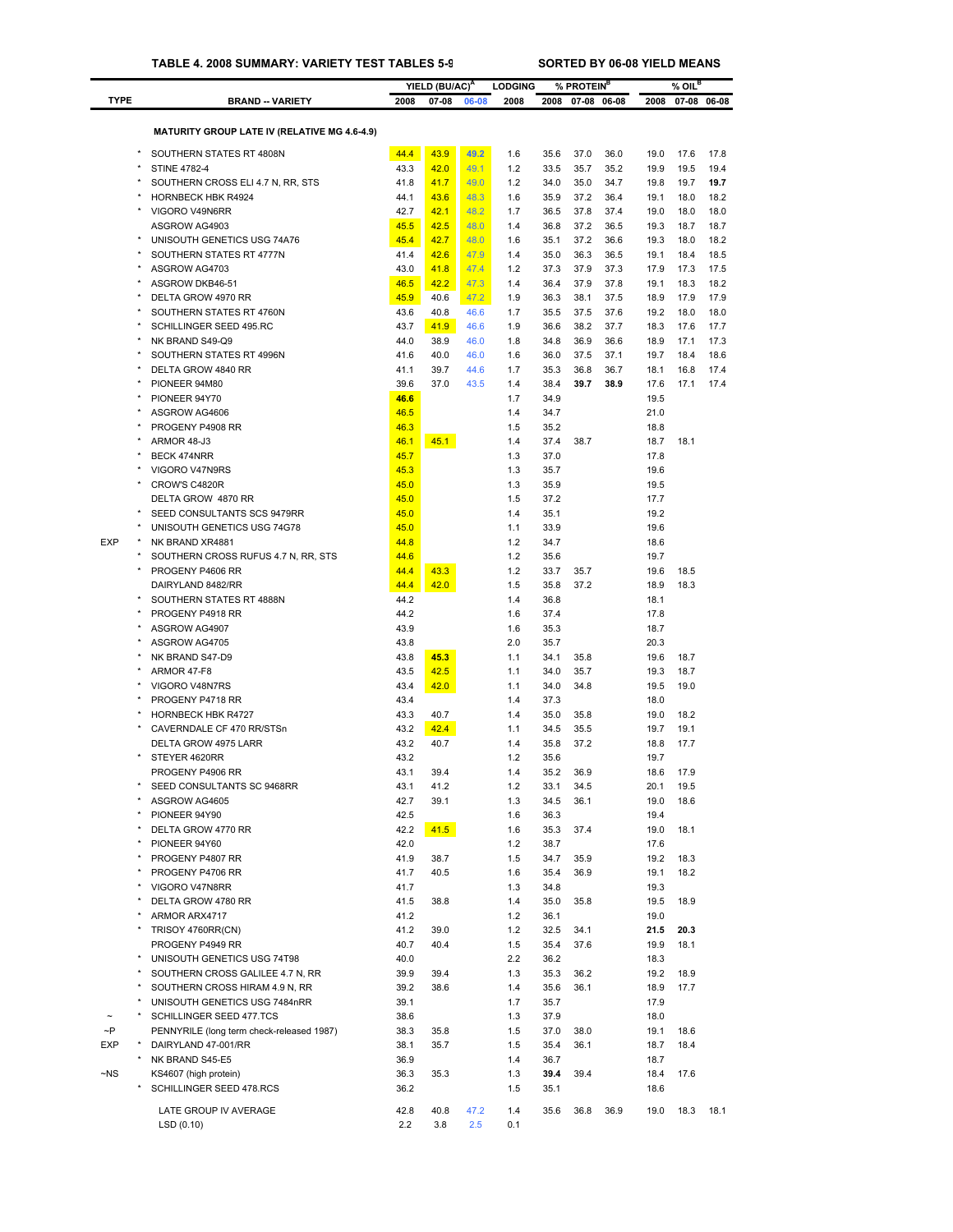### **TABLE 4. 2008 SUMMARY: VARIETY TEST TABLES 5-9 SORTED BY 06-08 YIELD MEANS**

|               |                                        |      | YIELD (BU/AC) <sup>A</sup> |       | <b>LODGING</b> |      | % PROTEIN <sup>B</sup> |      |      | $%$ OIL <sup>B</sup> |       |
|---------------|----------------------------------------|------|----------------------------|-------|----------------|------|------------------------|------|------|----------------------|-------|
| <b>TYPE</b>   | <b>BRAND -- VARIETY</b>                | 2008 | $07 - 08$                  | 06-08 | 2008           | 2008 | 07-08 06-08            |      | 2008 | $07 - 08$            | 06-08 |
|               |                                        |      |                            |       |                |      |                        |      |      |                      |       |
|               | <b>MATURITY GROUP V</b>                |      |                            |       |                |      |                        |      |      |                      |       |
|               | UNISOUTH GENETICS USG 5601T            | 42.7 | 41.0                       | 47.8  | 2.1            | 37.3 | 38.5                   | 38.3 | 18.4 | 17.6                 | 17.3  |
|               | UNISOUTH GENETICS USG 5002T            | 44.5 | 40.4                       | 47.1  | 2.2            | 36.1 | 37.5                   | 37.0 | 18.7 | 18.1                 | 18.1  |
| ~P            | <b>TEEJAY</b>                          | 43.1 | 40.3                       | 46.0  | 1.8            | 35.8 | 37.7                   | 37.0 | 18.4 | 17.5                 | 17.6  |
|               | DELTA GROW 5160 RR/STS                 | 39.4 | 37.0                       | 45.0  | 1.7            | 36.3 | 38.5                   | 38.2 | 20.1 | 18.8                 | 18.6  |
|               | DELTA KING DK52K6                      | 35.7 | 36.5                       | 43.6  | 2.4            | 39.1 | 39.7                   | 39.0 | 17.3 | 17.0                 | 17.2  |
| $\sim P$      | <b>JAKE</b>                            | 37.8 | 36.9                       | 43.3  | 1.6            | 38.2 | 38.0                   | 37.2 | 17.0 | 17.2                 | 17.4  |
|               | SOUTHERN CROSS DAMASCUS 5.0 N, RR, STS | 38.8 | 35.2                       | 43.0  | 1.7            | 36.3 | 38.4                   | 38.0 | 19.7 | 18.7                 | 18.6  |
|               | UNISOUTH GENETICS USG ALLEN            | 36.6 | 35.0                       | 42.9  | 2.0            | 37.2 | 38.2                   | 37.6 | 17.9 | 17.5                 | 17.2  |
|               | SOUTHERN STATES RT 5160N               | 36.9 | 36.3                       | 42.7  | 2.0            | 37.4 | 38.0                   | 37.1 | 17.4 | 17.2                 | 17.5  |
|               | UNISOUTH GENETICS USG 75J32            | 37.1 | 34.9                       | 42.4  | 1.9            | 37.1 | 38.6                   | 37.9 | 18.3 | 17.1                 | 17.3  |
|               | SOUTHERN STATES RT 5540N               | 36.6 | 35.2                       | 41.6  | 2.4            | 38.8 | 39.4                   | 38.5 | 18.1 | 17.5                 | 17.7  |
| $\neg P$      | <b>KS5004N</b>                         | 45.8 |                            |       | 2.1            | 35.8 |                        |      | 19.0 |                      |       |
|               | DAIRYLAND 8509/RR                      | 42.3 | 38.0                       |       | 1.8            | 36.6 | 37.8                   |      | 19.3 | 18.2                 |       |
|               | DELTA GROW 5170 RR                     | 41.8 |                            |       | 1.1            | 35.1 |                        |      | 19.1 |                      |       |
|               | ARMOR 53-Z5                            | 40.7 |                            |       | 1.8            | 37.2 |                        |      | 18.0 |                      |       |
|               | PROGENY P5408 RR                       | 40.6 |                            |       | 2.0            | 37.5 |                        |      | 17.8 |                      |       |
|               | <b>STINE 5482-4</b>                    | 40.4 | 37.7                       |       | 1.6            | 36.3 | 37.2                   |      | 18.5 | 18.1                 |       |
| $\neg P$      | V98-2711                               | 39.8 |                            |       | 2.3            | 38.3 |                        |      | 18.0 |                      |       |
|               | SCHILLINGER SEED 557.RC                | 39.8 |                            |       | 1.9            | 37.3 |                        |      | 17.7 |                      |       |
|               | PROGENY P5208 RR                       | 38.9 |                            |       | 1.5            | 36.7 |                        |      | 18.7 |                      |       |
|               | DELTA GROW 5300 RR                     | 38.8 | 36.1                       |       | 2.3            | 37.3 | 38.4                   |      | 17.5 | 16.6                 |       |
|               | PROGENY P5115 RR                       | 38.6 | 34.9                       |       | 1.6            | 35.2 | 36.0                   |      | 19.6 | 18.8                 |       |
|               | UNISOUTH GENETICS USG 75J47            | 38.5 | 37.5                       |       | 1.9            | 37.5 | 37.8                   |      | 18.0 | 17.7                 |       |
|               | PROGENY P5218 RR                       | 38.4 |                            |       | 2.7            | 36.8 |                        |      | 18.4 |                      |       |
|               | PROGENY P5108 RR                       | 38.2 |                            |       | 1.5            | 37.8 |                        |      | 18.2 |                      |       |
| <b>EXP-NS</b> | V01-1702 (3.5% linolenic)              | 37.8 |                            |       | 1.8            | 36.6 |                        |      | 19.4 |                      |       |
|               | PROGENY P5308 RR                       | 37.7 |                            |       | 1.7            | 37.1 |                        |      | 18.4 |                      |       |
| $\neg P$      | ESSEX (long term check-released 1974)  | 37.5 | 35.2                       |       | 2.0            | 38.3 | 39.9                   |      | 18.0 | 17.4                 |       |
|               | PROGENY P5107 RR                       | 37.5 | 32.1                       |       | 2.1            | 36.5 | 38.5                   |      | 18.4 | 17.3                 |       |
| <b>EXP-NS</b> | V01-1693 (3.5% linolenic)              | 37.3 |                            |       | 1.9            | 36.7 |                        |      | 18.7 |                      |       |
|               | PIONEER 95Y20                          | 37.0 |                            |       | 1.8            | 36.1 |                        |      | 18.4 |                      |       |
|               | DAIRYLAND 8512/RR                      | 36.9 |                            |       | 1.6            | 37.7 |                        |      | 18.5 |                      |       |
|               | DELTA GROW 5450 RR                     | 36.1 |                            |       | 1.8            | 37.6 |                        |      | 17.4 |                      |       |
|               | PROGENY P5770                          | 36.0 |                            |       | 2.7            | 37.1 |                        |      | 18.6 |                      |       |
|               | DELTA GROW 5470 RR                     | 35.9 | 34.6                       |       | 1.6            | 37.6 | 38.6                   |      | 17.4 | 17.1                 |       |
|               | <b>HORNBECK HBK C4926</b>              | 33.8 |                            |       | 1.6            | 36.5 |                        |      | 18.7 |                      |       |
|               | <b>GROUP V AVERAGE</b>                 | 38.8 | 36.6                       | 44.1  | 1.9            | 37.0 | 38.2                   | 37.8 | 18.4 | 17.6                 | 17.7  |
|               | LSD(0.10)                              | 1.8  | 3.5                        | 2.7   | 0.2            |      |                        |      |      |                      |       |
|               | <b>GRAND MEAN</b>                      | 42.2 | 40.1                       | 46.1  | 1.5            | 36.3 | 37.1                   | 37.1 | 18.6 | 18.1                 | 18.1  |

~ Variety is not Roundup Ready. All varieties without a tilda ( ~ ) prefix are Ro[undup Rea](#page-29-0)dy.

\* Resistant to soybean cyst nematode. See Table 3. Company Disease Resistance Specifications for details.

P Entries with a P prefix are public varieties.

NS Entries with a NS prefix are novel soybean varieties that are emerging from both the public and private sectors. Some of these value-added soybean types will supply relatively small market niches, while others may be of much broader market value. Testing novel soybeans will enable producers to assess whether premiums for a given trait offset possible yield lag/drag.

EXP Entries with an EXP prefix are varieties that are still under development or soon to be released.

<sup>A</sup> Within a maturity group, shaded yields are not significantly different (0.10 level) from the highest yielding cultivar (bold data) of that maturity group and year column.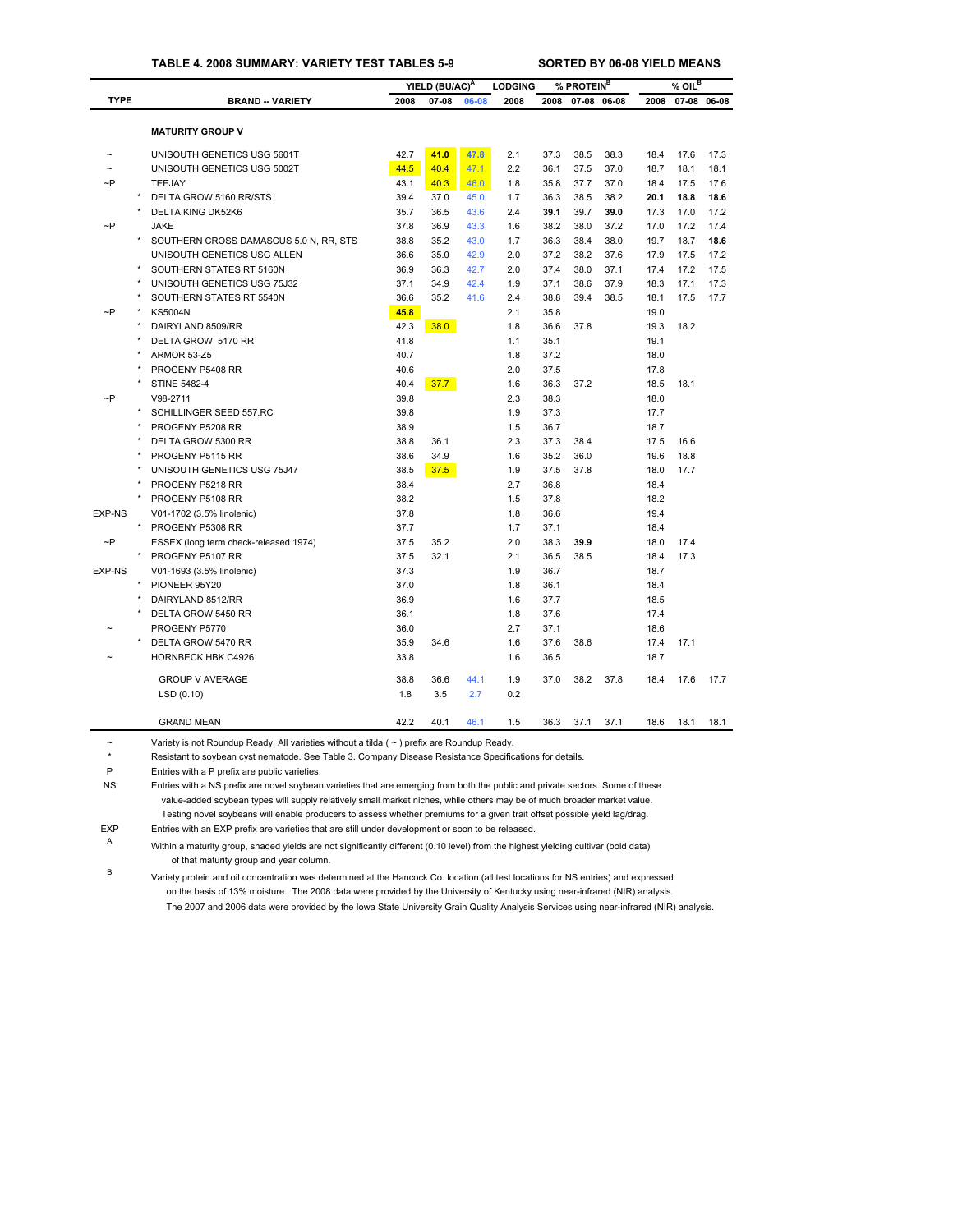## **TABLE 4. 2008 SUMMARY: VARIETY TEST TABLES 5-9 SORTED BY LODGING SCORE**

|             |         |                                             |      | YIELD (BU/AC) <sup>A</sup> |       | <b>LODGING</b> |      | % PROTEIN <sup>B</sup> |       |      | % OIL <sup>B</sup> |             |
|-------------|---------|---------------------------------------------|------|----------------------------|-------|----------------|------|------------------------|-------|------|--------------------|-------------|
| <b>TYPE</b> |         | <b>BRAND -- VARIETY</b>                     | 2008 | $07 - 08$                  | 06-08 | 2008           | 2008 | $07 - 08$              | 06-08 | 2008 |                    | 07-08 06-08 |
|             |         |                                             |      |                            |       | sort           |      |                        |       |      |                    |             |
|             |         | MATURITY GROUP II-III (RELATIVE MG 2.7-3.9) |      |                            |       |                |      |                        |       |      |                    |             |
| <b>NS</b>   |         | ASGROW AG2921V (low linolenic)              | 41.2 | 38.7                       |       | 1.0            | 35.5 | 36.1                   |       | 19.8 | 19.4               |             |
| <b>NS</b>   |         | ASGROW AG36-22V (low linolenic)             | 44.5 |                            |       | 1.1            | 35.7 |                        |       | 19.0 |                    |             |
|             |         | ASGROW AG3603                               | 42.7 | 41.1                       |       | 1.1            | 37.1 | 37.6                   |       | 17.8 | 17.4               |             |
|             |         | SOUTHERN STATES RT 3860                     | 41.7 | 40.4                       | 46.4  | 1.1            | 35.0 | 35.8                   | 35.9  | 18.9 | 18.4               | 18.7        |
| <b>NS</b>   |         | ASGROW DKB31-22V (low linolenic)            | 39.7 |                            |       | 1.1            | 36.5 |                        |       | 18.7 |                    |             |
|             |         | VIGORO V37N8RR                              | 44.8 |                            |       | 1.1            | 36.2 |                        |       | 17.9 |                    |             |
|             |         | ASGROW AG3705                               | 42.5 | 41.7                       | 48.2  | 1.1            | 34.9 | 35.4                   | 35.6  | 18.3 | 17.8               | 18.2        |
|             |         | ASGROW AG3906                               | 41.8 | 40.8                       | 47.0  | 1.1            | 36.2 | 36.3                   | 36.5  | 18.8 | 18.6               | 18.9        |
| $\neg$ NS   |         | SCHILLINGER SEED 397.TCL (low linolenic)    | 41.6 | 39.3                       |       | 1.1            | 37.6 | 37.5                   |       | 19.5 | 19.2               |             |
| <b>NS</b>   |         | ASGROW AG35-21V (low linolenic)             | 41.9 | 40.2                       |       | 1.2            | 35.9 | 36.0                   |       | 19.1 | 18.7               |             |
|             |         | CROW'S C3916R                               | 41.7 | 41.6                       |       | 1.2            | 37.3 | 37.8                   |       | 17.8 | 17.5               |             |
|             |         | SOUTHERN STATES RT 3971N                    | 44.9 | 42.7                       |       | 1.2            | 36.4 | 37.1                   |       | 17.5 | 17.3               |             |
|             |         | <b>BECK 399NRR</b>                          | 44.4 | 42.1                       |       | $1.2$          | 36.9 | 37.3                   |       | 18.0 | 17.1               |             |
| $-NS$       |         | IA3027 (large seed, high protein)           | 38.3 | 32.6                       | 33.7  | 1.2            | 39.0 | 39.4                   | 39.3  | 18.3 | 18.4               | 18.6        |
|             |         | SOUTHERN STATES RT 3871N                    | 46.6 | 42.2                       |       | 1.3            | 35.9 | 36.7                   |       | 19.3 | 18.6               |             |
|             |         | ASGROW AG3803                               | 46.1 | 43.9                       |       | 1.3            | 36.9 | 36.9                   |       | 18.3 | 18.2               |             |
|             |         | SEED CONSULTANTS SC 9389RR                  | 43.9 |                            |       | 1.3            | 36.2 |                        |       | 17.9 |                    |             |
|             |         | VIGORO V39N9RR                              | 41.0 |                            |       | 1.3            | 35.3 |                        |       | 18.9 |                    |             |
|             |         | DYNA-GRO 32X39                              | 43.6 |                            |       | 1.3            | 36.7 |                        |       | 17.6 |                    |             |
| <b>NS</b>   |         | ASGROW AG2822V (low linolenic)              | 37.9 | 38.9                       |       | 1.3            | 36.9 | 37.2                   |       | 19.7 | 19.7               |             |
|             |         | SOUTHERN CROSS LUCAS 3.8 N, RR              | 45.6 | 42.4                       |       | 1.4            | 36.7 | 37.4                   |       | 17.5 | 17.1               |             |
|             |         | <b>BECK 364NRR</b>                          | 42.4 |                            |       | 1.4            | 36.7 |                        |       | 17.6 |                    |             |
|             |         | NK BRAND S38-D5                             | 45.6 | 42.2                       |       | 1.4            | 35.8 | 36.3                   |       | 17.7 | 17.1               |             |
|             |         | EBBERTS 1378RR                              | 43.1 | 41.9                       |       | 1.4            | 36.7 | 37.8                   |       | 17.7 | 17.2               |             |
|             |         | ARMOR ARX938                                | 47.6 |                            |       | 1.5            | 35.6 |                        |       | 18.0 |                    |             |
|             |         | NK BRAND S39-A3                             | 47.2 | 44.3                       |       | 1.5            | 34.6 | 35.2                   |       | 18.5 | 18.1               |             |
|             |         | PROGENY P3906 RR                            | 45.6 |                            |       | 1.5            | 37.4 |                        |       | 18.4 |                    |             |
|             |         | PORTER HYBRIDS PH 4360N                     | 41.6 |                            |       | 1.5            | 36.6 |                        |       | 18.0 |                    |             |
| $-NS$       |         | IA3025 (low linolenic)                      | 32.8 | 28.7                       |       | 1.5            | 36.7 | 36.9                   |       | 19.2 | 18.9               |             |
|             |         | ARMOR 38-G2                                 | 41.7 |                            |       | 1.5            | 37.1 |                        |       | 17.5 |                    |             |
| ~NS         |         | IA3041 (low linolenic)                      | 35.9 |                            |       | 1.5            | 36.5 |                        |       | 18.4 |                    |             |
| $-NS$       |         | IA3024 (low linolenic)                      | 39.5 | 38.7                       |       | 1.6            | 35.7 | 35.2                   |       | 19.5 | 19.4               |             |
|             |         | SEED CONSULTANTS SCS 9398RR                 | 47.7 |                            |       | 1.6            | 36.8 |                        |       | 18.8 |                    |             |
|             |         | EBBERTS 1386RR                              | 41.2 | 38.2                       | 45.3  | 1.6            | 36.2 | 36.6                   | 36.7  | 18.5 | 18.2               | 18.5        |
|             |         | SEED CONSULTANT SC 388                      | 38.5 |                            |       | 1.6            | 38.0 |                        |       | 18.1 |                    |             |
|             |         | NK BRAND S37-P5                             | 46.2 | 42.9                       |       | 1.7            | 35.6 | 35.9                   |       | 18.2 | 18.3               |             |
|             |         | PORTER HYBRIDS PH 4385N                     | 43.6 |                            |       | 1.7            | 35.4 |                        |       | 18.0 |                    |             |
|             |         | EBBERTS 1365RR                              | 43.3 | 43.2                       | 46.8  | 1.7            | 39.2 | 39.6                   | 39.8  | 16.9 | 16.7               | 16.8        |
| <b>NS</b>   |         | DAIRYLAND DST37-000-UL (low linolenic)      | 39.7 |                            |       | 1.7            | 36.8 |                        |       | 18.5 |                    |             |
|             |         | EBBERTS 3386                                | 46.0 | 42.1                       |       | 1.7            | 36.7 | 37.3                   |       | 18.5 | 18.0               |             |
| <b>NS</b>   | $\star$ | ASGROW AG3121V (low linolenic)              | 42.8 | 41.3                       |       | 1.7            | 37.0 | 37.0                   |       | 18.5 | 18.2               |             |
|             |         | PIONEER 93B82                               | 43.1 | 39.8                       |       | 1.8            | 37.6 | 37.6                   |       | 18.5 | 18.5               |             |
| <b>NS</b>   |         | DAIRYLAND DST37-001-UL (low linolenic)      | 39.0 |                            |       | 1.8            | 37.4 |                        |       | 18.2 |                    |             |
| ~NS         |         | IA3036 (mid oleic)                          | 36.4 |                            |       | 1.8            | 38.1 |                        |       | 18.2 |                    |             |
|             |         | PIONEER 93Y20                               | 46.7 |                            |       | 1.9            | 36.6 |                        |       | 19.1 |                    |             |
| ~NS         |         | IA3026 (low saturates)                      | 42.2 |                            |       | 1.9            | 34.7 |                        |       | 19.3 |                    |             |
|             |         | SEED CONSULTANTS SC 9386RR                  | 39.8 | 38.4                       | 44.8  | 2.1            | 36.4 | 37.0                   | 37.6  | 18.2 | 18.0               | 18.3        |
|             |         | HORNBECK HBK R3927                          | 44.8 | 41.5                       |       | 2.4            | 38.3 | 39.0                   |       | 191  | 18.6               |             |
|             |         |                                             |      |                            |       |                |      |                        |       |      |                    |             |
|             |         | <b>GROUP III AVERAGE</b>                    | 42.5 | 40.4                       | 44.6  | 1.4            | 36.6 | 37.0                   | 37.3  | 18.4 | 18.1               | 18.3        |
|             |         | LSD (0.10)                                  | 2.2  | 3.3                        | 2.8   | 0.2            |      |                        |       |      |                    |             |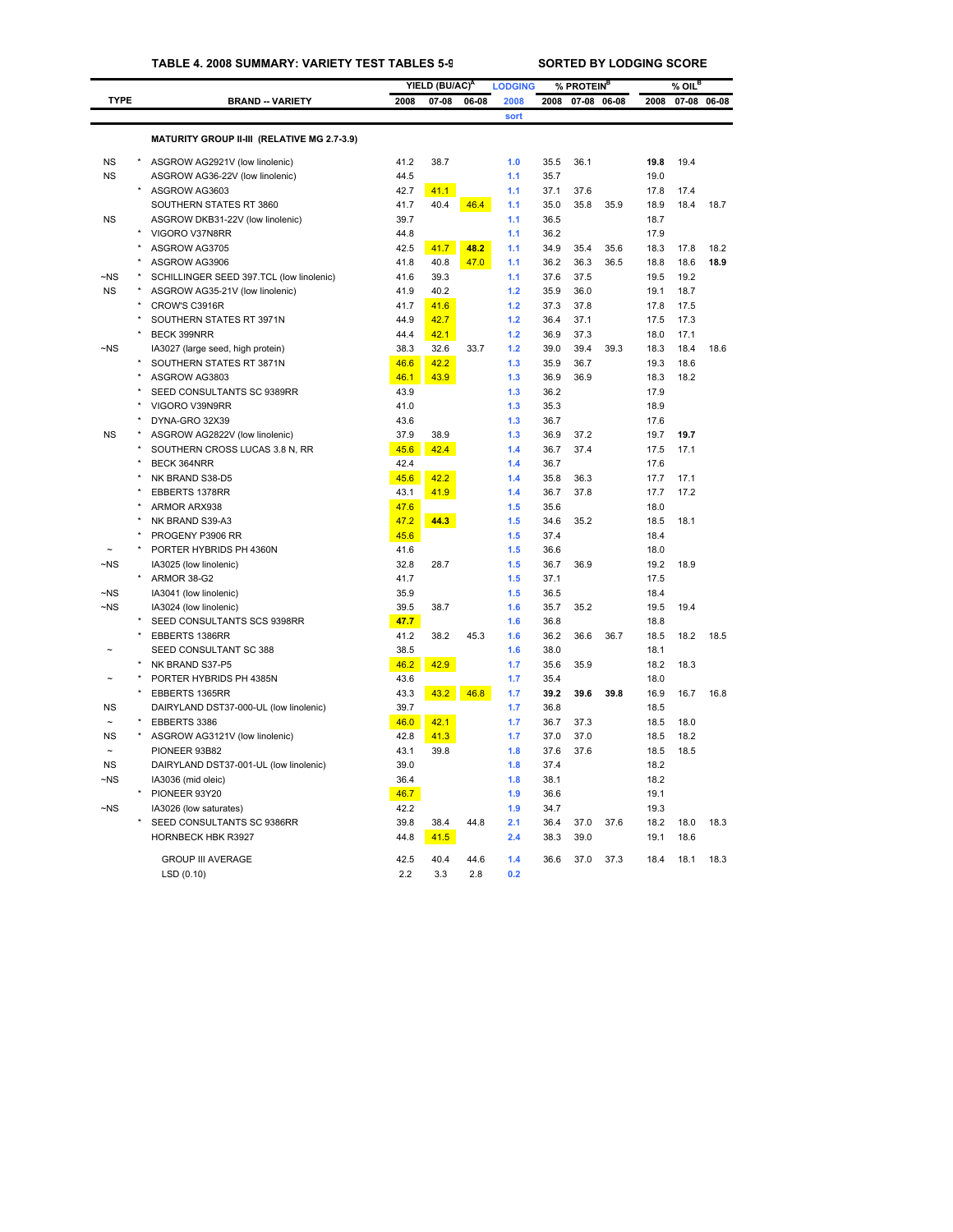|                                    |                                                                     |              | YIELD (BU/AC) <sup>A</sup> |       | <b>LODGING</b> |              | % PROTEIN <sup>B</sup> |      |              | $%$ OIL <sup>B</sup> |      |
|------------------------------------|---------------------------------------------------------------------|--------------|----------------------------|-------|----------------|--------------|------------------------|------|--------------|----------------------|------|
| <b>TYPE</b>                        | <b>BRAND - VARIETY</b>                                              | 2008         | 07-08                      | 06-08 | 2008           | 2008         | 07-08 06-08            |      | 2008         | 07-08 06-08          |      |
|                                    |                                                                     |              |                            |       |                |              |                        |      |              |                      |      |
|                                    | <b>MATURITY GROUP EARLY IV (RELATIVE MG 4.0-4.5)</b>                |              |                            |       |                |              |                        |      |              |                      |      |
|                                    | ASGROW AG4005                                                       | 43.2         |                            |       | 1.0            | 36.0         |                        |      | 18.0         |                      |      |
|                                    | ARMOR 42-M1                                                         | 46.7         |                            |       | 1.1            | 37.2         |                        |      | 17.6         |                      |      |
|                                    | CAVERNDALE CF 447 RR/STSn                                           | 46.4         | 44.6                       |       | 1.1            | 35.6         | 36.2                   |      | 18.9         | 18.5                 |      |
|                                    | ARMOR 44-K6                                                         | 45.4         |                            |       | 1.1            | 36.5         |                        |      | 18.1         |                      |      |
|                                    | SOUTHERN CROSS JERICHO 4.2 N, RR                                    | 43.5         |                            |       | 1.1            | 35.1         |                        |      | 18.4         |                      |      |
|                                    | DYNA-GRO 38C42<br>DYNA-GRO 36C44                                    | 43.4<br>42.6 | 42.5                       |       | 1.1<br>1.1     | 36.1<br>36.1 | 36.7                   |      | 19.1<br>18.0 | 18.5                 |      |
|                                    | CAVERNDALE CF 422 RR/STSn                                           | 46.6         | 43.7                       | 49.4  | 1.1            | 36.8         | 37.4                   | 36.9 | 18.9         | 18.4                 | 18.7 |
|                                    | CAVERNDALE CF 410 RR/STSn                                           | 46.4         | 43.7                       |       | 1.1            | 36.8         | 37.5                   |      | 17.8         | 16.9                 |      |
|                                    | SOUTHERN STATES RT 4470N                                            | 45.2         | 44.0                       |       | 1.1            | 36.2         | 36.3                   |      | 18.3         | 18.3                 |      |
|                                    | SEED CONSULTANTS SC 9419RR                                          | 44.9         |                            |       | 1.1            | 36.0         |                        |      | 18.5         |                      |      |
| <b>EXP</b>                         | SEED CONSULTANTS EXP 4242RR                                         | 44.6         |                            |       | 1.1            | 36.4         |                        |      | 18.3         |                      |      |
|                                    | <b>BECK 445NRR</b>                                                  | 44.3         |                            |       | 1.1            | 35.5         |                        |      | 18.7         |                      |      |
|                                    | SOUTHERN CROSS CALEB 4.4 N, RR, STS                                 | 44.2         | 41.2                       |       | 1.1            | 36.2         | 36.1                   |      | 18.8         | 18.4                 |      |
| <b>EXP</b>                         | PROGENY P4408 RR                                                    | 43.0         |                            |       | 1.1            | 35.7         |                        |      | 18.5         |                      |      |
|                                    | SCHILLINGER SEED 435.TCS                                            | 38.1         |                            |       | 1.1            | 37.0         |                        |      | 18.3         |                      |      |
|                                    | ASGROW AG4303                                                       | 47.5         |                            |       | 1.2            | 35.6         |                        |      | 18.7         |                      |      |
|                                    | VIGORO V44N9RS<br>CROW'S C4119R                                     | 46.2         |                            |       | $1.2$<br>$1.2$ | 36.2<br>36.9 |                        |      | 18.4         |                      |      |
|                                    | VIGORO V42N9RS                                                      | 45.5<br>45.3 |                            |       | $1.2$          | 35.3         |                        |      | 18.3<br>18.4 |                      |      |
|                                    | TRISOY 4586RR(CN)                                                   | 45.1         |                            |       | $1.2$          | 35.5         |                        |      | 18.8         |                      |      |
|                                    | SEED CONSULTANTS SC 9408RR                                          | 43.0         |                            |       | $1.2$          | 36.0         |                        |      | 17.3         |                      |      |
|                                    | SEED CONSULTANTS SCS 9409RR                                         | 41.1         |                            |       | $1.2$          | 37.1         |                        |      | 17.8         |                      |      |
| $\neg$ NS                          | SCHILLINGER SEED XP44.TL (low linolenic)                            | 37.3         |                            |       | 1.2            | 35.4         |                        |      | 19.5         |                      |      |
| $\sim$                             | SOUTHERN CROSS BENJAMIN 4.3 N                                       | 48.0         |                            |       | $1.2$          | 34.6         |                        |      | 19.1         |                      |      |
|                                    | TRISOY 4184RR(CN)                                                   | 46.3         |                            |       | $1.2$          | 35.8         |                        |      | 18.8         |                      |      |
|                                    | NK BRAND S43-N6                                                     | 45.4         |                            |       | $1.2$          | 35.5         |                        |      | 17.3         |                      |      |
|                                    | SOUTHERN CROSS LOT 4.1 N, RR, STS                                   | 45.2         |                            |       | $1.2$          | 36.7         |                        |      | 18.4         |                      |      |
|                                    | PIONEER 94M50                                                       | 42.4         | 43.1                       | 48.8  | 1.2            | 36.2         | 35.9                   | 36.4 | 19.2         | 18.4                 | 18.5 |
| $\neg$ NS                          | SCHILLINGER SEED 448 F.HPC (high protein)                           | 42.3         |                            |       | 1.2            | 41.4         |                        |      | 17.0         |                      |      |
| $\tilde{}$                         | STEYER 434                                                          | 40.1         |                            |       | 1.2            | 36.9         |                        |      | 18.4         |                      |      |
| $\neg$ NS<br>$\tilde{\phantom{a}}$ | SCHILLINGER SEED 446 F.HP (high protein)<br>PORTER HYBRIDS PH 4419N | 37.7<br>46.4 | 35.4                       |       | $1.2$<br>1.3   | 39.5<br>35.5 | 40.7                   |      | 16.7<br>17.9 | 15.5                 |      |
|                                    | DELTA GROW 4150 RR                                                  | 45.1         | 41.6                       | 48.2  | 1.3            | 36.2         | 37.3                   | 37.3 | 18.3         | 17.5                 | 17.7 |
|                                    | BECK 422NRR                                                         | 42.7         | 41.8                       | 48.0  | 1.3            | 35.9         | 36.4                   | 36.6 | 19.3         | 18.5                 | 18.7 |
|                                    | SCHILLINGER SEED 447.TC                                             | 41.0         |                            |       | 1.3            | 37.9         |                        |      | 17.8         |                      |      |
| $\neg$ NS                          | SCHILLINGER SEED 438.TL (low linolenic)                             | 36.9         |                            |       | 1.3            | 35.6         |                        |      | 19.0         |                      |      |
|                                    | PROGENY P4206 RR                                                    | 45.6         | 44.0                       |       | 1.3            | 36.3         | 36.5                   |      | 18.7         | 18.6                 |      |
|                                    | DYNA-GRO 35D44                                                      | 45.1         | 42.4                       |       | 1.3            | 36.5         | 37.5                   |      | 19.1         | 18.1                 |      |
|                                    | TRISOY 4475RR(CN)                                                   | 44.4         |                            |       | 1.3            | 36.3         |                        |      | 18.2         |                      |      |
|                                    | STEYER 4430RR                                                       | 44.1         | 42.9                       |       | 1.3            | 35.1         | 35.9                   |      | 18.9         | 18.7                 |      |
|                                    | ASGROW DKB42-51                                                     | 41.5         | 40.3                       | 47.1  | 1.3            | 33.7         | 34.2                   | 34.7 | 19.3         | 18.3                 | 18.3 |
|                                    | ASGROW AG4404                                                       | 41.3         | 39.1                       | 46.0  | 1.3            | 37.0         | 37.0                   | 36.9 | 18.5         | 17.7                 | 18.0 |
|                                    | VIGORO V40N8RS<br>CROW'S C4519R                                     | 40.9<br>39.6 | 40.3                       |       | 1.3<br>1.3     | 35.8<br>36.6 | 36.8                   |      | 19.5<br>18.5 | 19.0                 |      |
|                                    | NK BRAND S44-D5                                                     | 46.3         | 44.2                       |       | 1.4            | 35.7         | 36.4                   |      | 18.3         | 17.7                 |      |
|                                    | DELTA GROW 4470 RR/STS                                              | 45.0         | 42.0                       |       | 1.4            | 34.9         | 35.7                   |      | 19.2         | 18.7                 |      |
|                                    | DYNA-GRO 33A40                                                      | 43.2         |                            |       | 1.4            | 35.6         |                        |      | 19.4         |                      |      |
| $\star$                            | SOUTHERN STATES RT 4451N                                            | 42.6         | 40.8                       | 46.1  | 1.4            | 36.7         | 36.6                   | 36.3 | 17.9         | 17.6                 | 17.8 |
|                                    | DAIRYLAND 4500/RRSTS                                                | 42.4         |                            |       | 1.4            | 35.6         |                        |      | 19.3         |                      |      |
| <b>EXP</b>                         | PROGENY P4508 RR                                                    | 43.8         |                            |       | 1.4            | 34.6         |                        |      | 19.5         |                      |      |
| $\neg$ NS                          | SCHILLINGER SEED 428 F.HPC (high protein)                           | 40.8         |                            |       | 1.4            | 41.8         |                        |      | 17.0         |                      |      |
|                                    | SEED CONSULTANTS SC 9459RR                                          | 41.3         |                            |       | 1.5            | 35.3         |                        |      | 18.9         |                      |      |
|                                    | PIONEER 94Y20                                                       | 45.4         |                            |       | 1.5            | 37.3         |                        |      | 18.8         |                      |      |
|                                    | SEED CONSULTANTS SCS 9448RR                                         | 44.8         |                            |       | 1.5            | 35.9         |                        |      | 18.4         |                      |      |
|                                    | DAIRYLAND 4300/RR                                                   | 43.0         |                            |       | 1.5            | 35.1         |                        |      | 19.4         |                      |      |
|                                    | PIONEER 94Y01<br>SOUTHERN STATES RT 4551N                           | 47.2<br>43.6 | 40.0                       | 45.8  | 1.6<br>1.6     | 34.5<br>35.2 | 37.1                   | 37.6 | 19.4<br>19.3 | 18.2                 | 18.2 |
|                                    | STEYER 4040RR                                                       | 41.9         | 43.0                       |       | 1.6            | 37.3         | 37.7                   |      | 18.7         | 18.1                 |      |
|                                    | STEYER 410                                                          | 39.7         |                            |       | 1.6            | 36.2         |                        |      | 18.1         |                      |      |
|                                    | L&M GLICK 53                                                        | 39.0         |                            |       | 1.6            | 35.7         |                        |      | 18.7         |                      |      |
|                                    | <b>L&amp;M GLICK 843RR</b>                                          | 41.4         |                            |       | 1.6            | 35.5         |                        |      | 19.5         |                      |      |
|                                    | DELTA GROW 4460 RR                                                  | 45.4         | 41.0                       | 46.6  | 1.7            | 35.2         | 36.5                   | 36.4 | 18.9         | 17.9                 | 18.1 |
|                                    | PROGENY P4405 RR                                                    | 41.5         | 38.3                       |       | 1.7            | 35.8         | 37.1                   |      | 18.1         | 17.2                 |      |
|                                    | UNISOUTH GENETICS USG 74C36                                         | 38.7         |                            |       | 1.7            | 37.3         |                        |      | 17.4         |                      |      |
|                                    | SOUTHERN STATES RT 4370N                                            | 43.3         | 39.0                       |       | 1.8            | 35.7         | 36.1                   |      | 19.6         | 18.7                 |      |
|                                    | <b>HORNBECK HBK R4527</b>                                           | 41.1         | 36.2                       |       | 1.8            | 37.2         | 38.6                   |      | 18.2         | 17.3                 |      |
|                                    | SCHILLINGER SEED 457.RCP                                            | 42.4         | 38.8                       |       | 1.9            | 35.3         | 36.3                   |      | 18.9         | 18.2                 |      |
|                                    | EARLY GROUP IV AVERAGE                                              | 43.3         | 41.3                       | 47.3  | 1.3            | 36.2         | 36.8                   | 36.6 | 18.5         | 18.0                 | 18.2 |
|                                    | LSD(0.10)                                                           | 2.5          | 3.5                        | 2.6   | 0.1            |              |                        |      |              |                      |      |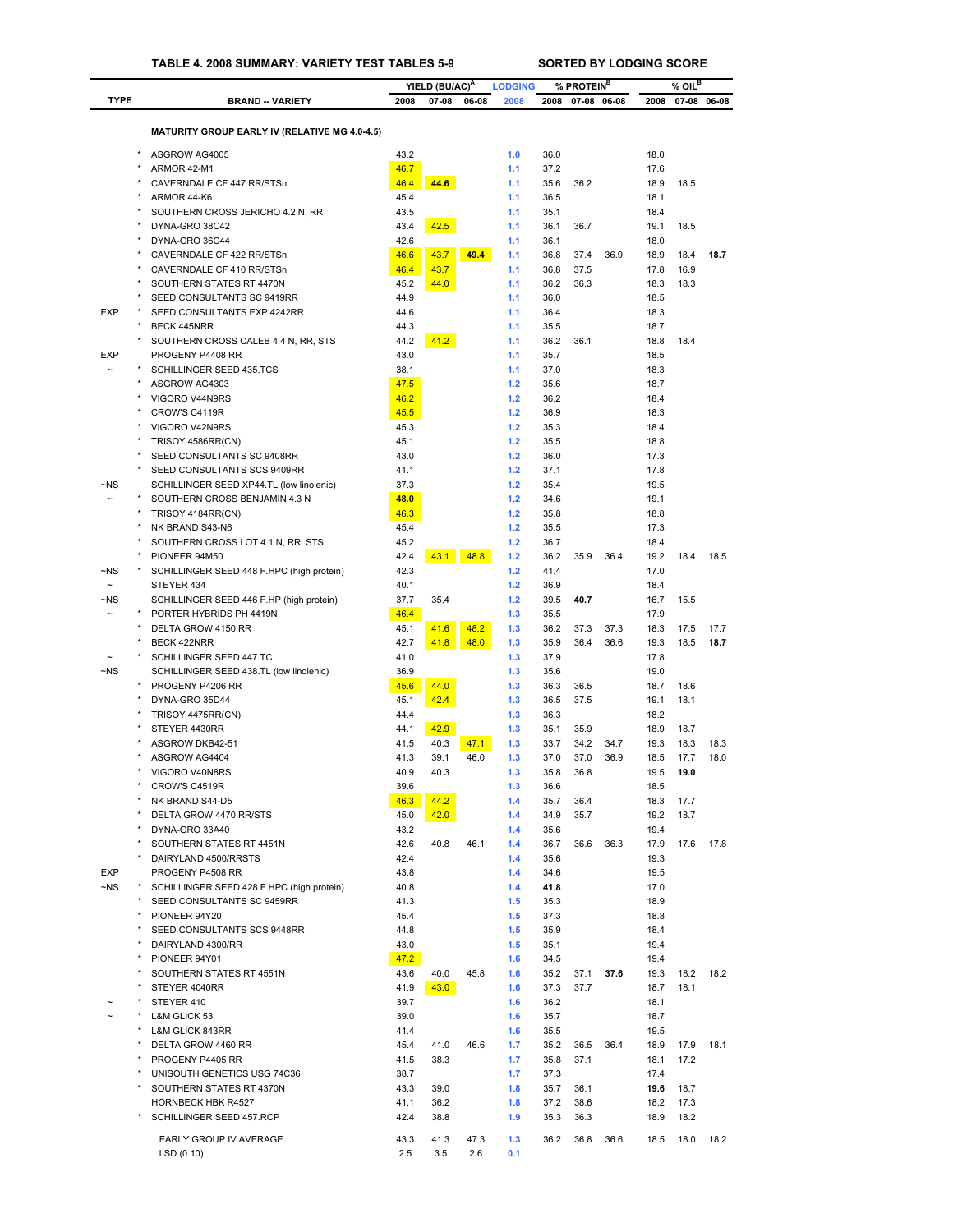|              |                                                                  |              | YIELD (BU/AC) <sup>A</sup> |       | <b>LODGING</b> |              | % PROTEIN <sup>B</sup> |             |              | $%$ OIL <sup>B</sup> |             |
|--------------|------------------------------------------------------------------|--------------|----------------------------|-------|----------------|--------------|------------------------|-------------|--------------|----------------------|-------------|
| <b>TYPE</b>  | <b>BRAND -- VARIETY</b>                                          | 2008         | 07-08                      | 06-08 | 2008           | 2008         |                        | 07-08 06-08 | 2008         |                      | 07-08 06-08 |
|              |                                                                  |              |                            |       |                |              |                        |             |              |                      |             |
|              | <b>MATURITY GROUP LATE IV (RELATIVE MG 4.6-4.9)</b>              |              |                            |       |                |              |                        |             |              |                      |             |
|              | UNISOUTH GENETICS USG 74G78                                      | 45.0         |                            |       | 1.1            | 33.9         |                        |             | 19.6         |                      |             |
|              | NK BRAND S47-D9                                                  | 43.8         | 45.3                       |       | 1.1            | 34.1         | 35.8                   |             | 19.6         | 18.7                 |             |
|              | ARMOR 47-F8                                                      | 43.5         | 42.5                       |       | 1.1            | 34.0         | 35.7                   |             | 19.3         | 18.7                 |             |
|              | VIGORO V48N7RS                                                   | 43.4         | 42.0                       |       | 1.1            | 34.0         | 34.8                   |             | 19.5         | 19.0                 |             |
|              | CAVERNDALE CF 470 RR/STSn                                        | 43.2         | 42.4                       |       | 1.1            | 34.5         | 35.5                   |             | 19.7         | 19.1                 |             |
|              | PROGENY P4606 RR                                                 | 44.4         | 43.3                       |       | $1.2$          | 33.7         | 35.7                   |             | 19.6         | 18.5                 |             |
|              | <b>STINE 4782-4</b><br>PIONEER 94Y60                             | 43.3         | 42.0                       | 49.1  | 1.2<br>1.2     | 33.5         | 35.7                   | 35.2        | 19.9         | 19.5                 | 19.4        |
|              | SOUTHERN CROSS ELI 4.7 N, RR, STS                                | 42.0<br>41.8 | 41.7                       | 49.0  | 1.2            | 38.7<br>34.0 | 35.0                   | 34.7        | 17.6<br>19.8 | 19.7                 | 19.7        |
|              | ARMOR ARX4717                                                    | 41.2         |                            |       | 1.2            | 36.1         |                        |             | 19.0         |                      |             |
|              | TRISOY 4760RR(CN)                                                | 41.2         | 39.0                       |       | 1.2            | 32.5         | 34.1                   |             | 21.5         | 20.3                 |             |
| <b>EXP</b>   | NK BRAND XR4881                                                  | 44.8         |                            |       | $1.2$          | 34.7         |                        |             | 18.6         |                      |             |
|              | SOUTHERN CROSS RUFUS 4.7 N, RR, STS                              | 44.6         |                            |       | 1.2            | 35.6         |                        |             | 19.7         |                      |             |
|              | STEYER 4620RR                                                    | 43.2         |                            |       | $1.2$          | 35.6         |                        |             | 19.7         |                      |             |
|              | SEED CONSULTANTS SC 9468RR                                       | 43.1         | 41.2                       |       | 1.2            | 33.1         | 34.5                   |             | 20.1         | 19.5                 |             |
|              | ASGROW AG4703                                                    | 43.0         | 41.8                       | 47.4  | 1.2            | 37.3         | 37.9                   | 37.3        | 17.9         | 17.3                 | 17.5        |
|              | <b>BECK 474NRR</b>                                               | 45.7         |                            |       | 1.3            | 37.0         |                        |             | 17.8         |                      |             |
|              | VIGORO V47N9RS                                                   | 45.3         |                            |       | 1.3            | 35.7         |                        |             | 19.6         |                      |             |
|              | CROW'S C4820R                                                    | 45.0         |                            |       | 1.3            | 35.9         |                        |             | 19.5         |                      |             |
|              | ASGROW AG4605<br>VIGORO V47N8RR                                  | 42.7<br>41.7 | 39.1                       |       | 1.3<br>1.3     | 34.5<br>34.8 | 36.1                   |             | 19.0<br>19.3 | 18.6                 |             |
| $\neg$ NS    | KS4607 (high protein)                                            | 36.3         | 35.3                       |       | 1.3            | 39.4         | 39.4                   |             | 18.4         | 17.6                 |             |
|              | SOUTHERN CROSS GALILEE 4.7 N, RR                                 | 39.9         | 39.4                       |       | 1.3            | 35.3         | 36.2                   |             | 19.2         | 18.9                 |             |
|              | SCHILLINGER SEED 477.TCS                                         | 38.6         |                            |       | 1.3            | 37.9         |                        |             | 18.0         |                      |             |
|              | ASGROW DKB46-51                                                  | 46.5         | 42.2                       | 47.3  | 1.4            | 36.4         | 37.9                   | 37.8        | 19.1         | 18.3                 | 18.2        |
|              | ASGROW AG4606                                                    | 46.5         |                            |       | 1.4            | 34.7         |                        |             | 21.0         |                      |             |
|              | ARMOR 48-J3                                                      | 46.1         | 45.1                       |       | 1.4            | 37.4         | 38.7                   |             | 18.7         | 18.1                 |             |
|              | SEED CONSULTANTS SCS 9479RR                                      | 45.0         |                            |       | 1.4            | 35.1         |                        |             | 19.2         |                      |             |
|              | PROGENY P4718 RR                                                 | 43.4         |                            |       | 1.4            | 37.3         |                        |             | 18.0         |                      |             |
|              | <b>HORNBECK HBK R4727</b>                                        | 43.3         | 40.7                       |       | 1.4            | 35.0         | 35.8                   |             | 19.0         | 18.2                 |             |
|              | DELTA GROW 4780 RR                                               | 41.5         | 38.8                       |       | 1.4            | 35.0         | 35.8                   |             | 19.5         | 18.9                 |             |
|              | SOUTHERN CROSS HIRAM 4.9 N, RR<br>NK BRAND S45-E5                | 39.2<br>36.9 | 38.6                       |       | 1.4<br>1.4     | 35.6<br>36.7 | 36.1                   |             | 18.9<br>18.7 | 17.7                 |             |
|              | ASGROW AG4903                                                    | 45.5         | 42.5                       | 48.0  | 1.4            | 36.8         | 37.2                   | 36.5        | 19.3         | 18.7                 | 18.7        |
|              | SOUTHERN STATES RT 4888N                                         | 44.2         |                            |       | 1.4            | 36.8         |                        |             | 18.1         |                      |             |
|              | DELTA GROW 4975 LARR                                             | 43.2         | 40.7                       |       | 1.4            | 35.8         | 37.2                   |             | 18.8         | 17.7                 |             |
|              | PROGENY P4906 RR                                                 | 43.1         | 39.4                       |       | 1.4            | 35.2         | 36.9                   |             | 18.6         | 17.9                 |             |
|              | SOUTHERN STATES RT 4777N                                         | 41.4         | 42.6                       | 47.9  | 1.4            | 35.0         | 36.3                   | 36.5        | 19.1         | 18.4                 | 18.5        |
|              | PIONEER 94M80                                                    | 39.6         | 37.0                       | 43.5  | 1.4            | 38.4         | 39.7                   | 38.9        | 17.6         | 17.1                 | 17.4        |
|              | PROGENY P4908 RR                                                 | 46.3         |                            |       | 1.5            | 35.2         |                        |             | 18.8         |                      |             |
|              | DELTA GROW 4870 RR                                               | 45.0         |                            |       | 1.5            | 37.2         |                        |             | 17.7         |                      |             |
|              | DAIRYLAND 8482/RR                                                | 44.4         | 42.0                       |       | 1.5            | 35.8         | 37.2                   |             | 18.9         | 18.3                 |             |
|              | PROGENY P4807 RR                                                 | 41.9         | 38.7                       |       | 1.5            | 34.7         | 35.9                   |             | 19.2         | 18.3                 |             |
| $\sim P$     | PENNYRILE (long term check-released 1987)<br>DAIRYLAND 47-001/RR | 38.3         | 35.8                       |       | 1.5            | 37.0         | 38.0                   |             | 19.1         | 18.6                 |             |
| <b>EXP</b>   | PROGENY P4949 RR                                                 | 38.1<br>40.7 | 35.7<br>40.4               |       | 1.5<br>1.5     | 35.4<br>35.4 | 36.1<br>37.6           |             | 18.7<br>19.9 | 18.4<br>18.1         |             |
|              | SCHILLINGER SEED 478.RCS                                         | 36.2         |                            |       | 1.5            | 35.1         |                        |             | 18.6         |                      |             |
| $\star$      | PROGENY P4918 RR                                                 | 44.2         |                            |       | 1.6            | 37.4         |                        |             | 17.8         |                      |             |
|              | PIONEER 94Y90                                                    | 42.5         |                            |       | 1.6            | 36.3         |                        |             | 19.4         |                      |             |
| ×            | UNISOUTH GENETICS USG 74A76                                      | 45.4         | 42.7                       | 48.0  | 1.6            | 35.1         | 37.2                   | 36.6        | 19.3         | 18.0                 | 18.2        |
|              | SOUTHERN STATES RT 4808N                                         | 44.4         | 43.9                       | 49.2  | 1.6            | 35.6         | 37.0                   | 36.0        | 19.0         | 17.6                 | 17.8        |
| $\pmb{\ast}$ | <b>HORNBECK HBK R4924</b>                                        | 44.1         | 43.6                       | 48.3  | 1.6            | 35.9         | 37.2                   | 36.4        | 19.1         | 18.0                 | 18.2        |
| ×            | ASGROW AG4907                                                    | 43.9         |                            |       | 1.6            | 35.3         |                        |             | 18.7         |                      |             |
| ×            | DELTA GROW 4770 RR                                               | 42.2         | 41.5                       |       | 1.6            | 35.3         | 37.4                   |             | 19.0         | 18.1                 |             |
|              | PROGENY P4706 RR                                                 | 41.7         | 40.5                       |       | 1.6            | 35.4         | 36.9                   |             | 19.1         | 18.2                 |             |
| ×            | SOUTHERN STATES RT 4996N                                         | 41.6         | 40.0                       | 46.0  | 1.6            | 36.0         | 37.5                   | 37.1        | 19.7         | 18.4                 | 18.6        |
|              | PIONEER 94Y70                                                    | 46.6         |                            |       | 1.7            | 34.9         |                        |             | 19.5         |                      |             |
| $\pmb{\ast}$ | DELTA GROW 4840 RR<br>UNISOUTH GENETICS USG 7484nRR              | 41.1<br>39.1 | 39.7                       | 44.6  | 1.7<br>1.7     | 35.3<br>35.7 | 36.8                   | 36.7        | 18.1<br>17.9 | 16.8                 | 17.4        |
|              | SOUTHERN STATES RT 4760N                                         | 43.6         | 40.8                       | 46.6  | 1.7            | 35.5         | 37.5                   | 37.6        | 19.2         | 18.0                 | 18.0        |
| $\pmb{\ast}$ | VIGORO V49N6RR                                                   | 42.7         | 42.1                       | 48.2  | 1.7            | 36.5         | 37.8                   | 37.4        | 19.0         | 18.0                 | 18.0        |
|              | NK BRAND S49-Q9                                                  | 44.0         | 38.9                       | 46.0  | 1.8            | 34.8         | 36.9                   | 36.6        | 18.9         | 17.1                 | 17.3        |
| ×            | DELTA GROW 4970 RR                                               | 45.9         | 40.6                       | 47.2  | 1.9            | 36.3         | 38.1                   | 37.5        | 18.9         | 17.9                 | 17.9        |
|              | SCHILLINGER SEED 495.RC                                          | 43.7         | 41.9                       | 46.6  | 1.9            | 36.6         | 38.2                   | 37.7        | 18.3         | 17.6                 | 17.7        |
| ×            | ASGROW AG4705                                                    | 43.8         |                            |       | 2.0            | 35.7         |                        |             | 20.3         |                      |             |
|              | UNISOUTH GENETICS USG 74T98                                      | 40.0         |                            |       | 2.2            | 36.2         |                        |             | 18.3         |                      |             |
|              | LATE GROUP IV AVERAGE                                            | 42.8         | 40.8                       | 47.2  | 1.4            | 35.6         | 36.8                   | 36.9        | 19.0         | 18.3                 | 18.1        |
|              | LSD(0.10)                                                        | 2.2          | 3.8                        | 2.5   | 0.1            |              |                        |             |              |                      |             |
|              |                                                                  |              |                            |       |                |              |                        |             |              |                      |             |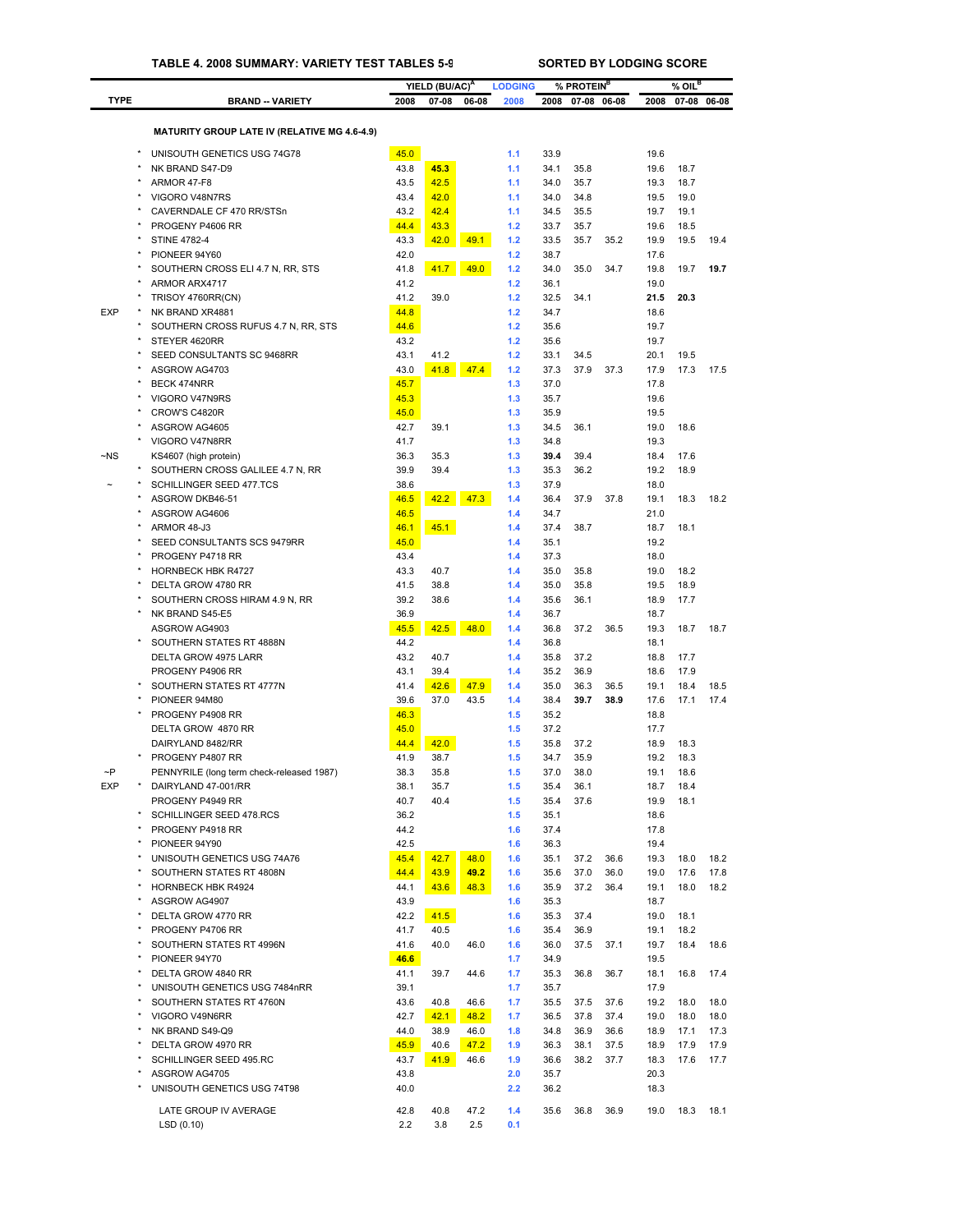# **TABLE 4. 2008 SUMMARY: VARIETY TEST TABLES 5-9 SORTED BY LODGING SCORE**

|               |                                        |      | YIELD (BU/AC) <sup>A</sup> |       | <b>LODGING</b> |      | % PROTEIN <sup>B</sup> |             |      | $%$ OIL $^B$ |             |
|---------------|----------------------------------------|------|----------------------------|-------|----------------|------|------------------------|-------------|------|--------------|-------------|
| <b>TYPE</b>   | <b>BRAND -- VARIETY</b>                | 2008 | 07-08                      | 06-08 | 2008           | 2008 |                        | 07-08 06-08 | 2008 |              | 07-08 06-08 |
|               |                                        |      |                            |       |                |      |                        |             |      |              |             |
|               | <b>MATURITY GROUP V</b>                |      |                            |       |                |      |                        |             |      |              |             |
|               | DELTA GROW 5170 RR                     | 41.8 |                            |       | 1.1            | 35.1 |                        |             | 19.1 |              |             |
|               | PROGENY P5208 RR                       | 38.9 |                            |       | 1.5            | 36.7 |                        |             | 18.7 |              |             |
|               | PROGENY P5108 RR                       | 38.2 |                            |       | 1.5            | 37.8 |                        |             | 18.2 |              |             |
|               | DAIRYLAND 8512/RR                      | 36.9 |                            |       | 1.6            | 37.7 |                        |             | 18.5 |              |             |
|               | DELTA GROW 5470 RR                     | 35.9 | 34.6                       |       | 1.6            | 37.6 | 38.6                   |             | 17.4 | 17.1         |             |
|               | HORNBECK HBK C4926                     | 33.8 |                            |       | 1.6            | 36.5 |                        |             | 18.7 |              |             |
| $\star$       | <b>STINE 5482-4</b>                    | 40.4 | 37.7                       |       | 1.6            | 36.3 | 37.2                   |             | 18.5 | 18.1         |             |
|               | PROGENY P5115 RR                       | 38.6 | 34.9                       |       | 1.6            | 35.2 | 36.0                   |             | 19.6 | 18.8         |             |
| $\sim P$      | <b>JAKE</b>                            | 37.8 | 36.9                       | 43.3  | 1.6            | 38.2 | 38.0                   | 37.2        | 17.0 | 17.2         | 17.4        |
|               | DELTA GROW 5160 RR/STS                 | 39.4 | 37.0                       | 45.0  | 1.7            | 36.3 | 38.5                   | 38.2        | 20.1 | 18.8         | 18.6        |
|               | SOUTHERN CROSS DAMASCUS 5.0 N, RR, STS | 38.8 | 35.2                       | 43.0  | 1.7            | 36.3 | 38.4                   | 38.0        | 19.7 | 18.7         | 18.6        |
|               | PROGENY P5308 RR                       | 37.7 |                            |       | 1.7            | 37.1 |                        |             | 18.4 |              |             |
| $\neg P$      | <b>TEEJAY</b>                          | 43.1 | 40.3                       | 46.0  | 1.8            | 35.8 | 37.7                   | 37.0        | 18.4 | 17.5         | 17.6        |
|               | ARMOR 53-Z5                            | 40.7 |                            |       | 1.8            | 37.2 |                        |             | 18.0 |              |             |
| <b>EXP-NS</b> | V01-1702 (3.5% linolenic)              | 37.8 |                            |       | 1.8            | 36.6 |                        |             | 19.4 |              |             |
|               | PIONEER 95Y20                          | 37.0 |                            |       | 1.8            | 36.1 |                        |             | 18.4 |              |             |
|               | DAIRYLAND 8509/RR                      | 42.3 | 38.0                       |       | 1.8            | 36.6 | 37.8                   |             | 19.3 | 18.2         |             |
|               | DELTA GROW 5450 RR                     | 36.1 |                            |       | 1.8            | 37.6 |                        |             | 17.4 |              |             |
| <b>EXP-NS</b> | V01-1693 (3.5% linolenic)              | 37.3 |                            |       | 1.9            | 36.7 |                        |             | 18.7 |              |             |
|               | UNISOUTH GENETICS USG 75J32            | 37.1 | 34.9                       | 42.4  | 1.9            | 37.1 | 38.6                   | 37.9        | 18.3 | 17.1         | 17.3        |
|               | SCHILLINGER SEED 557.RC                | 39.8 |                            |       | 1.9            | 37.3 |                        |             | 17.7 |              |             |
|               | UNISOUTH GENETICS USG 75J47            | 38.5 | 37.5                       |       | 1.9            | 37.5 | 37.8                   |             | 18.0 | 17.7         |             |
|               | UNISOUTH GENETICS USG ALLEN            | 36.6 | 35.0                       | 42.9  | 2.0            | 37.2 | 38.2                   | 37.6        | 17.9 | 17.5         | 17.2        |
|               | PROGENY P5408 RR                       | 40.6 |                            |       | 2.0            | 37.5 |                        |             | 17.8 |              |             |
| $\sim P$      | ESSEX (long term check-released 1974)  | 37.5 | 35.2                       |       | 2.0            | 38.3 | 39.9                   |             | 18.0 | 17.4         |             |
|               | SOUTHERN STATES RT 5160N               | 36.9 | 36.3                       | 42.7  | 2.0            | 37.4 | 38.0                   | 37.1        | 17.4 | 17.2         | 17.5        |
|               | UNISOUTH GENETICS USG 5601T            | 42.7 | 41.0                       | 47.8  | 2.1            | 37.3 | 38.5                   | 38.3        | 18.4 | 17.6         | 17.3        |
|               | PROGENY P5107 RR                       | 37.5 | 32.1                       |       | 2.1            | 36.5 | 38.5                   |             | 18.4 | 17.3         |             |
| $\neg P$      | <b>KS5004N</b>                         | 45.8 |                            |       | 2.1            | 35.8 |                        |             | 19.0 |              |             |
| $\sim$        | UNISOUTH GENETICS USG 5002T            | 44.5 | 40.4                       | 47.1  | 2.2            | 36.1 | 37.5                   | 37.0        | 18.7 | 18.1         | 18.1        |
| $\sim P$      | V98-2711                               | 39.8 |                            |       | 2.3            | 38.3 |                        |             | 18.0 |              |             |
|               | DELTA GROW 5300 RR                     | 38.8 | 36.1                       |       | 2.3            | 37.3 | 38.4                   |             | 17.5 | 16.6         |             |
|               | <b>DELTA KING DK52K6</b>               | 35.7 | 36.5                       | 43.6  | 2.4            | 39.1 | 39.7                   | 39.0        | 17.3 | 17.0         | 17.2        |
|               | SOUTHERN STATES RT 5540N               | 36.6 | 35.2                       | 41.6  | 2.4            | 38.8 | 39.4                   | 38.5        | 18.1 | 17.5         | 17.7        |
|               | PROGENY P5218 RR                       | 38.4 |                            |       | 2.7            | 36.8 |                        |             | 18.4 |              |             |
|               | PROGENY P5770                          | 36.0 |                            |       | 2.7            | 37.1 |                        |             | 18.6 |              |             |
|               | <b>GROUP V AVERAGE</b>                 | 38.8 | 36.6                       | 44.1  | 1.9            | 37.0 | 38.2                   | 37.8        | 18.4 | 17.6         | 17.7        |
|               | LSD(0.10)                              | 1.8  | 3.5                        | 2.7   | 0.2            |      |                        |             |      |              |             |
|               | <b>GRAND MEAN</b>                      | 42.2 | 40.1                       | 46.1  | 1.5            | 36.3 | 37.1                   | 37.1        | 18.6 | 18.1         | 18.1        |

~ Variety is not Roundup Ready. All varieties without a tilda ( ~ ) prefix are Roundup Ready.

\* Resistant to soybean cyst nematode. See Table 3. Company Disease Resistance [Specifications](#page-29-0) for details.

P Entries with a P prefix are public varieties.

NS Entries with a NS prefix are novel soybean varieties that are emerging from both the public and private sectors. Some of these value-added soybean types will supply relatively small market niches, while others may be of much broader market value. Testing novel soybeans will enable producers to assess whether premiums for a given trait offset possible yield lag/drag.

EXP Entries with an EXP prefix are varieties that are still under development or soon to be released.

<sup>A</sup> Within a maturity group, shaded yields are not significantly different (0.10 level) from the highest yielding cultivar (bold data) of that maturity group and year column.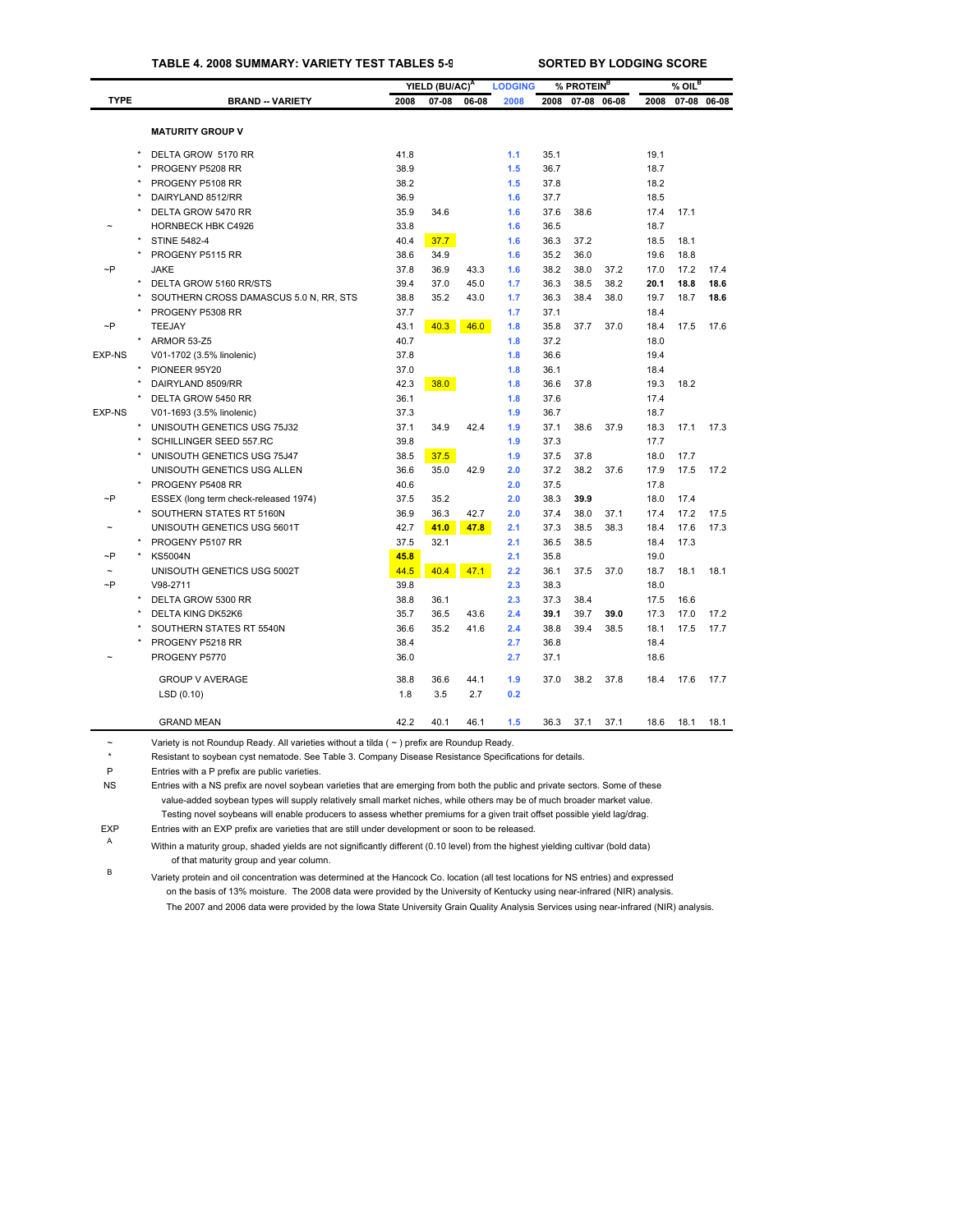## **TABLE 4. 2008 SUMMARY: VARIETY TEST TABLES 5-9 SORTED BY 2008 % PROTEIN**

|                      |         |                                             |              | YIELD (BU/AC) <sup>A</sup> |       | <b>LODGING</b> |              | % PROTEIN <sup>B</sup> |      |              | $%$ OIL $^{\text{\tiny{\textsf{B}}}}$ |       |
|----------------------|---------|---------------------------------------------|--------------|----------------------------|-------|----------------|--------------|------------------------|------|--------------|---------------------------------------|-------|
| <b>TYPE</b>          |         | <b>BRAND -- VARIETY</b>                     | 2008         | 07-08                      | 06-08 | 2008           | 2008         | 07-08 06-08            |      | 2008         | 07-08                                 | 06-08 |
|                      |         |                                             |              |                            |       |                | sort         |                        |      |              |                                       |       |
|                      |         | MATURITY GROUP II-III (RELATIVE MG 2.7-3.9) |              |                            |       |                |              |                        |      |              |                                       |       |
|                      |         |                                             |              |                            |       |                |              |                        |      |              |                                       |       |
|                      |         | EBBERTS 1365RR                              | 43.3         | 43.2                       | 46.8  | 1.7            | 39.2         | 39.6                   | 39.8 | 16.9         | 16.7                                  | 16.8  |
| $-NS$                |         | IA3027 (large seed, high protein)           | 38.3         | 32.6                       | 33.7  | 1.2            | 39.0         | 39.4                   | 39.3 | 18.3         | 18.4                                  | 18.6  |
|                      |         | HORNBECK HBK R3927                          | 44.8         | 41.5                       |       | 2.4            | 38.3         | 39.0                   |      | 19.1         | 18.6                                  |       |
| ~NS                  |         | IA3036 (mid oleic)                          | 36.4         |                            |       | 1.8            | 38.1         |                        |      | 18.2         |                                       |       |
| $\tilde{ }$          |         | SEED CONSULTANT SC 388                      | 38.5         |                            |       | 1.6            | 38.0         |                        |      | 18.1         |                                       |       |
|                      |         | PIONEER 93B82                               | 43.1         | 39.8                       |       | 1.8            | 37.6         | 37.6                   |      | 18.5         | 18.5                                  |       |
| ~NS                  |         | SCHILLINGER SEED 397.TCL (low linolenic)    | 41.6         | 39.3                       |       | 1.1            | 37.6         | 37.5                   |      | 19.5         | 19.2                                  |       |
|                      |         | PROGENY P3906 RR                            | 45.6         |                            |       | 1.5            | 37.4         |                        |      | 18.4         |                                       |       |
| <b>NS</b>            |         | DAIRYLAND DST37-001-UL (low linolenic)      | 39.0         |                            |       | 1.8            | 37.4         |                        |      | 18.2         |                                       |       |
|                      |         | CROW'S C3916R                               | 41.7         | 41.6                       |       | 1.2            | 37.3         | 37.8                   |      | 17.8         | 17.5                                  |       |
|                      |         | ASGROW AG3603                               | 42.7         | 41.1                       |       | 1.1            | 37.1         | 37.6                   |      | 17.8         | 17.4                                  |       |
|                      |         | ARMOR 38-G2                                 | 41.7         |                            |       | 1.5            | 37.1         |                        |      | 17.5         |                                       |       |
| <b>NS</b>            |         | ASGROW AG3121V (low linolenic)              | 42.8         | 41.3                       |       | 1.7            | 37.0         | 37.0                   |      | 18.5         | 18.2                                  |       |
|                      |         | ASGROW AG3803                               | 46.1         | 43.9                       |       | 1.3            | 36.9         | 36.9                   |      | 18.3         | 18.2                                  |       |
|                      |         | BECK 399NRR                                 | 44.4         | 42.1                       |       | 1.2            | 36.9         | 37.3                   |      | 18.0         | 17.1                                  |       |
| <b>NS</b>            |         | ASGROW AG2822V (low linolenic)              | 37.9         | 38.9                       |       | 1.3            | 36.9         | 37.2                   |      | 19.7         | 19.7                                  |       |
|                      |         | SEED CONSULTANTS SCS 9398RR                 | 47.7         |                            |       | 1.6            | 36.8         |                        |      | 18.8         |                                       |       |
| <b>NS</b>            |         | DAIRYLAND DST37-000-UL (low linolenic)      | 39.7         |                            |       | 1.7            | 36.8         |                        |      | 18.5         |                                       |       |
|                      |         | EBBERTS 3386                                | 46.0         | 42.1                       |       | 1.7            | 36.7         | 37.3                   |      | 18.5         | 18.0                                  |       |
|                      |         | SOUTHERN CROSS LUCAS 3.8 N, RR              | 45.6         | 42.4                       |       | 1.4            | 36.7         | 37.4                   |      | 17.5         | 17.1                                  |       |
|                      | ×       | DYNA-GRO 32X39                              | 43.6         |                            |       | 1.3            | 36.7         |                        |      | 17.6         |                                       |       |
|                      |         | <b>EBBERTS 1378RR</b><br>BECK 364NRR        | 43.1<br>42.4 | 41.9                       |       | 1.4<br>1.4     | 36.7<br>36.7 | 37.8                   |      | 17.7<br>17.6 | 17.2                                  |       |
| ~NS                  |         |                                             | 32.8         | 28.7                       |       | 1.5            | 36.7         | 36.9                   |      | 19.2         | 18.9                                  |       |
|                      | $\star$ | IA3025 (low linolenic)<br>PIONEER 93Y20     | 46.7         |                            |       | 1.9            | 36.6         |                        |      | 19.1         |                                       |       |
|                      |         | PORTER HYBRIDS PH 4360N                     | 41.6         |                            |       | 1.5            | 36.6         |                        |      | 18.0         |                                       |       |
| <b>NS</b>            |         | ASGROW DKB31-22V (low linolenic)            | 39.7         |                            |       | 1.1            | 36.5         |                        |      | 18.7         |                                       |       |
| $-NS$                |         | IA3041 (low linolenic)                      | 35.9         |                            |       | 1.5            | 36.5         |                        |      | 18.4         |                                       |       |
|                      |         | SOUTHERN STATES RT 3971N                    | 44.9         | 42.7                       |       | 1.2            | 36.4         | 37.1                   |      | 17.5         | 17.3                                  |       |
|                      |         | SEED CONSULTANTS SC 9386RR                  | 39.8         | 38.4                       | 44.8  | 2.1            | 36.4         | 37.0                   | 37.6 | 18.2         | 18.0                                  | 18.3  |
|                      |         | VIGORO V37N8RR                              | 44.8         |                            |       | 1.1            | 36.2         |                        |      | 17.9         |                                       |       |
|                      |         | SEED CONSULTANTS SC 9389RR                  | 43.9         |                            |       | 1.3            | 36.2         |                        |      | 17.9         |                                       |       |
|                      |         | ASGROW AG3906                               | 41.8         | 40.8                       | 47.0  | 1.1            | 36.2         | 36.3                   | 36.5 | 18.8         | 18.6                                  | 18.9  |
|                      | $\star$ | EBBERTS 1386RR                              | 41.2         | 38.2                       | 45.3  | 1.6            | 36.2         | 36.6                   | 36.7 | 18.5         | 18.2                                  | 18.5  |
|                      |         | SOUTHERN STATES RT 3871N                    | 46.6         | 42.2                       |       | 1.3            | 35.9         | 36.7                   |      | 19.3         | 18.6                                  |       |
| <b>NS</b>            |         | ASGROW AG35-21V (low linolenic)             | 41.9         | 40.2                       |       | 1.2            | 35.9         | 36.0                   |      | 19.1         | 18.7                                  |       |
|                      |         | NK BRAND S38-D5                             | 45.6         | 42.2                       |       | 1.4            | 35.8         | 36.3                   |      | 17.7         | 17.1                                  |       |
| <b>NS</b>            |         | ASGROW AG36-22V (low linolenic)             | 44.5         |                            |       | 1.1            | 35.7         |                        |      | 19.0         |                                       |       |
| $-NS$                |         | IA3024 (low linolenic)                      | 39.5         | 38.7                       |       | 1.6            | 35.7         | 35.2                   |      | 19.5         | 19.4                                  |       |
|                      | $\star$ | ARMOR ARX938                                | 47.6         |                            |       | 1.5            | 35.6         |                        |      | 18.0         |                                       |       |
|                      |         | NK BRAND S37-P5                             | 46.2         | 42.9                       |       | 1.7            | 35.6         | 35.9                   |      | 18.2         | 18.3                                  |       |
| ΝS                   |         | ASGROW AG2921V (low linolenic)              | 41.2         | 38.7                       |       | 1.0            | 35.5         | 36.1                   |      | 19.8         | 19.4                                  |       |
|                      |         | PORTER HYBRIDS PH 4385N                     | 43.6         |                            |       | 1.7            | 35.4         |                        |      | 18.0         |                                       |       |
|                      |         | VIGORO V39N9RR                              | 41.0         |                            |       | 1.3            | 35.3         |                        |      | 18.9         |                                       |       |
|                      |         | SOUTHERN STATES RT 3860                     | 41.7         | 40.4                       | 46.4  | 1.1            | 35.0         | 35.8                   | 35.9 | 18.9         | 18.4                                  | 18.7  |
|                      |         | ASGROW AG3705                               | 42.5         | 41.7                       | 48.2  | 1.1            | 34.9         | 35.4                   | 35.6 | 18.3         | 17.8                                  | 18.2  |
| $\neg$ <sub>NS</sub> |         | IA3026 (low saturates)                      | 42.2         |                            |       | 1.9            | 34.7         |                        |      | 19.3         |                                       |       |
|                      |         | NK BRAND S39-A3                             | 47.2         | 44.3                       |       | 1.5            | 34.6         | 35.2                   |      | 18.5         | 18.1                                  |       |
|                      |         | <b>GROUP III AVERAGE</b>                    | 42.5         | 40.4                       | 44.6  | 1.4            | 36.6         | 37.0                   | 37.3 | 18.4         | 18.1                                  | 18.3  |
|                      |         | LSD (0.10)                                  | 2.2          | 3.3                        | 2.8   | 0.2            |              |                        |      |              |                                       |       |
|                      |         |                                             |              |                            |       |                |              |                        |      |              |                                       |       |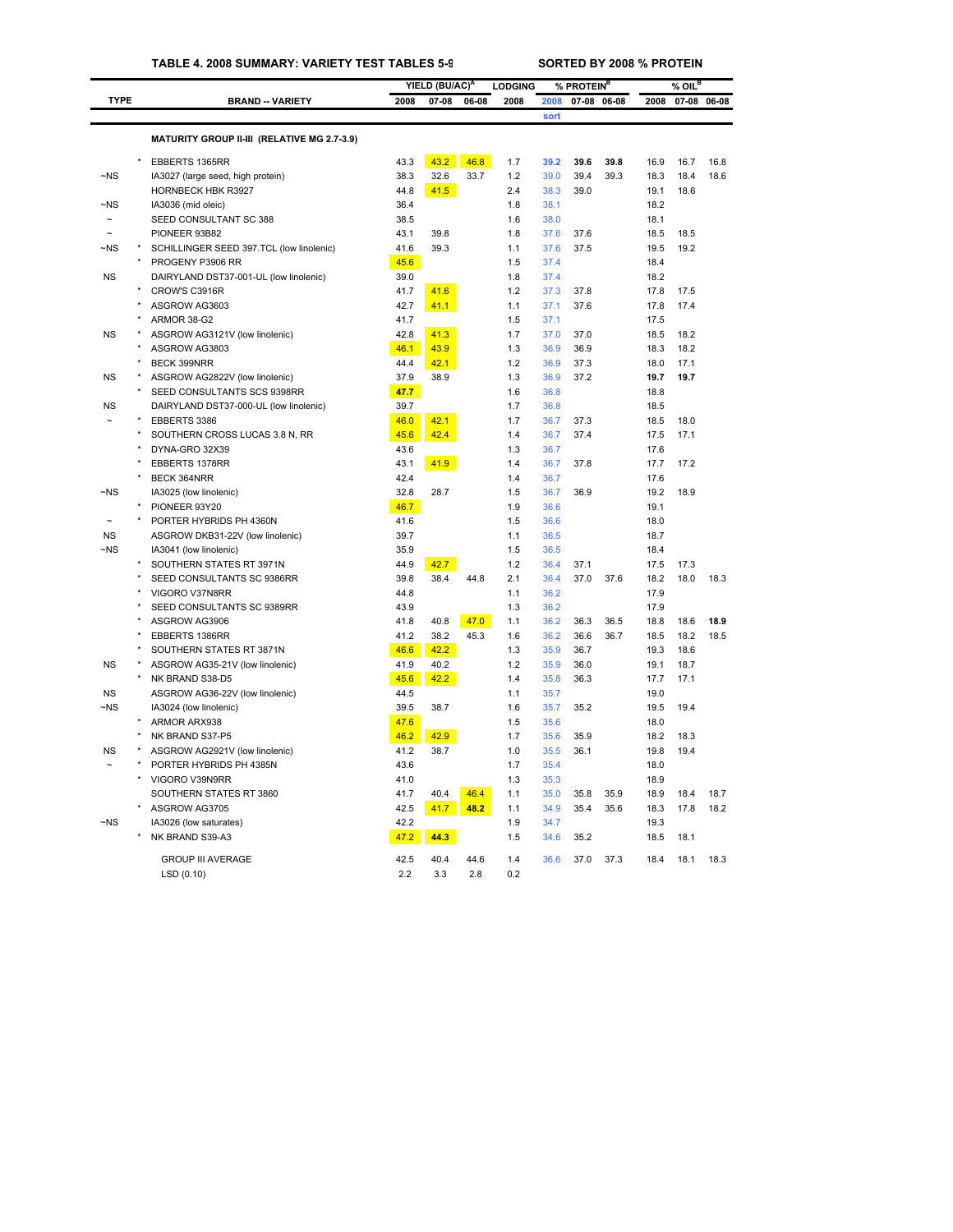## **TABLE 4. 2008 SUMMARY: VARIETY TEST TABLES 5-9 SORTED BY 2008 % PROTEIN**

|                    |                                                                                       |              | YIELD (BU/AC) <sup>A</sup> |       | <b>LODGING</b> |              | % PROTEIN <sup>B</sup> |             |              | $%$ OIL $^B$ |             |
|--------------------|---------------------------------------------------------------------------------------|--------------|----------------------------|-------|----------------|--------------|------------------------|-------------|--------------|--------------|-------------|
| <b>TYPE</b>        | <b>BRAND - VARIETY</b>                                                                | 2008         | $07 - 08$                  | 06-08 | 2008           | 2008         |                        | 07-08 06-08 | 2008         |              | 07-08 06-08 |
|                    |                                                                                       |              |                            |       |                |              |                        |             |              |              |             |
|                    | <b>MATURITY GROUP EARLY IV (RELATIVE MG 4.0-4.5)</b>                                  |              |                            |       |                |              |                        |             |              |              |             |
| $-NS$              | SCHILLINGER SEED 428 F.HPC (high protein)                                             | 40.8         |                            |       | 1.4            | 41.8         |                        |             | 17.0         |              |             |
| $-NS$<br>$\neg$ NS | SCHILLINGER SEED 448 F.HPC (high protein)<br>SCHILLINGER SEED 446 F.HP (high protein) | 42.3<br>37.7 | 35.4                       |       | 1.2<br>1.2     | 41.4<br>39.5 | 40.7                   |             | 17.0<br>16.7 | 15.5         |             |
|                    | SCHILLINGER SEED 447.TC                                                               | 41.0         |                            |       | 1.3            | 37.9         |                        |             | 17.8         |              |             |
|                    | PIONEER 94Y20                                                                         | 45.4         |                            |       | 1.5            | 37.3         |                        |             | 18.8         |              |             |
|                    | STEYER 4040RR                                                                         | 41.9         | 43.0                       |       | 1.6            | 37.3         | 37.7                   |             | 18.7         | 18.1         |             |
|                    | UNISOUTH GENETICS USG 74C36                                                           | 38.7         |                            |       | 1.7            | 37.3         |                        |             | 17.4         |              |             |
|                    | ARMOR 42-M1                                                                           | 46.7         |                            |       | 1.1            | 37.2         |                        |             | 17.6         |              |             |
| $\star$            | <b>HORNBECK HBK R4527</b>                                                             | 41.1         | 36.2                       |       | 1.8            | 37.2         | 38.6                   |             | 18.2         | 17.3         |             |
|                    | SEED CONSULTANTS SCS 9409RR<br>ASGROW AG4404                                          | 41.1<br>41.3 | 39.1                       | 46.0  | 1.2<br>1.3     | 37.1<br>37.0 | 37.0                   | 36.9        | 17.8<br>18.5 | 17.7         | 18.0        |
|                    | SCHILLINGER SEED 435.TCS                                                              | 38.1         |                            |       | 1.1            | 37.0         |                        |             | 18.3         |              |             |
|                    | CROW'S C4119R                                                                         | 45.5         |                            |       | 1.2            | 36.9         |                        |             | 18.3         |              |             |
|                    | STEYER 434                                                                            | 40.1         |                            |       | 1.2            | 36.9         |                        |             | 18.4         |              |             |
|                    | CAVERNDALE CF 422 RR/STSn                                                             | 46.6         | 43.7                       | 49.4  | 1.1            | 36.8         | 37.4                   | 36.9        | 18.9         | 18.4         | 18.7        |
|                    | CAVERNDALE CF 410 RR/STSn                                                             | 46.4         | 43.7                       |       | 1.1            | 36.8         | 37.5                   |             | 17.8         | 16.9         |             |
|                    | SOUTHERN CROSS LOT 4.1 N, RR, STS<br>SOUTHERN STATES RT 4451N                         | 45.2<br>42.6 | 40.8                       | 46.1  | 1.2<br>1.4     | 36.7<br>36.7 | 36.6                   | 36.3        | 18.4<br>17.9 | 17.6         | 17.8        |
|                    | CROW'S C4519R                                                                         | 39.6         |                            |       | 1.3            | 36.6         |                        |             | 18.5         |              |             |
|                    | ARMOR 44-K6                                                                           | 45.4         |                            |       | 1.1            | 36.5         |                        |             | 18.1         |              |             |
|                    | DYNA-GRO 35D44                                                                        | 45.1         | 42.4                       |       | 1.3            | 36.5         | 37.5                   |             | 19.1         | 18.1         |             |
| <b>EXP</b>         | SEED CONSULTANTS EXP 4242RR                                                           | 44.6         |                            |       | 1.1            | 36.4         |                        |             | 18.3         |              |             |
|                    | PROGENY P4206 RR                                                                      | 45.6         | 44.0                       |       | 1.3            | 36.3         | 36.5                   |             | 18.7         | 18.6         |             |
|                    | TRISOY 4475RR(CN)                                                                     | 44.4         |                            |       | 1.3            | 36.3         |                        |             | 18.2         |              |             |
|                    | VIGORO V44N9RS<br>SOUTHERN STATES RT 4470N                                            | 46.2<br>45.2 | 44.0                       |       | 1.2<br>1.1     | 36.2<br>36.2 | 36.3                   |             | 18.4<br>18.3 | 18.3         |             |
|                    | DELTA GROW 4150 RR                                                                    | 45.1         | 41.6                       | 48.2  | 1.3            | 36.2         | 37.3                   | 37.3        | 18.3         | 17.5         | 17.7        |
|                    | SOUTHERN CROSS CALEB 4.4 N, RR, STS                                                   | 44.2         | 41.2                       |       | 1.1            | 36.2         | 36.1                   |             | 18.8         | 18.4         |             |
|                    | PIONEER 94M50                                                                         | 42.4         | 43.1                       | 48.8  | 1.2            | 36.2         | 35.9                   | 36.4        | 19.2         | 18.4         | 18.5        |
|                    | STEYER 410                                                                            | 39.7         |                            |       | 1.6            | 36.2         |                        |             | 18.1         |              |             |
|                    | DYNA-GRO 38C42                                                                        | 43.4         | 42.5                       |       | 1.1            | 36.1         | 36.7                   |             | 19.1         | 18.5         |             |
|                    | DYNA-GRO 36C44                                                                        | 42.6         |                            |       | 1.1            | 36.1         |                        |             | 18.0         |              |             |
|                    | SEED CONSULTANTS SC 9419RR<br>ASGROW AG4005                                           | 44.9<br>43.2 |                            |       | 1.1<br>1.0     | 36.0<br>36.0 |                        |             | 18.5<br>18.0 |              |             |
|                    | SEED CONSULTANTS SC 9408RR                                                            | 43.0         |                            |       | 1.2            | 36.0         |                        |             | 17.3         |              |             |
|                    | SEED CONSULTANTS SCS 9448RR                                                           | 44.8         |                            |       | 1.5            | 35.9         |                        |             | 18.4         |              |             |
|                    | BECK 422NRR                                                                           | 42.7         | 41.8                       | 48.0  | 1.3            | 35.9         | 36.4                   | 36.6        | 19.3         | 18.5         | 18.7        |
|                    | TRISOY 4184RR(CN)                                                                     | 46.3         |                            |       | 1.2            | 35.8         |                        |             | 18.8         |              |             |
|                    | PROGENY P4405 RR                                                                      | 41.5         | 38.3                       |       | 1.7            | 35.8         | 37.1                   |             | 18.1         | 17.2         |             |
|                    | VIGORO V40N8RS                                                                        | 40.9<br>46.3 | 40.3                       |       | 1.3<br>1.4     | 35.8<br>35.7 | 36.8<br>36.4           |             | 19.5<br>18.3 | 19.0<br>17.7 |             |
|                    | NK BRAND S44-D5<br>SOUTHERN STATES RT 4370N                                           | 43.3         | 44.2<br>39.0               |       | 1.8            | 35.7         | 36.1                   |             | 19.6         | 18.7         |             |
| <b>EXP</b>         | PROGENY P4408 RR                                                                      | 43.0         |                            |       | 1.1            | 35.7         |                        |             | 18.5         |              |             |
|                    | L&M GLICK 53                                                                          | 39.0         |                            |       | 1.6            | 35.7         |                        |             | 18.7         |              |             |
|                    | ASGROW AG4303                                                                         | 47.5         |                            |       | 1.2            | 35.6         |                        |             | 18.7         |              |             |
|                    | CAVERNDALE CF 447 RR/STSn                                                             | 46.4         | 44.6                       |       | 1.1            | 35.6         | 36.2                   |             | 18.9         | 18.5         |             |
|                    | DYNA-GRO 33A40                                                                        | 43.2         |                            |       | 1.4            | 35.6         |                        |             | 19.4         |              |             |
| ~NS                | DAIRYLAND 4500/RRSTS<br>SCHILLINGER SEED 438.TL (low linolenic)                       | 42.4<br>36.9 |                            |       | 1.4<br>1.3     | 35.6<br>35.6 |                        |             | 19.3<br>19.0 |              |             |
|                    | PORTER HYBRIDS PH 4419N                                                               | 46.4         |                            |       | 1.3            | 35.5         |                        |             | 17.9         |              |             |
|                    | NK BRAND S43-N6                                                                       | 45.4         |                            |       | 1.2            | 35.5         |                        |             | 17.3         |              |             |
|                    | TRISOY 4586RR(CN)                                                                     | 45.1         |                            |       | 1.2            | 35.5         |                        |             | 18.8         |              |             |
|                    | <b>BECK 445NRR</b>                                                                    | 44.3         |                            |       | 1.1            | 35.5         |                        |             | 18.7         |              |             |
|                    | L&M GLICK 843RR                                                                       | 41.4         |                            |       | 1.6            | 35.5         |                        |             | 19.5         |              |             |
| $\neg$ NS          | SCHILLINGER SEED XP44.TL (low linolenic)                                              | 37.3         |                            |       | 1.2            | 35.4         |                        |             | 19.5         |              |             |
|                    | VIGORO V42N9RS<br>SCHILLINGER SEED 457.RCP                                            | 45.3<br>42.4 | 38.8                       |       | 1.2<br>1.9     | 35.3<br>35.3 | 36.3                   |             | 18.4<br>18.9 | 18.2         |             |
|                    | SEED CONSULTANTS SC 9459RR                                                            | 41.3         |                            |       | 1.5            | 35.3         |                        |             | 18.9         |              |             |
|                    | DELTA GROW 4460 RR                                                                    | 45.4         | 41.0                       | 46.6  | 1.7            | 35.2         | 36.5                   | 36.4        | 18.9         | 17.9         | 18.1        |
|                    | SOUTHERN STATES RT 4551N                                                              | 43.6         | 40.0                       | 45.8  | 1.6            | 35.2         | 37.1                   | 37.6        | 19.3         | 18.2         | 18.2        |
|                    | STEYER 4430RR                                                                         | 44.1         | 42.9                       |       | 1.3            | 35.1         | 35.9                   |             | 18.9         | 18.7         |             |
|                    | SOUTHERN CROSS JERICHO 4.2 N, RR                                                      | 43.5         |                            |       | 1.1            | 35.1         |                        |             | 18.4         |              |             |
|                    | DAIRYLAND 4300/RR                                                                     | 43.0         |                            |       | 1.5            | 35.1         |                        |             | 19.4         |              |             |
|                    | DELTA GROW 4470 RR/STS<br>SOUTHERN CROSS BENJAMIN 4.3 N                               | 45.0<br>48.0 | 42.0                       |       | 1.4<br>1.2     | 34.9<br>34.6 | 35.7                   |             | 19.2<br>19.1 | 18.7         |             |
| <b>EXP</b>         | PROGENY P4508 RR                                                                      | 43.8         |                            |       | 1.4            | 34.6         |                        |             | 19.5         |              |             |
|                    | PIONEER 94Y01                                                                         | 47.2         |                            |       | 1.6            | 34.5         |                        |             | 19.4         |              |             |
|                    | ASGROW DKB42-51                                                                       | 41.5         | 40.3                       | 47.1  | 1.3            | 33.7         | 34.2                   | 34.7        | 19.3         | 18.3         | 18.3        |
|                    | EARLY GROUP IV AVERAGE                                                                | 43.3         | 41.3                       | 47.3  | 1.3            | 36.2         | 36.8                   | 36.6        | 18.5         | 18.0         | 18.2        |
|                    | LSD(0.10)                                                                             | 2.5          | 3.5                        | 2.6   | 0.1            |              |                        |             |              |              |             |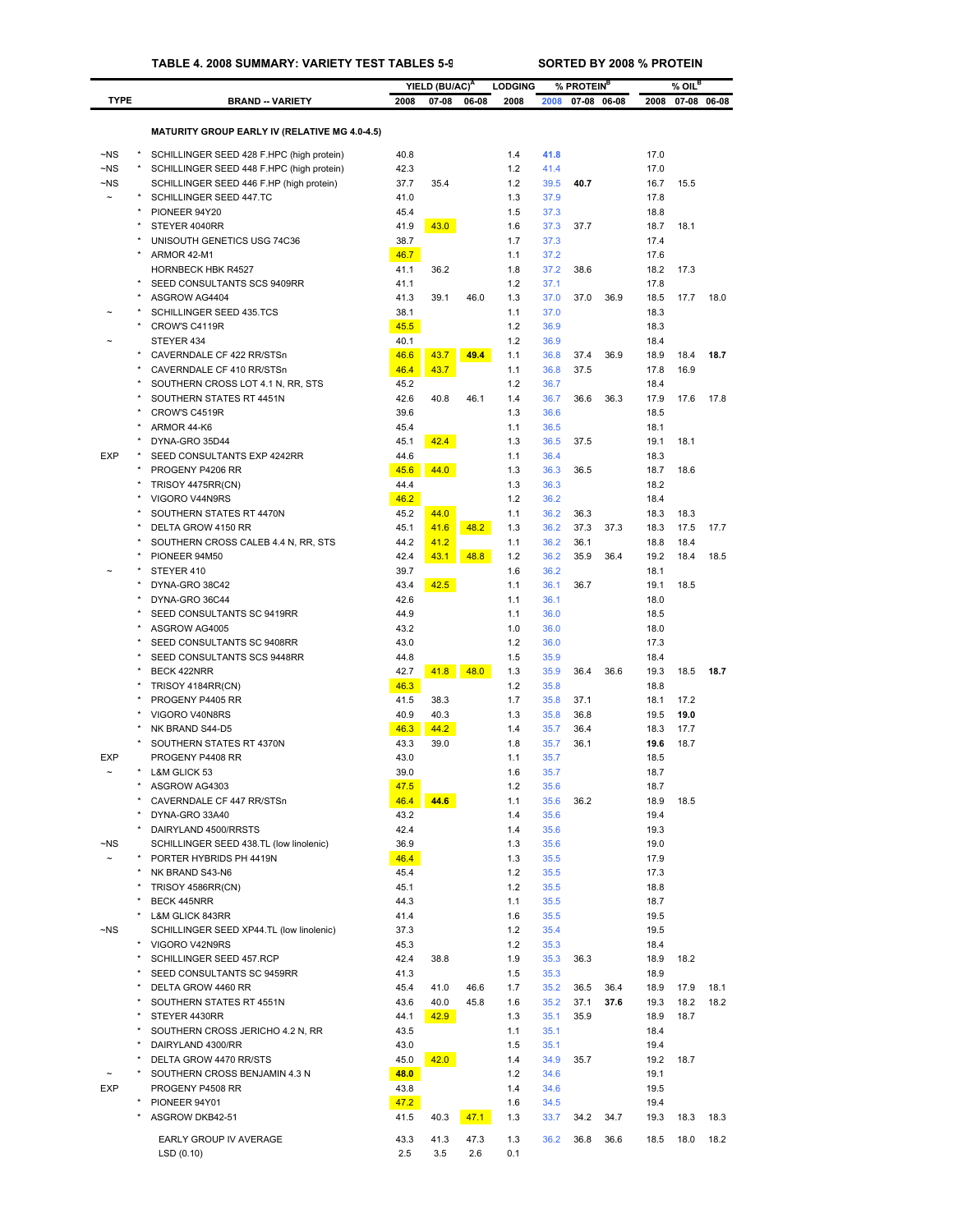|                       |                                                                 |              | YIELD (BU/AC) <sup>A</sup> |              | <b>LODGING</b> |              | % PROTEIN <sup>B</sup> |              |              | % OIL <sup>B</sup> |              |
|-----------------------|-----------------------------------------------------------------|--------------|----------------------------|--------------|----------------|--------------|------------------------|--------------|--------------|--------------------|--------------|
| <b>TYPE</b>           | <b>BRAND -- VARIETY</b>                                         | 2008         | $07 - 08$                  | 06-08        | 2008           | 2008         | 07-08 06-08            |              | 2008         |                    | 07-08 06-08  |
|                       |                                                                 |              |                            |              |                |              |                        |              |              |                    |              |
|                       | <b>MATURITY GROUP LATE IV (RELATIVE MG 4.6-4.9)</b>             |              |                            |              |                |              |                        |              |              |                    |              |
| $-NS$                 | KS4607 (high protein)                                           | 36.3         | 35.3                       |              | 1.3            | 39.4         | 39.4                   |              | 18.4         | 17.6               |              |
|                       | PIONEER 94Y60<br>PIONEER 94M80                                  | 42.0<br>39.6 | 37.0                       | 43.5         | 1.2<br>1.4     | 38.7<br>38.4 | 39.7                   | 38.9         | 17.6<br>17.6 | 17.1               | 17.4         |
|                       | SCHILLINGER SEED 477.TCS                                        | 38.6         |                            |              | 1.3            | 37.9         |                        |              | 18.0         |                    |              |
|                       | ARMOR 48-J3                                                     | 46.1         | 45.1                       |              | 1.4            | 37.4         | 38.7                   |              | 18.7         | 18.1               |              |
|                       | PROGENY P4918 RR                                                | 44.2         |                            |              | 1.6            | 37.4         |                        |              | 17.8         |                    |              |
|                       | PROGENY P4718 RR                                                | 43.4         |                            |              | 1.4            | 37.3         |                        |              | 18.0         |                    |              |
|                       | ASGROW AG4703<br>DELTA GROW 4870 RR                             | 43.0<br>45.0 | 41.8                       | 47.4         | 1.2            | 37.3         | 37.9                   | 37.3         | 17.9         | 17.3               | 17.5         |
|                       | BECK 474NRR                                                     | 45.7         |                            |              | 1.5<br>1.3     | 37.2<br>37.0 |                        |              | 17.7<br>17.8 |                    |              |
| $\sim P$              | PENNYRILE (long term check-released 1987)                       | 38.3         | 35.8                       |              | 1.5            | 37.0         | 38.0                   |              | 19.1         | 18.6               |              |
|                       | ASGROW AG4903                                                   | 45.5         | 42.5                       | 48.0         | 1.4            | 36.8         | 37.2                   | 36.5         | 19.3         | 18.7               | 18.7         |
|                       | SOUTHERN STATES RT 4888N                                        | 44.2         |                            |              | 1.4            | 36.8         |                        |              | 18.1         |                    |              |
|                       | NK BRAND S45-E5                                                 | 36.9         |                            |              | 1.4            | 36.7         |                        |              | 18.7         |                    |              |
|                       | SCHILLINGER SEED 495.RC<br>VIGORO V49N6RR                       | 43.7<br>42.7 | 41.9<br>42.1               | 46.6<br>48.2 | 1.9<br>1.7     | 36.6<br>36.5 | 38.2<br>37.8           | 37.7<br>37.4 | 18.3<br>19.0 | 17.6<br>18.0       | 17.7<br>18.0 |
|                       | ASGROW DKB46-51                                                 | 46.5         | 42.2                       | 47.3         | 1.4            | 36.4         | 37.9                   | 37.8         | 19.1         | 18.3               | 18.2         |
|                       | DELTA GROW 4970 RR                                              | 45.9         | 40.6                       | 47.2         | 1.9            | 36.3         | 38.1                   | 37.5         | 18.9         | 17.9               | 17.9         |
|                       | PIONEER 94Y90                                                   | 42.5         |                            |              | 1.6            | 36.3         |                        |              | 19.4         |                    |              |
|                       | UNISOUTH GENETICS USG 74T98                                     | 40.0         |                            |              | 2.2            | 36.2         |                        |              | 18.3         |                    |              |
|                       | ARMOR ARX4717                                                   | 41.2         |                            |              | 1.2            | 36.1         |                        |              | 19.0         |                    |              |
|                       | SOUTHERN STATES RT 4996N<br>CROW'S C4820R                       | 41.6<br>45.0 | 40.0                       | 46.0         | 1.6<br>1.3     | 36.0<br>35.9 | 37.5                   | 37.1         | 19.7<br>19.5 | 18.4               | 18.6         |
|                       | <b>HORNBECK HBK R4924</b>                                       | 44.1         | 43.6                       | 48.3         | 1.6            | 35.9         | 37.2                   | 36.4         | 19.1         | 18.0               | 18.2         |
|                       | DAIRYLAND 8482/RR                                               | 44.4         | 42.0                       |              | 1.5            | 35.8         | 37.2                   |              | 18.9         | 18.3               |              |
|                       | DELTA GROW 4975 LARR                                            | 43.2         | 40.7                       |              | 1.4            | 35.8         | 37.2                   |              | 18.8         | 17.7               |              |
|                       | VIGORO V47N9RS                                                  | 45.3         |                            |              | 1.3            | 35.7         |                        |              | 19.6         |                    |              |
|                       | ASGROW AG4705                                                   | 43.8         |                            |              | 2.0            | 35.7         |                        |              | 20.3         |                    |              |
|                       | UNISOUTH GENETICS USG 7484nRR                                   | 39.1         |                            |              | 1.7            | 35.7         |                        |              | 17.9         |                    |              |
|                       | SOUTHERN CROSS RUFUS 4.7 N, RR, STS<br>SOUTHERN STATES RT 4808N | 44.6<br>44.4 | 43.9                       | 49.2         | 1.2<br>1.6     | 35.6<br>35.6 | 37.0                   | 36.0         | 19.7<br>19.0 | 17.6               | 17.8         |
|                       | STEYER 4620RR                                                   | 43.2         |                            |              | 1.2            | 35.6         |                        |              | 19.7         |                    |              |
|                       | SOUTHERN CROSS HIRAM 4.9 N, RR                                  | 39.2         | 38.6                       |              | 1.4            | 35.6         | 36.1                   |              | 18.9         | 17.7               |              |
|                       | SOUTHERN STATES RT 4760N                                        | 43.6         | 40.8                       | 46.6         | 1.7            | 35.5         | 37.5                   | 37.6         | 19.2         | 18.0               | 18.0         |
|                       | PROGENY P4706 RR                                                | 41.7         | 40.5                       |              | 1.6            | 35.4         | 36.9                   |              | 19.1         | 18.2               |              |
|                       | PROGENY P4949 RR                                                | 40.7         | 40.4                       |              | 1.5            | 35.4         | 37.6                   |              | 19.9         | 18.1               |              |
| <b>EXP</b><br>$\star$ | DAIRYLAND 47-001/RR<br>ASGROW AG4907                            | 38.1<br>43.9 | 35.7                       |              | 1.5<br>1.6     | 35.4<br>35.3 | 36.1                   |              | 18.7<br>18.7 | 18.4               |              |
|                       | DELTA GROW 4770 RR                                              | 42.2         | 41.5                       |              | 1.6            | 35.3         | 37.4                   |              | 19.0         | 18.1               |              |
|                       | DELTA GROW 4840 RR                                              | 41.1         | 39.7                       | 44.6         | 1.7            | 35.3         | 36.8                   | 36.7         | 18.1         | 16.8               | 17.4         |
|                       | SOUTHERN CROSS GALILEE 4.7 N, RR                                | 39.9         | 39.4                       |              | 1.3            | 35.3         | 36.2                   |              | 19.2         | 18.9               |              |
|                       | PROGENY P4908 RR                                                | 46.3         |                            |              | 1.5            | 35.2         |                        |              | 18.8         |                    |              |
|                       | PROGENY P4906 RR                                                | 43.1         | 39.4                       |              | 1.4            | 35.2         | 36.9                   |              | 18.6         | 17.9               |              |
|                       | UNISOUTH GENETICS USG 74A76<br>SEED CONSULTANTS SCS 9479RR      | 45.4<br>45.0 | 42.7                       | 48.0         | 1.6<br>1.4     | 35.1<br>35.1 | 37.2                   | 36.6         | 19.3<br>19.2 | 18.0               | 18.2         |
|                       | SCHILLINGER SEED 478.RCS                                        | 36.2         |                            |              | 1.5            | 35.1         |                        |              | 18.6         |                    |              |
|                       | HORNBECK HBK R4727                                              | 43.3         | 40.7                       |              | 1.4            | 35.0         | 35.8                   |              | 19.0         | 18.2               |              |
|                       | DELTA GROW 4780 RR                                              | 41.5         | 38.8                       |              | 1.4            | 35.0         | 35.8                   |              | 19.5         | 18.9               |              |
|                       | SOUTHERN STATES RT 4777N                                        | 41.4         | 42.6                       | 47.9         | 1.4            | 35.0         | 36.3                   | 36.5         | 19.1         | 18.4               | 18.5         |
|                       | PIONEER 94Y70                                                   | 46.6         |                            |              | 1.7            | 34.9         |                        |              | 19.5         |                    |              |
|                       | NK BRAND S49-Q9<br>VIGORO V47N8RR                               | 44.0<br>41.7 | 38.9                       | 46.0         | 1.8<br>1.3     | 34.8<br>34.8 | 36.9                   | 36.6         | 18.9<br>19.3 | 17.1               | 17.3         |
|                       | ASGROW AG4606                                                   | 46.5         |                            |              | 1.4            | 34.7         |                        |              | 21.0         |                    |              |
| <b>EXP</b>            | NK BRAND XR4881                                                 | 44.8         |                            |              | 1.2            | 34.7         |                        |              | 18.6         |                    |              |
|                       | PROGENY P4807 RR                                                | 41.9         | 38.7                       |              | 1.5            | 34.7         | 35.9                   |              | 19.2         | 18.3               |              |
|                       | CAVERNDALE CF 470 RR/STSn                                       | 43.2         | 42.4                       |              | 1.1            | 34.5         | 35.5                   |              | 19.7         | 19.1               |              |
|                       | ASGROW AG4605                                                   | 42.7         | 39.1                       |              | 1.3            | 34.5         | 36.1                   |              | 19.0         | 18.6               |              |
|                       | NK BRAND S47-D9<br>ARMOR 47-F8                                  | 43.8<br>43.5 | 45.3<br>42.5               |              | 1.1<br>1.1     | 34.1<br>34.0 | 35.8<br>35.7           |              | 19.6<br>19.3 | 18.7<br>18.7       |              |
|                       | VIGORO V48N7RS                                                  | 43.4         | 42.0                       |              | 1.1            | 34.0         | 34.8                   |              | 19.5         | 19.0               |              |
|                       | SOUTHERN CROSS ELI 4.7 N, RR, STS                               | 41.8         | 41.7                       | 49.0         | 1.2            | 34.0         | 35.0                   | 34.7         | 19.8         | 19.7               | 19.7         |
|                       | UNISOUTH GENETICS USG 74G78                                     | 45.0         |                            |              | 1.1            | 33.9         |                        |              | 19.6         |                    |              |
|                       | PROGENY P4606 RR                                                | 44.4         | 43.3                       |              | 1.2            | 33.7         | 35.7                   |              | 19.6         | 18.5               |              |
| ×                     | <b>STINE 4782-4</b>                                             | 43.3         | 42.0                       | 49.1         | 1.2            | 33.5         | 35.7                   | 35.2         | 19.9         | 19.5               | 19.4         |
|                       | SEED CONSULTANTS SC 9468RR                                      | 43.1<br>41.2 | 41.2                       |              | 1.2<br>1.2     | 33.1         | 34.5<br>34.1           |              | 20.1         | 19.5<br>20.3       |              |
|                       | TRISOY 4760RR(CN)                                               |              | 39.0                       |              |                | 32.5         |                        |              | 21.5         |                    |              |
|                       | LATE GROUP IV AVERAGE                                           | 42.8         | 40.8                       | 47.2         | 1.4            | 35.6         | 36.8                   | 36.9         | 19.0         | 18.3               | 18.1         |
|                       | LSD(0.10)                                                       | 2.2          | 3.8                        | 2.5          | 0.1            |              |                        |              |              |                    |              |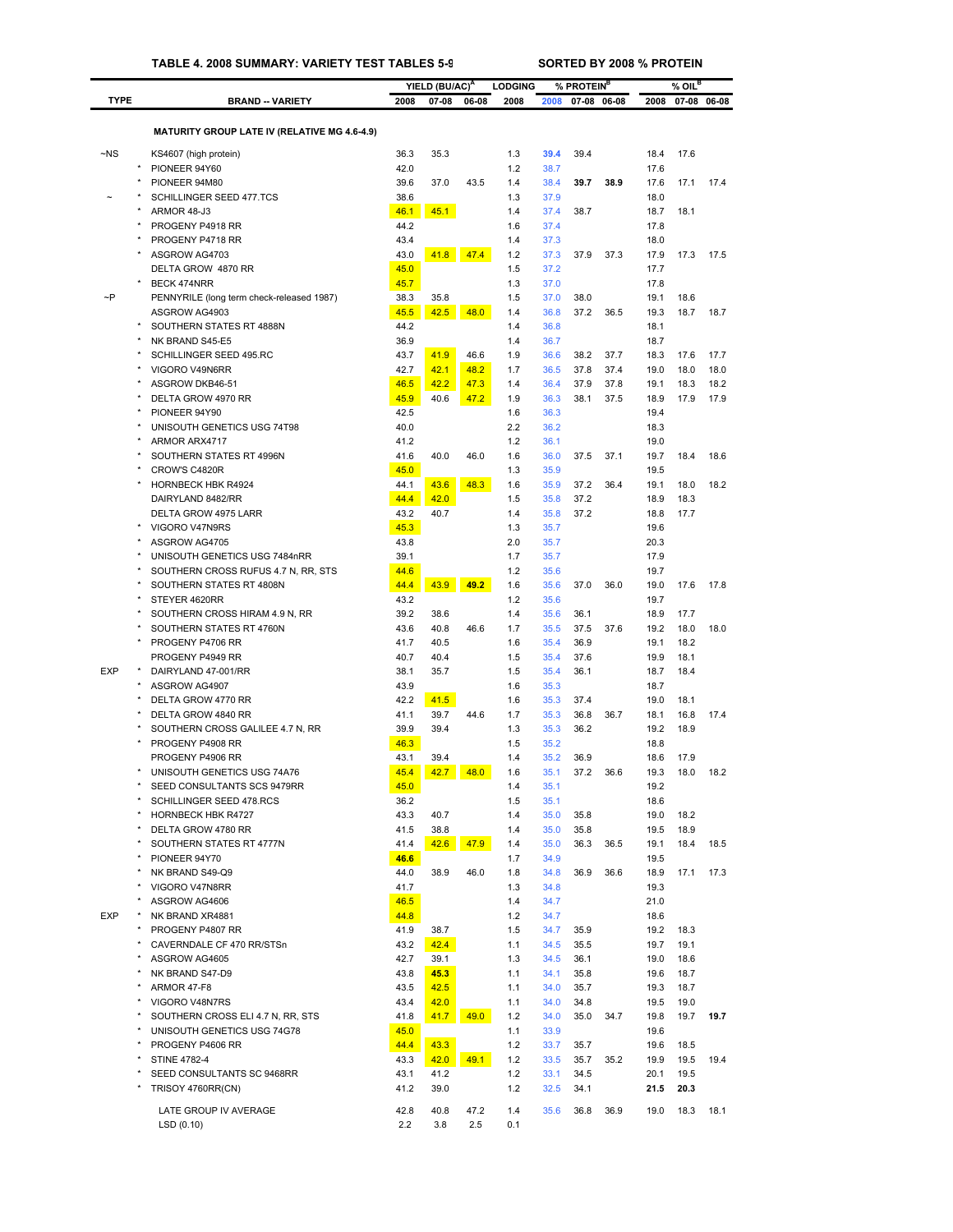# **TABLE 4. 2008 SUMMARY: VARIETY TEST TABLES 5-9 SORTED BY 2008 % PROTEIN**

|               |         |                                        |      | YIELD (BU/AC) <sup>A</sup> |       | <b>LODGING</b> |      | % PROTEIN <sup>B</sup> |             |      | $%$ OIL <sup>B</sup> |       |
|---------------|---------|----------------------------------------|------|----------------------------|-------|----------------|------|------------------------|-------------|------|----------------------|-------|
| <b>TYPE</b>   |         | <b>BRAND - VARIETY</b>                 | 2008 | $07 - 08$                  | 06-08 | 2008           | 2008 |                        | 07-08 06-08 | 2008 | $07 - 08$            | 06-08 |
|               |         |                                        |      |                            |       |                |      |                        |             |      |                      |       |
|               |         | <b>MATURITY GROUP V</b>                |      |                            |       |                |      |                        |             |      |                      |       |
|               |         | DELTA KING DK52K6                      | 35.7 | 36.5                       | 43.6  | 2.4            | 39.1 | 39.7                   | 39.0        | 17.3 | 17.0                 | 17.2  |
|               |         | SOUTHERN STATES RT 5540N               | 36.6 | 35.2                       | 41.6  | 2.4            | 38.8 | 39.4                   | 38.5        | 18.1 | 17.5                 | 17.7  |
| $\sim P$      |         | V98-2711                               | 39.8 |                            |       | 2.3            | 38.3 |                        |             | 18.0 |                      |       |
| $\sim P$      |         | ESSEX (long term check-released 1974)  | 37.5 | 35.2                       |       | 2.0            | 38.3 | 39.9                   |             | 18.0 | 17.4                 |       |
| $\sim P$      |         | <b>JAKE</b>                            | 37.8 | 36.9                       | 43.3  | 1.6            | 38.2 | 38.0                   | 37.2        | 17.0 | 17.2                 | 17.4  |
|               | $\star$ | PROGENY P5108 RR                       | 38.2 |                            |       | 1.5            | 37.8 |                        |             | 18.2 |                      |       |
|               |         | DAIRYLAND 8512/RR                      | 36.9 |                            |       | 1.6            | 37.7 |                        |             | 18.5 |                      |       |
|               |         | DELTA GROW 5450 RR                     | 36.1 |                            |       | 1.8            | 37.6 |                        |             | 17.4 |                      |       |
|               |         | DELTA GROW 5470 RR                     | 35.9 | 34.6                       |       | 1.6            | 37.6 | 38.6                   |             | 17.4 | 17.1                 |       |
|               |         | PROGENY P5408 RR                       | 40.6 |                            |       | 2.0            | 37.5 |                        |             | 17.8 |                      |       |
|               |         | UNISOUTH GENETICS USG 75J47            | 38.5 | 37.5                       |       | 1.9            | 37.5 | 37.8                   |             | 18.0 | 17.7                 |       |
|               |         | SOUTHERN STATES RT 5160N               | 36.9 | 36.3                       | 42.7  | 2.0            | 37.4 | 38.0                   | 37.1        | 17.4 | 17.2                 | 17.5  |
|               |         | UNISOUTH GENETICS USG 5601T            | 42.7 | 41.0                       | 47.8  | 2.1            | 37.3 | 38.5                   | 38.3        | 18.4 | 17.6                 | 17.3  |
|               |         | SCHILLINGER SEED 557.RC                | 39.8 |                            |       | 1.9            | 37.3 |                        |             | 17.7 |                      |       |
|               |         | DELTA GROW 5300 RR                     | 38.8 | 36.1                       |       | 2.3            | 37.3 | 38.4                   |             | 17.5 | 16.6                 |       |
|               |         | <b>ARMOR 53-Z5</b>                     | 40.7 |                            |       | 1.8            | 37.2 |                        |             | 18.0 |                      |       |
|               |         | UNISOUTH GENETICS USG ALLEN            | 36.6 | 35.0                       | 42.9  | 2.0            | 37.2 | 38.2                   | 37.6        | 17.9 | 17.5                 | 17.2  |
|               | $\star$ | PROGENY P5308 RR                       | 37.7 |                            |       | 1.7            | 37.1 |                        |             | 18.4 |                      |       |
|               |         | UNISOUTH GENETICS USG 75J32            | 37.1 | 34.9                       | 42.4  | 1.9            | 37.1 | 38.6                   | 37.9        | 18.3 | 17.1                 | 17.3  |
|               |         | PROGENY P5770                          | 36.0 |                            |       | 2.7            | 37.1 |                        |             | 18.6 |                      |       |
|               | $\star$ | PROGENY P5218 RR                       | 38.4 |                            |       | 2.7            | 36.8 |                        |             | 18.4 |                      |       |
|               |         | PROGENY P5208 RR                       | 38.9 |                            |       | 1.5            | 36.7 |                        |             | 18.7 |                      |       |
| <b>EXP-NS</b> |         | V01-1693 (3.5% linolenic)              | 37.3 |                            |       | 1.9            | 36.7 |                        |             | 18.7 |                      |       |
|               | $\star$ | DAIRYLAND 8509/RR                      | 42.3 | 38.0                       |       | 1.8            | 36.6 | 37.8                   |             | 19.3 | 18.2                 |       |
| <b>EXP-NS</b> |         | V01-1702 (3.5% linolenic)              | 37.8 |                            |       | 1.8            | 36.6 |                        |             | 19.4 |                      |       |
|               |         | PROGENY P5107 RR                       | 37.5 | 32.1                       |       | 2.1            | 36.5 | 38.5                   |             | 18.4 | 17.3                 |       |
|               |         | HORNBECK HBK C4926                     | 33.8 |                            |       | 1.6            | 36.5 |                        |             | 18.7 |                      |       |
|               |         | <b>STINE 5482-4</b>                    | 40.4 | 37.7                       |       | 1.6            | 36.3 | 37.2                   |             | 18.5 | 18.1                 |       |
|               |         | DELTA GROW 5160 RR/STS                 | 39.4 | 37.0                       | 45.0  | 1.7            | 36.3 | 38.5                   | 38.2        | 20.1 | 18.8                 | 18.6  |
|               |         | SOUTHERN CROSS DAMASCUS 5.0 N, RR, STS | 38.8 | 35.2                       | 43.0  | 1.7            | 36.3 | 38.4                   | 38.0        | 19.7 | 18.7                 | 18.6  |
|               |         | UNISOUTH GENETICS USG 5002T            | 44.5 | 40.4                       | 47.1  | 2.2            | 36.1 | 37.5                   | 37.0        | 18.7 | 18.1                 | 18.1  |
|               | $\star$ | PIONEER 95Y20                          | 37.0 |                            |       | 1.8            | 36.1 |                        |             | 18.4 |                      |       |
| $\sim P$      |         | <b>KS5004N</b>                         | 45.8 |                            |       | 2.1            | 35.8 |                        |             | 19.0 |                      |       |
| $\sim P$      |         | TEEJAY                                 | 43.1 | 40.3                       | 46.0  | 1.8            | 35.8 | 37.7                   | 37.0        | 18.4 | 17.5                 | 17.6  |
|               |         | PROGENY P5115 RR                       | 38.6 | 34.9                       |       | 1.6            | 35.2 | 36.0                   |             | 19.6 | 18.8                 |       |
|               |         | DELTA GROW 5170 RR                     | 41.8 |                            |       | 1.1            | 35.1 |                        |             | 19.1 |                      |       |
|               |         |                                        |      |                            |       |                |      |                        |             |      |                      |       |
|               |         | <b>GROUP V AVERAGE</b>                 | 38.8 | 36.6                       | 44.1  | 1.9            | 37.0 | 38.2                   | 37.8        | 18.4 | 17.6                 | 17.7  |
|               |         | LSD(0.10)                              | 1.8  | 3.5                        | 2.7   | 0.2            |      |                        |             |      |                      |       |
|               |         | <b>GRAND MEAN</b>                      | 42.2 | 40.1                       | 46.1  | 1.5            | 36.3 | 37.1                   | 37.1        | 18.6 | 18.1                 | 18.1  |

~ Variety is not Roundup Ready. All varieties without a tilda ( ~ ) prefix are Roundup Ready.

\* Resistant to soybean cyst nematode. See Table 3. Company Disease Resistance Specificatio[ns for detai](#page-29-0)ls.

P Entries with a P prefix are public varieties.

NS Entries with a NS prefix are novel soybean varieties that are emerging from both the public and private sectors. Some of these value-added soybean types will supply relatively small market niches, while others may be of much broader market value. Testing novel soybeans will enable producers to assess whether premiums for a given trait offset possible yield lag/drag.

EXP Entries with an EXP prefix are varieties that are still under development or soon to be released.

<sup>A</sup> Within a maturity group, shaded yields are not significantly different (0.10 level) from the highest yielding cultivar (bold data) of that maturity group and year column.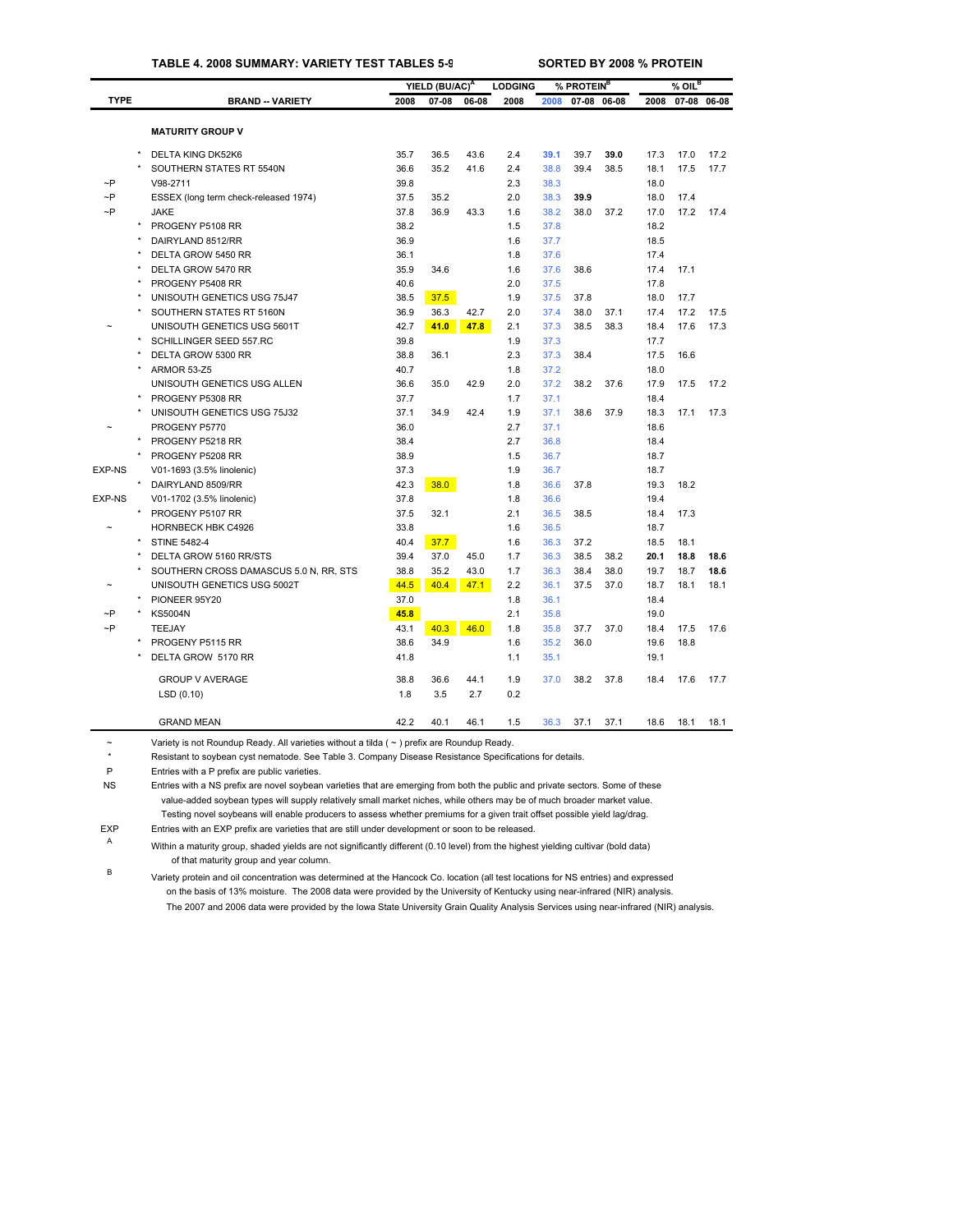## **TABLE 4. 2008 SUMMARY: VARIETY TEST TABLES 5-9 SORTED BY 07-08 % PROTEIN**

| <b>TYPE</b><br><b>BRAND -- VARIETY</b><br>2008<br>2008<br>2008<br>2008<br>07-08<br>06-08<br>07-08<br>06-08<br>sort<br>sort<br>sort<br>MATURITY GROUP II-III (RELATIVE MG 2.7-3.9)<br>EBBERTS 1365RR<br>43.3<br>43.2<br>46.8<br>1.7<br>39.2<br>39.6<br>39.8<br>16.9<br>$-NS$<br>38.3<br>32.6<br>1.2<br>39.0<br>39.4<br>IA3027 (large seed, high protein)<br>33.7<br>39.3<br>18.3<br>HORNBECK HBK R3927<br>44.8<br>41.5<br>2.4<br>38.3<br>39.0<br>19.1<br>CROW'S C3916R<br>41.7<br>41.6<br>1.2<br>37.8<br>17.8<br>37.3<br>43.1<br>EBBERTS 1378RR<br>41.9<br>1.4<br>36.7<br>37.8<br>17.7 | 07-08 06-08<br>16.7<br>16.8 |
|---------------------------------------------------------------------------------------------------------------------------------------------------------------------------------------------------------------------------------------------------------------------------------------------------------------------------------------------------------------------------------------------------------------------------------------------------------------------------------------------------------------------------------------------------------------------------------------|-----------------------------|
|                                                                                                                                                                                                                                                                                                                                                                                                                                                                                                                                                                                       |                             |
|                                                                                                                                                                                                                                                                                                                                                                                                                                                                                                                                                                                       |                             |
|                                                                                                                                                                                                                                                                                                                                                                                                                                                                                                                                                                                       |                             |
|                                                                                                                                                                                                                                                                                                                                                                                                                                                                                                                                                                                       |                             |
|                                                                                                                                                                                                                                                                                                                                                                                                                                                                                                                                                                                       | 18.4<br>18.6                |
|                                                                                                                                                                                                                                                                                                                                                                                                                                                                                                                                                                                       | 18.6                        |
|                                                                                                                                                                                                                                                                                                                                                                                                                                                                                                                                                                                       | 17.5                        |
|                                                                                                                                                                                                                                                                                                                                                                                                                                                                                                                                                                                       | 17.2                        |
| PIONEER 93B82<br>43.1<br>39.8<br>1.8<br>37.6<br>37.6<br>18.5                                                                                                                                                                                                                                                                                                                                                                                                                                                                                                                          | 18.5                        |
| 42.7<br>ASGROW AG3603<br>41.1<br>37.1<br>37.6<br>17.8<br>1.1                                                                                                                                                                                                                                                                                                                                                                                                                                                                                                                          | 17.4                        |
| ~NS<br>SCHILLINGER SEED 397.TCL (low linolenic)<br>41.6<br>39.3<br>1.1<br>37.6<br>37.5<br>19.5                                                                                                                                                                                                                                                                                                                                                                                                                                                                                        | 19.2                        |
| SOUTHERN CROSS LUCAS 3.8 N, RR<br>42.4<br>37.4<br>45.6<br>1.4<br>36.7<br>17.5                                                                                                                                                                                                                                                                                                                                                                                                                                                                                                         | 17.1                        |
| BECK 399NRR<br>44.4<br>42.1<br>1.2<br>36.9<br>37.3<br>18.0                                                                                                                                                                                                                                                                                                                                                                                                                                                                                                                            | 17.1                        |
| 46.0<br>EBBERTS 3386<br>42.1<br>1.7<br>36.7<br>37.3<br>18.5                                                                                                                                                                                                                                                                                                                                                                                                                                                                                                                           | 18.0                        |
| NS<br>ASGROW AG2822V (low linolenic)<br>37.9<br>38.9<br>1.3<br>36.9<br>37.2<br>19.7                                                                                                                                                                                                                                                                                                                                                                                                                                                                                                   | 19.7                        |
| SOUTHERN STATES RT 3971N<br>44.9<br>42.7<br>1.2<br>37.1<br>36.4<br>17.5                                                                                                                                                                                                                                                                                                                                                                                                                                                                                                               | 17.3                        |
| 42.8<br>41.3<br>1.7<br>ΝS<br>ASGROW AG3121V (low linolenic)<br>37.0<br>37.0<br>18.5                                                                                                                                                                                                                                                                                                                                                                                                                                                                                                   | 18.2                        |
| SEED CONSULTANTS SC 9386RR<br>39.8<br>38.4<br>44.8<br>2.1<br>36.4<br>37.0<br>37.6<br>18.2                                                                                                                                                                                                                                                                                                                                                                                                                                                                                             | 18.0<br>18.3                |
| ASGROW AG3803<br>46.1<br>36.9<br>43.9<br>1.3<br>36.9<br>18.3                                                                                                                                                                                                                                                                                                                                                                                                                                                                                                                          | 18.2                        |
| 32.8<br>28.7<br>~NS<br>IA3025 (low linolenic)<br>1.5<br>36.7<br>36.9<br>19.2                                                                                                                                                                                                                                                                                                                                                                                                                                                                                                          | 18.9                        |
| SOUTHERN STATES RT 3871N<br>46.6<br>42.2<br>1.3<br>35.9<br>36.7<br>19.3                                                                                                                                                                                                                                                                                                                                                                                                                                                                                                               | 18.6                        |
| EBBERTS 1386RR<br>41.2<br>38.2<br>45.3<br>1.6<br>36.2<br>36.6<br>18.5<br>36.7                                                                                                                                                                                                                                                                                                                                                                                                                                                                                                         | 18.2<br>18.5                |
| ASGROW AG3906<br>41.8<br>40.8<br>47.0<br>1.1<br>36.2<br>36.3<br>36.5<br>18.8                                                                                                                                                                                                                                                                                                                                                                                                                                                                                                          | 18.6<br>18.9                |
| NK BRAND S38-D5<br>45.6<br>42.2<br>1.4<br>35.8<br>36.3<br>17.7                                                                                                                                                                                                                                                                                                                                                                                                                                                                                                                        | 17.1                        |
| <b>NS</b><br>ASGROW AG2921V (low linolenic)<br>41.2<br>38.7<br>36.1<br>1.0<br>35.5<br>19.8                                                                                                                                                                                                                                                                                                                                                                                                                                                                                            | 19.4                        |
| <b>NS</b><br>ASGROW AG35-21V (low linolenic)<br>41.9<br>40.2<br>1.2<br>35.9<br>36.0<br>19.1                                                                                                                                                                                                                                                                                                                                                                                                                                                                                           | 18.7                        |
| NK BRAND S37-P5<br>46.2<br>42.9<br>1.7<br>35.6<br>35.9<br>18.2                                                                                                                                                                                                                                                                                                                                                                                                                                                                                                                        | 18.3                        |
| SOUTHERN STATES RT 3860<br>41.7<br>40.4<br>46.4<br>35.0<br>35.8<br>18.9<br>35.9<br>1.1                                                                                                                                                                                                                                                                                                                                                                                                                                                                                                | 18.4<br>18.7                |
| ASGROW AG3705<br>42.5<br>41.7<br>48.2<br>1.1<br>34.9<br>35.4<br>35.6<br>18.3                                                                                                                                                                                                                                                                                                                                                                                                                                                                                                          | 17.8<br>18.2                |
| $\neg$ NS<br>39.5<br>38.7<br>35.7<br>35.2<br>IA3024 (low linolenic)<br>1.6<br>19.5                                                                                                                                                                                                                                                                                                                                                                                                                                                                                                    | 19.4                        |
| NK BRAND S39-A3<br>47.2<br>1.5<br>35.2<br>44.3<br>34.6<br>18.5                                                                                                                                                                                                                                                                                                                                                                                                                                                                                                                        | 18.1                        |
| SEED CONSULTANTS SCS 9398RR<br>47.7<br>1.6<br>36.8<br>18.8                                                                                                                                                                                                                                                                                                                                                                                                                                                                                                                            |                             |
| ARMOR ARX938<br>47.6<br>1.5<br>35.6<br>18.0                                                                                                                                                                                                                                                                                                                                                                                                                                                                                                                                           |                             |
| PIONEER 93Y20<br>46.7<br>1.9<br>36.6<br>19.1                                                                                                                                                                                                                                                                                                                                                                                                                                                                                                                                          |                             |
| PROGENY P3906 RR<br>1.5<br>37.4<br>45.6<br>18.4                                                                                                                                                                                                                                                                                                                                                                                                                                                                                                                                       |                             |
| VIGORO V37N8RR<br>44.8<br>36.2<br>17.9<br>1.1                                                                                                                                                                                                                                                                                                                                                                                                                                                                                                                                         |                             |
| <b>NS</b><br>ASGROW AG36-22V (low linolenic)<br>35.7<br>44.5<br>1.1<br>19.0                                                                                                                                                                                                                                                                                                                                                                                                                                                                                                           |                             |
| SEED CONSULTANTS SC 9389RR<br>43.9<br>1.3<br>36.2<br>17.9                                                                                                                                                                                                                                                                                                                                                                                                                                                                                                                             |                             |
| DYNA-GRO 32X39<br>43.6<br>1.3<br>36.7<br>17.6                                                                                                                                                                                                                                                                                                                                                                                                                                                                                                                                         |                             |
| PORTER HYBRIDS PH 4385N<br>43.6<br>1.7<br>35.4<br>18.0                                                                                                                                                                                                                                                                                                                                                                                                                                                                                                                                |                             |
| <b>BECK 364NRR</b><br>42.4<br>1.4<br>36.7<br>17.6                                                                                                                                                                                                                                                                                                                                                                                                                                                                                                                                     |                             |
| $\neg$ <sub>NS</sub><br>42.2<br>IA3026 (low saturates)<br>1.9<br>34.7<br>19.3                                                                                                                                                                                                                                                                                                                                                                                                                                                                                                         |                             |
| ARMOR 38-G2<br>41.7<br>1.5<br>37.1<br>17.5                                                                                                                                                                                                                                                                                                                                                                                                                                                                                                                                            |                             |
| PORTER HYBRIDS PH 4360N<br>41.6<br>1.5<br>36.6<br>18.0                                                                                                                                                                                                                                                                                                                                                                                                                                                                                                                                |                             |
| VIGORO V39N9RR<br>41.0<br>1.3<br>35.3<br>18.9                                                                                                                                                                                                                                                                                                                                                                                                                                                                                                                                         |                             |
| <b>NS</b><br>ASGROW DKB31-22V (low linolenic)<br>39.7<br>1.1<br>36.5<br>18.7                                                                                                                                                                                                                                                                                                                                                                                                                                                                                                          |                             |
| <b>NS</b><br>DAIRYLAND DST37-000-UL (low linolenic)<br>39.7<br>1.7<br>36.8<br>18.5                                                                                                                                                                                                                                                                                                                                                                                                                                                                                                    |                             |
| <b>NS</b><br>DAIRYLAND DST37-001-UL (low linolenic)<br>1.8<br>37.4<br>18.2<br>39.0                                                                                                                                                                                                                                                                                                                                                                                                                                                                                                    |                             |
| SEED CONSULTANT SC 388<br>38.5<br>1.6<br>38.0<br>18.1                                                                                                                                                                                                                                                                                                                                                                                                                                                                                                                                 |                             |
| $\neg$ <sub>NS</sub><br>IA3036 (mid oleic)<br>36.4<br>1.8<br>38.1<br>18.2                                                                                                                                                                                                                                                                                                                                                                                                                                                                                                             |                             |
| $-NS$<br>35.9<br>1.5<br>IA3041 (low linolenic)<br>36.5<br>18.4                                                                                                                                                                                                                                                                                                                                                                                                                                                                                                                        |                             |
| <b>GROUP III AVERAGE</b><br>42.5<br>40.4<br>44.6<br>1.4<br>36.6<br>37.0<br>37.3<br>18.4                                                                                                                                                                                                                                                                                                                                                                                                                                                                                               | 18.1<br>18.3                |
| 2.2<br>LSD(0.10)<br>3.3<br>2.8<br>0.2                                                                                                                                                                                                                                                                                                                                                                                                                                                                                                                                                 |                             |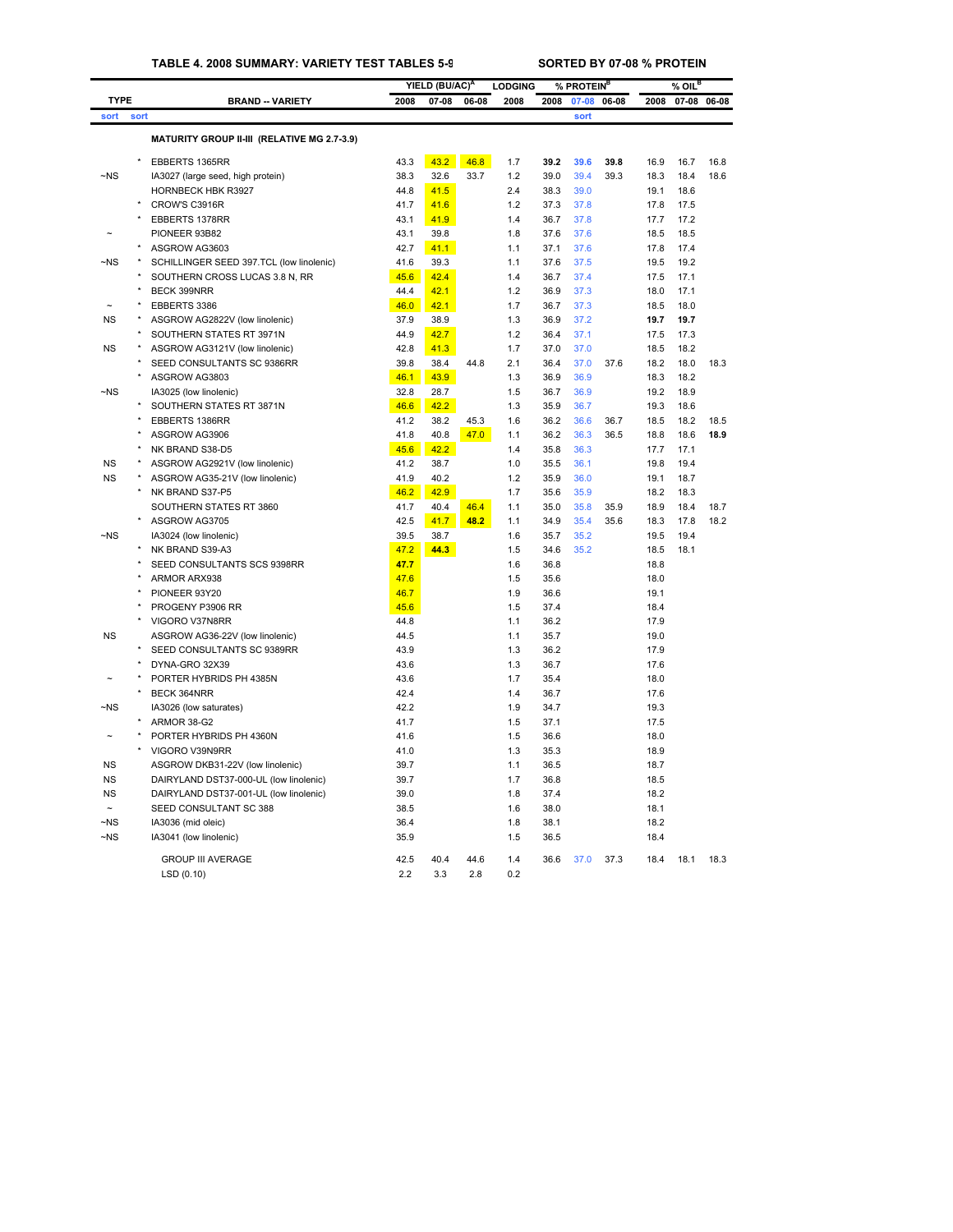|                      |                                                                      |              | YIELD (BU/AC) <sup>A</sup> |              | <b>LODGING</b> |              | % PROTEIN <sup>B</sup> |             |              | $%$ OIL <sup>B</sup> |              |
|----------------------|----------------------------------------------------------------------|--------------|----------------------------|--------------|----------------|--------------|------------------------|-------------|--------------|----------------------|--------------|
| <b>TYPE</b>          | <b>BRAND -- VARIETY</b>                                              | 2008         | $07 - 08$                  | 06-08        | 2008           | 2008         |                        | 07-08 06-08 | 2008         |                      | 07-08 06-08  |
|                      |                                                                      |              |                            |              |                |              |                        |             |              |                      |              |
|                      | <b>MATURITY GROUP EARLY IV (RELATIVE MG 4.0-4.5)</b>                 |              |                            |              |                |              |                        |             |              |                      |              |
| $\neg$ NS            | SCHILLINGER SEED 446 F.HP (high protein)                             | 37.7         | 35.4                       |              | 1.2            | 39.5         | 40.7                   |             | 16.7         | 15.5                 |              |
|                      | <b>HORNBECK HBK R4527</b>                                            | 41.1         | 36.2                       |              | 1.8            | 37.2         | 38.6                   |             | 18.2         | 17.3                 |              |
|                      | STEYER 4040RR                                                        | 41.9         | 43.0                       |              | 1.6            | 37.3         | 37.7                   |             | 18.7         | 18.1                 |              |
|                      | CAVERNDALE CF 410 RR/STSn                                            | 46.4         | 43.7                       |              | 1.1            | 36.8         | 37.5                   |             | 17.8         | 16.9                 |              |
|                      | DYNA-GRO 35D44<br>CAVERNDALE CF 422 RR/STSn                          | 45.1<br>46.6 | 42.4<br>43.7               | 49.4         | 1.3<br>1.1     | 36.5<br>36.8 | 37.5<br>37.4           | 36.9        | 19.1<br>18.9 | 18.1<br>18.4         | 18.7         |
|                      | DELTA GROW 4150 RR                                                   | 45.1         | 41.6                       | 48.2         | 1.3            | 36.2         | 37.3                   | 37.3        | 18.3         | 17.5                 | 17.7         |
|                      | SOUTHERN STATES RT 4551N                                             | 43.6         | 40.0                       | 45.8         | 1.6            | 35.2         | 37.1                   | 37.6        | 19.3         | 18.2                 | 18.2         |
|                      | PROGENY P4405 RR                                                     | 41.5         | 38.3                       |              | 1.7            | 35.8         | 37.1                   |             | 18.1         | 17.2                 |              |
|                      | ASGROW AG4404                                                        | 41.3         | 39.1                       | 46.0         | 1.3            | 37.0         | 37.0                   | 36.9        | 18.5         | 17.7                 | 18.0         |
|                      | VIGORO V40N8RS                                                       | 40.9         | 40.3                       |              | 1.3            | 35.8         | 36.8                   |             | 19.5         | 19.0                 |              |
|                      | DYNA-GRO 38C42                                                       | 43.4         | 42.5                       |              | 1.1            | 36.1         | 36.7                   |             | 19.1         | 18.5                 |              |
|                      | SOUTHERN STATES RT 4451N                                             | 42.6         | 40.8                       | 46.1         | 1.4            | 36.7         | 36.6                   | 36.3        | 17.9         | 17.6                 | 17.8         |
|                      | PROGENY P4206 RR                                                     | 45.6         | 44.0                       |              | 1.3            | 36.3         | 36.5                   |             | 18.7         | 18.6                 |              |
|                      | DELTA GROW 4460 RR                                                   | 45.4<br>42.7 | 41.0<br>41.8               | 46.6<br>48.0 | 1.7            | 35.2<br>35.9 | 36.5<br>36.4           | 36.4        | 18.9<br>19.3 | 17.9                 | 18.1<br>18.7 |
|                      | BECK 422NRR<br>NK BRAND S44-D5                                       | 46.3         | 44.2                       |              | 1.3<br>1.4     | 35.7         | 36.4                   | 36.6        | 18.3         | 18.5<br>17.7         |              |
|                      | SOUTHERN STATES RT 4470N                                             | 45.2         | 44.0                       |              | 1.1            | 36.2         | 36.3                   |             | 18.3         | 18.3                 |              |
|                      | SCHILLINGER SEED 457.RCP                                             | 42.4         | 38.8                       |              | 1.9            | 35.3         | 36.3                   |             | 18.9         | 18.2                 |              |
|                      | CAVERNDALE CF 447 RR/STSn                                            | 46.4         | 44.6                       |              | 1.1            | 35.6         | 36.2                   |             | 18.9         | 18.5                 |              |
|                      | SOUTHERN STATES RT 4370N                                             | 43.3         | 39.0                       |              | 1.8            | 35.7         | 36.1                   |             | 19.6         | 18.7                 |              |
|                      | SOUTHERN CROSS CALEB 4.4 N, RR, STS                                  | 44.2         | 41.2                       |              | 1.1            | 36.2         | 36.1                   |             | 18.8         | 18.4                 |              |
|                      | STEYER 4430RR                                                        | 44.1         | 42.9                       |              | 1.3            | 35.1         | 35.9                   |             | 18.9         | 18.7                 |              |
|                      | PIONEER 94M50                                                        | 42.4         | 43.1                       | 48.8         | 1.2            | 36.2         | 35.9                   | 36.4        | 19.2         | 18.4                 | 18.5         |
|                      | DELTA GROW 4470 RR/STS                                               | 45.0         | 42.0                       |              | 1.4            | 34.9         | 35.7                   |             | 19.2         | 18.7                 |              |
|                      | ASGROW DKB42-51                                                      | 41.5         | 40.3                       | 47.1         | 1.3            | 33.7         | 34.2                   | 34.7        | 19.3         | 18.3                 | 18.3         |
|                      | SOUTHERN CROSS BENJAMIN 4.3 N                                        | 48.0         |                            |              | 1.2            | 34.6         |                        |             | 19.1         |                      |              |
|                      | ASGROW AG4303                                                        | 47.5         |                            |              | 1.2            | 35.6         |                        |             | 18.7         |                      |              |
|                      | PIONEER 94Y01                                                        | 47.2         |                            |              | 1.6            | 34.5         |                        |             | 19.4         |                      |              |
|                      | ARMOR 42-M1<br>PORTER HYBRIDS PH 4419N                               | 46.7<br>46.4 |                            |              | 1.1<br>1.3     | 37.2<br>35.5 |                        |             | 17.6<br>17.9 |                      |              |
|                      | TRISOY 4184RR(CN)                                                    | 46.3         |                            |              | 1.2            | 35.8         |                        |             | 18.8         |                      |              |
|                      | VIGORO V44N9RS                                                       | 46.2         |                            |              | 1.2            | 36.2         |                        |             | 18.4         |                      |              |
|                      | CROW'S C4119R                                                        | 45.5         |                            |              | 1.2            | 36.9         |                        |             | 18.3         |                      |              |
|                      | PIONEER 94Y20                                                        | 45.4         |                            |              | 1.5            | 37.3         |                        |             | 18.8         |                      |              |
|                      | ARMOR 44-K6                                                          | 45.4         |                            |              | 1.1            | 36.5         |                        |             | 18.1         |                      |              |
|                      | NK BRAND S43-N6                                                      | 45.4         |                            |              | 1.2            | 35.5         |                        |             | 17.3         |                      |              |
|                      | VIGORO V42N9RS                                                       | 45.3         |                            |              | 1.2            | 35.3         |                        |             | 18.4         |                      |              |
|                      | SOUTHERN CROSS LOT 4.1 N, RR, STS                                    | 45.2         |                            |              | 1.2            | 36.7         |                        |             | 18.4         |                      |              |
|                      | TRISOY 4586RR(CN)                                                    | 45.1         |                            |              | 1.2            | 35.5         |                        |             | 18.8         |                      |              |
|                      | SEED CONSULTANTS SC 9419RR                                           | 44.9         |                            |              | 1.1            | 36.0         |                        |             | 18.5         |                      |              |
|                      | SEED CONSULTANTS SCS 9448RR                                          | 44.8         |                            |              | 1.5            | 35.9         |                        |             | 18.4         |                      |              |
| <b>EXP</b>           | SEED CONSULTANTS EXP 4242RR                                          | 44.6         |                            |              | 1.1            | 36.4         |                        |             | 18.3         |                      |              |
|                      | TRISOY 4475RR(CN)<br>BECK 445NRR                                     | 44.4<br>44.3 |                            |              | 1.3<br>1.1     | 36.3<br>35.5 |                        |             | 18.2<br>18.7 |                      |              |
| <b>EXP</b>           | PROGENY P4508 RR                                                     | 43.8         |                            |              | 1.4            | 34.6         |                        |             | 19.5         |                      |              |
|                      | SOUTHERN CROSS JERICHO 4.2 N, RR                                     | 43.5         |                            |              | 1.1            | 35.1         |                        |             | 18.4         |                      |              |
|                      | DYNA-GRO 33A40                                                       | 43.2         |                            |              | 1.4            | 35.6         |                        |             | 19.4         |                      |              |
|                      | ASGROW AG4005                                                        | 43.2         |                            |              | 1.0            | 36.0         |                        |             | 18.0         |                      |              |
|                      | DAIRYLAND 4300/RR                                                    | 43.0         |                            |              | 1.5            | 35.1         |                        |             | 19.4         |                      |              |
| EXP                  | PROGENY P4408 RR                                                     | 43.0         |                            |              | 1.1            | 35.7         |                        |             | 18.5         |                      |              |
|                      | SEED CONSULTANTS SC 9408RR                                           | 43.0         |                            |              | $1.2$          | 36.0         |                        |             | 17.3         |                      |              |
|                      | DYNA-GRO 36C44                                                       | 42.6         |                            |              | 1.1            | 36.1         |                        |             | 18.0         |                      |              |
|                      | DAIRYLAND 4500/RRSTS                                                 | 42.4         |                            |              | 1.4            | 35.6         |                        |             | 19.3         |                      |              |
| $\neg$ NS            | SCHILLINGER SEED 448 F.HPC (high protein)                            | 42.3         |                            |              | 1.2            | 41.4         |                        |             | 17.0         |                      |              |
|                      | L&M GLICK 843RR                                                      | 41.4         |                            |              | 1.6            | 35.5         |                        |             | 19.5         |                      |              |
|                      | SEED CONSULTANTS SC 9459RR                                           | 41.3         |                            |              | 1.5            | 35.3         |                        |             | 18.9         |                      |              |
|                      | SEED CONSULTANTS SCS 9409RR                                          | 41.1         |                            |              | $1.2$          | 37.1         |                        |             | 17.8         |                      |              |
| $\neg$ NS            | SCHILLINGER SEED 447.TC<br>SCHILLINGER SEED 428 F.HPC (high protein) | 41.0<br>40.8 |                            |              | 1.3<br>1.4     | 37.9<br>41.8 |                        |             | 17.8<br>17.0 |                      |              |
| $\tilde{}$           | STEYER 434                                                           | 40.1         |                            |              | $1.2$          | 36.9         |                        |             | 18.4         |                      |              |
| $\ddot{\phantom{1}}$ | STEYER 410                                                           | 39.7         |                            |              | 1.6            | 36.2         |                        |             | 18.1         |                      |              |
|                      | CROW'S C4519R                                                        | 39.6         |                            |              | 1.3            | 36.6         |                        |             | 18.5         |                      |              |
|                      | L&M GLICK 53                                                         | 39.0         |                            |              | 1.6            | 35.7         |                        |             | 18.7         |                      |              |
|                      | UNISOUTH GENETICS USG 74C36                                          | 38.7         |                            |              | 1.7            | 37.3         |                        |             | 17.4         |                      |              |
|                      | SCHILLINGER SEED 435.TCS                                             | 38.1         |                            |              | 1.1            | 37.0         |                        |             | 18.3         |                      |              |
| $\neg$ NS            | SCHILLINGER SEED XP44.TL (low linolenic)                             | 37.3         |                            |              | $1.2$          | 35.4         |                        |             | 19.5         |                      |              |
| $\neg$ NS            | SCHILLINGER SEED 438.TL (low linolenic)                              | 36.9         |                            |              | 1.3            | 35.6         |                        |             | 19.0         |                      |              |
|                      | EARLY GROUP IV AVERAGE                                               | 43.3         | 41.3                       | 47.3         | 1.3            | 36.2         | 36.8                   | 36.6        | 18.5         | 18.0                 | 18.2         |
|                      | LSD (0.10)                                                           | 2.5          | 3.5                        | 2.6          | 0.1            |              |                        |             |              |                      |              |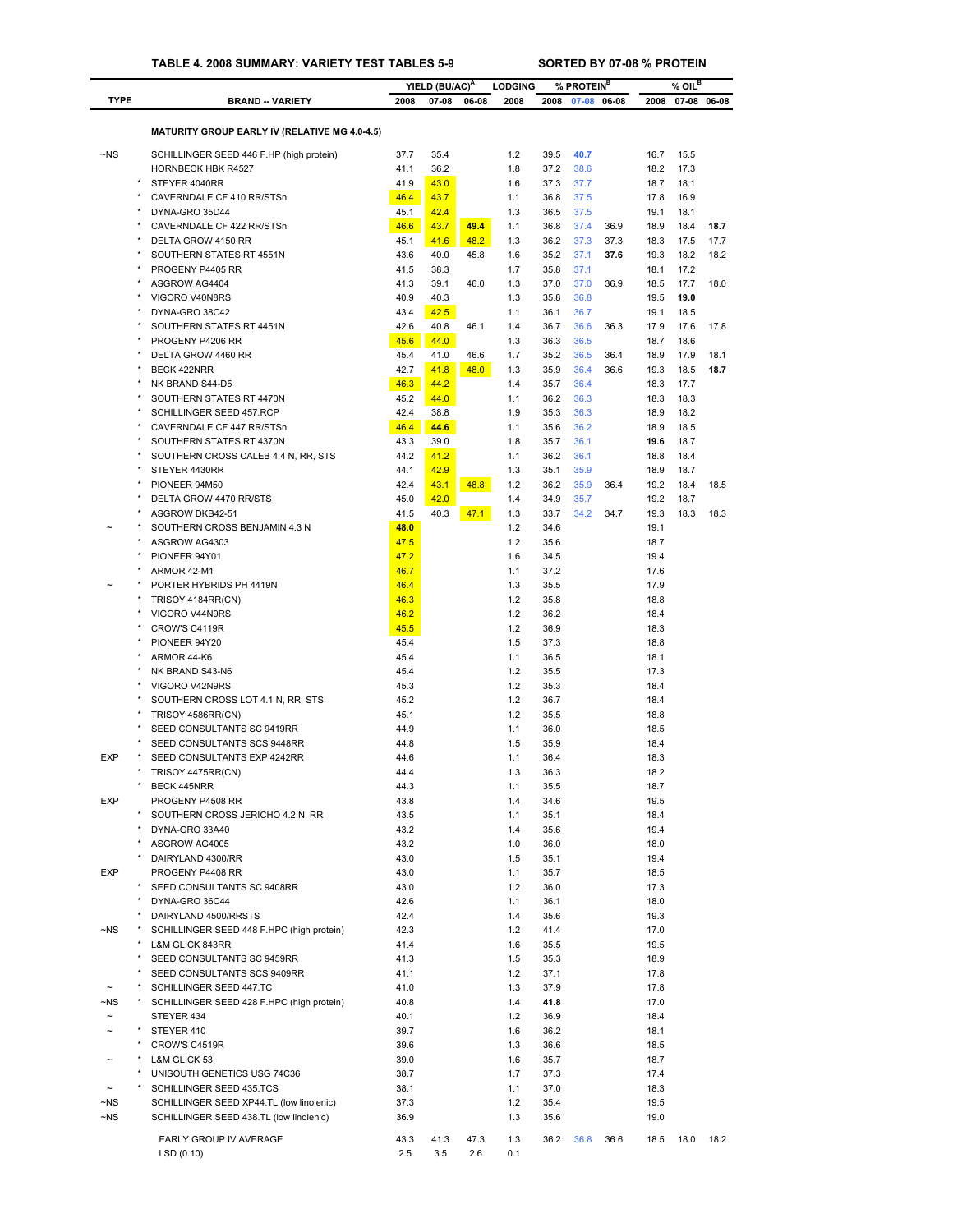|             |                                                       |              | YIELD (BU/AC) <sup>A</sup> |       | <b>LODGING</b> |              | % PROTEIN <sup>B</sup> |       |              | $%$ OIL <sup>B</sup> |             |
|-------------|-------------------------------------------------------|--------------|----------------------------|-------|----------------|--------------|------------------------|-------|--------------|----------------------|-------------|
| <b>TYPE</b> | <b>BRAND - VARIETY</b>                                | 2008         | 07-08                      | 06-08 | 2008           | 2008         | 07-08                  | 06-08 | 2008         |                      | 07-08 06-08 |
|             |                                                       |              |                            |       |                |              |                        |       |              |                      |             |
|             | <b>MATURITY GROUP LATE IV (RELATIVE MG 4.6-4.9)</b>   |              |                            |       |                |              |                        |       |              |                      |             |
|             | PIONEER 94M80                                         | 39.6         | 37.0                       | 43.5  | 1.4            | 38.4         | 39.7                   | 38.9  | 17.6         | 17.1                 | 17.4        |
| $-NS$       | KS4607 (high protein)                                 | 36.3         | 35.3                       |       | 1.3            | 39.4         | 39.4                   |       | 18.4         | 17.6                 |             |
|             | ARMOR 48-J3                                           | 46.1         | 45.1                       |       | 1.4            | 37.4         | 38.7                   |       | 18.7         | 18.1                 |             |
|             | SCHILLINGER SEED 495.RC                               | 43.7         | 41.9                       | 46.6  | 1.9            | 36.6         | 38.2                   | 37.7  | 18.3         | 17.6                 | 17.7        |
|             | DELTA GROW 4970 RR                                    | 45.9         | 40.6                       | 47.2  | 1.9            | 36.3         | 38.1                   | 37.5  | 18.9         | 17.9                 | 17.9        |
| $\sim P$    | PENNYRILE (long term check-released 1987)             | 38.3         | 35.8                       |       | 1.5            | 37.0         | 38.0                   |       | 19.1         | 18.6                 |             |
|             | ASGROW DKB46-51                                       | 46.5         | 42.2                       | 47.3  | 1.4            | 36.4         | 37.9                   | 37.8  | 19.1         | 18.3                 | 18.2        |
|             | ASGROW AG4703                                         | 43.0         | 41.8                       | 47.4  | 1.2            | 37.3         | 37.9                   | 37.3  | 17.9         | 17.3                 | 17.5        |
|             | VIGORO V49N6RR<br>PROGENY P4949 RR                    | 42.7         | 42.1                       | 48.2  | 1.7            | 36.5         | 37.8                   | 37.4  | 19.0<br>19.9 | 18.0<br>18.1         | 18.0        |
|             | SOUTHERN STATES RT 4760N                              | 40.7<br>43.6 | 40.4<br>40.8               | 46.6  | 1.5<br>1.7     | 35.4<br>35.5 | 37.6<br>37.5           | 37.6  | 19.2         | 18.0                 | 18.0        |
|             | SOUTHERN STATES RT 4996N                              | 41.6         | 40.0                       | 46.0  | 1.6            | 36.0         | 37.5                   | 37.1  | 19.7         | 18.4                 | 18.6        |
|             | DELTA GROW 4770 RR                                    | 42.2         | 41.5                       |       | 1.6            | 35.3         | 37.4                   |       | 19.0         | 18.1                 |             |
|             | DAIRYLAND 8482/RR                                     | 44.4         | 42.0                       |       | 1.5            | 35.8         | 37.2                   |       | 18.9         | 18.3                 |             |
|             | <b>HORNBECK HBK R4924</b>                             | 44.1         | 43.6                       | 48.3  | 1.6            | 35.9         | 37.2                   | 36.4  | 19.1         | 18.0                 | 18.2        |
|             | DELTA GROW 4975 LARR                                  | 43.2         | 40.7                       |       | 1.4            | 35.8         | 37.2                   |       | 18.8         | 17.7                 |             |
|             | ASGROW AG4903                                         | 45.5         | 42.5                       | 48.0  | 1.4            | 36.8         | 37.2                   | 36.5  | 19.3         | 18.7                 | 18.7        |
|             | UNISOUTH GENETICS USG 74A76                           | 45.4         | 42.7                       | 48.0  | 1.6            | 35.1         | 37.2                   | 36.6  | 19.3         | 18.0                 | 18.2        |
|             | SOUTHERN STATES RT 4808N                              | 44.4         | 43.9                       | 49.2  | 1.6            | 35.6         | 37.0                   | 36.0  | 19.0         | 17.6                 | 17.8        |
|             | PROGENY P4906 RR                                      | 43.1         | 39.4                       |       | 1.4            | 35.2         | 36.9                   |       | 18.6         | 17.9                 |             |
|             | PROGENY P4706 RR                                      | 41.7         | 40.5                       |       | 1.6            | 35.4         | 36.9                   |       | 19.1         | 18.2                 |             |
|             | NK BRAND S49-Q9                                       | 44.0         | 38.9                       | 46.0  | 1.8            | 34.8         | 36.9                   | 36.6  | 18.9         | 17.1                 | 17.3        |
|             | DELTA GROW 4840 RR                                    | 41.1         | 39.7                       | 44.6  | 1.7            | 35.3         | 36.8                   | 36.7  | 18.1         | 16.8                 | 17.4        |
|             | SOUTHERN STATES RT 4777N                              | 41.4         | 42.6                       | 47.9  | 1.4            | 35.0         | 36.3                   | 36.5  | 19.1         | 18.4                 | 18.5        |
|             | SOUTHERN CROSS GALILEE 4.7 N, RR                      | 39.9         | 39.4                       |       | 1.3            | 35.3         | 36.2                   |       | 19.2         | 18.9                 |             |
|             | ASGROW AG4605                                         | 42.7         | 39.1                       |       | 1.3            | 34.5         | 36.1                   |       | 19.0         | 18.6                 |             |
| <b>EXP</b>  | SOUTHERN CROSS HIRAM 4.9 N, RR<br>DAIRYLAND 47-001/RR | 39.2<br>38.1 | 38.6<br>35.7               |       | 1.4<br>1.5     | 35.6<br>35.4 | 36.1<br>36.1           |       | 18.9<br>18.7 | 17.7<br>18.4         |             |
|             | PROGENY P4807 RR                                      | 41.9         | 38.7                       |       | 1.5            | 34.7         | 35.9                   |       | 19.2         | 18.3                 |             |
|             | NK BRAND S47-D9                                       | 43.8         | 45.3                       |       | 1.1            | 34.1         | 35.8                   |       | 19.6         | 18.7                 |             |
|             | <b>HORNBECK HBK R4727</b>                             | 43.3         | 40.7                       |       | 1.4            | 35.0         | 35.8                   |       | 19.0         | 18.2                 |             |
|             | DELTA GROW 4780 RR                                    | 41.5         | 38.8                       |       | 1.4            | 35.0         | 35.8                   |       | 19.5         | 18.9                 |             |
|             | <b>STINE 4782-4</b>                                   | 43.3         | 42.0                       | 49.1  | 1.2            | 33.5         | 35.7                   | 35.2  | 19.9         | 19.5                 | 19.4        |
|             | PROGENY P4606 RR                                      | 44.4         | 43.3                       |       | 1.2            | 33.7         | 35.7                   |       | 19.6         | 18.5                 |             |
|             | ARMOR 47-F8                                           | 43.5         | 42.5                       |       | 1.1            | 34.0         | 35.7                   |       | 19.3         | 18.7                 |             |
|             | CAVERNDALE CF 470 RR/STSn                             | 43.2         | 42.4                       |       | 1.1            | 34.5         | 35.5                   |       | 19.7         | 19.1                 |             |
|             | SOUTHERN CROSS ELI 4.7 N, RR, STS                     | 41.8         | 41.7                       | 49.0  | 1.2            | 34.0         | 35.0                   | 34.7  | 19.8         | 19.7                 | 19.7        |
|             | VIGORO V48N7RS                                        | 43.4         | 42.0                       |       | 1.1            | 34.0         | 34.8                   |       | 19.5         | 19.0                 |             |
|             | SEED CONSULTANTS SC 9468RR                            | 43.1         | 41.2                       |       | 1.2            | 33.1         | 34.5                   |       | 20.1         | 19.5                 |             |
|             | TRISOY 4760RR(CN)                                     | 41.2         | 39.0                       |       | 1.2            | 32.5         | 34.1                   |       | 21.5         | 20.3                 |             |
|             | PIONEER 94Y70                                         | 46.6         |                            |       | 1.7            | 34.9         |                        |       | 19.5         |                      |             |
|             | ASGROW AG4606                                         | 46.5         |                            |       | 1.4            | 34.7         |                        |       | 21.0         |                      |             |
|             | PROGENY P4908 RR                                      | 46.3         |                            |       | 1.5            | 35.2         |                        |       | 18.8         |                      |             |
|             | BECK 474NRR                                           | <u>45.7</u>  |                            |       | 1.3            | 37.0         |                        |       | 17.8         |                      |             |
|             | VIGORO V47N9RS                                        | 45.3         |                            |       | 1.3            | 35.7         |                        |       | 19.6         |                      |             |
|             | CROW'S C4820R<br>DELTA GROW 4870 RR                   | 45.0<br>45.0 |                            |       | 1.3            | 35.9         |                        |       | 19.5         |                      |             |
|             | SEED CONSULTANTS SCS 9479RR                           |              |                            |       | 1.5<br>1.4     | 37.2         |                        |       | 17.7<br>19.2 |                      |             |
|             | UNISOUTH GENETICS USG 74G78                           | 45.0<br>45.0 |                            |       | 1.1            | 35.1<br>33.9 |                        |       | 19.6         |                      |             |
| <b>EXP</b>  | NK BRAND XR4881                                       | 44.8         |                            |       | 1.2            | 34.7         |                        |       | 18.6         |                      |             |
|             | SOUTHERN CROSS RUFUS 4.7 N, RR, STS                   | 44.6         |                            |       | 1.2            | 35.6         |                        |       | 19.7         |                      |             |
|             | SOUTHERN STATES RT 4888N                              | 44.2         |                            |       | 1.4            | 36.8         |                        |       | 18.1         |                      |             |
|             | PROGENY P4918 RR                                      | 44.2         |                            |       | 1.6            | 37.4         |                        |       | 17.8         |                      |             |
|             | ASGROW AG4907                                         | 43.9         |                            |       | 1.6            | 35.3         |                        |       | 18.7         |                      |             |
|             | ASGROW AG4705                                         | 43.8         |                            |       | 2.0            | 35.7         |                        |       | 20.3         |                      |             |
|             | PROGENY P4718 RR                                      | 43.4         |                            |       | 1.4            | 37.3         |                        |       | 18.0         |                      |             |
|             | STEYER 4620RR                                         | 43.2         |                            |       | 1.2            | 35.6         |                        |       | 19.7         |                      |             |
|             | PIONEER 94Y90                                         | 42.5         |                            |       | 1.6            | 36.3         |                        |       | 19.4         |                      |             |
|             | PIONEER 94Y60                                         | 42.0         |                            |       | 1.2            | 38.7         |                        |       | 17.6         |                      |             |
|             | VIGORO V47N8RR                                        | 41.7         |                            |       | 1.3            | 34.8         |                        |       | 19.3         |                      |             |
|             | ARMOR ARX4717                                         | 41.2         |                            |       | 1.2            | 36.1         |                        |       | 19.0         |                      |             |
|             | UNISOUTH GENETICS USG 74T98                           | 40.0         |                            |       | 2.2            | 36.2         |                        |       | 18.3         |                      |             |
|             | UNISOUTH GENETICS USG 7484nRR                         | 39.1         |                            |       | 1.7            | 35.7         |                        |       | 17.9         |                      |             |
|             | SCHILLINGER SEED 477.TCS                              | 38.6         |                            |       | 1.3            | 37.9         |                        |       | 18.0         |                      |             |
|             | NK BRAND S45-E5                                       | 36.9         |                            |       | 1.4            | 36.7         |                        |       | 18.7         |                      |             |
|             | SCHILLINGER SEED 478.RCS                              | 36.2         |                            |       | 1.5            | 35.1         |                        |       | 18.6         |                      |             |
|             | LATE GROUP IV AVERAGE                                 | 42.8         | 40.8                       | 47.2  | 1.4            | 35.6         | 36.8                   | 36.9  | 19.0         | 18.3                 | 18.1        |
|             | LSD(0.10)                                             | 2.2          | 3.8                        | 2.5   | 0.1            |              |                        |       |              |                      |             |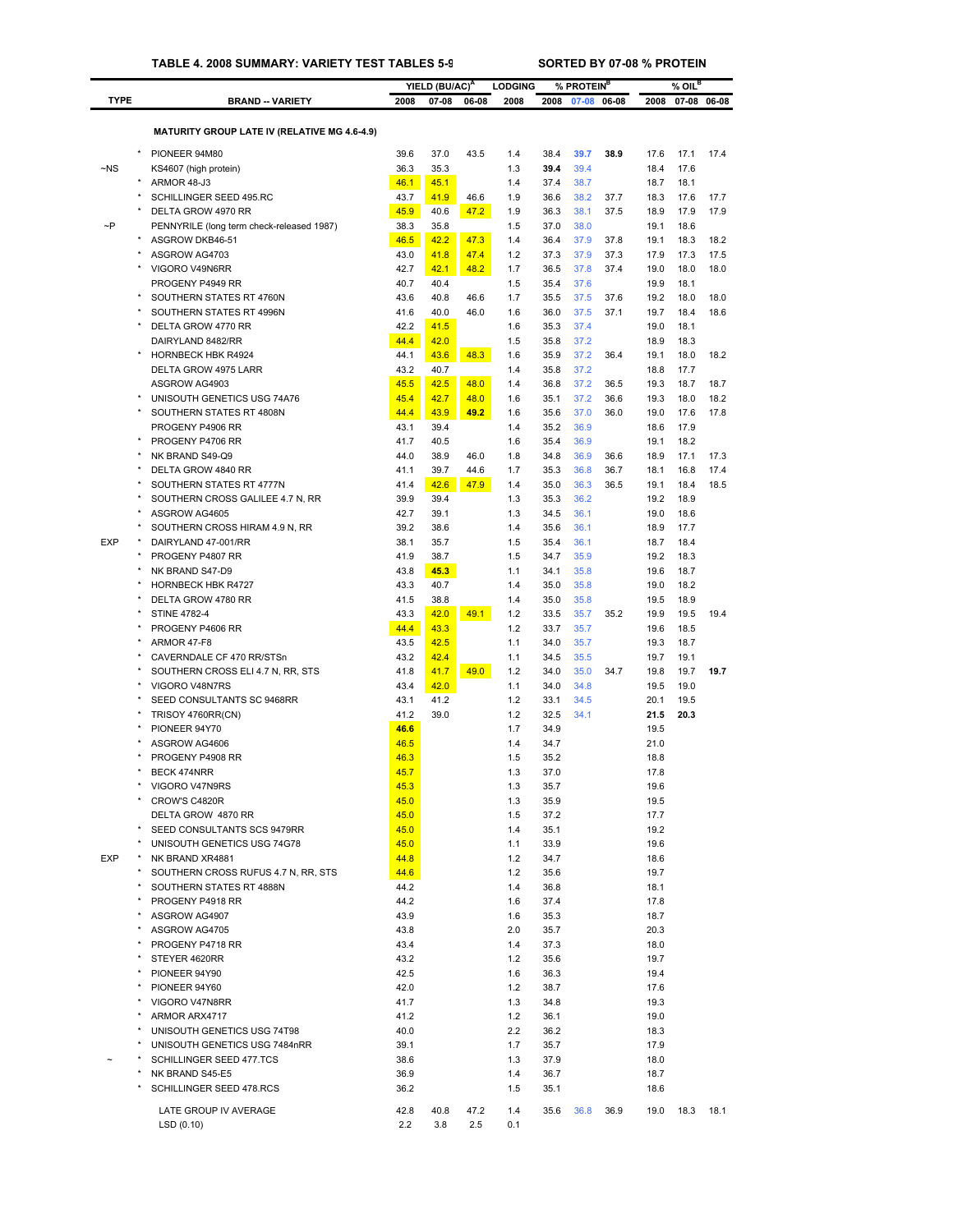### **TABLE 4. 2008 SUMMARY: VARIETY TEST TABLES 5-9 SORTED BY 07-08 % PROTEIN**

|               |         |                                        |      | YIELD (BU/AC) <sup>A</sup> |       | <b>LODGING</b> |      | % PROTEIN <sup>B</sup> |       |      | $%$ OIL <sup>B</sup> |             |
|---------------|---------|----------------------------------------|------|----------------------------|-------|----------------|------|------------------------|-------|------|----------------------|-------------|
| <b>TYPE</b>   |         | <b>BRAND -- VARIETY</b>                | 2008 | $07 - 08$                  | 06-08 | 2008           | 2008 | 07-08                  | 06-08 | 2008 |                      | 07-08 06-08 |
|               |         |                                        |      |                            |       |                |      |                        |       |      |                      |             |
|               |         | <b>MATURITY GROUP V</b>                |      |                            |       |                |      |                        |       |      |                      |             |
| $\sim P$      |         | ESSEX (long term check-released 1974)  | 37.5 | 35.2                       |       | 2.0            | 38.3 | 39.9                   |       | 18.0 | 17.4                 |             |
|               |         | <b>DELTA KING DK52K6</b>               | 35.7 | 36.5                       | 43.6  | 2.4            | 39.1 | 39.7                   | 39.0  | 17.3 | 17.0                 | 17.2        |
|               |         | SOUTHERN STATES RT 5540N               | 36.6 | 35.2                       | 41.6  | 2.4            | 38.8 | 39.4                   | 38.5  | 18.1 | 17.5                 | 17.7        |
|               |         | DELTA GROW 5470 RR                     | 35.9 | 34.6                       |       | 1.6            | 37.6 | 38.6                   |       | 17.4 | 17.1                 |             |
|               |         | UNISOUTH GENETICS USG 75J32            | 37.1 | 34.9                       | 42.4  | 1.9            | 37.1 | 38.6                   | 37.9  | 18.3 | 17.1                 | 17.3        |
|               |         | DELTA GROW 5160 RR/STS                 | 39.4 | 37.0                       | 45.0  | 1.7            | 36.3 | 38.5                   | 38.2  | 20.1 | 18.8                 | 18.6        |
|               |         | UNISOUTH GENETICS USG 5601T            | 42.7 | 41.0                       | 47.8  | 2.1            | 37.3 | 38.5                   | 38.3  | 18.4 | 17.6                 | 17.3        |
|               |         | PROGENY P5107 RR                       | 37.5 | 32.1                       |       | 2.1            | 36.5 | 38.5                   |       | 18.4 | 17.3                 |             |
|               |         | SOUTHERN CROSS DAMASCUS 5.0 N, RR, STS | 38.8 | 35.2                       | 43.0  | 1.7            | 36.3 | 38.4                   | 38.0  | 19.7 | 18.7                 | 18.6        |
|               |         | DELTA GROW 5300 RR                     | 38.8 | 36.1                       |       | 2.3            | 37.3 | 38.4                   |       | 17.5 | 16.6                 |             |
|               |         | UNISOUTH GENETICS USG ALLEN            | 36.6 | 35.0                       | 42.9  | 2.0            | 37.2 | 38.2                   | 37.6  | 17.9 | 17.5                 | 17.2        |
| $\sim P$      |         | <b>JAKE</b>                            | 37.8 | 36.9                       | 43.3  | 1.6            | 38.2 | 38.0                   | 37.2  | 17.0 | 17.2                 | 17.4        |
|               |         | SOUTHERN STATES RT 5160N               | 36.9 | 36.3                       | 42.7  | 2.0            | 37.4 | 38.0                   | 37.1  | 17.4 | 17.2                 | 17.5        |
|               |         | DAIRYLAND 8509/RR                      | 42.3 | 38.0                       |       | 1.8            | 36.6 | 37.8                   |       | 19.3 | 18.2                 |             |
|               |         | UNISOUTH GENETICS USG 75J47            | 38.5 | 37.5                       |       | 1.9            | 37.5 | 37.8                   |       | 18.0 | 17.7                 |             |
| $\sim P$      |         | TEEJAY                                 | 43.1 | 40.3                       | 46.0  | 1.8            | 35.8 | 37.7                   | 37.0  | 18.4 | 17.5                 | 17.6        |
|               |         | UNISOUTH GENETICS USG 5002T            | 44.5 | 40.4                       | 47.1  | 2.2            | 36.1 | 37.5                   | 37.0  | 18.7 | 18.1                 | 18.1        |
|               |         | <b>STINE 5482-4</b>                    | 40.4 | 37.7                       |       | 1.6            | 36.3 | 37.2                   |       | 18.5 | 18.1                 |             |
|               |         | PROGENY P5115 RR                       | 38.6 | 34.9                       |       | 1.6            | 35.2 | 36.0                   |       | 19.6 | 18.8                 |             |
| $\sim P$      |         | <b>KS5004N</b>                         | 45.8 |                            |       | 2.1            | 35.8 |                        |       | 19.0 |                      |             |
|               |         | DELTA GROW 5170 RR                     | 41.8 |                            |       | 1.1            | 35.1 |                        |       | 19.1 |                      |             |
|               |         | ARMOR 53-Z5                            | 40.7 |                            |       | 1.8            | 37.2 |                        |       | 18.0 |                      |             |
|               |         | PROGENY P5408 RR                       | 40.6 |                            |       | 2.0            | 37.5 |                        |       | 17.8 |                      |             |
| $\neg P$      |         | V98-2711                               | 39.8 |                            |       | 2.3            | 38.3 |                        |       | 18.0 |                      |             |
|               |         | SCHILLINGER SEED 557.RC                | 39.8 |                            |       | 1.9            | 37.3 |                        |       | 17.7 |                      |             |
|               |         | PROGENY P5208 RR                       | 38.9 |                            |       | 1.5            | 36.7 |                        |       | 18.7 |                      |             |
|               |         | PROGENY P5218 RR                       | 38.4 |                            |       | 2.7            | 36.8 |                        |       | 18.4 |                      |             |
|               |         | PROGENY P5108 RR                       | 38.2 |                            |       | 1.5            | 37.8 |                        |       | 18.2 |                      |             |
| <b>EXP-NS</b> |         | V01-1702 (3.5% linolenic)              | 37.8 |                            |       | 1.8            | 36.6 |                        |       | 19.4 |                      |             |
|               | $\star$ | PROGENY P5308 RR                       | 37.7 |                            |       | 1.7            | 37.1 |                        |       | 18.4 |                      |             |
| <b>EXP-NS</b> |         | V01-1693 (3.5% linolenic)              | 37.3 |                            |       | 1.9            | 36.7 |                        |       | 18.7 |                      |             |
|               |         | PIONEER 95Y20                          | 37.0 |                            |       | 1.8            | 36.1 |                        |       | 18.4 |                      |             |
|               |         | DAIRYLAND 8512/RR                      | 36.9 |                            |       | 1.6            | 37.7 |                        |       | 18.5 |                      |             |
|               |         | DELTA GROW 5450 RR                     | 36.1 |                            |       | 1.8            | 37.6 |                        |       | 17.4 |                      |             |
|               |         | PROGENY P5770                          | 36.0 |                            |       | 2.7            | 37.1 |                        |       | 18.6 |                      |             |
|               |         | <b>HORNBECK HBK C4926</b>              | 33.8 |                            |       | 1.6            | 36.5 |                        |       | 18.7 |                      |             |
|               |         | <b>GROUP V AVERAGE</b>                 | 38.8 | 36.6                       | 44.1  | 1.9            | 37.0 | 38.2                   | 37.8  | 18.4 | 17.6                 | 17.7        |
|               |         | LSD(0.10)                              | 1.8  | 3.5                        | 2.7   | 0.2            |      |                        |       |      |                      |             |
|               |         | <b>GRAND MEAN</b>                      | 42.2 | 40.1                       | 46.1  | 1.5            | 36.3 | 37.1                   | 37.1  | 18.6 | 18.1                 | 18.1        |

 $\sim$  Variety is not Roundup Ready. All varieties without a tilda ( $\sim$ ) prefix are Roundup Ready.

\* Resistant to soybean cyst nematode. See Table 3. Company Disease Resistance Specifications for details.

P Entries with a P prefix are public varieties.

NS Entries with a NS prefix are novel soybean varieties that are emerging from both the public and privat[e sectors. S](#page-29-0)ome of these value-added soybean types will supply relatively small market niches, while others may be of much broader market value. Testing novel soybeans will enable producers to assess whether premiums for a given trait offset possible yield lag/drag.

EXP Entries with an EXP prefix are varieties that are still under development or soon to be released.

<sup>A</sup> Within a maturity group, shaded yields are not significantly different (0.10 level) from the highest yielding cultivar (bold data) of that maturity group and year column.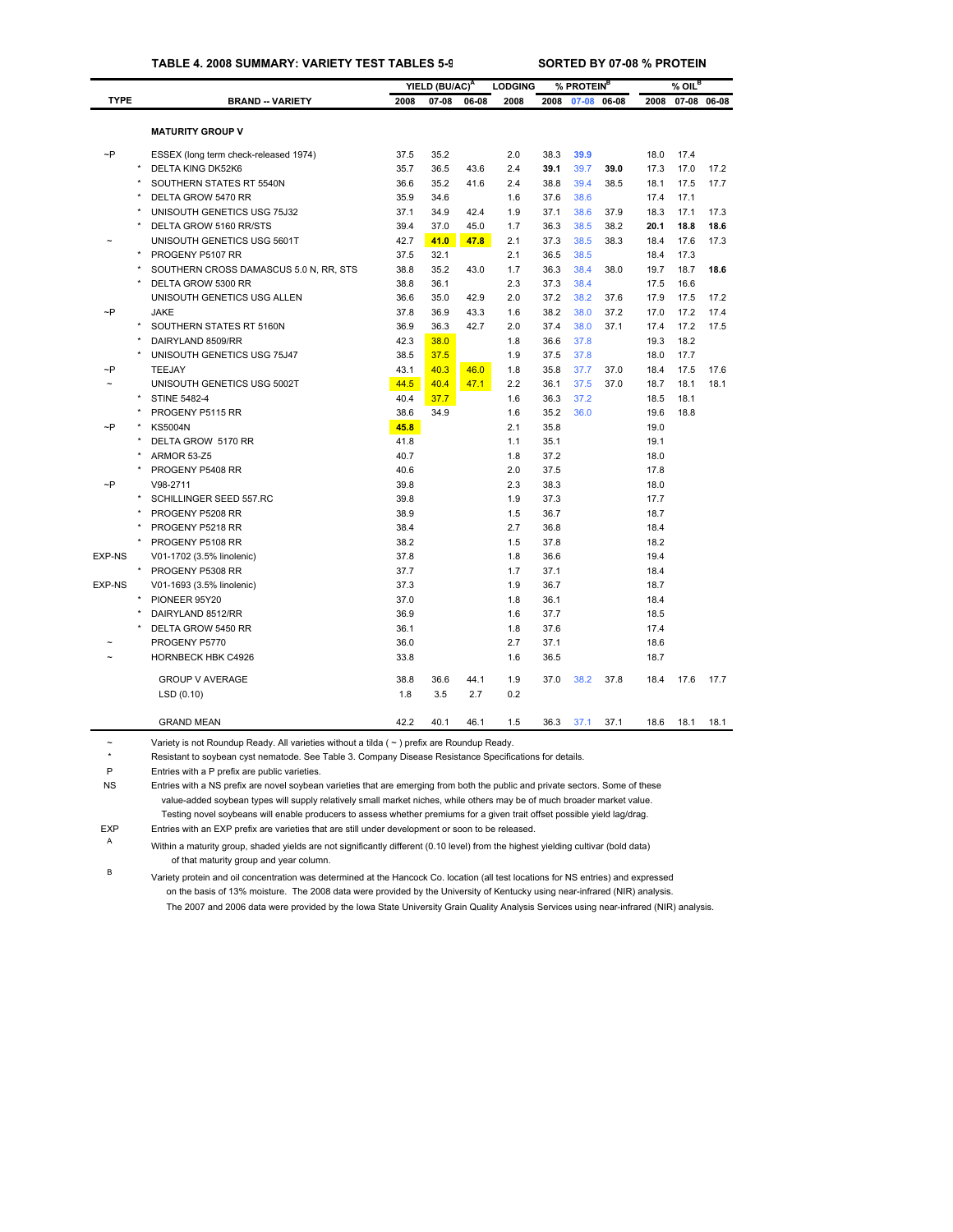## **TABLE 4. 2008 SUMMARY: VARIETY TEST TABLES 5-9 SORTED BY 06-08 % PROTEIN**

|             |                                             |      | YIELD (BU/AC) <sup>A</sup> |       | <b>LODGING</b> |      | % PROTEIN <sup>B</sup> |       |      | % OIL <sup>B</sup> |             |
|-------------|---------------------------------------------|------|----------------------------|-------|----------------|------|------------------------|-------|------|--------------------|-------------|
| <b>TYPE</b> | <b>BRAND -- VARIETY</b>                     | 2008 | $07 - 08$                  | 06-08 | 2008           | 2008 | $07 - 08$              | 06-08 | 2008 |                    | 07-08 06-08 |
|             |                                             |      |                            |       |                |      |                        | sort  |      |                    |             |
|             |                                             |      |                            |       |                |      |                        |       |      |                    |             |
|             | MATURITY GROUP II-III (RELATIVE MG 2.7-3.9) |      |                            |       |                |      |                        |       |      |                    |             |
|             | EBBERTS 1365RR                              | 43.3 | 43.2                       | 46.8  | 1.7            | 39.2 | 39.6                   | 39.8  | 16.9 | 16.7               | 16.8        |
| $-NS$       | IA3027 (large seed, high protein)           | 38.3 | 32.6                       | 33.7  | 1.2            | 39.0 | 39.4                   | 39.3  | 18.3 | 18.4               | 18.6        |
|             | SEED CONSULTANTS SC 9386RR                  | 39.8 | 38.4                       | 44.8  | 2.1            | 36.4 | 37.0                   | 37.6  | 18.2 | 18.0               | 18.3        |
|             | EBBERTS 1386RR                              | 41.2 | 38.2                       | 45.3  | 1.6            | 36.2 | 36.6                   | 36.7  | 18.5 | 18.2               | 18.5        |
|             | ASGROW AG3906                               | 41.8 | 40.8                       | 47.0  | 1.1            | 36.2 | 36.3                   | 36.5  | 18.8 | 18.6               | 18.9        |
|             | SOUTHERN STATES RT 3860                     | 41.7 | 40.4                       | 46.4  | 1.1            | 35.0 | 35.8                   | 35.9  | 18.9 | 18.4               | 18.7        |
|             | ASGROW AG3705                               | 42.5 | 41.7                       | 48.2  | 1.1            | 34.9 | 35.4                   | 35.6  | 18.3 | 17.8               | 18.2        |
|             | SEED CONSULTANTS SCS 9398RR                 | 47.7 |                            |       | 1.6            | 36.8 |                        |       | 18.8 |                    |             |
|             | ARMOR ARX938                                | 47.6 |                            |       | 1.5            | 35.6 |                        |       | 18.0 |                    |             |
|             | NK BRAND S39-A3                             | 47.2 | 44.3                       |       | 1.5            | 34.6 | 35.2                   |       | 18.5 | 18.1               |             |
|             | PIONEER 93Y20                               | 46.7 |                            |       | 1.9            | 36.6 |                        |       | 19.1 |                    |             |
|             | SOUTHERN STATES RT 3871N                    | 46.6 | 42.2                       |       | 1.3            | 35.9 | 36.7                   |       | 19.3 | 18.6               |             |
|             | NK BRAND S37-P5                             | 46.2 | 42.9                       |       | 1.7            | 35.6 | 35.9                   |       | 18.2 | 18.3               |             |
|             | ASGROW AG3803                               | 46.1 | 43.9                       |       | 1.3            | 36.9 | 36.9                   |       | 18.3 | 18.2               |             |
|             | EBBERTS 3386                                | 46.0 | 42.1                       |       | 1.7            | 36.7 | 37.3                   |       | 18.5 | 18.0               |             |
|             | NK BRAND S38-D5                             | 45.6 | 42.2                       |       | 1.4            | 35.8 | 36.3                   |       | 17.7 | 17.1               |             |
|             | SOUTHERN CROSS LUCAS 3.8 N, RR              | 45.6 | 42.4                       |       | 1.4            | 36.7 | 37.4                   |       | 17.5 | 17.1               |             |
|             | PROGENY P3906 RR                            | 45.6 |                            |       | 1.5            | 37.4 |                        |       | 18.4 |                    |             |
|             | SOUTHERN STATES RT 3971N                    | 44.9 | 42.7                       |       | 1.2            | 36.4 | 37.1                   |       | 17.5 | 17.3               |             |
|             | HORNBECK HBK R3927                          | 44.8 | 41.5                       |       | 2.4            | 38.3 | 39.0                   |       | 19.1 | 18.6               |             |
|             | VIGORO V37N8RR                              | 44.8 |                            |       | 1.1            | 36.2 |                        |       | 17.9 |                    |             |
| <b>NS</b>   | ASGROW AG36-22V (low linolenic)             | 44.5 |                            |       | 1.1            | 35.7 |                        |       | 19.0 |                    |             |
|             | BECK 399NRR                                 | 44.4 | 42.1                       |       | 1.2            | 36.9 | 37.3                   |       | 18.0 | 17.1               |             |
|             | SEED CONSULTANTS SC 9389RR                  | 43.9 |                            |       | 1.3            | 36.2 |                        |       | 17.9 |                    |             |
|             | DYNA-GRO 32X39                              | 43.6 |                            |       | 1.3            | 36.7 |                        |       | 17.6 |                    |             |
|             | PORTER HYBRIDS PH 4385N                     | 43.6 |                            |       | 1.7            | 35.4 |                        |       | 18.0 |                    |             |
|             | PIONEER 93B82                               | 43.1 | 39.8                       |       | 1.8            | 37.6 | 37.6                   |       | 18.5 | 18.5               |             |
|             | EBBERTS 1378RR                              | 43.1 | 41.9                       |       | 1.4            | 36.7 | 37.8                   |       | 17.7 | 17.2               |             |
| NS          | ASGROW AG3121V (low linolenic)              | 42.8 | 41.3                       |       | 1.7            | 37.0 | 37.0                   |       | 18.5 | 18.2               |             |
|             | ASGROW AG3603                               | 42.7 | 41.1                       |       | 1.1            | 37.1 | 37.6                   |       | 17.8 | 17.4               |             |
|             | BECK 364NRR                                 | 42.4 |                            |       | 1.4            | 36.7 |                        |       | 17.6 |                    |             |
| $-NS$       | IA3026 (low saturates)                      | 42.2 |                            |       | 1.9            | 34.7 |                        |       | 19.3 |                    |             |
| <b>NS</b>   | ASGROW AG35-21V (low linolenic)             | 41.9 | 40.2                       |       | 1.2            | 35.9 | 36.0                   |       | 19.1 | 18.7               |             |
|             | ARMOR 38-G2                                 | 41.7 |                            |       | 1.5            | 37.1 |                        |       | 17.5 |                    |             |
|             | CROW'S C3916R                               | 41.7 | 41.6                       |       | 1.2            | 37.3 | 37.8                   |       | 17.8 | 17.5               |             |
|             | PORTER HYBRIDS PH 4360N                     | 41.6 |                            |       | 1.5            | 36.6 |                        |       | 18.0 |                    |             |
| ~NS         | SCHILLINGER SEED 397.TCL (low linolenic)    | 41.6 | 39.3                       |       | 1.1            | 37.6 | 37.5                   |       | 19.5 | 19.2               |             |
| <b>NS</b>   | ASGROW AG2921V (low linolenic)              | 41.2 | 38.7                       |       | 1.0            | 35.5 | 36.1                   |       | 19.8 | 19.4               |             |
|             | VIGORO V39N9RR                              | 41.0 |                            |       | 1.3            | 35.3 |                        |       | 18.9 |                    |             |
| <b>NS</b>   | ASGROW DKB31-22V (low linolenic)            | 39.7 |                            |       | 1.1            | 36.5 |                        |       | 18.7 |                    |             |
| <b>NS</b>   | DAIRYLAND DST37-000-UL (low linolenic)      | 39.7 |                            |       | 1.7            | 36.8 |                        |       | 18.5 |                    |             |
| $-NS$       | IA3024 (low linolenic)                      | 39.5 | 38.7                       |       | 1.6            | 35.7 | 35.2                   |       | 19.5 | 19.4               |             |
| <b>NS</b>   | DAIRYLAND DST37-001-UL (low linolenic)      | 39.0 |                            |       | 1.8            | 37.4 |                        |       | 18.2 |                    |             |
|             | SEED CONSULTANT SC 388                      | 38.5 |                            |       | 1.6            | 38.0 |                        |       | 18.1 |                    |             |
| <b>NS</b>   | ASGROW AG2822V (low linolenic)              | 37.9 | 38.9                       |       | 1.3            | 36.9 | 37.2                   |       | 19.7 | 19.7               |             |
| ~NS         | IA3036 (mid oleic)                          | 36.4 |                            |       | 1.8            | 38.1 |                        |       | 18.2 |                    |             |
| $\neg$ NS   | IA3041 (low linolenic)                      | 35.9 |                            |       | 1.5            | 36.5 |                        |       | 18.4 |                    |             |
| $-NS$       | IA3025 (low linolenic)                      | 32.8 | 28.7                       |       | 1.5            | 36.7 | 36.9                   |       | 19.2 | 18.9               |             |
|             |                                             |      |                            |       |                |      |                        |       |      |                    |             |
|             | <b>GROUP III AVERAGE</b>                    | 42.5 | 40.4                       | 44.6  | 1.4            | 36.6 | 37.0                   | 37.3  | 18.4 | 18.1               | 18.3        |
|             | LSD (0.10)                                  | 2.2  | 3.3                        | 2.8   | 0.2            |      |                        |       |      |                    |             |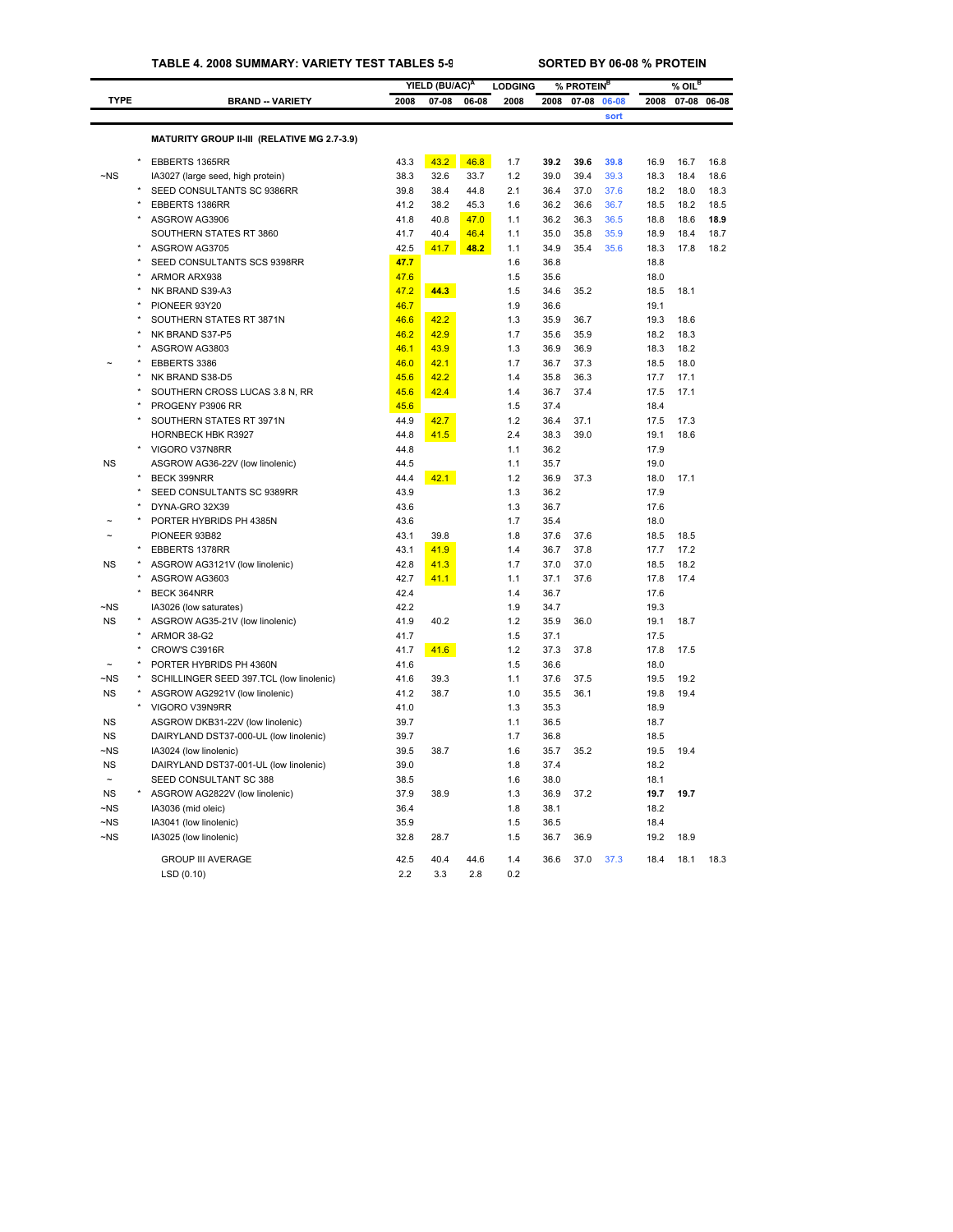|                       |                                                           |              | YIELD (BU/AC) <sup>A</sup> |       | <b>LODGING</b> |              | % PROTEIN <sup>B</sup> |             |              | $%$ OIL <sup>B</sup> |             |
|-----------------------|-----------------------------------------------------------|--------------|----------------------------|-------|----------------|--------------|------------------------|-------------|--------------|----------------------|-------------|
| <b>TYPE</b>           | <b>BRAND -- VARIETY</b>                                   | 2008         | $07 - 08$                  | 06-08 | 2008           | 2008         |                        | 07-08 06-08 | 2008         |                      | 07-08 06-08 |
|                       | <b>MATURITY GROUP EARLY IV (RELATIVE MG 4.0-4.5)</b>      |              |                            |       |                |              |                        |             |              |                      |             |
|                       | SOUTHERN STATES RT 4551N                                  |              | 40.0                       | 45.8  | 1.6            | 35.2         | 37.1                   | 37.6        | 19.3         | 18.2                 | 18.2        |
|                       | DELTA GROW 4150 RR                                        | 43.6<br>45.1 | 41.6                       | 48.2  | 1.3            | 36.2         | 37.3                   | 37.3        | 18.3         | 17.5                 | 17.7        |
|                       | CAVERNDALE CF 422 RR/STSn                                 | 46.6         | 43.7                       | 49.4  | 1.1            | 36.8         | 37.4                   | 36.9        | 18.9         | 18.4                 | 18.7        |
|                       | ASGROW AG4404                                             | 41.3         | 39.1                       | 46.0  | 1.3            | 37.0         | 37.0                   | 36.9        | 18.5         | 17.7                 | 18.0        |
|                       | BECK 422NRR                                               | 42.7         | 41.8                       | 48.0  | 1.3            | 35.9         | 36.4                   | 36.6        | 19.3         | 18.5                 | 18.7        |
|                       | DELTA GROW 4460 RR                                        | 45.4         | 41.0                       | 46.6  | 1.7            | 35.2         | 36.5                   | 36.4        | 18.9         | 17.9                 | 18.1        |
|                       | PIONEER 94M50                                             | 42.4         | 43.1                       | 48.8  | 1.2            | 36.2         | 35.9                   | 36.4        | 19.2         | 18.4                 | 18.5        |
|                       | SOUTHERN STATES RT 4451N                                  | 42.6         | 40.8                       | 46.1  | 1.4            | 36.7         | 36.6                   | 36.3        | 17.9         | 17.6                 | 17.8        |
|                       | ASGROW DKB42-51<br>SOUTHERN CROSS BENJAMIN 4.3 N          | 41.5<br>48.0 | 40.3                       | 47.1  | 1.3            | 33.7         | 34.2                   | 34.7        | 19.3<br>19.1 | 18.3                 | 18.3        |
|                       | ASGROW AG4303                                             | 47.5         |                            |       | 1.2<br>1.2     | 34.6<br>35.6 |                        |             | 18.7         |                      |             |
|                       | PIONEER 94Y01                                             | 47.2         |                            |       | 1.6            | 34.5         |                        |             | 19.4         |                      |             |
|                       | ARMOR 42-M1                                               | 46.7         |                            |       | 1.1            | 37.2         |                        |             | 17.6         |                      |             |
|                       | PORTER HYBRIDS PH 4419N                                   | 46.4         |                            |       | 1.3            | 35.5         |                        |             | 17.9         |                      |             |
|                       | CAVERNDALE CF 447 RR/STSn                                 | 46.4         | 44.6                       |       | 1.1            | 35.6         | 36.2                   |             | 18.9         | 18.5                 |             |
|                       | CAVERNDALE CF 410 RR/STSn                                 | 46.4         | 43.7                       |       | 1.1            | 36.8         | 37.5                   |             | 17.8         | 16.9                 |             |
|                       | NK BRAND S44-D5                                           | 46.3         | 44.2                       |       | 1.4            | 35.7         | 36.4                   |             | 18.3         | 17.7                 |             |
|                       | TRISOY 4184RR(CN)                                         | 46.3         |                            |       | 1.2            | 35.8         |                        |             | 18.8         |                      |             |
|                       | VIGORO V44N9RS                                            | 46.2         |                            |       | 1.2            | 36.2         |                        |             | 18.4         |                      |             |
|                       | PROGENY P4206 RR<br>CROW'S C4119R                         | 45.6         | 44.0                       |       | 1.3<br>1.2     | 36.3<br>36.9 | 36.5                   |             | 18.7<br>18.3 | 18.6                 |             |
|                       | PIONEER 94Y20                                             | 45.5<br>45.4 |                            |       | 1.5            | 37.3         |                        |             | 18.8         |                      |             |
|                       | ARMOR 44-K6                                               | 45.4         |                            |       | 1.1            | 36.5         |                        |             | 18.1         |                      |             |
|                       | NK BRAND S43-N6                                           | 45.4         |                            |       | 1.2            | 35.5         |                        |             | 17.3         |                      |             |
|                       | VIGORO V42N9RS                                            | 45.3         |                            |       | 1.2            | 35.3         |                        |             | 18.4         |                      |             |
|                       | SOUTHERN STATES RT 4470N                                  | 45.2         | 44.0                       |       | 1.1            | 36.2         | 36.3                   |             | 18.3         | 18.3                 |             |
|                       | SOUTHERN CROSS LOT 4.1 N, RR, STS                         | 45.2         |                            |       | 1.2            | 36.7         |                        |             | 18.4         |                      |             |
|                       | DYNA-GRO 35D44                                            | 45.1         | 42.4                       |       | 1.3            | 36.5         | 37.5                   |             | 19.1         | 18.1                 |             |
|                       | TRISOY 4586RR(CN)                                         | 45.1         |                            |       | 1.2            | 35.5         |                        |             | 18.8         |                      |             |
|                       | DELTA GROW 4470 RR/STS                                    | 45.0         | 42.0                       |       | 1.4            | 34.9         | 35.7                   |             | 19.2         | 18.7                 |             |
|                       | SEED CONSULTANTS SC 9419RR                                | 44.9         |                            |       | 1.1            | 36.0         |                        |             | 18.5         |                      |             |
|                       | SEED CONSULTANTS SCS 9448RR                               | 44.8         |                            |       | 1.5            | 35.9         |                        |             | 18.4         |                      |             |
| <b>EXP</b>            | SEED CONSULTANTS EXP 4242RR                               | 44.6         |                            |       | 1.1            | 36.4         |                        |             | 18.3         |                      |             |
|                       | TRISOY 4475RR(CN)                                         | 44.4<br>44.3 |                            |       | 1.3<br>1.1     | 36.3<br>35.5 |                        |             | 18.2<br>18.7 |                      |             |
|                       | <b>BECK 445NRR</b><br>SOUTHERN CROSS CALEB 4.4 N, RR, STS | 44.2         | 41.2                       |       | 1.1            | 36.2         | 36.1                   |             | 18.8         | 18.4                 |             |
|                       | STEYER 4430RR                                             | 44.1         | 42.9                       |       | 1.3            | 35.1         | 35.9                   |             | 18.9         | 18.7                 |             |
| <b>EXP</b>            | PROGENY P4508 RR                                          | 43.8         |                            |       | 1.4            | 34.6         |                        |             | 19.5         |                      |             |
|                       | SOUTHERN CROSS JERICHO 4.2 N, RR                          | 43.5         |                            |       | 1.1            | 35.1         |                        |             | 18.4         |                      |             |
|                       | DYNA-GRO 38C42                                            | 43.4         | 42.5                       |       | 1.1            | 36.1         | 36.7                   |             | 19.1         | 18.5                 |             |
|                       | SOUTHERN STATES RT 4370N                                  | 43.3         | 39.0                       |       | 1.8            | 35.7         | 36.1                   |             | 19.6         | 18.7                 |             |
|                       | DYNA-GRO 33A40                                            | 43.2         |                            |       | 1.4            | 35.6         |                        |             | 19.4         |                      |             |
|                       | ASGROW AG4005                                             | 43.2         |                            |       | 1.0            | 36.0         |                        |             | 18.0         |                      |             |
|                       | DAIRYLAND 4300/RR                                         | 43.0         |                            |       | 1.5            | 35.1         |                        |             | 19.4         |                      |             |
| <b>EXP</b>            | PROGENY P4408 RR                                          | 43.0         |                            |       | 1.1            | 35.7         |                        |             | 18.5         |                      |             |
|                       | SEED CONSULTANTS SC 9408RR                                | 43.0         |                            |       | 1.2            | 36.0         |                        |             | 17.3         |                      |             |
|                       | DYNA-GRO 36C44                                            | 42.6         |                            |       | 1.1            | 36.1         |                        |             | 18.0         |                      |             |
|                       | SCHILLINGER SEED 457.RCP<br>DAIRYLAND 4500/RRSTS          | 42.4<br>42.4 | 38.8                       |       | 1.9<br>1.4     | 35.3<br>35.6 | 36.3                   |             | 18.9<br>19.3 | 18.2                 |             |
| ~NS                   | SCHILLINGER SEED 448 F.HPC (high protein)                 | 42.3         |                            |       | 1.2            | 41.4         |                        |             | 17.0         |                      |             |
|                       | STEYER 4040RR                                             | 41.9         | 43.0                       |       | 1.6            | 37.3         | 37.7                   |             | 18.7         | 18.1                 |             |
|                       | PROGENY P4405 RR                                          | 41.5         | 38.3                       |       | 1.7            | 35.8         | 37.1                   |             | 18.1         | 17.2                 |             |
|                       | L&M GLICK 843RR                                           | 41.4         |                            |       | 1.6            | 35.5         |                        |             | 19.5         |                      |             |
|                       | SEED CONSULTANTS SC 9459RR                                | 41.3         |                            |       | 1.5            | 35.3         |                        |             | 18.9         |                      |             |
|                       | <b>HORNBECK HBK R4527</b>                                 | 41.1         | 36.2                       |       | 1.8            | 37.2         | 38.6                   |             | 18.2         | 17.3                 |             |
| $\star$               | SEED CONSULTANTS SCS 9409RR                               | 41.1         |                            |       | 1.2            | 37.1         |                        |             | 17.8         |                      |             |
|                       | SCHILLINGER SEED 447.TC                                   | 41.0         |                            |       | 1.3            | 37.9         |                        |             | 17.8         |                      |             |
|                       | VIGORO V40N8RS                                            | 40.9         | 40.3                       |       | 1.3            | 35.8         | 36.8                   |             | 19.5         | 19.0                 |             |
| $\neg$ NS             | SCHILLINGER SEED 428 F.HPC (high protein)                 | 40.8         |                            |       | 1.4            | 41.8         |                        |             | 17.0         |                      |             |
| $\sim$                | STEYER 434                                                | 40.1         |                            |       | 1.2            | 36.9         |                        |             | 18.4         |                      |             |
|                       | STEYER 410<br>CROW'S C4519R                               | 39.7<br>39.6 |                            |       | 1.6<br>1.3     | 36.2<br>36.6 |                        |             | 18.1<br>18.5 |                      |             |
|                       | L&M GLICK 53                                              | 39.0         |                            |       | 1.6            | 35.7         |                        |             | 18.7         |                      |             |
|                       | UNISOUTH GENETICS USG 74C36                               | 38.7         |                            |       | 1.7            | 37.3         |                        |             | 17.4         |                      |             |
| $\tilde{\phantom{a}}$ | SCHILLINGER SEED 435.TCS                                  | 38.1         |                            |       | 1.1            | 37.0         |                        |             | 18.3         |                      |             |
| $\neg$ NS             | SCHILLINGER SEED 446 F.HP (high protein)                  | 37.7         | 35.4                       |       | 1.2            | 39.5         | 40.7                   |             | 16.7         | 15.5                 |             |
| $\neg$ NS             | SCHILLINGER SEED XP44.TL (low linolenic)                  | 37.3         |                            |       | 1.2            | 35.4         |                        |             | 19.5         |                      |             |
| ~NS                   | SCHILLINGER SEED 438.TL (low linolenic)                   | 36.9         |                            |       | 1.3            | 35.6         |                        |             | 19.0         |                      |             |
|                       | EARLY GROUP IV AVERAGE                                    | 43.3         | 41.3                       | 47.3  | 1.3            | 36.2         | 36.8                   | 36.6        | 18.5         | 18.0                 | 18.2        |
|                       | LSD(0.10)                                                 | 2.5          | 3.5                        | 2.6   | 0.1            |              |                        |             |              |                      |             |
|                       |                                                           |              |                            |       |                |              |                        |             |              |                      |             |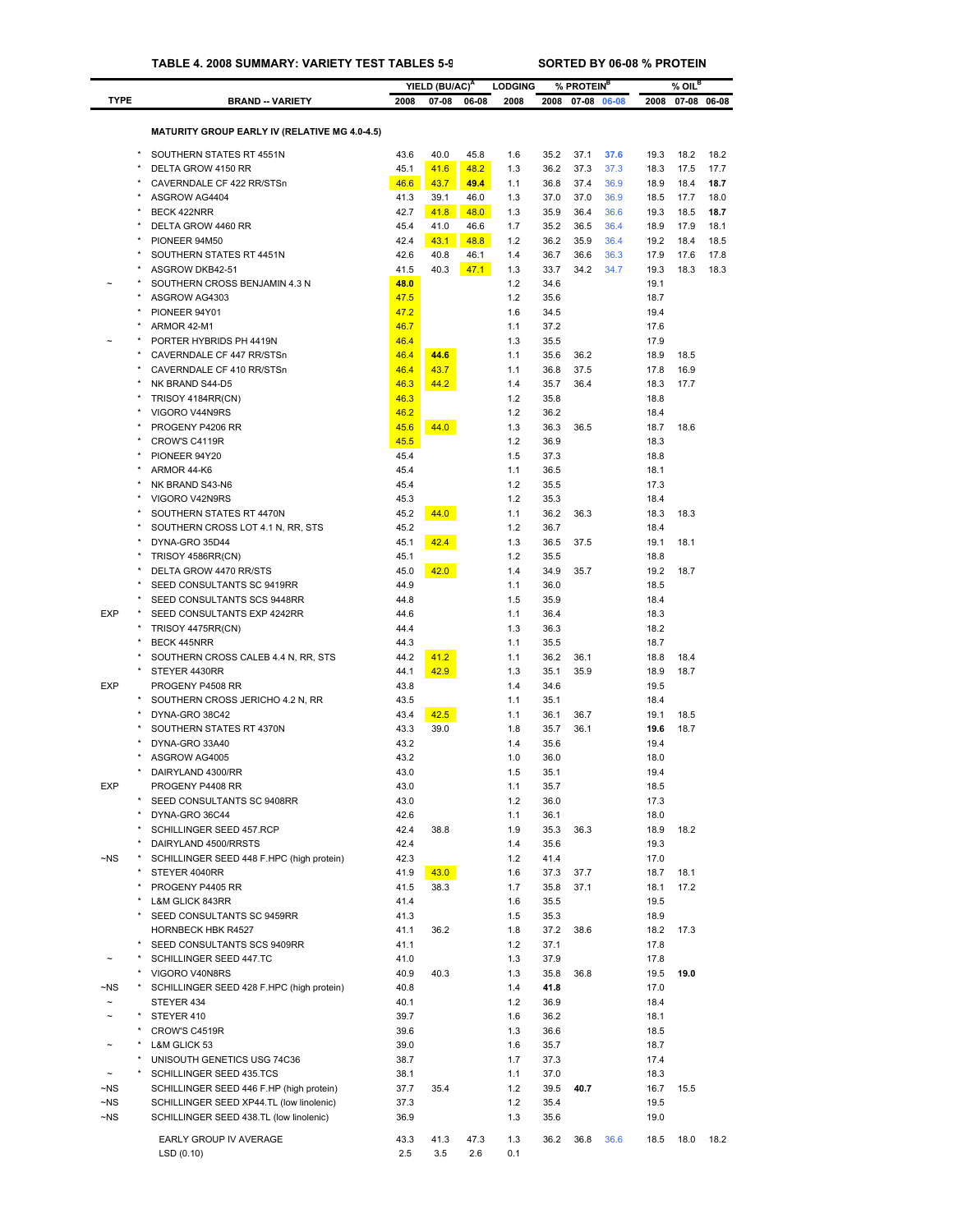|                        |                                                                  |              | YIELD (BU/AC) <sup>A</sup> |              | <b>LODGING</b> |              | % PROTEIN <sup>B</sup> |              |              | $%$ OIL <sup>B</sup> |              |
|------------------------|------------------------------------------------------------------|--------------|----------------------------|--------------|----------------|--------------|------------------------|--------------|--------------|----------------------|--------------|
| <b>TYPE</b>            | <b>BRAND -- VARIETY</b>                                          | 2008         | $07 - 08$                  | 06-08        | 2008           | 2008         |                        | 07-08 06-08  | 2008         |                      | 07-08 06-08  |
|                        |                                                                  |              |                            |              |                |              |                        |              |              |                      |              |
|                        | <b>MATURITY GROUP LATE IV (RELATIVE MG 4.6-4.9)</b>              |              |                            |              |                |              |                        |              |              |                      |              |
|                        | PIONEER 94M80                                                    | 39.6         | 37.0                       | 43.5         | 1.4            | 38.4         | 39.7                   | 38.9         | 17.6         | 17.1                 | 17.4         |
|                        | ASGROW DKB46-51                                                  | 46.5         | 42.2                       | 47.3         | 1.4            | 36.4         | 37.9                   | 37.8         | 19.1         | 18.3                 | 18.2         |
|                        | SCHILLINGER SEED 495.RC<br>SOUTHERN STATES RT 4760N              | 43.7<br>43.6 | 41.9<br>40.8               | 46.6<br>46.6 | 1.9<br>1.7     | 36.6<br>35.5 | 38.2<br>37.5           | 37.7<br>37.6 | 18.3<br>19.2 | 17.6<br>18.0         | 17.7<br>18.0 |
|                        | DELTA GROW 4970 RR                                               | 45.9         | 40.6                       | 47.2         | 1.9            | 36.3         | 38.1                   | 37.5         | 18.9         | 17.9                 | 17.9         |
|                        | VIGORO V49N6RR                                                   | 42.7         | 42.1                       | 48.2         | 1.7            | 36.5         | 37.8                   | 37.4         | 19.0         | 18.0                 | 18.0         |
|                        | ASGROW AG4703                                                    | 43.0         | 41.8                       | 47.4         | 1.2            | 37.3         | 37.9                   | 37.3         | 17.9         | 17.3                 | 17.5         |
|                        | $\star$<br>SOUTHERN STATES RT 4996N                              | 41.6         | 40.0                       | 46.0         | 1.6            | 36.0         | 37.5                   | 37.1         | 19.7         | 18.4                 | 18.6         |
|                        | DELTA GROW 4840 RR                                               | 41.1         | 39.7                       | 44.6         | 1.7            | 35.3         | 36.8                   | 36.7         | 18.1         | 16.8                 | 17.4         |
|                        | NK BRAND S49-Q9                                                  | 44.0         | 38.9                       | 46.0         | 1.8            | 34.8         | 36.9                   | 36.6         | 18.9         | 17.1                 | 17.3         |
|                        | UNISOUTH GENETICS USG 74A76                                      | 45.4         | 42.7                       | 48.0         | 1.6            | 35.1         | 37.2                   | 36.6         | 19.3         | 18.0                 | 18.2         |
|                        | ASGROW AG4903                                                    | 45.5         | 42.5                       | 48.0         | 1.4            | 36.8         | 37.2                   | 36.5         | 19.3         | 18.7                 | 18.7         |
|                        | SOUTHERN STATES RT 4777N<br><b>HORNBECK HBK R4924</b>            | 41.4<br>44.1 | 42.6<br>43.6               | 47.9<br>48.3 | 1.4<br>1.6     | 35.0<br>35.9 | 36.3<br>37.2           | 36.5<br>36.4 | 19.1<br>19.1 | 18.4<br>18.0         | 18.5<br>18.2 |
|                        | SOUTHERN STATES RT 4808N                                         | 44.4         | 43.9                       | 49.2         | 1.6            | 35.6         | 37.0                   | 36.0         | 19.0         | 17.6                 | 17.8         |
|                        | <b>STINE 4782-4</b>                                              | 43.3         | 42.0                       | 49.1         | 1.2            | 33.5         | 35.7                   | 35.2         | 19.9         | 19.5                 | 19.4         |
|                        | SOUTHERN CROSS ELI 4.7 N, RR, STS                                | 41.8         | 41.7                       | 49.0         | 1.2            | 34.0         | 35.0                   | 34.7         | 19.8         | 19.7                 | 19.7         |
|                        | PIONEER 94Y70                                                    | 46.6         |                            |              | 1.7            | 34.9         |                        |              | 19.5         |                      |              |
|                        | ASGROW AG4606                                                    | 46.5         |                            |              | 1.4            | 34.7         |                        |              | 21.0         |                      |              |
|                        | PROGENY P4908 RR                                                 | 46.3         |                            |              | 1.5            | 35.2         |                        |              | 18.8         |                      |              |
|                        | <b>ARMOR 48-J3</b>                                               | 46.1         | 45.1                       |              | 1.4            | 37.4         | 38.7                   |              | 18.7         | 18.1                 |              |
|                        | BECK 474NRR                                                      | 45.7         |                            |              | 1.3            | 37.0         |                        |              | 17.8         |                      |              |
|                        | VIGORO V47N9RS<br>CROW'S C4820R                                  | 45.3<br>45.0 |                            |              | 1.3<br>1.3     | 35.7<br>35.9 |                        |              | 19.6<br>19.5 |                      |              |
|                        | DELTA GROW 4870 RR                                               | 45.0         |                            |              | 1.5            | 37.2         |                        |              | 17.7         |                      |              |
|                        | SEED CONSULTANTS SCS 9479RR                                      | 45.0         |                            |              | 1.4            | 35.1         |                        |              | 19.2         |                      |              |
|                        | UNISOUTH GENETICS USG 74G78                                      | 45.0         |                            |              | 1.1            | 33.9         |                        |              | 19.6         |                      |              |
| <b>EXP</b>             | NK BRAND XR4881                                                  | 44.8         |                            |              | 1.2            | 34.7         |                        |              | 18.6         |                      |              |
|                        | SOUTHERN CROSS RUFUS 4.7 N, RR, STS                              | 44.6         |                            |              | 1.2            | 35.6         |                        |              | 19.7         |                      |              |
|                        | PROGENY P4606 RR                                                 | 44.4         | 43.3                       |              | 1.2            | 33.7         | 35.7                   |              | 19.6         | 18.5                 |              |
|                        | DAIRYLAND 8482/RR                                                | 44.4         | 42.0                       |              | 1.5            | 35.8         | 37.2                   |              | 18.9         | 18.3                 |              |
|                        | SOUTHERN STATES RT 4888N                                         | 44.2         |                            |              | 1.4            | 36.8         |                        |              | 18.1         |                      |              |
|                        | PROGENY P4918 RR<br>ASGROW AG4907                                | 44.2<br>43.9 |                            |              | 1.6<br>1.6     | 37.4<br>35.3 |                        |              | 17.8<br>18.7 |                      |              |
|                        | ASGROW AG4705                                                    | 43.8         |                            |              | 2.0            | 35.7         |                        |              | 20.3         |                      |              |
|                        | NK BRAND S47-D9                                                  | 43.8         | 45.3                       |              | 1.1            | 34.1         | 35.8                   |              | 19.6         | 18.7                 |              |
|                        | ARMOR 47-F8                                                      | 43.5         | 42.5                       |              | 1.1            | 34.0         | 35.7                   |              | 19.3         | 18.7                 |              |
|                        | VIGORO V48N7RS                                                   | 43.4         | 42.0                       |              | 1.1            | 34.0         | 34.8                   |              | 19.5         | 19.0                 |              |
|                        | PROGENY P4718 RR                                                 | 43.4         |                            |              | 1.4            | 37.3         |                        |              | 18.0         |                      |              |
|                        | <b>HORNBECK HBK R4727</b>                                        | 43.3         | 40.7                       |              | 1.4            | 35.0         | 35.8                   |              | 19.0         | 18.2                 |              |
|                        | CAVERNDALE CF 470 RR/STSn                                        | 43.2         | 42.4                       |              | 1.1            | 34.5         | 35.5                   |              | 19.7         | 19.1                 |              |
|                        | DELTA GROW 4975 LARR                                             | 43.2         | 40.7                       |              | 1.4            | 35.8         | 37.2                   |              | 18.8         | 17.7                 |              |
|                        | STEYER 4620RR<br>PROGENY P4906 RR                                | 43.2<br>43.1 | 39.4                       |              | 1.2<br>1.4     | 35.6<br>35.2 | 36.9                   |              | 19.7<br>18.6 | 17.9                 |              |
|                        | $\star$<br>SEED CONSULTANTS SC 9468RR                            | 43.1         | 41.2                       |              | 1.2            | 33.1         | 34.5                   |              | 20.1         | 19.5                 |              |
|                        | ASGROW AG4605                                                    | 42.7         | 39.1                       |              | 1.3            | 34.5         | 36.1                   |              | 19.0         | 18.6                 |              |
|                        | $\star$<br>PIONEER 94Y90                                         | 42.5         |                            |              | 1.6            | 36.3         |                        |              | 19.4         |                      |              |
|                        | DELTA GROW 4770 RR                                               | 42.2         | 41.5                       |              | 1.6            | 35.3         | 37.4                   |              | 19.0         | 18.1                 |              |
|                        | PIONEER 94Y60                                                    | 42.0         |                            |              | 1.2            | 38.7         |                        |              | 17.6         |                      |              |
|                        | PROGENY P4807 RR                                                 | 41.9         | 38.7                       |              | 1.5            | 34.7         | 35.9                   |              | 19.2         | 18.3                 |              |
|                        | PROGENY P4706 RR                                                 | 41.7         | 40.5                       |              | 1.6            | 35.4         | 36.9                   |              | 19.1         | 18.2                 |              |
|                        | VIGORO V47N8RR<br>DELTA GROW 4780 RR                             | 41.7<br>41.5 |                            |              | 1.3<br>1.4     | 34.8         | 35.8                   |              | 19.3         | 18.9                 |              |
|                        | ARMOR ARX4717                                                    | 41.2         | 38.8                       |              | 1.2            | 35.0<br>36.1 |                        |              | 19.5<br>19.0 |                      |              |
|                        | TRISOY 4760RR(CN)                                                | 41.2         | 39.0                       |              | 1.2            | 32.5         | 34.1                   |              | 21.5         | 20.3                 |              |
|                        | PROGENY P4949 RR                                                 | 40.7         | 40.4                       |              | 1.5            | 35.4         | 37.6                   |              | 19.9         | 18.1                 |              |
|                        | UNISOUTH GENETICS USG 74T98                                      | 40.0         |                            |              | 2.2            | 36.2         |                        |              | 18.3         |                      |              |
|                        | $\star$<br>SOUTHERN CROSS GALILEE 4.7 N, RR                      | 39.9         | 39.4                       |              | 1.3            | 35.3         | 36.2                   |              | 19.2         | 18.9                 |              |
|                        | SOUTHERN CROSS HIRAM 4.9 N, RR                                   | 39.2         | 38.6                       |              | 1.4            | 35.6         | 36.1                   |              | 18.9         | 17.7                 |              |
|                        | $\star$<br>UNISOUTH GENETICS USG 7484nRR                         | 39.1         |                            |              | 1.7            | 35.7         |                        |              | 17.9         |                      |              |
|                        | SCHILLINGER SEED 477.TCS                                         | 38.6         |                            |              | 1.3            | 37.9         |                        |              | 18.0         |                      |              |
| $\sim P$<br><b>EXP</b> | PENNYRILE (long term check-released 1987)<br>DAIRYLAND 47-001/RR | 38.3<br>38.1 | 35.8<br>35.7               |              | 1.5<br>1.5     | 37.0<br>35.4 | 38.0<br>36.1           |              | 19.1<br>18.7 | 18.6<br>18.4         |              |
|                        | NK BRAND S45-E5                                                  | 36.9         |                            |              | 1.4            | 36.7         |                        |              | 18.7         |                      |              |
| $~\sim$ NS             | KS4607 (high protein)                                            | 36.3         | 35.3                       |              | 1.3            | 39.4         | 39.4                   |              | 18.4         | 17.6                 |              |
|                        | SCHILLINGER SEED 478.RCS                                         | 36.2         |                            |              | 1.5            | 35.1         |                        |              | 18.6         |                      |              |
|                        | LATE GROUP IV AVERAGE                                            | 42.8         | 40.8                       | 47.2         | 1.4            | 35.6         | 36.8                   | 36.9         | 19.0         | 18.3                 | 18.1         |
|                        | LSD (0.10)                                                       | 2.2          | 3.8                        | 2.5          | 0.1            |              |                        |              |              |                      |              |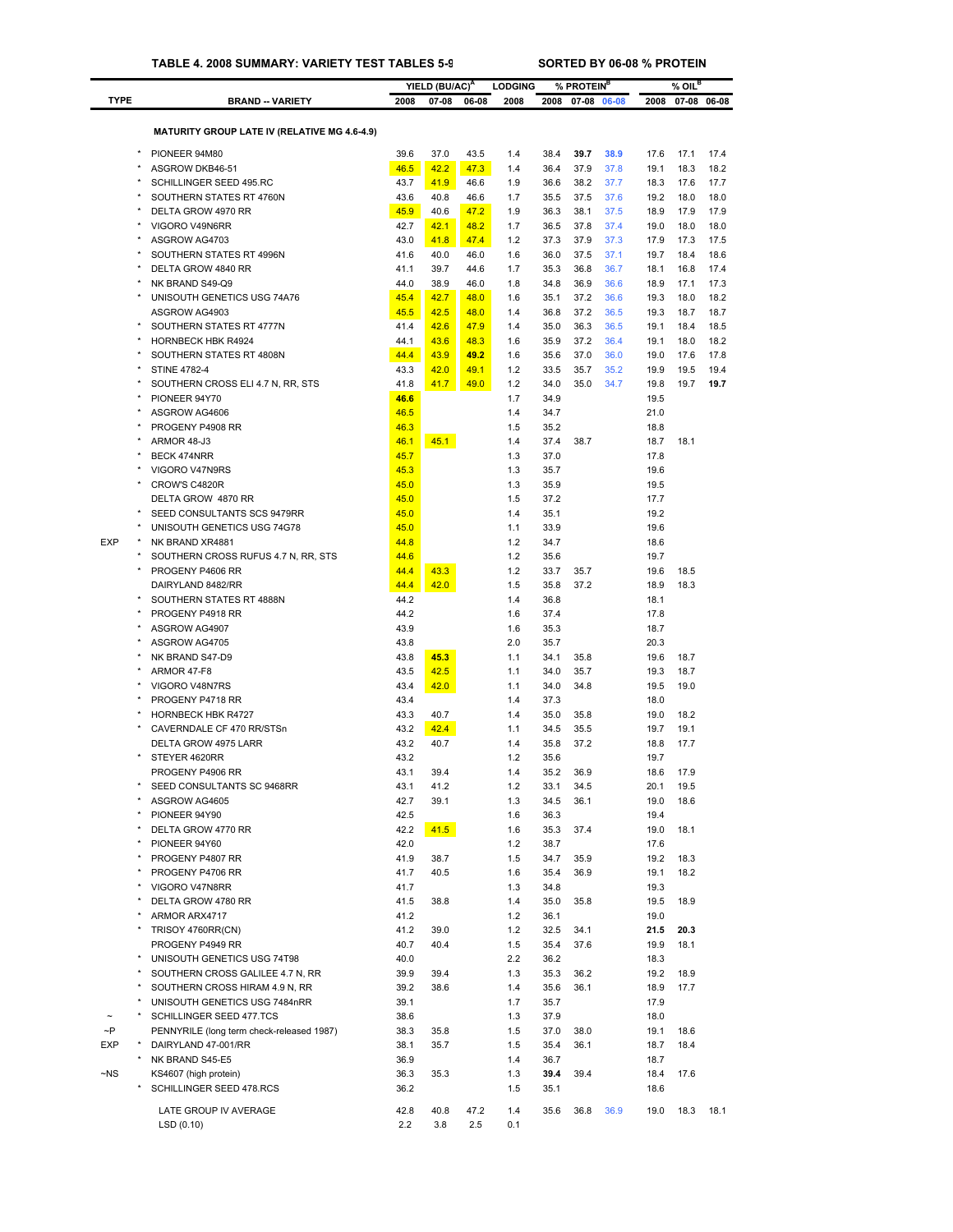# **TABLE 4. 2008 SUMMARY: VARIETY TEST TABLES 5-9 SORTED BY 06-08 % PROTEIN**

|               |         |                                        |      | YIELD (BU/AC) <sup>A</sup> |       | <b>LODGING</b> |      | % PROTEIN <sup>B</sup> |      |      | $%$ OIL <sup>B</sup> |      |
|---------------|---------|----------------------------------------|------|----------------------------|-------|----------------|------|------------------------|------|------|----------------------|------|
| <b>TYPE</b>   |         | <b>BRAND -- VARIETY</b>                | 2008 | 07-08                      | 06-08 | 2008           | 2008 | 07-08 06-08            |      | 2008 | 07-08 06-08          |      |
|               |         |                                        |      |                            |       |                |      |                        |      |      |                      |      |
|               |         | <b>MATURITY GROUP V</b>                |      |                            |       |                |      |                        |      |      |                      |      |
|               |         | DELTA KING DK52K6                      | 35.7 | 36.5                       | 43.6  | 2.4            | 39.1 | 39.7                   | 39.0 | 17.3 | 17.0                 | 17.2 |
|               |         | SOUTHERN STATES RT 5540N               | 36.6 | 35.2                       | 41.6  | 2.4            | 38.8 | 39.4                   | 38.5 | 18.1 | 17.5                 | 17.7 |
|               |         | UNISOUTH GENETICS USG 5601T            | 42.7 | 41.0                       | 47.8  | 2.1            | 37.3 | 38.5                   | 38.3 | 18.4 | 17.6                 | 17.3 |
|               |         | DELTA GROW 5160 RR/STS                 | 39.4 | 37.0                       | 45.0  | 1.7            | 36.3 | 38.5                   | 38.2 | 20.1 | 18.8                 | 18.6 |
|               |         | SOUTHERN CROSS DAMASCUS 5.0 N, RR, STS | 38.8 | 35.2                       | 43.0  | 1.7            | 36.3 | 38.4                   | 38.0 | 19.7 | 18.7                 | 18.6 |
|               |         | UNISOUTH GENETICS USG 75J32            | 37.1 | 34.9                       | 42.4  | 1.9            | 37.1 | 38.6                   | 37.9 | 18.3 | 17.1                 | 17.3 |
|               |         | UNISOUTH GENETICS USG ALLEN            | 36.6 | 35.0                       | 42.9  | 2.0            | 37.2 | 38.2                   | 37.6 | 17.9 | 17.5                 | 17.2 |
| $\neg P$      |         | <b>JAKE</b>                            | 37.8 | 36.9                       | 43.3  | 1.6            | 38.2 | 38.0                   | 37.2 | 17.0 | 17.2                 | 17.4 |
|               | $\star$ | SOUTHERN STATES RT 5160N               | 36.9 | 36.3                       | 42.7  | 2.0            | 37.4 | 38.0                   | 37.1 | 17.4 | 17.2                 | 17.5 |
|               |         | UNISOUTH GENETICS USG 5002T            | 44.5 | 40.4                       | 47.1  | 2.2            | 36.1 | 37.5                   | 37.0 | 18.7 | 18.1                 | 18.1 |
| $\sim P$      |         | TEEJAY                                 | 43.1 | 40.3                       | 46.0  | 1.8            | 35.8 | 37.7                   | 37.0 | 18.4 | 17.5                 | 17.6 |
| $\neg P$      |         | <b>KS5004N</b>                         | 45.8 |                            |       | 2.1            | 35.8 |                        |      | 19.0 |                      |      |
|               |         | DAIRYLAND 8509/RR                      | 42.3 | 38.0                       |       | 1.8            | 36.6 | 37.8                   |      | 19.3 | 18.2                 |      |
|               |         | DELTA GROW 5170 RR                     | 41.8 |                            |       | 1.1            | 35.1 |                        |      | 19.1 |                      |      |
|               |         | ARMOR 53-Z5                            | 40.7 |                            |       | 1.8            | 37.2 |                        |      | 18.0 |                      |      |
|               |         | PROGENY P5408 RR                       | 40.6 |                            |       | 2.0            | 37.5 |                        |      | 17.8 |                      |      |
|               |         | <b>STINE 5482-4</b>                    | 40.4 | 37.7                       |       | 1.6            | 36.3 | 37.2                   |      | 18.5 | 18.1                 |      |
| $\neg P$      |         | V98-2711                               | 39.8 |                            |       | 2.3            | 38.3 |                        |      | 18.0 |                      |      |
|               |         | SCHILLINGER SEED 557.RC                | 39.8 |                            |       | 1.9            | 37.3 |                        |      | 17.7 |                      |      |
|               |         | PROGENY P5208 RR                       | 38.9 |                            |       | 1.5            | 36.7 |                        |      | 18.7 |                      |      |
|               |         | DELTA GROW 5300 RR                     | 38.8 | 36.1                       |       | 2.3            | 37.3 | 38.4                   |      | 17.5 | 16.6                 |      |
|               |         | PROGENY P5115 RR                       | 38.6 | 34.9                       |       | 1.6            | 35.2 | 36.0                   |      | 19.6 | 18.8                 |      |
|               |         | UNISOUTH GENETICS USG 75J47            | 38.5 | 37.5                       |       | 1.9            | 37.5 | 37.8                   |      | 18.0 | 17.7                 |      |
|               |         | PROGENY P5218 RR                       | 38.4 |                            |       | 2.7            | 36.8 |                        |      | 18.4 |                      |      |
|               |         | PROGENY P5108 RR                       | 38.2 |                            |       | 1.5            | 37.8 |                        |      | 18.2 |                      |      |
| <b>EXP-NS</b> |         | V01-1702 (3.5% linolenic)              | 37.8 |                            |       | 1.8            | 36.6 |                        |      | 19.4 |                      |      |
|               |         | PROGENY P5308 RR                       | 37.7 |                            |       | 1.7            | 37.1 |                        |      | 18.4 |                      |      |
| $\neg P$      |         | ESSEX (long term check-released 1974)  | 37.5 | 35.2                       |       | 2.0            | 38.3 | 39.9                   |      | 18.0 | 17.4                 |      |
|               |         | PROGENY P5107 RR                       | 37.5 | 32.1                       |       | 2.1            | 36.5 | 38.5                   |      | 18.4 | 17.3                 |      |
| <b>EXP-NS</b> |         | V01-1693 (3.5% linolenic)              | 37.3 |                            |       | 1.9            | 36.7 |                        |      | 18.7 |                      |      |
|               |         | PIONEER 95Y20                          | 37.0 |                            |       | 1.8            | 36.1 |                        |      | 18.4 |                      |      |
|               |         | DAIRYLAND 8512/RR                      | 36.9 |                            |       | 1.6            | 37.7 |                        |      | 18.5 |                      |      |
|               |         | DELTA GROW 5450 RR                     | 36.1 |                            |       | 1.8            | 37.6 |                        |      | 17.4 |                      |      |
|               |         | PROGENY P5770                          | 36.0 |                            |       | 2.7            | 37.1 |                        |      | 18.6 |                      |      |
|               |         | DELTA GROW 5470 RR                     | 35.9 | 34.6                       |       | 1.6            | 37.6 | 38.6                   |      | 17.4 | 17.1                 |      |
|               |         | HORNBECK HBK C4926                     | 33.8 |                            |       | 1.6            | 36.5 |                        |      | 18.7 |                      |      |
|               |         |                                        |      |                            |       |                |      |                        |      |      |                      |      |
|               |         | <b>GROUP V AVERAGE</b>                 | 38.8 | 36.6                       | 44.1  | 1.9            | 37.0 | 38.2                   | 37.8 | 18.4 | 17.6                 | 17.7 |
|               |         | LSD(0.10)                              | 1.8  | 3.5                        | 2.7   | 0.2            |      |                        |      |      |                      |      |
|               |         | <b>GRAND MEAN</b>                      | 42.2 | 40.1                       | 46.1  | 1.5            | 36.3 | 37.1                   | 37.1 | 18.6 | 18.1                 | 18.1 |
|               |         |                                        |      |                            |       |                |      |                        |      |      |                      |      |

~ Variety is not Roundup Ready. All varieties without a tilda ( ~ ) prefix are Roundup Ready.

\* Resistant to soybean cyst nematode. See Table 3. Company Disease Resistance Specifications for details.

P Entries with a P prefix are public varieties.

NS Entries with a NS prefix are novel soybean varieties that are emerging from both the public and private sector[s. Some of](#page-29-0) these value-added soybean types will supply relatively small market niches, while others may be of much broader market value. Testing novel soybeans will enable producers to assess whether premiums for a given trait offset possible yield lag/drag.

EXP Entries with an EXP prefix are varieties that are still under development or soon to be released.

<sup>A</sup> Within a maturity group, shaded yields are not significantly different (0.10 level) from the highest yielding cultivar (bold data) of that maturity group and year column.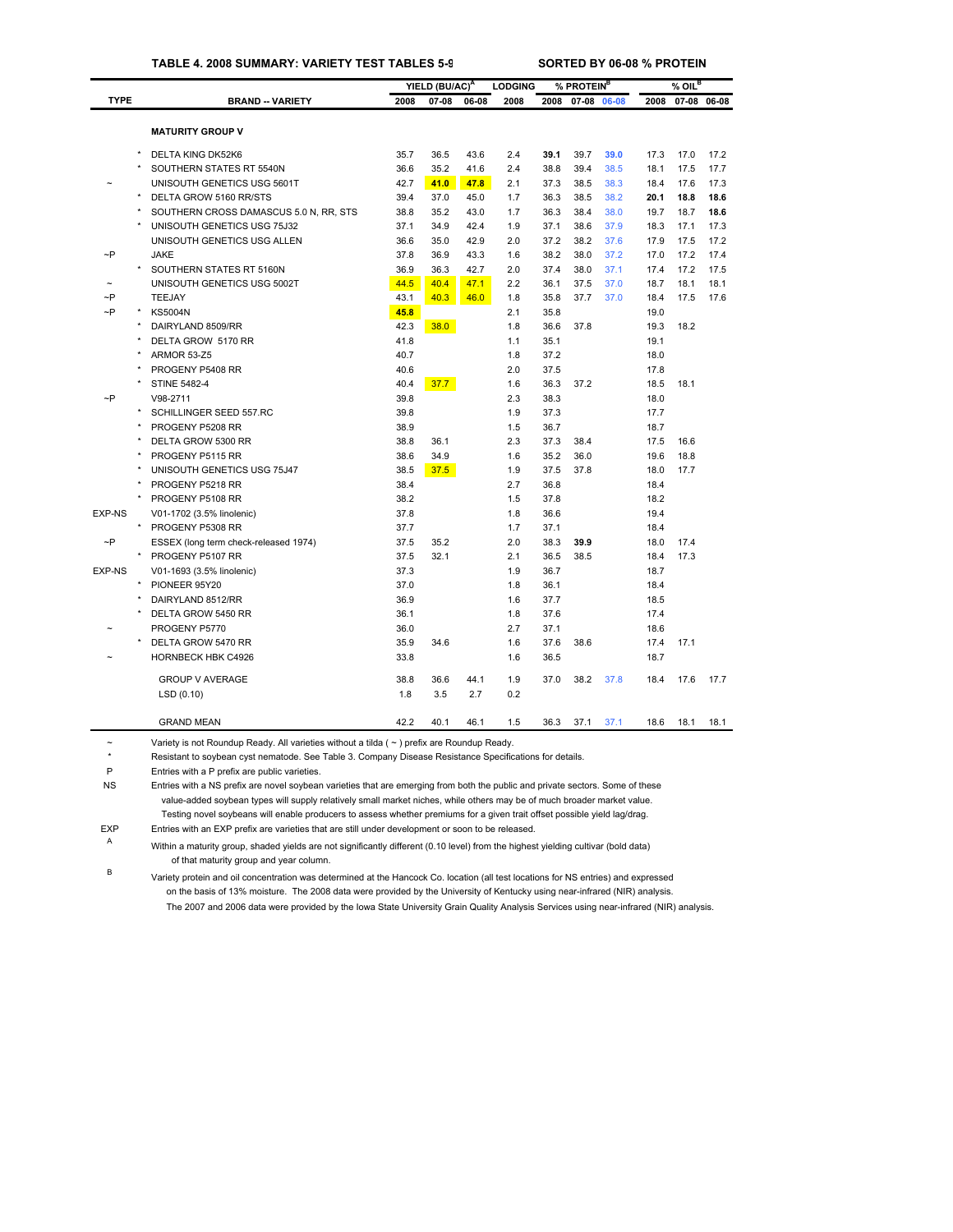|             |         |                                             |      | YIELD (BU/AC) <sup>A</sup> |       | <b>LODGING</b> |      | % PROTEIN <sup>B</sup> |       |      | $%$ OIL <sup>B</sup> |       |
|-------------|---------|---------------------------------------------|------|----------------------------|-------|----------------|------|------------------------|-------|------|----------------------|-------|
| <b>TYPE</b> |         | <b>BRAND -- VARIETY</b>                     | 2008 | $07 - 08$                  | 06-08 | 2008           | 2008 | $07 - 08$              | 06-08 | 2008 | 07-08                | 06-08 |
|             |         |                                             |      |                            |       |                |      |                        |       | sort |                      |       |
|             |         | MATURITY GROUP II-III (RELATIVE MG 2.7-3.9) |      |                            |       |                |      |                        |       |      |                      |       |
| <b>NS</b>   |         | ASGROW AG2921V (low linolenic)              | 41.2 | 38.7                       |       | 1.0            | 35.5 | 36.1                   |       | 19.8 | 19.4                 |       |
| <b>NS</b>   | $\star$ | ASGROW AG2822V (low linolenic)              | 37.9 | 38.9                       |       | 1.3            | 36.9 | 37.2                   |       | 19.7 | 19.7                 |       |
| $-NS$       |         | SCHILLINGER SEED 397.TCL (low linolenic)    | 41.6 | 39.3                       |       | 1.1            | 37.6 | 37.5                   |       | 19.5 | 19.2                 |       |
| $\neg$ NS   |         | IA3024 (low linolenic)                      | 39.5 | 38.7                       |       | 1.6            | 35.7 | 35.2                   |       | 19.5 | 19.4                 |       |
|             |         | SOUTHERN STATES RT 3871N                    | 46.6 | 42.2                       |       | 1.3            | 35.9 | 36.7                   |       | 19.3 | 18.6                 |       |
| $\neg$ NS   |         | IA3026 (low saturates)                      | 42.2 |                            |       | 1.9            | 34.7 |                        |       | 19.3 |                      |       |
| $\neg$ NS   |         | IA3025 (low linolenic)                      | 32.8 | 28.7                       |       | 1.5            | 36.7 | 36.9                   |       | 19.2 | 18.9                 |       |
|             |         | PIONEER 93Y20                               | 46.7 |                            |       | 1.9            | 36.6 |                        |       | 19.1 |                      |       |
|             |         | HORNBECK HBK R3927                          | 44.8 | 41.5                       |       | 2.4            | 38.3 | 39.0                   |       | 19.1 | 18.6                 |       |
| <b>NS</b>   |         | ASGROW AG35-21V (low linolenic)             | 41.9 | 40.2                       |       | 1.2            | 35.9 | 36.0                   |       | 19.1 | 18.7                 |       |
| <b>NS</b>   |         | ASGROW AG36-22V (low linolenic)             | 44.5 |                            |       | 1.1            | 35.7 |                        |       | 19.0 |                      |       |
|             |         | SOUTHERN STATES RT 3860                     | 41.7 | 40.4                       | 46.4  | 1.1            | 35.0 | 35.8                   | 35.9  | 18.9 | 18.4                 | 18.7  |
|             |         | VIGORO V39N9RR                              | 41.0 |                            |       | 1.3            | 35.3 |                        |       | 18.9 |                      |       |
|             |         | SEED CONSULTANTS SCS 9398RR                 | 47.7 |                            |       | 1.6            | 36.8 |                        |       | 18.8 |                      |       |
|             |         | ASGROW AG3906                               | 41.8 | 40.8                       | 47.0  | 1.1            | 36.2 | 36.3                   | 36.5  | 18.8 | 18.6                 | 18.9  |
| <b>NS</b>   |         | ASGROW DKB31-22V (low linolenic)            | 39.7 |                            |       | 1.1            | 36.5 |                        |       | 18.7 |                      |       |
|             |         | NK BRAND S39-A3                             | 47.2 | 44.3                       |       | 1.5            | 34.6 | 35.2                   |       | 18.5 | 18.1                 |       |
|             |         | EBBERTS 3386                                | 46.0 | 42.1                       |       | 1.7            | 36.7 | 37.3                   |       | 18.5 | 18.0                 |       |
|             |         | PIONEER 93B82                               | 43.1 | 39.8                       |       | 1.8            | 37.6 | 37.6                   |       | 18.5 | 18.5                 |       |
| <b>NS</b>   |         | ASGROW AG3121V (low linolenic)              | 42.8 | 41.3                       |       | 1.7            | 37.0 | 37.0                   |       | 18.5 | 18.2                 |       |
|             |         | EBBERTS 1386RR                              | 41.2 | 38.2                       | 45.3  | 1.6            | 36.2 | 36.6                   | 36.7  | 18.5 | 18.2                 | 18.5  |
| <b>NS</b>   |         | DAIRYLAND DST37-000-UL (low linolenic)      | 39.7 |                            |       | 1.7            | 36.8 |                        |       | 18.5 |                      |       |
|             |         | PROGENY P3906 RR                            | 45.6 |                            |       | 1.5            | 37.4 |                        |       | 18.4 |                      |       |
| $-NS$       |         | IA3041 (low linolenic)                      | 35.9 |                            |       | 1.5            | 36.5 |                        |       | 18.4 |                      |       |
|             |         | ASGROW AG3803                               | 46.1 | 43.9                       |       | 1.3            | 36.9 | 36.9                   |       | 18.3 | 18.2                 |       |
|             |         | ASGROW AG3705                               | 42.5 | 41.7                       | 48.2  | 1.1            | 34.9 | 35.4                   | 35.6  | 18.3 | 17.8                 | 18.2  |
| ~NS         |         | IA3027 (large seed, high protein)           | 38.3 | 32.6                       | 33.7  | 1.2            | 39.0 | 39.4                   | 39.3  | 18.3 | 18.4                 | 18.6  |
|             |         | NK BRAND S37-P5                             | 46.2 | 42.9                       |       | 1.7            | 35.6 | 35.9                   |       | 18.2 | 18.3                 |       |
|             |         | SEED CONSULTANTS SC 9386RR                  | 39.8 | 38.4                       | 44.8  | 2.1            | 36.4 | 37.0                   | 37.6  | 18.2 | 18.0                 | 18.3  |
| <b>NS</b>   |         | DAIRYLAND DST37-001-UL (low linolenic)      | 39.0 |                            |       | 1.8            | 37.4 |                        |       | 18.2 |                      |       |
| $-NS$       |         | IA3036 (mid oleic)                          | 36.4 |                            |       | 1.8            | 38.1 |                        |       | 18.2 |                      |       |
|             |         | SEED CONSULTANT SC 388                      | 38.5 |                            |       | 1.6            | 38.0 |                        |       | 18.1 |                      |       |
|             |         | ARMOR ARX938                                | 47.6 |                            |       | 1.5            | 35.6 |                        |       | 18.0 |                      |       |
|             |         | BECK 399NRR                                 | 44.4 | 42.1                       |       | 1.2            | 36.9 | 37.3                   |       | 18.0 | 17.1                 |       |
|             |         | PORTER HYBRIDS PH 4385N                     | 43.6 |                            |       | 1.7            | 35.4 |                        |       | 18.0 |                      |       |
|             |         | PORTER HYBRIDS PH 4360N                     | 41.6 |                            |       | 1.5            | 36.6 |                        |       | 18.0 |                      |       |
|             |         | VIGORO V37N8RR                              | 44.8 |                            |       | 1.1            | 36.2 |                        |       | 17.9 |                      |       |
|             |         | SEED CONSULTANTS SC 9389RR                  | 43.9 |                            |       | 1.3            | 36.2 |                        |       | 17.9 |                      |       |
|             |         | ASGROW AG3603                               | 42.7 | 41.1                       |       | 1.1            | 37.1 | 37.6                   |       | 17.8 | 17.4                 |       |
|             |         | CROW'S C3916R                               | 41.7 | 41.6                       |       | 1.2            | 37.3 | 37.8                   |       | 17.8 | 17.5                 |       |
|             |         | NK BRAND S38-D5                             | 45.6 | 42.2                       |       | 1.4            | 35.8 | 36.3                   |       | 17.7 | 17.1                 |       |
|             |         | EBBERTS 1378RR                              | 43.1 | 41.9                       |       | 1.4            | 36.7 | 37.8                   |       | 17.7 | 17.2                 |       |
|             |         | DYNA-GRO 32X39                              | 43.6 |                            |       | 1.3            | 36.7 |                        |       | 17.6 |                      |       |
|             |         | BECK 364NRR                                 | 42.4 |                            |       | 1.4            | 36.7 |                        |       | 17.6 |                      |       |
|             |         | SOUTHERN CROSS LUCAS 3.8 N, RR              | 45.6 | 42.4                       |       | 1.4            | 36.7 | 37.4                   |       | 17.5 | 17.1                 |       |
|             |         | SOUTHERN STATES RT 3971N                    | 44.9 | 42.7                       |       | 1.2            | 36.4 | 37.1                   |       | 17.5 | 17.3                 |       |
|             |         | ARMOR 38-G2                                 | 41.7 |                            |       | 1.5            | 37.1 |                        |       | 17.5 |                      |       |
|             |         | EBBERTS 1365RR                              | 43.3 | 43.2                       | 46.8  | 1.7            | 39.2 | 39.6                   | 39.8  | 16.9 | 16.7                 | 16.8  |
|             |         | <b>GROUP III AVERAGE</b>                    | 42.5 | 40.4                       | 44.6  | 1.4            | 36.6 | 37.0                   | 37.3  | 18.4 | 18.1                 | 18.3  |
|             |         | LSD(0.10)                                   | 2.2  | 3.3                        | 2.8   | 0.2            |      |                        |       |      |                      |       |
|             |         |                                             |      |                            |       |                |      |                        |       |      |                      |       |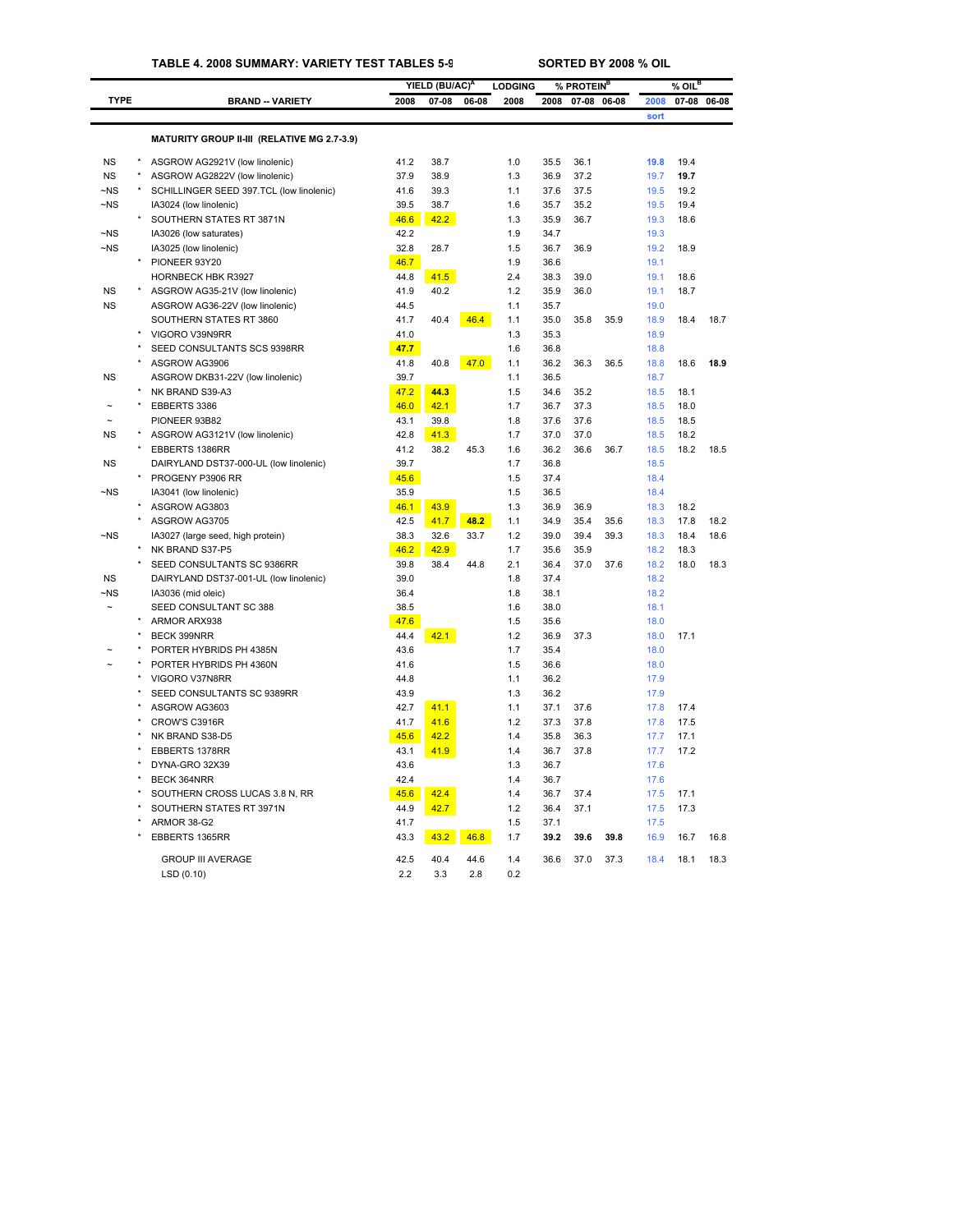## **TABLE 4. 2008 SUMMARY: VARIETY TEST TABLES 5-9 SORTED BY 2008 % OIL**

|                 |                                                                      |              | YIELD (BU/AC) <sup>A</sup> |       | <b>LODGING</b> |              | % PROTEIN <sup>B</sup> |      |              | $%$ OIL $^B$ |             |
|-----------------|----------------------------------------------------------------------|--------------|----------------------------|-------|----------------|--------------|------------------------|------|--------------|--------------|-------------|
| <b>TYPE</b>     | <b>BRAND - VARIETY</b>                                               | 2008         | 07-08                      | 06-08 | 2008           | 2008         | 07-08 06-08            |      | 2008         |              | 07-08 06-08 |
|                 | <b>MATURITY GROUP EARLY IV (RELATIVE MG 4.0-4.5)</b>                 |              |                            |       |                |              |                        |      |              |              |             |
|                 |                                                                      |              |                            |       |                |              |                        |      |              |              |             |
|                 | SOUTHERN STATES RT 4370N<br>PROGENY P4508 RR                         | 43.3         | 39.0                       |       | 1.8<br>1.4     | 35.7         | 36.1                   |      | 19.6         | 18.7         |             |
| <b>EXP</b>      | <b>L&amp;M GLICK 843RR</b>                                           | 43.8<br>41.4 |                            |       | 1.6            | 34.6<br>35.5 |                        |      | 19.5<br>19.5 |              |             |
|                 | VIGORO V40N8RS                                                       | 40.9         | 40.3                       |       | 1.3            | 35.8         | 36.8                   |      | 19.5         | 19.0         |             |
| $-NS$           | SCHILLINGER SEED XP44.TL (low linolenic)                             | 37.3         |                            |       | 1.2            | 35.4         |                        |      | 19.5         |              |             |
|                 | PIONEER 94Y01                                                        | 47.2         |                            |       | 1.6            | 34.5         |                        |      | 19.4         |              |             |
|                 | DYNA-GRO 33A40                                                       | 43.2         |                            |       | 1.4            | 35.6         |                        |      | 19.4         |              |             |
|                 | DAIRYLAND 4300/RR                                                    | 43.0         |                            |       | 1.5            | 35.1         |                        |      | 19.4         |              |             |
|                 | SOUTHERN STATES RT 4551N<br><b>BECK 422NRR</b>                       | 43.6         | 40.0                       | 45.8  | 1.6            | 35.2         | 37.1                   | 37.6 | 19.3         | 18.2         | 18.2        |
|                 | DAIRYLAND 4500/RRSTS                                                 | 42.7<br>42.4 | 41.8                       | 48.0  | 1.3<br>1.4     | 35.9<br>35.6 | 36.4                   | 36.6 | 19.3<br>19.3 | 18.5         | 18.7        |
|                 | ASGROW DKB42-51                                                      | 41.5         | 40.3                       | 47.1  | 1.3            | 33.7         | 34.2                   | 34.7 | 19.3         | 18.3         | 18.3        |
|                 | DELTA GROW 4470 RR/STS                                               | 45.0         | 42.0                       |       | 1.4            | 34.9         | 35.7                   |      | 19.2         | 18.7         |             |
|                 | PIONEER 94M50                                                        | 42.4         | 43.1                       | 48.8  | 1.2            | 36.2         | 35.9                   | 36.4 | 19.2         | 18.4         | 18.5        |
|                 | SOUTHERN CROSS BENJAMIN 4.3 N                                        | 48.0         |                            |       | 1.2            | 34.6         |                        |      | 19.1         |              |             |
|                 | DYNA-GRO 35D44                                                       | 45.1         | 42.4                       |       | 1.3            | 36.5         | 37.5                   |      | 19.1         | 18.1         |             |
|                 | DYNA-GRO 38C42                                                       | 43.4         | 42.5                       |       | 1.1            | 36.1         | 36.7                   |      | 19.1         | 18.5         |             |
| ~NS             | SCHILLINGER SEED 438.TL (low linolenic)<br>CAVERNDALE CF 422 RR/STSn | 36.9<br>46.6 | 43.7                       | 49.4  | 1.3<br>1.1     | 35.6<br>36.8 | 37.4                   | 36.9 | 19.0<br>18.9 | 18.4         | 18.7        |
|                 | CAVERNDALE CF 447 RR/STSn                                            | 46.4         | 44.6                       |       | 1.1            | 35.6         | 36.2                   |      | 18.9         | 18.5         |             |
|                 | DELTA GROW 4460 RR                                                   | 45.4         | 41.0                       | 46.6  | 1.7            | 35.2         | 36.5                   | 36.4 | 18.9         | 17.9         | 18.1        |
|                 | STEYER 4430RR                                                        | 44.1         | 42.9                       |       | 1.3            | 35.1         | 35.9                   |      | 18.9         | 18.7         |             |
|                 | SCHILLINGER SEED 457.RCP                                             | 42.4         | 38.8                       |       | 1.9            | 35.3         | 36.3                   |      | 18.9         | 18.2         |             |
|                 | SEED CONSULTANTS SC 9459RR                                           | 41.3         |                            |       | 1.5            | 35.3         |                        |      | 18.9         |              |             |
|                 | TRISOY 4184RR(CN)                                                    | 46.3         |                            |       | 1.2            | 35.8         |                        |      | 18.8         |              |             |
|                 | PIONEER 94Y20                                                        | 45.4         |                            |       | 1.5            | 37.3         |                        |      | 18.8         |              |             |
|                 | TRISOY 4586RR(CN)                                                    | 45.1         |                            |       | 1.2            | 35.5         |                        |      | 18.8         |              |             |
|                 | SOUTHERN CROSS CALEB 4.4 N, RR, STS<br>ASGROW AG4303                 | 44.2<br>47.5 | 41.2                       |       | 1.1<br>1.2     | 36.2<br>35.6 | 36.1                   |      | 18.8<br>18.7 | 18.4         |             |
|                 | PROGENY P4206 RR                                                     | 45.6         | 44.0                       |       | 1.3            | 36.3         | 36.5                   |      | 18.7         | 18.6         |             |
|                 | <b>BECK 445NRR</b>                                                   | 44.3         |                            |       | 1.1            | 35.5         |                        |      | 18.7         |              |             |
|                 | STEYER 4040RR                                                        | 41.9         | 43.0                       |       | 1.6            | 37.3         | 37.7                   |      | 18.7         | 18.1         |             |
|                 | L&M GLICK 53                                                         | 39.0         |                            |       | 1.6            | 35.7         |                        |      | 18.7         |              |             |
|                 | SEED CONSULTANTS SC 9419RR                                           | 44.9         |                            |       | 1.1            | 36.0         |                        |      | 18.5         |              |             |
| <b>EXP</b><br>× | PROGENY P4408 RR                                                     | 43.0         |                            |       | 1.1            | 35.7         |                        |      | 18.5         |              |             |
|                 | ASGROW AG4404<br>CROW'S C4519R                                       | 41.3<br>39.6 | 39.1                       | 46.0  | 1.3<br>1.3     | 37.0<br>36.6 | 37.0                   | 36.9 | 18.5<br>18.5 | 17.7         | 18.0        |
|                 | VIGORO V44N9RS                                                       | 46.2         |                            |       | 1.2            | 36.2         |                        |      | 18.4         |              |             |
|                 | VIGORO V42N9RS                                                       | 45.3         |                            |       | 1.2            | 35.3         |                        |      | 18.4         |              |             |
|                 | SOUTHERN CROSS LOT 4.1 N, RR, STS                                    | 45.2         |                            |       | 1.2            | 36.7         |                        |      | 18.4         |              |             |
|                 | SEED CONSULTANTS SCS 9448RR                                          | 44.8         |                            |       | 1.5            | 35.9         |                        |      | 18.4         |              |             |
|                 | SOUTHERN CROSS JERICHO 4.2 N. RR                                     | 43.5         |                            |       | 1.1            | 35.1         |                        |      | 18.4         |              |             |
|                 | STEYER 434                                                           | 40.1         |                            |       | 1.2            | 36.9         |                        |      | 18.4         |              |             |
|                 | NK BRAND S44-D5                                                      | 46.3         | <u>44.2</u>                |       | 1.4            | 35.7         | 36.4                   |      | 18.3         | 17.7         |             |
|                 | CROW'S C4119R<br>SOUTHERN STATES RT 4470N                            | 45.5<br>45.2 | 44.0                       |       | 1.2<br>1.1     | 36.9<br>36.2 | 36.3                   |      | 18.3<br>18.3 | 18.3         |             |
|                 | DELTA GROW 4150 RR                                                   | 45.1         | 41.6                       | 48.2  | 1.3            | 36.2         | 37.3                   | 37.3 | 18.3         | 17.5         | 17.7        |
| <b>EXP</b>      | SEED CONSULTANTS EXP 4242RR                                          | 44.6         |                            |       | 1.1            | 36.4         |                        |      | 18.3         |              |             |
|                 | SCHILLINGER SEED 435.TCS                                             | 38.1         |                            |       | 1.1            | 37.0         |                        |      | 18.3         |              |             |
|                 | TRISOY 4475RR(CN)                                                    | 44.4         |                            |       | 1.3            | 36.3         |                        |      | 18.2         |              |             |
|                 | HORNBECK HBK R4527                                                   | 41.1         | 36.2                       |       | 1.8            | 37.2         | 38.6                   |      | 18.2         | 17.3         |             |
|                 | ARMOR 44-K6                                                          | 45.4         |                            |       | 1.1            | 36.5         |                        |      | 18.1         |              |             |
|                 | PROGENY P4405 RR<br>STEYER 410                                       | 41.5<br>39.7 | 38.3                       |       | 1.7<br>1.6     | 35.8<br>36.2 | 37.1                   |      | 18.1<br>18.1 | 17.2         |             |
|                 | ASGROW AG4005                                                        | 43.2         |                            |       | 1.0            | 36.0         |                        |      | 18.0         |              |             |
|                 | DYNA-GRO 36C44                                                       | 42.6         |                            |       | 1.1            | 36.1         |                        |      | 18.0         |              |             |
|                 | PORTER HYBRIDS PH 4419N                                              | 46.4         |                            |       | 1.3            | 35.5         |                        |      | 17.9         |              |             |
|                 | SOUTHERN STATES RT 4451N                                             | 42.6         | 40.8                       | 46.1  | 1.4            | 36.7         | 36.6                   | 36.3 | 17.9         | 17.6         | 17.8        |
|                 | CAVERNDALE CF 410 RR/STSn                                            | 46.4         | 43.7                       |       | 1.1            | 36.8         | 37.5                   |      | 17.8         | 16.9         |             |
|                 | SEED CONSULTANTS SCS 9409RR                                          | 41.1         |                            |       | 1.2            | 37.1         |                        |      | 17.8         |              |             |
|                 | SCHILLINGER SEED 447.TC                                              | 41.0         |                            |       | 1.3            | 37.9         |                        |      | 17.8         |              |             |
|                 | ARMOR 42-M1                                                          | 46.7         |                            |       | 1.1            | 37.2         |                        |      | 17.6         |              |             |
|                 | UNISOUTH GENETICS USG 74C36<br>NK BRAND S43-N6                       | 38.7<br>45.4 |                            |       | 1.7<br>1.2     | 37.3<br>35.5 |                        |      | 17.4<br>17.3 |              |             |
|                 | SEED CONSULTANTS SC 9408RR                                           | 43.0         |                            |       | 1.2            | 36.0         |                        |      | 17.3         |              |             |
| $\neg$ NS       | SCHILLINGER SEED 448 F.HPC (high protein)                            | 42.3         |                            |       | 1.2            | 41.4         |                        |      | 17.0         |              |             |
| ~NS             | SCHILLINGER SEED 428 F.HPC (high protein)                            | 40.8         |                            |       | 1.4            | 41.8         |                        |      | 17.0         |              |             |
| $\neg$ NS       | SCHILLINGER SEED 446 F.HP (high protein)                             | 37.7         | 35.4                       |       | 1.2            | 39.5         | 40.7                   |      | 16.7         | 15.5         |             |
|                 | EARLY GROUP IV AVERAGE                                               | 43.3         | 41.3                       | 47.3  | 1.3            | 36.2         | 36.8                   | 36.6 | 18.5         | 18.0         | 18.2        |
|                 | LSD(0.10)                                                            | 2.5          | 3.5                        | 2.6   | 0.1            |              |                        |      |              |              |             |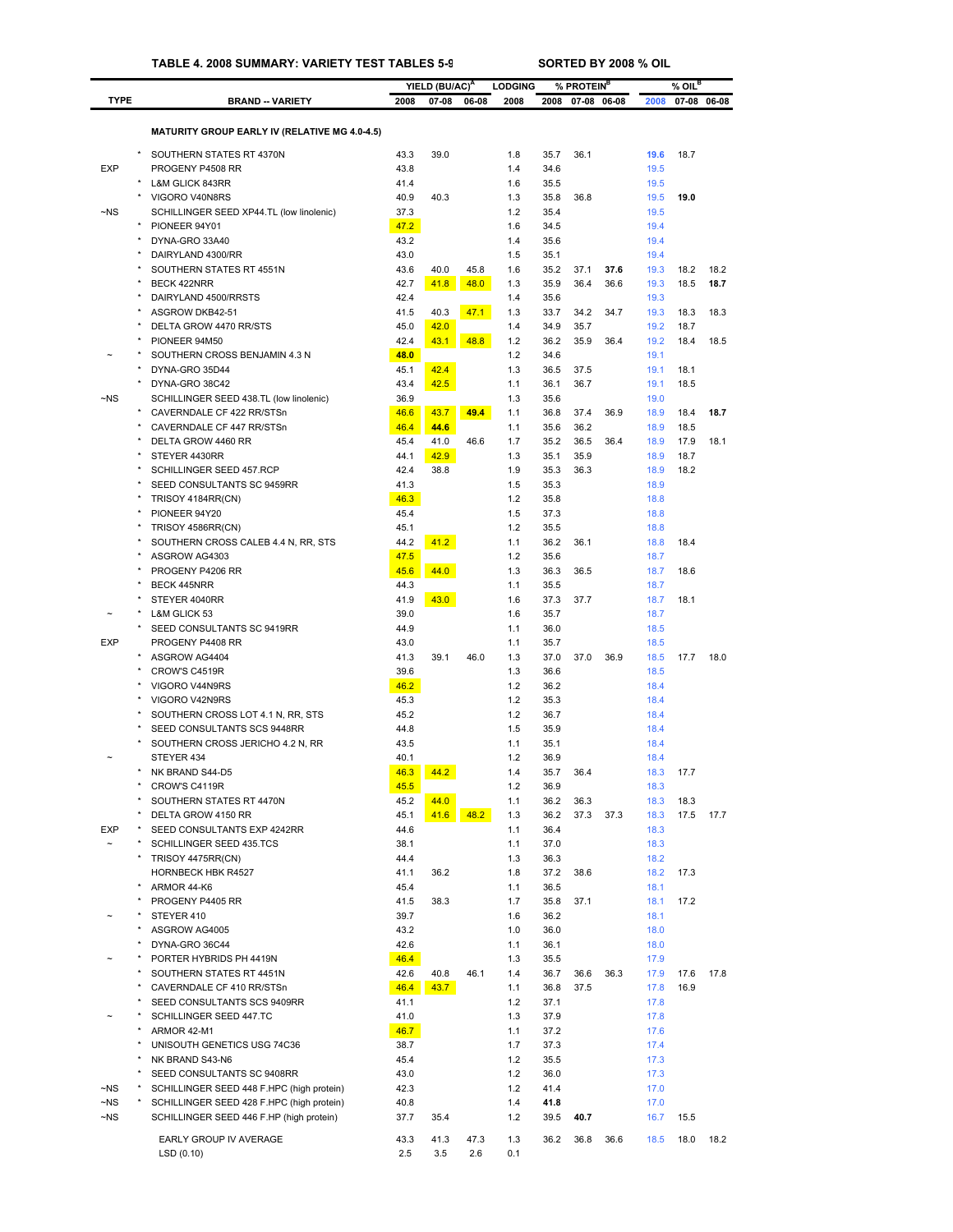|             |                                                       |              | YIELD (BU/AC) <sup>A</sup> |       | <b>LODGING</b> |              | % PROTEIN <sup>B</sup> |       |              | $%$ OIL $^B$ |             |
|-------------|-------------------------------------------------------|--------------|----------------------------|-------|----------------|--------------|------------------------|-------|--------------|--------------|-------------|
| <b>TYPE</b> | <b>BRAND - VARIETY</b>                                | 2008         | 07-08                      | 06-08 | 2008           | 2008         | $07 - 08$              | 06-08 | 2008         |              | 07-08 06-08 |
|             |                                                       |              |                            |       |                |              |                        |       |              |              |             |
|             | <b>MATURITY GROUP LATE IV (RELATIVE MG 4.6-4.9)</b>   |              |                            |       |                |              |                        |       |              |              |             |
|             | TRISOY 4760RR(CN)                                     | 41.2         | 39.0                       |       | 1.2            | 32.5         | 34.1                   |       | 21.5         | 20.3         |             |
|             | ASGROW AG4606<br>ASGROW AG4705                        | 46.5<br>43.8 |                            |       | 1.4<br>2.0     | 34.7<br>35.7 |                        |       | 21.0<br>20.3 |              |             |
|             | SEED CONSULTANTS SC 9468RR                            | 43.1         | 41.2                       |       | 1.2            | 33.1         | 34.5                   |       | 20.1         | 19.5         |             |
|             | <b>STINE 4782-4</b>                                   | 43.3         | 42.0                       | 49.1  | 1.2            | 33.5         | 35.7                   | 35.2  | 19.9         | 19.5         | 19.4        |
|             | PROGENY P4949 RR                                      | 40.7         | 40.4                       |       | 1.5            | 35.4         | 37.6                   |       | 19.9         | 18.1         |             |
|             | SOUTHERN CROSS ELI 4.7 N, RR, STS                     | 41.8         | 41.7                       | 49.0  | 1.2            | 34.0         | 35.0                   | 34.7  | 19.8         | 19.7         | 19.7        |
|             | SOUTHERN CROSS RUFUS 4.7 N, RR, STS                   | 44.6         |                            |       | 1.2            | 35.6         |                        |       | 19.7         |              |             |
|             | CAVERNDALE CF 470 RR/STSn                             | 43.2         | 42.4                       |       | 1.1            | 34.5         | 35.5                   |       | 19.7         | 19.1         |             |
|             | STEYER 4620RR                                         | 43.2         |                            |       | 1.2            | 35.6         |                        |       | 19.7         |              |             |
|             | SOUTHERN STATES RT 4996N                              | 41.6         | 40.0                       | 46.0  | 1.6            | 36.0         | 37.5                   | 37.1  | 19.7         | 18.4         | 18.6        |
|             | VIGORO V47N9RS                                        | 45.3<br>45.0 |                            |       | 1.3            | 35.7<br>33.9 |                        |       | 19.6         |              |             |
|             | UNISOUTH GENETICS USG 74G78<br>PROGENY P4606 RR       | 44.4         | 43.3                       |       | 1.1<br>1.2     | 33.7         | 35.7                   |       | 19.6<br>19.6 | 18.5         |             |
|             | NK BRAND S47-D9                                       | 43.8         | 45.3                       |       | 1.1            | 34.1         | 35.8                   |       | 19.6         | 18.7         |             |
|             | PIONEER 94Y70                                         | 46.6         |                            |       | 1.7            | 34.9         |                        |       | 19.5         |              |             |
|             | CROW'S C4820R                                         | 45.0         |                            |       | 1.3            | 35.9         |                        |       | 19.5         |              |             |
|             | VIGORO V48N7RS                                        | 43.4         | 42.0                       |       | 1.1            | 34.0         | 34.8                   |       | 19.5         | 19.0         |             |
|             | DELTA GROW 4780 RR                                    | 41.5         | 38.8                       |       | 1.4            | 35.0         | 35.8                   |       | 19.5         | 18.9         |             |
|             | PIONEER 94Y90                                         | 42.5         |                            |       | 1.6            | 36.3         |                        |       | 19.4         |              |             |
|             | ASGROW AG4903                                         | 45.5         | 42.5                       | 48.0  | 1.4            | 36.8         | 37.2                   | 36.5  | 19.3         | 18.7         | 18.7        |
|             | UNISOUTH GENETICS USG 74A76                           | 45.4         | 42.7                       | 48.0  | 1.6            | 35.1         | 37.2                   | 36.6  | 19.3         | 18.0         | 18.2        |
| $\star$     | ARMOR 47-F8                                           | 43.5         | 42.5                       |       | 1.1            | 34.0         | 35.7                   |       | 19.3         | 18.7         |             |
|             | VIGORO V47N8RR<br>SEED CONSULTANTS SCS 9479RR         | 41.7<br>45.0 |                            |       | 1.3<br>1.4     | 34.8<br>35.1 |                        |       | 19.3<br>19.2 |              |             |
|             | SOUTHERN STATES RT 4760N                              | 43.6         | 40.8                       | 46.6  | 1.7            | 35.5         | 37.5                   | 37.6  | 19.2         | 18.0         | 18.0        |
|             | PROGENY P4807 RR                                      | 41.9         | 38.7                       |       | 1.5            | 34.7         | 35.9                   |       | 19.2         | 18.3         |             |
|             | SOUTHERN CROSS GALILEE 4.7 N, RR                      | 39.9         | 39.4                       |       | 1.3            | 35.3         | 36.2                   |       | 19.2         | 18.9         |             |
|             | ASGROW DKB46-51                                       | 46.5         | 42.2                       | 47.3  | 1.4            | 36.4         | 37.9                   | 37.8  | 19.1         | 18.3         | 18.2        |
|             | <b>HORNBECK HBK R4924</b>                             | 44.1         | 43.6                       | 48.3  | 1.6            | 35.9         | 37.2                   | 36.4  | 19.1         | 18.0         | 18.2        |
|             | PROGENY P4706 RR                                      | 41.7         | 40.5                       |       | 1.6            | 35.4         | 36.9                   |       | 19.1         | 18.2         |             |
|             | SOUTHERN STATES RT 4777N                              | 41.4         | 42.6                       | 47.9  | 1.4            | 35.0         | 36.3                   | 36.5  | 19.1         | 18.4         | 18.5        |
| $\sim P$    | PENNYRILE (long term check-released 1987)             | 38.3         | 35.8                       |       | 1.5            | 37.0         | 38.0                   |       | 19.1         | 18.6         |             |
|             | SOUTHERN STATES RT 4808N<br><b>HORNBECK HBK R4727</b> | 44.4         | 43.9                       | 49.2  | 1.6<br>1.4     | 35.6<br>35.0 | 37.0<br>35.8           | 36.0  | 19.0<br>19.0 | 17.6<br>18.2 | 17.8        |
|             | ASGROW AG4605                                         | 43.3<br>42.7 | 40.7<br>39.1               |       | 1.3            | 34.5         | 36.1                   |       | 19.0         | 18.6         |             |
|             | VIGORO V49N6RR                                        | 42.7         | 42.1                       | 48.2  | 1.7            | 36.5         | 37.8                   | 37.4  | 19.0         | 18.0         | 18.0        |
|             | DELTA GROW 4770 RR                                    | 42.2         | 41.5                       |       | 1.6            | 35.3         | 37.4                   |       | 19.0         | 18.1         |             |
|             | ARMOR ARX4717                                         | 41.2         |                            |       | 1.2            | 36.1         |                        |       | 19.0         |              |             |
|             | DELTA GROW 4970 RR                                    | 45.9         | 40.6                       | 47.2  | 1.9            | 36.3         | 38.1                   | 37.5  | 18.9         | 17.9         | 17.9        |
|             | DAIRYLAND 8482/RR                                     | 44.4         | 42.0                       |       | 1.5            | 35.8         | 37.2                   |       | 18.9         | 18.3         |             |
|             | NK BRAND S49-Q9                                       | 44.0         | 38.9                       | 46.0  | 1.8            | 34.8         | 36.9                   | 36.6  | 18.9         | 17.1         | 17.3        |
|             | SOUTHERN CROSS HIRAM 4.9 N, RR                        | 39.2         | 38.6                       |       | 1.4            | 35.6         | 36.1                   |       | 18.9         | 17.7         |             |
|             | PROGENY P4908 RR                                      | 46.3         |                            |       | 1.5            | 35.2         |                        |       | 18.8         |              |             |
|             | DELTA GROW 4975 LARR<br>ARMOR 48-J3                   | 43.2<br>46.1 | 40.7<br>45.1               |       | 1.4<br>1.4     | 35.8<br>37.4 | 37.2<br>38.7           |       | 18.8<br>18.7 | 17.7<br>18.1 |             |
|             | ASGROW AG4907                                         | 43.9         |                            |       | 1.6            | 35.3         |                        |       | 18.7         |              |             |
| <b>EXP</b>  | DAIRYLAND 47-001/RR                                   | 38.1         | 35.7                       |       | 1.5            | 35.4         | 36.1                   |       | 18.7         | 18.4         |             |
|             | NK BRAND S45-E5                                       | 36.9         |                            |       | 1.4            | 36.7         |                        |       | 18.7         |              |             |
| <b>EXP</b>  | NK BRAND XR4881                                       | 44.8         |                            |       | 1.2            | 34.7         |                        |       | 18.6         |              |             |
|             | PROGENY P4906 RR                                      | 43.1         | 39.4                       |       | 1.4            | 35.2         | 36.9                   |       | 18.6         | 17.9         |             |
|             | SCHILLINGER SEED 478.RCS                              | 36.2         |                            |       | 1.5            | 35.1         |                        |       | 18.6         |              |             |
| $\neg$ NS   | KS4607 (high protein)                                 | 36.3         | 35.3                       |       | 1.3            | 39.4         | 39.4                   |       | 18.4         | 17.6         |             |
| $\star$     | SCHILLINGER SEED 495.RC                               | 43.7         | 41.9                       | 46.6  | 1.9            | 36.6         | 38.2                   | 37.7  | 18.3         | 17.6         | 17.7        |
|             | UNISOUTH GENETICS USG 74T98                           | 40.0         |                            |       | 2.2            | 36.2         |                        |       | 18.3         |              |             |
|             | SOUTHERN STATES RT 4888N<br>DELTA GROW 4840 RR        | 44.2<br>41.1 | 39.7                       | 44.6  | 1.4<br>1.7     | 36.8<br>35.3 | 36.8                   | 36.7  | 18.1<br>18.1 | 16.8         | 17.4        |
|             | PROGENY P4718 RR                                      | 43.4         |                            |       | 1.4            | 37.3         |                        |       | 18.0         |              |             |
|             | SCHILLINGER SEED 477.TCS                              | 38.6         |                            |       | 1.3            | 37.9         |                        |       | 18.0         |              |             |
|             | ASGROW AG4703                                         | 43.0         | 41.8                       | 47.4  | 1.2            | 37.3         | 37.9                   | 37.3  | 17.9         | 17.3         | 17.5        |
|             | UNISOUTH GENETICS USG 7484nRR                         | 39.1         |                            |       | 1.7            | 35.7         |                        |       | 17.9         |              |             |
|             | BECK 474NRR                                           | 45.7         |                            |       | 1.3            | 37.0         |                        |       | 17.8         |              |             |
|             | PROGENY P4918 RR                                      | 44.2         |                            |       | 1.6            | 37.4         |                        |       | 17.8         |              |             |
|             | DELTA GROW 4870 RR                                    | 45.0         |                            |       | 1.5            | 37.2         |                        |       | 17.7         |              |             |
|             | PIONEER 94Y60                                         | 42.0         |                            |       | 1.2            | 38.7         |                        |       | 17.6         |              |             |
|             | PIONEER 94M80                                         | 39.6         | 37.0                       | 43.5  | 1.4            | 38.4         | 39.7                   | 38.9  | 17.6         | 17.1         | 17.4        |
|             | LATE GROUP IV AVERAGE                                 | 42.8         | 40.8                       | 47.2  | 1.4            | 35.6         | 36.8                   | 36.9  | 19.0         | 18.3         | 18.1        |
|             | LSD(0.10)                                             | 2.2          | 3.8                        | 2.5   | 0.1            |              |                        |       |              |              |             |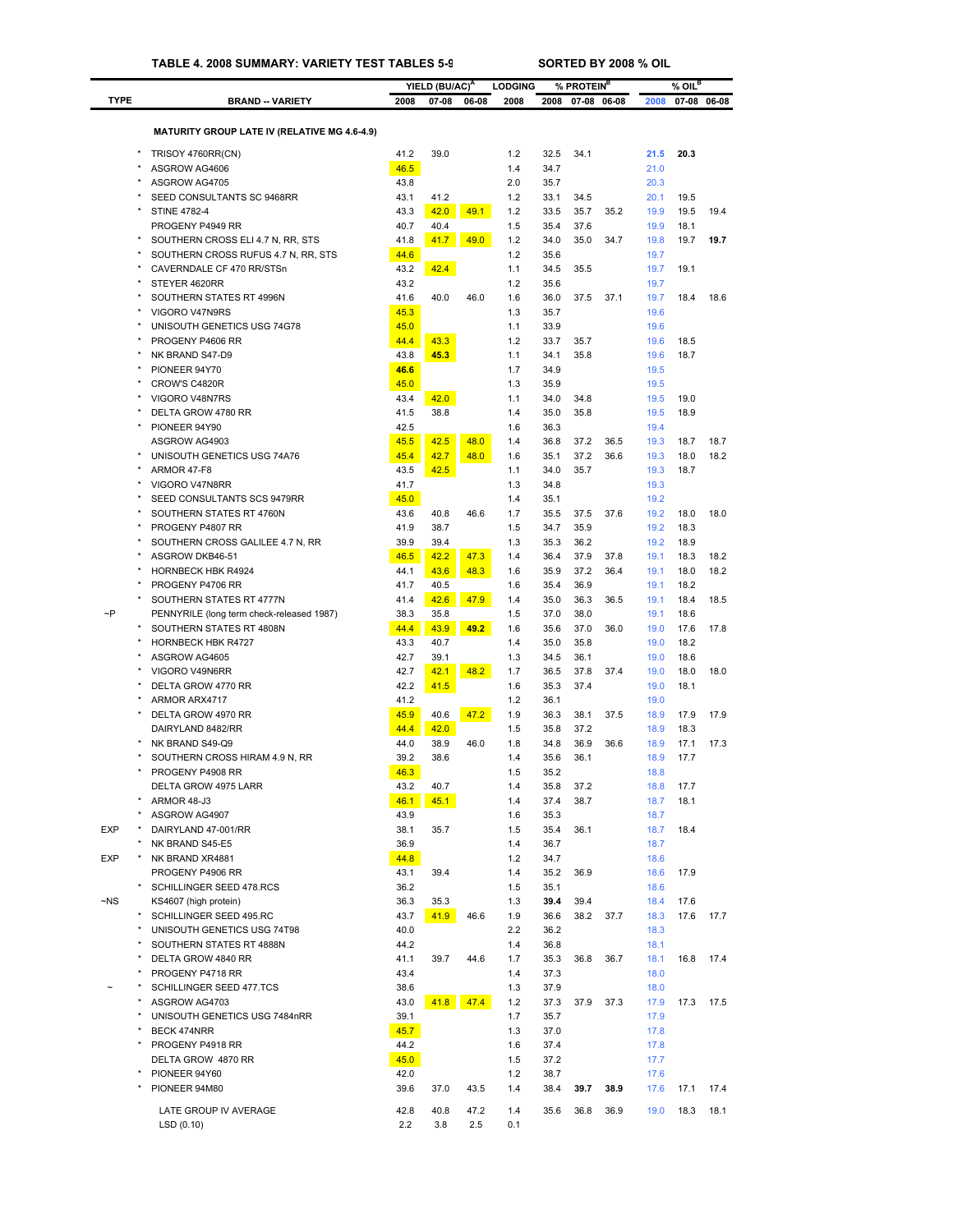### **TABLE 4. 2008 SUMMARY: VARIETY TEST TABLES 5-9 SORTED BY 2008 % OIL**

|               |                                        |      | YIELD (BU/AC) <sup>A</sup> |       | <b>LODGING</b> |      | % PROTEIN <sup>B</sup> |             |      | $%$ OIL <sup>B</sup> |             |
|---------------|----------------------------------------|------|----------------------------|-------|----------------|------|------------------------|-------------|------|----------------------|-------------|
| <b>TYPE</b>   | <b>BRAND -- VARIETY</b>                | 2008 | $07 - 08$                  | 06-08 | 2008           | 2008 |                        | 07-08 06-08 | 2008 |                      | 07-08 06-08 |
|               |                                        |      |                            |       |                |      |                        |             |      |                      |             |
|               | <b>MATURITY GROUP V</b>                |      |                            |       |                |      |                        |             |      |                      |             |
|               | DELTA GROW 5160 RR/STS                 | 39.4 | 37.0                       | 45.0  | 1.7            | 36.3 | 38.5                   | 38.2        | 20.1 | 18.8                 | 18.6        |
|               | SOUTHERN CROSS DAMASCUS 5.0 N, RR, STS | 38.8 | 35.2                       | 43.0  | 1.7            | 36.3 | 38.4                   | 38.0        | 19.7 | 18.7                 | 18.6        |
|               | PROGENY P5115 RR                       | 38.6 | 34.9                       |       | 1.6            | 35.2 | 36.0                   |             | 19.6 | 18.8                 |             |
| <b>EXP-NS</b> | V01-1702 (3.5% linolenic)              | 37.8 |                            |       | 1.8            | 36.6 |                        |             | 19.4 |                      |             |
|               | DAIRYLAND 8509/RR                      | 42.3 | 38.0                       |       | 1.8            | 36.6 | 37.8                   |             | 19.3 | 18.2                 |             |
|               | DELTA GROW 5170 RR                     | 41.8 |                            |       | 1.1            | 35.1 |                        |             | 19.1 |                      |             |
| $\neg P$      | <b>KS5004N</b>                         | 45.8 |                            |       | 2.1            | 35.8 |                        |             | 19.0 |                      |             |
|               | UNISOUTH GENETICS USG 5002T            | 44.5 | 40.4                       | 47.1  | 2.2            | 36.1 | 37.5                   | 37.0        | 18.7 | 18.1                 | 18.1        |
|               | PROGENY P5208 RR                       | 38.9 |                            |       | 1.5            | 36.7 |                        |             | 18.7 |                      |             |
| <b>EXP-NS</b> | V01-1693 (3.5% linolenic)              | 37.3 |                            |       | 1.9            | 36.7 |                        |             | 18.7 |                      |             |
|               | HORNBECK HBK C4926                     | 33.8 |                            |       | 1.6            | 36.5 |                        |             | 18.7 |                      |             |
|               | PROGENY P5770                          | 36.0 |                            |       | 2.7            | 37.1 |                        |             | 18.6 |                      |             |
|               | <b>STINE 5482-4</b>                    | 40.4 | 37.7                       |       | 1.6            | 36.3 | 37.2                   |             | 18.5 | 18.1                 |             |
|               | DAIRYLAND 8512/RR                      | 36.9 |                            |       | 1.6            | 37.7 |                        |             | 18.5 |                      |             |
| ~P            | TEEJAY                                 | 43.1 | 40.3                       | 46.0  | 1.8            | 35.8 | 37.7                   | 37.0        | 18.4 | 17.5                 | 17.6        |
|               | UNISOUTH GENETICS USG 5601T            | 42.7 | 41.0                       | 47.8  | 2.1            | 37.3 | 38.5                   | 38.3        | 18.4 | 17.6                 | 17.3        |
|               | PROGENY P5218 RR                       | 38.4 |                            |       | 2.7            | 36.8 |                        |             | 18.4 |                      |             |
|               | PROGENY P5308 RR                       | 37.7 |                            |       | 1.7            | 37.1 |                        |             | 18.4 |                      |             |
|               | PROGENY P5107 RR                       | 37.5 | 32.1                       |       | 2.1            | 36.5 | 38.5                   |             | 18.4 | 17.3                 |             |
|               | PIONEER 95Y20                          | 37.0 |                            |       | 1.8            | 36.1 |                        |             | 18.4 |                      |             |
|               | UNISOUTH GENETICS USG 75J32            | 37.1 | 34.9                       | 42.4  | 1.9            | 37.1 | 38.6                   | 37.9        | 18.3 | 17.1                 | 17.3        |
|               | PROGENY P5108 RR                       | 38.2 |                            |       | 1.5            | 37.8 |                        |             | 18.2 |                      |             |
|               | SOUTHERN STATES RT 5540N               | 36.6 | 35.2                       | 41.6  | 2.4            | 38.8 | 39.4                   | 38.5        | 18.1 | 17.5                 | 17.7        |
|               | ARMOR 53-Z5                            | 40.7 |                            |       | 1.8            | 37.2 |                        |             | 18.0 |                      |             |
| $\neg P$      | V98-2711                               | 39.8 |                            |       | 2.3            | 38.3 |                        |             | 18.0 |                      |             |
|               | UNISOUTH GENETICS USG 75J47            | 38.5 | 37.5                       |       | 1.9            | 37.5 | 37.8                   |             | 18.0 | 17.7                 |             |
| $\neg P$      | ESSEX (long term check-released 1974)  | 37.5 | 35.2                       |       | 2.0            | 38.3 | 39.9                   |             | 18.0 | 17.4                 |             |
|               | UNISOUTH GENETICS USG ALLEN            | 36.6 | 35.0                       | 42.9  | 2.0            | 37.2 | 38.2                   | 37.6        | 17.9 | 17.5                 | 17.2        |
|               | PROGENY P5408 RR                       | 40.6 |                            |       | 2.0            | 37.5 |                        |             | 17.8 |                      |             |
|               | SCHILLINGER SEED 557.RC                | 39.8 |                            |       | 1.9            | 37.3 |                        |             | 17.7 |                      |             |
|               | DELTA GROW 5300 RR                     | 38.8 | 36.1                       |       | 2.3            | 37.3 | 38.4                   |             | 17.5 | 16.6                 |             |
|               | SOUTHERN STATES RT 5160N               | 36.9 | 36.3                       | 42.7  | 2.0            | 37.4 | 38.0                   | 37.1        | 17.4 | 17.2                 | 17.5        |
|               | DELTA GROW 5450 RR                     | 36.1 |                            |       | 1.8            | 37.6 |                        |             | 17.4 |                      |             |
|               | DELTA GROW 5470 RR                     | 35.9 | 34.6                       |       | 1.6            | 37.6 | 38.6                   |             | 17.4 | 17.1                 |             |
|               | DELTA KING DK52K6                      | 35.7 | 36.5                       | 43.6  | 2.4            | 39.1 | 39.7                   | 39.0        | 17.3 | 17.0                 | 17.2        |
| $\sim P$      | <b>JAKE</b>                            | 37.8 | 36.9                       | 43.3  | 1.6            | 38.2 | 38.0                   | 37.2        | 17.0 | 17.2                 | 17.4        |
|               | <b>GROUP V AVERAGE</b>                 | 38.8 | 36.6                       | 44.1  | 1.9            | 37.0 | 38.2                   | 37.8        | 18.4 | 17.6                 | 17.7        |
|               | LSD(0.10)                              | 1.8  | 3.5                        | 2.7   | 0.2            |      |                        |             |      |                      |             |
|               | <b>GRAND MEAN</b>                      | 42.2 | 40.1                       | 46.1  | 1.5            | 36.3 | 37.1                   | 37.1        | 18.6 | 18.1                 | 18.1        |
|               |                                        |      |                            |       |                |      |                        |             |      |                      |             |

~ Variety is not Roundup Ready. All varieties without a tilda ( ~ ) prefix are Roundup Ready.

\* Resistant to soybean cyst nematode. See Table 3. Company Disease Resistance Specifications for details.

P Entries with a P prefix are public varieties.

NS Entries with a NS prefix are novel soybean varieties that are emerging from both the public and private sectors. Some of these value-added soybean types will supply relatively small market niches, while others may be of much broader market value. Testing novel soybeans will enable producers to assess whether premiums for a given trait offset possible yield lag/drag.

EXP Entries with an EXP prefix are varieties that are still under development or soon to be released.

<sup>A</sup> Within a maturity group, shaded yields are not significantly different (0.10 level) from the highest yielding cultivar (bold data) of that maturity group and year column.

<sup>B</sup> Variety protein and oil concentration was determined at the Hancock Co. location (all test locations for NS entries) and e[xpressed](#page-29-0)  on the basis of 13% moisture. The 2008 data were provided by the University of Kentucky using near-infrared (NIR) analysis. The 2007 and 2006 data were provided by the Iowa State University Grain Quality Analysis Services using near-infrared (NIR) analysis.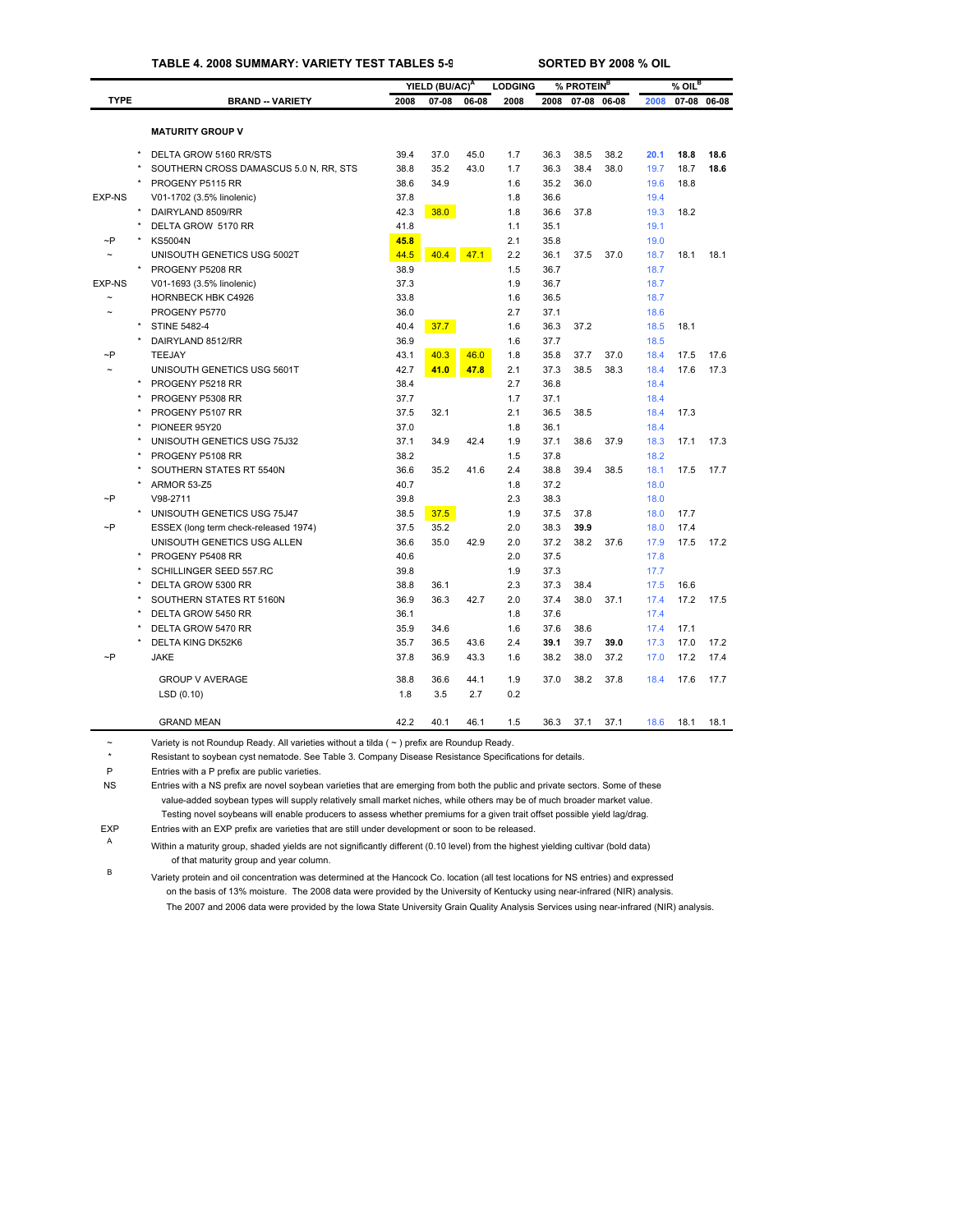### **TABLE 4. 2008 SUMMARY: VARIETY TEST TABLES 5-9 SORTED BY 07-08 % OIL**

|                       |         |                                                              |      | YIELD (BU/AC) <sup>A</sup> |              | <b>LODGING</b> |      | % PROTEIN <sup>B</sup> |       |              | $%$ OIL $^{\overline{B}}$ |       |
|-----------------------|---------|--------------------------------------------------------------|------|----------------------------|--------------|----------------|------|------------------------|-------|--------------|---------------------------|-------|
| <b>TYPE</b>           |         | <b>BRAND -- VARIETY</b>                                      | 2008 | 07-08                      | 06-08        | 2008           | 2008 | $07 - 08$              | 06-08 | 2008         | 07-08                     | 06-08 |
|                       |         |                                                              |      |                            |              |                |      |                        |       |              | sort                      |       |
|                       |         | MATURITY GROUP II-III (RELATIVE MG 2.7-3.9)                  |      |                            |              |                |      |                        |       |              |                           |       |
| <b>NS</b>             |         | ASGROW AG2822V (low linolenic)                               | 37.9 | 38.9                       |              | 1.3            | 36.9 | 37.2                   |       | 19.7         | 19.7                      |       |
| <b>NS</b>             | $\star$ | ASGROW AG2921V (low linolenic)                               | 41.2 | 38.7                       |              | 1.0            | 35.5 | 36.1                   |       | 19.8         | 19.4                      |       |
| ~NS                   |         | IA3024 (low linolenic)                                       | 39.5 | 38.7                       |              | 1.6            | 35.7 | 35.2                   |       | 19.5         | 19.4                      |       |
| $-NS$                 |         | SCHILLINGER SEED 397.TCL (low linolenic)                     | 41.6 | 39.3                       |              | 1.1            | 37.6 | 37.5                   |       | 19.5         | 19.2                      |       |
| $-NS$                 |         | IA3025 (low linolenic)                                       | 32.8 | 28.7                       |              | 1.5            | 36.7 | 36.9                   |       | 19.2         | 18.9                      |       |
| <b>NS</b>             |         | ASGROW AG35-21V (low linolenic)                              | 41.9 | 40.2                       |              | 1.2            | 35.9 | 36.0                   |       | 19.1         | 18.7                      |       |
|                       |         | HORNBECK HBK R3927                                           | 44.8 | 41.5                       |              | 2.4            | 38.3 | 39.0                   |       | 19.1         | 18.6                      |       |
|                       |         | ASGROW AG3906                                                | 41.8 | 40.8                       | 47.0         | 1.1            | 36.2 | 36.3                   | 36.5  | 18.8         | 18.6                      | 18.9  |
|                       |         | SOUTHERN STATES RT 3871N                                     | 46.6 | 42.2                       |              | 1.3            | 35.9 | 36.7                   |       | 19.3         | 18.6                      |       |
|                       |         | PIONEER 93B82                                                | 43.1 | 39.8                       |              | 1.8            | 37.6 | 37.6                   |       | 18.5         | 18.5                      |       |
|                       |         |                                                              | 41.7 | 40.4                       |              | 1.1            | 35.0 | 35.8                   | 35.9  | 18.9         | 18.4                      | 18.7  |
| ~NS                   |         | SOUTHERN STATES RT 3860<br>IA3027 (large seed, high protein) | 38.3 | 32.6                       | 46.4<br>33.7 | 1.2            | 39.0 | 39.4                   | 39.3  | 18.3         | 18.4                      | 18.6  |
|                       |         | NK BRAND S37-P5                                              | 46.2 | 42.9                       |              | 1.7            | 35.6 | 35.9                   |       | 18.2         | 18.3                      |       |
|                       |         |                                                              | 41.2 | 38.2                       |              | 1.6            | 36.2 |                        |       |              |                           |       |
|                       |         | EBBERTS 1386RR<br>ASGROW AG3803                              | 46.1 | 43.9                       | 45.3         | 1.3            | 36.9 | 36.6<br>36.9           | 36.7  | 18.5<br>18.3 | 18.2<br>18.2              | 18.5  |
| <b>NS</b>             |         |                                                              |      |                            |              | 1.7            | 37.0 |                        |       |              | 18.2                      |       |
|                       |         | ASGROW AG3121V (low linolenic)                               | 42.8 | 41.3                       |              |                |      | 37.0                   |       | 18.5         |                           |       |
|                       |         | NK BRAND S39-A3                                              | 47.2 | 44.3                       |              | 1.5            | 34.6 | 35.2                   |       | 18.5         | 18.1                      |       |
|                       |         | EBBERTS 3386                                                 | 46.0 | 42.1                       |              | 1.7            | 36.7 | 37.3                   |       | 18.5         | 18.0                      |       |
|                       |         | SEED CONSULTANTS SC 9386RR                                   | 39.8 | 38.4                       | 44.8         | 2.1            | 36.4 | 37.0                   | 37.6  | 18.2         | 18.0                      | 18.3  |
|                       |         | ASGROW AG3705                                                | 42.5 | 41.7                       | 48.2         | 1.1            | 34.9 | 35.4                   | 35.6  | 18.3         | 17.8                      | 18.2  |
|                       |         | CROW'S C3916R                                                | 41.7 | 41.6                       |              | 1.2            | 37.3 | 37.8                   |       | 17.8         | 17.5                      |       |
|                       |         | ASGROW AG3603                                                | 42.7 | 41.1                       |              | 1.1            | 37.1 | 37.6                   |       | 17.8         | 17.4                      |       |
|                       |         | SOUTHERN STATES RT 3971N                                     | 44.9 | 42.7                       |              | 1.2            | 36.4 | 37.1                   |       | 17.5         | 17.3                      |       |
|                       |         | EBBERTS 1378RR                                               | 43.1 | 41.9                       |              | 1.4            | 36.7 | 37.8                   |       | 17.7         | 17.2                      |       |
|                       |         | SOUTHERN CROSS LUCAS 3.8 N, RR                               | 45.6 | 42.4                       |              | 1.4            | 36.7 | 37.4                   |       | 17.5         | 17.1                      |       |
|                       |         | BECK 399NRR                                                  | 44.4 | 42.1                       |              | 1.2            | 36.9 | 37.3                   |       | 18.0         | 17.1                      |       |
|                       |         | NK BRAND S38-D5                                              | 45.6 | 42.2                       |              | 1.4            | 35.8 | 36.3                   |       | 17.7         | 17.1                      |       |
|                       |         | EBBERTS 1365RR                                               | 43.3 | 43.2                       | 46.8         | 1.7            | 39.2 | 39.6                   | 39.8  | 16.9         | 16.7                      | 16.8  |
|                       |         | SEED CONSULTANTS SCS 9398RR                                  | 47.7 |                            |              | 1.6            | 36.8 |                        |       | 18.8         |                           |       |
|                       |         | ARMOR ARX938                                                 | 47.6 |                            |              | 1.5            | 35.6 |                        |       | 18.0         |                           |       |
|                       |         | PIONEER 93Y20                                                | 46.7 |                            |              | 1.9            | 36.6 |                        |       | 19.1         |                           |       |
|                       |         | PROGENY P3906 RR                                             | 45.6 |                            |              | 1.5            | 37.4 |                        |       | 18.4         |                           |       |
|                       |         | VIGORO V37N8RR                                               | 44.8 |                            |              | 1.1            | 36.2 |                        |       | 17.9         |                           |       |
| <b>NS</b>             |         | ASGROW AG36-22V (low linolenic)                              | 44.5 |                            |              | 1.1            | 35.7 |                        |       | 19.0         |                           |       |
|                       |         | SEED CONSULTANTS SC 9389RR                                   | 43.9 |                            |              | 1.3            | 36.2 |                        |       | 17.9         |                           |       |
|                       |         | DYNA-GRO 32X39                                               | 43.6 |                            |              | 1.3            | 36.7 |                        |       | 17.6         |                           |       |
|                       |         | PORTER HYBRIDS PH 4385N                                      | 43.6 |                            |              | 1.7            | 35.4 |                        |       | 18.0         |                           |       |
|                       |         | BECK 364NRR                                                  | 42.4 |                            |              | 1.4            | 36.7 |                        |       | 17.6         |                           |       |
| $-NS$                 |         | IA3026 (low saturates)                                       | 42.2 |                            |              | 1.9            | 34.7 |                        |       | 19.3         |                           |       |
|                       |         | ARMOR 38-G2                                                  | 41.7 |                            |              | 1.5            | 37.1 |                        |       | 17.5         |                           |       |
|                       |         | PORTER HYBRIDS PH 4360N                                      | 41.6 |                            |              | 1.5            | 36.6 |                        |       | 18.0         |                           |       |
|                       |         | VIGORO V39N9RR                                               | 41.0 |                            |              | 1.3            | 35.3 |                        |       | 18.9         |                           |       |
| <b>NS</b>             |         | ASGROW DKB31-22V (low linolenic)                             | 39.7 |                            |              | 1.1            | 36.5 |                        |       | 18.7         |                           |       |
| <b>NS</b>             |         | DAIRYLAND DST37-000-UL (low linolenic)                       | 39.7 |                            |              | 1.7            | 36.8 |                        |       | 18.5         |                           |       |
| <b>NS</b>             |         | DAIRYLAND DST37-001-UL (low linolenic)                       | 39.0 |                            |              | 1.8            | 37.4 |                        |       | 18.2         |                           |       |
| $\tilde{\phantom{a}}$ |         | SEED CONSULTANT SC 388                                       | 38.5 |                            |              | 1.6            | 38.0 |                        |       | 18.1         |                           |       |
| $-NS$                 |         | IA3036 (mid oleic)                                           | 36.4 |                            |              | 1.8            | 38.1 |                        |       | 18.2         |                           |       |
| $\neg$ <sub>NS</sub>  |         | IA3041 (low linolenic)                                       | 35.9 |                            |              | 1.5            | 36.5 |                        |       | 18.4         |                           |       |
|                       |         | <b>GROUP III AVERAGE</b>                                     | 42.5 | 40.4                       | 44.6         | 1.4            | 36.6 | 37.0                   | 37.3  | 18.4         | 18.1                      | 18.3  |
|                       |         | LSD(0.10)                                                    | 2.2  | 3.3                        | 2.8          | 0.2            |      |                        |       |              |                           |       |
|                       |         |                                                              |      |                            |              |                |      |                        |       |              |                           |       |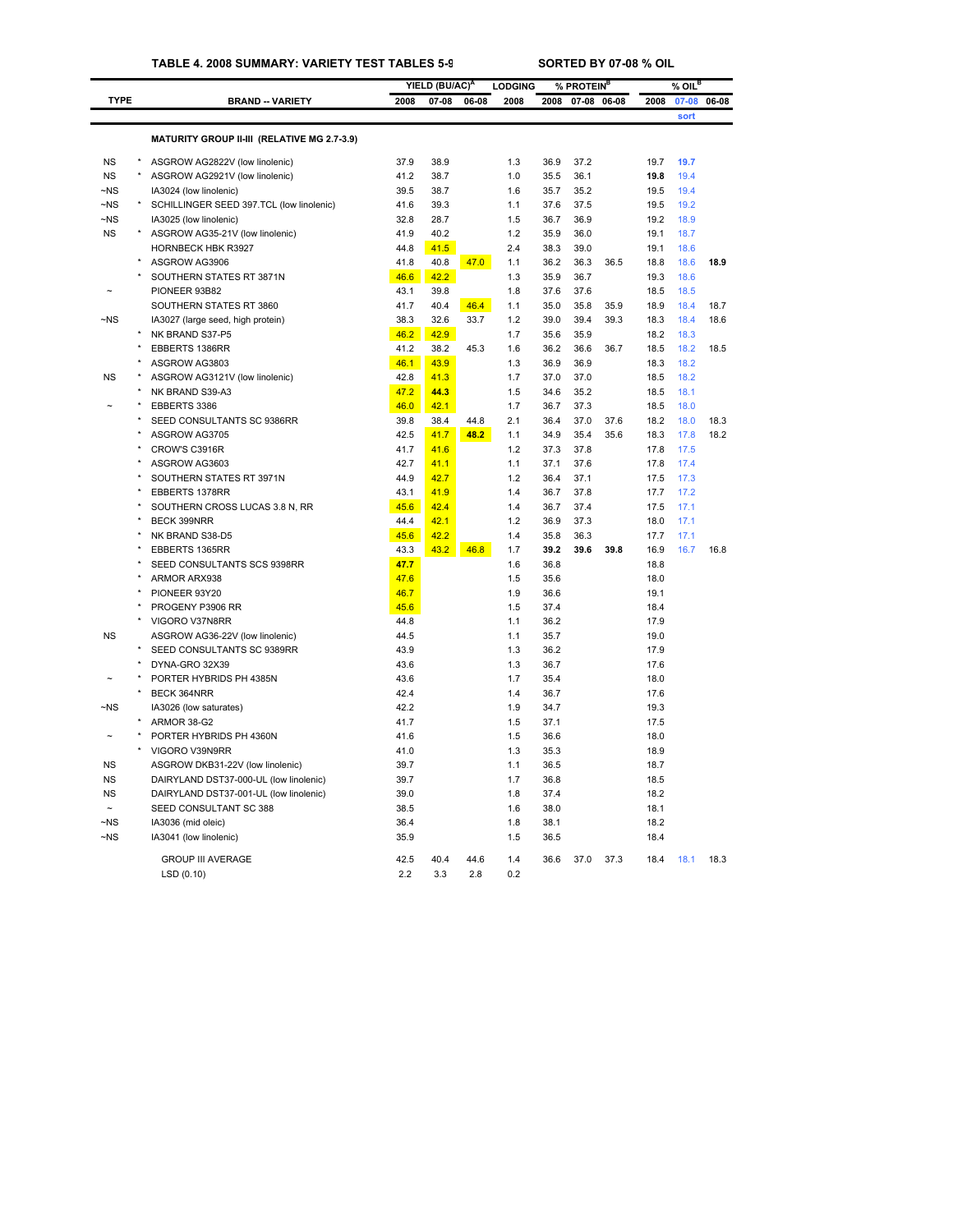|                        |                                                                                     |              | YIELD (BU/AC) <sup>A</sup> |       | <b>LODGING</b> |              | % PROTEIN <sup>B</sup> |             |              | $%$ OIL $^B$ |             |
|------------------------|-------------------------------------------------------------------------------------|--------------|----------------------------|-------|----------------|--------------|------------------------|-------------|--------------|--------------|-------------|
| <b>TYPE</b>            | <b>BRAND - VARIETY</b>                                                              | 2008         | $07 - 08$                  | 06-08 | 2008           | 2008         |                        | 07-08 06-08 | 2008         |              | 07-08 06-08 |
|                        |                                                                                     |              |                            |       |                |              |                        |             |              |              |             |
|                        | <b>MATURITY GROUP EARLY IV (RELATIVE MG 4.0-4.5)</b>                                |              |                            |       |                |              |                        |             |              |              |             |
|                        | VIGORO V40N8RS                                                                      | 40.9         | 40.3                       |       | 1.3            | 35.8         | 36.8                   |             | 19.5         | 19.0         |             |
|                        | DELTA GROW 4470 RR/STS                                                              | 45.0         | 42.0                       |       | 1.4            | 34.9         | 35.7                   |             | 19.2         | 18.7         |             |
|                        | STEYER 4430RR                                                                       | 44.1         | 42.9                       |       | 1.3            | 35.1         | 35.9                   |             | 18.9         | 18.7         |             |
|                        | SOUTHERN STATES RT 4370N                                                            | 43.3         | 39.0                       |       | 1.8            | 35.7         | 36.1                   |             | 19.6         | 18.7         |             |
|                        | PROGENY P4206 RR                                                                    | 45.6         | 44.0                       |       | 1.3            | 36.3         | 36.5                   |             | 18.7         | 18.6         |             |
|                        | CAVERNDALE CF 447 RR/STSn<br><b>BECK 422NRR</b>                                     | 46.4<br>42.7 | 44.6<br>41.8               | 48.0  | 1.1<br>1.3     | 35.6<br>35.9 | 36.2<br>36.4           | 36.6        | 18.9<br>19.3 | 18.5<br>18.5 | 18.7        |
|                        | DYNA-GRO 38C42                                                                      | 43.4         | 42.5                       |       | 1.1            | 36.1         | 36.7                   |             | 19.1         | 18.5         |             |
|                        | CAVERNDALE CF 422 RR/STSn                                                           | 46.6         | 43.7                       | 49.4  | 1.1            | 36.8         | 37.4                   | 36.9        | 18.9         | 18.4         | 18.7        |
|                        | SOUTHERN CROSS CALEB 4.4 N, RR, STS                                                 | 44.2         | 41.2                       |       | 1.1            | 36.2         | 36.1                   |             | 18.8         | 18.4         |             |
|                        | PIONEER 94M50                                                                       | 42.4         | 43.1                       | 48.8  | 1.2            | 36.2         | 35.9                   | 36.4        | 19.2         | 18.4         | 18.5        |
|                        | ASGROW DKB42-51                                                                     | 41.5         | 40.3                       | 47.1  | 1.3            | 33.7         | 34.2                   | 34.7        | 19.3         | 18.3         | 18.3        |
|                        | SOUTHERN STATES RT 4470N                                                            | 45.2         | 44.0                       |       | 1.1            | 36.2         | 36.3                   |             | 18.3         | 18.3         |             |
|                        | SCHILLINGER SEED 457.RCP                                                            | 42.4         | 38.8                       |       | 1.9            | 35.3         | 36.3                   |             | 18.9         | 18.2         |             |
|                        | SOUTHERN STATES RT 4551N<br>DYNA-GRO 35D44                                          | 43.6<br>45.1 | 40.0<br>42.4               | 45.8  | 1.6<br>1.3     | 35.2<br>36.5 | 37.1<br>37.5           | 37.6        | 19.3<br>19.1 | 18.2<br>18.1 | 18.2        |
|                        | STEYER 4040RR                                                                       | 41.9         | 43.0                       |       | 1.6            | 37.3         | 37.7                   |             | 18.7         | 18.1         |             |
|                        | DELTA GROW 4460 RR                                                                  | 45.4         | 41.0                       | 46.6  | 1.7            | 35.2         | 36.5                   | 36.4        | 18.9         | 17.9         | 18.1        |
|                        | NK BRAND S44-D5                                                                     | 46.3         | 44.2                       |       | 1.4            | 35.7         | 36.4                   |             | 18.3         | 17.7         |             |
|                        | ASGROW AG4404                                                                       | 41.3         | 39.1                       | 46.0  | 1.3            | 37.0         | 37.0                   | 36.9        | 18.5         | 17.7         | 18.0        |
|                        | SOUTHERN STATES RT 4451N                                                            | 42.6         | 40.8                       | 46.1  | 1.4            | 36.7         | 36.6                   | 36.3        | 17.9         | 17.6         | 17.8        |
|                        | DELTA GROW 4150 RR                                                                  | 45.1         | 41.6                       | 48.2  | 1.3            | 36.2         | 37.3                   | 37.3        | 18.3         | 17.5         | 17.7        |
|                        | <b>HORNBECK HBK R4527</b>                                                           | 41.1         | 36.2                       |       | 1.8            | 37.2         | 38.6                   |             | 18.2         | 17.3         |             |
|                        | PROGENY P4405 RR                                                                    | 41.5         | 38.3                       |       | 1.7            | 35.8         | 37.1                   |             | 18.1         | 17.2         |             |
| $\neg$ NS              | CAVERNDALE CF 410 RR/STSn<br>SCHILLINGER SEED 446 F.HP (high protein)               | 46.4<br>37.7 | 43.7<br>35.4               |       | 1.1<br>1.2     | 36.8<br>39.5 | 37.5<br>40.7           |             | 17.8<br>16.7 | 16.9<br>15.5 |             |
|                        | SOUTHERN CROSS BENJAMIN 4.3 N                                                       | 48.0         |                            |       | 1.2            | 34.6         |                        |             | 19.1         |              |             |
|                        | ASGROW AG4303                                                                       | 47.5         |                            |       | 1.2            | 35.6         |                        |             | 18.7         |              |             |
|                        | PIONEER 94Y01                                                                       | 47.2         |                            |       | 1.6            | 34.5         |                        |             | 19.4         |              |             |
|                        | ARMOR 42-M1                                                                         | 46.7         |                            |       | 1.1            | 37.2         |                        |             | 17.6         |              |             |
|                        | PORTER HYBRIDS PH 4419N                                                             | 46.4         |                            |       | 1.3            | 35.5         |                        |             | 17.9         |              |             |
|                        | TRISOY 4184RR(CN)                                                                   | 46.3         |                            |       | 1.2            | 35.8         |                        |             | 18.8         |              |             |
|                        | VIGORO V44N9RS                                                                      | 46.2         |                            |       | 1.2            | 36.2         |                        |             | 18.4         |              |             |
|                        | CROW'S C4119R                                                                       | 45.5         |                            |       | 1.2            | 36.9         |                        |             | 18.3         |              |             |
|                        | PIONEER 94Y20<br>ARMOR 44-K6                                                        | 45.4         |                            |       | 1.5<br>1.1     | 37.3<br>36.5 |                        |             | 18.8<br>18.1 |              |             |
|                        | NK BRAND S43-N6                                                                     | 45.4<br>45.4 |                            |       | 1.2            | 35.5         |                        |             | 17.3         |              |             |
|                        | VIGORO V42N9RS                                                                      | 45.3         |                            |       | 1.2            | 35.3         |                        |             | 18.4         |              |             |
|                        | SOUTHERN CROSS LOT 4.1 N, RR, STS                                                   | 45.2         |                            |       | 1.2            | 36.7         |                        |             | 18.4         |              |             |
|                        | TRISOY 4586RR(CN)                                                                   | 45.1         |                            |       | 1.2            | 35.5         |                        |             | 18.8         |              |             |
|                        | SEED CONSULTANTS SC 9419RR                                                          | 44.9         |                            |       | 1.1            | 36.0         |                        |             | 18.5         |              |             |
|                        | SEED CONSULTANTS SCS 9448RR                                                         | 44.8         |                            |       | 1.5            | 35.9         |                        |             | 18.4         |              |             |
| <b>EXP</b>             | SEED CONSULTANTS EXP 4242RR                                                         | 44.6         |                            |       | 1.1            | 36.4         |                        |             | 18.3         |              |             |
|                        | TRISOY 4475RR(CN)                                                                   | 44.4         |                            |       | 1.3            | 36.3         |                        |             | 18.2         |              |             |
| <b>EXP</b>             | BECK 445NRR<br>PROGENY P4508 RR                                                     | 44.3<br>43.8 |                            |       | 1.1<br>1.4     | 35.5<br>34.6 |                        |             | 18.7<br>19.5 |              |             |
|                        | SOUTHERN CROSS JERICHO 4.2 N, RR                                                    | 43.5         |                            |       | 1.1            | 35.1         |                        |             | 18.4         |              |             |
|                        | DYNA-GRO 33A40                                                                      | 43.2         |                            |       | 1.4            | 35.6         |                        |             | 19.4         |              |             |
|                        | ASGROW AG4005                                                                       | 43.2         |                            |       | 1.0            | 36.0         |                        |             | 18.0         |              |             |
|                        | DAIRYLAND 4300/RR                                                                   | 43.0         |                            |       | 1.5            | 35.1         |                        |             | 19.4         |              |             |
| EXP                    | PROGENY P4408 RR                                                                    | 43.0         |                            |       | 1.1            | 35.7         |                        |             | 18.5         |              |             |
|                        | SEED CONSULTANTS SC 9408RR                                                          | 43.0         |                            |       | 1.2            | 36.0         |                        |             | 17.3         |              |             |
|                        | DYNA-GRO 36C44                                                                      | 42.6         |                            |       | 1.1            | 36.1         |                        |             | 18.0         |              |             |
|                        | DAIRYLAND 4500/RRSTS                                                                | 42.4         |                            |       | 1.4            | 35.6         |                        |             | 19.3         |              |             |
| ~NS                    | SCHILLINGER SEED 448 F.HPC (high protein)                                           | 42.3         |                            |       | 1.2            | 41.4         |                        |             | 17.0         |              |             |
|                        | L&M GLICK 843RR                                                                     | 41.4         |                            |       | 1.6            | 35.5         |                        |             | 19.5         |              |             |
|                        | SEED CONSULTANTS SC 9459RR<br>SEED CONSULTANTS SCS 9409RR                           | 41.3<br>41.1 |                            |       | 1.5<br>1.2     | 35.3<br>37.1 |                        |             | 18.9<br>17.8 |              |             |
|                        | SCHILLINGER SEED 447.TC                                                             | 41.0         |                            |       | 1.3            | 37.9         |                        |             | 17.8         |              |             |
| ~NS                    | SCHILLINGER SEED 428 F.HPC (high protein)                                           | 40.8         |                            |       | 1.4            | 41.8         |                        |             | 17.0         |              |             |
| $\tilde{}$             | STEYER 434                                                                          | 40.1         |                            |       | 1.2            | 36.9         |                        |             | 18.4         |              |             |
| $\tilde{\phantom{a}}$  | STEYER 410                                                                          | 39.7         |                            |       | 1.6            | 36.2         |                        |             | 18.1         |              |             |
|                        | CROW'S C4519R                                                                       | 39.6         |                            |       | 1.3            | 36.6         |                        |             | 18.5         |              |             |
|                        | L&M GLICK 53                                                                        | 39.0         |                            |       | 1.6            | 35.7         |                        |             | 18.7         |              |             |
|                        | UNISOUTH GENETICS USG 74C36                                                         | 38.7         |                            |       | 1.7            | 37.3         |                        |             | 17.4         |              |             |
|                        | SCHILLINGER SEED 435.TCS                                                            | 38.1         |                            |       | 1.1            | 37.0         |                        |             | 18.3         |              |             |
| $\neg$ NS<br>$\neg$ NS | SCHILLINGER SEED XP44.TL (low linolenic)<br>SCHILLINGER SEED 438.TL (low linolenic) | 37.3<br>36.9 |                            |       | 1.2<br>1.3     | 35.4<br>35.6 |                        |             | 19.5<br>19.0 |              |             |
|                        |                                                                                     |              |                            |       |                |              |                        |             |              |              |             |
|                        | EARLY GROUP IV AVERAGE                                                              | 43.3         | 41.3                       | 47.3  | 1.3            | 36.2         | 36.8                   | 36.6        | 18.5         | 18.0         | 18.2        |
|                        | LSD(0.10)                                                                           | 2.5          | 3.5                        | 2.6   | 0.1            |              |                        |             |              |              |             |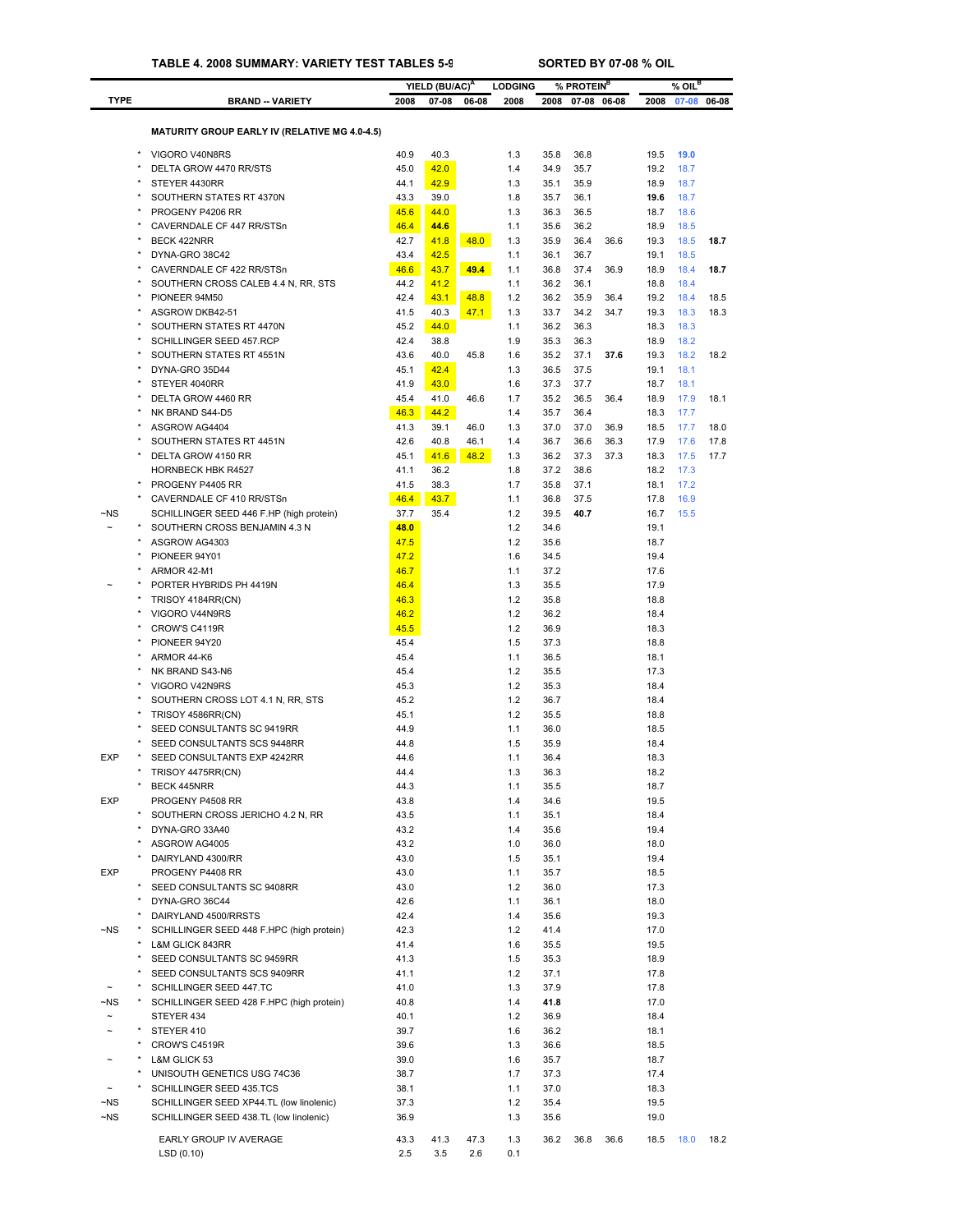|             |                                                              |              | YIELD (BU/AC) <sup>A</sup> |              | <b>LODGING</b> |              | % PROTEIN <sup>B</sup> |              |              | % OIL <sup>B</sup> |              |
|-------------|--------------------------------------------------------------|--------------|----------------------------|--------------|----------------|--------------|------------------------|--------------|--------------|--------------------|--------------|
| <b>TYPE</b> | <b>BRAND -- VARIETY</b>                                      | 2008         | 07-08                      | 06-08        | 2008           | 2008         | 07-08                  | 06-08        | 2008         | 07-08              | 06-08        |
|             |                                                              |              |                            |              |                |              |                        |              |              |                    |              |
|             | <b>MATURITY GROUP LATE IV (RELATIVE MG 4.6-4.9)</b>          |              |                            |              |                |              |                        |              |              |                    |              |
|             | TRISOY 4760RR(CN)                                            | 41.2         | 39.0                       |              | 1.2            | 32.5         | 34.1                   |              | 21.5         | 20.3               |              |
| $\star$     | SOUTHERN CROSS ELI 4.7 N, RR, STS                            | 41.8         | 41.7                       | 49.0         | 1.2            | 34.0         | 35.0                   | 34.7         | 19.8         | 19.7               | 19.7         |
|             | <b>STINE 4782-4</b>                                          | 43.3         | 42.0                       | 49.1         | 1.2            | 33.5         | 35.7                   | 35.2         | 19.9         | 19.5               | 19.4         |
|             | SEED CONSULTANTS SC 9468RR                                   | 43.1         | 41.2                       |              | 1.2            | 33.1         | 34.5                   |              | 20.1         | 19.5               |              |
|             | CAVERNDALE CF 470 RR/STSn<br>VIGORO V48N7RS                  | 43.2         | 42.4                       |              | 1.1            | 34.5         | 35.5                   |              | 19.7         | 19.1               |              |
|             | DELTA GROW 4780 RR                                           | 43.4<br>41.5 | 42.0<br>38.8               |              | 1.1<br>1.4     | 34.0<br>35.0 | 34.8<br>35.8           |              | 19.5<br>19.5 | 19.0<br>18.9       |              |
|             | SOUTHERN CROSS GALILEE 4.7 N, RR                             | 39.9         | 39.4                       |              | 1.3            | 35.3         | 36.2                   |              | 19.2         | 18.9               |              |
|             | ASGROW AG4903                                                | 45.5         | 42.5                       | 48.0         | 1.4            | 36.8         | 37.2                   | 36.5         | 19.3         | 18.7               | 18.7         |
|             | ARMOR 47-F8                                                  | 43.5         | 42.5                       |              | 1.1            | 34.0         | 35.7                   |              | 19.3         | 18.7               |              |
| $\star$     | NK BRAND S47-D9                                              | 43.8         | 45.3                       |              | 1.1            | 34.1         | 35.8                   |              | 19.6         | 18.7               |              |
|             | ASGROW AG4605                                                | 42.7         | 39.1                       |              | 1.3            | 34.5         | 36.1                   |              | 19.0         | 18.6               |              |
| $\neg P$    | PENNYRILE (long term check-released 1987)                    | 38.3         | 35.8                       |              | 1.5            | 37.0         | 38.0                   |              | 19.1         | 18.6               |              |
|             | PROGENY P4606 RR                                             | 44.4         | 43.3                       |              | 1.2            | 33.7         | 35.7                   |              | 19.6         | 18.5               |              |
| $\star$     | SOUTHERN STATES RT 4996N                                     | 41.6         | 40.0                       | 46.0         | 1.6            | 36.0         | 37.5                   | 37.1         | 19.7         | 18.4               | 18.6         |
| <b>EXP</b>  | SOUTHERN STATES RT 4777N<br>DAIRYLAND 47-001/RR              | 41.4<br>38.1 | 42.6<br>35.7               | 47.9         | 1.4<br>1.5     | 35.0<br>35.4 | 36.3<br>36.1           | 36.5         | 19.1<br>18.7 | 18.4<br>18.4       | 18.5         |
|             | DAIRYLAND 8482/RR                                            | 44.4         | 42.0                       |              | 1.5            | 35.8         | 37.2                   |              | 18.9         | 18.3               |              |
|             | ASGROW DKB46-51                                              | 46.5         | 42.2                       | 47.3         | 1.4            | 36.4         | 37.9                   | 37.8         | 19.1         | 18.3               | 18.2         |
|             | PROGENY P4807 RR                                             | 41.9         | 38.7                       |              | 1.5            | 34.7         | 35.9                   |              | 19.2         | 18.3               |              |
|             | <b>HORNBECK HBK R4727</b>                                    | 43.3         | 40.7                       |              | 1.4            | 35.0         | 35.8                   |              | 19.0         | 18.2               |              |
| $\star$     | PROGENY P4706 RR                                             | 41.7         | 40.5                       |              | 1.6            | 35.4         | 36.9                   |              | 19.1         | 18.2               |              |
|             | PROGENY P4949 RR                                             | 40.7         | 40.4                       |              | 1.5            | 35.4         | 37.6                   |              | 19.9         | 18.1               |              |
| $\star$     | ARMOR 48-J3                                                  | 46.1         | 45.1                       |              | 1.4            | 37.4         | 38.7                   |              | 18.7         | 18.1               |              |
|             | DELTA GROW 4770 RR                                           | 42.2         | 41.5                       |              | 1.6            | 35.3         | 37.4                   |              | 19.0         | 18.1               |              |
| $\star$     | UNISOUTH GENETICS USG 74A76                                  | 45.4         | 42.7                       | 48.0         | 1.6            | 35.1         | 37.2                   | 36.6         | 19.3         | 18.0               | 18.2         |
| $\star$     | HORNBECK HBK R4924                                           | 44.1         | 43.6                       | 48.3         | 1.6            | 35.9         | 37.2                   | 36.4         | 19.1         | 18.0               | 18.2         |
|             | SOUTHERN STATES RT 4760N<br>VIGORO V49N6RR                   | 43.6<br>42.7 | 40.8<br>42.1               | 46.6<br>48.2 | 1.7<br>1.7     | 35.5<br>36.5 | 37.5<br>37.8           | 37.6<br>37.4 | 19.2<br>19.0 | 18.0<br>18.0       | 18.0<br>18.0 |
|             | DELTA GROW 4970 RR                                           | 45.9         | 40.6                       | 47.2         | 1.9            | 36.3         | 38.1                   | 37.5         | 18.9         | 17.9               | 17.9         |
|             | PROGENY P4906 RR                                             | 43.1         | 39.4                       |              | 1.4            | 35.2         | 36.9                   |              | 18.6         | 17.9               |              |
|             | DELTA GROW 4975 LARR                                         | 43.2         | 40.7                       |              | 1.4            | 35.8         | 37.2                   |              | 18.8         | 17.7               |              |
|             | SOUTHERN CROSS HIRAM 4.9 N, RR                               | 39.2         | 38.6                       |              | 1.4            | 35.6         | 36.1                   |              | 18.9         | 17.7               |              |
|             | SOUTHERN STATES RT 4808N                                     | 44.4         | 43.9                       | 49.2         | 1.6            | 35.6         | 37.0                   | 36.0         | 19.0         | 17.6               | 17.8         |
|             | SCHILLINGER SEED 495.RC                                      | 43.7         | 41.9                       | 46.6         | 1.9            | 36.6         | 38.2                   | 37.7         | 18.3         | 17.6               | 17.7         |
| $\neg$ NS   | KS4607 (high protein)                                        | 36.3         | 35.3                       |              | 1.3            | 39.4         | 39.4                   |              | 18.4         | 17.6               |              |
|             | ASGROW AG4703                                                | 43.0         | 41.8                       | 47.4         | 1.2            | 37.3         | 37.9                   | 37.3         | 17.9         | 17.3               | 17.5         |
|             | NK BRAND S49-Q9                                              | 44.0         | 38.9                       | 46.0         | 1.8            | 34.8         | 36.9                   | 36.6         | 18.9         | 17.1               | 17.3         |
|             | PIONEER 94M80<br>DELTA GROW 4840 RR                          | 39.6<br>41.1 | 37.0<br>39.7               | 43.5<br>44.6 | 1.4<br>1.7     | 38.4<br>35.3 | 39.7<br>36.8           | 38.9<br>36.7 | 17.6<br>18.1 | 17.1<br>16.8       | 17.4<br>17.4 |
|             | PIONEER 94Y70                                                | 46.6         |                            |              | 1.7            | 34.9         |                        |              | 19.5         |                    |              |
|             | ASGROW AG4606                                                | 46.5         |                            |              | 1.4            | 34.7         |                        |              | 21.0         |                    |              |
|             | PROGENY P4908 RR                                             | 46.3         |                            |              | 1.5            | 35.2         |                        |              | 18.8         |                    |              |
|             | BECK 474NRR                                                  | 45.7         |                            |              | 1.3            | 37.0         |                        |              | 17.8         |                    |              |
|             | VIGORO V47N9RS                                               | 45.3         |                            |              | 1.3            | 35.7         |                        |              | 19.6         |                    |              |
|             | CROW'S C4820R                                                | 45.0         |                            |              | 1.3            | 35.9         |                        |              | 19.5         |                    |              |
|             | DELTA GROW 4870 RR                                           | 45.0         |                            |              | 1.5            | 37.2         |                        |              | 17.7         |                    |              |
|             | SEED CONSULTANTS SCS 9479RR                                  | 45.0         |                            |              | 1.4            | 35.1         |                        |              | 19.2         |                    |              |
| <b>EXP</b>  | UNISOUTH GENETICS USG 74G78<br>NK BRAND XR4881               | 45.0         |                            |              | 1.1            | 33.9         |                        |              | 19.6         |                    |              |
|             | SOUTHERN CROSS RUFUS 4.7 N, RR, STS                          | 44.8<br>44.6 |                            |              | 1.2<br>1.2     | 34.7<br>35.6 |                        |              | 18.6<br>19.7 |                    |              |
|             | SOUTHERN STATES RT 4888N                                     | 44.2         |                            |              | 1.4            | 36.8         |                        |              | 18.1         |                    |              |
|             | PROGENY P4918 RR                                             | 44.2         |                            |              | 1.6            | 37.4         |                        |              | 17.8         |                    |              |
|             | ASGROW AG4907                                                | 43.9         |                            |              | 1.6            | 35.3         |                        |              | 18.7         |                    |              |
|             | ASGROW AG4705                                                | 43.8         |                            |              | 2.0            | 35.7         |                        |              | 20.3         |                    |              |
|             | PROGENY P4718 RR                                             | 43.4         |                            |              | 1.4            | 37.3         |                        |              | 18.0         |                    |              |
|             | STEYER 4620RR                                                | 43.2         |                            |              | 1.2            | 35.6         |                        |              | 19.7         |                    |              |
|             | PIONEER 94Y90                                                | 42.5         |                            |              | 1.6            | 36.3         |                        |              | 19.4         |                    |              |
|             | PIONEER 94Y60                                                | 42.0         |                            |              | 1.2            | 38.7         |                        |              | 17.6         |                    |              |
|             | VIGORO V47N8RR                                               | 41.7         |                            |              | 1.3            | 34.8         |                        |              | 19.3         |                    |              |
|             | ARMOR ARX4717                                                | 41.2         |                            |              | 1.2            | 36.1         |                        |              | 19.0         |                    |              |
|             | UNISOUTH GENETICS USG 74T98<br>UNISOUTH GENETICS USG 7484nRR | 40.0<br>39.1 |                            |              | 2.2<br>1.7     | 36.2<br>35.7 |                        |              | 18.3<br>17.9 |                    |              |
|             | SCHILLINGER SEED 477.TCS                                     | 38.6         |                            |              | 1.3            | 37.9         |                        |              | 18.0         |                    |              |
|             | NK BRAND S45-E5                                              | 36.9         |                            |              | 1.4            | 36.7         |                        |              | 18.7         |                    |              |
|             | SCHILLINGER SEED 478.RCS                                     | 36.2         |                            |              | 1.5            | 35.1         |                        |              | 18.6         |                    |              |
|             |                                                              |              |                            |              |                |              |                        |              |              |                    |              |
|             | LATE GROUP IV AVERAGE                                        | 42.8         | 40.8                       | 47.2         | 1.4            | 35.6         | 36.8                   | 36.9         | 19.0         | 18.3               | 18.1         |
|             | LSD(0.10)                                                    | 2.2          | 3.8                        | 2.5          | 0.1            |              |                        |              |              |                    |              |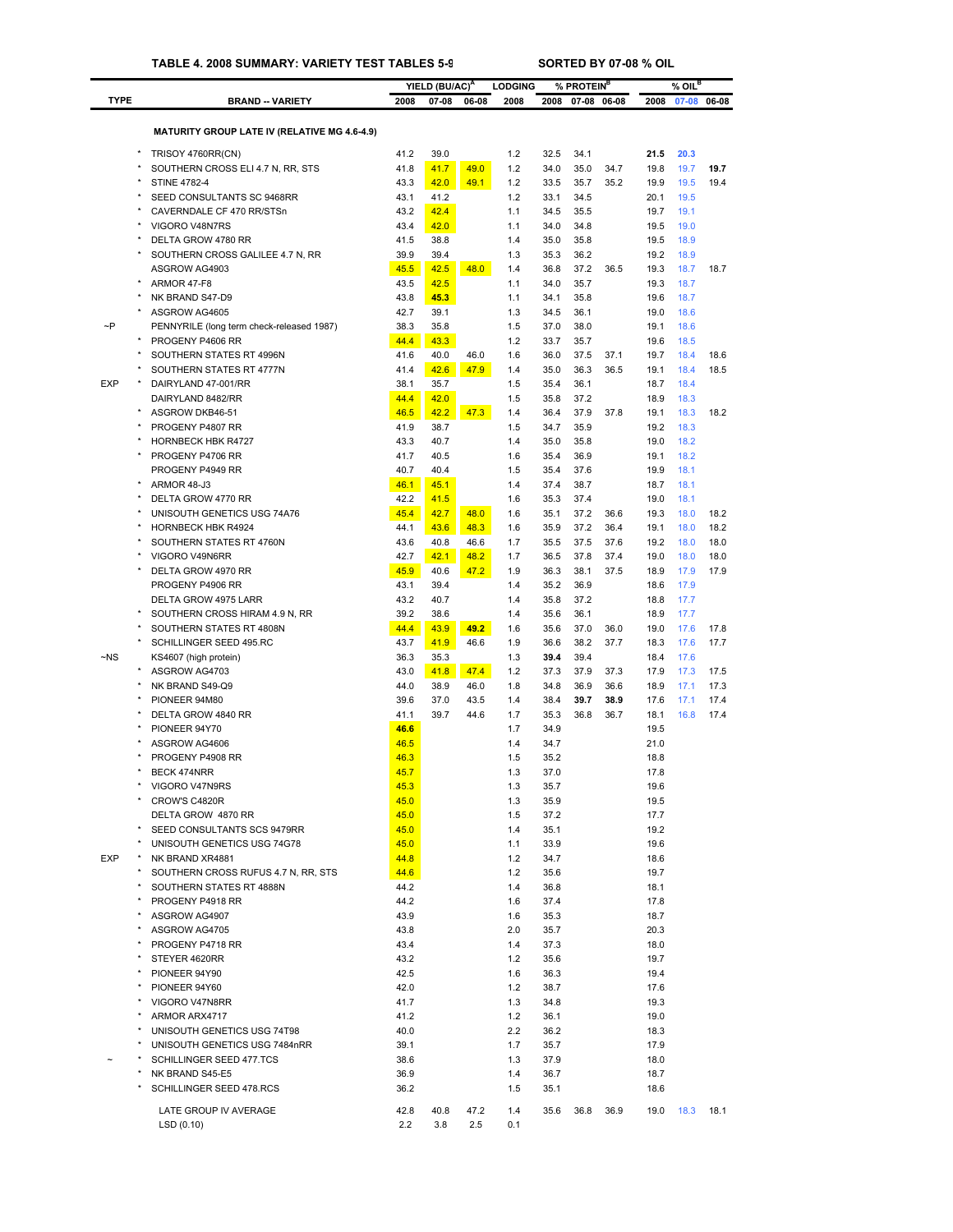#### **TABLE 4. 2008 SUMMARY: VARIETY TEST TABLES 5-9 SORTED BY 07-08 % OIL**

|               |         |                                        |      | YIELD (BU/AC) <sup>A</sup> |       | <b>LODGING</b> |      | % PROTEIN <sup>B</sup> |       |      | $%$ OIL <sup>B</sup> |       |
|---------------|---------|----------------------------------------|------|----------------------------|-------|----------------|------|------------------------|-------|------|----------------------|-------|
| <b>TYPE</b>   |         | <b>BRAND - VARIETY</b>                 | 2008 | $07 - 08$                  | 06-08 | 2008           | 2008 | $07 - 08$              | 06-08 | 2008 | $07 - 08$            | 06-08 |
|               |         |                                        |      |                            |       |                |      |                        |       |      |                      |       |
|               |         | <b>MATURITY GROUP V</b>                |      |                            |       |                |      |                        |       |      |                      |       |
|               |         | DELTA GROW 5160 RR/STS                 | 39.4 | 37.0                       | 45.0  | 1.7            | 36.3 | 38.5                   | 38.2  | 20.1 | 18.8                 | 18.6  |
|               |         | PROGENY P5115 RR                       | 38.6 | 34.9                       |       | 1.6            | 35.2 | 36.0                   |       | 19.6 | 18.8                 |       |
|               |         | SOUTHERN CROSS DAMASCUS 5.0 N, RR, STS | 38.8 | 35.2                       | 43.0  | 1.7            | 36.3 | 38.4                   | 38.0  | 19.7 | 18.7                 | 18.6  |
|               |         | DAIRYLAND 8509/RR                      | 42.3 | 38.0                       |       | 1.8            | 36.6 | 37.8                   |       | 19.3 | 18.2                 |       |
|               |         | UNISOUTH GENETICS USG 5002T            | 44.5 | 40.4                       | 47.1  | 2.2            | 36.1 | 37.5                   | 37.0  | 18.7 | 18.1                 | 18.1  |
|               | $\star$ | <b>STINE 5482-4</b>                    | 40.4 | 37.7                       |       | 1.6            | 36.3 | 37.2                   |       | 18.5 | 18.1                 |       |
|               |         | UNISOUTH GENETICS USG 75J47            | 38.5 | 37.5                       |       | 1.9            | 37.5 | 37.8                   |       | 18.0 | 17.7                 |       |
|               |         | UNISOUTH GENETICS USG 5601T            | 42.7 | 41.0                       | 47.8  | 2.1            | 37.3 | 38.5                   | 38.3  | 18.4 | 17.6                 | 17.3  |
| $\sim P$      |         | <b>TEEJAY</b>                          | 43.1 | 40.3                       | 46.0  | 1.8            | 35.8 | 37.7                   | 37.0  | 18.4 | 17.5                 | 17.6  |
|               |         | SOUTHERN STATES RT 5540N               | 36.6 | 35.2                       | 41.6  | 2.4            | 38.8 | 39.4                   | 38.5  | 18.1 | 17.5                 | 17.7  |
|               |         | UNISOUTH GENETICS USG ALLEN            | 36.6 | 35.0                       | 42.9  | 2.0            | 37.2 | 38.2                   | 37.6  | 17.9 | 17.5                 | 17.2  |
| $\neg P$      |         | ESSEX (long term check-released 1974)  | 37.5 | 35.2                       |       | 2.0            | 38.3 | 39.9                   |       | 18.0 | 17.4                 |       |
|               |         | PROGENY P5107 RR                       | 37.5 | 32.1                       |       | 2.1            | 36.5 | 38.5                   |       | 18.4 | 17.3                 |       |
|               |         | SOUTHERN STATES RT 5160N               | 36.9 | 36.3                       | 42.7  | 2.0            | 37.4 | 38.0                   | 37.1  | 17.4 | 17.2                 | 17.5  |
| $\neg P$      |         | <b>JAKE</b>                            | 37.8 | 36.9                       | 43.3  | 1.6            | 38.2 | 38.0                   | 37.2  | 17.0 | 17.2                 | 17.4  |
|               |         | UNISOUTH GENETICS USG 75J32            | 37.1 | 34.9                       | 42.4  | 1.9            | 37.1 | 38.6                   | 37.9  | 18.3 | 17.1                 | 17.3  |
|               |         | DELTA GROW 5470 RR                     | 35.9 | 34.6                       |       | 1.6            | 37.6 | 38.6                   |       | 17.4 | 17.1                 |       |
|               |         | <b>DELTA KING DK52K6</b>               | 35.7 | 36.5                       | 43.6  | 2.4            | 39.1 | 39.7                   | 39.0  | 17.3 | 17.0                 | 17.2  |
|               |         | DELTA GROW 5300 RR                     | 38.8 | 36.1                       |       | 2.3            | 37.3 | 38.4                   |       | 17.5 | 16.6                 |       |
| ~P            |         | <b>KS5004N</b>                         | 45.8 |                            |       | 2.1            | 35.8 |                        |       | 19.0 |                      |       |
|               |         | DELTA GROW 5170 RR                     | 41.8 |                            |       | 1.1            | 35.1 |                        |       | 19.1 |                      |       |
|               |         | <b>ARMOR 53-Z5</b>                     | 40.7 |                            |       | 1.8            | 37.2 |                        |       | 18.0 |                      |       |
|               |         | PROGENY P5408 RR                       | 40.6 |                            |       | 2.0            | 37.5 |                        |       | 17.8 |                      |       |
| $\neg P$      |         | V98-2711                               | 39.8 |                            |       | 2.3            | 38.3 |                        |       | 18.0 |                      |       |
|               |         | SCHILLINGER SEED 557.RC                | 39.8 |                            |       | 1.9            | 37.3 |                        |       | 17.7 |                      |       |
|               |         | PROGENY P5208 RR                       | 38.9 |                            |       | 1.5            | 36.7 |                        |       | 18.7 |                      |       |
|               |         | PROGENY P5218 RR                       | 38.4 |                            |       | 2.7            | 36.8 |                        |       | 18.4 |                      |       |
|               |         | PROGENY P5108 RR                       | 38.2 |                            |       | 1.5            | 37.8 |                        |       | 18.2 |                      |       |
| <b>EXP-NS</b> |         | V01-1702 (3.5% linolenic)              | 37.8 |                            |       | 1.8            | 36.6 |                        |       | 19.4 |                      |       |
|               |         | PROGENY P5308 RR                       | 37.7 |                            |       | 1.7            | 37.1 |                        |       | 18.4 |                      |       |
| EXP-NS        |         | V01-1693 (3.5% linolenic)              | 37.3 |                            |       | 1.9            | 36.7 |                        |       | 18.7 |                      |       |
|               |         | PIONEER 95Y20                          | 37.0 |                            |       | 1.8            | 36.1 |                        |       | 18.4 |                      |       |
|               |         | DAIRYLAND 8512/RR                      | 36.9 |                            |       | 1.6            | 37.7 |                        |       | 18.5 |                      |       |
|               |         | DELTA GROW 5450 RR                     | 36.1 |                            |       | 1.8            | 37.6 |                        |       | 17.4 |                      |       |
|               |         | PROGENY P5770                          | 36.0 |                            |       | 2.7            | 37.1 |                        |       | 18.6 |                      |       |
|               |         | <b>HORNBECK HBK C4926</b>              | 33.8 |                            |       | 1.6            | 36.5 |                        |       | 18.7 |                      |       |
|               |         | <b>GROUP V AVERAGE</b>                 | 38.8 | 36.6                       | 44.1  | 1.9            | 37.0 | 38.2                   | 37.8  | 18.4 | 17.6                 | 17.7  |
|               |         | LSD (0.10)                             | 1.8  | 3.5                        | 2.7   | 0.2            |      |                        |       |      |                      |       |
|               |         | <b>GRAND MEAN</b>                      | 42.2 | 40.1                       | 46.1  | 1.5            | 36.3 | 37.1                   | 37.1  | 18.6 | 18.1                 | 18.1  |

~ Variety is not Roundup Ready. All varieties without a tilda ( ~ ) prefix are Roundup Ready.

\* Resistant to soybean cyst nematode. See Table 3. Company Disease Resistance Specifications for details.

P Entries with a P prefix are public varieties.

NS Entries with a NS prefix are novel soybean varieties that are emerging from both the public and private sectors. Some of these value-added soybean types will supply relatively small market niches, while others may be of much broader market value. Testing novel soybeans will enable producers to assess whether premiums for a given trait offset possible yield lag/drag.

EXP Entries with an EXP prefix are varieties that are still under development or soon to be released.

<sup>A</sup> Within a maturity group, shaded yields are not significantly different (0.10 level) from the highest yielding cultivar (bold data) of that maturity group and year column.

<sup>B</sup> Variety protein and oil concentration was determined at the Hancock Co. location (all test locations for NS entries) and expressed on the basis of 13% moisture. The 2008 data were provided by the University of Kentucky using near-infrared (NIR) analysis. The 2007 and 2006 data were provided by the Iowa State University Grain Quality Analysis Services using near-infrared (NI[R\) analysis](#page-29-0).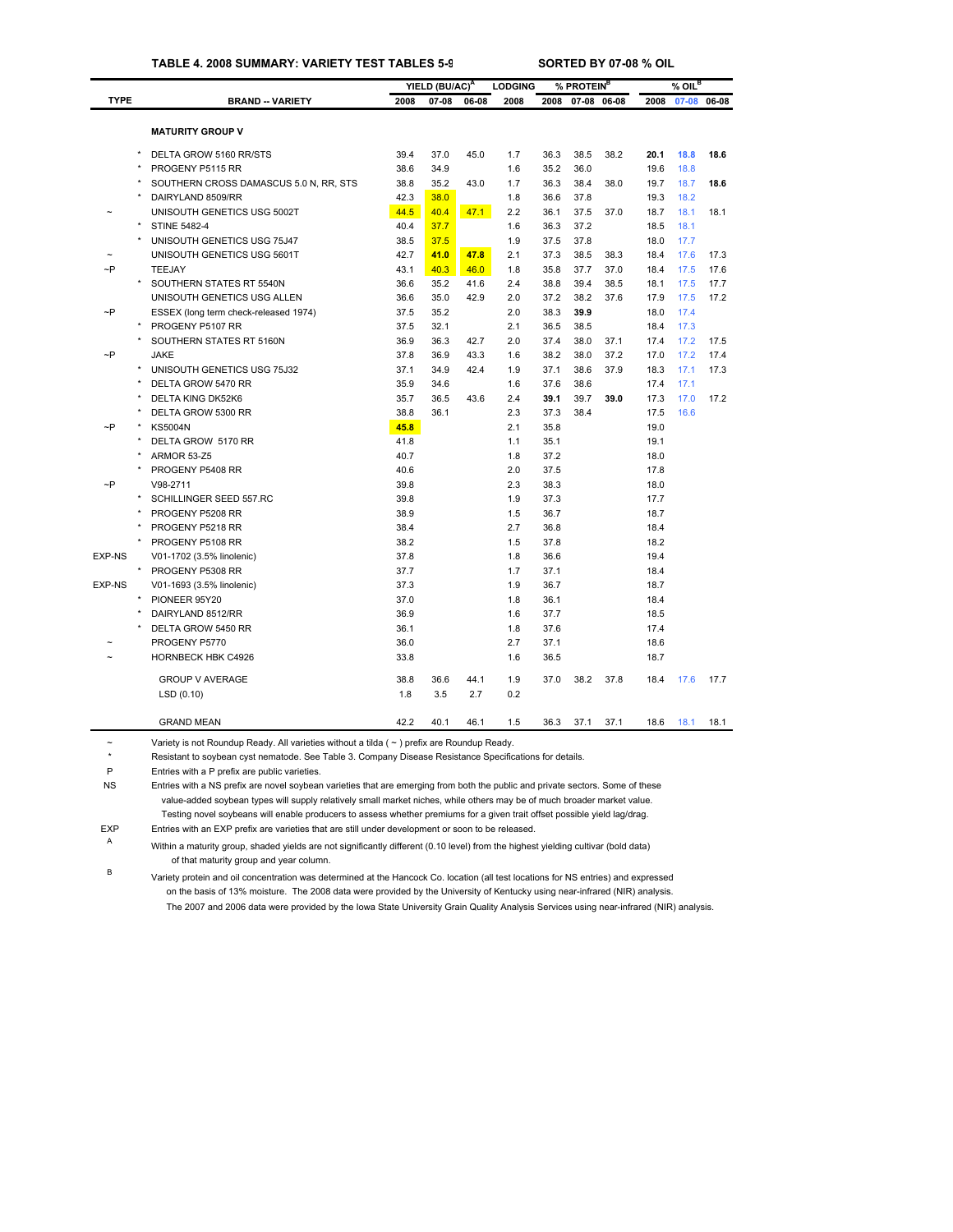### **TABLE 4. 2008 SUMMARY: VARIETY TEST TABLES 5-9 SORTED BY 06-08 % OIL**

|                       |         |                                             |              | YIELD (BU/AC) <sup>A</sup> |       | <b>LODGING</b> |              | % PROTEIN <sup>B</sup> |       |              | $%$ OIL $^B$ |       |
|-----------------------|---------|---------------------------------------------|--------------|----------------------------|-------|----------------|--------------|------------------------|-------|--------------|--------------|-------|
| <b>TYPE</b>           |         | <b>BRAND -- VARIETY</b>                     | 2008         | $07 - 08$                  | 06-08 | 2008           | 2008         | $07 - 08$              | 06-08 | 2008         | $07 - 08$    | 06-08 |
|                       |         |                                             |              |                            |       |                |              |                        |       |              |              | sort  |
|                       |         | MATURITY GROUP II-III (RELATIVE MG 2.7-3.9) |              |                            |       |                |              |                        |       |              |              |       |
|                       |         |                                             |              |                            |       |                |              |                        |       |              |              |       |
|                       |         | ASGROW AG3906                               | 41.8         | 40.8                       | 47.0  | 1.1            | 36.2         | 36.3                   | 36.5  | 18.8         | 18.6         | 18.9  |
|                       |         | SOUTHERN STATES RT 3860                     | 41.7         | 40.4                       | 46.4  | 1.1            | 35.0         | 35.8                   | 35.9  | 18.9         | 18.4         | 18.7  |
| $\neg$ NS             |         | IA3027 (large seed, high protein)           | 38.3         | 32.6                       | 33.7  | 1.2            | 39.0         | 39.4                   | 39.3  | 18.3         | 18.4         | 18.6  |
|                       |         | EBBERTS 1386RR                              | 41.2         | 38.2                       | 45.3  | 1.6            | 36.2         | 36.6                   | 36.7  | 18.5         | 18.2         | 18.5  |
|                       |         | SEED CONSULTANTS SC 9386RR                  | 39.8         | 38.4                       | 44.8  | 2.1            | 36.4         | 37.0                   | 37.6  | 18.2         | 18.0         | 18.3  |
|                       |         | ASGROW AG3705                               | 42.5         | 41.7                       | 48.2  | 1.1            | 34.9         | 35.4                   | 35.6  | 18.3         | 17.8         | 18.2  |
|                       |         | EBBERTS 1365RR                              | 43.3         | 43.2                       | 46.8  | 1.7            | 39.2         | 39.6                   | 39.8  | 16.9         | 16.7         | 16.8  |
|                       |         | SEED CONSULTANTS SCS 9398RR                 | 47.7         |                            |       | 1.6            | 36.8         |                        |       | 18.8         |              |       |
|                       |         | ARMOR ARX938<br>NK BRAND S39-A3             | 47.6         | 44.3                       |       | 1.5<br>1.5     | 35.6<br>34.6 | 35.2                   |       | 18.0<br>18.5 | 18.1         |       |
|                       |         | PIONEER 93Y20                               | 47.2         |                            |       |                | 36.6         |                        |       |              |              |       |
|                       |         | SOUTHERN STATES RT 3871N                    | 46.7<br>46.6 | 42.2                       |       | 1.9<br>1.3     | 35.9         | 36.7                   |       | 19.1<br>19.3 | 18.6         |       |
|                       |         | NK BRAND S37-P5                             | 46.2         | 42.9                       |       | 1.7            | 35.6         | 35.9                   |       | 18.2         | 18.3         |       |
|                       |         | ASGROW AG3803                               | 46.1         | 43.9                       |       | 1.3            | 36.9         | 36.9                   |       | 18.3         | 18.2         |       |
|                       |         | EBBERTS 3386                                | 46.0         | 42.1                       |       | 1.7            | 36.7         | 37.3                   |       | 18.5         | 18.0         |       |
|                       |         | NK BRAND S38-D5                             | 45.6         | 42.2                       |       | 1.4            | 35.8         | 36.3                   |       | 17.7         | 17.1         |       |
|                       |         | SOUTHERN CROSS LUCAS 3.8 N, RR              | 45.6         | 42.4                       |       | 1.4            | 36.7         | 37.4                   |       | 17.5         | 17.1         |       |
|                       |         | PROGENY P3906 RR                            | 45.6         |                            |       | 1.5            | 37.4         |                        |       | 18.4         |              |       |
|                       |         | SOUTHERN STATES RT 3971N                    | 44.9         | 42.7                       |       | 1.2            | 36.4         | 37.1                   |       | 17.5         | 17.3         |       |
|                       |         | HORNBECK HBK R3927                          | 44.8         | 41.5                       |       | 2.4            | 38.3         | 39.0                   |       | 19.1         | 18.6         |       |
|                       |         | VIGORO V37N8RR                              | 44.8         |                            |       | 1.1            | 36.2         |                        |       | 17.9         |              |       |
| <b>NS</b>             |         | ASGROW AG36-22V (low linolenic)             | 44.5         |                            |       | 1.1            | 35.7         |                        |       | 19.0         |              |       |
|                       |         | BECK 399NRR                                 | 44.4         | 42.1                       |       | 1.2            | 36.9         | 37.3                   |       | 18.0         | 17.1         |       |
|                       |         | SEED CONSULTANTS SC 9389RR                  | 43.9         |                            |       | 1.3            | 36.2         |                        |       | 17.9         |              |       |
|                       |         | DYNA-GRO 32X39                              | 43.6         |                            |       | 1.3            | 36.7         |                        |       | 17.6         |              |       |
|                       |         | PORTER HYBRIDS PH 4385N                     | 43.6         |                            |       | 1.7            | 35.4         |                        |       | 18.0         |              |       |
|                       |         | PIONEER 93B82                               | 43.1         | 39.8                       |       | 1.8            | 37.6         | 37.6                   |       | 18.5         | 18.5         |       |
|                       |         | EBBERTS 1378RR                              | 43.1         | 41.9                       |       | 1.4            | 36.7         | 37.8                   |       | 17.7         | 17.2         |       |
| NS                    |         | ASGROW AG3121V (low linolenic)              | 42.8         | 41.3                       |       | 1.7            | 37.0         | 37.0                   |       | 18.5         | 18.2         |       |
|                       |         | ASGROW AG3603                               | 42.7         | 41.1                       |       | 1.1            | 37.1         | 37.6                   |       | 17.8         | 17.4         |       |
|                       |         | BECK 364NRR                                 | 42.4         |                            |       | 1.4            | 36.7         |                        |       | 17.6         |              |       |
| $\neg$ NS             |         | IA3026 (low saturates)                      | 42.2         |                            |       | 1.9            | 34.7         |                        |       | 19.3         |              |       |
| <b>NS</b>             |         | ASGROW AG35-21V (low linolenic)             | 41.9         | 40.2                       |       | 1.2            | 35.9         | 36.0                   |       | 19.1         | 18.7         |       |
|                       | $\star$ | ARMOR 38-G2                                 | 41.7         |                            |       | 1.5            | 37.1         |                        |       | 17.5         |              |       |
|                       |         | CROW'S C3916R                               | 41.7         | 41.6                       |       | 1.2            | 37.3         | 37.8                   |       | 17.8         | 17.5         |       |
|                       |         | PORTER HYBRIDS PH 4360N                     | 41.6         |                            |       | 1.5            | 36.6         |                        |       | 18.0         |              |       |
| ~NS                   |         | SCHILLINGER SEED 397.TCL (low linolenic)    | 41.6         | 39.3                       |       | 1.1            | 37.6         | 37.5                   |       | 19.5         | 19.2         |       |
| <b>NS</b>             |         | ASGROW AG2921V (low linolenic)              | 41.2         | 38.7                       |       | 1.0            | 35.5         | 36.1                   |       | 19.8         | 19.4         |       |
|                       |         | VIGORO V39N9RR                              | 41.0         |                            |       | 1.3            | 35.3         |                        |       | 18.9         |              |       |
| <b>NS</b>             |         | ASGROW DKB31-22V (low linolenic)            | 39.7         |                            |       | 1.1            | 36.5         |                        |       | 18.7         |              |       |
| <b>NS</b>             |         | DAIRYLAND DST37-000-UL (low linolenic)      | 39.7         |                            |       | 1.7            | 36.8         |                        |       | 18.5         |              |       |
| $-NS$                 |         | IA3024 (low linolenic)                      | 39.5         | 38.7                       |       | 1.6            | 35.7         | 35.2                   |       | 19.5         | 19.4         |       |
| <b>NS</b>             |         | DAIRYLAND DST37-001-UL (low linolenic)      | 39.0         |                            |       | 1.8            | 37.4         |                        |       | 18.2         |              |       |
| $\tilde{\phantom{a}}$ |         | SEED CONSULTANT SC 388                      | 38.5         |                            |       | 1.6            | 38.0         |                        |       | 18.1         |              |       |
| <b>NS</b>             |         | ASGROW AG2822V (low linolenic)              | 37.9         | 38.9                       |       | 1.3            | 36.9         | 37.2                   |       | 19.7         | 19.7         |       |
| ~NS                   |         | IA3036 (mid oleic)                          | 36.4         |                            |       | 1.8            | 38.1         |                        |       | 18.2         |              |       |
| $-NS$                 |         | IA3041 (low linolenic)                      | 35.9         |                            |       | 1.5            | 36.5         |                        |       | 18.4         |              |       |
| $\neg$ <sub>NS</sub>  |         | IA3025 (low linolenic)                      | 32.8         | 28.7                       |       | 1.5            | 36.7         | 36.9                   |       | 19.2         | 18.9         |       |
|                       |         | <b>GROUP III AVERAGE</b>                    | 42.5         | 40.4                       | 44.6  | 1.4            | 36.6         | 37.0                   | 37.3  | 18.4         | 18.1         | 18.3  |
|                       |         | LSD(0.10)                                   | 2.2          | 3.3                        | 2.8   | 0.2            |              |                        |       |              |              |       |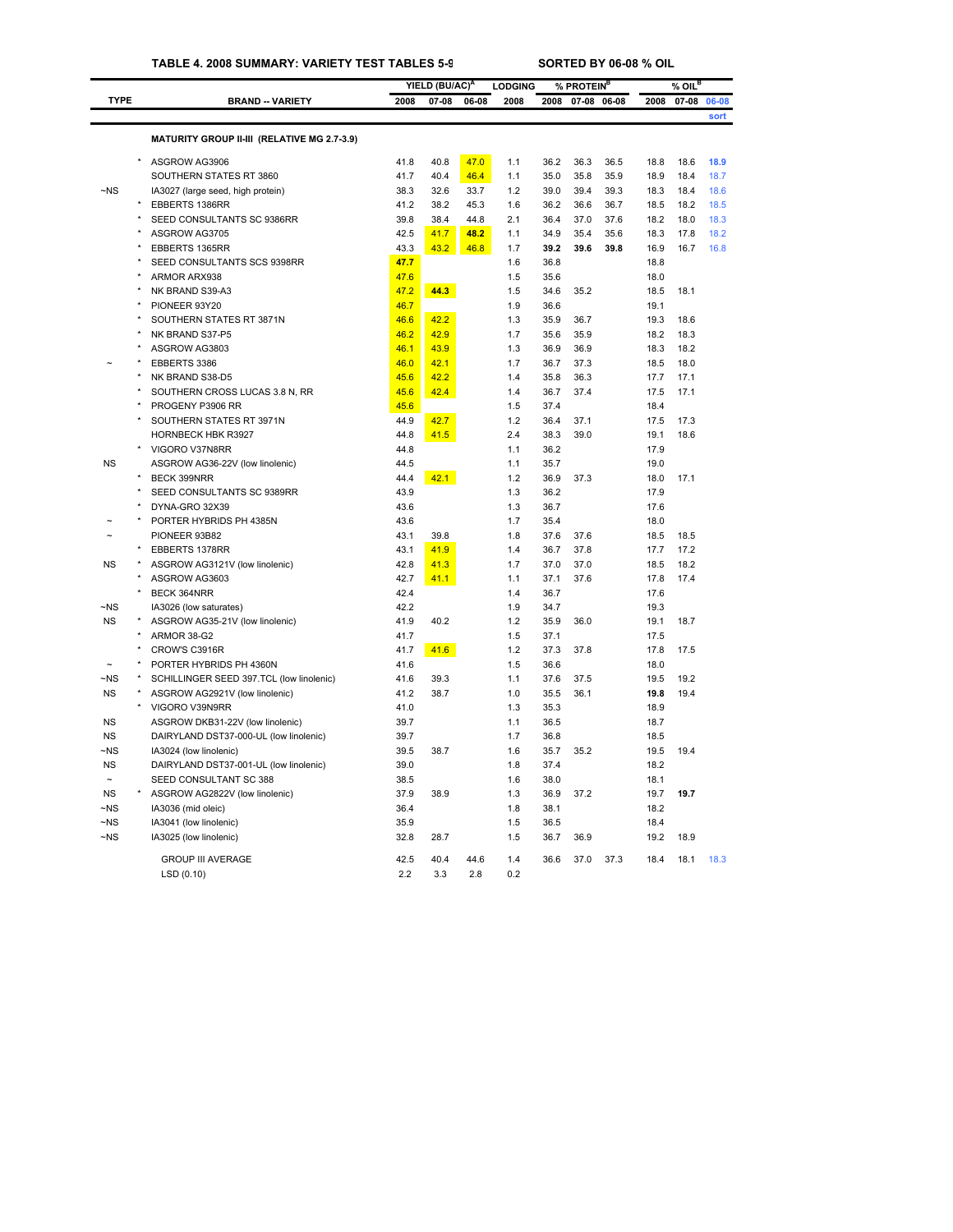### **TABLE 4. 2008 SUMMARY: VARIETY TEST TABLES 5-9 SORTED BY 06-08 % OIL**

|                  |                                                                                     |              | YIELD (BU/AC) <sup>A</sup> |              | <b>LODGING</b> |              | % PROTEIN <sup>B</sup> |              |              | $%$ OIL <sup>B</sup> |              |
|------------------|-------------------------------------------------------------------------------------|--------------|----------------------------|--------------|----------------|--------------|------------------------|--------------|--------------|----------------------|--------------|
| <b>TYPE</b>      | <b>BRAND - VARIETY</b>                                                              | 2008         | $07 - 08$                  | 06-08        | 2008           | 2008         |                        | 07-08 06-08  | 2008         |                      | 07-08 06-08  |
|                  | <b>MATURITY GROUP EARLY IV (RELATIVE MG 4.0-4.5)</b>                                |              |                            |              |                |              |                        |              |              |                      |              |
|                  |                                                                                     |              |                            |              |                |              |                        |              |              |                      |              |
|                  | CAVERNDALE CF 422 RR/STSn<br>BECK 422NRR                                            | 46.6<br>42.7 | 43.7<br>41.8               | 49.4<br>48.0 | 1.1<br>1.3     | 36.8<br>35.9 | 37.4<br>36.4           | 36.9<br>36.6 | 18.9<br>19.3 | 18.4<br>18.5         | 18.7<br>18.7 |
|                  | PIONEER 94M50                                                                       | 42.4         | 43.1                       | 48.8         | 1.2            | 36.2         | 35.9                   | 36.4         | 19.2         | 18.4                 | 18.5         |
|                  | ASGROW DKB42-51                                                                     | 41.5         | 40.3                       | 47.1         | 1.3            | 33.7         | 34.2                   | 34.7         | 19.3         | 18.3                 | 18.3         |
|                  | SOUTHERN STATES RT 4551N                                                            | 43.6         | 40.0                       | 45.8         | 1.6            | 35.2         | 37.1                   | 37.6         | 19.3         | 18.2                 | 18.2         |
|                  | DELTA GROW 4460 RR                                                                  | 45.4         | 41.0                       | 46.6         | 1.7            | 35.2         | 36.5                   | 36.4         | 18.9         | 17.9                 | 18.1         |
|                  | ASGROW AG4404                                                                       | 41.3         | 39.1                       | 46.0         | 1.3            | 37.0         | 37.0                   | 36.9         | 18.5         | 17.7                 | 18.0         |
|                  | SOUTHERN STATES RT 4451N                                                            | 42.6         | 40.8                       | 46.1         | 1.4            | 36.7         | 36.6                   | 36.3         | 17.9         | 17.6                 | 17.8         |
|                  | DELTA GROW 4150 RR                                                                  | 45.1         | 41.6                       | 48.2         | 1.3            | 36.2         | 37.3                   | 37.3         | 18.3         | 17.5                 | 17.7         |
|                  | SOUTHERN CROSS BENJAMIN 4.3 N                                                       | 48.0         |                            |              | 1.2            | 34.6         |                        |              | 19.1         |                      |              |
|                  | ASGROW AG4303<br>PIONEER 94Y01                                                      | 47.5<br>47.2 |                            |              | 1.2<br>1.6     | 35.6<br>34.5 |                        |              | 18.7<br>19.4 |                      |              |
|                  | ARMOR 42-M1                                                                         | 46.7         |                            |              | 1.1            | 37.2         |                        |              | 17.6         |                      |              |
|                  | PORTER HYBRIDS PH 4419N                                                             | 46.4         |                            |              | 1.3            | 35.5         |                        |              | 17.9         |                      |              |
|                  | CAVERNDALE CF 447 RR/STSn                                                           | 46.4         | 44.6                       |              | 1.1            | 35.6         | 36.2                   |              | 18.9         | 18.5                 |              |
|                  | CAVERNDALE CF 410 RR/STSn                                                           | 46.4         | 43.7                       |              | 1.1            | 36.8         | 37.5                   |              | 17.8         | 16.9                 |              |
|                  | NK BRAND S44-D5                                                                     | 46.3         | 44.2                       |              | 1.4            | 35.7         | 36.4                   |              | 18.3         | 17.7                 |              |
|                  | TRISOY 4184RR(CN)                                                                   | 46.3         |                            |              | 1.2            | 35.8         |                        |              | 18.8         |                      |              |
|                  | VIGORO V44N9RS                                                                      | 46.2         |                            |              | 1.2            | 36.2         |                        |              | 18.4         |                      |              |
|                  | PROGENY P4206 RR                                                                    | 45.6         | 44.0                       |              | 1.3            | 36.3         | 36.5                   |              | 18.7         | 18.6                 |              |
|                  | CROW'S C4119R                                                                       | 45.5         |                            |              | 1.2            | 36.9         |                        |              | 18.3         |                      |              |
|                  | PIONEER 94Y20                                                                       | 45.4         |                            |              | 1.5            | 37.3         |                        |              | 18.8         |                      |              |
|                  | ARMOR 44-K6                                                                         | 45.4         |                            |              | 1.1            | 36.5         |                        |              | 18.1         |                      |              |
|                  | NK BRAND S43-N6                                                                     | 45.4         |                            |              | 1.2            | 35.5         |                        |              | 17.3         |                      |              |
|                  | VIGORO V42N9RS<br>SOUTHERN STATES RT 4470N                                          | 45.3<br>45.2 | 44.0                       |              | 1.2<br>1.1     | 35.3<br>36.2 | 36.3                   |              | 18.4<br>18.3 | 18.3                 |              |
|                  | SOUTHERN CROSS LOT 4.1 N, RR, STS                                                   | 45.2         |                            |              | 1.2            | 36.7         |                        |              | 18.4         |                      |              |
|                  | DYNA-GRO 35D44                                                                      | 45.1         | 42.4                       |              | 1.3            | 36.5         | 37.5                   |              | 19.1         | 18.1                 |              |
|                  | <b>TRISOY 4586RR(CN)</b>                                                            | 45.1         |                            |              | 1.2            | 35.5         |                        |              | 18.8         |                      |              |
| ×                | DELTA GROW 4470 RR/STS                                                              | 45.0         | 42.0                       |              | 1.4            | 34.9         | 35.7                   |              | 19.2         | 18.7                 |              |
|                  | SEED CONSULTANTS SC 9419RR                                                          | 44.9         |                            |              | 1.1            | 36.0         |                        |              | 18.5         |                      |              |
|                  | SEED CONSULTANTS SCS 9448RR                                                         | 44.8         |                            |              | 1.5            | 35.9         |                        |              | 18.4         |                      |              |
| <b>EXP</b>       | SEED CONSULTANTS EXP 4242RR                                                         | 44.6         |                            |              | 1.1            | 36.4         |                        |              | 18.3         |                      |              |
|                  | TRISOY 4475RR(CN)                                                                   | 44.4         |                            |              | 1.3            | 36.3         |                        |              | 18.2         |                      |              |
|                  | <b>BECK 445NRR</b>                                                                  | 44.3         |                            |              | 1.1            | 35.5         |                        |              | 18.7         |                      |              |
|                  | SOUTHERN CROSS CALEB 4.4 N, RR, STS                                                 | 44.2         | 41.2                       |              | 1.1            | 36.2         | 36.1                   |              | 18.8         | 18.4                 |              |
|                  | STEYER 4430RR                                                                       | 44.1         | 42.9                       |              | 1.3            | 35.1         | 35.9                   |              | 18.9         | 18.7                 |              |
| <b>EXP</b>       | PROGENY P4508 RR<br>SOUTHERN CROSS JERICHO 4.2 N, RR                                | 43.8         |                            |              | 1.4            | 34.6<br>35.1 |                        |              | 19.5         |                      |              |
|                  | DYNA-GRO 38C42                                                                      | 43.5<br>43.4 | 42.5                       |              | 1.1<br>1.1     | 36.1         | 36.7                   |              | 18.4<br>19.1 | 18.5                 |              |
|                  | SOUTHERN STATES RT 4370N                                                            | 43.3         | 39.0                       |              | 1.8            | 35.7         | 36.1                   |              | 19.6         | 18.7                 |              |
|                  | DYNA-GRO 33A40                                                                      | 43.2         |                            |              | 1.4            | 35.6         |                        |              | 19.4         |                      |              |
|                  | ASGROW AG4005                                                                       | 43.2         |                            |              | 1.0            | 36.0         |                        |              | 18.0         |                      |              |
| $\star$          | DAIRYLAND 4300/RR                                                                   | 43.0         |                            |              | 1.5            | 35.1         |                        |              | 19.4         |                      |              |
| <b>EXP</b>       | PROGENY P4408 RR                                                                    | 43.0         |                            |              | 1.1            | 35.7         |                        |              | 18.5         |                      |              |
|                  | SEED CONSULTANTS SC 9408RR                                                          | 43.0         |                            |              | 1.2            | 36.0         |                        |              | 17.3         |                      |              |
|                  | DYNA-GRO 36C44                                                                      | 42.6         |                            |              | 1.1            | 36.1         |                        |              | 18.0         |                      |              |
|                  | SCHILLINGER SEED 457.RCP                                                            | 42.4         | 38.8                       |              | 1.9            | 35.3         | 36.3                   |              | 18.9         | 18.2                 |              |
|                  | DAIRYLAND 4500/RRSTS                                                                | 42.4         |                            |              | 1.4            | 35.6         |                        |              | 19.3         |                      |              |
| $\neg$ NS        | SCHILLINGER SEED 448 F.HPC (high protein)                                           | 42.3         |                            |              | 1.2            | 41.4         |                        |              | 17.0         |                      |              |
|                  | STEYER 4040RR                                                                       | 41.9         | 43.0                       |              | 1.6            | 37.3         | 37.7                   |              | 18.7         | 18.1                 |              |
|                  | PROGENY P4405 RR<br><b>L&amp;M GLICK 843RR</b>                                      | 41.5<br>41.4 | 38.3                       |              | 1.7<br>1.6     | 35.8<br>35.5 | 37.1                   |              | 18.1<br>19.5 | 17.2                 |              |
|                  | SEED CONSULTANTS SC 9459RR                                                          | 41.3         |                            |              | 1.5            | 35.3         |                        |              | 18.9         |                      |              |
|                  | <b>HORNBECK HBK R4527</b>                                                           | 41.1         | 36.2                       |              | 1.8            | 37.2         | 38.6                   |              | 18.2         | 17.3                 |              |
| $\star$          | SEED CONSULTANTS SCS 9409RR                                                         | 41.1         |                            |              | 1.2            | 37.1         |                        |              | 17.8         |                      |              |
|                  | SCHILLINGER SEED 447.TC                                                             | 41.0         |                            |              | 1.3            | 37.9         |                        |              | 17.8         |                      |              |
|                  | VIGORO V40N8RS                                                                      | 40.9         | 40.3                       |              | 1.3            | 35.8         | 36.8                   |              | 19.5         | 19.0                 |              |
| ~NS              | SCHILLINGER SEED 428 F.HPC (high protein)                                           | 40.8         |                            |              | 1.4            | 41.8         |                        |              | 17.0         |                      |              |
|                  | STEYER 434                                                                          | 40.1         |                            |              | 1.2            | 36.9         |                        |              | 18.4         |                      |              |
|                  | STEYER 410                                                                          | 39.7         |                            |              | 1.6            | 36.2         |                        |              | 18.1         |                      |              |
|                  | CROW'S C4519R                                                                       | 39.6         |                            |              | 1.3            | 36.6         |                        |              | 18.5         |                      |              |
|                  | L&M GLICK 53                                                                        | 39.0         |                            |              | 1.6            | 35.7         |                        |              | 18.7         |                      |              |
|                  | UNISOUTH GENETICS USG 74C36                                                         | 38.7         |                            |              | 1.7            | 37.3         |                        |              | 17.4         |                      |              |
| $\tilde{}$       | SCHILLINGER SEED 435.TCS                                                            | 38.1         |                            |              | 1.1            | 37.0         |                        |              | 18.3         |                      |              |
| ~NS<br>$\neg$ NS | SCHILLINGER SEED 446 F.HP (high protein)                                            | 37.7<br>37.3 | 35.4                       |              | 1.2<br>1.2     | 39.5<br>35.4 | 40.7                   |              | 16.7<br>19.5 | 15.5                 |              |
| $\neg$ NS        | SCHILLINGER SEED XP44.TL (low linolenic)<br>SCHILLINGER SEED 438.TL (low linolenic) | 36.9         |                            |              | 1.3            | 35.6         |                        |              | 19.0         |                      |              |
|                  |                                                                                     |              |                            |              |                |              |                        |              |              |                      |              |
|                  | EARLY GROUP IV AVERAGE                                                              | 43.3         | 41.3                       | 47.3         | 1.3            | 36.2         | 36.8                   | 36.6         | 18.5         | 18.0                 | 18.2         |
|                  | LSD(0.10)                                                                           | 2.5          | 3.5                        | 2.6          | 0.1            |              |                        |              |              |                      |              |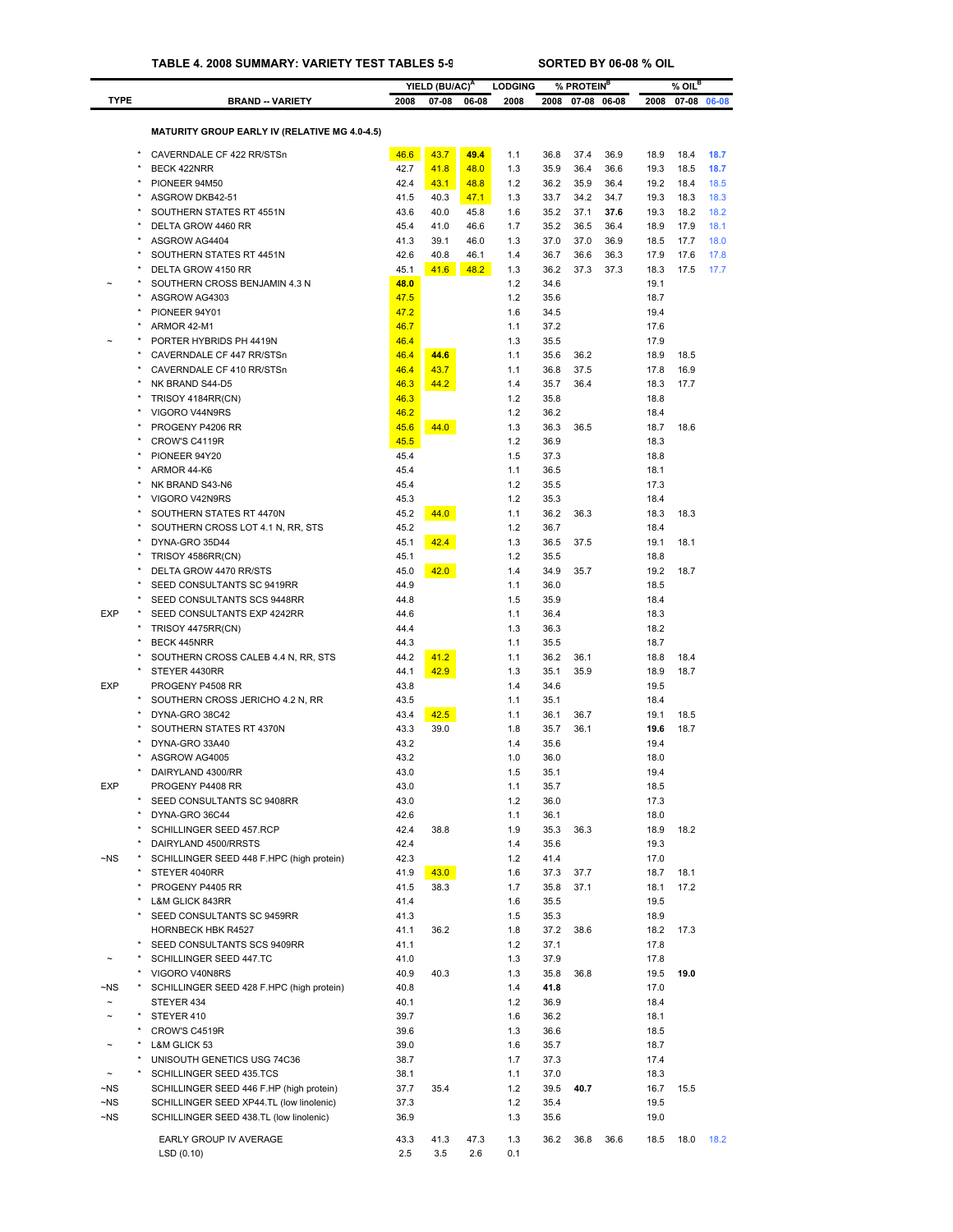|             |                                                                  |              | YIELD (BU/AC) <sup>A</sup> |              | <b>LODGING</b> |              | % PROTEIN <sup>B</sup> |              |              | $%$ OIL <sup>B</sup> |              |
|-------------|------------------------------------------------------------------|--------------|----------------------------|--------------|----------------|--------------|------------------------|--------------|--------------|----------------------|--------------|
| <b>TYPE</b> | <b>BRAND - VARIETY</b>                                           | 2008         | 07-08                      | 06-08        | 2008           | 2008         |                        | 07-08 06-08  | 2008         |                      | 07-08 06-08  |
|             | <b>MATURITY GROUP LATE IV (RELATIVE MG 4.6-4.9)</b>              |              |                            |              |                |              |                        |              |              |                      |              |
|             |                                                                  |              |                            |              |                |              |                        |              |              |                      |              |
|             | SOUTHERN CROSS ELI 4.7 N. RR. STS                                | 41.8<br>43.3 | 41.7<br>42.0               | 49.0         | 1.2<br>1.2     | 34.0<br>33.5 | 35.0                   | 34.7<br>35.2 | 19.8<br>19.9 | 19.7                 | 19.7<br>19.4 |
|             | <b>STINE 4782-4</b><br>ASGROW AG4903                             | 45.5         | 42.5                       | 49.1<br>48.0 | 1.4            | 36.8         | 35.7<br>37.2           | 36.5         | 19.3         | 19.5<br>18.7         | 18.7         |
|             | SOUTHERN STATES RT 4996N                                         | 41.6         | 40.0                       | 46.0         | 1.6            | 36.0         | 37.5                   | 37.1         | 19.7         | 18.4                 | 18.6         |
|             | SOUTHERN STATES RT 4777N                                         | 41.4         | 42.6                       | 47.9         | 1.4            | 35.0         | 36.3                   | 36.5         | 19.1         | 18.4                 | 18.5         |
|             | UNISOUTH GENETICS USG 74A76                                      | 45.4         | 42.7                       | 48.0         | 1.6            | 35.1         | 37.2                   | 36.6         | 19.3         | 18.0                 | 18.2         |
|             | ASGROW DKB46-51                                                  | 46.5         | 42.2                       | 47.3         | 1.4            | 36.4         | 37.9                   | 37.8         | 19.1         | 18.3                 | 18.2         |
|             | <b>HORNBECK HBK R4924</b><br>SOUTHERN STATES RT 4760N            | 44.1<br>43.6 | 43.6<br>40.8               | 48.3<br>46.6 | 1.6<br>1.7     | 35.9<br>35.5 | 37.2<br>37.5           | 36.4<br>37.6 | 19.1<br>19.2 | 18.0<br>18.0         | 18.2<br>18.0 |
|             | VIGORO V49N6RR                                                   | 42.7         | 42.1                       | 48.2         | 1.7            | 36.5         | 37.8                   | 37.4         | 19.0         | 18.0                 | 18.0         |
|             | DELTA GROW 4970 RR                                               | 45.9         | 40.6                       | 47.2         | 1.9            | 36.3         | 38.1                   | 37.5         | 18.9         | 17.9                 | 17.9         |
|             | SOUTHERN STATES RT 4808N                                         | 44.4         | 43.9                       | 49.2         | 1.6            | 35.6         | 37.0                   | 36.0         | 19.0         | 17.6                 | 17.8         |
|             | SCHILLINGER SEED 495.RC                                          | 43.7         | 41.9                       | 46.6         | 1.9            | 36.6         | 38.2                   | 37.7         | 18.3         | 17.6                 | 17.7         |
|             | ASGROW AG4703                                                    | 43.0         | 41.8                       | 47.4         | 1.2            | 37.3         | 37.9                   | 37.3         | 17.9         | 17.3                 | 17.5         |
|             | PIONEER 94M80                                                    | 39.6         | 37.0                       | 43.5         | 1.4            | 38.4         | 39.7                   | 38.9         | 17.6         | 17.1                 | 17.4         |
|             | DELTA GROW 4840 RR<br>NK BRAND S49-Q9                            | 41.1<br>44.0 | 39.7<br>38.9               | 44.6<br>46.0 | 1.7<br>1.8     | 35.3<br>34.8 | 36.8<br>36.9           | 36.7<br>36.6 | 18.1<br>18.9 | 16.8<br>17.1         | 17.4<br>17.3 |
|             | PIONEER 94Y70                                                    | 46.6         |                            |              | 1.7            | 34.9         |                        |              | 19.5         |                      |              |
|             | ASGROW AG4606                                                    | 46.5         |                            |              | 1.4            | 34.7         |                        |              | 21.0         |                      |              |
|             | PROGENY P4908 RR                                                 | 46.3         |                            |              | 1.5            | 35.2         |                        |              | 18.8         |                      |              |
|             | ARMOR 48-J3                                                      | 46.1         | 45.1                       |              | 1.4            | 37.4         | 38.7                   |              | 18.7         | 18.1                 |              |
|             | BECK 474NRR                                                      | 45.7         |                            |              | 1.3            | 37.0         |                        |              | 17.8         |                      |              |
|             | VIGORO V47N9RS                                                   | 45.3         |                            |              | 1.3            | 35.7         |                        |              | 19.6         |                      |              |
|             | CROW'S C4820R<br>DELTA GROW 4870 RR                              | 45.0<br>45.0 |                            |              | 1.3<br>1.5     | 35.9<br>37.2 |                        |              | 19.5<br>17.7 |                      |              |
|             | SEED CONSULTANTS SCS 9479RR                                      | 45.0         |                            |              | 1.4            | 35.1         |                        |              | 19.2         |                      |              |
|             | UNISOUTH GENETICS USG 74G78                                      | 45.0         |                            |              | 1.1            | 33.9         |                        |              | 19.6         |                      |              |
| <b>EXP</b>  | NK BRAND XR4881                                                  | 44.8         |                            |              | 1.2            | 34.7         |                        |              | 18.6         |                      |              |
|             | SOUTHERN CROSS RUFUS 4.7 N, RR, STS                              | 44.6         |                            |              | 1.2            | 35.6         |                        |              | 19.7         |                      |              |
|             | PROGENY P4606 RR                                                 | 44.4         | 43.3                       |              | 1.2            | 33.7         | 35.7                   |              | 19.6         | 18.5                 |              |
|             | DAIRYLAND 8482/RR<br>SOUTHERN STATES RT 4888N                    | 44.4<br>44.2 | 42.0                       |              | 1.5<br>1.4     | 35.8<br>36.8 | 37.2                   |              | 18.9<br>18.1 | 18.3                 |              |
|             | PROGENY P4918 RR                                                 | 44.2         |                            |              | 1.6            | 37.4         |                        |              | 17.8         |                      |              |
|             | ASGROW AG4907                                                    | 43.9         |                            |              | 1.6            | 35.3         |                        |              | 18.7         |                      |              |
|             | ASGROW AG4705                                                    | 43.8         |                            |              | 2.0            | 35.7         |                        |              | 20.3         |                      |              |
|             | NK BRAND S47-D9                                                  | 43.8         | 45.3                       |              | 1.1            | 34.1         | 35.8                   |              | 19.6         | 18.7                 |              |
|             | ARMOR 47-F8                                                      | 43.5         | 42.5                       |              | 1.1            | 34.0         | 35.7                   |              | 19.3         | 18.7                 |              |
|             | VIGORO V48N7RS                                                   | 43.4<br>43.4 | 42.0                       |              | 1.1<br>1.4     | 34.0<br>37.3 | 34.8                   |              | 19.5<br>18.0 | 19.0                 |              |
|             | PROGENY P4718 RR<br><b>HORNBECK HBK R4727</b>                    | 43.3         | 40.7                       |              | 1.4            | 35.0         | 35.8                   |              | 19.0         | 18.2                 |              |
|             | CAVERNDALE CF 470 RR/STSn                                        | 43.2         | 42.4                       |              | 1.1            | 34.5         | 35.5                   |              | 19.7         | 19.1                 |              |
|             | DELTA GROW 4975 LARR                                             | 43.2         | 40.7                       |              | 1.4            | 35.8         | 37.2                   |              | 18.8         | 17.7                 |              |
|             | STEYER 4620RR                                                    | 43.2         |                            |              | 1.2            | 35.6         |                        |              | 19.7         |                      |              |
|             | PROGENY P4906 RR                                                 | 43.1         | 39.4                       |              | 1.4            | 35.2         | 36.9                   |              | 18.6         | 17.9                 |              |
|             | SEED CONSULTANTS SC 9468RR                                       | 43.1         | 41.2                       |              | 1.2            | 33.1         | 34.5                   |              | 20.1         | 19.5                 |              |
|             | ASGROW AG4605<br>PIONEER 94Y90                                   | 42.7<br>42.5 | 39.1                       |              | 1.3<br>1.6     | 34.5<br>36.3 | 36.1                   |              | 19.0<br>19.4 | 18.6                 |              |
|             | DELTA GROW 4770 RR                                               | 42.2         | 41.5                       |              | 1.6            | 35.3         | 37.4                   |              | 19.0         | 18.1                 |              |
|             | PIONEER 94Y60                                                    | 42.0         |                            |              | 1.2            | 38.7         |                        |              | 17.6         |                      |              |
|             | PROGENY P4807 RR                                                 | 41.9         | 38.7                       |              | 1.5            | 34.7         | 35.9                   |              | 19.2         | 18.3                 |              |
|             | PROGENY P4706 RR                                                 | 41.7         | 40.5                       |              | 1.6            | 35.4         | 36.9                   |              | 19.1         | 18.2                 |              |
|             | VIGORO V47N8RR                                                   | 41.7         |                            |              | 1.3            | 34.8         |                        |              | 19.3         |                      |              |
|             | DELTA GROW 4780 RR                                               | 41.5         | 38.8                       |              | 1.4            | 35.0         | 35.8                   |              | 19.5         | 18.9                 |              |
|             | ARMOR ARX4717<br>TRISOY 4760RR(CN)                               | 41.2<br>41.2 | 39.0                       |              | 1.2<br>1.2     | 36.1<br>32.5 | 34.1                   |              | 19.0<br>21.5 | 20.3                 |              |
|             | PROGENY P4949 RR                                                 | 40.7         | 40.4                       |              | 1.5            | 35.4         | 37.6                   |              | 19.9         | 18.1                 |              |
|             | UNISOUTH GENETICS USG 74T98                                      | 40.0         |                            |              | 2.2            | 36.2         |                        |              | 18.3         |                      |              |
|             | SOUTHERN CROSS GALILEE 4.7 N, RR                                 | 39.9         | 39.4                       |              | 1.3            | 35.3         | 36.2                   |              | 19.2         | 18.9                 |              |
|             | SOUTHERN CROSS HIRAM 4.9 N, RR                                   | 39.2         | 38.6                       |              | 1.4            | 35.6         | 36.1                   |              | 18.9         | 17.7                 |              |
|             | UNISOUTH GENETICS USG 7484nRR                                    | 39.1         |                            |              | 1.7            | 35.7         |                        |              | 17.9         |                      |              |
| $\sim P$    | SCHILLINGER SEED 477.TCS                                         | 38.6         |                            |              | 1.3            | 37.9         |                        |              | 18.0         |                      |              |
| <b>EXP</b>  | PENNYRILE (long term check-released 1987)<br>DAIRYLAND 47-001/RR | 38.3<br>38.1 | 35.8<br>35.7               |              | 1.5<br>1.5     | 37.0<br>35.4 | 38.0<br>36.1           |              | 19.1<br>18.7 | 18.6<br>18.4         |              |
|             | NK BRAND S45-E5                                                  | 36.9         |                            |              | 1.4            | 36.7         |                        |              | 18.7         |                      |              |
| $\neg$ NS   | KS4607 (high protein)                                            | 36.3         | 35.3                       |              | 1.3            | 39.4         | 39.4                   |              | 18.4         | 17.6                 |              |
|             | SCHILLINGER SEED 478.RCS                                         | 36.2         |                            |              | 1.5            | 35.1         |                        |              | 18.6         |                      |              |
|             | LATE GROUP IV AVERAGE                                            | 42.8         | 40.8                       | 47.2         | 1.4            | 35.6         | 36.8                   | 36.9         | 19.0         | 18.3                 | 18.1         |
|             | LSD(0.10)                                                        | 2.2          | 3.8                        | 2.5          | 0.1            |              |                        |              |              |                      |              |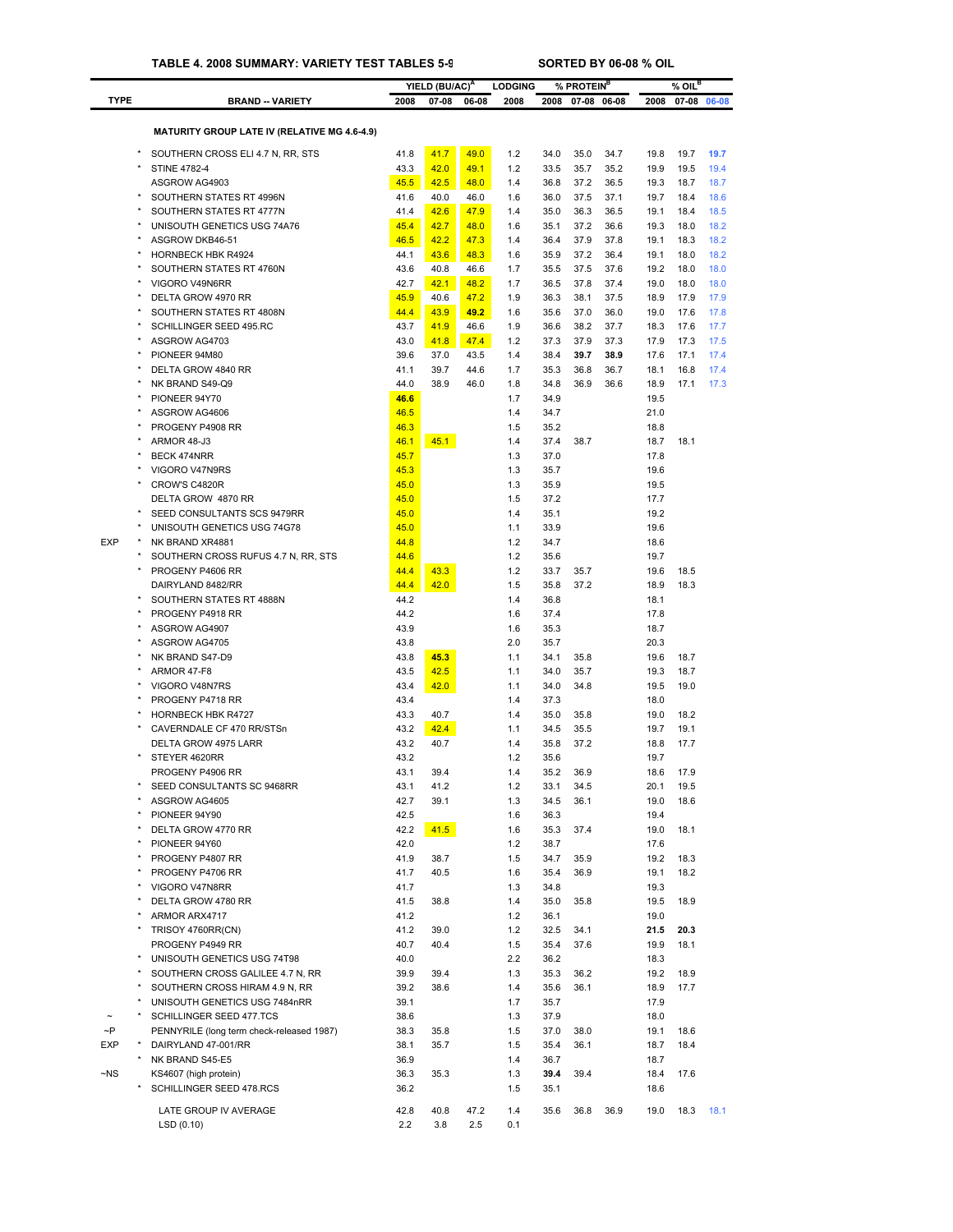#### **TABLE 4. 2008 SUMMARY: VARIETY TEST TABLES 5-9 SORTED BY 06-08 % OIL**

|             |                                        |      | YIELD (BU/AC) <sup>A</sup> |       | <b>LODGING</b> |      | % PROTEIN <sup>B</sup> |             |      | $%$ OIL <sup>B</sup> |       |
|-------------|----------------------------------------|------|----------------------------|-------|----------------|------|------------------------|-------------|------|----------------------|-------|
| <b>TYPE</b> | <b>BRAND -- VARIETY</b>                | 2008 | 07-08                      | 06-08 | 2008           | 2008 |                        | 07-08 06-08 | 2008 | 07-08                | 06-08 |
|             |                                        |      |                            |       |                |      |                        |             |      |                      |       |
|             | <b>MATURITY GROUP V</b>                |      |                            |       |                |      |                        |             |      |                      |       |
|             | DELTA GROW 5160 RR/STS                 | 39.4 | 37.0                       | 45.0  | 1.7            | 36.3 | 38.5                   | 38.2        | 20.1 | 18.8                 | 18.6  |
|             | SOUTHERN CROSS DAMASCUS 5.0 N, RR, STS | 38.8 | 35.2                       | 43.0  | 1.7            | 36.3 | 38.4                   | 38.0        | 19.7 | 18.7                 | 18.6  |
|             | UNISOUTH GENETICS USG 5002T            | 44.5 | 40.4                       | 47.1  | 2.2            | 36.1 | 37.5                   | 37.0        | 18.7 | 18.1                 | 18.1  |
|             | SOUTHERN STATES RT 5540N               | 36.6 | 35.2                       | 41.6  | 2.4            | 38.8 | 39.4                   | 38.5        | 18.1 | 17.5                 | 17.7  |
| $\neg P$    | <b>TEEJAY</b>                          | 43.1 | 40.3                       | 46.0  | 1.8            | 35.8 | 37.7                   | 37.0        | 18.4 | 17.5                 | 17.6  |
|             | SOUTHERN STATES RT 5160N               | 36.9 | 36.3                       | 42.7  | 2.0            | 37.4 | 38.0                   | 37.1        | 17.4 | 17.2                 | 17.5  |
| $\neg P$    | <b>JAKE</b>                            | 37.8 | 36.9                       | 43.3  | 1.6            | 38.2 | 38.0                   | 37.2        | 17.0 | 17.2                 | 17.4  |
|             | UNISOUTH GENETICS USG 75J32            | 37.1 | 34.9                       | 42.4  | 1.9            | 37.1 | 38.6                   | 37.9        | 18.3 | 17.1                 | 17.3  |
|             | UNISOUTH GENETICS USG 5601T            | 42.7 | 41.0                       | 47.8  | 2.1            | 37.3 | 38.5                   | 38.3        | 18.4 | 17.6                 | 17.3  |
|             | UNISOUTH GENETICS USG ALLEN            | 36.6 | 35.0                       | 42.9  | 2.0            | 37.2 | 38.2                   | 37.6        | 17.9 | 17.5                 | 17.2  |
|             | <b>DELTA KING DK52K6</b>               | 35.7 | 36.5                       | 43.6  | 2.4            | 39.1 | 39.7                   | 39.0        | 17.3 | 17.0                 | 17.2  |
| $\neg P$    | <b>KS5004N</b>                         | 45.8 |                            |       | 2.1            | 35.8 |                        |             | 19.0 |                      |       |
|             | DAIRYLAND 8509/RR                      | 42.3 | 38.0                       |       | 1.8            | 36.6 | 37.8                   |             | 19.3 | 18.2                 |       |
|             | DELTA GROW 5170 RR                     | 41.8 |                            |       | 1.1            | 35.1 |                        |             | 19.1 |                      |       |
|             | ARMOR 53-Z5                            | 40.7 |                            |       | 1.8            | 37.2 |                        |             | 18.0 |                      |       |
|             | PROGENY P5408 RR                       | 40.6 |                            |       | 2.0            | 37.5 |                        |             | 17.8 |                      |       |
|             | <b>STINE 5482-4</b>                    | 40.4 | 37.7                       |       | 1.6            | 36.3 | 37.2                   |             | 18.5 | 18.1                 |       |
| $\neg P$    | V98-2711                               | 39.8 |                            |       | 2.3            | 38.3 |                        |             | 18.0 |                      |       |
|             | SCHILLINGER SEED 557.RC                | 39.8 |                            |       | 1.9            | 37.3 |                        |             | 17.7 |                      |       |
|             | PROGENY P5208 RR                       | 38.9 |                            |       | 1.5            | 36.7 |                        |             | 18.7 |                      |       |
|             | DELTA GROW 5300 RR                     | 38.8 | 36.1                       |       | 2.3            | 37.3 | 38.4                   |             | 17.5 | 16.6                 |       |
|             | PROGENY P5115 RR                       | 38.6 | 34.9                       |       | 1.6            | 35.2 | 36.0                   |             | 19.6 | 18.8                 |       |
|             | UNISOUTH GENETICS USG 75J47            | 38.5 | 37.5                       |       | 1.9            | 37.5 | 37.8                   |             | 18.0 | 17.7                 |       |
|             | PROGENY P5218 RR                       | 38.4 |                            |       | 2.7            | 36.8 |                        |             | 18.4 |                      |       |
|             | PROGENY P5108 RR                       | 38.2 |                            |       | 1.5            | 37.8 |                        |             | 18.2 |                      |       |
| EXP-NS      | V01-1702 (3.5% linolenic)              | 37.8 |                            |       | 1.8            | 36.6 |                        |             | 19.4 |                      |       |
|             | PROGENY P5308 RR                       | 37.7 |                            |       | 1.7            | 37.1 |                        |             | 18.4 |                      |       |
| $\sim$ P    | ESSEX (long term check-released 1974)  | 37.5 | 35.2                       |       | 2.0            | 38.3 | 39.9                   |             | 18.0 | 17.4                 |       |
|             | PROGENY P5107 RR                       | 37.5 | 32.1                       |       | 2.1            | 36.5 | 38.5                   |             | 18.4 | 17.3                 |       |
| EXP-NS      | V01-1693 (3.5% linolenic)              | 37.3 |                            |       | 1.9            | 36.7 |                        |             | 18.7 |                      |       |
|             | PIONEER 95Y20                          | 37.0 |                            |       | 1.8            | 36.1 |                        |             | 18.4 |                      |       |
|             | DAIRYLAND 8512/RR                      | 36.9 |                            |       | 1.6            | 37.7 |                        |             | 18.5 |                      |       |
|             | DELTA GROW 5450 RR                     | 36.1 |                            |       | 1.8            | 37.6 |                        |             | 17.4 |                      |       |
|             | PROGENY P5770                          | 36.0 |                            |       | 2.7            | 37.1 |                        |             | 18.6 |                      |       |
|             | DELTA GROW 5470 RR                     | 35.9 | 34.6                       |       | 1.6            | 37.6 | 38.6                   |             | 17.4 | 17.1                 |       |
|             | <b>HORNBECK HBK C4926</b>              | 33.8 |                            |       | 1.6            | 36.5 |                        |             | 18.7 |                      |       |
|             | <b>GROUP V AVERAGE</b>                 | 38.8 | 36.6                       | 44.1  | 1.9            | 37.0 | 38.2                   | 37.8        | 18.4 | 17.6                 | 17.7  |
|             | LSD(0.10)                              | 1.8  | 3.5                        | 2.7   | 0.2            |      |                        |             |      |                      |       |
|             |                                        |      |                            |       |                |      |                        |             |      |                      |       |
|             | <b>GRAND MEAN</b>                      | 42.2 | 40.1                       | 46.1  | 1.5            | 36.3 | 37.1                   | 37.1        | 18.6 | 18.1                 | 18.1  |

~ Variety is not Roundup Ready. All varieties without a tilda ( ~ ) prefix are Roundup Ready.

\* Resistant to soybean cyst nematode. See Table 3. Company Disease Resistance Specifications for details.

P Entries with a P prefix are public varieties.

NS Entries with a NS prefix are novel soybean varieties that are emerging from both the public and private sectors. Some of these value-added soybean types will supply relatively small market niches, while others may be of much broader market value. Testing novel soybeans will enable producers to assess whether premiums for a given trait offset possible yield lag/drag.

EXP Entries with an EXP prefix are varieties that are still under development or soon to be released.

<sup>A</sup> Within a maturity group, shaded yields are not significantly different (0.10 level) from the highest yielding cultivar (bold data) of that maturity group and year column.

<sup>B</sup> Variety protein and oil concentration was determined at the Hancock Co. location (all test locations for NS entries) and expressed on the basis of 13% moisture. The 2008 data were provided by the University of Kentucky using near-infrared (NIR) analysis. The 2007 and 2006 data were provided by the Iowa State University Grain Quality Analysis Services using near-infrared (NIR) analysis.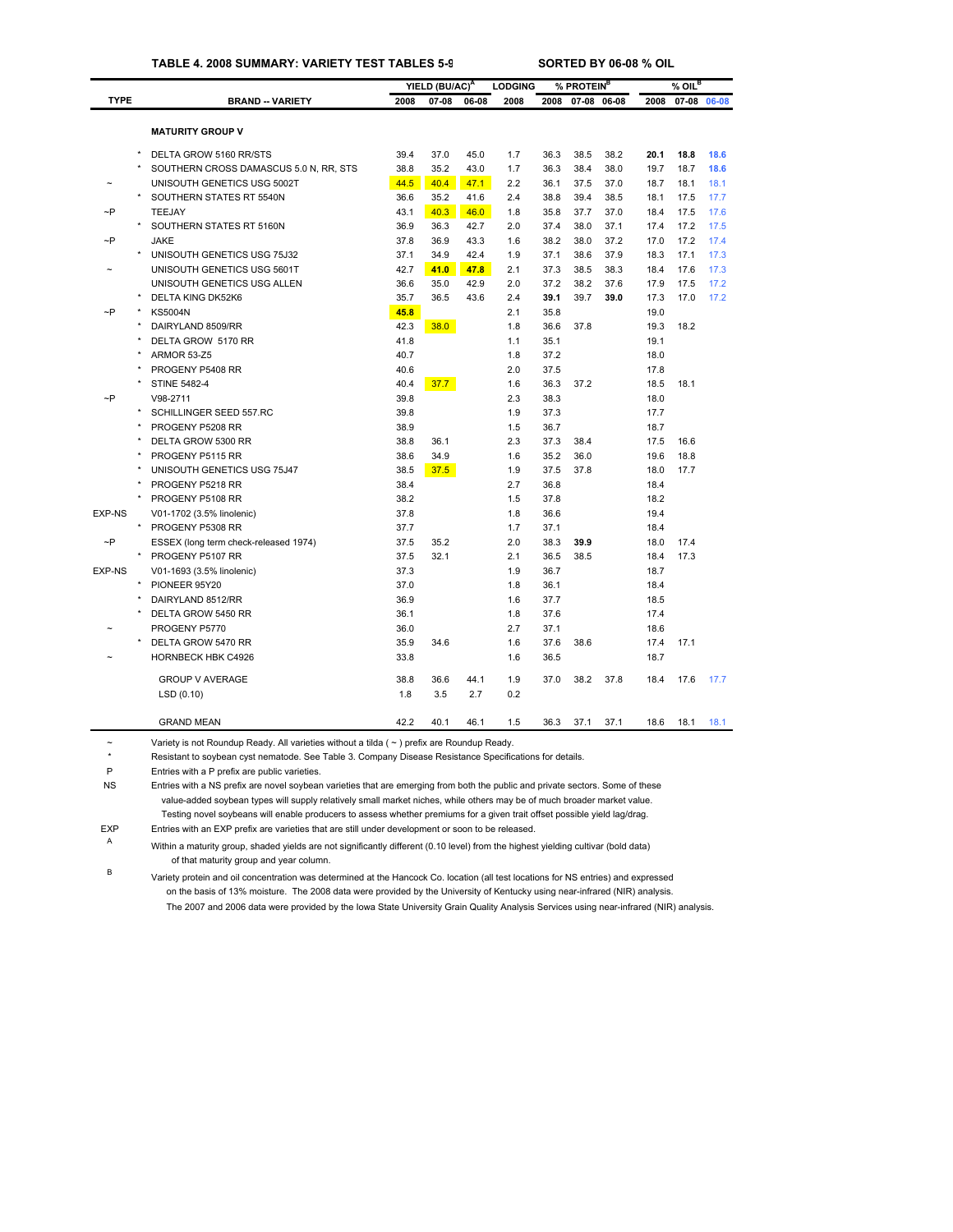# **Memorandum**

Date: November, 2008 TO: Soybean Seed Producers FROM: Eugene Lacefield, Research Specialist SUBJECT: 2009 Kentucky Soybean Performance Tests

The Kentucky Soybean Performance Tests are conducted to provide an unbiased, objective estimate of the relative performance of soybean varieties in Kentucky. If you have soybean varieties for sale in Kentucky and would like to enter them in the state trials, please read the following pages carefully. Fill out the nomination form completely (typing prevents errors) and note that it is due back by February 20. You will be notified in early March which entries are accepted for testing (usually all entries). Instructions will then be sent for shipping seed. After all tests have been planted, a statement of fees will be sent along with instructions for remittance of fees.

# DO NOT SEND CHECK FOR FEE UNTIL YOU HAVE BEEN BILLED.

This publication web site is http://[www.uky.edu/Ag/GrainCrops/varietytesting.htm Pag](http://www.uky.edu/Ag/GrainCrops/varietytesting.htm)es 1–28 are the printed publication. 5000 copies are distributed across Kentucky annually in December or late November. Pages after page 28 comprise web site additions which feature column headers that will sort the summary table by each column header---for example, by variety name. Also available is this cover memo, an interactive nomination form, and instructions for entering soybean varieties in the 2009 tests.

If, due to rapid changes in the agriculture industry, this memorandum has not reached the correct contact person please forward or e-mail me the correct information. Thank you for participating in the Soybean Variety Test Program and for being interested in marketing tested varieties in Kentucky. Your involvement helps all the soybean producers of Kentucky.

If you have any questions or would like additional information, call, write, or e-mail:

Eugene Lacefield Department of Plant and Soil Sciences University of Kentucky N-122 Ag. Science Center North Lexington, KY 40546-0991 Tel & Fax: 859-257-2993 E-mail elace0@uky.edu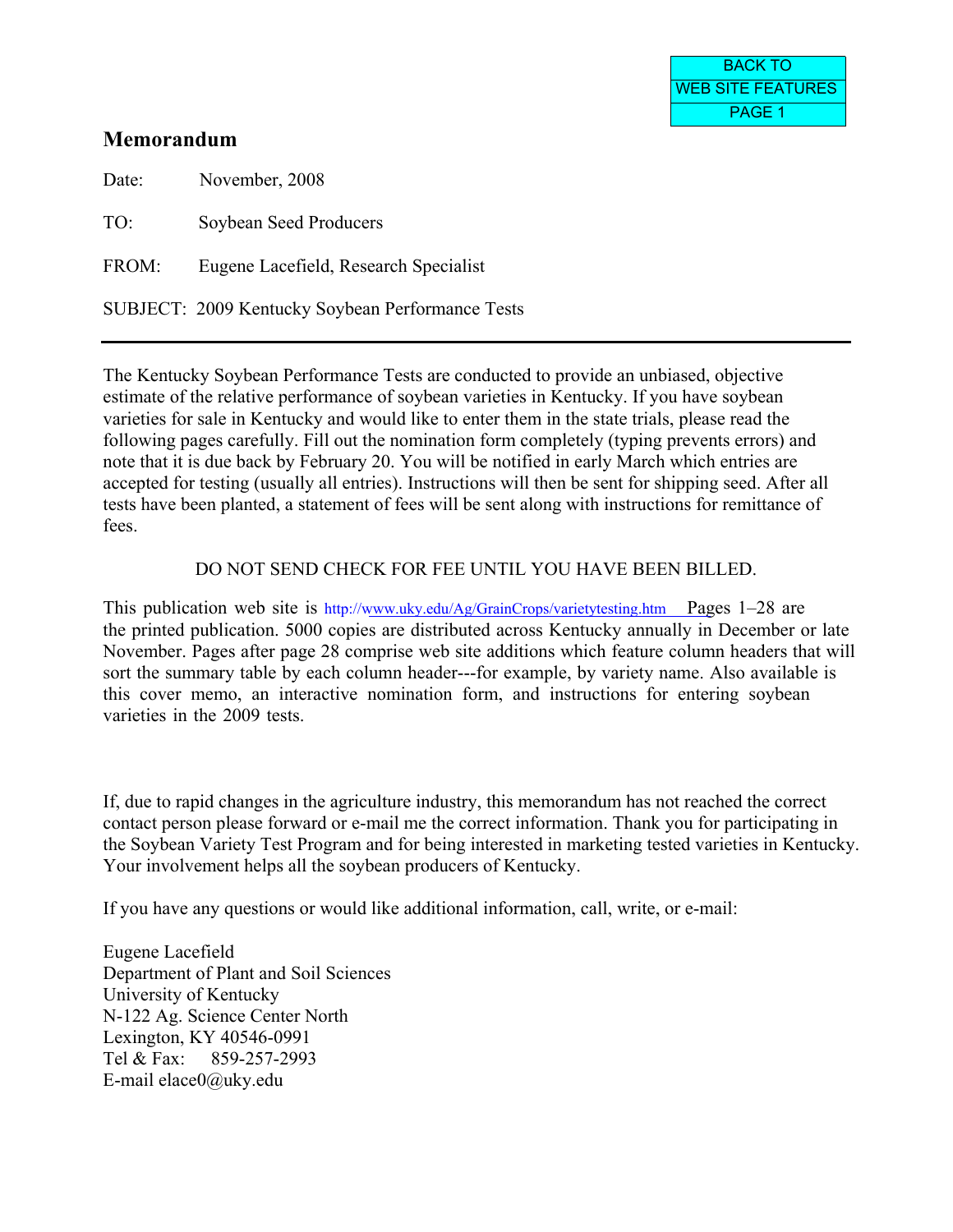## **Purpose**

The soybean performance tests are conducted annually by the Kentucky Agricultural Experiment Station and are designed as a direct service and benefit to agriculture in the state of Kentucky. Results of these tests are published to provide information to producers and seedsmen on the relative performance of soybean varieties offered for sale in the state of Kentucky.

# **Eligibility for variety nomination**

Seed companies and producers of soybean seed to be sold or offered for sale in Kentucky and the Kentucky Agricultural Experiment Station may nominate varieties for the soybean testing program. Exceptions will be made for novel soybeans and experimental entries.

# **Requirements for nomination and testing**

- 1. Named soybean varieties within maturity groups late II, III, IV and V will be tested.
- 2. Named varieties offered for sale or sold in the state of Kentucky during the test year or following year are eligible for nomination for testing as indicated by specifying the market outlet in Kentucky. Some experimental lines will be tested and the data will be published. The experimental data will enable 2 and 3 year data to be provided for new named varieties offered for sale in Kentucky the following year.
- 3. Entries must meet the standards for a variety as defined by the U S Federal Seed Act and the Plant Variety Protection Act if it is a protected variety.
- 4. Entries must comply with the Kentucky State Seed Law.

All entries (except experimental and novel soybeans) in the Kentucky soybean performance test must be identified by the name(s) required to be on the seed tag or label by the Kentucky Seed Law, i.e., listed in the manner by which the seed will be sold or offered for sale in Kentucky. The law requires the variety designation whether name, or number, or combination of both. Use of a brand name or trademark is not acceptable unless it is clearly identified as being other than a part of the variety designation. A brand name or trademark can never be used instead of the variety.

Examples of proper identification of entries on the nomination form are:

- A. Without a brand name Bountiful (Soybean)
- B. With a brand name Ajax Brand Bountiful (Soybean)

This complete designation, brand and variety name will be published in the performance bulletin. Experimentals (not published) will have an EXP prefix – example: EXP Ajax Brand etc. Novel entries will have a NS prefix.

- 5. Brands representing a single variety are not eligible for testing if the variety in question is already represented.
- 6. Nomination forms must be completely filled out. page 1 of 3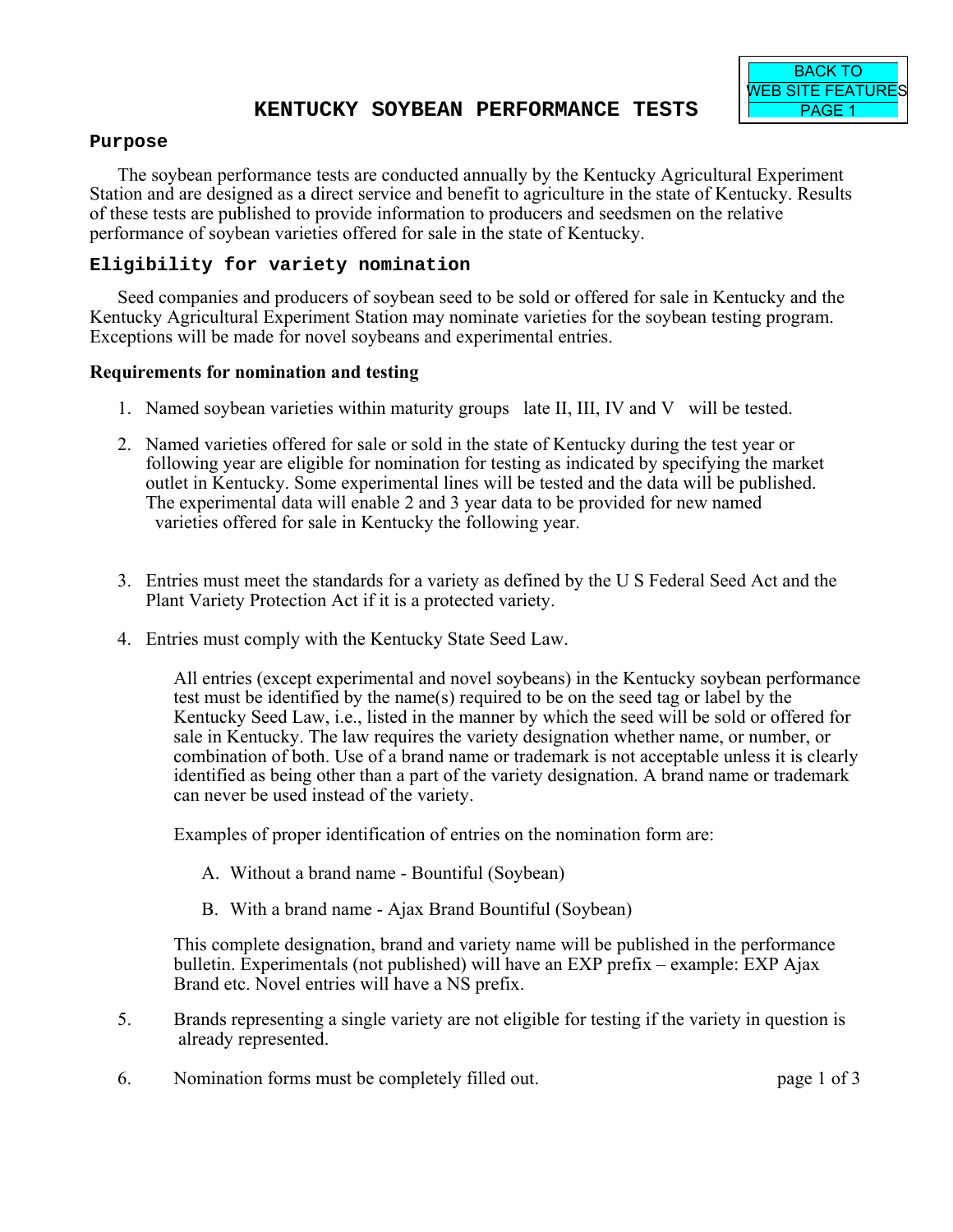## **Requirements for nomination and testing (continued)**



- 7. All nominations accepted for testing will be placed in the conventional full season tests and evaluated at five locations.
- 8. A fee of \$420 per entry will be required for each entry accepted for testing. Selected novel soybeans such as high protein, high oil, natto, tofu, and other value-added types will be tested for free (please provide a description on a separate sheet of paper).
- 9. The nominating organization will supply 10 pounds of seed of entries accepted for testing by March 15 (shipping address at bottom of page). **No insecticide treated seed will be accepted.**
- 10 Nominated entries that are dropped by the nominating company after March 15 will be charged the full entry fee for non-used space in the test. A replacement variety may be provided after March 15 by special request.

# **Selection Procedure**

- 1. The size of the tests will be approximately 200 entries. Approximately 20 test slots will be used for standard public varieties, experimentals, and new public releases, 20 test slots will be used for novel soybean varieties, and 160 test slots for private entries.
- 2. Organizations will nominate entries. List the entries on the nomination form in order of priority with the highest priority first and the lowest priority last. Experimental entries will have the lowest priority and should have a "EXP" prefix – example: EXP AJAX BRAND ZTQ 445RR.
- 3. Nominations of equal priority from each organization will be entered in the test until all test slots are filled. If more eligible nominations are received than the size limit of the test, a random drawing of equal priority nominations may be used to select the entries to fill the test slots. In the past all nominations have been accepted except experimental and novel soybeans.
- 4. Standard public varieties and new publicly released varieties will be entered by the Kentucky Agricultural Experiment Station.
- 5. To assure that the needs of agriculture in the state of Kentucky are met, the Kentucky Agricultural Experiment Station may revise the list of entries to compensate for obvious deficiencies of varieties of soybeans being grown by farmers in Kentucky.

## **Important dates**

Nominating forms and instructions (available at publication web site-see below: **Pub. of results**) will be mailed in mid-January. The nomination forms must be returned by February 20. Notification of nominations accepted for testing and instructions for seed shipment will be mailed the first week of March. Ten pounds of seed of nominations accepted for testing must be sent to the University of Kentucky by March 15. The Kentucky Agricultural Experiment Station reserves the right to sample seed for testing from marketing outlets in Kentucky. Failure to meet the stated deadlines may eliminate a nomination from the test. Instructions for the remittance of fees and a statement of fees will be sent in early July after all tests have been planted. Payment will be due ten days after receipt of the billing. Mail forms and ship seed to:

Eugene Lacefield Department of Plant and Soil Sciences Phone & Fax: (859) 257-2993 N-122 Ag. Science Center North<br>University of Kentucky Lexington, KY 40546-0091 page 2 of 3

E-mail: elace $0$ @uky.edu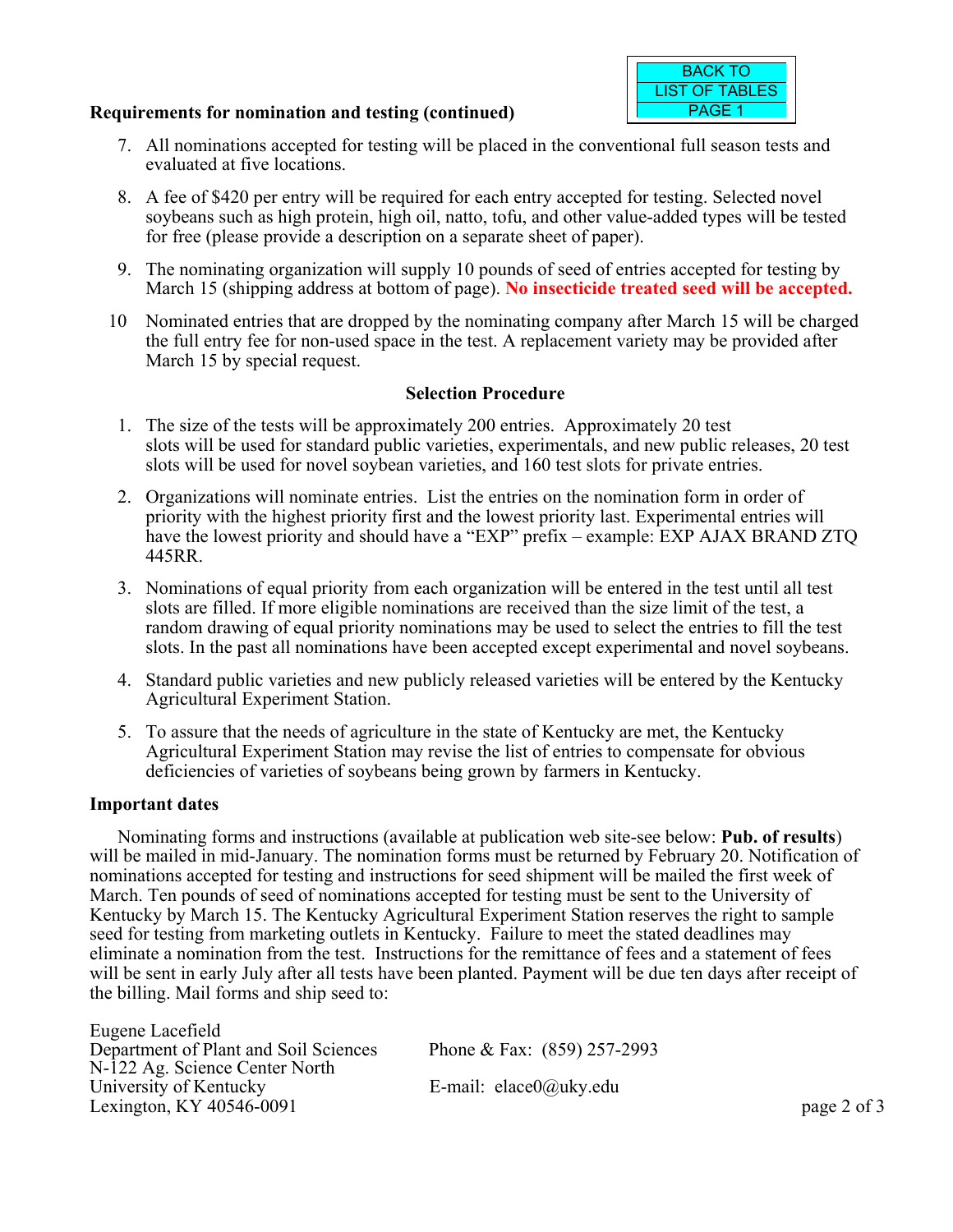### **Testing methods**

The tests will sample a range of environments of the soybean producing areas of the state of Kentucky. The number of tests, type, and specific locations may vary from year to year. In 2009 there will be five full season conventional tests. Entries will be replicated 2 times in each test.

Six row plots will be 20 feet long with a row spacing of 16 inches. All entries will be planted at a seeding rate of 5-6 viable seeds per foot of row unless specific requests are attached to the nominating form. Correction for germination will be made provided the percent germination is listed on the nomination form. If no germination percentage is listed, it will be assumed to be 85%.

Cultural practices recommended by the University of Kentucky will be used. Procedures used for planting, weed control and harvesting will be similar to those used in actual commercial production of conventional soybeans. Plots will be end-trimmed to 16 feet. A small combine will be used for harvesting the center 4 rows from the 6-row plots.

Data to be collected at all tests will be grain yield and lodging score. Maturity date and plant height will be taken at the Fayette County (Lexington) location. Other observations (such as seed shattering scores, hail damage, pest information, % protein/oil etc.) may be taken if warranted.

For detailed information see the University of Kentucky progress report 553, "Kentucky Soybean Performance Tests - 2008".

### **Publication of results**

Data for all entries in the Kentucky Soybean Performance Test will be published according to the policies established by the Kentucky Agricultural Experiment Station. If for any reason the results of the tests are judged to be unreliable or possibly misleading the results will not be published. Results will be published annually in the University of Kentucky progress report "Kentucky Soybean Performance Tests - 200x". The bulletin will be made available in limited quantities to all interested concerns at no charge. It can also be found at the Web site shown below.

http://www.uky.edu/Ag/GrainCrop/varietytesting.htm

### **Disclaimer**

Every possible effort will be made to plant, harvest and tabulate results for each entry accepted for testing. Certain conditions such as weather, floods, hail damage, herbicide carry-over and drift, insect and disease problems, plot availability, etc. may make this impossible. Therefore, the Kentucky Agricultural Experiment Station assumes absolutely no responsibility for any damages resulting from these tests. If for any reason the tests cannot be completed, test fees will not be refunded. Trade names of products mentioned or similar products not named is neither intended as an endorsement nor criticism of such products by the Kentucky Agricultural Experiment Station.

| <b>BACK TO</b>           |  |
|--------------------------|--|
| <b>WEB SITE FEATURES</b> |  |
| <b>PAGE 1</b>            |  |